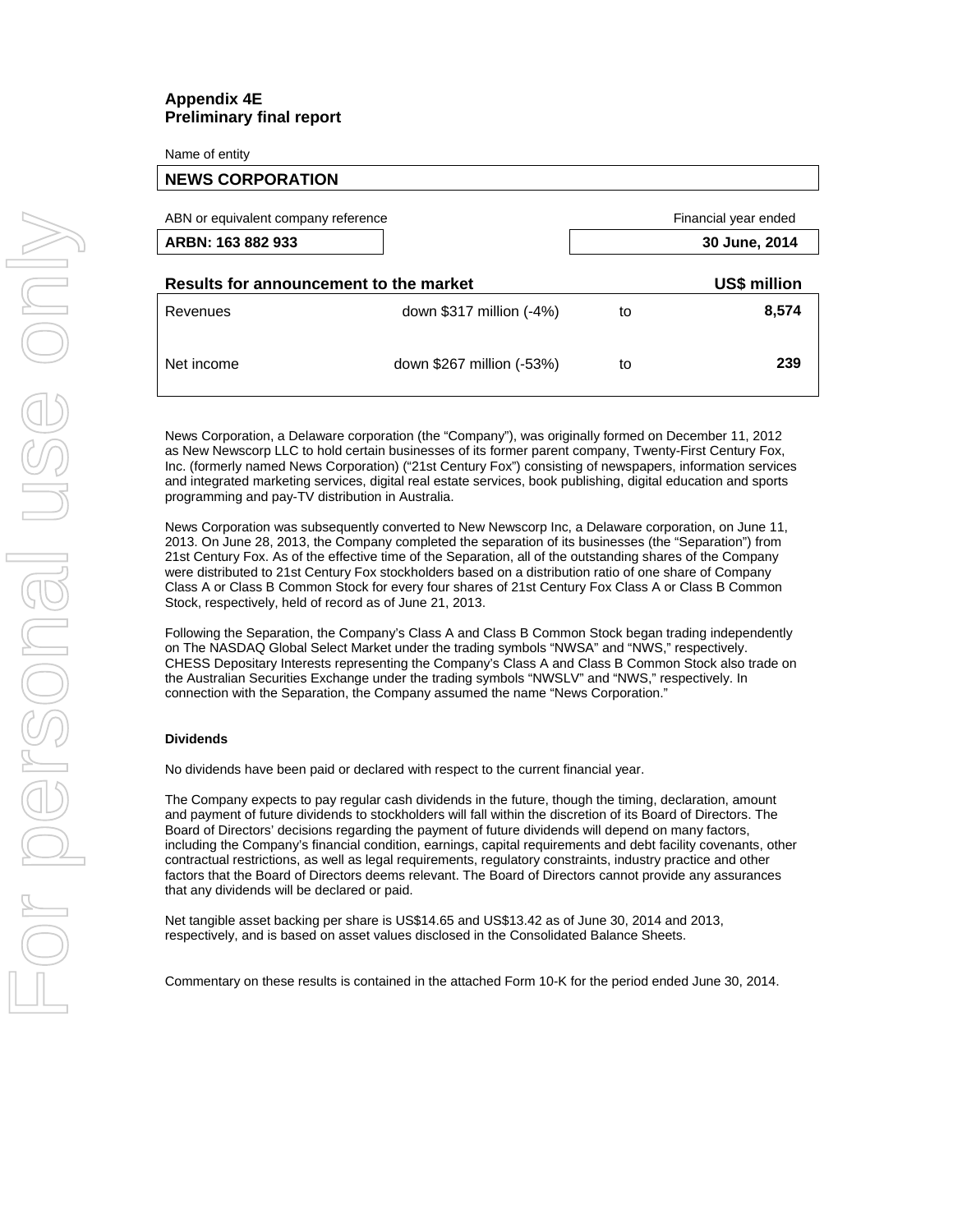# **UNITED STATES SECURITIES AND EXCHANGE COMMISSION WASHINGTON, D.C. 20549**

# **FORM 10-K**

(Mark One)

 $\boxtimes$  ANNUAL REPORT PURSUANT TO SECTION 13 OR 15(d) OF THE SECURITIES EXCHANGE ACT OF 1934 For the fiscal year ended June 30, 2014

or

' **TRANSITION REPORT PURSUANT TO SECTION 13 OR 15(d) OF THE SECURITIES EXCHANGE ACT OF 1934**

For the transition period from to Commission file number 001-35769



**NEWS CORPORATION (Exact Name of Registrant as Specified in its Charter)**

**Delaware 46-2950970 (State or Other Jurisdiction of Incorporation or Organization)**

**1211 Avenue of the Americas, New York, New York 10036**<br>(Address of Principal Executive Offices) (Zip Code) **(Address of Principal Executive Offices)** 

**(I.R.S. Employer Identification No.)**

Registrant's telephone number, including area code (212) 416-3400

Securities registered pursuant to Section 12(b) of the Act:

# **Title of Each Class Name of Each Exchange On Which Registered**

Class A Common Stock, par value \$0.01 per share The NASDAQ Global Select Market Class B Common Stock, par value \$0.01 per share The NASDAQ Global Select Market Class B Common Stock, par value \$0.01 per share The NASDAQ Global Select Market<br>Class A Preferred Stock Purchase Rights The NASDAQ Global Select Market Class A Preferred Stock Purchase Rights The NASDAQ Global Select Market<br>Class B Preferred Stock Purchase Rights The NASDAQ Global Select Market Class B Preferred Stock Purchase Rights

**Securities registered pursuant to Section 12(g) of the Act:**

**None (Title of class)**

Indicate by check mark if the registrant is a well-known seasoned issuer, as defined in Rule 405 of the Securities Act of 1933. Yes  $\overline{\boxtimes}$  No  $\overline{\boxtimes}$ Yes  $\boxtimes$  No  $\Box$ 

Indicate by check mark if the registrant is not required to file reports pursuant to Section 13 or Section 15(d) of the Securities Exchange Act of 1934. Yes  $\Box$  No  $\boxtimes$ 

Indicate by check mark whether the registrant: (1) has filed all reports required to be filed by Section 13 or 15(d) of the Securities Exchange Act of 1934 during the preceding 12 months (or for such shorter period that the registrant was required to file such reports), and (2) has been subject to such filing requirements for the past 90 days. Yes  $\boxtimes$  No  $\Box$ 

Indicate by check mark whether the registrant has submitted electronically and posted on its corporate Web site, if any, every Interactive Data File required to be submitted and posted pursuant to Rule 405 of Regulation S-T (§232.405 of this chapter) during the preceding 12 months (or for such shorter period that the registrant was required to submit and post such files). Yes  $\boxtimes$  No  $\Box$ 

Indicate by check mark if disclosure of delinquent filers pursuant to Item 405 of Regulation S-K is not contained herein, and will not be contained, to the best of registrant's knowledge, in definitive proxy or information statements incorporated by reference in Part III of this Form 10-K or any amendment to this Form 10-K.  $\boxtimes$ 

Indicate by check mark whether the registrant is a large accelerated filer, an accelerated filer, a non-accelerated filer, or a smaller reporting company. See the definitions of "large accelerated filer," "accelerated filer" and "smaller reporting company" in Rule 12b-2 of the Exchange Act. Large accelerated filer  $\boxtimes$  Accelerated filer  $\Box$  Non-accelerated filer  $\Box$  Smaller reporting company  $\Box$ Indicate by check mark whether the registrant is a shell company (as defined in Rule 12b-2 of the Securities Exchange Act of

1934). Yes  $\Box$  No  $\boxtimes$ 

As of December 27, 2013, the last business day of the registrant's most recently completed second fiscal quarter, the aggregate market value of the registrant's Class A Common Stock, par value \$0.01 per share, held by non-affiliates was approximately \$6,673,268,817, based upon the closing price of \$17.73 per share as quoted on The NASDAQ Stock Market on that date, and the aggregate market value of the registrant's Class B Common Stock, par value \$0.01 per share, held by non-affiliates was approximately \$2,137,586,380, based upon the closing price of \$17.68 per share as quoted on The NASDAQ Stock Market on that date.

As of August 8, 2014, 379,404,735 shares of Class A Common Stock and 199,630,240 shares of Class B Common Stock were outstanding.

**DOCUMENTS INCORPORATED BY REFERENCE**

Certain information required for Part III of this Annual Report on Form 10-K is incorporated by reference to the News Corporation definitive Proxy Statement for its 2014 Annual Meeting of Stockholders, which shall be filed with the Securities and Exchange Commission pursuant to Regulation 14A of the Securities Exchange Act of 1934, as amended, within 120 days o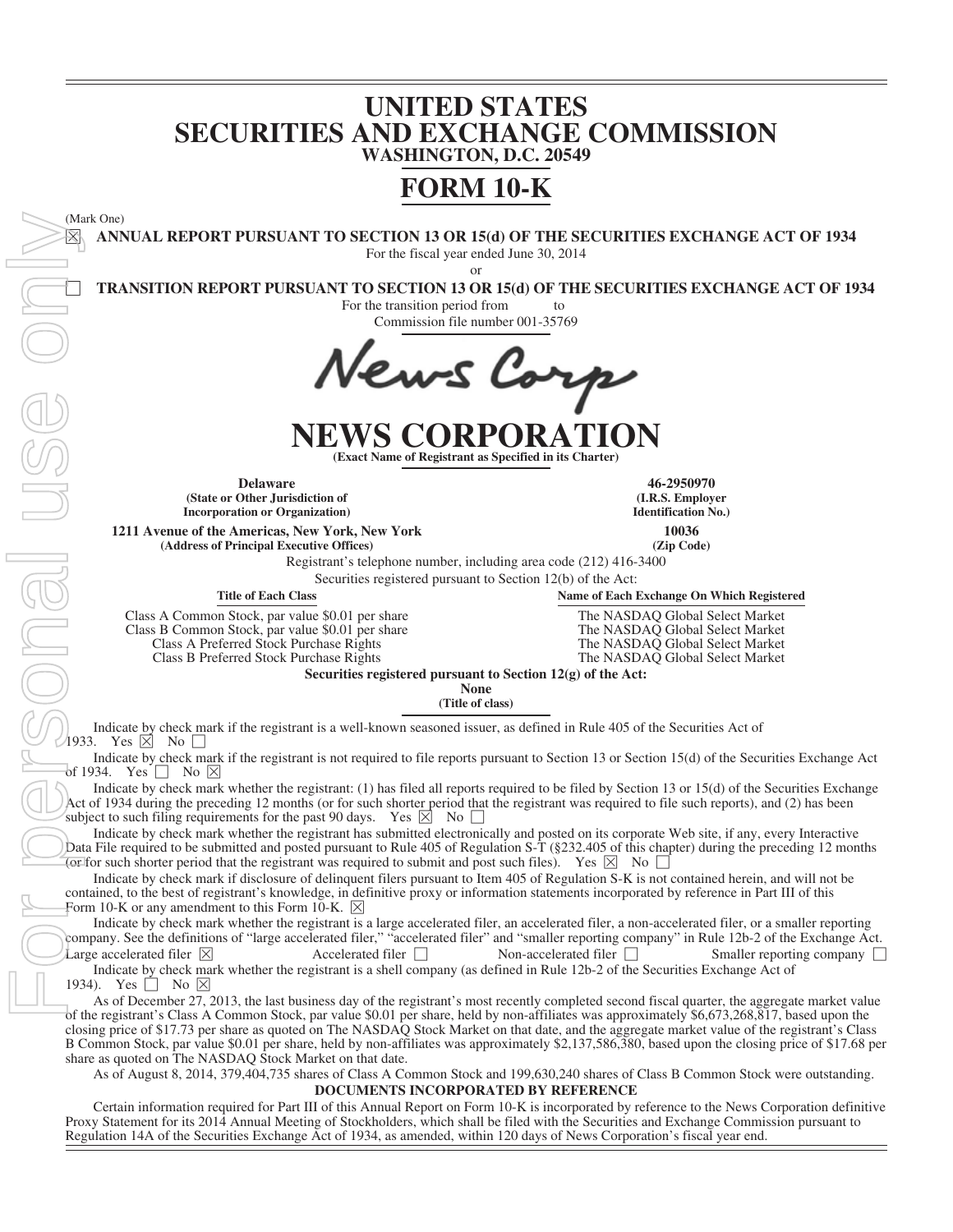# **TABLE OF CONTENTS**

# USE ONIV For personal use onlyFor personel

| <b>PARTI</b>               |                                                                                  |                    |
|----------------------------|----------------------------------------------------------------------------------|--------------------|
| ITEM 1.<br><b>ITEM 1A.</b> |                                                                                  | $\mathbf{1}$<br>17 |
| <b>ITEM 1B.</b>            |                                                                                  | 29                 |
| ITEM 2.                    |                                                                                  | 29                 |
| ITEM 3.                    |                                                                                  | 30                 |
| <b>ITEM 4.</b>             |                                                                                  | 34                 |
| <b>PART II</b>             |                                                                                  |                    |
| ITEM 5.                    | Market for Registrant's Common Equity, Related Stockholder Matters and Issuer    | 35                 |
| ITEM 6.                    |                                                                                  | 36                 |
| ITEM 7.                    | Management's Discussion and Analysis of Financial Condition and Results of       |                    |
|                            |                                                                                  | 37                 |
| ITEM 7A.                   | <b>Quantitative and Qualitative Disclosures About Market Risk </b>               | 73                 |
| ITEM 8.                    |                                                                                  | 75                 |
| <b>ITEM 9.</b>             | <b>Changes in and Disagreements With Accountants on Accounting and Financial</b> |                    |
|                            |                                                                                  | 149                |
| <b>ITEM 9A.</b>            |                                                                                  | 149                |
| <b>ITEM 9B.</b>            |                                                                                  | 149                |
| <b>PART III</b>            |                                                                                  |                    |
| <b>ITEM 10.</b>            | Directors, Executive Officers and Corporate Governance                           | 150                |
| <b>ITEM 11.</b>            |                                                                                  | 150                |
| <b>ITEM 12.</b>            | Security Ownership of Certain Beneficial Owners and Management and Related       | 151                |
| <b>ITEM 13.</b>            | Certain Relationships and Related Transactions, and Director Independence        | 151                |
| <b>ITEM 14.</b>            |                                                                                  | 151                |
| <b>PART IV</b>             |                                                                                  |                    |
| <b>ITEM 15.</b>            |                                                                                  | 151<br>152         |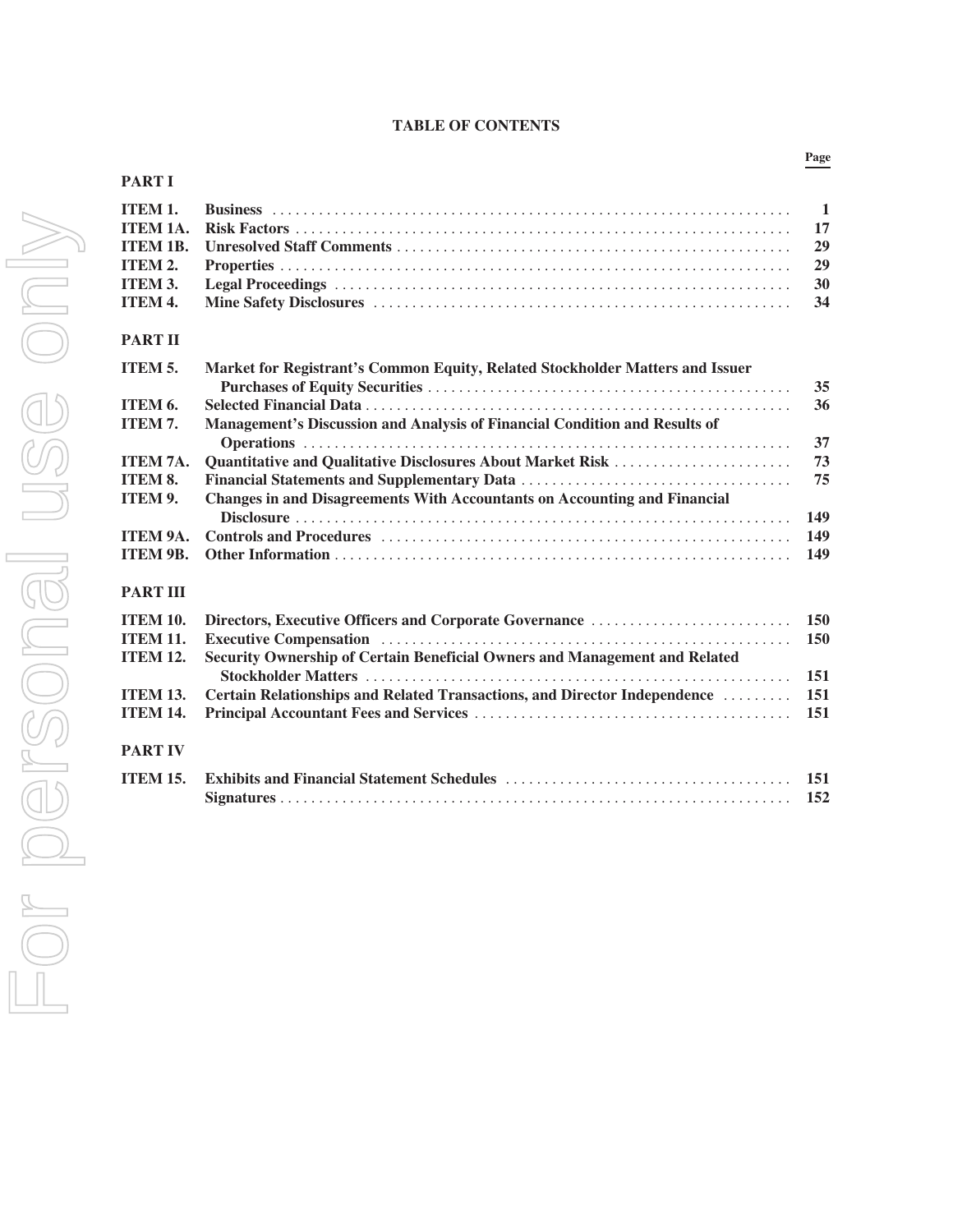# **PART I**

# **ITEM 1. BUSINESS**

# **BACKGROUND**

# **The Separation**

News Corporation, a Delaware corporation, was originally formed on December 11, 2012 as New Newscorp LLC to hold certain businesses of its former parent company, Twenty-First Century Fox, Inc. (formerly named News Corporation) ("21st Century Fox"), consisting of newspapers, information services and integrated marketing services, digital real estate services, book publishing, digital education and sports programming and pay-TV distribution in Australia. Unless otherwise indicated, references in this Annual Report on Form 10-K for the fiscal year ended June 30, 2014 (the "Annual Report") to the "Company," "News Corp," "we," "us," or "our" means News Corporation and its subsidiaries. The Company was subsequently converted to New Newscorp Inc, a Delaware corporation, on June 11, 2013. On June 28, 2013 (the "Distribution Date"), the Company completed the separation of its businesses (the "Separation") from 21st Century Fox. As of the effective time of the Separation, all of the outstanding shares of the Company were distributed to 21st Century Fox stockholders based on a distribution ratio of one share of Company Class A or Class B Common Stock for every four shares of 21st Century Fox Class A or Class B Common Stock, respectively, held of record as of June 21, 2013. Following the Separation, the Company's Class A and Class B Common Stock began trading independently on The NASDAQ Global Select Market ("NASDAQ") under the trading symbols "NWSA" and "NWS," respectively. CHESS Depositary Interests ("CDIs") representing the Company's Class A and Class B Common Stock also trade on the Australian Securities Exchange ("ASX") under the trading symbols "NWSLV" and "NWS," respectively. In connection with the Separation, the Company assumed the name "News Corporation."

#### **The Company**

News Corp is a global diversified media and information services company focused on creating and distributing authoritative and engaging content to consumers and businesses throughout the world. The Company comprises businesses across a range of media, including: news and information services, cable network programming in Australia, digital real estate services, book publishing, digital education and pay-TV distribution in Australia, that are distributed under some of the world's most recognizable and respected brands, including *The Wall Street Journal*, Dow Jones, *The Australian*, *Herald Sun*, *The Sun*, *The Times,* HarperCollins Publishers, FOX SPORTS Australia, realestate.com.au, Foxtel and many others. The Company's commitment to premium content makes its properties a trusted source of news and information and a premier destination for consumers across various media. Many of these properties deliver broad reach and high audience engagement levels in their respective markets, making them attractive advertising vehicles for the Company's advertising customers.

The Company delivers its premium content to consumers across numerous distribution platforms consisting not only of traditional print and television, but also through an expanding array of digital platforms including websites, applications for mobile devices and tablets and electronic readers. The Company is focused on pursuing integrated strategies across its businesses to continue to capitalize on the transition from print to digital consumption of high-quality content. The Company believes that the increasing availability of high-speed Internet access, connected mobile devices, tablets and electronic readers will allow it to continue to deliver its content in a more engaging, timely and personalized manner, provide opportunities to more effectively monetize its content via strong customer relationships and more compelling and engaging advertising solutions and reduce its physical production and distribution costs as it continues to shift to digital platforms.

The Company's diversified revenue base consists of recurring subscriptions, circulation copies, licensing fees, affiliate fees and direct sales, as well as the sale of advertising and sponsorships. The Company manages its businesses to take advantage of opportunities to share technologies and practices across geographies and businesses and bundle selected offerings to provide greater value to consumers and advertising partners.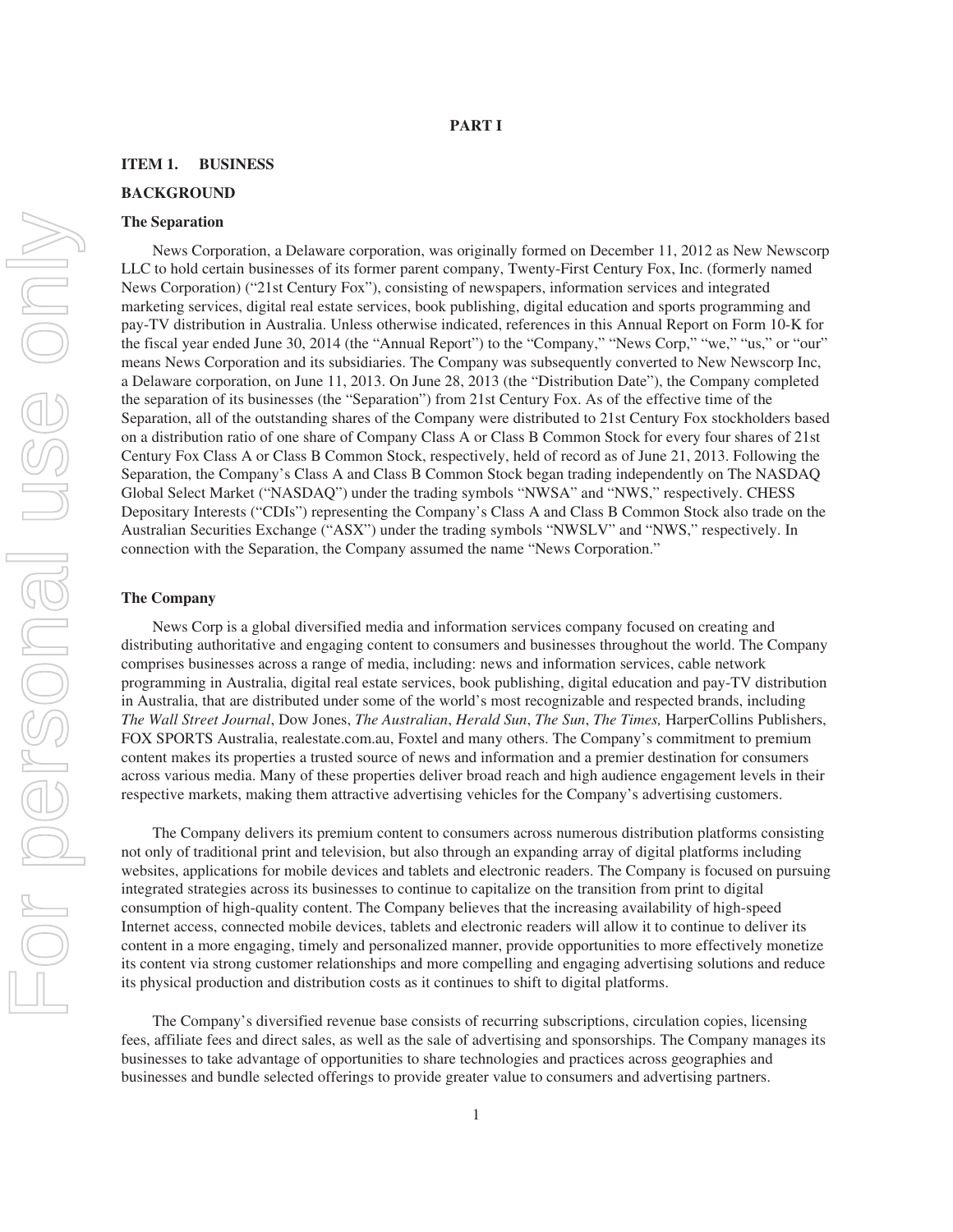Headquartered in New York, the Company operates primarily in the United States, Australia and the U.K., and its content is distributed and consumed worldwide. The Company's operations are organized into six reporting segments: (i) News and Information Services; (ii) Cable Network Programming; (iii) Digital Real Estate Services; (iv) Book Publishing; (v) Digital Education and (vi) Other, which includes the Company's general corporate overhead expenses, corporate Strategy and Creative Group and costs related to the U.K. Newspaper Matters, as defined in "Item 1A. Risk Factors." The Company also owns a 50% stake in Foxtel, the largest pay-TV provider in Australia, which is accounted for as an equity investment.

The Company maintains a 52-53 week fiscal year ending on the Sunday nearest to June 30 in each year. All references to June 30, 2014, June 30, 2013 and June 30, 2012 relate to the 12-month periods ended June 29, 2014, June 30, 2013 and July 1, 2012, respectively. For convenience purposes, the Company continues to date its financial statements as of June 30. The Company's principal executive offices are located at 1211 Avenue of the Americas, New York, New York 10036, and its telephone number is (212) 416-3400. More information regarding the Company is available on its website at *www.newscorp.com*, including the Company's Annual Reports on Form 10-K, Quarterly Reports on Form 10-Q, Current Reports on Form 8-K and amendments to those reports filed or furnished pursuant to Section 13(a) or 15(d) of the Securities Exchange Act of 1934, as amended (the "Exchange Act"), which are available, free of charge, as soon as reasonably practicable after the material is electronically filed with or furnished to the Securities and Exchange Commission ("SEC").

# **Special Note Regarding Forward-Looking Statements**

This document and any documents incorporated by reference into this Annual Report, including "Item 7. Management's Discussion and Analysis of Financial Condition and Results of Operations," contain statements that constitute "forward-looking statements" within the meaning of Section 21E of the Exchange Act and Section 27A of the Securities Act of 1933, as amended. All statements that are not statements of historical fact are forward-looking statements. The words "expect," "estimate," "anticipate," "predict," "believe" and similar expressions and variations thereof are intended to identify forward-looking statements. These statements appear in a number of places in this document and include statements regarding the intent, belief or current expectations of the Company, its directors or its officers with respect to, among other things, trends affecting the Company's financial condition or results of operations and the outcome of contingencies such as litigation and investigations. Readers are cautioned that any forward-looking statements are not guarantees of future performance and involve risks and uncertainties. More information regarding these risks, uncertainties and other important factors that could cause actual results to differ materially from those in the forward-looking statements is set forth under the heading "Item 1A. Risk Factors" in this Annual Report. The Company does not ordinarily make projections of its future operating results and undertakes no obligation (and expressly disclaims any obligation) to publicly update or revise any forward-looking statements, whether as a result of new information, future events or otherwise, except as required by law. Readers should carefully review this document and the other documents filed by the Company with the SEC. This section should be read together with the Consolidated and Combined Financial Statements of News Corporation (the "Financial Statements") and related notes set forth elsewhere in this Annual Report. The Company believes that the assumptions underlying the Financial Statements are reasonable. However, the Financial Statements for the fiscal years ended June 30, 2013 and 2012 included herein may not necessarily reflect what the Company's results of operations, financial position and cash flows would have been had the Company been a separate, stand-alone company during the periods presented.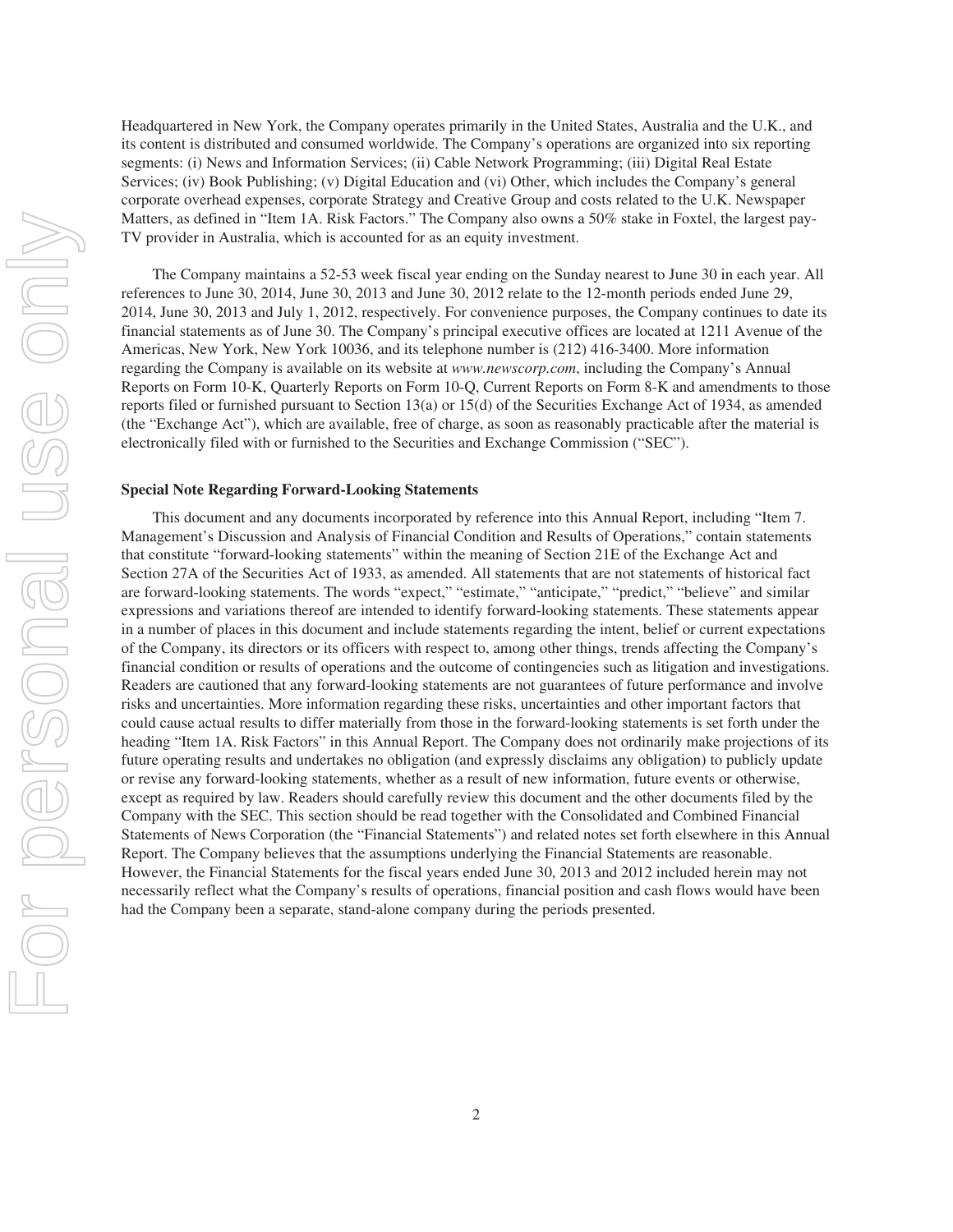# **BUSINESS OVERVIEW**

The Company's six reporting segments are described below. In addition, the Company owns a 50% stake in Foxtel, which is accounted for as an equity investment. For financial information regarding the Company's segments and operations in geographic areas, see Note 18 to the Financial Statements.

#### **For the fiscal year ended June 30, 2014**

| Revenues EBITDA | <b>Segment</b> |
|-----------------|----------------|
| (in millions)   |                |
|                 | \$665          |
|                 | 128            |
|                 | 214            |
|                 | 197            |
|                 | (193)          |
|                 | (241)          |
|                 | \$770          |

(a) In the fourth quarter of fiscal 2014, the Company revised the composition of its reporting segments to present the digital education business as a separate segment. All prior periods have been reclassified to reflect the revised segment presentation.

#### **News and Information Services**

The Company's News and Information Services segment consists of Dow Jones, News Corp Australia (which includes News Limited and its subsidiaries), News UK (formerly known as News International), the *New York Post* and News America Marketing. This segment also includes Storyful Limited ("Storyful"), a social media news agency that was acquired by the Company in December 2013 and complements the existing video capabilities in this segment. The News and Information Services segment generates revenue primarily through print and digital advertising sales and through circulation and subscriptions to its print and digital products. Advertising revenues at the News and Information Services segment are subject to seasonality, with revenues typically being highest in the Company's second fiscal quarter due to the end-of-year holiday season in its main operating geographies.

# *Dow Jones*

Dow Jones is a global provider of news and business information, which distributes its content and data through a variety of media channels including newspapers, newswires, websites, applications for mobile devices and tablets, electronic readers, newsletters, magazines, proprietary databases, conferences, radio and video. Dow Jones's products, which target individual consumer and enterprise customers, include *The Wall Street Journal*, Factiva, Dow Jones Risk & Compliance, Dow Jones Newswires, *Barron's*, MarketWatch, Dow Jones Private Markets and DJX. Dow Jones's revenue is diversified across business-to-consumer and business-to-business subscriptions, circulation, advertising and licensing fees for its print and digital products.

Through its premier brands and authoritative journalism, Dow Jones's products targeting individual consumers provide insights, research and understanding that enable customers to stay informed and make educated financial decisions. With a focus on the financial markets, investing and other professional services, many of these products offer advertisers an attractive customer demographic. Products targeting consumers include the following:

• *The Wall Street Journal (WSJ)*. *The Wall Street Journal*, Dow Jones's flagship product, is available in print, online and across multiple mobile, tablet and electronic reader devices. WSJ covers national and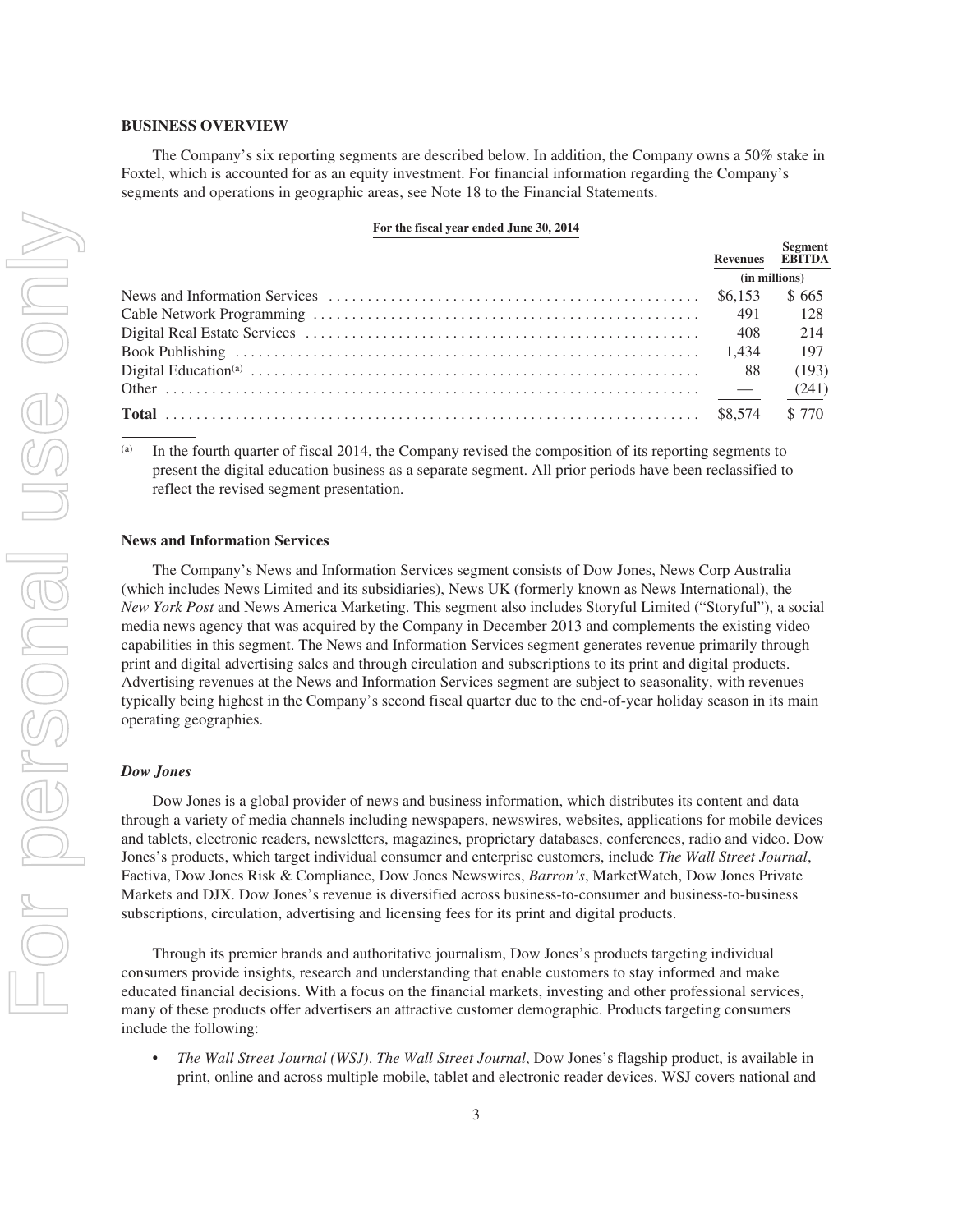international news and provides analysis, commentary and opinions on a wide range of topics, including business developments and trends, economics, financial markets, investing, science and technology, lifestyle, culture and sports. *The Wall Street Journal* had a total average paid print and digital circulation of 2,294,093 Monday to Friday (2,321,996 Weekend) for the six months ended March 31, 2014 based on Alliance for Audited Media ("AAM") data, and is the leading paid circulation daily newspaper in the U.S. WSJ is printed at plants located around the U.S., including eight owned by the Company. WSJ sells regional advertising in three major U.S. regional editions (Eastern, Central and Western) and 21 smaller sub-regional editions. WSJ.com, which offers both free and premium content, averaged over 70 million visits per month for the 12 months ended June 30, 2014 according to Adobe Omniture, and includes local language content in Chinese, Japanese, German, Spanish, Portuguese, Bahasa, Turkish and Korean. Print and digital products under the WSJ brand include:

*Print*: *The Wall Street Journal* (including its Asia and Europe editions)*, The Wall Street Journal Sunday, WSJ.Magazine* and *WSJ.Money* magazine*.*

*Digital*: WSJ.com (includes *Risk & Compliance Journal*, *CIO Journal, CFO Journal* and *CMO Journal*) and WSJ.com international sites: Asia.WSJ.com, Europe.WSJ.com, WSJ.de (Germany), cn.WSJ.com (China), jp.WSJ.com (Japan), kr.wsj.com (Korea), indo.wsj.com (Indonesia), india.wsj.com, wsj.com.tr (Turkey) and Latin American and Brazil local language content available through WSJ.com. In January 2014, Dow Jones introduced WSJ.D, WSJ's new home for technology news, analysis, commentary, daily buzz and consumer product reviews.

*WSJ Video*: WSJ video provides live and on-demand news online through WSJ.com and other platforms, including YouTube, Internet-connected TV and set-top boxes.

• *Barron's*. *Barron's,* which is available in print, online and on multiple mobile, tablet and electronic reader devices, delivers news, analysis, investigative reporting, company profiles and insightful statistics for investors and others interested in the investment world. Print and digital products under the *Barron*'s brand include:

*Print*: *Barron's* (weekly magazine with an average paid weekly circulation of 302,155 for the six months ended June 30, 2014 based on AAM data).

*Digital:* Barrons.com (offers both free and premium content providing in-depth analysis and commentary on the markets, updated every business day, along with alerts and tools) and *Barron's* tablet applications (paid applications which substantially replicate the website). Barrons.com had over 190,000 paid subscribers on average for the year ended June 30, 2014 based on internal sources.

- *Marketwatch.com.* Marketwatch.com is an investing and financial news website targeting active investors. It also provides real-time commentary and investment tools and data. Products include mobile and tablet applications, a mobile site, MarketWatch Premium Newsletter (paid newsletter on a variety of investing topics), Big Charts (free investment charting website) and Virtual Stock Exchange (free stock simulation game through the website). Marketwatch.com averaged more than 41 million visits per month for the 12 months ended June 30, 2014 according to Adobe Omniture.
- *The Wall Street Journal Digital Network (WSJDN)*. WSJDN offers advertisers the opportunity to reach Dow Jones's audience across a number of brands and digital platforms, including the WSJ.com, Barrons.com and Marketwatch.com websites and mobile applications and related services. WSJDN had more than 1.3 million paid subscribers on average for the year ended June 30, 2014 and, during that same period, averaged more than 133 million visits per month, with more than 500 million page views per month, according to Adobe Omniture.

Dow Jones's professional information products, which target enterprise customers, combine news and information with technology and tools that inform decisions and aid awareness, research and understanding. These products are designed to be integral to the success of Dow Jones's enterprise customers, and Dow Jones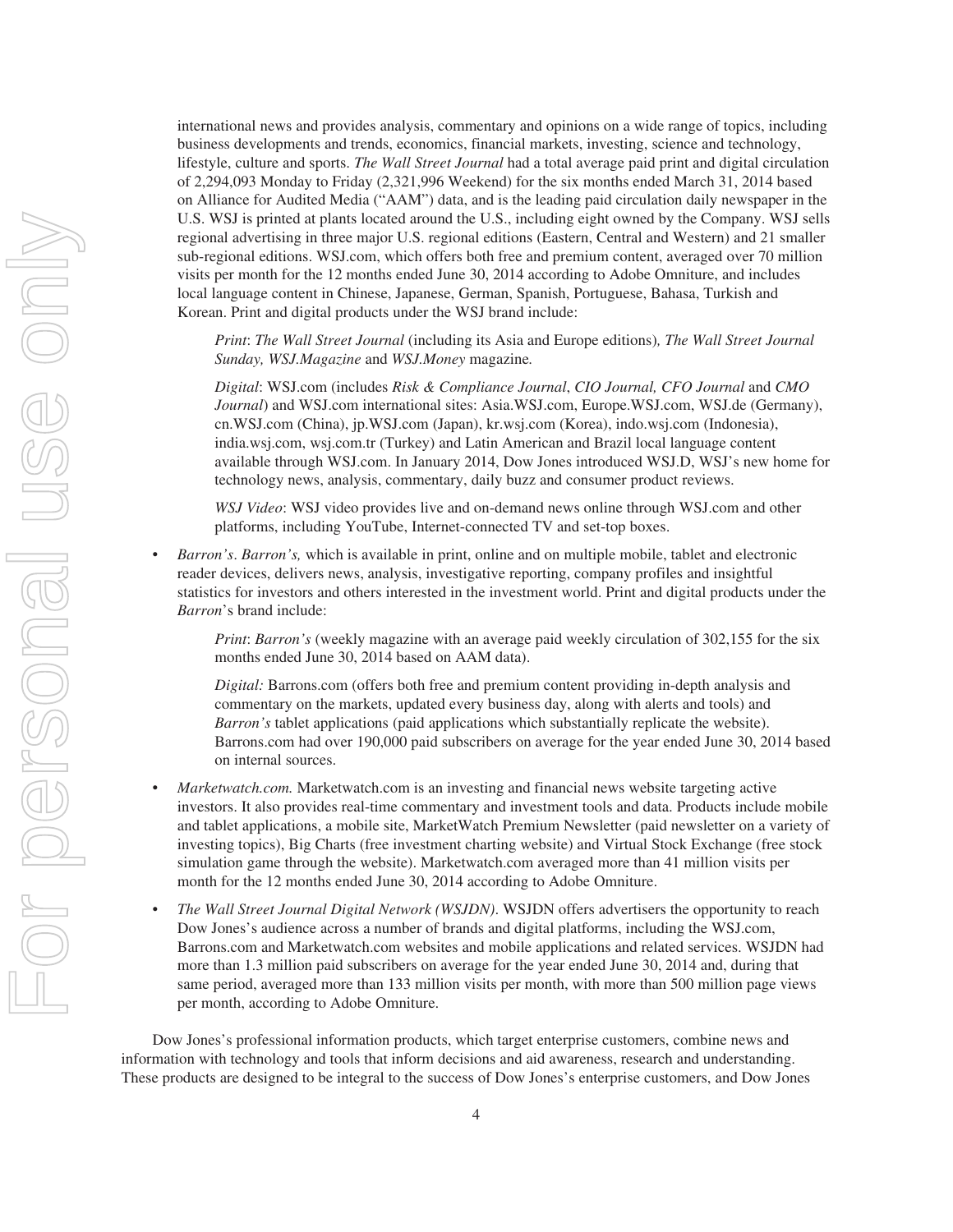expects to sustain strong retention rates by providing high levels of service and continued innovation through news, data and tools that meet its customers' specific needs. These products include the following:

- *Factiva.* Factiva is a leading provider of global business content, built on an archive of important, original publishing sources. This combination of business news and information, plus sophisticated tools, helps professionals find, monitor, interpret and share essential information. As of June 30, 2014, there were approximately 1.1 million activated Factiva users, including both institutional and individual accounts. Many of the institutional accounts have multiple individual users. Factiva offers content from over 32,000 global news and information sources from nearly 200 countries and in 28 languages. Thousands of Factiva's sources are not available for free on the Internet and more than 4,000 sources make information available via Factiva on or before the date of publication by the source. Factiva leverages complex metadata extraction and text-mining to help its customers build precise searches and alerts to access and monitor this data.
- *Risk & Compliance*. Dow Jones Risk & Compliance products provide data solutions for customers focused on anti-corruption, anti-money laundering, monitoring embargo and sanction lists and other compliance requirements. Dow Jones's solutions allow customers to filter their business transactions against its data to identify regulatory, corporate and reputational risk, and request follow-up due diligence reports. Products include online risk data and negative news searching tools such as Risk Database Search/Research/Premium and the Risk & Compliance Portal for batch screening. Feed services include Dow Jones Watchlist, Dow Jones Anti-Corruption, Dow Jones Sanction Alert and Adverse Media Entities. In addition, Dow Jones produces customized Due Diligence Reports to assist its clients with regulatory compliance.
- *Dow Jones Newswires.* Dow Jones Newswires distributes real-time business news, information, analysis, commentary and statistical data to financial professionals and investors worldwide. It publishes, on average, over 16,000 news items in 13 languages each day, which are distributed via terminals, trading platforms and websites reaching hundreds of thousands of financial professionals. This content also reaches millions of individual investors via customer portals and the intranets of brokerage and trading firms, as well as digital media publishers.
- *Private Markets.* Dow Jones Private Markets products provide news and deal data on venture capital and private equity- backed private companies and their investors to help venture capital and private equity professionals, financial services professionals and other service providers identify deal and partnership opportunities, perform due diligence and examine trends in venture capital and private equity investment, fund-raising and liquidity. Products include VentureSource, LP Source, VentureWire, Private Equity Analyst, LBO Wire, Private Equity News, Daily Bankruptcy Review ("DBR"), DBR Small Cap and DBR High Yield.
- *DJX*. DJX is comprised of a bundle of underlying products, including Factiva, Dow Jones Newswires, certain Private Markets products, including Venture Source and LP Source, certain Risk & Compliance products, WSJ.com and Barrons.com.

# *News Corp Australia*

News Corp Australia is one of the leading news and information providers in Australia by readership and circulation, owning over 120 newspapers covering a national, regional and suburban footprint. As of March 31, 2014, its daily, Sunday, weekly and bi-weekly newspapers accounted for more than 59% of the total circulation of newspapers in Australia, and during the year ended March 31, 2014, its Sunday newspaper network was read by approximately 4.7 million Australians on average every week. In addition, its digital mastheads and other websites are among the leading digital news properties in Australia based on monthly unique audience data. News Corp Australia's news portfolio includes:

• *The Australian* and *The Weekend Australian* (National). *The Australian* is published Monday through Friday, and *The Weekend Australian* is published on Saturday. Based on Audit Bureau of Circulations ("ABC") data, average daily paid print circulation for the year ended March 31, 2014 was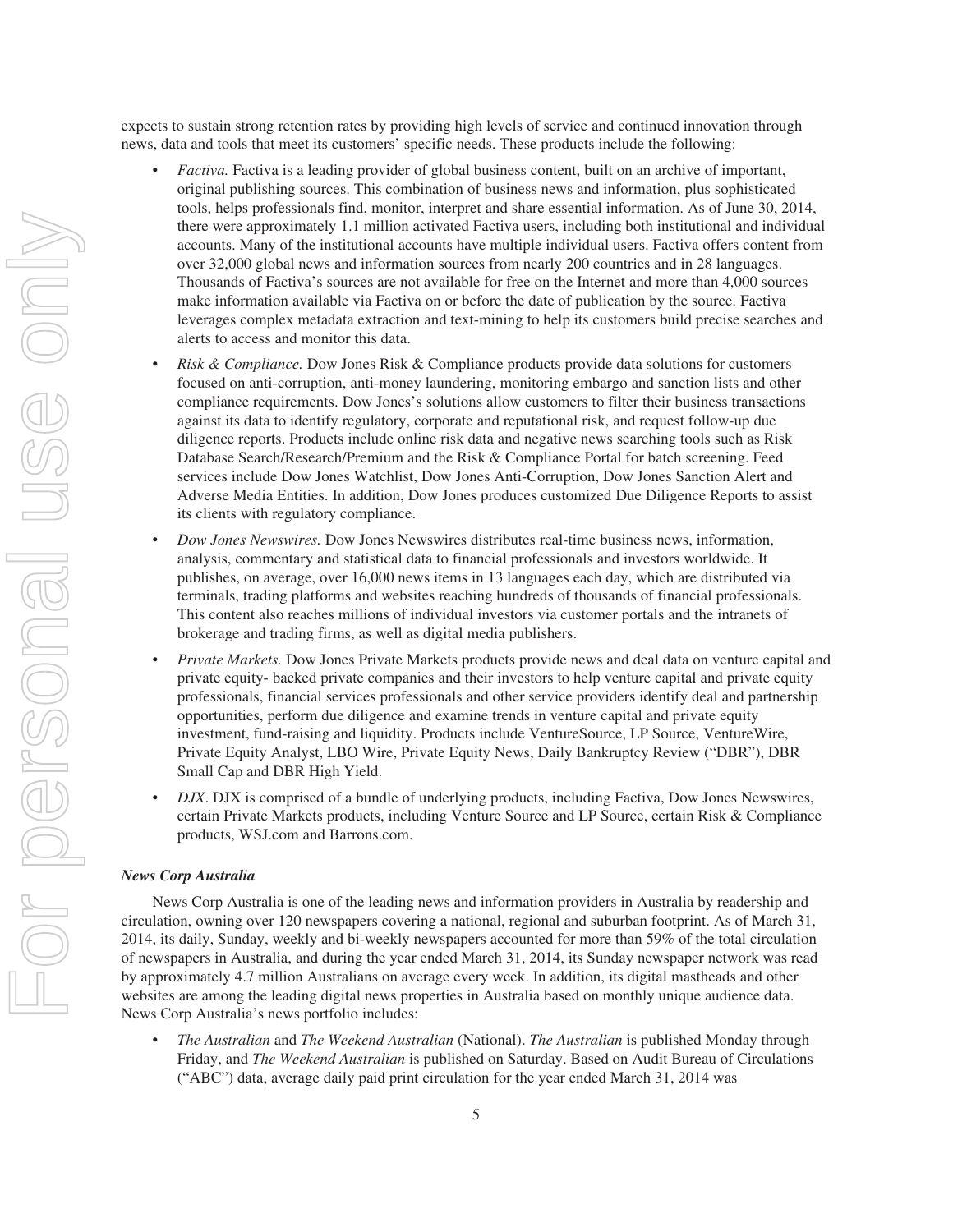approximately 114,000 for *The Australian* and 246,000 for *The Weekend Australian*. In addition, *The Australian* and *The Weekend Australian* had a total unduplicated print and digital audience of over 3.2 million for the month of March 2014 based on average monthly Enhanced Media Metrics Australia ("EMMA") combined print, mobile and tablet audience data for the year ended March 31, 2014 and total unique website audience in March 2014 according to Nielsen monthly total audience ratings. The Company believes EMMA data, which incorporates more frequent sampling and combines both online and print usage into a single metric, more accurately and comprehensively reflects consumption of its publications.

- *The Daily Telegraph* and *The Sunday Telegraph* (Sydney)*. The Daily Telegraph* is published Monday through Saturday. Based on ABC data, average daily paid print circulation for the year ended March 31, 2014 was approximately 291,000 for *The Daily Telegraph* and 523,000 for *The Sunday Telegraph*. In addition, *The Daily Telegraph* and *The Sunday Telegraph* had a total unduplicated print and digital audience of over 4.3 million for the month of March 2014 based on average monthly EMMA combined print, mobile and tablet audience data for the year ended March 31, 2014 and total unique website audience in March 2014 according to Nielsen monthly total audience ratings.
- *Herald Sun* and *Sunday Herald Sun* (Melbourne). *Herald Sun* is published Monday through Saturday. Based on ABC data, average daily paid print circulation for the year ended March 31, 2014 was approximately 398,000 for *Herald Sun* and 465,000 for *Sunday Herald Sun*. In addition, *Herald Sun* and *Sunday Herald Sun* had a total unduplicated print and digital audience of almost 4.2 million for the month of March 2014 based on average monthly EMMA combined print, mobile and tablet audience data for the year ended March 31, 2014 and total unique website audience in March 2014 according to Nielsen monthly total audience ratings.
- *The Courier Mail* and *The Sunday Mail* (Brisbane). *The Courier Mail* is published Monday through Saturday. Based on ABC data, average daily paid print circulation for the year ended March 31, 2014 was approximately 177,000 for *The Courier Mail* and 406,000 for *The Sunday Mail*. In addition, *The Courier Mail* and *The Sunday Mail* had a total unduplicated print and digital audience of almost 3.2 million for the month of March 2014 based on average monthly EMMA combined print, mobile and tablet audience data for the year ended March 31, 2014 and total unique website audience in March 2014 according to Nielsen monthly total audience ratings.
- *The Advertiser* and *Sunday Mail* (Adelaide). *The Advertiser* is published Monday through Saturday. Based on ABC data, average daily paid print circulation for the year ended March 31, 2014 was approximately 159,000 for *The Advertiser* and 239,000 for *Sunday Mail*. In addition, *The Advertiser* and *Sunday Mail* had a total unduplicated print and digital audience of 1.7 million for the month of March 2014 based on average monthly EMMA combined print, mobile and tablet audience data for the year ended March 31, 2014 and total unique website audience in March 2014 according to Nielsen monthly total audience ratings.
- A large number of community newspapers in all major capital cities, as well as leading regional publications in Cairns, Gold Coast, Townsville and Geelong and in the other capital cities of Perth, Hobart and Darwin.
- News Corp Australia has launched paid-for digital platforms for *Herald Sun*, *Sunday Herald Sun*, *The Daily Telegraph*, *The Sunday Telegraph*, *The Courier Mail*, *The Sunday Mail*, *The Advertiser* and *Sunday Mail*.

News Corp Australia's broad portfolio of digital properties also includes news.com.au, a leading general interest site in Australia that provides breaking news, finance, entertainment, lifestyle, technology and sports news and delivers an average monthly unique audience of approximately 3.2 million based on Nielsen monthly total audience ratings for the year ended June 30, 2014. In addition, News Corp Australia owns other premier properties such as taste.com.au, a leading food and recipe site, and kidspot.com.au, a leading parenting website, as well as various other digital media assets, including a 50% stake in CareerOne.com.au (a joint venture with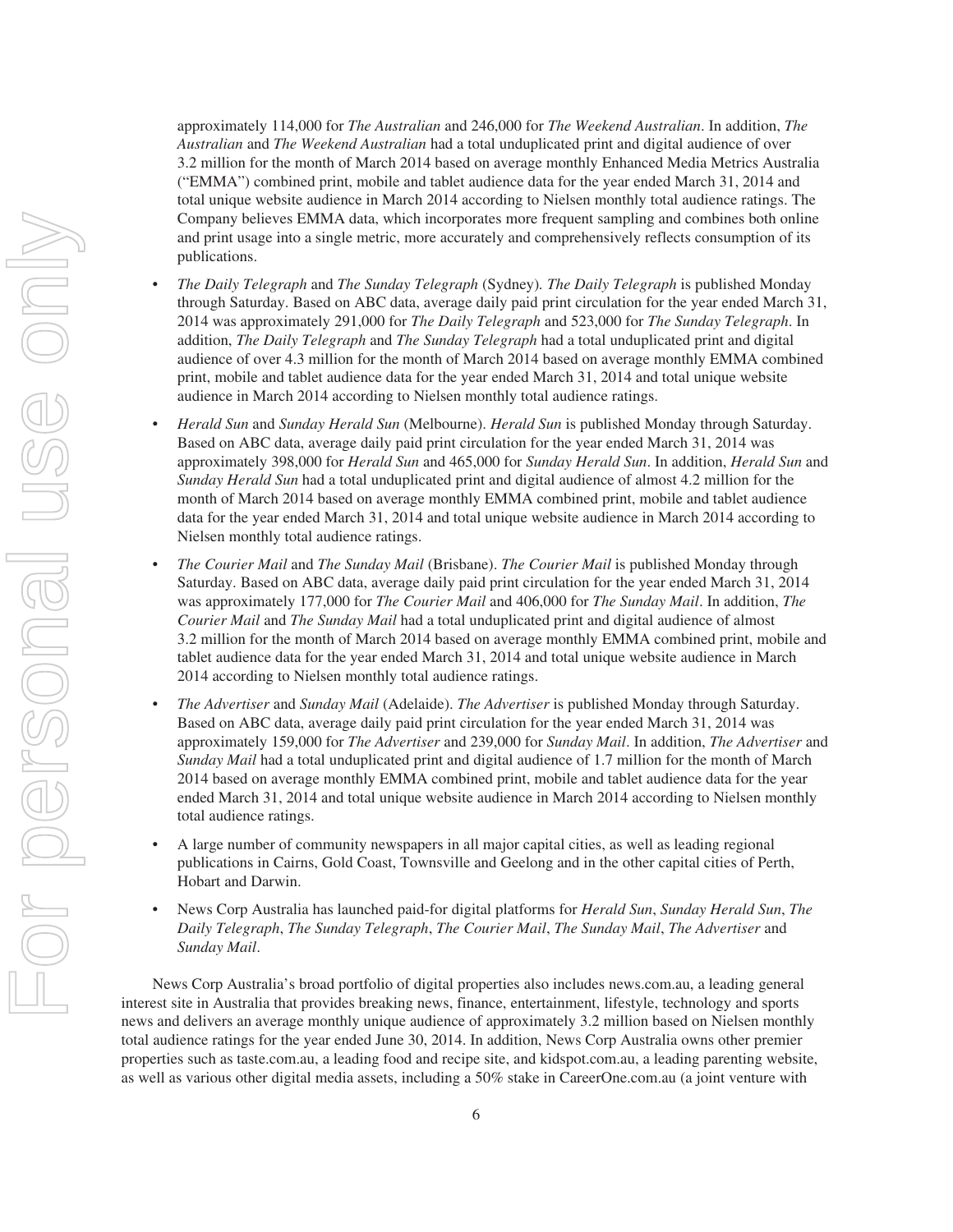Monster.com), a 50% stake in carsguide.com.au (a joint venture with a consortium of leading car dealers), an 89.5% stake in FOX SPORTS Pulse (which supplies a scheduling tool for sports organizations), and 100% of *Business Spectator* and *Eureka Report* (online business and investment news and commentary services).

# *News UK*

News UK publishes *The Sun*, *The Sun on Sunday*, *The Times* and *The Sunday Times,* which are leading newspapers in the U.K*.* As of June 30, 2014, sales of these four titles accounted for approximately one-third of all national newspaper sales in the U.K. News UK's newspapers (except some Saturday and Sunday supplements) are printed at News UK's world-class printing facilities in England, Scotland and Ireland. In addition to revenue from the sale of advertising, circulation and subscriptions to its print and digital products, News UK generates revenue by providing third party printing services through these facilities and is one of the largest contract printers in the U.K. News UK also distributes content through its digital platforms, including its websites, thesun.co.uk, thetimes.co.uk and thesundaytimes.co.uk, as well as mobile and tablet applications. News UK continues to enhance its online and mobile offerings, including through its recent acquisition of the rights to show English Premiership Rugby Union, English Cricket, Gaelic Athletic Association games and UEFA Champions League match clips across its digital platforms. News UK's portfolio includes:

• *The Sun*. Published Monday through Saturday and on Sunday since February 2012. Based on National Readership Survey data for the six months ended March 31, 2014, *The Sun* is the most read national newspaper in the U.K., with an average issue readership of approximately 5,453,000 Monday through Saturday for *The Sun* and 4,828,000 for *The Sun on Sunday*. Average daily paid print circulation for the six months ended June 30, 2014 based on ABC data was approximately 2,083,000 for *The Sun* and 1,703,000 for *The Sun on Sunday.*

In August 2013, News UK launched *The Sun's* new digital bundle, which delivers exclusive digital entertainment, including Barclay's Premier League match clips and Sun+ perks, a collection of perks, downloads, offers and competitions. *The Sun* is the first tabloid newspaper to be fully paid-for across every platform.

- *The Times.* Published Monday through Saturday with an average issue readership of approximately 1,116,000 for the six months ended March 31, 2014 based on National Readership Survey data. Average daily paid print circulation for the six months ended June 30, 2014 based on ABC data was approximately 391,000. As of June 30, 2014, *The Times* had approximately 162,000 paid print subscribers and 156,000 paid digital subscribers based on internal sources. News UK also publishes *The Times Literary Supplement*, a weekly literary review.
- *The Sunday Times*. Leading broadsheet Sunday newspaper in the U.K. with an average issue readership of approximately 2,249,000 for the six months ended March 31, 2014 based on National Readership Survey data. Average daily paid print circulation for the six months ended June 30, 2014 based on ABC data was approximately 829,000. As of June 30, 2014, *The Sunday Times* had approximately 207,000 paid print subscribers and 157,000 paid digital subscribers based on internal sources.

In addition, News UK has also assembled a portfolio of complementary ancillary product offerings, including Sun Bingo, as well as newer products such as Sunmotors.co.uk, a digital classified offering, Times Wealth Management, which offers readers investment advice, and The Handpicked Collection, a recently acquired luxury shopping website.

### *New York Post*

The *New York Post* (the "*Post*") is the oldest continuously published daily newspaper in the U.S., with a focus on coverage of the New York metropolitan area. The print version of the *Post* is primarily distributed in New York and throughout the Northeast, as well as Florida and California. The *Post* provides a variety of general interest content ranging from breaking news to business analysis, and is known in particular for its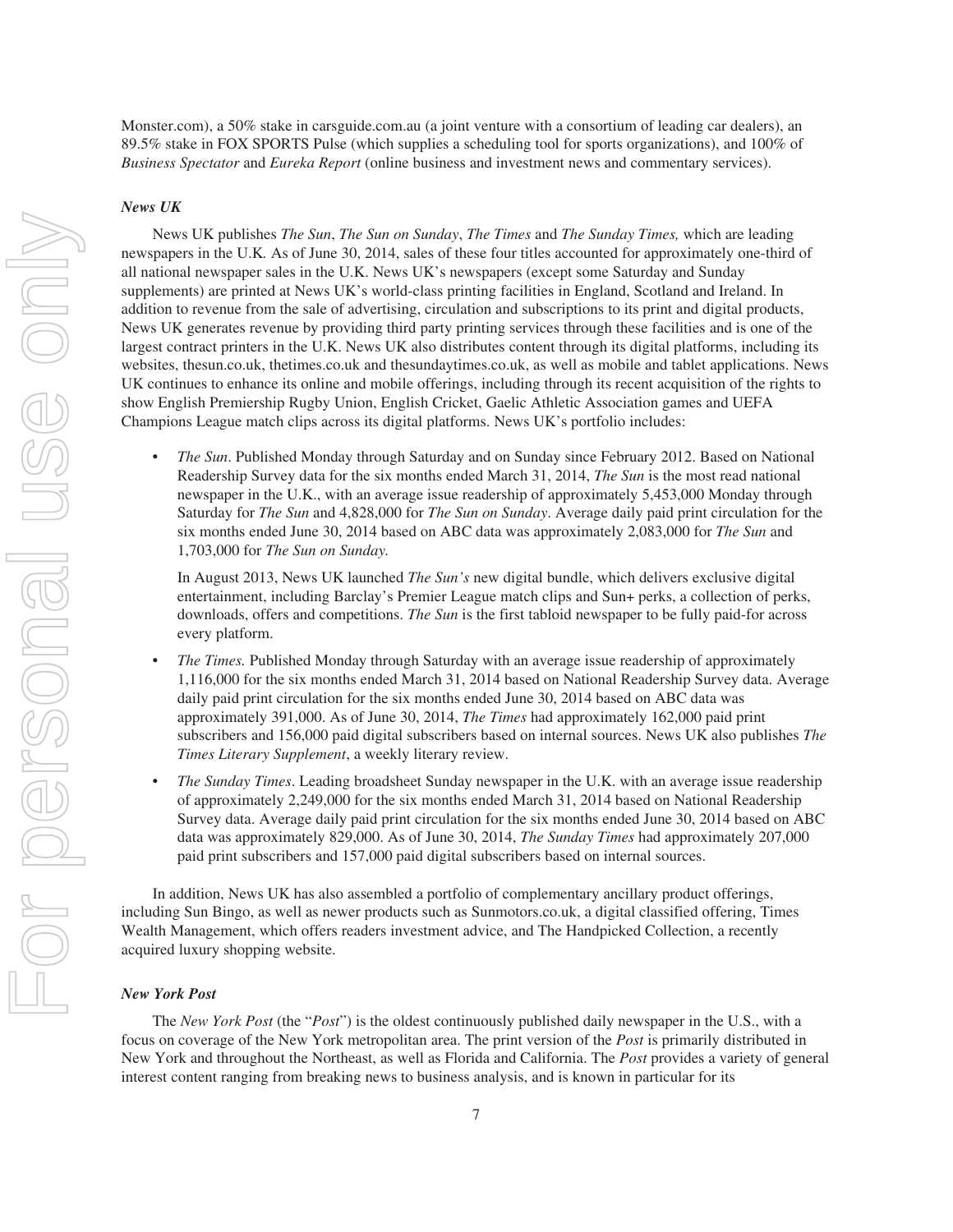comprehensive sports coverage, famous headlines and its iconic Page Six section, an authority on celebrity news. The *Post*'s digital platforms feature all the sections of the print version as well as continually updated breaking news and other content and extend the reach of the *Post* to a national audience. For the six months ended March 31, 2014, average weekday circulation based on AAM data, including digital editions, was 477,314. The *Post* is printed in a printing facility in the Bronx, New York and uses third party printers in its other markets in the U.S.

# *News America Marketing*

News America Marketing ("NAM") is a leading provider of coupon promotions, advertising programs, special offers and other direct consumer marketing solutions through a network of more than 1,800 publications, 58,000 retail stores and 450 partner sites, including SmartSource.com. NAM offers direct consumer marketing solutions for companies that include consumer packaged goods manufacturers, financial services, pharmaceutical manufacturers, quick-service and casual restaurants, retailers and other marketers in the U.S. and Canada. NAM has developed broad, long-standing relationships with many well-known retailers and brands, including Procter & Gamble, General Mills, Kraft, Johnson & Johnson, Walmart, Kroger, American Express, Target and Loblaws.

NAM's marketing solutions are available via multiple distribution channels, including publications, in stores and online, primarily under the SmartSource brand name. NAM provides customers with "one-stop shopping" for their direct-to-consumer marketing needs through its three primary business areas:

- *Free-Standing Inserts:* Free-standing inserts are multiple-page marketing booklets containing coupons, rebates and other consumer offers, which are distributed to consumers through insertion primarily into local Sunday publications. NAM is one of the two largest publishers of free-standing inserts in the U.S. Advertisers, primarily packaged goods companies, pay NAM to produce free-standing inserts where their offers are featured, often on an exclusive basis within their product category. NAM contracts with and pays publishers as well as printers, among others, to produce and/or distribute free-standing inserts in their papers. NAM's free-standing insert products, which are distributed under the SmartSource Magazine® brand, have a circulation of almost 74 million based on internal sources and are distributed 43 times a year.
- *In-Store Advertising and Merchandising*: NAM is a leading provider of in-store marketing products and services, primarily to consumer packaged goods manufacturers. NAM's marketing products include: atshelf advertising such as coupon, information and sample-dispensing machines, as well as floor and shopping cart advertising, among others, and are found in approximately 58,000 supermarkets, drug stores, dollar stores, office supply stores, mass merchandisers and specialty stores across North America. NAM also provides in-store merchandising services, including production and installation of instant-redeemable coupons, on-pack stickers, shipper assembly, display set-up and refilling, shelf management and new product cut-ins.
- *SmartSource Digital:* SmartSource Digital manages NAM's portfolio of database and electronic marketing solutions. The database marketing business, branded SmartSource Direct, provides directmail solutions via access to a national network of retailer frequent-shopper card databases offering information on the purchase behavior of millions of cardholders. The SmartSource Savings Network, which includes SmartSource.com, encompasses all of NAM's electronic couponing and sampling solutions accessed through the web, mobile and tablet-based programming.

NAM believes its programs have key advantages when compared to other marketing options available to packaged goods companies, retailers and other marketers. NAM offers cost-effective programs that reach a national audience of engaged consumers who are actively seeking coupons or discounts and who are at a critical moment in their purchase decision. By delivering an immediate incentive or brand message to shoppers as they are making brand decisions, NAM believes free-standing inserts and in-store advertising have an advantage over competing forms of mass media such as radio or television.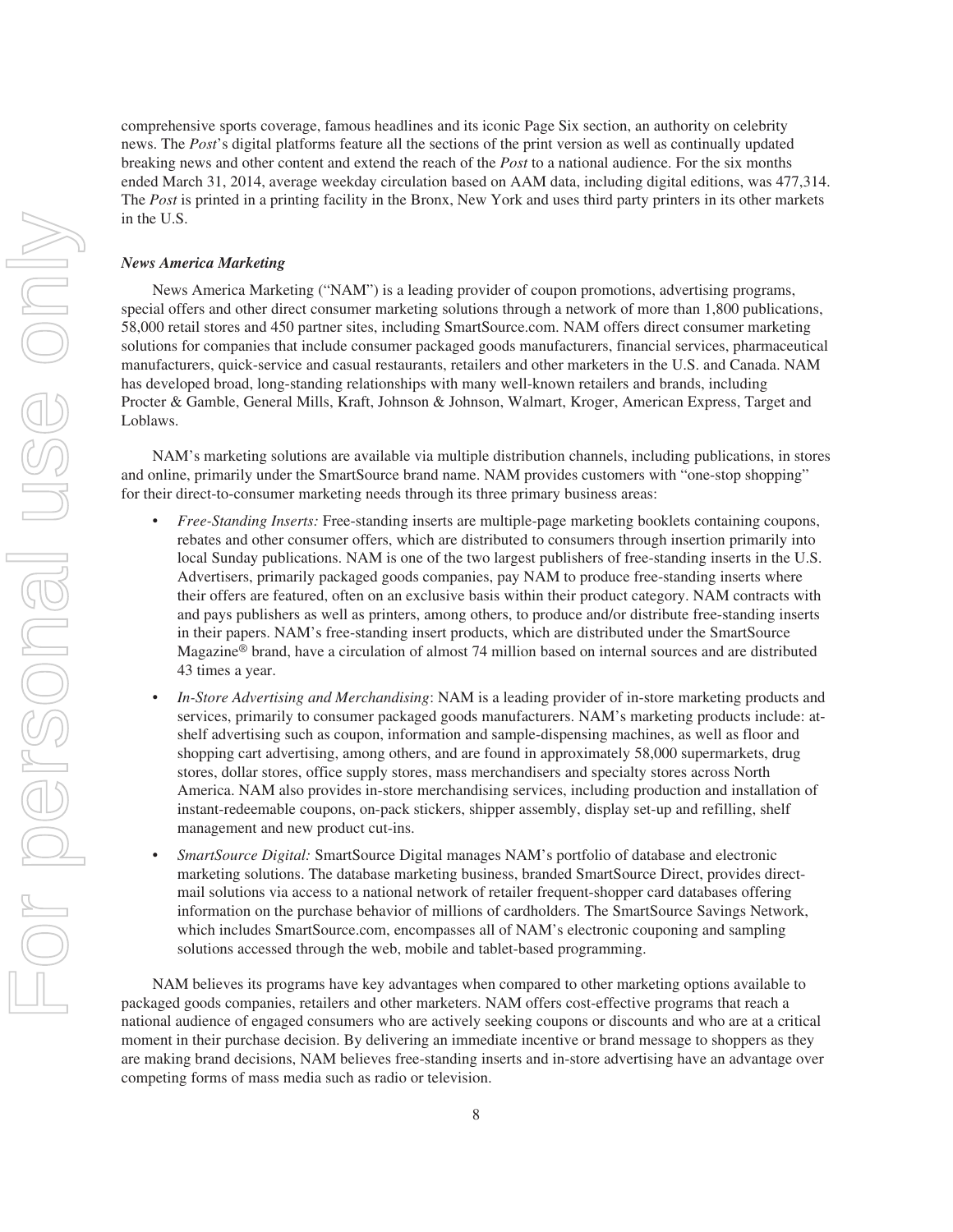The Company's News and Information Services products compete with a wide range of media businesses, including print publications, digital media and information services.

The Company's newspapers, magazines and digital publications compete for readership and advertising with local and national newspapers, web and application-based media, social media sources and other traditional media such as television, magazines, outdoor displays and radio. Competition for print and digital subscriptions and circulation is based on the news and editorial content, subscription pricing, cover price and, from time to time, various promotions. Competition for advertising is based upon advertisers' judgments as to the most effective media for their advertising budgets, which is in turn based upon various factors including circulation volume, readership levels, audience demographics, advertising rates and advertising effectiveness results. As a result of rapidly changing and evolving technologies, distribution platforms and business models, the consumerfocused businesses within the Company's News and Information Services segment, including its newspaper businesses, continue to face increasing competition for both circulation and advertising revenue from a variety of alternative news and information sources. These include both paid and free websites, digital applications, news aggregators, blogs, search engines, social media platforms, digital advertising networks and exchanges, bidding and other programmatic advertising buying channels, as well as other emerging media and distribution platforms. Shifts in consumer behavior, including the rapid adoption of mobile phones, tablets, electronic readers and other portable devices as platforms through which news and information is consumed, require the Company to continually innovate and improve upon its own products, services and platforms in order to remain competitive. The Company believes that these changes will continue to pose opportunities and challenges, and that it is well positioned to leverage its global reach, brand recognition and proprietary technology to take advantage of the opportunities presented by these changes.

Dow Jones professional information products that target enterprise customers compete with various information service providers and global financial newswires, including Thomson Reuters, Bloomberg L.P., LexisNexis, as well as many other Internet-based providers of news and information.

NAM competes against other providers of advertising, marketing and merchandising products and services, including those that provide promotional or advertising inserts, direct mailers of promotional or advertising materials, providers of point-of-purchase and other in-store programs and providers of savings and/or groceryfocused digital applications, as well as other media platforms such as television, magazines, outdoor displays and radio. Competition is based on, among other things, rates, availability of markets, quality of products and services provided and their effectiveness, rate of coupon redemption, store coverage and other factors. The Company believes that based on the circulation of its free-standing inserts, the reach of its in-store marketing products and the audience for its online programs, NAM provides broader consumer access than many of its competitors.

#### **Cable Network Programming**

The Company's Cable Network Programming segment consists of FOX SPORTS Australia, the leading sports programming provider in Australia based on total subscribers as of June 30, 2014. FOX SPORTS Australia is focused on live national and international sports events and provides featured original and licensed premium sports content tailored to the Australian market, including live sports such as National Rugby League, the domestic football league, English Premier League, international cricket, as well as the Rugby Union. FOX SPORTS Australia offers seven television channels distributed via cable, satellite and Internet Protocol, or IP, and several interactive viewing applications. Its channels consist of FOX SPORTS 1, FOX SPORTS 2, FOX SPORTS 3, FOX FOOTY, FOX SPORTS NEWS, FUEL TV and SPEED that broadcast over 10,000 hours of live sports programming per year reaching FOXTEL, Telstra and Optus subscription television customers. FOX SPORTS Australia's access to compelling local and international sports programming, as well as its production of high-quality original sports content has made it the leading sports programming provider in Australia. FOX SPORTS Australia also operates foxsports.com.au, a leading general sports website in Australia, and offers several interactive mobile and tablet applications that extend the reach of its content across multiple new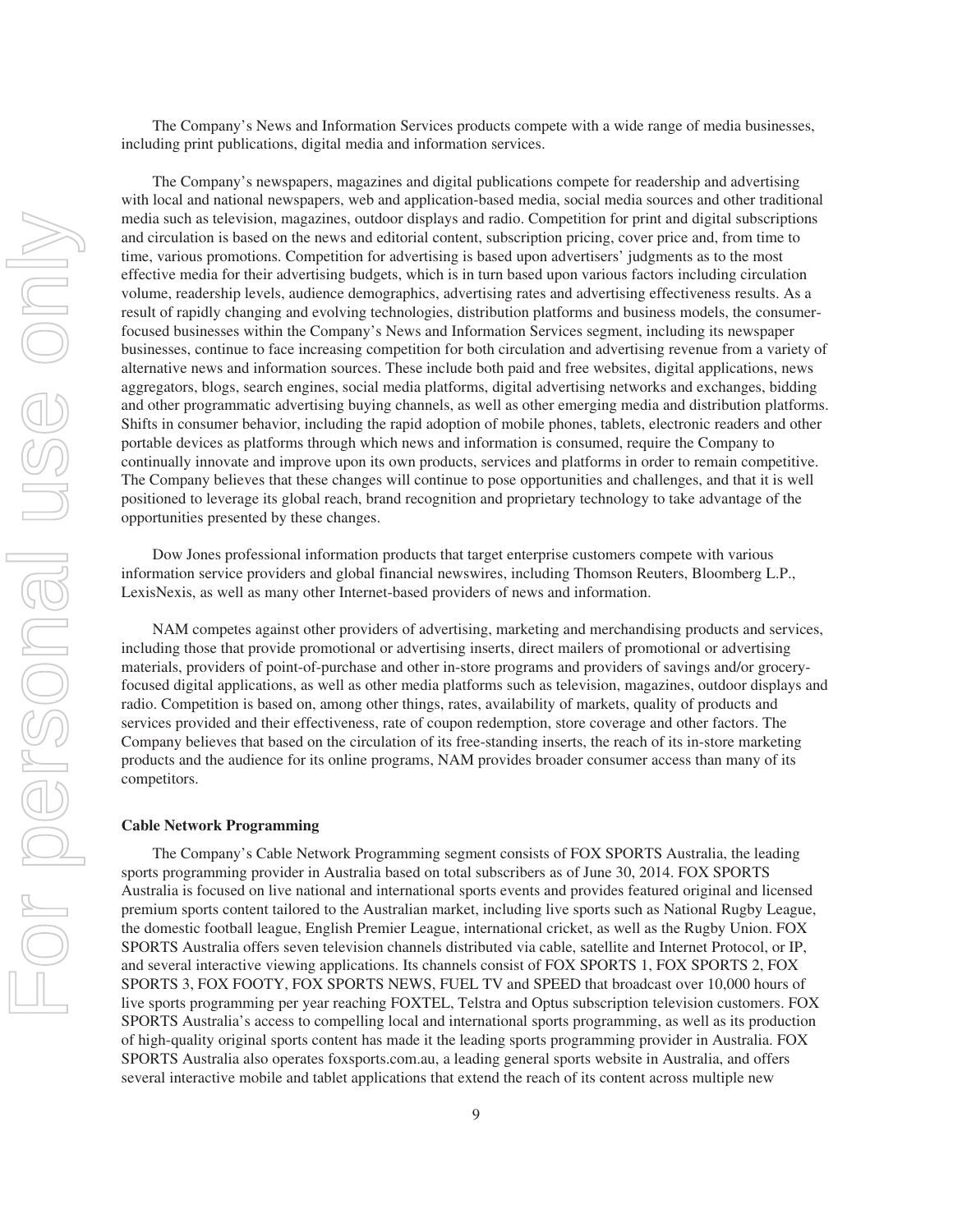platforms. FOX SPORTS Australia is distributed via longstanding carriage agreements with pay-TV providers (mainly Foxtel) in Australia and generates revenue primarily through affiliate fees payable under these carriage agreements, as well as advertising sales. Results at the Cable Network Programming segment can fluctuate due to the timing and mix of the Company's local and international sports programming, as expenses associated with licensing these programming rights are recognized during the applicable season or event.

FOX SPORTS Australia competes primarily with ESPN, the Free-To-Air ("FTA") channels and certain telecommunications companies in Australia.

#### **Digital Real Estate Services**

The Company's Digital Real Estate Services segment consists of its 61.6% interest in REA Group Limited ("REA Group"), a publicly-traded company on ASX (ASX: REA) that is a leading digital advertising business specializing in real estate services. Established in Melbourne in 1995, REA Group owns and operates Australia's largest residential property website, realestate.com.au, and Australia's largest commercial property site, realcommercial.com.au. Together, realestate.com.au and realcommercial.com.au have approximately 23.0 million desktop site visits and 7.2 million mobile site visits on average each month based on Nielsen monthly total traffic ratings for the year ended June 30, 2014, as well as approximately 10.5 million mobile application visits on average each month based on Adobe Omniture SiteCatalyst monthly site visits for the same period. REA Group also operates a market-leading Italian property site, casa.it, and other property sites and apps in Europe and Asia, and its portfolio of property sites is used by approximately 21,700 real estate agents.

REA Group's Australian operations are comprised primarily of realestate.com.au, realcommercial.com.au and its media business, which services the display media market. Realestate.com.au derives the majority of its revenue via residential monthly advertising subscriptions and advertising listing upgrades from real estate offices. Agents subscribing to the website may upload unlimited listings for sale or rent and purchase a selection of upgrade products to increase the prominence of their listings on the site. Additionally, realestate.com.au offers a variety of targeted products, including brand-building services for real estate agents. Realcommercial.com.au generates revenue through three main sources, agent subscription revenue, agent branding revenue and listing revenue. The media business offers unique advertising opportunities on both realestate.com.au and realcommercial.com.au, as well as via mobile advertisement placements. Revenue from this business is generated primarily from agents, commercial developers and financial institutions, which benefit from being able to target REA Group's substantial audience base.

REA Group's other operations include property sites in Italy and Asia, as well as Luxembourg and France. Casa.it, with approximately 9.0 million visits on average each month based on Adobe Omniture SiteCatalyst monthly site visits for the year ended June 30, 2014, is Italy's leading residential property site. In Asia, REA Group operates Squarefoot.com.hk, REA Group's English and Chinese language property site in Hong Kong, as well as myfun.com, its recently-launched Chinese website, which extends the audience of property seekers for realestate.com.au's Australian property listings by allowing them to be seen by Chinese consumers. Squarefoot.com.hk and myfun.com together have approximately 0.5 million visits on average each month based on Adobe Omniture SiteCatalyst monthly site visits for the year ended June 30, 2014. REA Group's sites in Luxembourg and France include AtHome.lu, atOffice.lu, atHome.de and immoRegion.fr. These sites have approximately 0.9 million visits combined on average each month based on Adobe Omniture SiteCatalyst monthly site visits for the year ended June 30, 2014. REA Group's other assets include its 17.22% interest in iProperty Group Limited, an online property portal with operations in Malaysia, Indonesia, Hong Kong, Macau and Singapore, which it acquired in July 2014.

REA Group competes primarily with other real estate websites in its geographic markets, including domain.com.au in Australia.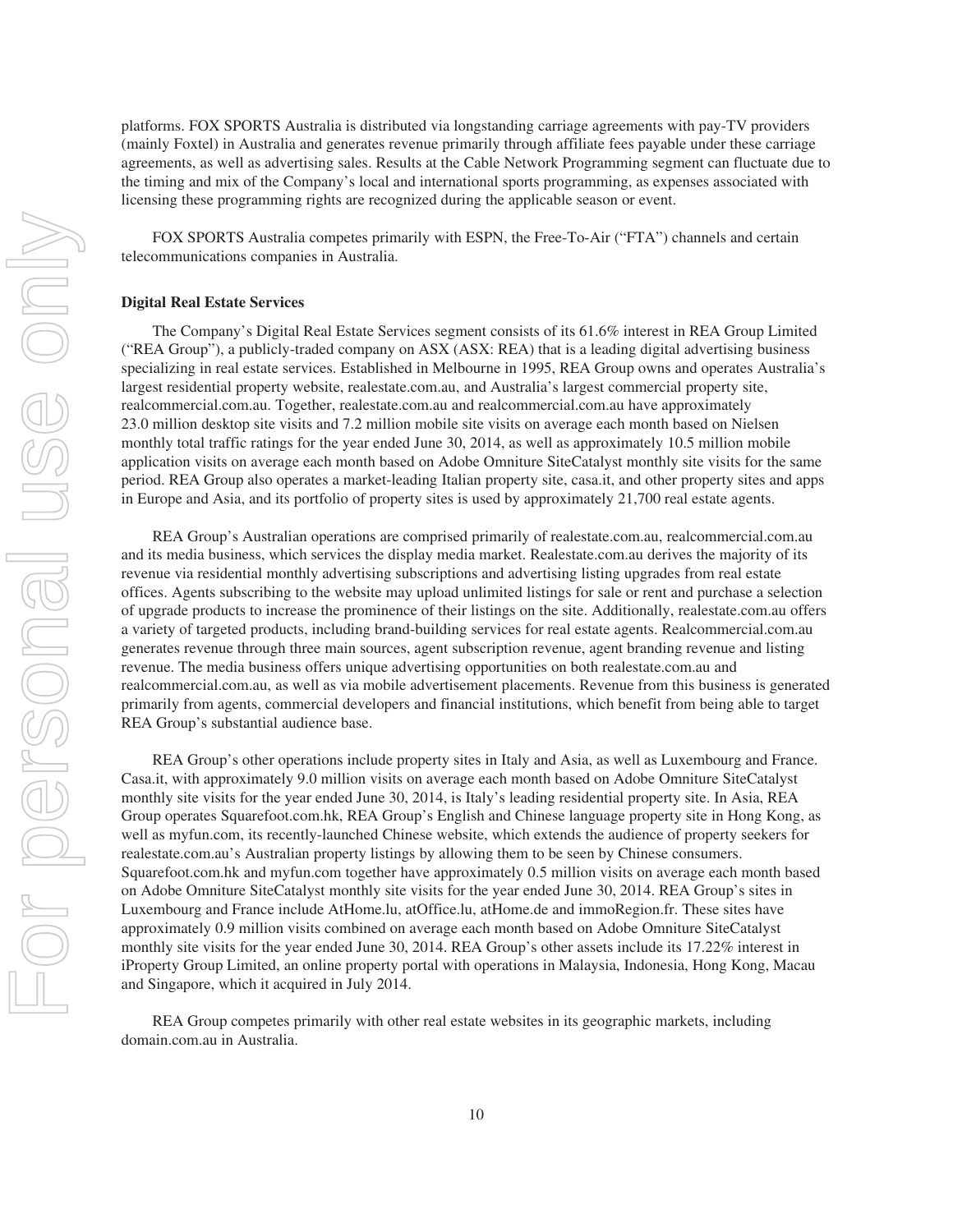# **Book Publishing**

The Company's Book Publishing segment consists of HarperCollins Publishers (together with its subsidiaries and affiliates, "HarperCollins"), one of the largest English-language consumer publishers in the world based on global revenue, with operations in the U.S., the U.K., Canada, Australia, New Zealand and India. HarperCollins publishes and distributes consumer books globally through print, digital and audio formats. Its digital formats include electronic books, also referred to as e-books, for devices such as the Apple iPad, Amazon's Kindle, Google's Nexus and Barnes & Noble's NOOK as well as audio downloads for smartphones and MP3 players. HarperCollins owns over 60 branded imprints, including Avon, Harper, HarperCollins Children's Publishers, William Morrow and Christian publishers Zondervan and Thomas Nelson, which HarperCollins acquired in July 2012. In addition, in August 2014, HarperCollins acquired Harlequin Enterprises Limited, a leading publisher of women's fiction, from Torstar Corporation, extending its global platform, particularly in Europe and Asia Pacific.

HarperCollins publishes works by well-known authors such as Mitch Albom, Veronica Roth, Rick Warren and Agatha Christie and popular titles such as *The Hobbit*, *Goodnight Moon*, *To Kill a Mockingbird* and the *Divergent* series. Its active print and digital global catalog includes approximately 50,000 publications and over 100,000 SKUs, including various print and digital editions of the same title. HarperCollins publishes fiction and nonfiction, with a focus on general, children's and religious content. Additionally, in the U.K., HarperCollins publishes titles for the equivalent of the K-12 educational market.

HarperCollins is rapidly transitioning from print production to digital with leading e-book offerings. As of June 30, 2014, HarperCollins offered approximately 35,000 e-book titles, which accounted for approximately 22% of global consumer revenues in the quarter (up from approximately 19% in the prior year period). Nearly all of HarperCollins' titles published in the last five years, as well as the majority of its entire catalog, are available in electronic reader and tablet formats. With the rapid adoption of electronic formats by consumers, HarperCollins is publishing many titles in digital formats before, or instead of, publishing a print edition. For example, through its popular romance imprint, Avon, HarperCollins launched a "digital-first" series which releases at least one new title per week in the romance category. The series has already generated nine *New York Times* electronic bestsellers since its launch.

During fiscal 2014, HarperCollins U.S. had 158 titles on the *New York Times* bestseller list, with 17 titles hitting number one, including *Divergent (series)* by Veronica Roth, *The 100* by Jorge Cruise, *Heaven is For Real* by Todd Burpo with Lynn Vincent, *The Body Book* by Cameron Diaz with Sandra Bark, *The First Phone Call from Heaven* by Mitch Albom, *The Ocean at the End of the Lane* by Neil Gaiman, *The Pioneer Woman Cooks: A Year of Holidays* by Ree Drummond, *10 % Happier* by Dan Harris, *The English Girl* by Daniel Silva, *Eat to Live Cookbook* by Joel Fuhrman, *The Undead Pool* by Kim Harrison, *Orphan Train* by Christina Baker Kline, *The Daniel Plan* by Rick Warren, Daniel Amen, & Mark Hyman, *Pete the Cat: The Wheels on the Bus* by James Dean, *Pete the Cat and his Magic Sunglasses* by Kimberly & James Dean, and *The Selection* by Kiera Cass.

HarperCollins derives its revenue from the sale of print and digital books to a customer base that includes global technology companies, traditional brick and mortar booksellers, wholesale clubs and discount stores, including Amazon, Apple, Barnes & Noble and Tesco. As HarperCollins' digital products continue to account for more of its business, it expects to benefit from increased profit contribution and improved working capital dynamics due to diminishing physical plant requirements, inventory and returns related to its print business, as well as faster payment for e-books. Revenues at the Book Publishing segment are significantly affected by the timing of releases and the number of HarperCollins' books in the marketplace, and are typically highest during the Company's second fiscal quarter due to increased demand during the end-of-year holiday season in its main operating geographies.

The book publishing business operates in a highly competitive market that is quickly changing and continues to see technological innovations, including e-book devices sold by Amazon, Apple, Google and Barnes & Noble. HarperCollins competes with other large publishers, such as Penguin Random House, Simon & Schuster and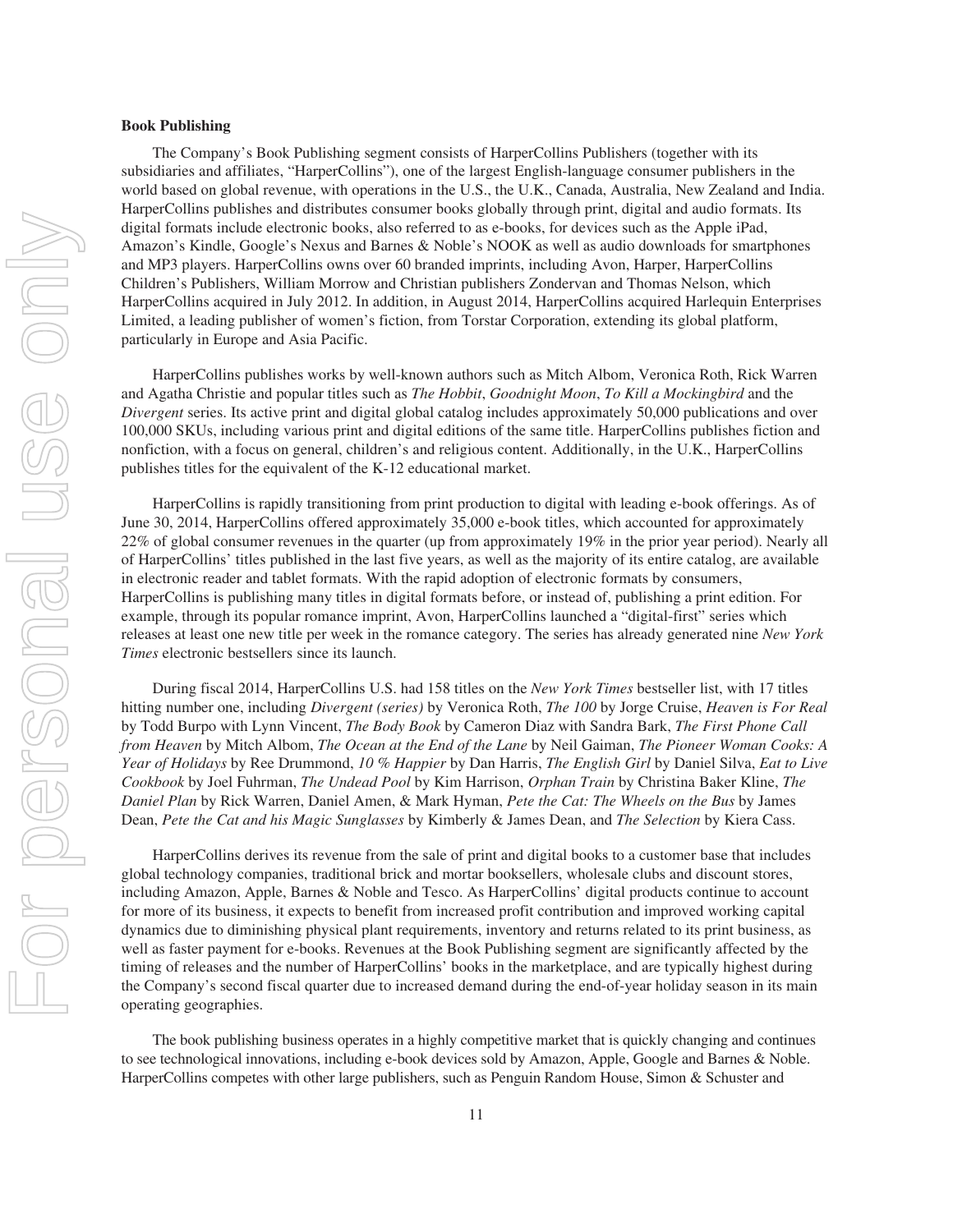Hachette Livre, as well as with numerous smaller publishers, for the rights to works by well-known authors and public personalities; competition could also come from new entrants, since barriers to entry in book publishing are low. In addition, HarperCollins competes for readership with other media formats and sources. The Company believes HarperCollins is well positioned in the evolving book publishing market with significant size and brand recognition across multiple categories and geographies and as an early adopter of the digital model, where it is an industry leader with approximately 35,000 e-book titles. Furthermore, HarperCollins is a leader in children's and religious books, categories which have been less impacted by the transition to digital consumption.

# **Digital Education**

The Company's Digital Education segment consists of Amplify, the brand for its digital education business, which it launched in July 2012. Amplify is focused on improving K-12 education by creating digital products and services that empower teachers, students and parents in new ways. Its products serve more than three million students in all 50 states. Amplify is dedicated to creating technology solutions that transform the way teachers teach and students learn in three areas:

- *Amplify Insight:* Amplify's data and assessment business, which formerly operated under the brand Wireless Generation, commenced operations in 2000 and was acquired in fiscal 2011. Amplify Insight provides powerful assessment products and services to support teachers and school districts, including student assessment tools and analytic technologies, intervention programs, enterprise education information systems, and professional development and consulting services. Key products include *mClass*TM, a suite of products that enable teachers to easily and quickly monitor individual and class progression through goals and standards and access detailed analysis, custom grouping and instructional planning tools.
- *Amplify Learning*: Amplify's curriculum business is developing digital content for K-12 English Language Arts, Math and Science, including software that will combine interactive, game-like experiences, rich immersive media, and sophisticated analytics to make the classroom teaching and learning experience more engaging, rigorous, personalized and effective. Amplify Learning's digital curriculum incorporates the new Common Core State Standards adopted by most states in the U.S. and is available for use on multiple platforms.
- *Amplify Access:* Amplify's platform business is delivering a tablet-based distribution system to facilitate personalized instruction and enable anytime, anywhere learning. Amplify Access offers a bundle that includes a tablet designed for the K-12 market, instructional software and curated third-party content, as well as implementation support.

Amplify's digital products are or will generally be available on a subscription basis. The Company also expects to market and sell some supplemental print-based materials, as well as instructional and information technology-related services. In addition, while each of Amplify's products will be available on a stand-alone basis, the Company also anticipates that it will have the ability to cross-sell products between Amplify's three business areas and offer bundled solutions to its customers.

Amplify competes with existing K-12 education publishers and content providers such as Pearson plc, McGraw-Hill Education and Houghton Mifflin Harcourt, large platform companies such as Google, Apple, and Amazon that market their tablet or e-reader products for educational use, as well as a number of smaller content, analytics and distribution platform companies. The Company believes that Amplify's capabilities across analytics and assessment, content and curriculum and distribution and delivery make it well positioned to offer schools a unique integrated learning solution.

## **Other**

The Other segment includes the Company's general corporate overhead expenses, corporate Strategy and Creative Group and costs related to the U.K. Newspaper Matters. The Company's corporate Strategy and Creative Group was formed to identify new products and services across the Company's businesses to increase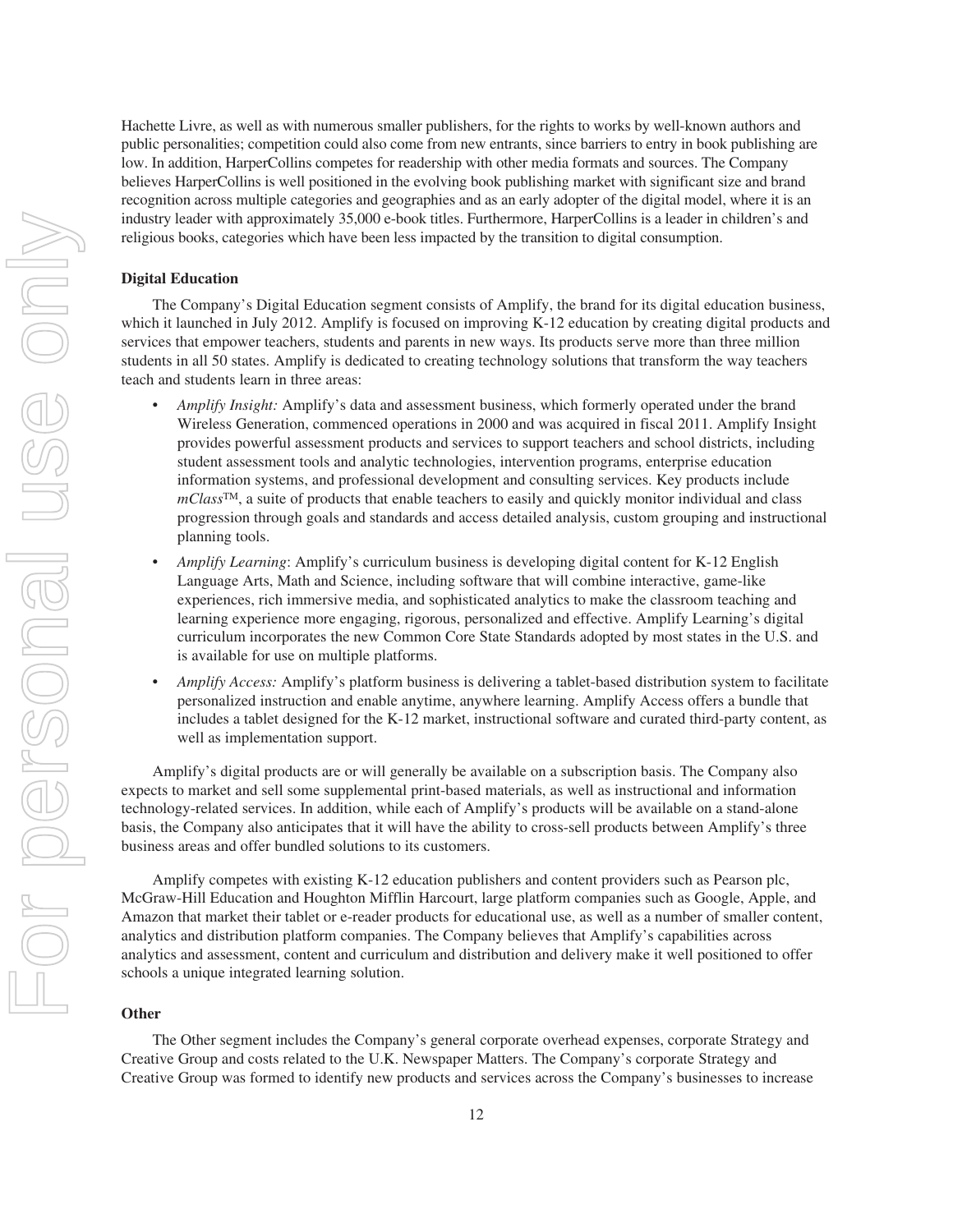revenues and profitability and to target and assess potential acquisitions and investments. Recent initiatives include the News Corp Global Exchange, the Company's global programmatic advertising exchange that enables marketers to leverage the Company's leading online and mobile products and first-party data for real-time bidding, as well as the launch of the Company's BallBall mobile app in Japan, Indonesia and Vietnam, which combines the Company's rights to exclusive football highlight clips, expert coverage, commentary and analysis from *The Times*, *The Sunday Times* and *The Sun*. As part of its ongoing role in assessing potential acquisitions, the Strategy and Creative Group also oversaw the Company's acquisition of Storyful, the world's first social media news agency, in December 2013.

### **Equity Investments**

#### *Foxtel*

The Company and Telstra, an ASX-listed telecommunications company, each own 50% of Foxtel, the largest pay-TV provider in Australia. Foxtel has approximately 2.6 million subscribing households throughout Australia as of June 30, 2014 through cable, satellite and IPTV distribution.

Foxtel delivers more than 200 channels (including standard definition channels, high definition versions of some of those channels, and audio and interactive channels) covering news, sport, general entertainment, movies, documentaries, music and children's programming. Foxtel's premium content includes FOX SPORTS Australia's suite of sports channels such as FOX SPORTS 1, FOX SPORTS 2 and FOX SPORTS 3 and TV shows from HBO, FOX and Universal, among others. Foxtel also owns and operates 26 channels, including general entertainment and movie channels, and sources an extensive range of movie programming through arrangements with major U.S. studios. Foxtel's channels are distributed to subscribers via both Telstra's hybrid fibrecoaxial cable network and a long-term contracted satellite platform provided by Optus. Foxtel offers limited versions of its services via broadband through Foxtel Play, an Internet television service available to view on a number of compatible devices, including the Xbox platform, the Sony PlayStation platform, Telstra's T-Box platform, select Samsung televisions and Blu-ray players, select LG televisions, and mobile devices and tablets (including iPads and iPhones via Foxtel Go), as well as via the Internet to personal computers. Foxtel also offers an Internet television service called Presto, which features movies from the eight Foxtel Movies channels. Foxtel customers are also able to access their electronic programming guide via their tablet, mobile devices and personal computers to remotely record programming.

Foxtel generates revenue primarily through subscription revenue as well as advertising revenue. For the year ended June 30, 2014, in accordance with U.S. generally accepted accounting principles ("GAAP"), Foxtel recorded revenues of \$2.9 billion and earnings before interest, taxes and depreciation and amortization, or EBITDA, of \$903 million. Management believes that EBITDA is an appropriate measure for evaluating the operating performance of this business for the reasons set forth in "Management's Discussion and Analysis of Financial Condition and Results of Operations—Results of Operations—Segment Analysis" with respect to Segment EBITDA. In the year ended June 30, 2014, Foxtel's average residential recurring subscription revenue per user, or ARPU, was A\$96 (US\$88) per month (as calculated by Foxtel), and its annualized residential subscriber churn rate based on data for the year ended June 30, 2014 was 12.5% (as calculated by Foxtel). In addition, Foxtel had \$2.0 billion of indebtedness outstanding as of June 30, 2014 (excluding \$851 million of shareholder loans due to Telstra and the Company), and paid distributions of \$151 million to the Company during the year ended June 30, 2014. The amount included for Foxtel in the Company's Equity earnings of affiliates was \$90 million for the year ended June 30, 2014.

The Company and Telstra each have the right to appoint one-half of the board of directors of Foxtel. In addition, the Company has the right to appoint the Chief Executive Officer and Chief Financial Officer of Foxtel, while Telstra has the right to terminate these officers.

Foxtel competes primarily with the three major commercial FTA networks and two major governmentfunded FTA broadcasters in Australia for audiences, as well as other pay-TV operators and IPTV providers.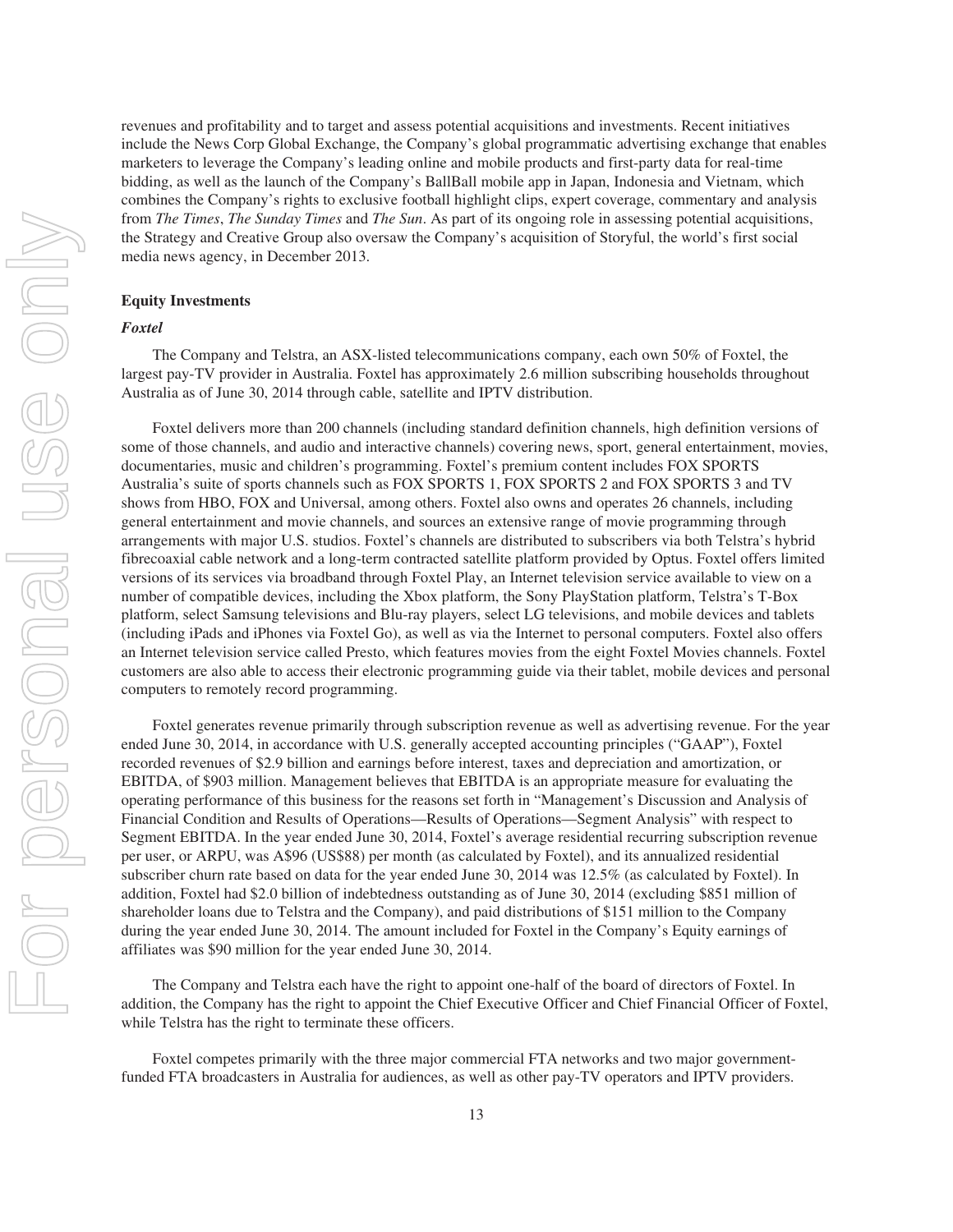Foxtel provides a 200-plus channel selection with premium and exclusive content and a wide array of digital and mobile features that are not available to viewers on the FTA networks. Through innovations such as digital HD channels, the extension of pay-TV programming to mobile devices and the use of DVR and Electronic Program Guide technology, the Company believes Foxtel offers subscribers a compelling alternative to FTA TV and Foxtel's other competitors.

# **Governmental Regulation**

# *General*

Various aspects of the Company's activities are subject to regulation in numerous jurisdictions around the world. The Company believes that it is in material compliance with the requirements imposed by those laws and regulations described herein. The introduction of new laws and regulations in countries where the Company's products and services are produced or distributed (and changes in the enforcement of existing laws and regulations in those countries) could have a negative impact on the Company's interests.

# *Australian Media Regulation*

The Company's subscription television interests are subject to Australia's regulatory framework for the broadcasting industry. The key regulatory body for the Australian broadcasting industry is the Australian Communications and Media Authority.

Key regulatory issues for subscription television providers include: (a) anti-siphoning restrictions currently under the 'anti-siphoning' provisions of the Australian Broadcasting Services Act 1992 (Cth), subscription television providers are prevented from acquiring rights to televise certain listed events (for example, the Olympic Games and certain Australian Rules football and cricket matches) unless national and commercial television broadcasters have not obtained these rights 12 weeks before the start of the event or the rights to televise are also held by commercial television licensees who have rights to televise the event to more than 50% of the Australian population or the rights to televise are also held by one of Australia's two major government-funded broadcasters; and (b) the Broadcasting Services Act—this legislation may impact the Company's ownership structure and operations and restrict its ability to take advantage of acquisition or investment opportunities including, for example, preventing it from exercising control of a commercial television broadcasting license, a commercial radio license and a newspaper in the same license area.

#### *U.K. Press Regulation*

On July 13, 2011, Prime Minister David Cameron announced a two-part inquiry into the U.K. press and appointed Lord Justice Leveson as Chairman of the Inquiry. The inquiry was triggered by allegations of illegal voicemail interception at the Company's former publication, *The News of the World*. Hearings opened on November 14, 2011 with respect to the first part of the inquiry, and Lord Justice Leveson published his report on November 29, 2012. The report made recommendations on the future of press regulation and governance in the U.K., which have been the subject of debate in the U.K. parliament, as well as discussion both among newspaper groups (including News UK) and the industry and the government. A date has yet to be set for the second part of the inquiry.

On March 18, 2013, the U.K. Government published a draft Royal Charter on Self-Regulation of the Press which, if granted, would establish a Recognition Panel that would be responsible for recognizing, overseeing and monitoring a new press regulatory body. The new press regulatory body, a majority of the members of which would be independent of the industry, would be responsible for overseeing the U.K. press and would replace the existing Press Complaints Commission. The U.K. Government also proposed legislation which would ensure that the Royal Charter could only be altered by a two-thirds majority of parliament. In addition to the Royal Charter and establishment of a new regulatory body, rules have been proposed which, if adopted, would result in publishers who do not participate in this new U.K. press regulatory system being potentially liable for exemplary damages in certain cases where such damages are not currently awarded.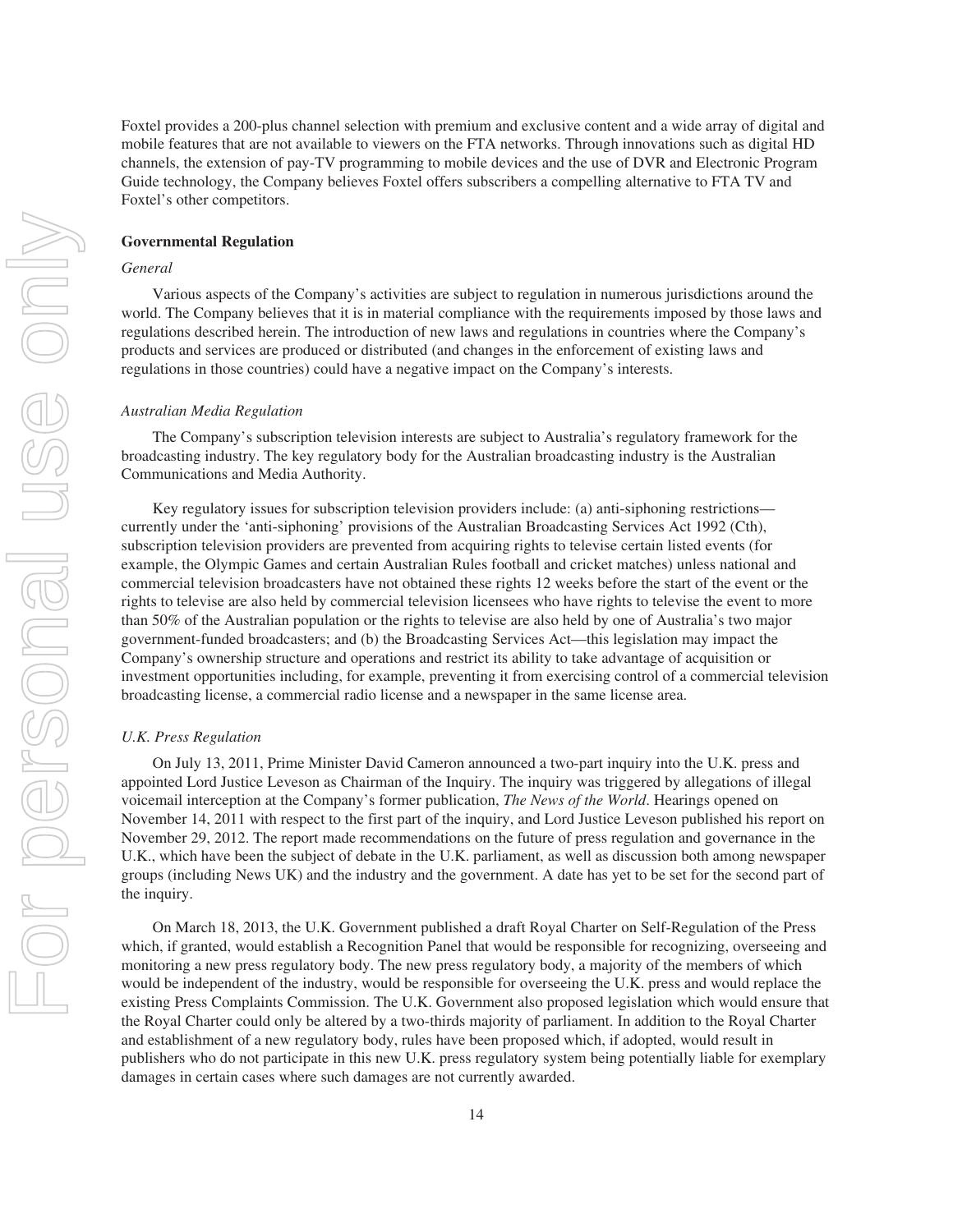In late 2013, publications representing the majority of the industry in the U.K., including News UK, entered into binding contracts to form an alternative new regulator instead, which is referred to as the Independent Press Standards Organisation. Since then, steps have been taken to form the new regulator and appoint an independent chairman and its board. The new regulator is expected to be operational by September 2014. The new regulator will, among other things, oversee the press code of practice, require members to implement appropriate internal governance processes and require self-reporting of any failures, provide a complaints handling service, have the ability to require publications to print corrections, have the power to investigate serious or systemic breaches of the press code and be able to levy fines. It may also introduce an arbitration service to resolve claims against publications. When established, the new regulatory regime will impose burdens on the print media, including the Company's newspaper businesses in the U.K., which may represent competitive disadvantages versus other forms of media and may increase the costs of compliance.

# *Data Privacy and Security*

Our business activities are subject to laws and regulations governing the collection, use, sharing, protection and retention of personal data, which continue to evolve in light of changes in information technology and analytics techniques that have implications for how such data is managed. For example, in the U.S., the Company's websites, mobile apps and other online business activities are subject to the Children's Online Privacy Protection Act of 1998, which prohibits websites from collecting personally identifiable information online from children under age 13 without prior parental consent, and the Controlling the Assault of Non-Solicited Pornography and Marketing Act of 2003, which regulates the distribution of unsolicited commercial emails, or "spam." In addition, regulators such as the Federal Trade Commission continue to expand their application of general consumer protection laws to commercial data practices, including the use of personal and profiling data from online users to deliver targeted Internet advertisements. Many states have also enacted legislation regulating data privacy and security, including laws requiring businesses to provide notice to individuals whose personally identifiable information has been disclosed as a result of a data breach.

Similar laws and regulations have been implemented in many of the other jurisdictions in which the Company operates, including the European Union and Australia. The European Union is currently considering a new privacy regulation that would replace its existing Data Protection Directive and, if adopted in its current proposed form, would expand the regulation of the collection, use and security of personal data, continue to restrict the trans-border flow of such data, introduce an expanded right of individuals to have their data deleted upon request, enhance penalties for non-compliance and increase the enforcement powers of the European Commission. In Australia, recent changes in data privacy laws impose additional requirements on organizations that handle personal data by, among other things, requiring the disclosure of cross-border data transfers and placing restrictions on direct marketing practices, and additional data privacy and security requirements and industry standards are under consideration.

In response to such developments, industry participants in the U.S., Europe and Australia have taken steps to increase compliance with relevant industry-level standards and practices, including the implementation of selfregulatory regimes for online behavioral advertising that impose obligations on participating companies, such as the Company, to give consumers a better understanding of, and greater control over, advertisements that are customized based on their online behavior.

The Company monitors pending legislation and regulatory initiatives to ascertain relevance, analyze impact and develop strategic direction surrounding regulatory trends and developments.

# *Education*

The availability of funding for K-12 education is affected by changes in legislation, both at the federal and state level, as well as changes in the state procurement process. Future changes in federal funding and the state and local tax base could create an unfavorable environment, leading to budget issues and resulting decreases in educational funding that could, in turn, have an adverse impact on the Company's digital education business.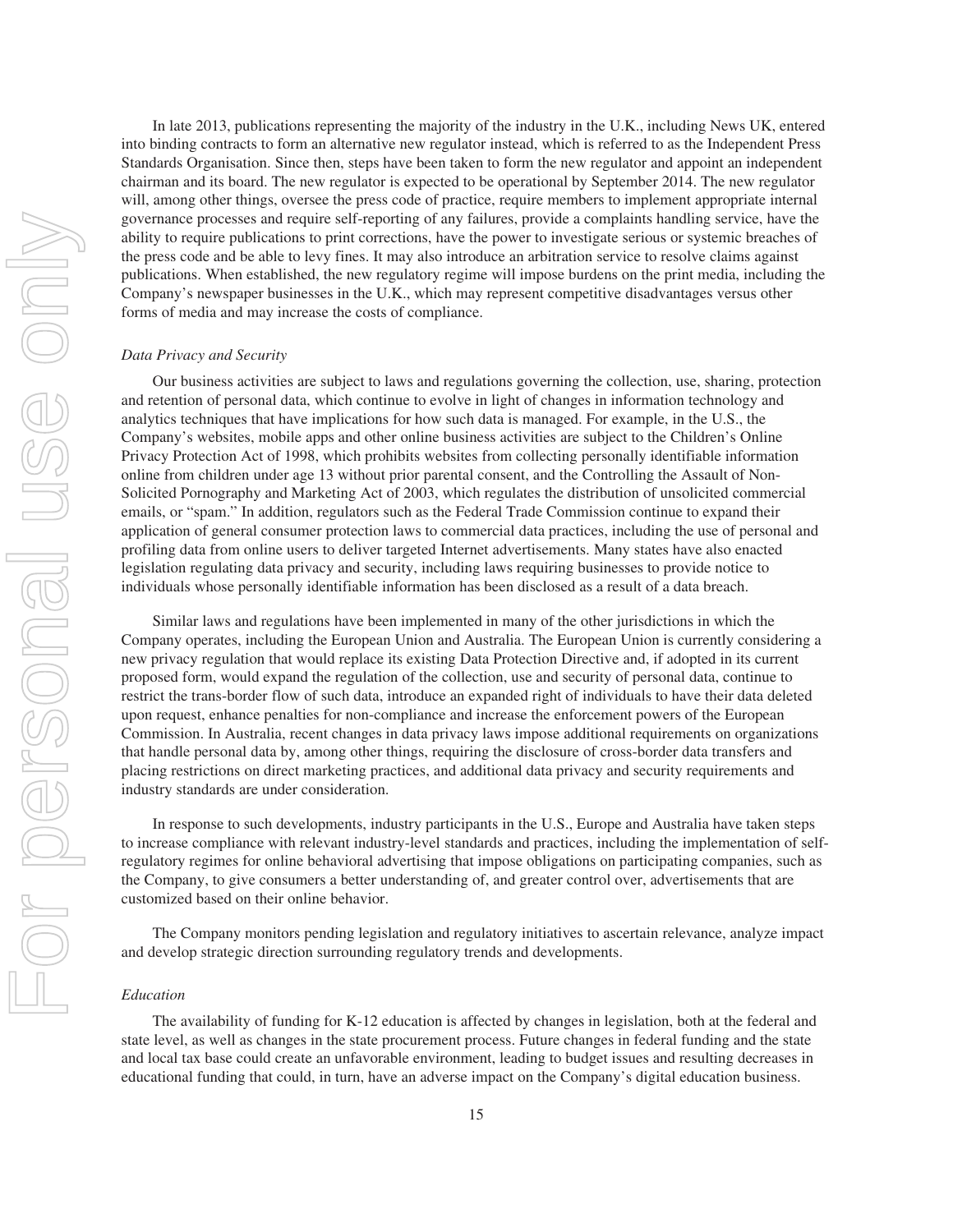# **Intellectual Property**

The Company's intellectual property assets include: copyrights in newspapers, books, television programming and other content and technologies; trademarks in names and logos; domain names; and licenses of intellectual property rights. In addition, its intellectual property assets include patents or patent applications for inventions related to its products, business methods and/or services, none of which are material to its financial condition or results of operations. The Company derives value and revenue from these assets through, among other things, print and digital newspaper and magazine subscriptions and sales, the sale, distribution and/or licensing of print and digital books, the sale of subscriptions to its content and information services, the operation of websites and other digital properties and the distribution and/or licensing of its television programming to cable and satellite television services.

The Company devotes significant resources to protecting its intellectual property assets in the U.S., the U.K., Australia and other foreign territories. To protect these assets, the Company relies upon a combination of copyright, trademark, unfair competition, patent, trade secret and other laws and contract provisions. However, there can be no assurance of the degree to which these measures will be successful in any given case. Policing unauthorized use of the Company's products, services and content and related intellectual property is often difficult and the steps taken may not in every case prevent the infringement by unauthorized third parties of the Company's intellectual property. The Company seeks to limit such threat through a combination of approaches, including pursuing legal sanctions for infringement, promoting appropriate legislative initiatives and international treaties and enhancing public awareness of the meaning and value of intellectual property and intellectual property laws. Piracy, including in the digital environment, continues to present a threat to revenues from products and services based on intellectual property.

Third parties may challenge the validity or scope of the Company's intellectual property from time to time, and such challenges could result in the limitation or loss of intellectual property rights. Irrespective of their validity, such claims may result in substantial costs and diversion of resources that could have an adverse effect on the Company's operations. Moreover, effective intellectual property protection may be either unavailable or limited in certain foreign territories. Therefore, the Company engages in efforts to strengthen and update intellectual property protection around the world, including efforts to ensure the effective enforcement of intellectual property laws and remedies for infringement.

#### **Raw Materials**

As a major publisher of newspapers, magazines, free-standing inserts and books, the Company utilizes substantial quantities of various types of paper. In order to obtain the best available prices, substantially all of the Company's paper purchasing is done on a regional, volume purchase basis, and draws upon major paper manufacturing countries around the world. The Company believes that under present market conditions, its sources of paper supply used in its publishing activities are adequate.

# **Employees**

As of June 30, 2014, the Company had approximately 22,000 employees, of whom approximately 7,000 were located in the U.S., 4,000 were located in the U.K. and 9,000 were located in Australia. Of the Company's employees, approximately 6,000 were represented by various employee unions. The contracts with such unions will expire during various times over the next several years. The Company believes its current relationships with employees are generally good.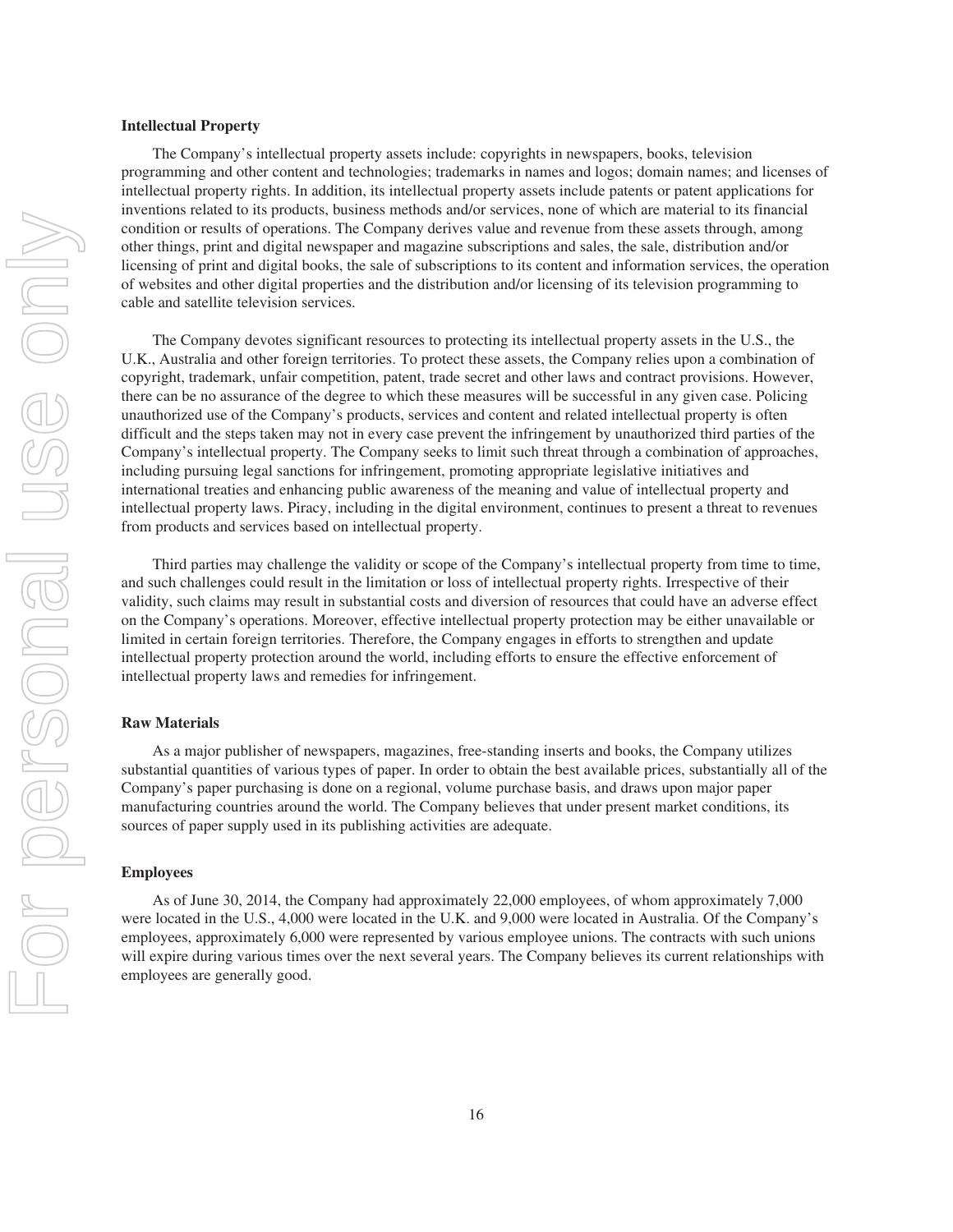#### **ITEM 1A. RISK FACTORS**

*You should carefully consider the following risks and other information in this Annual Report in evaluating the Company and its common stock. Any of the following risks could materially and adversely affect the Company's business, results of operations or financial condition, and could, in turn, impact the trading price of the Company's common stock. The risk factors generally have been separated into three groups: risks related to the Company's business, risks related to the Company's Separation from 21st Century Fox and risks related to the Company's common stock.*

#### **Risks Related to the Company's Business**

# *A Decline in Customer Advertising Expenditures in the Company's Newspaper and Other Businesses Could Cause its Revenues and Operating Results to Decline Significantly in any Given Period or in Specific Markets.*

The Company derives substantial revenues from the sale of advertising on or in its newspapers, integrated marketing services and digital media properties. The Company and its affiliates also derive revenues from the sale of advertising on their cable channels and pay-TV programming. Expenditures by advertisers tend to be cyclical, reflecting overall economic conditions, as well as budgeting and buying patterns. National and local economic conditions, particularly in major metropolitan markets, affect the levels of retail, national and classified newspaper advertising revenue. Changes in gross domestic product, consumer spending, auto sales, housing sales, unemployment rates and job creation all impact demand for advertising. A decline in the economic prospects of advertisers or the economy in general could alter current or prospective advertisers' spending priorities or result in consolidation or closures across various industries, which may also reduce the Company's overall advertising revenue.

The Company's ability to generate advertising revenue is also dependent on demand for the Company's products, demographics of the customer base, advertising rates and results observed by advertisers. For example, circulation levels for the Company's newspapers, the number of visits to its websites and ratings points for its cable channels are among the factors that are weighed by advertisers when determining the amount of advertising to purchase from the Company as well as advertising rates. Newer technologies, including new streaming and downloading capabilities via the Internet and other devices and technologies, as well as growing consumer engagement with new forms of digital media such as online and mobile social networking, are increasing the number of media choices and formats available to audiences, resulting in audience fragmentation and increased competition for advertising. These technological developments may also cause changes in consumer behavior that could affect the attractiveness of the Company's offerings to advertisers. In addition, the range of advertising choices across digital products and platforms and the large inventory of available digital advertising space have historically resulted in significantly lower rates for digital advertising than for print advertising. Consequently, the Company's digital advertising revenue may not be able to replace print advertising revenue lost as a result of the shift to digital consumption. A decrease in advertising expenditures by the Company's customers, reduced demand for the Company's offerings or a surplus of advertising inventory could lead to a reduction in pricing and advertising spending, which could have an adverse effect on the Company's businesses and assets.

# *Advertising, Circulation and Audience Share May Continue to Decline as Consumers Migrate to Other Media Alternatives.*

The Company's businesses face competition from other sources of news, information and entertainment content delivery, and the Company may be adversely affected if consumers migrate to other media alternatives. For example, advertising and circulation revenues in the Company's News and Information Services segment may continue to decline, reflecting general trends in the newspaper industry, including declining newspaper buying by younger audiences and consumers' increasing reliance on the Internet for the delivery of news and information, often without charge. In recent years, Internet sites devoted to recruitment, automobile sales and real estate services have become significant competitors of the Company's newspapers and websites for classified advertising sales. In addition, due to innovations in content distribution platforms, consumers are now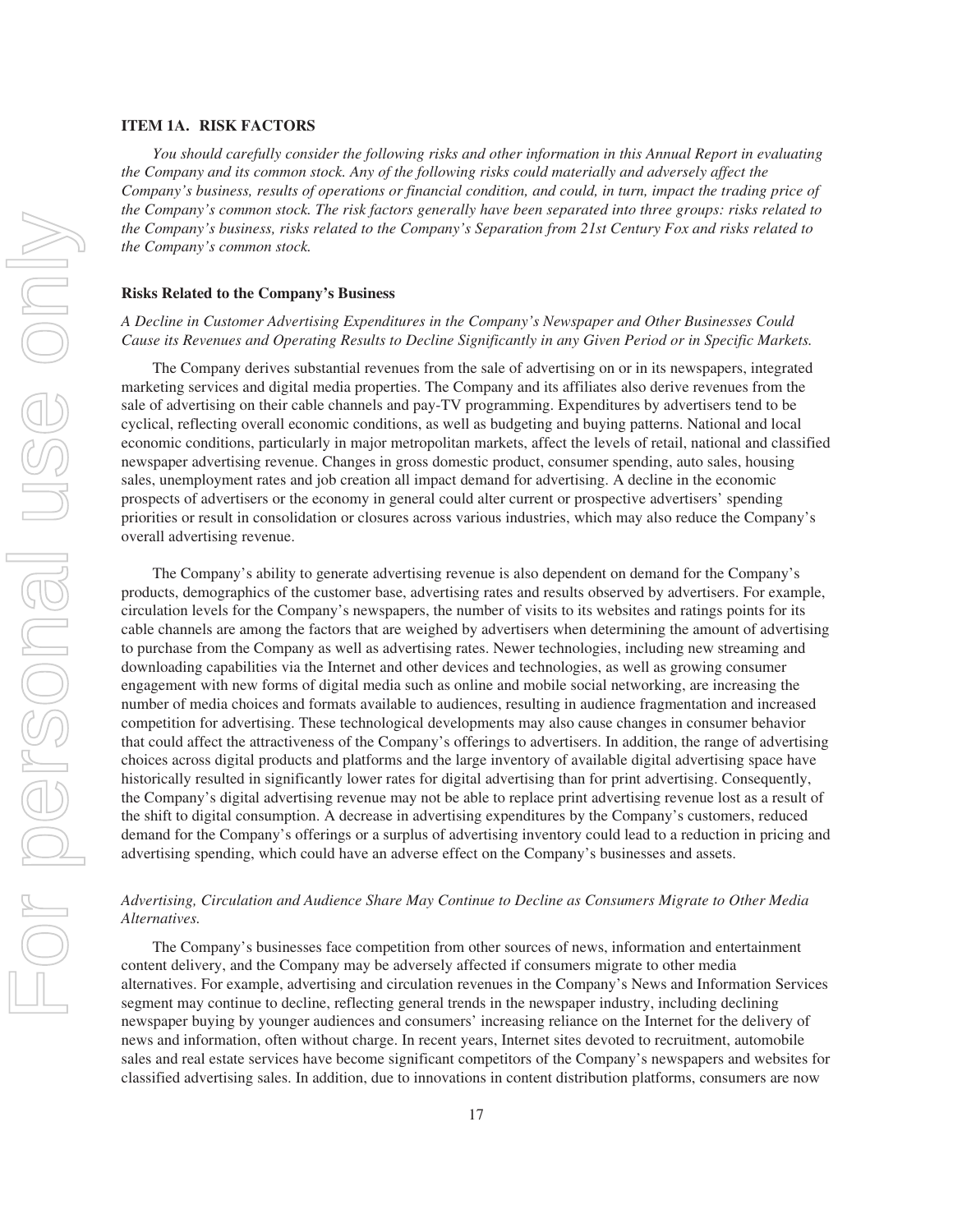more readily able to watch Internet-delivered content on television sets and mobile devices, in some cases also without charge, which could reduce consumer demand for the Company and its affiliates' television programming and pay-TV services and adversely affect both its subscription revenue and advertisers' willingness to purchase television advertising from the Company.

# *The Company Must Respond to New Technologies and Changes in Consumer Behavior in Order to Remain Competitive.*

Technology continues to evolve rapidly, leading to alternative methods for the delivery and storage of digital content, including the distribution of news and other content through social networking tools and on mobile and other devices, digital distribution models for books and Internet and mobile distribution of video content via streaming and downloading. These technological advancements have driven changes in consumer behavior and have empowered consumers to seek more control over when, where and how they consume digital content. Content owners are increasingly delivering their content directly to consumers over the Internet, often without charge, and innovations in distribution platforms have enabled consumers to view such Internetdelivered content on portable devices and televisions. Enhanced Internet capabilities and other new media may reduce the demand for newspapers and television viewership, which could negatively affect the Company's revenues. New digital platforms and technologies, such as user-generated sites and self-publishing tools, have also reduced the cost of producing and distributing content on a wide scale, allowing additional digital content providers to compete with us, often at a lower cost. This trend may drive down the price consumers are willing to spend on the Company's products disproportionately to the costs associated with generating content. In addition, new digital distribution channels, such as the Internet and online retailers, may present both challenges and opportunities to the Company's businesses, including its traditional book publishing model, which could affect both sales volume and pricing. The Company may be required to incur significant capital expenditures in order to respond to these new technologies and changes in consumer behavior, and there is a risk that its responses and strategies to remain competitive, including distribution of its content on a "pay" basis, may not be adopted by consumers. The Company's failure to protect and exploit the value of its content, while responding to and developing new technologies, products and business models to take advantage of advancements in technology and the latest consumer preferences, could have a significant adverse effect on its businesses, asset values and results of operations.

# *No Assurance of Profitability of the Digital Education Business.*

Many of the newer lines of Amplify, the Company's digital education business, are still under development. Accordingly, Amplify's prospects must be considered in light of the risks, expenses and difficulties frequently encountered by companies in their early stage of development, particularly companies in new and rapidly evolving markets such as digital education. These risks for Amplify include, but are not limited to, an evolving business model and the management of growth. Amplify must, among other things, develop a customer base for its full range of offerings, including by utilizing the existing customers associated with its data and assessment business, implement and successfully execute its business and marketing strategy, continue to develop and upgrade its software and content offerings, respond to competitive developments, and attract, retain and motivate qualified personnel. In addition, the results and growth of Amplify's businesses are dependent on state educational funding, which may be adversely affected by changes in legislation, both at the federal and state level, changes in the state procurement process and changes in the condition of the local, state or U.S. economy. Future changes in federal funding and the state and local tax base could create an unfavorable environment, leading to budget issues that result in a decrease in educational funding and, in turn, adversely affect Amplify's businesses. There can be no assurance that Amplify will be successful in addressing these risks or in achieving these goals, and the failure to do so could have a material adverse effect on Amplify's business, prospects, financial condition and results of operations.

Since the 2010 acquisition of Wireless Generation, the former brand of Amplify's data and analytics business, now Amplify Insight, and the initiation of the development of the broader business initiatives of Amplify, the Company has invested cash of approximately \$825 million cumulatively through June 30, 2014, which includes \$380 million, net of cash acquired, for the acquisition of Wireless Generation. Significant expenses associated with Amplify's businesses include salaries, employee benefits and other routine overhead associated with product development.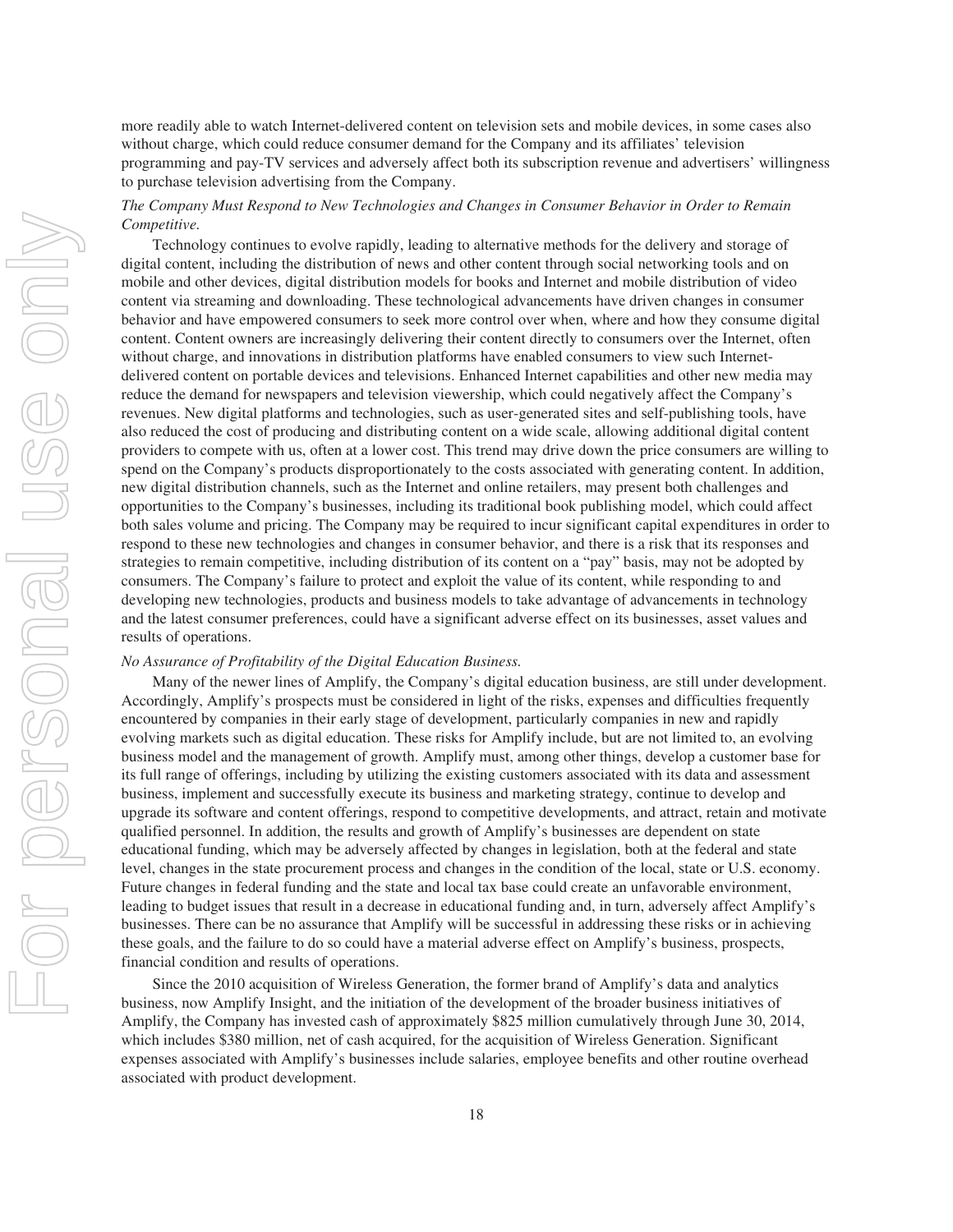# *The Inability to Renew Sports Programming Rights Could Cause the Revenue of Certain of the Company's Australian Operating Businesses to Decline Significantly in any Given Period.*

The sports rights contracts between certain of the Company's Australian operating businesses, on the one hand, and various professional sports leagues and teams, on the other, have varying duration and renewal terms. As these contracts expire, renewals on favorable terms may be sought; however, third parties may outbid the current rights holders for the rights contracts. In addition, professional sports leagues or teams may create their own networks or the renewal costs could substantially exceed the original contract cost. The loss of rights could impact the extent of the sports coverage offered by the Company and could adversely affect its revenues. Upon renewal, the Company's results could be adversely affected if escalations in sports programming rights costs are unmatched by increases in subscriber and carriage fees and advertising rates.

# *Fluctuations in Foreign Currency Exchange Rates Could Have an Adverse Effect on the Company's Results of Operations.*

The Company has significant operations in a number of foreign jurisdictions and certain of its operations are conducted in foreign currencies, primarily the Australian dollar and the British pound sterling. Since the Company's financial statements are denominated in U.S. dollars, changes in foreign currency exchange rates between the U.S. dollar and other currencies have had, and will continue to have, a currency translation impact on the Company's earnings, which could, in turn, have an adverse effect on its results of operations in a given period or in specific markets.

# *Weak Domestic and Global Economic Conditions and Volatility and Disruption in the Financial Markets May Adversely Affect the Company's Business.*

The U.S. and global economies have in the recent past undergone a period of economic uncertainty, which resulted in, among other things, a general tightening in the credit markets, limited access to the credit markets, lower levels of liquidity, increases in the rates of default and bankruptcy, lower consumer and business spending and lower consumer net worth. The resulting pressure on the labor and retail markets and the downturn in consumer confidence weakened the economic climate in certain markets in which the Company does business and had an adverse effect on its business, results of operations, financial condition and liquidity, including advertising revenues. Any continued or recurring economic weakness could further impact the Company's business, reduce its advertising and other revenues and negatively impact the performance of its newspapers, books, television operations and other consumer products. In addition, further volatility and disruption in the financial markets could make it more difficult and expensive for the Company to obtain financing. These conditions could also impair the ability of those with whom the Company does business to satisfy their obligations to the Company, including as a result of their inability to obtain capital on acceptable terms. The Company is particularly exposed to certain Australian business risks, including specific Australian legal and regulatory risks, consumer preferences and competition, because it holds a substantial amount of Australian assets. As a result, the Company's results of operations may be adversely affected by negative developments in the Australian market. Although the Company believes that its capitalization, operating cash flow and current access to credit markets, including the Company's revolving credit facility, will give it the ability to meet its financial needs for the foreseeable future, there can be no assurance that any further volatility and disruption in domestic and global capital and credit markets will not impair the Company's liquidity or increase its cost of borrowing.

# *The Company May Make Strategic Acquisitions That Could Introduce Significant Risks and Uncertainties.*

In order to position its business to take advantage of growth opportunities, the Company may make strategic acquisitions that involve significant risks and uncertainties. These risks and uncertainties include, among others: (1) the difficulty in integrating newly acquired businesses and operations in an efficient and effective manner, (2) the challenges in achieving strategic objectives, cost savings and other anticipated benefits, (3) the potential loss of key employees of the acquired businesses, (4) the risk of diverting the attention of the Company's senior management from the Company's operations, (5) the risks associated with integrating financial reporting and internal control systems, (6) the difficulties in expanding information technology systems and other business processes to accommodate the acquired businesses, (7) potential future impairments of goodwill associated with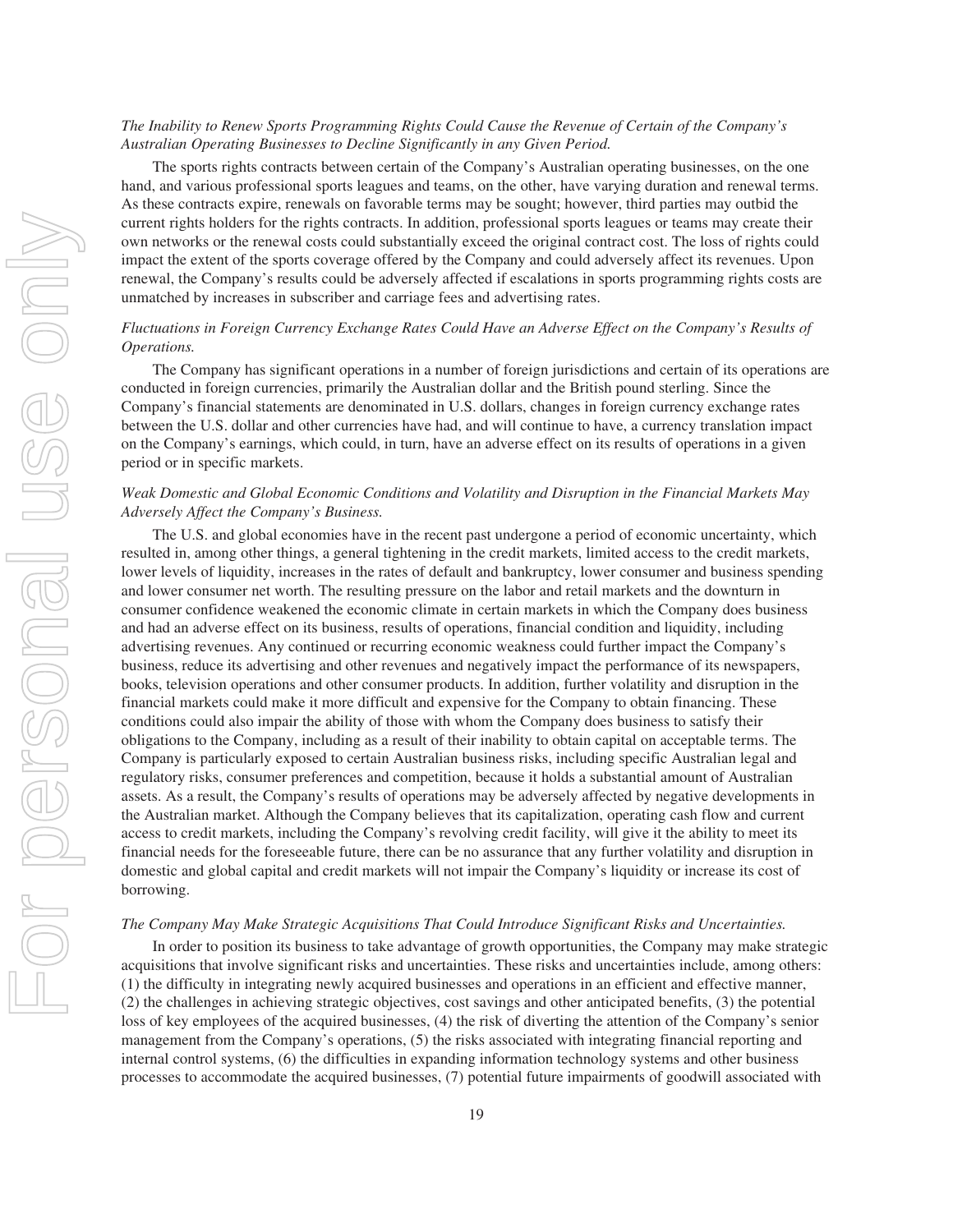the acquired business and (8) in some cases, increased regulation. If an acquired business fails to operate as anticipated or cannot be successfully integrated with the Company's existing business, the Company's business, results of operations and financial condition could be adversely affected.

# *The Company Does Not Have the Right to Manage Foxtel, Which Means It is Not Able to Cause Foxtel to Operate or Make Corporate Decisions in a Manner that is Favorable to the Company.*

The Company does not have the right to manage the business or affairs of Foxtel. While the Company's rights include the right to appoint one-half of the board of directors of Foxtel, the Company is not able to cause management or the board of directors to take any specific actions on its behalf, including with regards to declaring and paying dividends.

# *The Company Faces Investigations Regarding Allegations of Voicemail Interception, Illegal Data Access and Inappropriate Payments to Public Officials and Other Related Matters and Related Civil Lawsuits.*

U.K. and U.S. regulators and governmental authorities are conducting investigations relating to voicemail interception, illegal data access and inappropriate payments to public officials at the Company's former publication, *The News of the World*, and at *The Sun*, and related matters, which are referred to as the U.K. Newspaper Matters. The investigation by the U.S. Department of Justice (the "DOJ") is directed at conduct that occurred within 21st Century Fox prior to the creation of the Company. Accordingly, 21st Century Fox has been and continues to be responsible for responding to the DOJ investigation. The Company, together with 21st Century Fox, is cooperating with these investigations.

Civil claims have also been brought against the Company with respect to the U.K. Newspaper Matters. The Company has admitted liability in many civil cases and has settled a number of cases. The Company has also settled a number of claims through a private compensation scheme established by the Company under which parties could pursue claims against it. While additional civil lawsuits may be filed, no additional civil claims may be brought under the compensation scheme after April 8, 2013.

In connection with the Separation, the Company and 21st Century Fox agreed in the Separation and Distribution Agreement that 21st Century Fox will indemnify the Company for payments made after the Distribution Date arising out of civil claims and investigations relating to the U.K. Newspaper Matters as well as legal and professional fees and expenses paid in connection with the criminal matters, other than fees, expenses and costs relating to employees (i) who are not directors, officers or certain designated employees or (ii) with respect to civil matters, who are not co-defendants with the Company or 21st Century Fox. In addition, violations of law may result in criminal fines or penalties for which the Company will not be indemnified by 21st Century Fox. 21st Century Fox's indemnification obligations with respect to these matters will be settled on an after-tax basis.

From July 1, 2010 through June 30, 2014, the Company incurred aggregate fees, costs and expenses related to the U.K. Newspaper Matters of \$470 million, net of costs that have been or will be indemnified by 21st Century Fox, which includes \$36 million paid to claimants for civil settlements. As of June 30, 2014, the Company accrued \$110 million, representing its best estimate of the liability for the claims that have been filed, as well as incurred but unpaid legal and professional fees. Certain liabilities recorded by the Company as of June 30, 2014 related to matters that will be indemnified by 21st Century Fox as described below. Amounts due from 21st Century Fox relating to indemnified costs were approximately \$66 million as of June 30, 2014.

The Company is not able to predict the ultimate outcome or cost of the civil claims or criminal matters. It is possible that these proceedings and any adverse resolution thereof, including any fines or other penalties associated with any plea, judgment or similar result for which the Company will not be indemnified, could damage its reputation, impair the Company's ability to conduct its business and adversely affect its results of operations and financial condition. See "Item 3. Legal Proceedings" and Note 14 to the Financial Statements for additional information.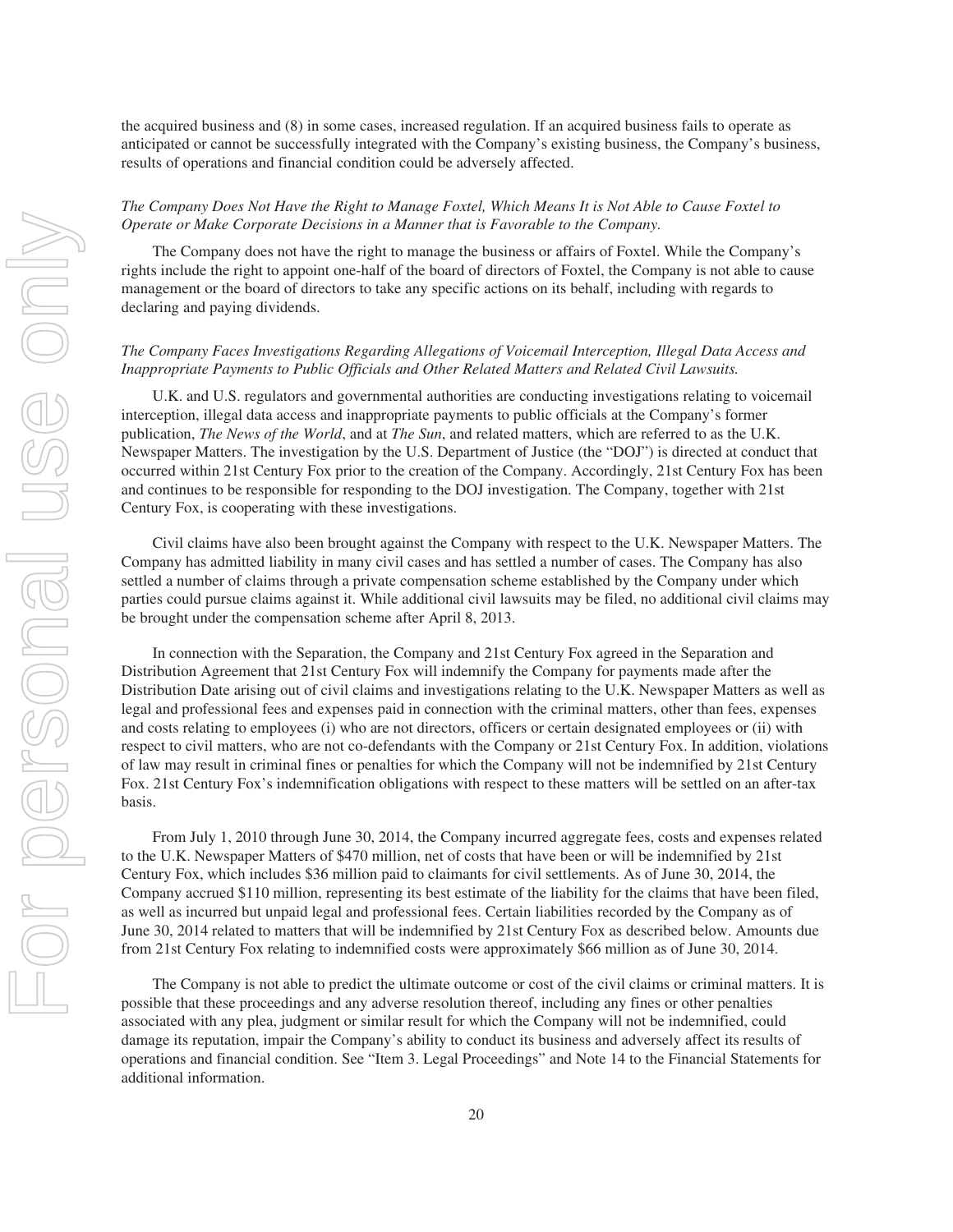# *The Company Could Suffer Losses Due to Asset Impairment and Restructuring Charges.*

As a result of adverse developments in the Company's industry and challenging economic and market conditions, the Company may recognize impairment charges for write-downs of goodwill and intangible assets, as well as restructuring charges relating to the reorganization of its businesses, which negatively impact the Company's financial results. In accordance with GAAP, the Company performs an annual impairment assessment of its recorded goodwill and indefinite-lived intangible assets, including newspaper mastheads and distribution networks, during the fourth quarter of each fiscal year. The Company also continually evaluates whether current factors or indicators, such as prevailing conditions in the capital markets or the economy generally, require the performance of an interim impairment assessment of those assets, as well as other investments and other long-lived assets, or require the Company to engage in any additional business restructurings to address these conditions. Any significant shortfall, now or in the future, in advertising revenue and/or the expected popularity of the programming for which the Company has acquired rights could lead to a downward revision in the fair value of certain reporting units. Any downward revisions in the fair value of a reporting unit, indefinite-lived intangible assets, investments or long-lived assets could result in additional impairments for which non-cash charges would be required. Any such charge could be material to the Company's reported results of operations. The News and Information Services and Digital Education segments have reporting units with goodwill that is at risk for future impairment. As of June 30, 2014, \$1.7 billion of goodwill at these reporting units was at risk for future impairment because the fair values of the reporting units exceeded their carrying values by less than 10%. The Company may also incur additional restructuring charges in the future if it is required to further realign its resources in response to significant shortfalls in revenue or other adverse trends.

#### *The Company's Business Could Be Adversely Impacted by Changes in Governmental Policy and Regulation.*

Various aspects of the Company's activities are subject to regulation in numerous jurisdictions around the world, and the introduction of new laws and regulations in countries where the Company's products and services are produced or distributed (and changes in the enforcement of existing laws and regulations in those countries) could have a negative impact on its interests.

For example, the Company's Australian operating businesses may be adversely affected by changes in government policy, regulation or legislation, or the application or enforcement thereof, applying to companies in the Australian media industry or to Australian companies in general. This includes:

- anti-siphoning legislation which currently prevents pay-TV providers such as Foxtel from acquiring rights to televise certain listed events (for example, the Olympic Games and certain Australian Rules football and cricket matches) unless:
	- national and commercial television broadcasters have not obtained these rights 12 weeks before the start of the event;
	- the rights to televise are also held by commercial television licensees who have rights to televise the event to more than 50% of the Australian population; or
	- the rights to televise are also held by one of Australia's two major government-funded broadcasters; and
- legislation such as the Broadcasting Services Act that regulates ownership interests and control of Australian media organizations. Such legislation may have an impact on the Company's ownership structure and operations and may restrict its ability to take advantage of acquisition or investment opportunities. For example, current media diversity rules would prevent the Company from exercising control of a commercial television broadcasting license, a commercial radio license and a newspaper in the same license area.

In addition, the Company's newspaper businesses in the U.K. are likely to be subject to greater regulation and oversight as a result of the implementation of recommendations of the Leveson inquiry into the U.K. press,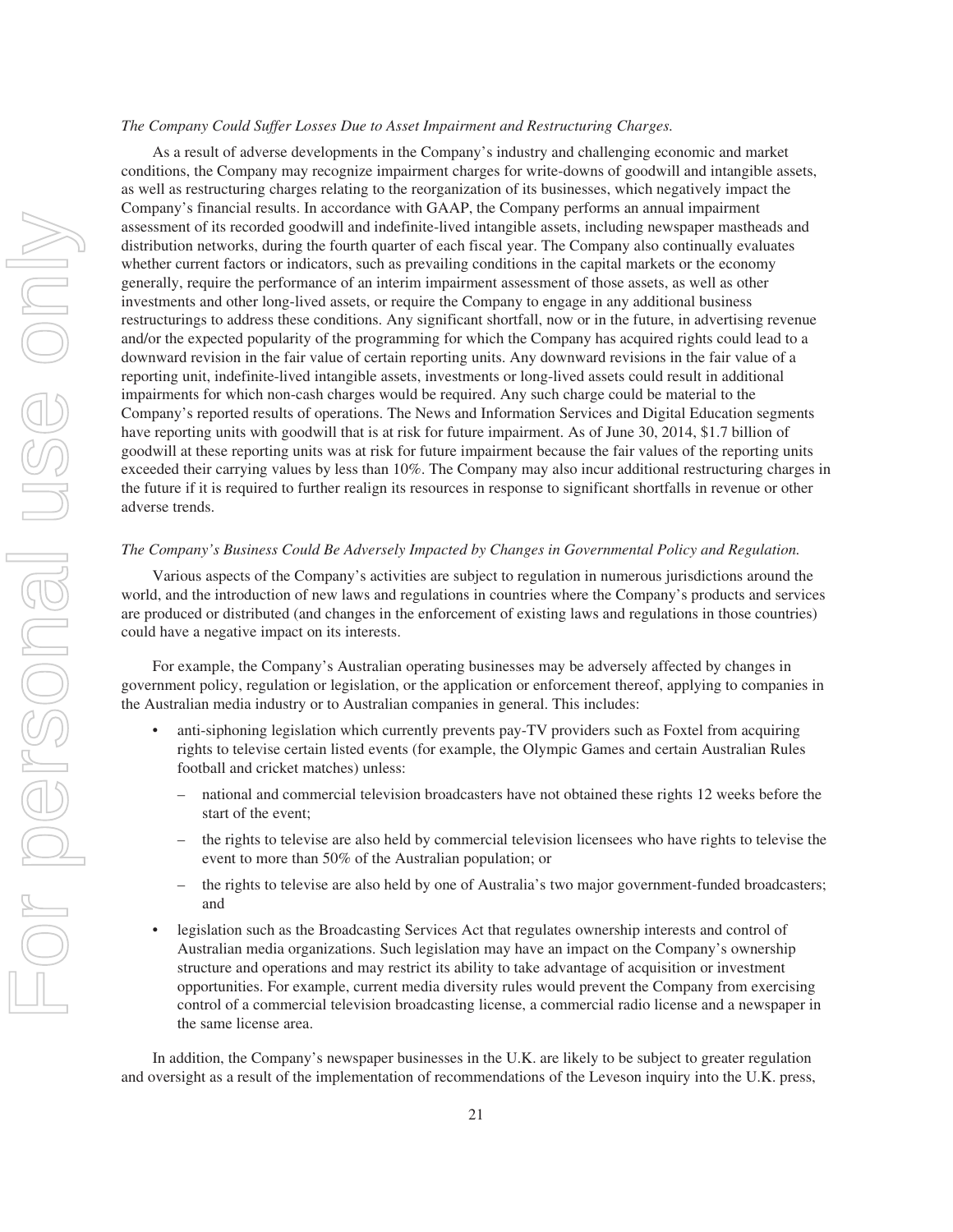which was established by Prime Minister David Cameron in mid-2011. The inquiry was triggered by allegations of illegal voicemail interception at the Company's former publication, *The News of the World*. Lord Justice Leveson, Chairman of the Inquiry, concluded the first part of the inquiry and published a report in late November 2012 containing various recommendations for greater regulation and oversight of the U.K. press. In response, the U.K. Government is taking steps to establish a regulatory framework to oversee a new U.K. press regulator. Separately, a majority of the U.K. press has proposed an alternative regulator, the Independent Press Standards Organisation, or IPSO, which is expected to be operational by September 2014. IPSO will impose burdens on the print media in the U.K., including the Company's newspaper businesses in the U.K., which may result in competitive disadvantages versus other forms of media and may increase the costs of compliance.

# *Newsprint Prices May Continue to Be Volatile and Difficult to Predict and Control.*

Newsprint is one of the largest expenses of the Company's newspaper publishing units. During the fiscal year ended June 30, 2014, the Company's average cost per ton of newsprint was approximately 2.0% lower than its historical average annual cost per ton over the past five fiscal years. The price of newsprint has historically been volatile and the consolidation of newsprint mills over the years has reduced the number of suppliers, which has led to increases in newsprint prices. Failure to maintain the Company's current consumption levels, further supplier consolidation or the inability to maintain the Company's existing relationships with its newsprint suppliers could adversely impact newsprint prices in the future.

# *The Company Relies on Network and Information Systems and Other Technology Whose Failure or Misuse Could Cause a Disruption of Services or Improper Disclosure of Personal Data or Confidential Information, Resulting in Increased Costs or Loss of Revenue.*

Network and information systems and other technologies, including those related to the Company's network management, are important to its business activities. Network and information systems-related events, such as computer hackings, computer viruses, worms or other destructive or disruptive software, process breakdowns, denial of service attacks, malicious social engineering or other malicious activities, or any combination of the foregoing, as well as power outages, natural disasters (including extreme weather), terrorist activities or human error that may affect such systems, could result in disruption of the Company's services or improper disclosure of personal data or confidential information. In recent years, there has been a rise in the number of cyberattacks on companies' network and information systems by both state-sponsored and criminal organizations, and as a result, the risks associated with such an event continue to increase. A significant failure, compromise, breach or interruption of the Company's systems could result in a disruption of its operations, customer or advertiser dissatisfaction, damage to its reputation or brands and a loss of customers or revenues. If any such failure, interruption or similar event results in the improper disclosure of information maintained in the Company's information systems and networks or those of its vendors, including personnel, customer and vendor information, the Company could also be subject to liability under relevant contractual obligations and laws and regulations protecting personal data and privacy. Efforts by the Company and its vendors to develop, implement and maintain security measures may not be successful in preventing these events from occurring, and any network and information systems-related events could require the Company to expend significant resources to remedy such event. Moreover, the development and maintenance of these measures is costly and requires ongoing monitoring and updating as technologies change and efforts to overcome security measures become more sophisticated.

# *There Can Be No Assurance That the Company Will Have Access to the Capital Markets on Terms Acceptable to It.*

From time to time the Company may need to access the long-term and short-term capital markets to obtain financing. Although the Company believes that the sources of capital currently in place, including the Company's revolving credit facility, will permit the Company to finance its operations for the foreseeable future on acceptable terms and conditions, the Company's access to, and the availability of, financing on acceptable terms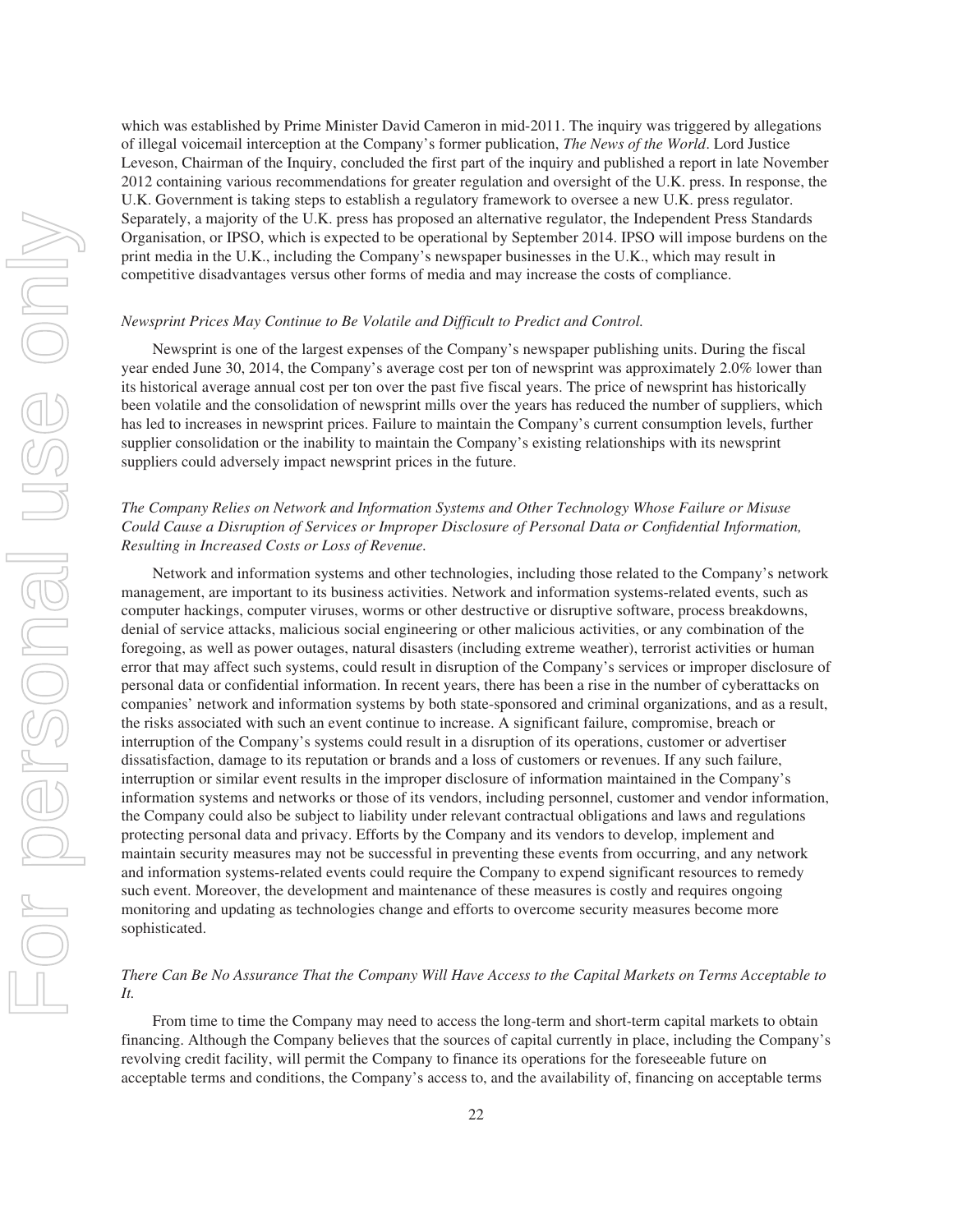and conditions in the future will be impacted by many factors, including, but not limited to: (1) the Company's financial performance, (2) the Company's credit ratings or absence of a credit rating, (3) the liquidity of the overall capital markets and (4) the state of the economy. There can be no assurance, particularly as a company that currently has no credit rating, that the Company will continue to have access to the capital markets on terms acceptable to it.

# *Technological Developments May Increase the Threat of Content Piracy and Limit the Company's Ability to Protect Its Intellectual Property Rights.*

The Company seeks to limit the threat of content piracy; however, policing unauthorized use of its products and services and related intellectual property is often difficult and the steps taken by the Company may not in every case prevent infringement by unauthorized third parties. Developments in technology increase the threat of content piracy by making it easier to duplicate and widely distribute pirated material. The Company has taken, and will continue to take, a variety of actions to combat piracy, both individually and, in some instances, together with industry associations. However, protection of the Company's intellectual property rights is dependent on the scope and duration of its rights as defined by applicable laws in the U.S. and abroad and the manner in which those laws are construed. If those laws are drafted or interpreted in ways that limit the extent or duration of the Company's rights, or if existing laws are changed, the Company's ability to generate revenue from its intellectual property may decrease, or the cost of obtaining and maintaining rights may increase. There can be no assurance that the Company's efforts to enforce its rights and protect its products, services and intellectual property will be successful in preventing content piracy.

# *The Company's Business Relies on Certain Intellectual Property and Brands.*

The Company's businesses rely on a combination of trademarks, trade names, copyrights, and other proprietary rights, as well as contractual arrangements, including licenses, to establish and protect their intellectual property and brand names. The Company believes its proprietary trademarks and other intellectual property rights are important to its continued success and its competitive position. Any impairment of any such intellectual property or brands could adversely impact the Company's results of operations or financial condition.

#### *Labor Disputes May Have an Adverse Effect on the Company's Business.*

In a variety of the Company's businesses, it engages the services of employees who are subject to collective bargaining agreements. If the Company is unable to renew expiring collective bargaining agreements, it is possible that the affected unions could take action in the form of strikes or work stoppages. Such actions, as well as higher costs in connection with these collective bargaining agreements or a significant labor dispute, could have an adverse effect on the Company's business by causing delays in production or by reducing profit margins.

# **Risks Related to the Company's Separation from 21st Century Fox**

*If the Separation, Together with Certain Related Transactions, Were Ultimately Determined to be Taxable Transactions for U.S. Federal Income Tax Purposes, then the Company, 21st Century Fox and Its Stockholders Could Be Subject to Significant Tax Liability, and the Company may be Required to Indemnify 21st Century Fox for Tax-Related Liabilities Incurred by 21st Century Fox.*

In connection with the Separation, 21st Century Fox received a private letter ruling from the IRS to the effect that, among other things, the distribution of the Company's Class A Common Stock and Class B Common Stock qualified as tax-free under Sections 368 and 355 of the Code except for cash received in lieu of fractional shares. In addition, 21st Century Fox received an opinion from its tax counsel confirming the tax-free status of the Separation for U.S. federal income tax purposes, including the satisfaction of the requirements under Sections 368 and 355 of the Code not specifically addressed in the IRS private letter ruling. The opinion of 21st Century Fox's tax counsel is not binding on the IRS or the courts, and there is no assurance that the IRS or a court will not take a contrary position.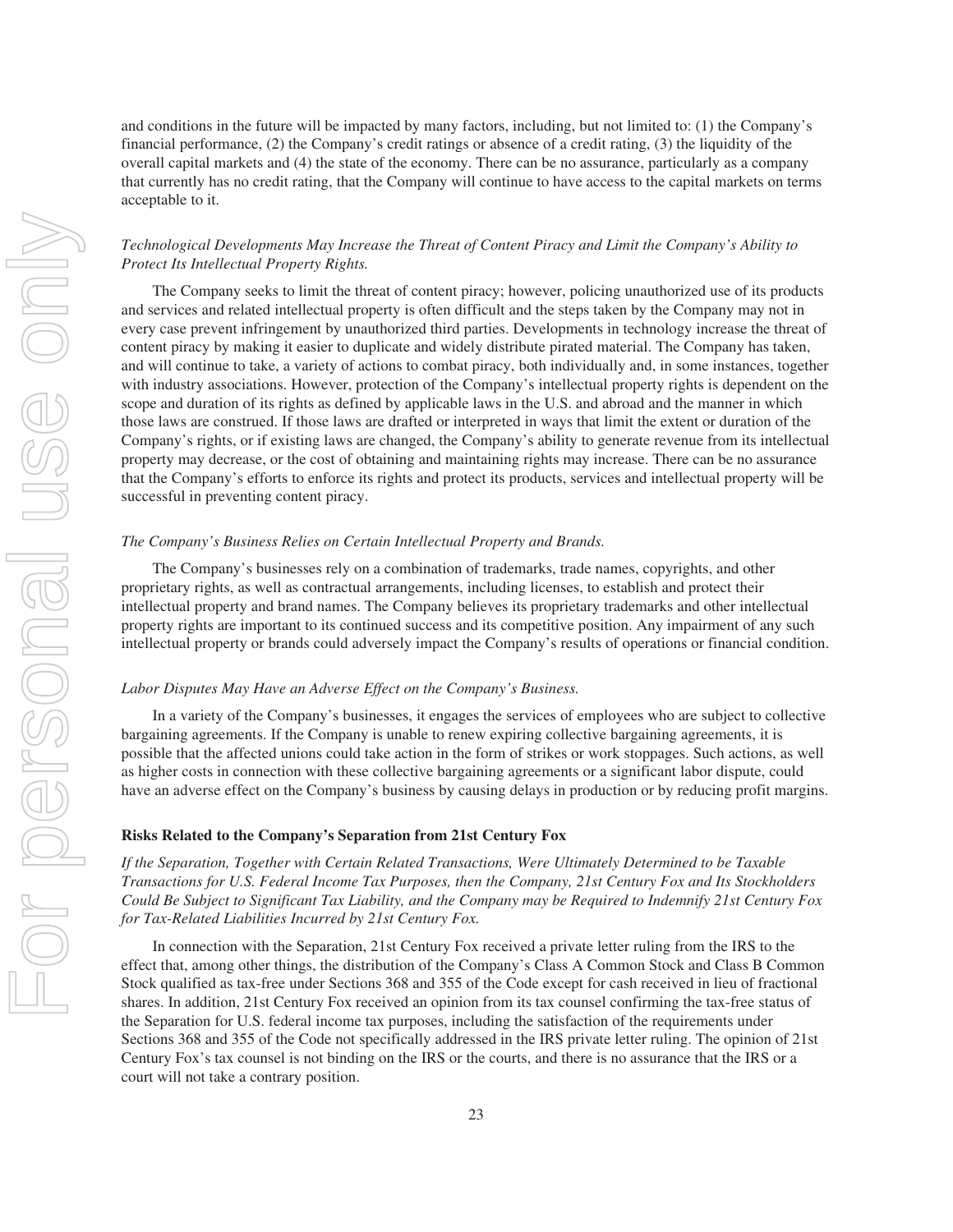The private letter ruling and the opinion relied on certain facts and assumptions, and certain representations from the Company and 21st Century Fox regarding the past and future conduct of their respective businesses and other matters. Notwithstanding the receipt of the private letter ruling and the opinion, the IRS could determine on audit that the distribution or the related internal reorganization transactions should be treated as taxable transactions if it determines that any of these facts, assumptions, representations or undertakings is not correct or has been violated, or that the distribution or the internal transactions should be taxable for other reasons, including as a result of a significant change in stock or asset ownership after the Separation. If the distribution ultimately is determined to be taxable, the distribution could be treated as a taxable dividend or capital gain for U.S. federal income tax purposes, and U.S. stockholders and certain non-U.S. stockholders could incur significant U.S. federal income tax liabilities. In addition, if the internal reorganization and/or the distribution is ultimately determined to be taxable, 21st Century Fox would recognize gains on the internal reorganization and/ or recognize gain in an amount equal to the excess of the fair market value of shares of the Company's common stock distributed to 21st Century Fox's stockholders on the Distribution Date over 21st Century Fox's tax basis in such shares. As described below, the Company may in certain circumstances be required to indemnify 21st Century Fox for liabilities arising out of the foregoing.

Under the terms of the Tax Sharing and Indemnification Agreement that the Company and 21st Century Fox entered into in connection with the Separation, the Company will, in certain circumstances, be responsible for all taxes, including interest and penalties, and tax-related liabilities incurred by 21st Century Fox as a result of actions taken by the Company or any of its subsidiaries after the Separation. Specifically, in the event that the distribution or the internal transactions intended not to be subject to tax were determined to be subject to tax and such determination was the result of certain actions taken, or omitted to be taken, after the Separation by the Company or any of its subsidiaries and such actions (1) were inconsistent with any representation or covenant made in connection with the private letter ruling or opinion of 21st Century Fox's tax counsel, (2) violated any representation or covenant made in the Tax Sharing and Indemnification Agreement, or (3) the Company or any of its subsidiaries knew or reasonably should have expected, after consultation with its advisors, could result in any such determination, the Company will be responsible for any tax-related liabilities incurred by 21st Century Fox as a result of such determination.

#### *The Company Could Be Liable for Income Taxes Owed by 21st Century Fox.*

Each member of the 21st Century Fox consolidated group, which, prior to the Separation, included 21st Century Fox, the Company and 21st Century Fox's other subsidiaries, is jointly and severally liable for the U.S. federal income tax liability of each other member of the consolidated group for periods prior to and including the Separation. Consequently, the Company could be liable in the event any such liability is incurred, and not discharged, by any member of 21st Century Fox's consolidated group. The Tax Sharing and Indemnification Agreement requires 21st Century Fox to indemnify the Company for any such liability. Disputes or assessments could arise during future audits by the IRS in amounts that the Company cannot quantify.

# *The Company Might Not Be Able to Engage in Desirable Strategic Transactions and Equity Issuances Following the Separation Because of Certain Restrictions Relating to Requirements for Tax-Free Distributions for U.S. Federal Income Tax Purposes.*

The Company's ability to engage in significant strategic transactions and equity issuances may be limited or restricted after the Separation in order to preserve, for U.S. federal income tax purposes, the tax-free nature of the distribution by 21st Century Fox. Even if the distribution otherwise qualifies for tax-free treatment under Section 355 of the Code, it may result in corporate level taxable gain to 21st Century Fox under Section 355(e) of the Code if 50% or more, by vote or value, of shares of the Company's stock is acquired or issued as part of a plan or series of related transactions that includes the distribution.

To preserve the tax-free treatment to 21st Century Fox of the distribution and the internal transactions in connection with the distribution for U.S. federal income tax purposes, under the Tax Sharing and Indemnification Agreement that the Company entered into with 21st Century Fox, the Company is prohibited from taking or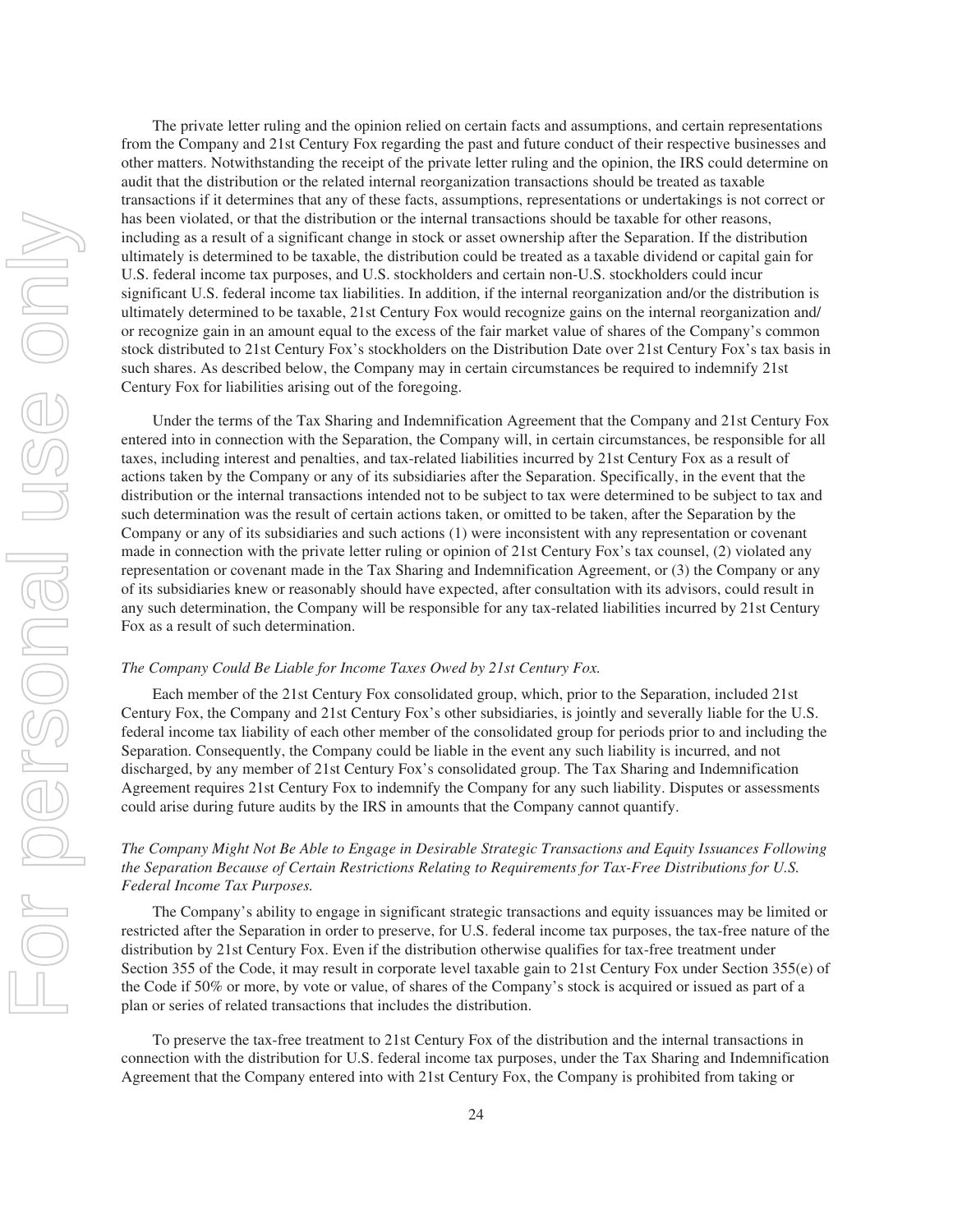failing to take certain actions that may prevent the distribution and related transactions from being tax-free for U.S. federal income tax purposes. Further, for the two-year period following the Separation, without obtaining the consent of 21st Century Fox, the Company may be prohibited from:

- approving or allowing any transaction that results in a change in ownership of more than a specified percentage of the Company's common stock,
- a merger,
- a redemption of equity securities,
- a sale or other disposition of certain businesses or a specified percentage of the Company's assets,
- an acquisition of a business or assets with equity securities to the extent one or more persons would acquire in excess of a specified percentage of the Company's common stock, or
- amending the Company's organizational documents or taking any other action through stockholder vote or otherwise that affects the relative economic or voting rights of the Company's outstanding stock.

These restrictions may limit the Company's ability to pursue strategic transactions or engage in new business or other transactions that may maximize the value of its business. Moreover, the Tax Sharing and Indemnification Agreement also provides that the Company is responsible for any tax-related liabilities incurred by 21st Century Fox or any of its affiliates as a result of the failure of the distribution or the internal transactions to qualify for favorable treatment under the Code if such failure is attributable to certain actions taken after the Separation by or in respect of the Company or any of its affiliates.

# *The Separation and Distribution Agreement May Restrict the Company From Acquiring or Owning Certain Types of Assets in the U.S.*

The Federal Communications Commission ("FCC") has promulgated certain rules and regulations that limit the ownership of radio and television broadcast stations, television broadcast networks and newspapers (the "Broadcast Ownership Rules") and place commercial restrictions on a cable network programmer in which a cable television operator holds an ownership interest (the "Program Access Rules"). Under the FCC's rules for determining ownership of the media assets described above, the Murdoch Family Trust's ownership interest in both the Company and 21st Century Fox following the Separation would generally result in each company's businesses and assets being attributable to the Murdoch Family Trust for purposes of determining compliance with the Broadcast Ownership Rules and the Program Access Rules. Consequently, the Company's future conduct, including its acquisition of any newspapers in the same local markets in which 21st Century Fox owns or operates television stations or the Company's acquisition of an ownership interest in a cable operator, may affect 21st Century Fox's ability to own and operate its television stations or otherwise comply with the Broadcast Ownership Rules, or may subject 21st Century Fox to the Program Access Rules. Therefore, the Company and 21st Century Fox agreed in the Separation and Distribution Agreement that if the Company acquires, after the Distribution Date, newspapers, radio or television broadcast stations or television broadcast networks in the U.S. and such acquisition would impede or be reasonably likely to impede 21st Century Fox's business, then the Company will be required to take certain actions, including divesting assets, in order to permit 21st Century Fox to hold its media interests and to comply with such rules. In addition, the Company will be prohibited from acquiring an interest in a multichannel video programming distributor, including a cable television operator, if such acquisition would subject 21st Century Fox to the Program Access Rules to which it is not then subject. This agreement effectively limits the activities or strategic business alternatives available to the Company if such activities or strategic business alternatives implicate the Broadcast Ownership Rules or Program Access Rules and would impede or be reasonably likely to impede 21st Century Fox's business.

# *The Indemnification Arrangements the Company Entered Into With 21st Century Fox in Connection With the Separation May Require the Company to Divert Cash to Satisfy Indemnification Obligations to 21st Century Fox.*

Pursuant to the Separation and Distribution Agreement and certain other related agreements, 21st Century Fox agreed to indemnify the Company for certain liabilities, and the Company agreed to indemnify 21st Century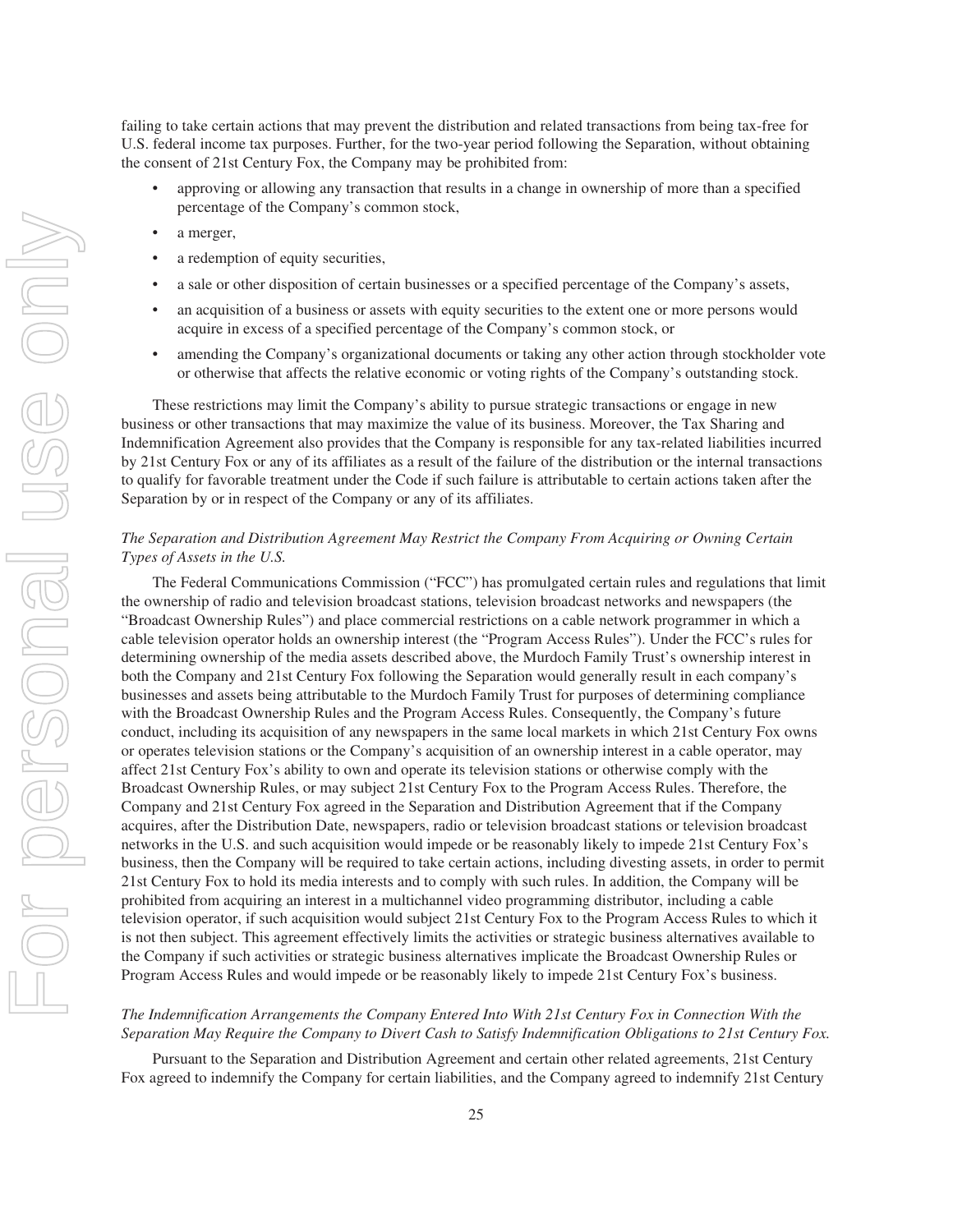Fox for certain liabilities. As a result, the Company could be required, under certain circumstances, to indemnify 21st Century Fox and its affiliates against certain liabilities to the extent such liabilities result from an action the Company or its affiliates take or from any breach of the Company or its affiliates' representations, covenants or obligations under the Separation and Distribution Agreement, Tax Sharing and Indemnification Agreement or any other agreement the Company entered into in connection with the Separation. The diversion of cash that may occur if the Company is required to indemnify 21st Century Fox under these agreements could limit the Company's ability to grow its businesses or capitalize on acquisition opportunities.

# *Certain Agreements That the Company Entered Into With 21st Century Fox in Connection With the Separation May Limit Its Ability to Take Certain Actions With Respect to the Civil U.K. Newspaper Matters.*

Under the terms of the Separation and Distribution Agreement, in consideration for 21st Century Fox's agreement to certain indemnification arrangements, the Company agreed that 21st Century Fox would have the right to control the Company's defense of civil claims relating to the U.K. Newspaper Matters. In exercising its rights to control the defense of the civil claims relating to the U.K. Newspaper Matters, 21st Century Fox may be guided by interests that are different than or adverse to the Company's interests and the interests of its stockholders and advocate strategies that the Company's management would not otherwise adopt. Furthermore, if the Company fails to comply with these control arrangements or does not consent to settlements with respect to such matters proposed by 21st Century Fox, the Company has agreed with 21st Century Fox that it will, at 21st Century Fox's discretion, forego any indemnification with regard to such or all of these matters. The Company's inability to take actions with respect to these civil matters without 21st Century Fox's consent or the Company's adoption of strategies advocated by 21st Century Fox could damage the Company's reputation or impair the Company's ability to conduct its business while the taking of any such action by the Company without 21st Century Fox's consent in breach of the Company's agreements could increase its liability exposure with regard to such matters and adversely affect the Company's results of operations and financial condition. See "Item 3. Legal Proceedings" and Note 14 to the Financial Statements for additional information.

# *The Company Has a Limited Operating History as an Independent, Publicly-Traded Company, and Its Historical Financial Statements for Certain Reporting Periods Are Not Necessarily Representative of the Results It Would Have Achieved as an Independent, Publicly-Traded Company, Do Not Reflect Any Subsequent Changes in Its Cost Structure and May Not Be Reliable Indicators of Its Future Results.*

The Company's historical financial statements for the fiscal years ended June 30, 2013 and 2012 included in this Annual Report do not necessarily reflect the results of operations, cash flows and financial condition that it would have achieved as an independent, publicly-traded company during the periods presented or those that it will achieve in the future. Prior to the Separation, the Company's business was operated by 21st Century Fox as part of its broader corporate organization, rather than as an independent company. During those periods, 21st Century Fox performed various corporate functions for the Company, including, but not limited to, tax administration, treasury activities, accounting, legal, ethics and compliance program administration, investor and public relations, certain governance functions (including internal audit) and external reporting. The Company's historical financial statements for the fiscal years ended June 30, 2013 and 2012 reflect allocations of corporate expenses from 21st Century Fox for these and similar functions. However, these allocations may be more or less than the comparable expenses that the Company would have incurred had it operated as an independent, publicly traded company during those periods. In addition, changes have and may continue to occur in the Company's cost structure, management, financing, business operations, personnel needs, tax and structure as a result of its operation as a public company separate from 21st Century Fox, including the incurrence of costs for compliance with requirements of the Sarbanes-Oxley Act, SEC regulations and NASDAQ and ASX listing rules and potential increased costs associated with reduced economies of scale. Prior to the Separation, the Company benefited from 21st Century Fox's operating diversity, size, purchasing power and access to capital for investments, and it may not continue to realize such benefits in the future. As a result, there is a risk that the Company may be more susceptible to market fluctuations and other adverse events than it would have otherwise been while it was still a part of 21st Century Fox. Additionally, in connection with the Separation, the Company entered into certain transactions with 21st Century Fox that did not exist prior to the Separation.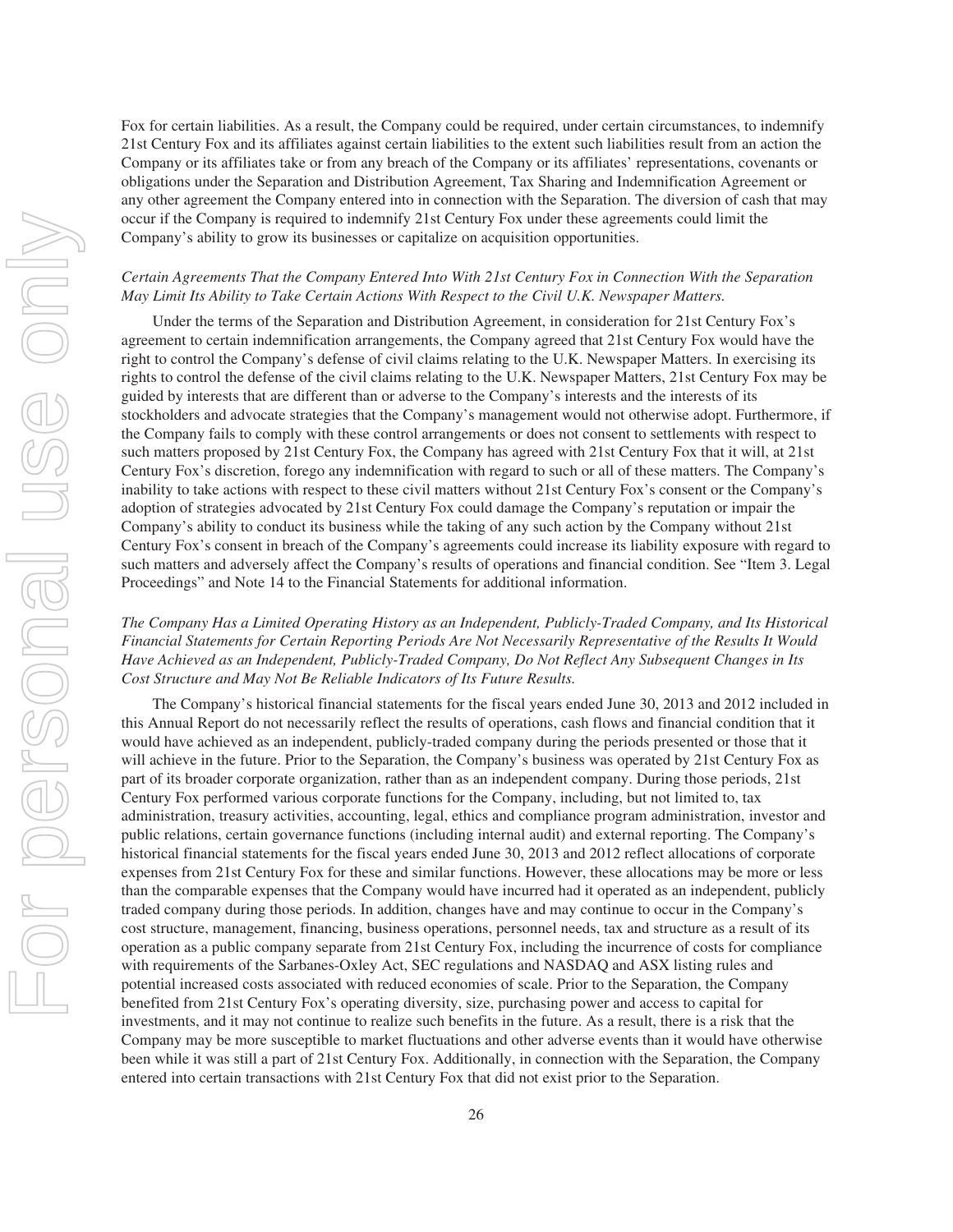*Certain of the Company's Directors and Officers May Have Actual or Potential Conflicts of Interest Because of Their Equity Ownership in 21st Century Fox, and Certain of the Company's Officers and Directors May Have Actual or Potential Conflicts of Interest Because They Also Serve as Officers and/or on the Board of Directors of 21st Century Fox, Which May Result in the Diversion of Corporate Opportunities to 21st Century Fox.*

Certain of the Company's directors and executive officers own shares of 21st Century Fox's common stock, and the individual holdings may be significant for some of these individuals compared to their total assets. In addition, certain of the Company's officers and directors also serve as officers and/or as directors of 21st Century Fox, including K. Rupert Murdoch, who serves as the Company's Executive Chairman and the Chairman and Chief Executive Officer of 21st Century Fox, and Gerson Zweifach, who serves as the Company's General Counsel and as Senior Executive Vice President and Group General Counsel of 21st Century Fox. This ownership or service to both companies may create, or may create the appearance of, conflicts of interest when these directors and officers are faced with decisions that could have different implications for the Company and 21st Century Fox. For example, potential conflicts of interest could arise in connection with the resolution of any dispute that may arise between the Company and 21st Century Fox regarding the terms of the agreements governing the internal reorganization, the Separation and the relationship thereafter between the companies, including with respect to the indemnification of certain matters. In addition to any other arrangements that the Company and 21st Century Fox may agree to implement, the Company and 21st Century Fox have agreed that officers and directors who serve at both companies will recuse themselves from decisions where conflicts arise due to their positions at both companies.

The Company's Restated Certificate of Incorporation acknowledges that the Company's directors and officers, as well as certain of its stockholders, including K. Rupert Murdoch, certain members of his family and certain family trusts (so long as such persons continue to own, in the aggregate, 10% or more of the voting stock of each of the Company and 21st Century Fox), each of which is referred to as a covered stockholder, are or may become stockholders, directors, officers, employees or agents of 21st Century Fox and certain of its affiliates. The Company's Restated Certificate of Incorporation provides that any such overlapping person will not be liable to the Company, or to any of its stockholders, for breach of any fiduciary duty that would otherwise exist because such individual directs a corporate opportunity (other than certain limited types of restricted business opportunities set forth in the Company's Restated Certificate of Incorporation) to 21st Century Fox instead of the Company. As 21st Century Fox does not have a similar provision regarding corporate opportunities in its certificate of incorporation, the provisions in the Company's Restated Certificate of Incorporation could result in an overlapping person submitting any corporate opportunities other than restricted business opportunities to 21st Century Fox instead of the Company.

# **Risks Related to the Company's Common Stock**

# *The Market Price of the Company's Stock May Fluctuate Significantly*

The Company cannot predict the prices at which its common stock may trade. The market price of the Company's common stock may fluctuate significantly, depending upon many factors, some of which may be beyond its control, including: (1) the Company's quarterly or annual earnings, or those of other companies in its industry; (2) actual or anticipated fluctuations in the Company's operating results; (3) success or failure of the Company's business strategy; (4) the Company's ability to obtain financing as needed; (5) changes in accounting standards, policies, guidance, interpretations or principles; (6) changes in laws and regulations affecting the Company's business; (7) announcements by the Company or its competitors of significant new business developments or customers; (8) announcements by the Company or its competitors of significant acquisitions or dispositions; (9) changes in earnings estimates by securities analysts or the Company's ability to meet its earnings guidance, if any; (10) the operating and stock price performance of other comparable companies; (11) results from material litigation or governmental investigations; (12) changes in capital gains taxes and taxes on dividends affecting stockholders; and (13) overall market fluctuations and general economic conditions.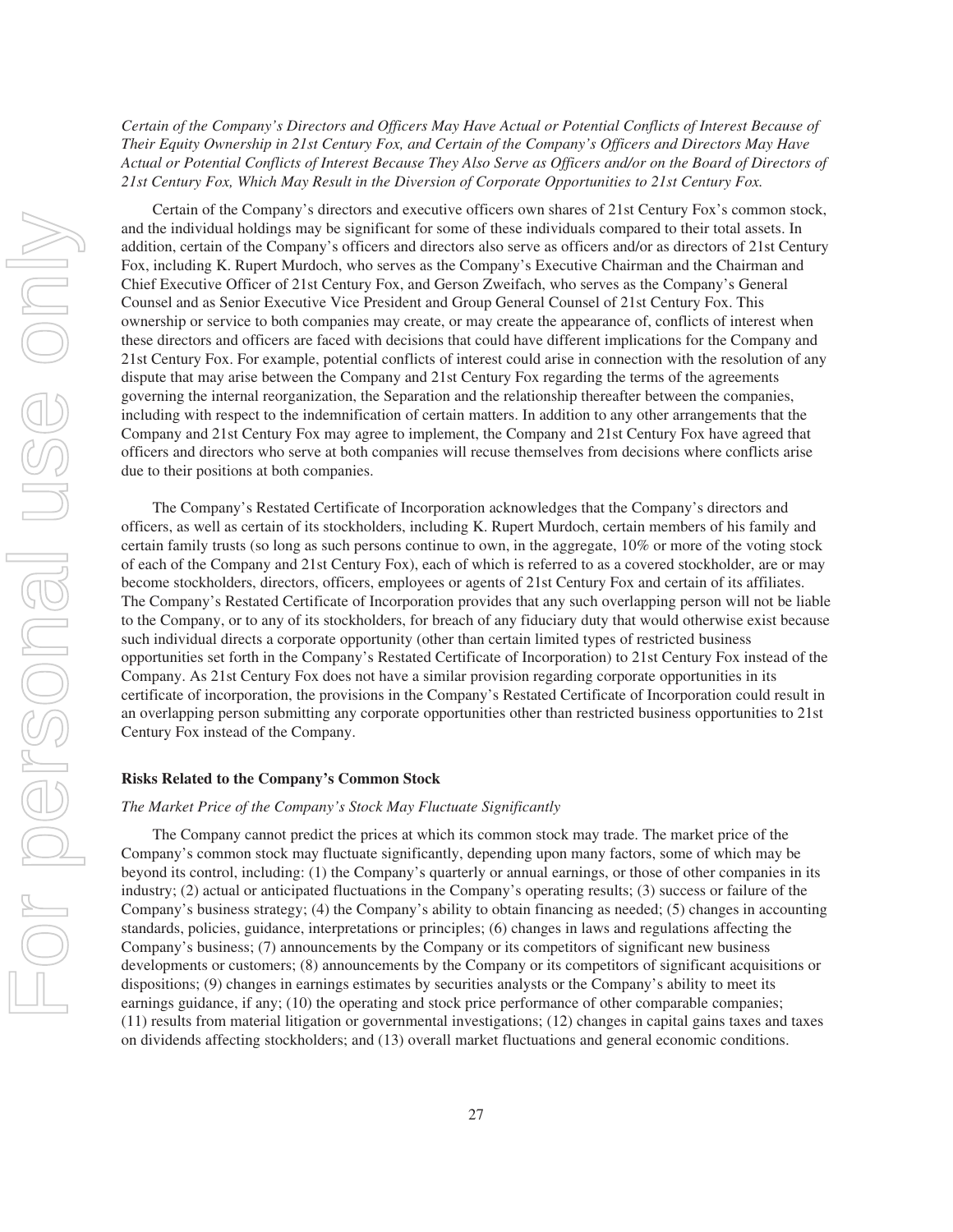*Certain Provisions of the Company's Restated Certificate of Incorporation, Amended and Restated By-laws, Tax Sharing and Indemnification Agreement, Separation and Distribution Agreement and Delaware Law, the Company's Amended and Restated Stockholder Rights Agreement and the Ownership of the Company's Common Stock by the Murdoch Family Trust May Discourage Takeovers and the Concentration of Ownership Will Affect the Voting Results of Matters Submitted for Stockholder Approval.*

The Company's Restated Certificate of Incorporation and Amended and Restated By-laws contain certain anti-takeover provisions that may make more difficult or expensive a tender offer, change in control, or takeover attempt that is opposed by the Company's Board of Directors or certain stockholders holding a significant percentage of the voting power of the Company's outstanding voting stock. In particular, the Company's Restated Certificate of Incorporation and Amended and Restated By-laws provide for, among other things:

- a dual class common equity capital structure;
- stockholders to remove directors only for cause;
- a prohibition on stockholders taking any action by written consent without a meeting;
- special stockholders' meeting to be called only by the Chief Executive Officer, the Board of Directors, or the holders of not less than 20% of the voting power of the Company's outstanding voting stock;
- the requirement that stockholders give the Company advance notice to nominate candidates for election to the Board of Directors or to make stockholder proposals at a stockholders' meeting;
- the requirement of an affirmative vote of at least 65% of the voting power of the Company's outstanding voting stock to amend or repeal its by-laws;
- certain restrictions on the transfer of the Company's shares; and
- the Board of Directors to issue, without stockholder approval, Preferred Stock and Series Common Stock with such terms as the Board of Directors may determine.

These provisions could discourage potential acquisition proposals and could delay or prevent a change in control of the Company, even in the case where a majority of the stockholders may consider such proposals, if effective, desirable.

In addition, in connection with the Separation, the Company's Board of Directors adopted a stockholder rights agreement, which it extended in June 2014. Pursuant to the amended and restated stockholder rights agreement, each outstanding share of the Company's common stock has attached to it a right entitling its holder to purchase from the Company additional shares of its Class A Common Stock and Class B Common Stock in the event that a person or group acquires beneficial ownership of 15% or more of the then-outstanding Class B Common Stock without approval of the Company's Board of Directors, subject to exceptions for persons beneficially owning 15% or more of the Company's Class B Common Stock immediately following the Separation. The stockholder rights agreement could make it more difficult for a third-party to acquire the Company's voting common stock without the approval of its Board of Directors. The rights expire on June 18, 2015, except as otherwise provided in the rights agreement.

Further, as a result of his ability to appoint certain members of the board of directors of the corporate trustee of the Murdoch Family Trust, which beneficially owns less than one percent of the Company's outstanding Class A Common Stock and approximately 38.4% of the Company's Class B Common Stock as of August 8, 2014, K. Rupert Murdoch may be deemed to be a beneficial owner of the shares beneficially owned by the Murdoch Family Trust. K. Rupert Murdoch, however, disclaims any beneficial ownership of these shares. Also, K. Rupert Murdoch beneficially owns or may be deemed to beneficially own an additional one percent of the Company's Class B Common Stock and less than one percent of the Company's Class A Common Stock as of August 8, 2014. Thus, K. Rupert Murdoch may be deemed to beneficially own in the aggregate less than one percent of the Company's Class A Common Stock and approximately 39.4% of the Company's Class B Common Stock as of August 8, 2014. This concentration of voting power could discourage third parties from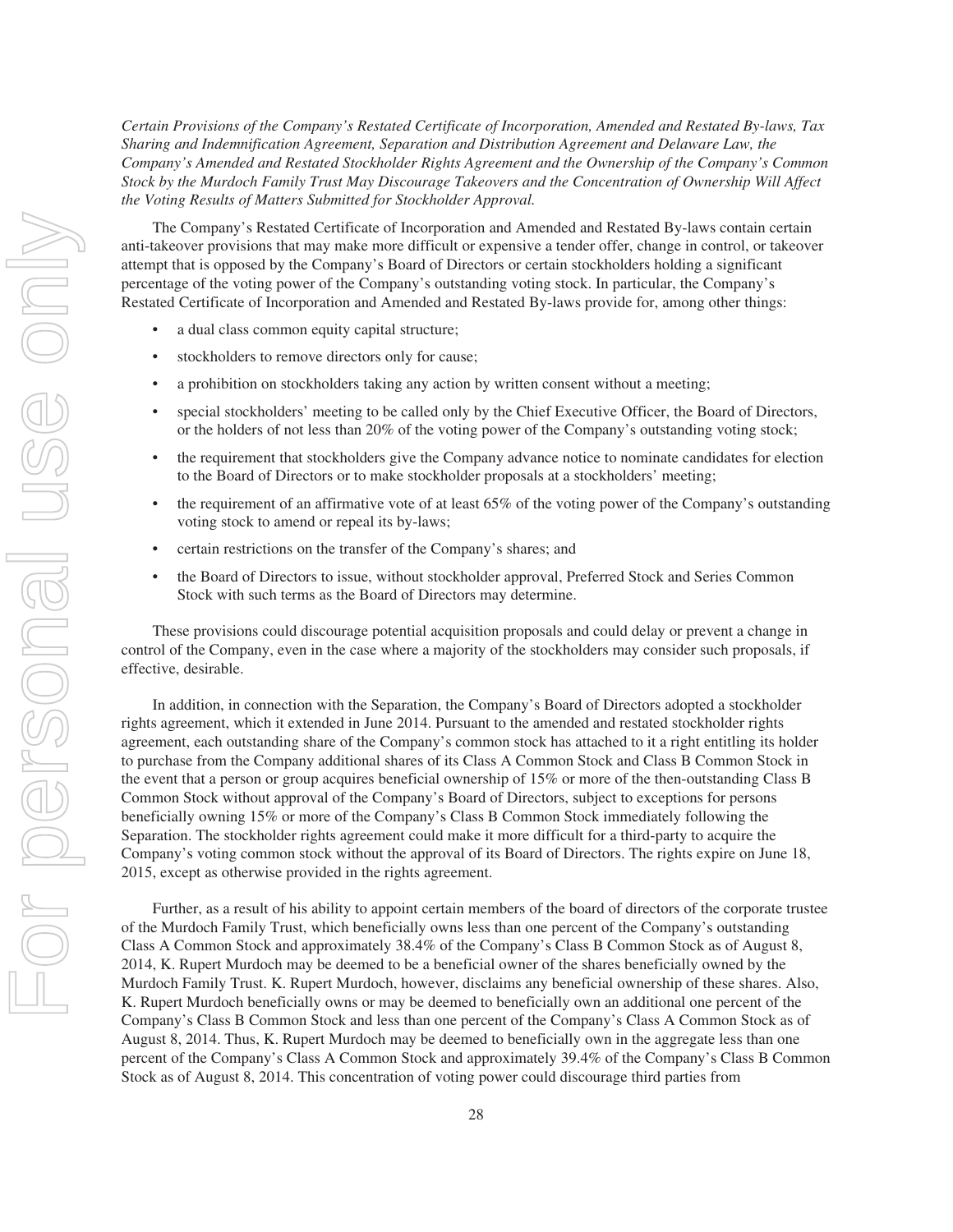making proposals involving an acquisition of the Company. Additionally, the ownership concentration of Class B Common Stock by the Murdoch Family Trust increases the likelihood that proposals submitted for stockholder approval that are supported by the Murdoch Family Trust will be adopted and proposals that the Murdoch Family Trust does not support will not be adopted, whether or not such proposals to stockholders are also supported by the other holders of Class B Common Stock. Furthermore, the adoption of the amended and restated stockholder rights agreement will prevent, unless the Company's Board of Directors otherwise determines at the time, other potential stockholders from acquiring a similar ownership position in the Company's Class B Common Stock and, accordingly, could prevent a meaningful challenge to the Murdoch Family Trust's influence over matters submitted for stockholder approval.

# **ITEM 1B. UNRESOLVED STAFF COMMENTS**

None.

# **ITEM 2. PROPERTIES**

The Company owns and leases various real properties in the U.S., Europe, Australia and Asia that are utilized in the conduct of its businesses. Each of these properties is considered to be in good condition, adequate for its purpose and suitably utilized according to the individual nature and requirements of the relevant operations. The Company's policy is to improve and replace property as considered appropriate to meet the needs of the individual operation.

#### **United States**

The Company's principal real properties in the U.S. are the following:

- (a) The U.S. headquarters of the Company, located at 1211 Avenue of the Americas, New York, New York and the offices of the Company located at 1185 Avenue of the Americas, New York, New York, each of which are subleased from 21st Century Fox. These spaces include the executive and corporate offices of the Company, the executive and editorial offices of Dow Jones, the editorial offices of the *Post*, the executive offices of NAM and the corporate offices of Amplify;
- (b) The leased offices of HarperCollins U.S. in New York, New York;
- (c) The leased office and warehouse facilities of HarperCollins U.S. in Scranton, Pennsylvania;
- (d) The owned office and warehouse facilities of Thomas Nelson in Nashville, Tennessee. The warehouse facilities were sold in July 2014;
- (e) The leased printing plant of the *Post* located in Bronx, New York;
- (f) The leased offices of Amplify in Brooklyn, New York; and
- (g) The office space campus owned by the Company in South Brunswick, New Jersey.

#### **Europe**

The Company's principal real properties in Europe are the following:

- (a) The leased headquarters and editorial offices of the London operations of News UK, Dow Jones and HarperCollins at The News Building, 1 London Bridge Street, London, England.
- (b) The newspaper production and printing facilities for its U.K. newspapers, which consist of:
	- 1. The leased office space at each of Thomas More Square, London, England; Fleet House, Peterborough, England; Dublin, Ireland and Glasgow City Centre, Scotland; and
	- 2. The freehold interests in each of a publishing and printing facility in Broxbourne, England and printing facilities in Knowsley, England and North Lanarkshire, Scotland.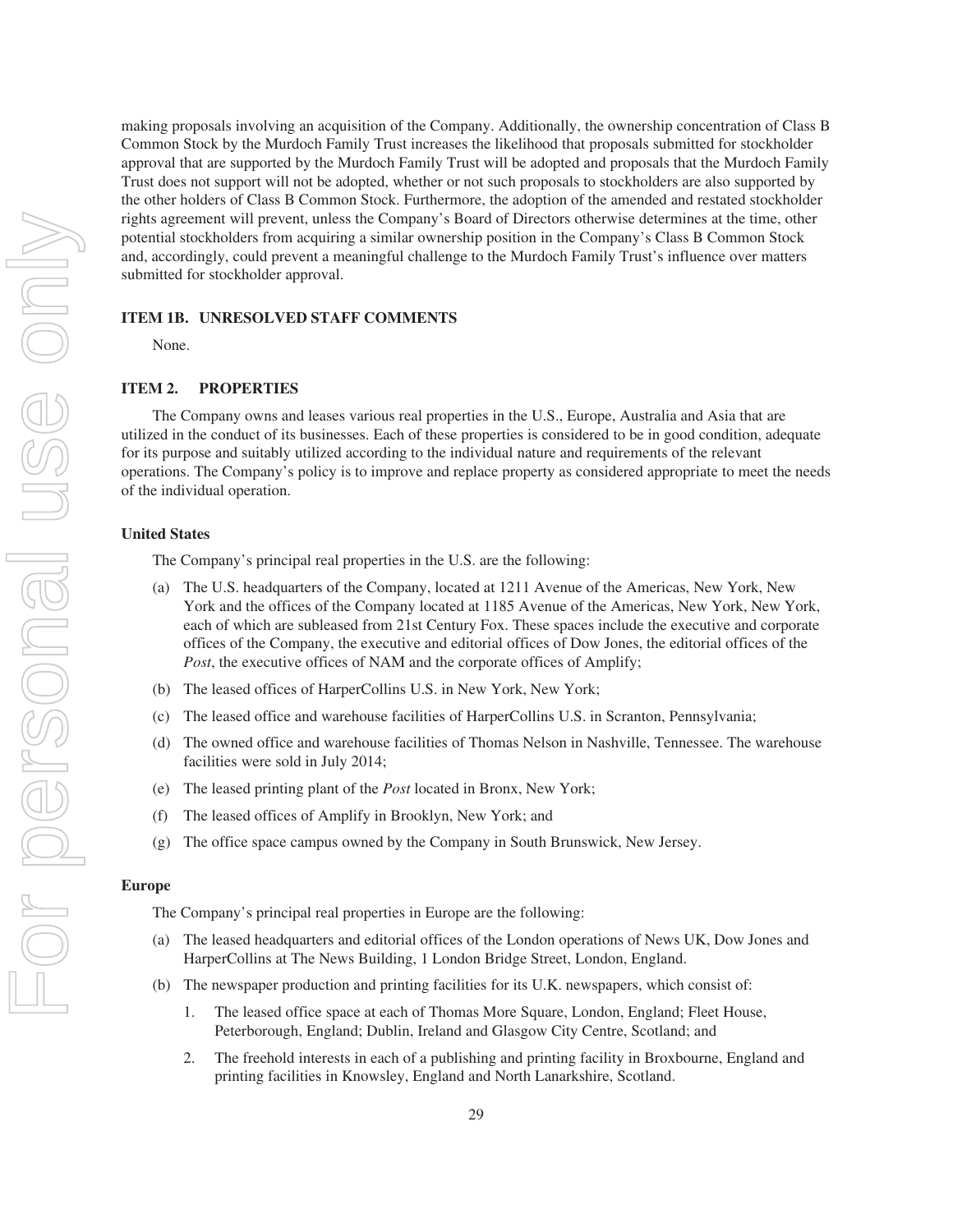- (c) The leased headquarters and editorial offices of HarperCollins Publishers Limited in London, England;
- (d) The leased executive and editorial offices of Dow Jones in London, England; and
- (e) The leased warehouse and office facilities of HarperCollins Publishers Limited in Glasgow, Scotland.

# **Australia and Asia**

The Company's principal real properties in Australia and Asia are the following:

- (a) The Australian newspaper production and printing facilities which consist of:
	- 1. The Company-owned print center and office building in Sydney, Australia at which *The Australian*, the *Daily Telegraph* and *The Sunday Telegraph* are printed and published;
	- 2. The Company-owned print center and the leased office facility in Melbourne, Australia at which *Herald Sun* and the *Sunday Herald Sun* are printed and published;
	- 3. The Company-owned print center and office building in Adelaide, Australia utilized in the printing and publishing of *The Advertiser* and *The Sunday Mail*;
	- 4. The Company-owned print center and office building in Brisbane, Australia at which *The Courier Mail* and *Sunday Mail* are printed and published; and
	- 5. The two Company-owned buildings in Perth, Australia used to print and publish *The Sunday Times;*
- (b) The leased offices and studios of FOX SPORTS Australia in Sydney, Australia;
- (c) The leased offices and studios of FOX SPORTS Australia in Melbourne, Australia;
- (d) The leased corporate offices of REA Group in Melbourne, Australia; and
- (e) The leased office space of Dow Jones in Hong Kong.

# **ITEM 3. LEGAL PROCEEDINGS**

The Company routinely is involved in various legal proceedings, claims and governmental inspections or investigations, including those discussed below.

### **U.K. Newspaper Matters and Related Investigations and Litigation**

On July 19, 2011, a purported class action lawsuit captioned Wilder v. News Corp., et al. was filed on behalf of all purchasers of 21st Century Fox's common stock between March 3, 2011 and July 11, 2011, in the U.S. District Court for the Southern District of New York (the "Wilder Litigation"). The plaintiff brought claims under Section 10(b) and Section 20(a) of the Exchange Act, alleging that false and misleading statements were issued regarding alleged acts of voicemail interception at *The News of the World*. The suit named as defendants 21st Century Fox, Rupert Murdoch, James Murdoch and Rebekah Brooks, and sought compensatory damages, rescission for damages sustained and costs.

On June 5, 2012, the court issued an order appointing the Avon Pension Fund ("Avon") as lead plaintiff in the litigation and Robbins Geller Rudman & Dowd as lead counsel. Thereafter, on July 3, 2012, the court issued an order providing that an amended consolidated complaint was to be filed by July 31, 2012. Avon filed an amended consolidated complaint on July 31, 2012, which among other things, added as defendants the Company's subsidiary, NI Group Limited (now known as News Corp UK & Ireland Limited), and Les Hinton, and expanded the class period to comprise February 15, 2011 to July 18, 2011. Defendants filed motions to dismiss the litigation, which were granted by the court on March 31, 2014. Plaintiffs were allowed to amend their complaint, and on April 30, 2014, plaintiffs filed a second amended consolidated complaint, which generally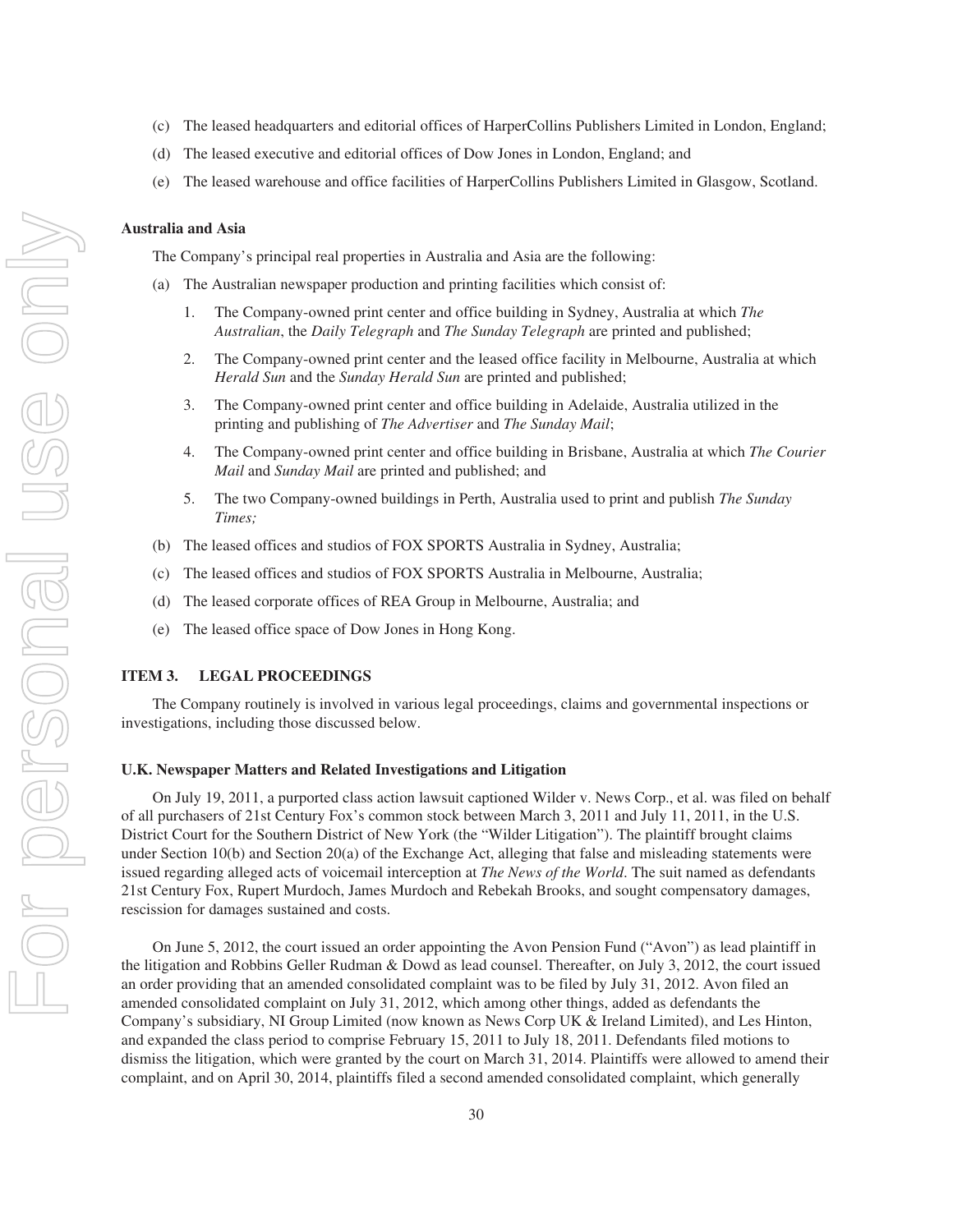repeats the allegations of the amended consolidated complaint and also expands the class period to comprise July 8, 2009 to July 18, 2011. The Company's management believes these claims are entirely without merit and intends to vigorously defend this action. As described below, the Company will be indemnified by 21st Century Fox for certain payments made by the Company that relate to, or arise from, the U.K. Newspaper Matters, including all payments in connection with the Wilder Litigation.

In addition, U.K. and U.S. regulators and governmental authorities continue to conduct investigations initiated in 2011 with respect to the U.K. Newspaper Matters. The investigation by the DOJ is directed at conduct that occurred within 21st Century Fox prior to the creation of the Company. Accordingly, 21st Century Fox has been and continues to be responsible for responding to the DOJ investigation. The Company, together with 21st Century Fox, is cooperating with these investigations.

Civil claims have also been brought against the Company with respect to the U.K. Newspaper Matters. The Company has admitted liability in many civil cases and has settled a number of cases. The Company has also settled a number of claims through a private compensation scheme established by the Company under which parties could pursue claims against it. While additional civil lawsuits may be filed, no additional civil claims may be brought under the compensation scheme after April 8, 2013.

In connection with the Separation, the Company and 21st Century Fox agreed in the Separation and Distribution Agreement that 21st Century Fox will indemnify the Company for payments made after the Distribution Date arising out of civil claims and investigations relating to the U.K. Newspaper Matters as well as legal and professional fees and expenses paid in connection with the criminal matters, other than fees, expenses and costs relating to employees (i) who are not directors, officers or certain designated employees or (ii) with respect to civil matters, who are not co-defendants with the Company or 21st Century Fox. In addition, violations of law may result in criminal fines or penalties for which the Company will not be indemnified by 21st Century Fox. 21st Century Fox's indemnification obligations with respect to these matters will be settled on an after-tax basis.

The Company incurred legal and professional fees related to the U.K. Newspaper Matters and costs for civil settlements totaling approximately \$169 million, \$183 million and \$199 million during the fiscal years ended June 30, 2014, 2013 and 2012, respectively. With respect to the fees and costs incurred during the fiscal year ended June 30, 2014, the Company has been or will be indemnified by 21st Century Fox for \$97 million, net of tax, pursuant to the indemnification arrangements described above, and with respect to the fees and costs incurred on or prior to June 30, 2013, the Company will be indemnified by 21st Century Fox for \$40 million, net of tax.

As of June 30, 2014, the Company has provided for its best estimate of the liability for the claims that have been filed and costs incurred and has accrued approximately \$110 million, of which approximately \$66 million will be indemnified by 21st Century Fox, and a corresponding receivable was recorded in Amounts due from 21st Century Fox on the Balance Sheet as of June 30, 2014. It is not possible to estimate the liability or corresponding receivable for any additional claims that may be filed given the information that is currently available to the Company. If more claims are filed and additional information becomes available, the Company will update the liability provision and corresponding receivable for such matters.

The Company is not able to predict the ultimate outcome or cost of the civil claims or criminal matters. It is possible that these proceedings and any adverse resolution thereof, including any fines or other penalties associated with any plea, judgment or similar result for which the Company will not be indemnified, could damage its reputation, impair its ability to conduct its business and adversely affect its results of operations and financial condition.

# **Stockholder Rights Agreement Litigation**

On July 7, 2014, Miramar Police Officers' Retirement Plan, a purported stockholder of the Company, filed a verified complaint in the Court of Chancery of the State of Delaware against the Company and its Board of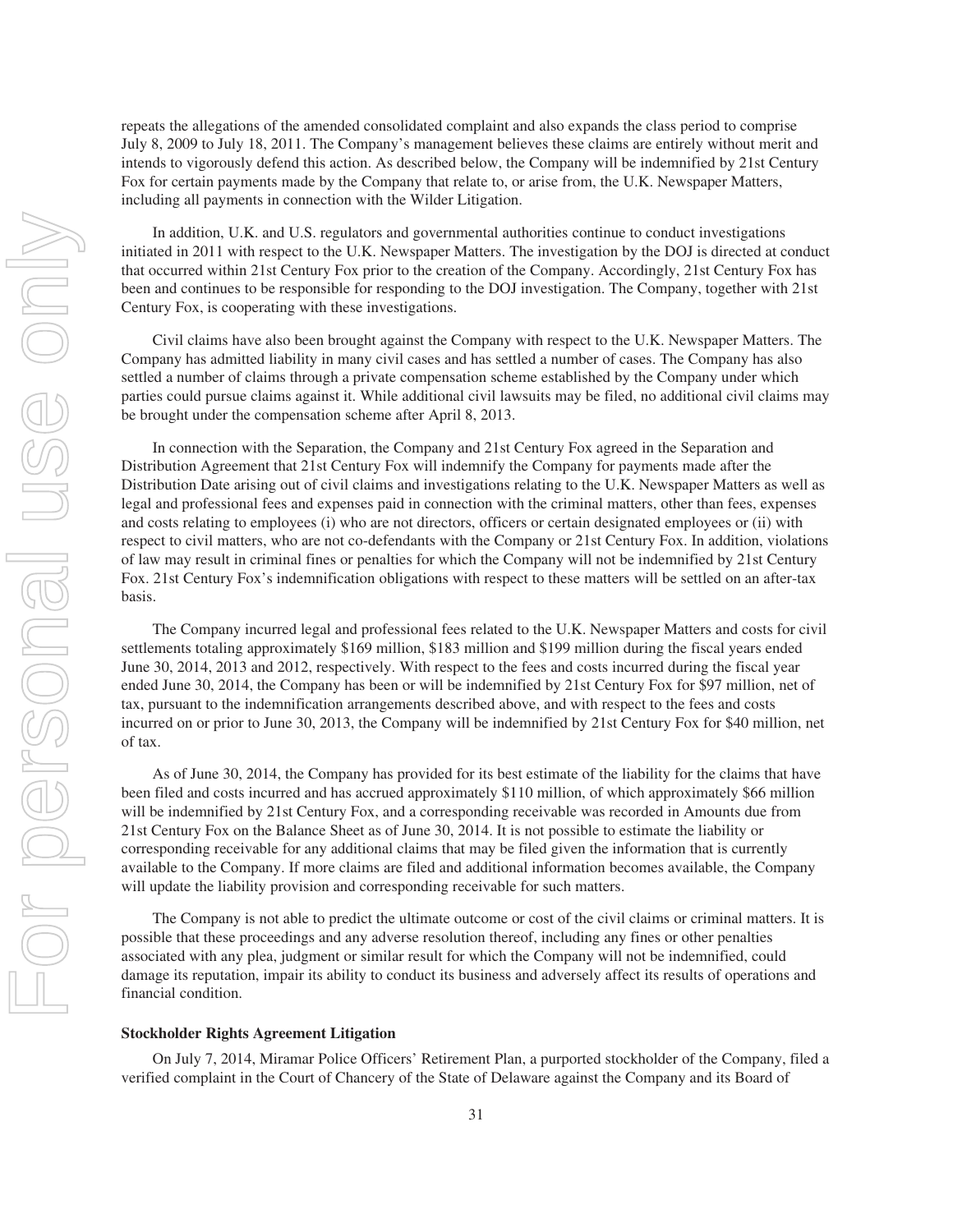Directors, styled Miramar Police Officers' Retirement Plan v. Murdoch et al., C.A. No. 9860-CB. The complaint alleges, among other things, that the Company and the Board of Directors breached the terms of a settlement agreement, dated April 12, 2006, by entering into a one-year extension to the stockholder rights agreement on June 18, 2014 without first seeking stockholder approval. The complaint further alleges that the Board of Directors breached its fiduciary duties in approving the one-year extension to the stockholder rights agreement, seeks a declaration that the extension is null and void and requests an award of attorneys' fees and costs. While it is not possible to predict with any degree of certainty the ultimate outcome of this action, the Company and the Board of Directors believe that the allegations in the complaint are without merit and intend to defend against them vigorously.

# **HarperCollins**

Commencing on August 9, 2011, 29 purported consumer class actions were filed in the U.S. District Courts for the Southern District of New York and for the Northern District of California, which related to the decisions by certain publishers, including HarperCollins Publishers L.L.C., to sell their e-books pursuant to an agency relationship. The Judicial Panel on Multidistrict Litigation transferred the various class actions to the Honorable Denise L. Cote in the Southern District of New York. On January 20, 2012, plaintiffs filed a consolidated amended complaint, again alleging that certain named defendants, including HarperCollins, violated the antitrust and unfair competition laws by virtue of the switch to the agency model for e-books. The actions sought as relief treble damages, injunctive relief and attorneys' fees. As a result of the settlement agreement with the Attorneys General discussed below, consumers in all states other than Minnesota were ultimately barred from participating in these class actions. On June 21, 2013, plaintiffs filed a motion for preliminary approval of a settlement with HarperCollins, among others, for a class of consumers residing in Minnesota, which was the only state that did not sign onto the settlement agreement with the Attorneys General. On December 6, 2013, Judge Cote granted final approval of the Minnesota consumer settlement, which did not have a material impact on the results of operations or the financial position of the Company. Additional information about In re MDL Electronic Books Antitrust Litigation, Civil Action No. 11-md-02293 (DLC), can be found on Public Access to Court Electronic Records (PACER).

Following an investigation, on April 11, 2012, the DOJ filed an action in the U.S. District Court for the Southern District of New York against certain publishers, including HarperCollins, and Apple, Inc. The DOJ's complaint alleged antitrust violations related to defendants' decisions to sell e-books pursuant to an agency relationship. The case was assigned to Judge Cote. Simultaneously, the DOJ announced that it had reached a proposed settlement with three publishers, including HarperCollins, and filed a Proposed Final Judgment and related materials detailing that agreement. Among other things, the Proposed Final Judgment required that HarperCollins terminate its agreements with certain e-book retailers and placed certain restrictions on any agreements subsequently entered into with such retailers. On September 5, 2012, Judge Cote entered the Final Judgment. Additional information about the Final Judgment can be found on the DOJ's website.

Following an investigation, on April 11, 2012, 16 state Attorneys General led by Texas and Connecticut (the "AGs") filed a similar action against certain publishers and Apple, Inc. in the Western District of Texas. On April 26, 2012, the AGs' action was transferred to Judge Cote. On May 17, 2012, 33 AGs filed a second amended complaint. As a result of a memorandum of understanding agreed upon with the AGs for Texas and Connecticut, HarperCollins was not named as a defendant in this action. Pursuant to the terms of the memorandum of understanding, HarperCollins entered into a settlement agreement with the AGs for Texas, Connecticut and Ohio on June 11, 2012. By August 28, 2012, 49 states (all but Minnesota) and five U.S. territories had signed on to that settlement agreement. On August 29, 2012, the AGs simultaneously filed a complaint against HarperCollins and two other publishers, a motion for preliminary approval of that settlement agreement and a proposed distribution plan. On September 14, 2012, Judge Cote granted the AGs' motion for preliminary approval of the settlement agreement and approved the AGs' proposed distribution plan. Notice was subsequently sent to potential class members, and a fairness hearing took place on February 8, 2013 at which Judge Cote gave final approval to the settlement. The settlement is now effective, and the final judgment bars consumers from states and territories covered by the settlement from participating in the class actions.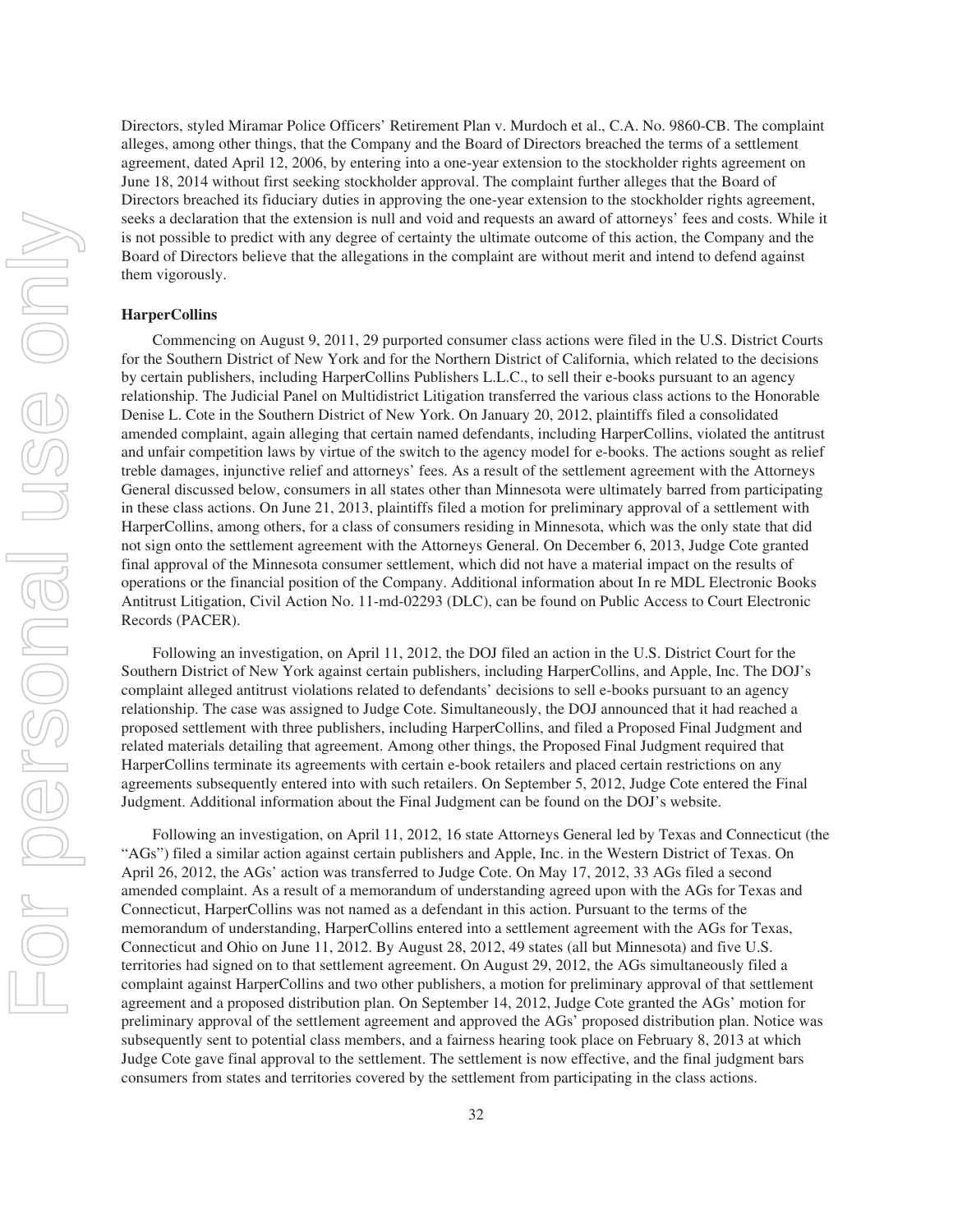On October 12, 2012, HarperCollins received a Civil Investigative Demand from the Minnesota Attorney General (the "Minnesota AG"). HarperCollins complied with the Demand on November 16, 2012. On June 26, 2013, the Minnesota AG filed a petition for an order approving an assurance of discontinuance in the Second Judicial District Court for the State of Minnesota, wherein Minnesota agreed to cease its investigation and not seek further legal remedies relating to or arising from the alleged conduct. On June 28, 2013, Judge Gary Bastion signed an order approving the discontinuance.

The European Commission conducted an investigation into whether certain companies in the book publishing and distribution industry, including HarperCollins, violated the antitrust laws by virtue of the switch to the agency model for e-books. HarperCollins settled the matter with the European Commission on terms substantially similar to the settlement with the DOJ. On December 13, 2012, the European Commission formally adopted the settlement.

Commencing on February 24, 2012, five purported consumer class actions were filed in the Canadian provinces of British Columbia, Quebec and Ontario, which relate to the decisions by certain publishers, including HarperCollins, to sell their e-books in Canada pursuant to an agency relationship. The actions seek as relief special, general and punitive damages, injunctive relief and the costs of the litigations. On May 8, 2014, the parties entered into a settlement agreement, which is subject to court approval, the terms of which will not be material to the Company.

In July 2012, HarperCollins Canada, a wholly-owned subsidiary of HarperCollins, learned that the Canadian Competition Bureau ("CCB") had commenced an inquiry regarding the sale of e-books in Canada. In February 2014, HarperCollins reached a proposed settlement with the CCB on terms substantially similar to the DOJ settlement described above, and on February 7, 2014, the CCB registered that consent agreement with the Competition Tribunal. On February 21, 2014, Kobo Inc. ("Kobo") filed an application to rescind or vary the consent agreement with the Competition Tribunal, and, on March 18, 2014, the Competition Tribunal issued an order staying the registration of the consent agreement. The stay will remain in effect pending further order of the Competition Tribunal or final disposition of Kobo's application.

The Company is not able to predict the ultimate outcome or cost of the unresolved HarperCollins matters described above. During the fiscal years ended June 30, 2014, 2013 and 2012, the legal and professional fees and settlements incurred in connection with these matters were not material, and as of June 30, 2014, the Company did not have a material accrual related to these matters.

#### **News America Marketing**

# *In-Store Marketing and FSI Purchasers*

On April 8, 2014, in connection with a pending action in the United States District Court for the Southern District of New York in which The Dial Corporation, Henkel Consumer Goods, Inc., H.J. Heinz Company, H.J. Heinz Company, L.P., Foster Poultry Farms, Smithfield Foods, Inc., HP Hood LLC, BEF Foods, Inc., and Spectrum Brands, Inc. allege various claims under federal and state antitrust law against News Corporation, News America Incorporated ("NAI"), News America Marketing FSI L.L.C. ("NAM FSI"), and News America Marketing In-Store Services L.L.C. ("NAM In-Store Services" and, together with News Corporation, NAI and NAM FSI, the "NAM Group"), plaintiffs filed a fourth amended complaint on consent of the parties. The fourth amended complaint asserts federal and state antitrust claims both individually and on behalf of the two putative classes in connection with plaintiffs' purchase of in-store marketing services and free-standing insert coupons. The complaint seeks treble damages, injunctive relief and attorneys' fees. The NAM Group answered the fourth amended complaint and asserted counterclaims against The Dial Corporation, H.J. Heinz Company, H.J. Heinz Company, L.P., and Foster Poultry Farms on April 21, 2014, and discovery is proceeding.

While it is not possible at this time to predict with any degree of certainty the ultimate outcome of this action, the NAM Group believes it has been compliant with applicable antitrust laws and intends to defend itself vigorously.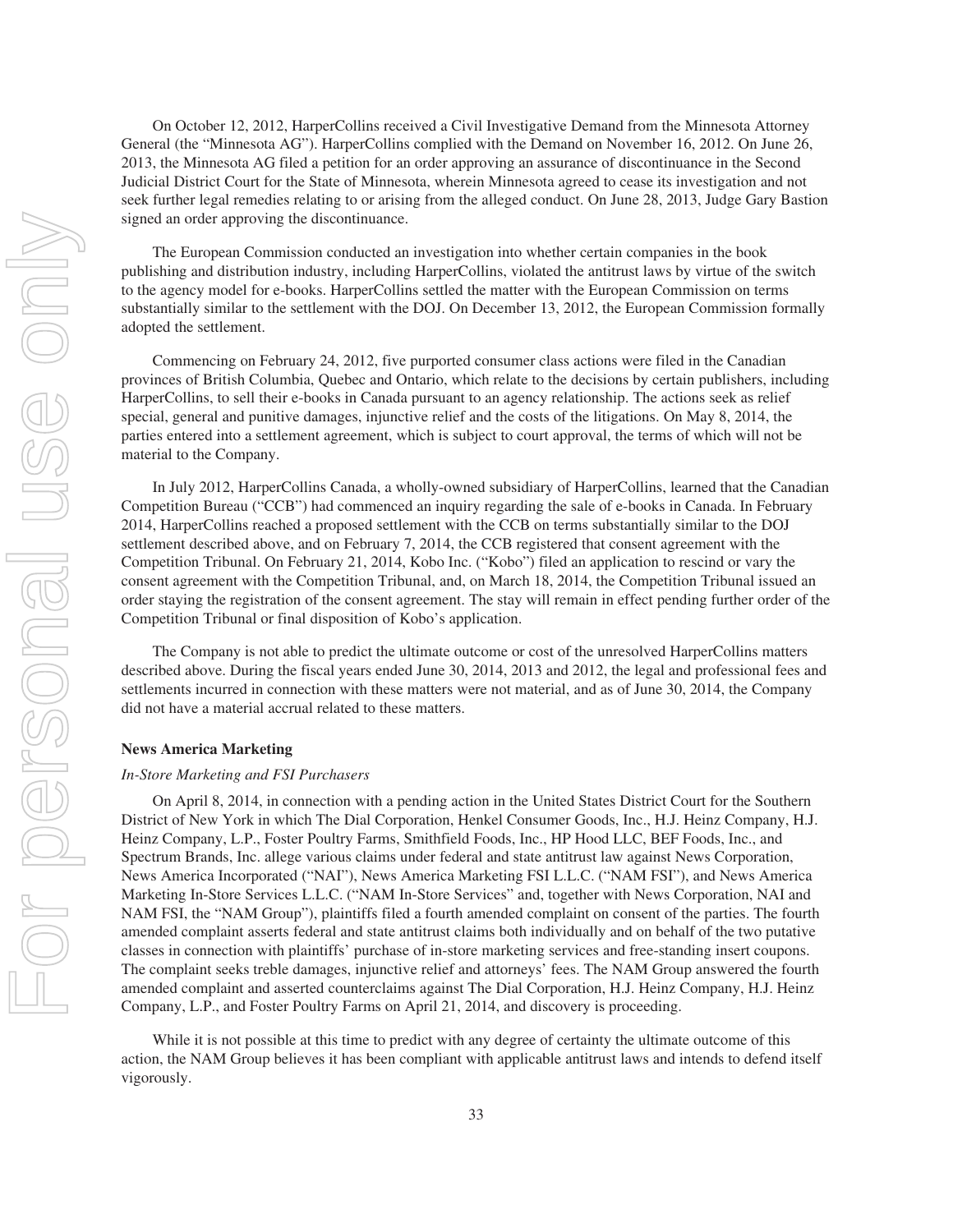*Valassis Communications, Inc.*

On November 8, 2013, Valassis Communications, Inc. ("Valassis") filed a motion for expedited discovery in Valassis Communications, Inc. v. News America Incorporated, et al., No. 2:06-cv-10240 (E.D. Mich.), which previously settled in February 2010. Also on November 8, 2013, Valassis filed a complaint in the United States District Court for the Eastern District of Michigan against the NAM Group alleging violations of federal and state antitrust laws and common law business torts. The complaint seeks treble damages, injunctive relief and attorneys' fees and costs. On December 19, 2013, NAI, NAM FSI and NAM In-Store Services opposed the motion for expedited discovery in the previously settled case, and the NAM Group filed a motion to dismiss the newly-filed complaint.

On February 4, 2014, the magistrate judge entered an order granting the motion for expedited discovery. NAI, NAM FSI and NAM In-Store Services filed their objections to the order before the District Court on February 11, 2014 and concurrently filed a motion to stay the decision of the magistrate judge pending the District Court's consideration of their objections. On March 10, 2014, NAI, NAM FSI and NAM In-Store Services filed a motion to enforce the parties' settlement agreement that sought an order that certain of Valassis's claims, if they are allowed to proceed, must be considered by a three-member panel of antitrust experts pursuant to the parties' agreements. On May 20, 2014, the District Court issued an order overruling the objections to the magistrate judge's decision on Valassis's motion for expedited discovery and determining that the motion to stay the magistrate judge's decision was therefore moot. In the same order, the District Court terminated the motion to enforce the parties' settlement agreement on the grounds that the issues raised in this motion would be addressed in the context of the NAM Group's motion to dismiss Valassis's newly-filed complaint, described below.

On March 11, 2014, the Court referred the NAM Group's motion to dismiss Valassis's newly-filed complaint to the magistrate judge for determination. On July 16, 2014, the magistrate judge granted the NAM Group's motion in part with respect to certain claims and stayed the remainder of the action.

While it is not possible at this time to predict with any degree of certainty the ultimate outcome of these actions, the NAM Group believes it has been compliant with applicable laws and intends to defend itself vigorously.

### **Other**

In addition, the Company's operations are subject to tax in various domestic and international jurisdictions and as a matter of course, the Company is regularly audited by federal, state and foreign tax authorities. The Company believes it has appropriately accrued for the expected outcome of all pending tax matters and does not currently anticipate that the ultimate resolution of pending tax matters will have a material adverse effect on its consolidated financial condition, future results of operations or liquidity.

### **ITEM 4. MINE SAFETY DISCLOSURES**

Not applicable.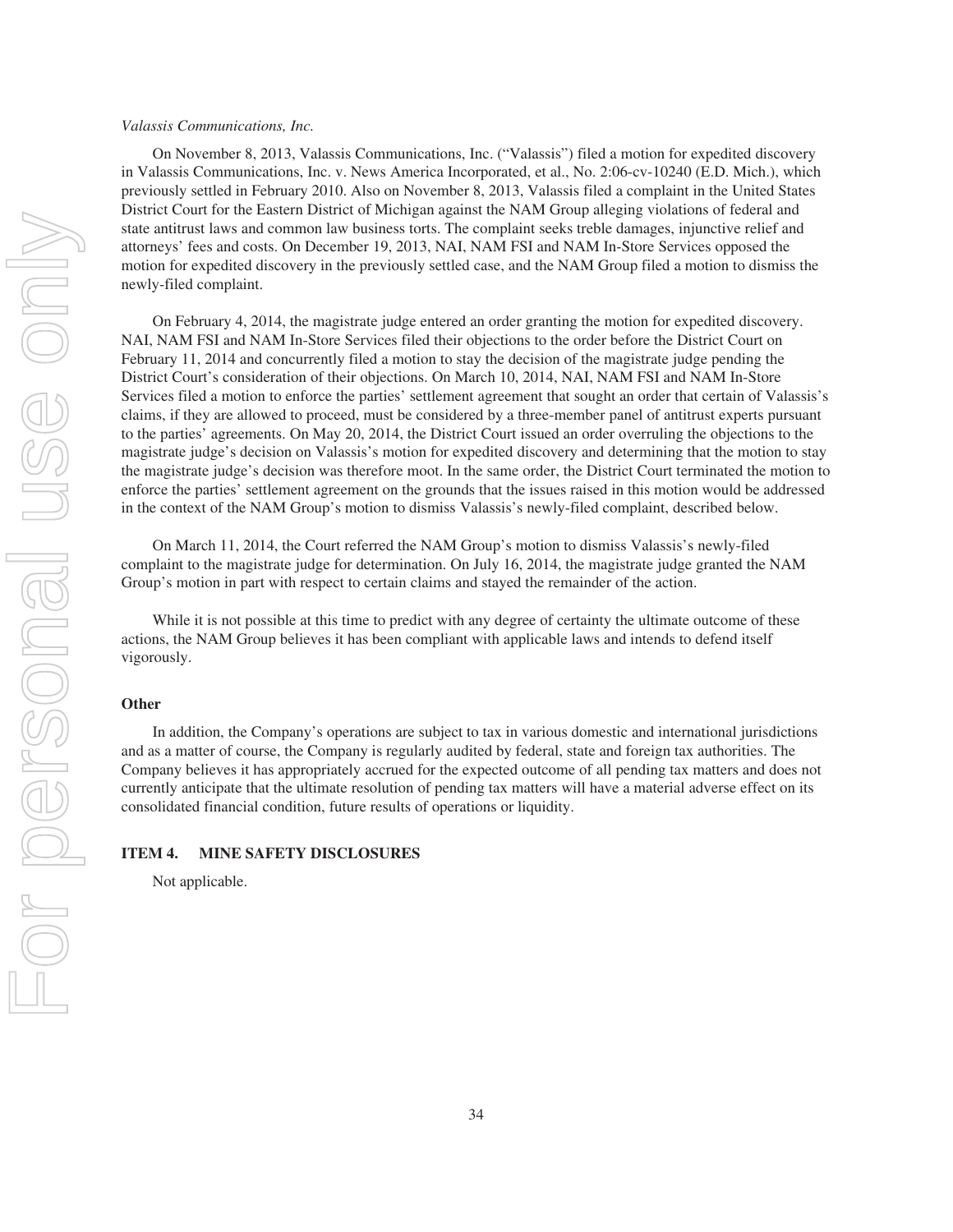## **PART II**

# **ITEM 5. MARKET FOR REGISTRANT'S COMMON EQUITY, RELATED STOCKHOLDER MATTERS AND ISSUER PURCHASES OF EQUITY SECURITIES**

News Corporation's Class A Common Stock and Class B Common Stock are listed and traded on The NASDAQ Global Select Market ("NASDAQ"), its principal market, under the symbols "NWSA" and "NWS," respectively. CHESS Depositary Interests ("CDIs") representing the Company's Class A Common Stock and Class B Common Stock are listed and traded on the Australian Securities Exchange ("ASX") under the symbols "NWSLV" and "NWS," respectively. As of June 30, 2014, there were approximately 27,200 holders of record of shares of Class A Common Stock and 850 holders of record of shares of Class B Common Stock.

The following table sets forth, for the fiscal periods indicated, the high and low sales prices for the Class A Common Stock and Class B Common Stock, as reported on NASDAQ. In connection with the Separation, which is described in "Item 7. Management's Discussion and Analysis of Financial Condition and Results of Operations," the Company first began trading publicly in the "when-issued" market beginning on June 19, 2013, and commenced regular-way trading on July 1, 2013, following the Separation. Prior to June 19, 2013, there was no public market for the Company's common stock.

|                                                                                                                          | <b>Class B Common Stock Class A Common Stock</b> |         |         |         |
|--------------------------------------------------------------------------------------------------------------------------|--------------------------------------------------|---------|---------|---------|
|                                                                                                                          | High                                             | Low     | High    | Low     |
| Fiscal year ended June 30, 2013:                                                                                         |                                                  |         |         |         |
| Fourth Quarter (since June 19, 2013) $\ldots$ $\ldots$ $\ldots$ $\ldots$ $\ldots$ $\ldots$ $\ddot{\hspace{1cm}}$ \$15.80 |                                                  | \$15.37 | \$15.80 | \$15.25 |
| Fiscal year ended June 30, 2014:                                                                                         |                                                  |         |         |         |
|                                                                                                                          | 17.46                                            | 14.52   | 17.26   | 14.39   |
|                                                                                                                          | 18.26                                            | 16.02   | 18.07   | 15.51   |
| Third Quarter $\ldots \ldots \ldots \ldots \ldots \ldots \ldots \ldots \ldots \ldots \ldots \ldots \ldots$               | 18.03                                            | 15.00   | 18.53   | 15.44   |
|                                                                                                                          | 17.65                                            | 15.98   | 18.18   | 16.32   |
|                                                                                                                          |                                                  |         |         |         |

### **Dividend Policy**

The Company expects to pay regular cash dividends in the future, though the timing, declaration, amount and payment of future dividends to stockholders will fall within the discretion of its Board of Directors. The Board of Directors' decisions regarding the payment of future dividends will depend on many factors, including the Company's financial condition, earnings, capital requirements and debt facility covenants, other contractual restrictions, as well as legal requirements, regulatory constraints, industry practice and other factors that the Board of Directors deems relevant. The Board of Directors has not yet declared any cash dividends and cannot provide any assurances that any dividends will be declared or paid.

### **Issuer Purchases of Equity Securities**

In May 2013, the Board of Directors authorized the Company to repurchase up to an aggregate of \$500 million of its Class A Common Stock. Through August 8, 2014 the Company has not repurchased any Class A Common Stock. All decisions regarding any future stock repurchases are at the sole discretion of a duly appointed committee of the Board of Directors and management. The stock repurchase authorization may be modified, extended, suspended or discontinued at any time by the Board of Directors, and the Board of Directors cannot provide any assurances that any shares will be repurchased.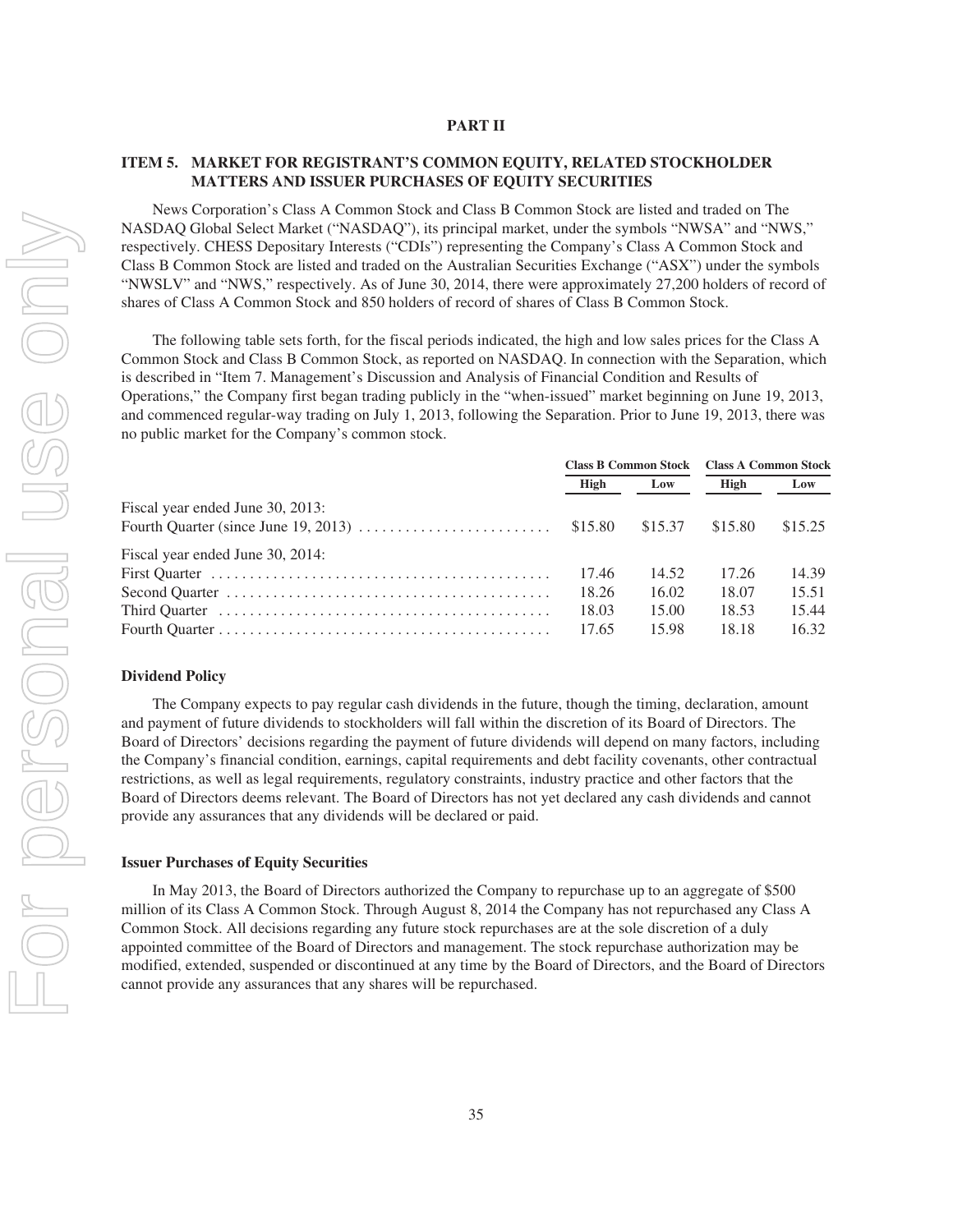## **ITEM 6. SELECTED FINANCIAL DATA**

The selected consolidated and combined financial data should be read in conjunction with "Item 7. Management's Discussion and Analysis of Financial Condition and Results of Operations" and "Item 8. Financial Statements and Supplementary Data" and the other financial information included elsewhere herein.

|                                                              | For the fiscal years ended June 30, |              |                                             |              |                     |
|--------------------------------------------------------------|-------------------------------------|--------------|---------------------------------------------|--------------|---------------------|
|                                                              | $2014^{(a)}$                        | $2013^{(a)}$ | $2012^{(a)}$                                | $2011^{(b)}$ | 2010 <sup>(c)</sup> |
|                                                              |                                     |              | (in millions, except per share information) |              |                     |
| STATEMENT OF OPERATIONS DATA:                                |                                     |              |                                             |              |                     |
|                                                              | \$8,574                             | \$8,891      | \$8,654                                     | \$9,095      | \$8,752             |
| Net income (loss) attributable to News Corporation           |                                     |              |                                             |              |                     |
|                                                              | 239                                 | 506          | (2,075)                                     | 678          | 243                 |
| Income (loss) available to News Corporation stockholders per |                                     |              |                                             |              |                     |
|                                                              | 0.41                                | 0.87         | (3.58)                                      | 1.17         | 0.42                |
| Income (loss) available to News Corporation stockholders per |                                     |              |                                             |              |                     |
|                                                              | 0.41                                | 0.87         | (3.58)                                      | 1.17         | 0.42                |
|                                                              |                                     |              | As of June 30,                              |              |                     |
|                                                              | 2014                                | $2013^{(e)}$ | 2012                                        | 2011         | 2010                |
|                                                              |                                     |              | (in millions)                               |              |                     |
| <b>BALANCE SHEET DATA:</b>                                   |                                     |              |                                             |              |                     |
|                                                              |                                     |              |                                             |              |                     |
|                                                              |                                     | 15,643       | 13,090                                      | 17,008       | 14,326              |
|                                                              | 20                                  | 20           |                                             |              |                     |

- (a) See Notes 3, 4, 5, 7 and 14 to the Consolidated and Combined Financial Statements of News Corporation for information with respect to significant acquisitions, disposals, impairment charges, restructuring charges, legal settlements and other transactions during fiscal 2014, 2013 and 2012.
- (b) During fiscal 2011, the Company acquired Wireless Generation Inc. (now Amplify Insight) for total consideration of approximately \$380 million, net of cash acquired, which included the equity purchase and the repayment of Wireless Generation Inc.'s outstanding debt.
- (c) Fiscal 2010 results included the contribution of the Dow Jones Indexes business to a joint venture formed with CME Group, Inc. and the sale of the Company's investment in STOXX AG, a European market index provider ("STOXX"). The Company received \$903 million in cash proceeds from these transactions in fiscal 2010.
- (d) On June 28, 2013 (the "Distribution Date"), approximately 579 million shares of News Corporation common stock were distributed to 21st Century Fox shareholders of record on June 21, 2013. This initial share amount is being utilized for the calculation of both basic and diluted earnings per share for all years presented that ended prior to the Distribution Date as no News Corporation common stock or equity-based awards were outstanding prior to June 28, 2013. The dilutive effect of the Company's equity-based awards which were issued in connection with the Separation and the conversion of outstanding 21st Century Fox awards to News Corporation awards is included in the computation of diluted earnings per share in the periods subsequent to the Separation.
- (e) In accordance with the Separation and Distribution Agreement, the Company's target aggregate cash and cash equivalents balance at the Distribution Date was approximately \$2.6 billion. As of June 30, 2013, the Company had cash and cash equivalents of approximately \$2.4 billion. The remaining \$0.2 billion was received from 21st Century Fox during the first quarter of fiscal 2014 and was recorded in Amounts due from 21st Century Fox on the Consolidated Balance Sheet as of June 30, 2013.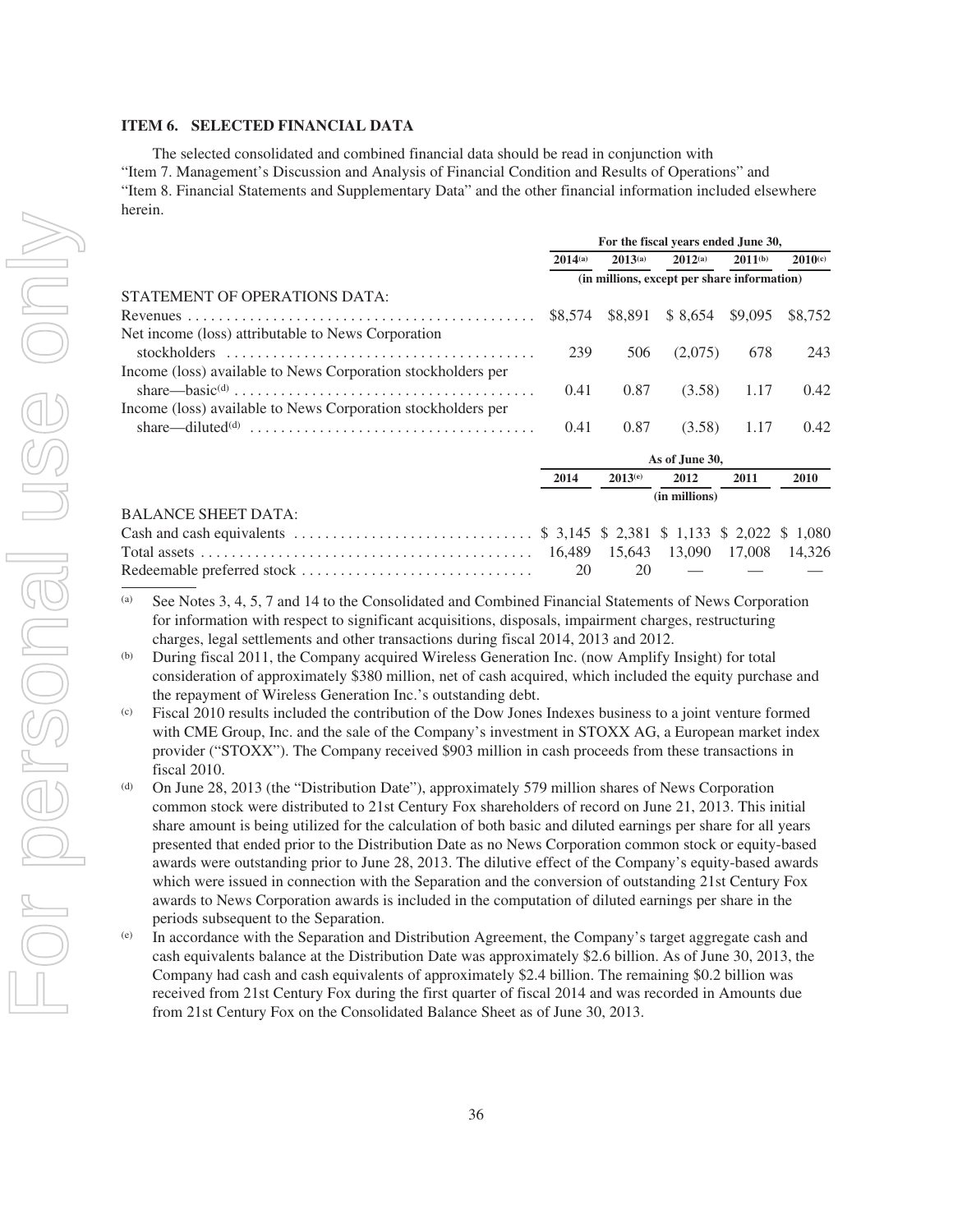# **ITEM 7. MANAGEMENT'S DISCUSSION AND ANALYSIS OF FINANCIAL CONDITION AND RESULTS OF OPERATIONS**

*This discussion and analysis contains statements that constitute "forward-looking statements" within the meaning of Section 21E of the Securities Exchange Act of 1934, as amended (the "Exchange Act"), and Section 27A of the Securities Act of 1933, as amended. All statements that are not statements of historical fact are forward-looking statements. The words "expect," "estimate," "anticipate," "predict," "believe" and similar expressions and variations thereof are intended to identify forward-looking statements. These statements appear in a number of places in this discussion and analysis and include statements regarding the intent, belief or current expectations of the Company, its directors or its officers with respect to, among other things, trends affecting the Company's financial condition or results of operations and the outcome of contingencies such as litigation and investigations. Readers are cautioned that any forward-looking statements are not guarantees of future performance and involve risks and uncertainties. More information regarding these risks, uncertainties and other important factors that could cause actual results to differ materially from those in the forward-looking statements is set forth under the heading "Risk Factors" in Item 1A of this Annual Report on Form 10-K (the "Annual Report"). The Company does not ordinarily make projections of its future operating results and undertakes no obligation (and expressly disclaims any obligation) to publicly update or revise any forwardlooking statements, whether as a result of new information, future events or otherwise, except as required by law. Readers should carefully review this document and the other documents filed by the Company with the Securities and Exchange Commission (the "SEC"). This section should be read together with the Consolidated and Combined Financial Statements of News Corporation and related notes set forth elsewhere in this Annual Report.*

## **INTRODUCTION**

News Corporation (together with its subsidiaries, "News Corporation" or the "Company") is a global diversified media and information services company comprised of businesses across a range of media, including: news and information services, cable network programming in Australia, digital real estate services, book publishing, digital education and pay-TV distribution in Australia.

#### *The Separation and Distribution*

On June 28, 2013, the Company completed the separation of its businesses (the "Separation") from Twenty-First Century Fox, Inc. ("21st Century Fox"). As of the effective time of the Separation, all of the outstanding shares of the Company were distributed to 21st Century Fox stockholders based on a distribution ratio of one share of Company Class A or Class B Common Stock for every four shares of 21st Century Fox Class A or Class B Common Stock, respectively, held of record as of June 21, 2013 (the "Record Date"). Following the Separation, the Company's Class A and Class B Common Stock began trading independently on NASDAQ, and CDIs representing the Company's Class A and Class B Common Stock began trading on ASX. In connection with the Separation, the Company entered into the Separation and Distribution Agreement (the "Separation and Distribution Agreement") and certain other related agreements which govern the Company's relationship with 21st Century Fox following the Separation. (See Note 13 to the Consolidated and Combined Financial Statements of News Corporation for further information).

Subsequent to the Distribution Date, the Company's financial statements as of and for the fiscal years ended June 30, 2014 and 2013 are presented on a consolidated basis, as the Company became a separate consolidated group on June 28, 2013. The Company's consolidated statement of operations for the fiscal year ended June 30, 2014 reflects the Company's operations as a stand-alone company. The Company's consolidated balance sheets as of June 30, 2014 and June 30, 2013 consist of the Company's consolidated balances, subsequent to the Separation.

Prior to the Separation, the Company's combined financial statements were prepared on a stand-alone basis derived from the consolidated financial statements and accounting records of 21st Century Fox. The Company's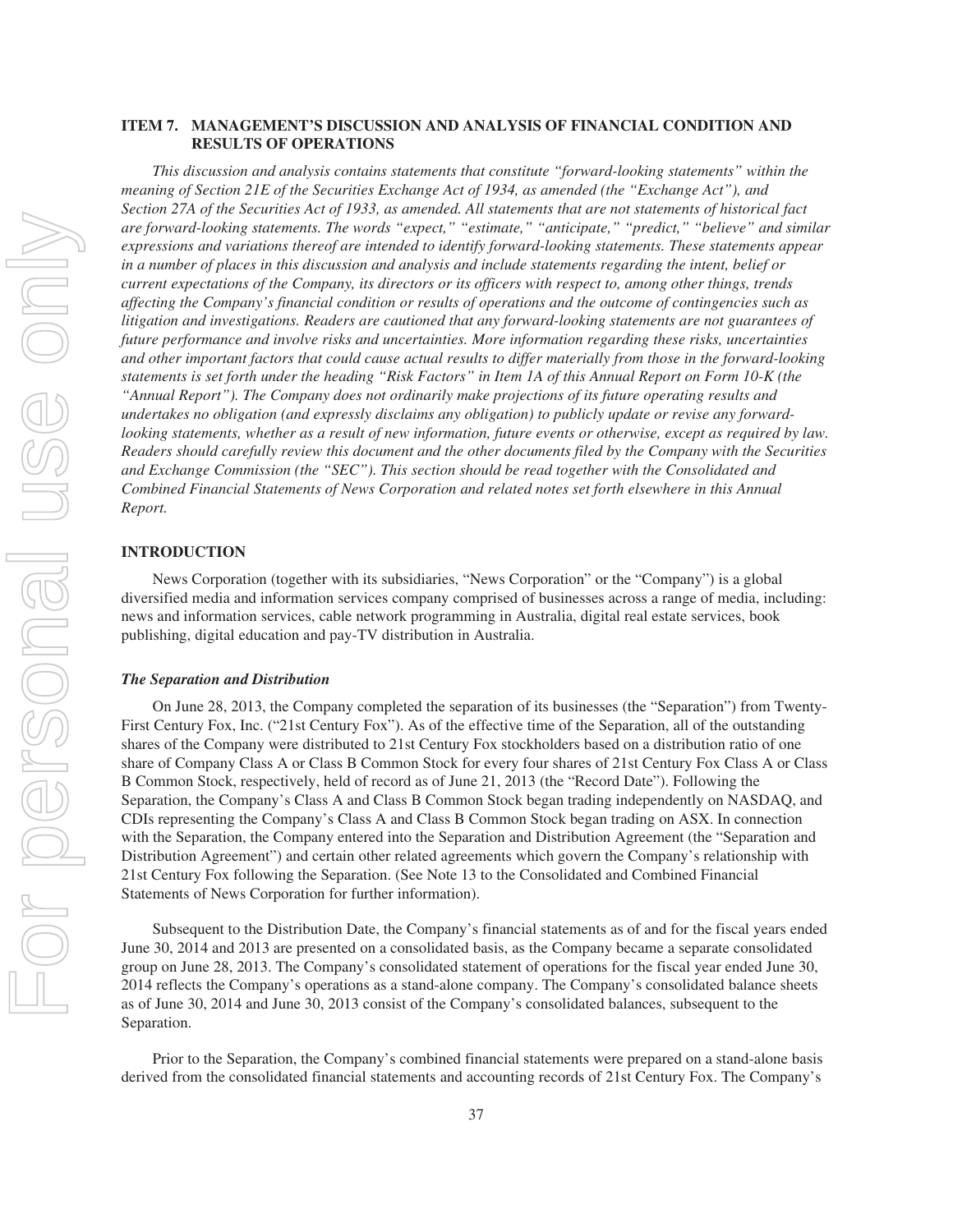financial statements for the fiscal year ended June 30, 2012 were prepared on a combined basis and presented as carve-out financial statements, as the Company was not a separate consolidated group prior to the Distribution Date. These statements reflect the combined historical results of operations and cash flows of 21st Century Fox's publishing businesses, its education division and other Australian assets.

The Company's consolidated and combined statements of operations for the fiscal years ended June 30, 2013 and 2012 included allocations of general corporate expenses for certain support functions that were provided on a centralized basis by 21st Century Fox and not recorded at the business unit level, such as expenses related to finance, human resources, information technology, facilities, and legal, among others. These expenses were allocated to the Company on the basis of direct usage when identifiable, with the remainder allocated on a pro rata basis of consolidated or combined revenues, operating income, headcount or other measures of the Company. Management believes the assumptions underlying these consolidated and combined financial statements, including the assumptions regarding allocating general corporate expenses from 21st Century Fox, are reasonable. Nevertheless, these consolidated and combined financial statements may not include all of the actual expenses that would have been incurred by the Company and may not reflect the Company's consolidated and combined results of operations and cash flows had it been a stand-alone company during the applicable periods. Actual costs that would have been incurred if the Company had been a stand-alone company would depend on multiple factors, including organizational structure and strategic decisions made in various areas, including information technology and infrastructure.

The consolidated and combined financial statements are referred to as the "Financial Statements" herein. The consolidated and combined statements of operations are referred to as the "Statements of Operations" herein. The consolidated balance sheets are referred to as the "Balance Sheets" herein.

The Financial Statements have been prepared in accordance with generally accepted accounting principles in the United States of America ("GAAP").

For purposes of the Company's Financial Statements for periods prior to the Separation, income tax expense was recorded as if the Company filed tax returns on a stand-alone basis separate from 21st Century Fox. This separate return methodology applies the accounting guidance for income taxes to the stand-alone financial statements as if the Company was a stand-alone enterprise for the periods prior to the Distribution Date. Therefore, cash tax payments for periods prior to the Separation may not be reflective of the Company's actual tax balances. Prior to the Separation, the Company's operating results were included in 21st Century Fox's consolidated U.S. federal and state income tax returns. Additionally, the income tax accounts reflected in the Balance Sheet as of June 30, 2013 include income taxes payable and deferred taxes allocated to the Company at the time of the Separation. The calculation of the Company's income taxes involves considerable judgment and the use of both estimates and allocations.

Management's discussion and analysis of financial condition and results of operations is intended to help provide an understanding of News Corporation's financial condition, changes in financial condition and results of operations. This discussion is organized as follows:

- *Overview of the Company's Business*—This section provides a general description of the Company's businesses, as well as developments that occurred during fiscal 2013, fiscal 2014 or early fiscal 2015 that the Company believes are important in understanding its results of operations and financial condition or to disclose known trends.
- *Results of Operations*—This section provides an analysis of the Company's results of operations for the three fiscal years ended June 30, 2014, respectively. This analysis is presented on both a consolidated or combined basis and a segment basis. In addition, a brief description is provided of significant transactions and events that impact the comparability of the results being analyzed.
- *Liquidity and Capital Resources*—This section provides an analysis of the Company's cash flows for the three fiscal years ended June 30, 2014, respectively, as well as a discussion of the Company's financial arrangements and outstanding commitments, both firm and contingent, that existed as of June 30, 2014.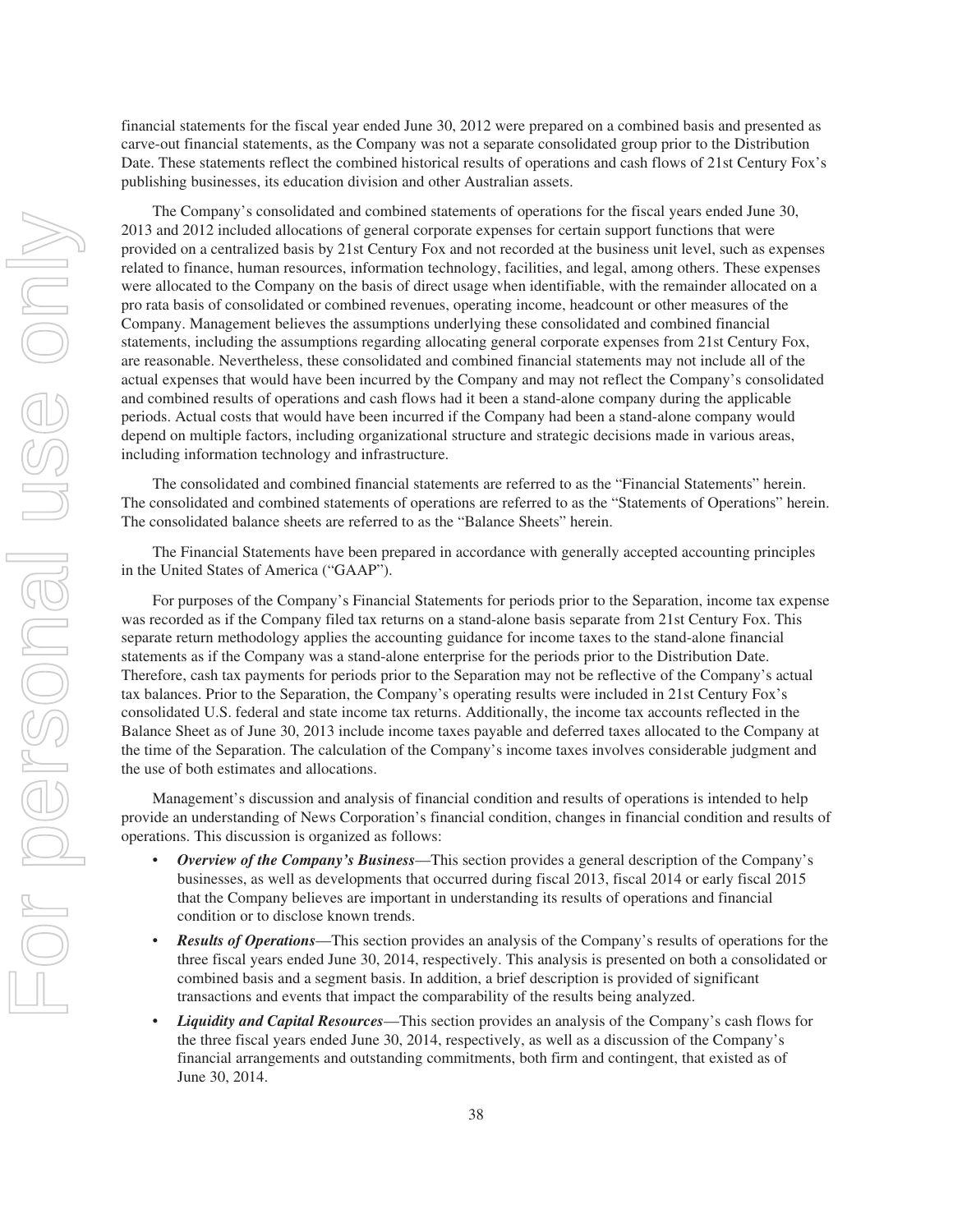• *Critical Accounting Policies*—This section discusses accounting policies considered important to the Company's financial condition and results of operations, and which require significant judgment and estimates on the part of management in application. In addition, Note 2 to the accompanying Financial Statements summarizes the Company's significant accounting policies, including the critical accounting policy discussion found in this section.

## **OVERVIEW OF THE COMPANY'S BUSINESSES**

In the fourth quarter of fiscal 2014, the Company revised the composition of its reporting segments based on the guidance in Accounting Standards Codification ("ASC") 280, "Segment Reporting," to present the digital education business as a separate segment. All prior periods have been reclassified to reflect the revised segment presentation. As a result of the change, the Company reports its business in the following six segments:

• *News and Information Services*—The News and Information Services segment includes the global print and digital product offerings of *The Wall Street Journal* and *Barron's* publications, Marketwatch.com, and the Company's suite of professional information products, including Factiva, Dow Jones Risk & Compliance, Dow Jones Newswires, Dow Jones Private Markets and DJX.

The Company also owns, among other publications, *The Australian*, *The Daily Telegraph*, *Herald Sun* and *The Courier Mail* in Australia, *The Times*, *The Sunday Times*, *The Sun* and *The Sun on Sunday* in the U.K. and the *New York Post* in the U.S. This segment also includes News America Marketing ("NAM"), a leading provider of free-standing inserts, in-store marketing products and services and digital marketing solutions. NAM's customers include many of the largest consumer packaged goods advertisers in the U.S. and Canada.

- *Cable Network Programming*—The Cable Network Programming segment consists of FOX SPORTS Australia, the leading sports programming provider in Australia, with seven television channels distributed via cable, satellite and IP, several interactive viewing applications and broadcast rights to live sporting events in Australia including: National Rugby League, the domestic football league, English Premier League, international cricket and the Rugby Union. Prior to the November 2012 acquisition of the portion of FOX SPORTS Australia that it did not own, the Company accounted for its investment in FOX SPORTS Australia under the equity method of accounting. Following the acquisition, the Company owns 100% of FOX SPORTS Australia and its results are included within this segment.
- *Digital Real Estate Services*—The Company owns 61.6% of REA Group Limited ("REA Group"), a publicly traded company listed on the ASX (ASX: REA) that is a leading digital advertising business specializing in real estate services. REA Group operates Australia's largest residential property website, realestate.com.au, as well as Australia's leading commercial property website, realcommercial.com.au. REA Group also operates a market-leading Italian property site, casa.it, and other property sites and apps in Europe and Asia.
- *Book Publishing*—The Book Publishing segment consists of HarperCollins which is one of the largest English-language consumer publishers in the world, with particular strengths in general fiction, nonfiction, children's and religious publishing, and an industry leader in digital publishing. HarperCollins includes over 60 branded publishing imprints, including Avon, Harper, HarperCollins Children's Publishers, William Morrow and Christian publishers Zondervan and Thomas Nelson, and publishes works by well-known authors such as Mitch Albom, Veronica Roth, Rick Warren and Agatha Christie and popular titles such as *The Hobbit*, *Goodnight Moon*, *To Kill a Mockingbird* and the *Divergent* series.
- *Digital Education*—The Digital Education segment consists of Amplify, the brand for its digital education business, which it launched in July 2012. Amplify is focused on improving K-12 education by creating digital products and services that empower teachers, students and parents in new ways. Its products serve more than three million students in all 50 states. Amplify is dedicated to creating technology solutions that transform the way teachers teach and students learn.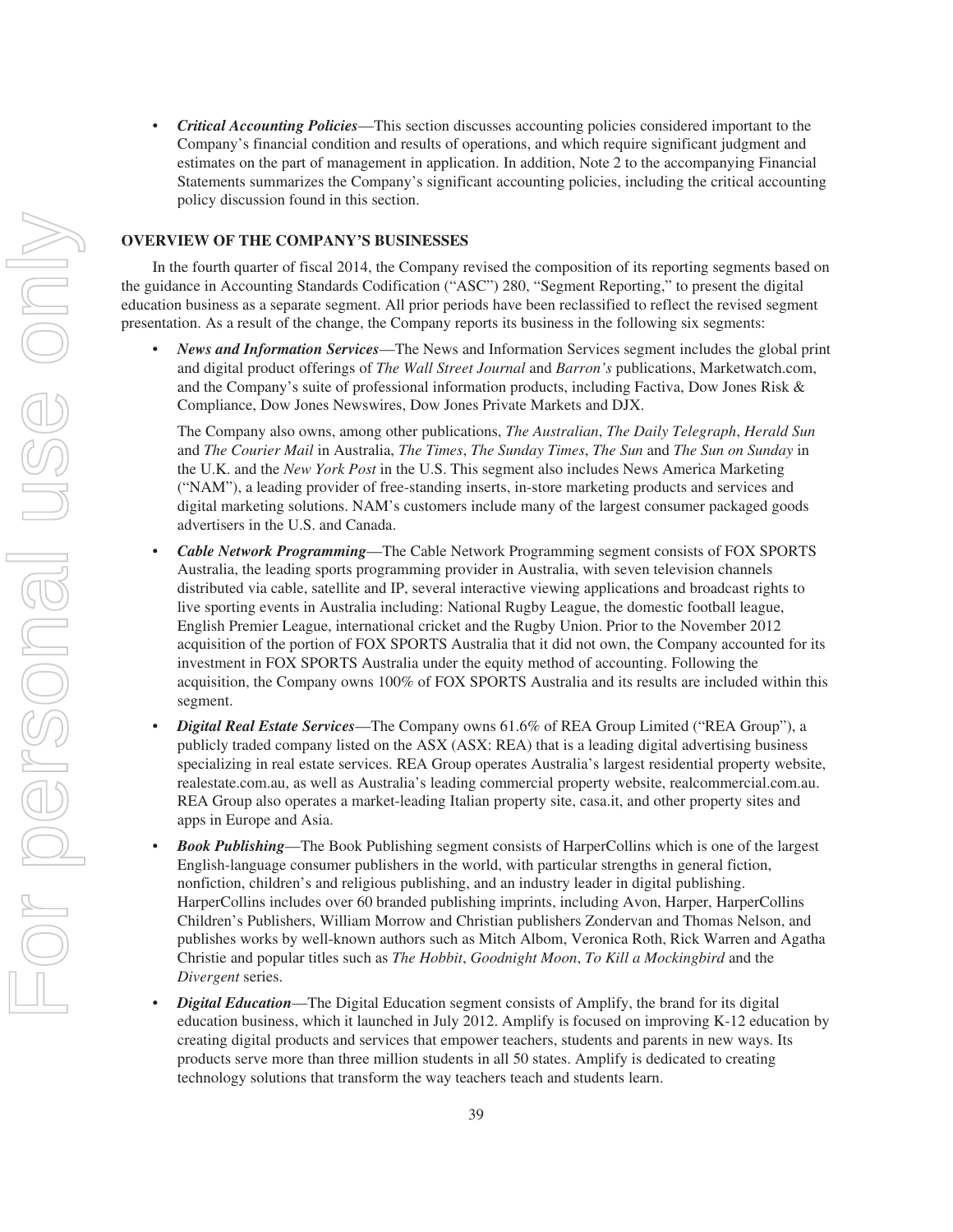• *Other*—The Other segment consists primarily of general corporate overhead expenses, the corporate Strategy and Creative Group, and costs related to voicemail interception, illegal data access and inappropriate payments to public officials at the Company's former publication, *The News of the World*, and at *The Sun*, and related matters, which are referred to as the U.K. Newspaper Matters. The Company's corporate Strategy and Creative Group was formed to identify new products and services across its businesses to increase revenues and profitability and to target and assess potential acquisitions and investments.

### **News and Information Services**

Revenue at the News and Information Services segment is derived from the sale of advertising, circulation and subscriptions, as well as licensing. Adverse changes in general market conditions for advertising continue to affect revenues. Advertising revenues at the News and Information Services segment are also subject to seasonality, with revenues typically being highest in the Company's second fiscal quarter due to the end-of-year holiday season in its main operating geographies. Circulation and subscription revenues can be greatly affected by changes in the prices of the Company's and/or competitors' products, as well as by promotional activities.

Operating expenses include costs related to paper, production, distribution, third party printing, editorial and commissions. Selling, general and administrative expenses include promotional expenses, salaries, employee benefits, rent and other routine overhead.

The News and Information Services segment's advertising volume, circulation and the price of paper are the key variables whose fluctuations can have a material effect on the Company's operating results and cash flow. The Company has to anticipate the level of advertising volume, circulation and paper prices in managing its businesses to maximize operating profit during expanding and contracting economic cycles. The Company continues to be exposed to risks associated with paper used for printing. Paper is a basic commodity and its price is sensitive to the balance of supply and demand. The Company's expenses are affected by the cyclical increases and decreases in the price of paper. The News and Information Services segment's products compete for readership and advertising with local and national competitors and also compete with other media alternatives in their respective markets. Competition for circulation and subscriptions is based on the content of the products provided, pricing and, from time to time, various promotions. The success of these products also depends upon advertisers' judgments as to the most effective use of their advertising budgets. Competition for advertising is based upon the reach of the products, advertising rates and advertiser results. Such judgments are based on factors such as cost, availability of alternative media, distribution and quality of readership demographics.

Like other newspaper groups, the Company faces challenges to its traditional print business model from new media formats and shifting consumer preferences. The Company is also exposed to the impact of long-term structural movements in advertising spending, in particular, the move in classified advertising from print to digital. These new media formats could impact the Company's overall performance, positively or negatively.

As a multi-platform news provider, the Company recognizes the importance of maximizing revenues from new media, both in terms of paid-for content and in new advertising models, and continues to invest in its digital products. The development of technologies such as smartphones, tablets and similar devices and their related applications provides continued opportunities for the Company to make its journalism available to a new audience of readers, introduce new or different pricing schemes, develop its products to continue to attract advertisers and/or affect the relationship between publisher and consumer. The Company continues to develop and implement strategies to exploit its content in new media channels, including the implementation of digital subscriptions.

#### **Cable Network Programming**

The Cable Network Programming segment consists of FOX SPORTS Australia, which offers the following seven channels: FOX SPORTS 1, FOX SPORTS 2, FOX SPORTS 3, FOX FOOTY, FOX SPORTS NEWS, FUEL TV and SPEED. Revenue is primarily derived from monthly affiliate fees received from pay-tv providers (mainly Foxtel) based on the number of subscribers.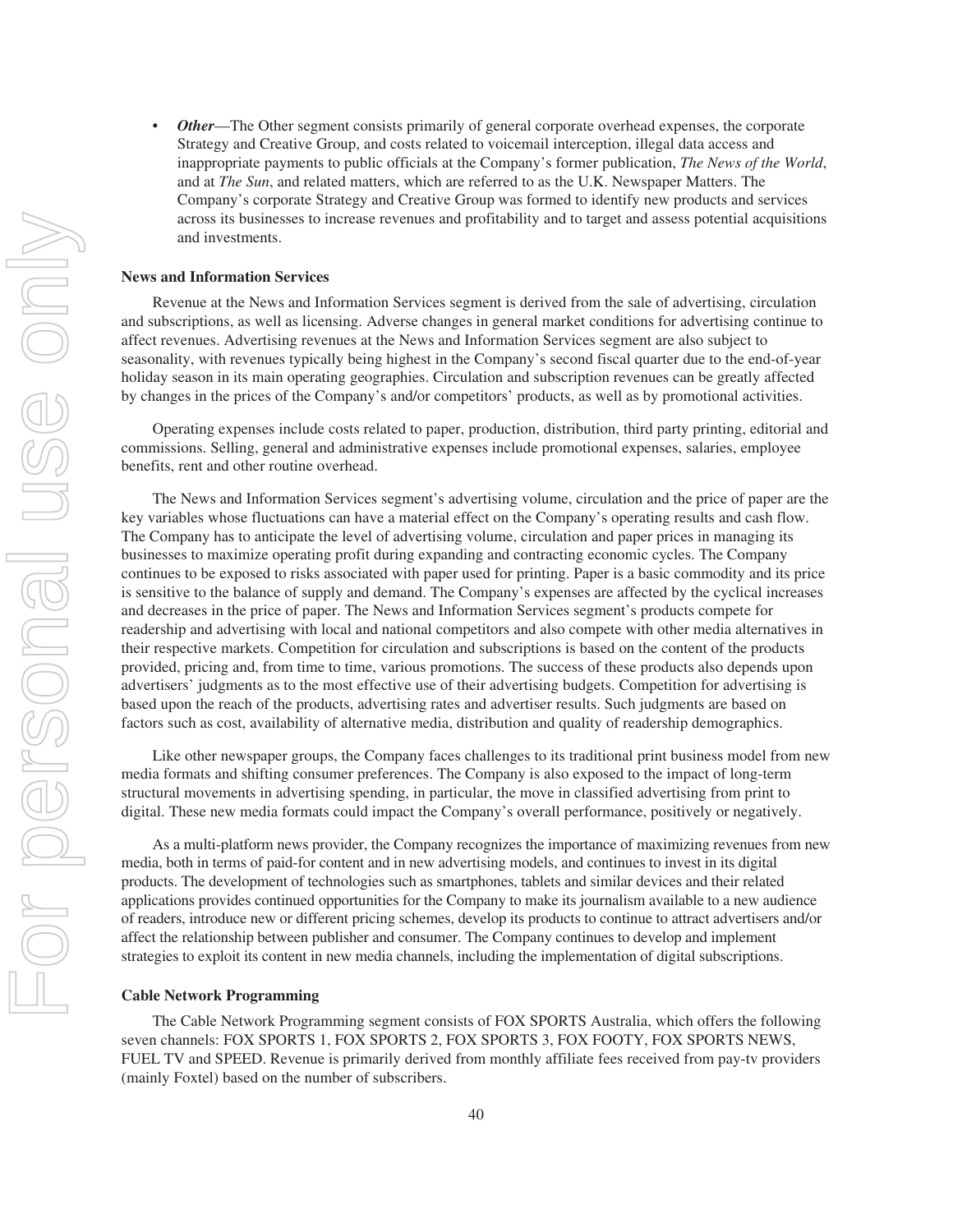For personal use onlyFor personal use only

FOX SPORTS Australia competes primarily with ESPN, the FTA channels and certain telecommunications companies in Australia.

The most significant operating expenses of the Cable Network Programming segment are the acquisition and production expenses related to programming and the expenses related to operating the technical facilities of the broadcast operations. The expenses associated with licensing programming rights are recognized during the applicable season or event, which can cause results at the Cable Network Programming Segment to fluctuate based on the timing and mix of the Company's local and international sports programming. Other expenses include marketing and promotional expenses related to improving the market visibility and awareness of the channels and their programming. Additional expenses include salaries, employee benefits, rent and other routine overhead expenses.

### **Digital Real Estate Services**

The Digital Real Estate Services segment sells online advertising services on its residential real estate and commercial property sites. Significant expenses associated with these sites include development costs, advertising and promotional expenses, salaries, employee benefits and other routine overhead expenses.

Consumers are increasingly turning to the Internet and mobile devices for real estate information. The Digital Real Estate Services segment's success depends on its continued innovation to provide products and services that make its websites and mobile applications useful for consumers and real estate and mortgage professionals and attractive to its advertisers.

#### **Book Publishing**

The Book Publishing segment derives revenues from the sale of general fiction, nonfiction, children's and religious books in the U.S. and internationally. The revenues and operating results of the Book Publishing segment are significantly affected by the timing of releases and the number of its books in the marketplace. The book publishing marketplace is subject to increased periods of demand during the end-of-year holiday season in its main operating geographies. This marketplace continues to change due to technical innovations, electronic book devices and other factors. Each book is a separate and distinct product, and its financial success depends upon many factors, including public acceptance.

Major new title releases represent a significant portion of the Book Publishing segment's sales throughout the fiscal year. Print-based consumer books are generally sold on a fully returnable basis, resulting in the return of unsold books. In the domestic and international markets, the Book Publishing segment is subject to global trends and local economic conditions.

Operating expenses for the Book Publishing segment include costs related to paper, printing, authors' royalties, editorial, promotional, art and design expenses. Selling, general and administrative expenses include salaries, employee benefits, rent and other routine overhead.

The book publishing business has been affected in recent years by new electronic distribution platforms and models and the Company expects that electronic books ("e-books") will represent an increasing portion of book publishing revenues in coming years.

#### **Digital Education**

The Digital Education segment, which consists of Amplify, the brand for the Company's digital education business, is dedicated to creating technology solutions that transform the way teachers teach and students learn in three areas:

• Amplify Insight, Amplify's data and assessment business, which formerly operated under the brand Wireless Generation, Inc. ("Wireless Generation"), commenced operations in 2000 and was acquired in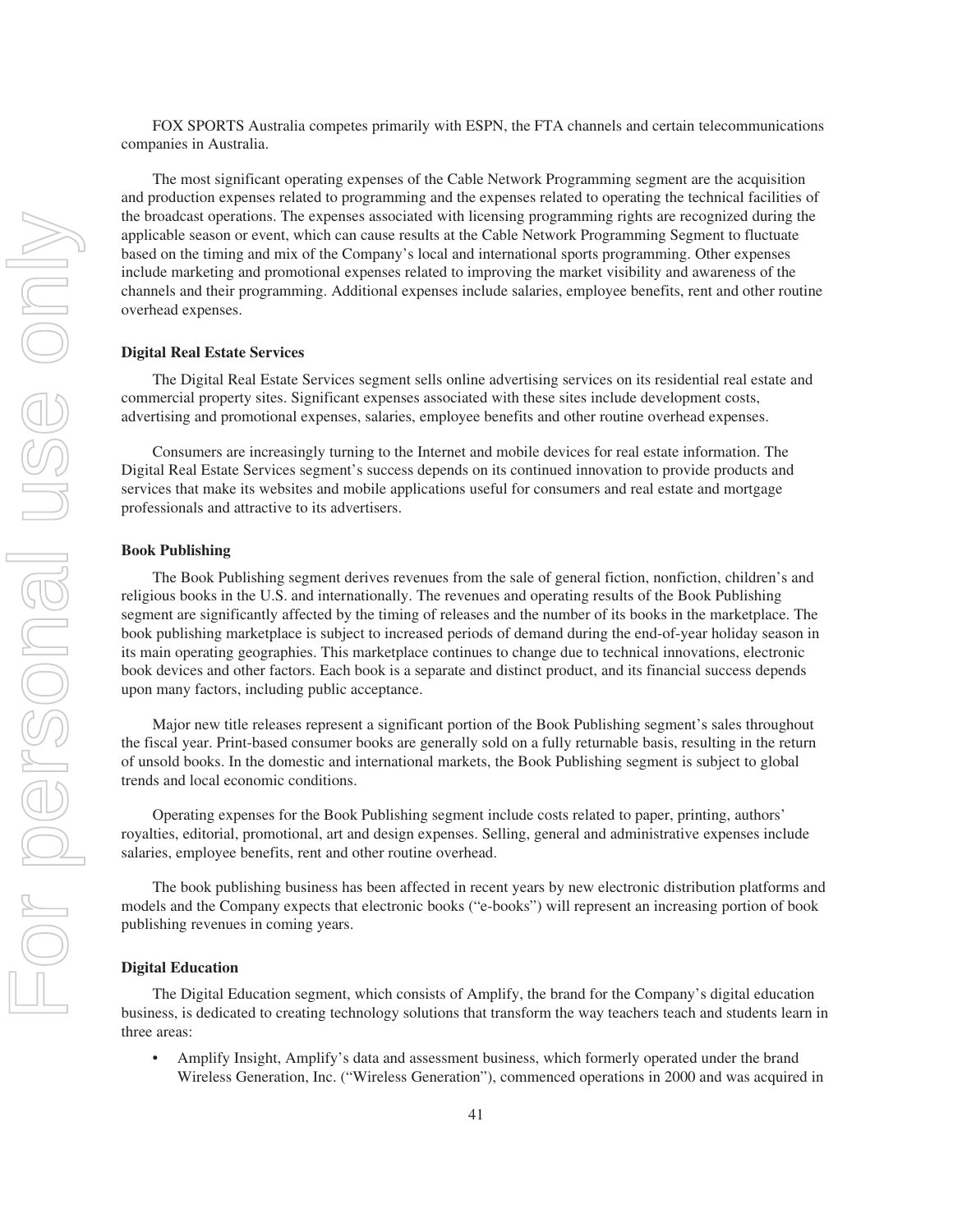fiscal 2011. Amplify Insight provides powerful assessment products and services to support teachers and school districts, including student assessment tools and analytic technologies, intervention programs, enterprise education information systems, and professional development and consulting services.

- Amplify Learning, Amplify's curriculum business, is developing digital content for K-12 English Language Arts, Math and Science, including software that will combine interactive, game-like experiences, rich, immersive media and sophisticated analytics to make the classroom teaching and learning experience more engaging, rigorous, personalized and effective. Amplify Learning's digital curriculum incorporates the new Common Core State Standards adopted by most states in the U.S. and is available for use on multiple platforms.
- Amplify Access, Amplify's platform business, is delivering a tablet-based distribution system to facilitate personalized instruction and enable anytime, anywhere learning. Amplify Access offers a bundle that includes a tablet designed for the K-12 market, instructional software and curated third-party content, as well as implementation support.

Significant expenses associated with the Company's digital education business include product development, salaries, employee benefits and other routine overhead.

#### **Other**

The Other segment primarily consists of general corporate overhead expenses, the corporate Strategy and Creative Group and costs related to the U.K. Newspaper Matters. The Company's corporate Strategy and Creative Group was formed to identify new products and services across the Company's businesses to increase revenues and profitability and to target and assess potential acquisitions and investments.

### **Other Business Developments**

In August 2014, the Company completed its acquisition of Harlequin Enterprises Limited ("Harlequin") from Torstar Corporation for a purchase price of C\$455 million (approximately US\$420 million), subject to certain adjustments. Harlequin is a leading publisher of women's fiction, and this acquisition extends HarperCollins' global platform, particularly in Europe and Asia Pacific. Harlequin will operate as a division of HarperCollins, and its results will be included within the Book Publishing segment. On an annualized basis, the Company expects Harlequin will contribute revenues of \$320 to \$340 million.

In July 2014, REA purchased 31,283,140 shares, or 17.22%, of iProperty Group Limited (ASX: IPP) from SeLoger.com SA, for total cash consideration of AUD \$106 million (approximately US\$100 million). iProperty Group has online property advertising operations in Malaysia, Indonesia, Hong Kong, Macau and Singapore, as well as investments in India and the Philippines.

In April 2014, The Rubicon Project ("Rubicon"), in which the Company owned approximately 5.6 million shares as of March 31, 2014, completed an initial public offering of its common stock. The Company sold approximately 850 thousand shares as part of the public offering which resulted in a pre-tax gain on sale of \$6 million and reduced the Company's ownership percentage to 13.7%. Prior to the public offering, the Company's investment in Rubicon was recorded in the Balance Sheets at cost. As a result of the offering, the Company's remaining investment in Rubicon will be designated as an available-for-sale security as of April 2014, and carried at fair value. Unrealized gains and losses from available-for-sale securities are reported as a component of accumulated other comprehensive income, net of tax, in stockholders' equity. While the Rubicon investment is classified as an available-for-sale security, the Company is contractually restricted from selling these shares for at least six months from the date of the public offering.

In February 2014, SEEKAsia Limited ("SEEK Asia"), in which the Company owns a 12.1% interest, agreed to purchase the online employment businesses of JobStreet Corporation Berhad ("JobStreet"), which will be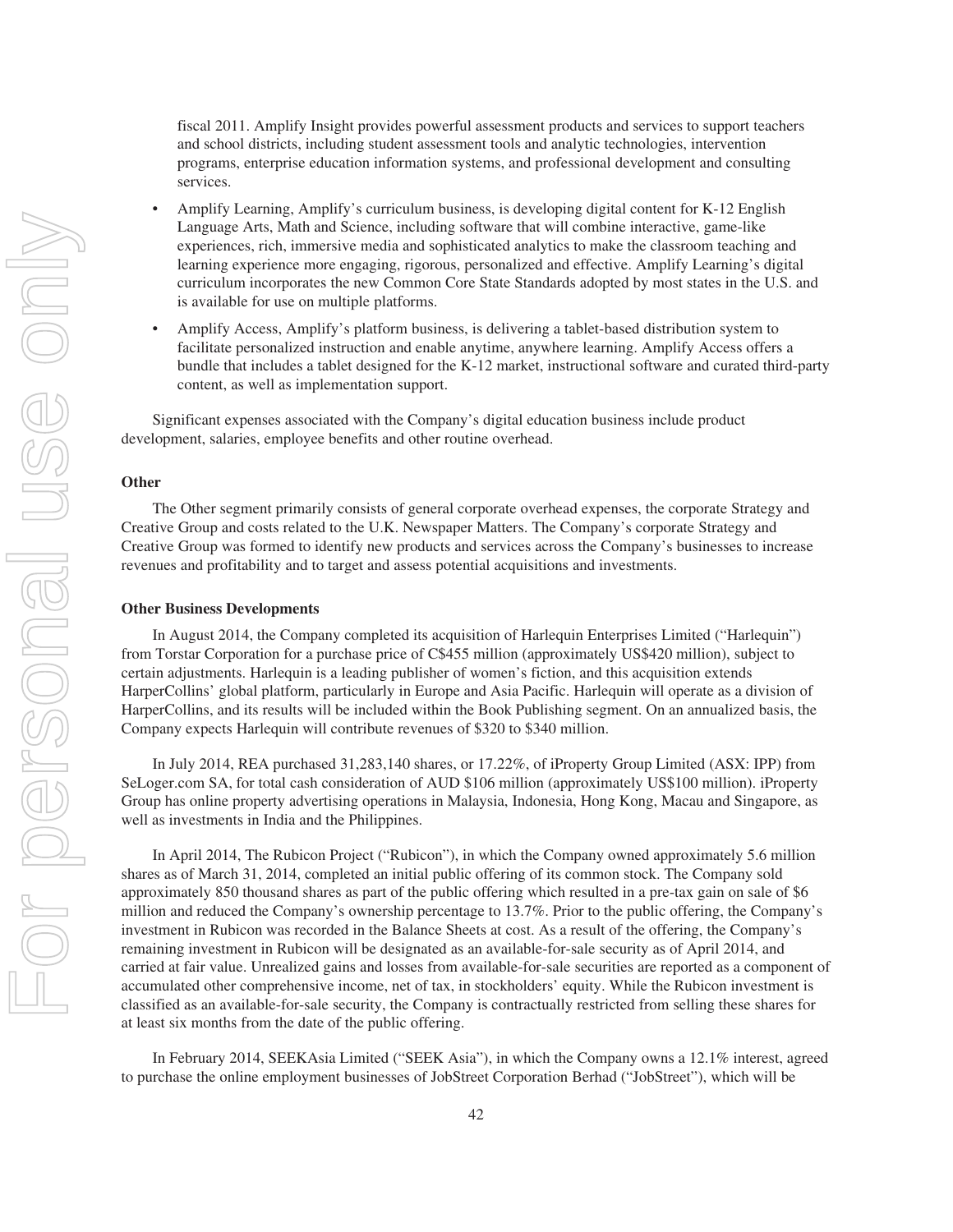combined with JobsDB, Inc., SEEK Asia's existing online employment business. The transaction, which is subject to certain conditions, including regulatory approval and JobStreet shareholder approval, will be funded primarily through additional contributions by SEEK Asia shareholders. The Company's share of the funding contribution is expected to be approximately \$50 million and is subject to the closing of the JobStreet acquisition. The Company will continue to hold a 12.1% investment in SEEK Asia following the transaction.

In December 2013, the Company entered into new multi-year supply agreements for newsprint and ink, which are expected to yield cost savings over the lives of the agreements. The Company saved approximately \$10 million in fiscal 2014 and expects to save approximately \$20 million in fiscal 2015.

In December 2013, the Company acquired Storyful Limited ("Storyful"), a social media news agency, for approximately \$25 million, of which \$19 million was paid in cash, with the remainder primarily related to an earn-out that is contingent upon the achievement of certain performance objectives. The Storyful acquisition complements the Company's existing video capabilities, including the creation and distribution of original and on-demand programming such as WSJ Live and BallBall. Storyful's results are included within the News and Information Services segment.

In September 2013, the Company sold the Dow Jones Local Media Group, which operated eight daily and 15 weekly newspapers in seven states. The gain recognized on the sale of LMG was not significant as the carrying value of the assets held for sale on the date of sale approximated the proceeds received.

In April 2013, the Company sold its remaining 10% investment in the Dow Jones Indexes business to CME Group, Inc. ("CME"). Since 2010, the Company has divested all of its interests in the Dow Jones Indexes business and STOXX and received cumulative proceeds of approximately \$1 billion.

In March 2013, the Company sold its 44% equity interest in SKY Network Television Ltd. for approximately \$675 million.

In November 2012, the Company acquired Consolidated Media Holdings Ltd. ("CMH"), a media investment company that operates in Australia, for approximately \$2 billion in cash and assumed debt of approximately \$235 million. This acquisition supports the Company's strategic priority of acquiring greater control of investments that complement its portfolio of businesses. CMH owned a 25% interest in Foxtel through its 50% interest in FOX SPORTS Australia. The acquisition doubled the Company's stakes in FOX SPORTS Australia and Foxtel to 100% and 50%, respectively. Accordingly, the results of FOX SPORTS Australia have been included within the Cable Network Programming segment in the Company's consolidated results of operations since November 2012. Prior to November 2012, the Company accounted for its investment in FOX SPORTS Australia under the equity method of accounting. The Company's investment in Foxtel is accounted for under the equity method of accounting.

In July 2012, the Company acquired Australian Independent Business Media Pty Limited ("AIBM") for approximately \$30 million in cash. AIBM publishes a subscription-based online newsletter for investors and a business news and commentary website.

In July 2012, the Company acquired Thomas Nelson, Inc. ("Thomas Nelson"), one of the leading Christian book publishers in the U.S., for approximately \$200 million in cash.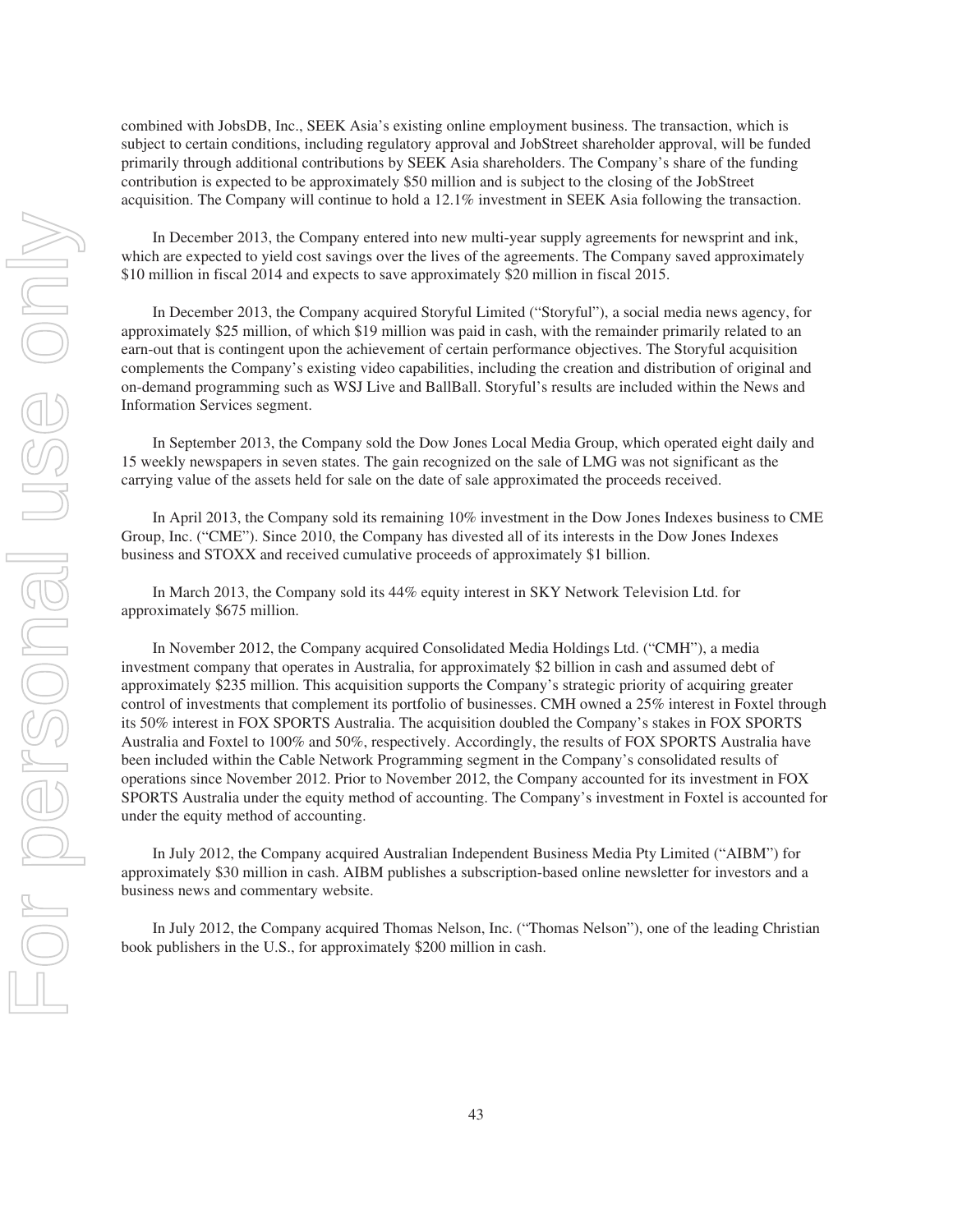## *Results of Operations—Fiscal 2014 versus Fiscal 2013*

The following table sets forth the Company's operating results for fiscal 2014 as compared to fiscal 2013.

|                                                                                       | For the fiscal vears ended June 30, |            |                             |            |  |
|---------------------------------------------------------------------------------------|-------------------------------------|------------|-----------------------------|------------|--|
|                                                                                       | 2014                                | 2013       | Change                      | $%$ Change |  |
|                                                                                       |                                     |            | (in millions, except $\%$ ) |            |  |
| Revenues:                                                                             |                                     |            |                             |            |  |
|                                                                                       | \$4,019                             | \$4,346    | (327)<br>\$.                | $(8)\%$    |  |
|                                                                                       | 2,688                               | 2,669      | 19                          | $1\%$      |  |
|                                                                                       | 1,374                               | 1,286      | 88                          | $7\%$      |  |
|                                                                                       | 493                                 | 590        | (97)                        | $(16)$ %   |  |
|                                                                                       | 8,574                               | 8,891      | (317)                       | (4)%       |  |
|                                                                                       | (5,139)                             | (5,420)    | 281                         | (5)%       |  |
|                                                                                       | (2,665)                             | (2,783)    | 118                         | $(4)\%$    |  |
|                                                                                       | (578)                               | (548)      | (30)                        | 5%         |  |
|                                                                                       | (94)                                | (1,737)    | 1,643                       | (95)%      |  |
|                                                                                       | 90                                  | 100        | (10)                        | $(10)\%$   |  |
|                                                                                       | 68                                  | 77         | (9)                         | $(12)\%$   |  |
|                                                                                       | (653)                               | 1,593      | (2,246)                     | **         |  |
| $(Loss)$ income before income tax benefit $\ldots \ldots \ldots \ldots \ldots \ldots$ | (397)                               | 173        | (570)                       | **         |  |
|                                                                                       | 691                                 | 374        | 317                         | 85%        |  |
|                                                                                       | 294                                 | 547        | (253)                       | $(46)\%$   |  |
| Less: Net income attributable to noncontrolling interests $\dots \dots$               | (55)                                | (41)       | (14)                        | 34%        |  |
| Net income attributable to News Corporation                                           | 239<br>\$                           | 506<br>\$. | (267)                       | (53)%      |  |

\*\* not meaningful

*Revenues*—Revenues decreased \$317 million, or 4%, for the fiscal year ended June 30, 2014 as compared to fiscal 2013. The revenue decrease was mainly due to lower revenue of \$578 million at the News and Information Services segment, primarily resulting from lower advertising revenues; the adverse impact of foreign currency fluctuations; and lower revenues at Dow Jones, primarily from the disposal of the Dow Jones Local Media Group, lower professional information business revenues and lower print advertising revenues. The revenue decrease was also impacted by lower revenues at the Other segment of \$20 million due to the sale of certain of the Company's non-core Australian businesses in fiscal 2013 and decreases at the Digital Education segment of \$14 million. The revenue decrease for the fiscal year ended June 30, 2014 was partially offset by increased revenues at the Cable Network Programming segment of \$167 million reflecting the consolidation of FOX SPORTS Australia in November 2012; increased revenues at the Book Publishing segment of \$65 million, primarily resulting from increased book sales; and increased revenues at the Digital Real Estate Services segment of \$63 million.

*Operating Expenses*—Operating expenses decreased \$281 million, or 5%, for the fiscal year ended June 30, 2014 as compared to fiscal 2013. The operating expense decrease for the fiscal year ended June 30, 2014 was primarily due to lower operating expenses at the News and Information Services segment of \$393 million due to lower production costs resulting from reduced sales, the impact of cost containment initiatives and the impact of foreign currency fluctuations. The operating expense decrease was partially offset by increased operating expenses at the Cable Network Programming segment of \$98 million, primarily resulting from the consolidation of FOX SPORTS Australia in November 2012 and increased operating expenses at the Digital Education segment of \$12 million due to increased development costs. The impact of foreign currency fluctuations of the U.S. dollar against local currencies resulted in an operating expense decrease of \$105 million for the fiscal year ended June 30, 2014 as compared to fiscal 2013.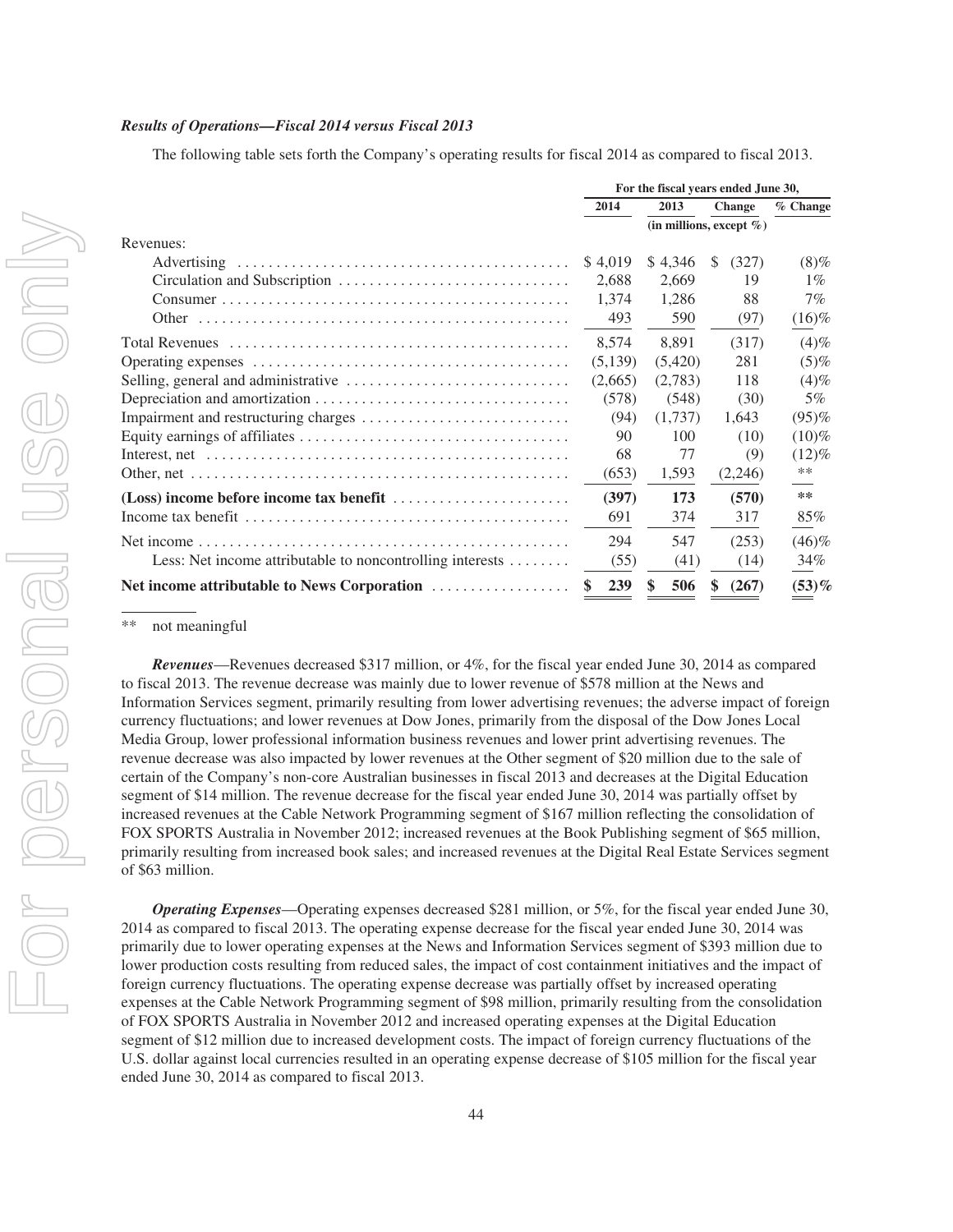*Selling, general and administrative expenses—*Selling, general and administrative expenses decreased \$118 million, or 4%, for the fiscal year ended June 30, 2014 as compared to fiscal 2013. The decrease in Selling, general and administrative expenses for the fiscal year ended June 30, 2014 was primarily due to decreased expenses at the Other segment of \$119 million, primarily resulting from lower fees and costs related to the U.K. Newspaper Matters, and lower expenses at the News and Information Services segment of \$55 million, primarily due to the impact of cost savings initiatives and the impact of foreign currency fluctuations. These decreases for the fiscal year ended June 30, 2014 were partially offset by increased expenses at the Digital Education segment, the Digital Real Estate Services segment and the Book Publishing segment of \$26 million, \$17 million, and \$9 million, respectively. The impact of foreign currency fluctuations of the U.S. dollar against local currencies resulted in a selling, general and administrative expense decrease of \$77 million for the fiscal year ended June 30, 2014 as compared to fiscal 2013.

Pension and postretirement plan expenses decreased \$49 million for the fiscal year ended June 30, 2014 as compared to fiscal 2013, primarily due to changes made to the Company's plans during fiscal 2014 and the favorable impact of changes in actuarial assumptions.

*Depreciation and amortization—*Depreciation and amortization expense increased \$30 million, or 5%, for the fiscal year ended June 30, 2014 as compared to fiscal 2013, primarily due to higher depreciation expense at the News and Information Services segment of \$17 million, principally due to accelerated depreciation at the U.K. newspapers as a result of changes in the useful lives of leased facilities that the Company exited in fiscal 2014, and higher depreciation and amortization expense at the Cable Network Programming segment of \$11 million due to the consolidation of FOX SPORTS Australia in November 2012.

*Impairment and restructuring charges—*In fiscal 2014, the Company recorded restructuring charges of \$79 million, of which \$67 million related to the newspaper businesses. The restructuring charges were primarily related to employee termination benefits. In fiscal 2014, the Company recorded impairment charges of \$15 million, primarily related to the sale of a U.S. printing facility.

During the fourth quarter of fiscal 2013, as part of the Company's long-range planning process in preparation for the Separation, the Company adjusted its future outlook and related strategy principally with respect to the News and Information Services business in Australia and secondarily with respect to the News and Information Services businesses in the U.S. These adjustments reflected adverse trends affecting the Company's News and Information Services segment, including declines in advertising revenue and continued declines in the economic environment in Australia, and resulted in a reduction in expected future cash flows. As a result, the Company determined that the fair value of these reporting units declined below their respective carrying values and recorded non-cash impairment charges of approximately \$1.4 billion (\$1.1 billion, net of tax) in the fiscal year ended June 30, 2013. The charges primarily consisted of a write-down of the Company's goodwill of \$494 million, a write-down of intangible assets (primarily newspaper mastheads) of \$862 million, and a write-down of fixed assets of \$46 million. The impairment charges also included \$42 million for the potential sale of assets at values below their carrying values.

In fiscal 2013, the Company recorded restructuring charges of \$293 million, of which \$276 million related to the newspaper businesses. The restructuring charges primarily related to the reorganization of the Australian newspaper businesses which was announced at the end of fiscal 2012 and the continued reorganization of the U.K. newspaper businesses. The restructuring charges recorded were primarily for termination benefits in Australia and contract termination payments in the U.K.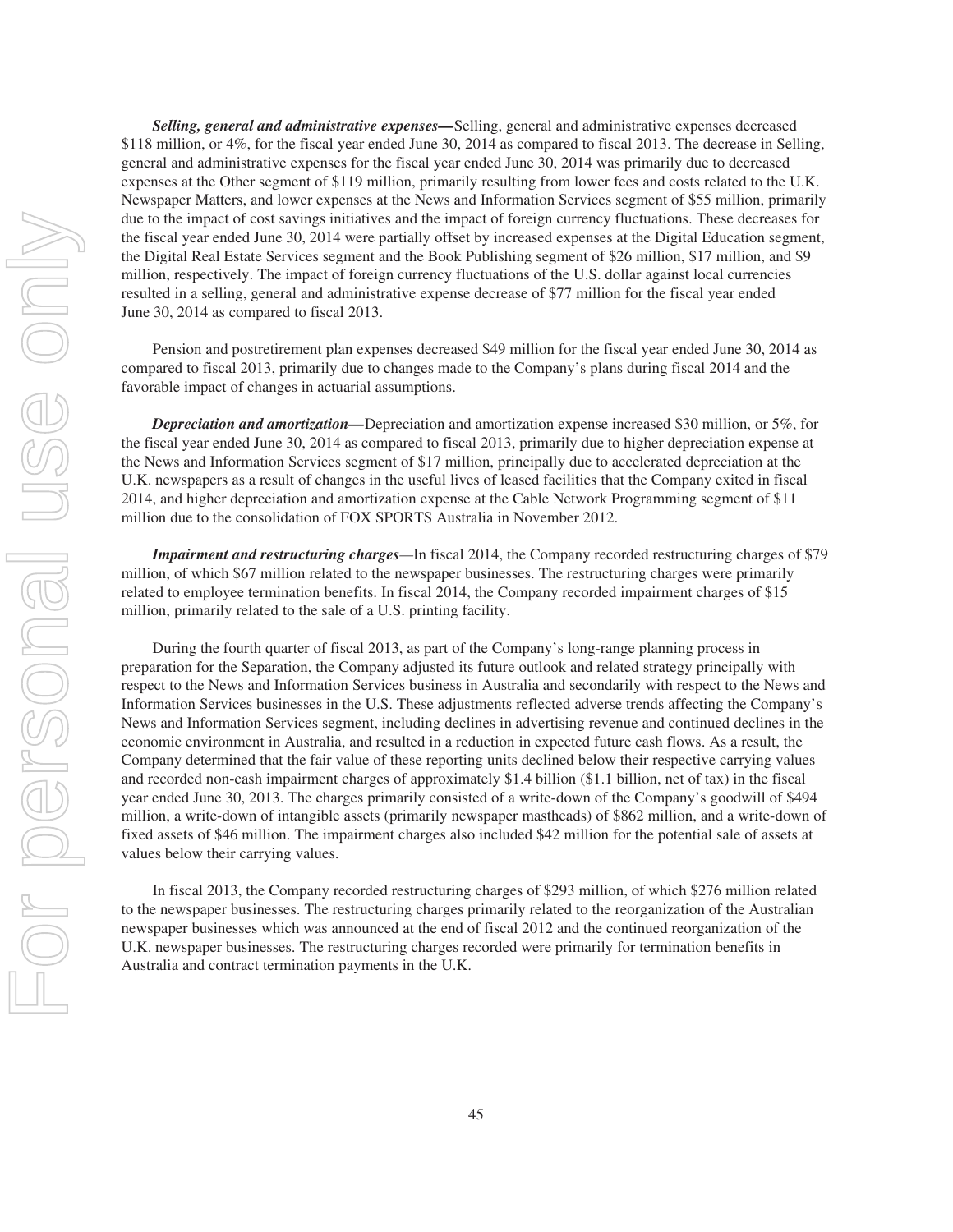*Equity earnings of affiliates*—Equity earnings of affiliates decreased \$10 million, or 10%, for the fiscal year ended June 30, 2014 as compared to fiscal 2013, primarily due to the consolidation of FOX SPORTS Australia and the sale of the Company's investment in SKY Network Television Ltd., partially offset by the Company's increased ownership interest in Foxtel.

|                                                                      | For the fiscal years ended June 30, |       |               |            |  |
|----------------------------------------------------------------------|-------------------------------------|-------|---------------|------------|--|
|                                                                      | 2014                                | 2013  | <b>Change</b> | $%$ Change |  |
|                                                                      | (in millions, except $\%$ )         |       |               |            |  |
|                                                                      | \$90                                | \$66  | \$24          | $36\%$     |  |
| Pay television and cable network programming equity affiliates $(b)$ | $\overline{\phantom{a}}$            |       | (51)          | $(100)\%$  |  |
|                                                                      |                                     | (17)  | 17            | (100)%     |  |
|                                                                      | \$90                                | \$100 | \$(10)        | $(10)\%$   |  |

(a) The Company's equity earnings related to Foxtel increased \$24 million for the fiscal year ended June 30, 2014, primarily due to the consolidation of FOX SPORTS Australia as a result of the CMH acquisition and the underlying performance of Foxtel. The Company owned 25% of Foxtel through November 2012. In November 2012, the Company increased its ownership in Foxtel to 50% as a result of the CMH acquisition. In accordance with ASC 350, the Company amortized \$62 million and \$43 million related to excess cost over the Company's proportionate share of its investment's underlying net assets allocated to finite-lived intangible assets during the fiscal years ended June 30, 2014, and 2013 respectively. Such amortization is reflected in Equity earnings of affiliates in the Statements of Operations. See Note 5 to the Consolidated and Combined Financial Statements of News Corporation for further details.

For the fiscal year ended June 30, 2014, Foxtel revenues of \$2,897 million were down from \$3,184 million in fiscal 2013, due to the adverse impact of foreign currency fluctuations. In local currency, revenue was higher in the current year as a result of growth in subscriber revenues. For the fiscal year ended June 30, 2014, Foxtel EBITDA of \$903 million decreased from \$932 million in fiscal 2013 reflecting the adverse impact of foreign currency fluctuations. In local currency, Foxtel EBITDA was higher primarily due to the increased revenues noted above and lower costs. For the fiscal year ended June 30, 2014 Foxtel depreciation and amortization expense decreased due to reduced intangible asset amortization from the Austar acquisition.

(b) Includes equity earnings of FOX SPORTS Australia and SKY Network Television Ltd. The Company acquired the remaining interest in FOX SPORTS Australia in November 2012 as a result of the CMH acquisition. The results of FOX SPORTS Australia have been included within the Cable Network Programming segment in the Company's consolidated results of operations since November 2012. In March 2013, the Company sold its 44% equity interest in SKY Network Television Ltd. for approximately \$675 million and recorded a gain of approximately \$321 million which was included in Other, net in the Statement of Operations for the fiscal year ended June 30, 2013. For the fiscal years ended June 30, 2013, the Company received dividends from SKY Network Television Ltd. of \$60 million.

*Interest, net*—Interest, net for the fiscal year ended June 30, 2014 decreased \$9 million, or 12%, as compared to fiscal 2013, primarily due to a higher proportion of cash being held in lower interest yielding jurisdictions during fiscal 2014. The decrease for the fiscal year ended June 30, 2014 was partially offset by increased interest income from the note receivable from Foxtel due to an increased investment in Foxtel as a result of the acquisition of CMH in November 2012. (See Note 5 to the Consolidated and Combined Financial Statements of News Corporation).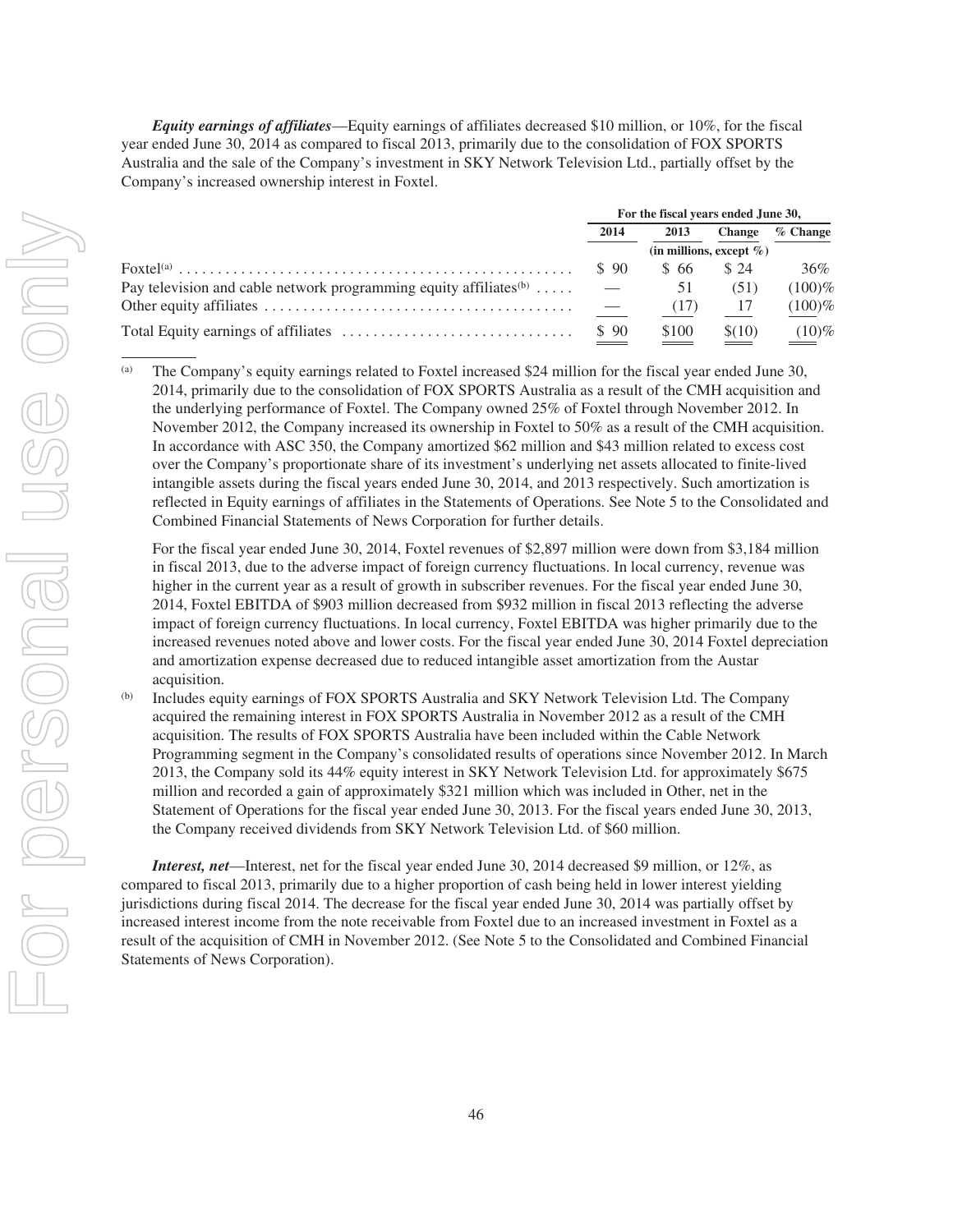*Other, net—*

|                                                                   | For the fiscal years<br>ended June 30, |         |
|-------------------------------------------------------------------|----------------------------------------|---------|
|                                                                   | 2014                                   | 2013    |
|                                                                   | (in millions)                          |         |
|                                                                   | \$(721)                                |         |
|                                                                   | 37                                     |         |
|                                                                   | 36                                     |         |
|                                                                   |                                        | 1,263   |
| Gain on sale of investment in SKY Network Television Ltd. $(d)$ , |                                        | 321     |
|                                                                   |                                        | 12      |
|                                                                   | (5)                                    | (3)     |
|                                                                   | \$(653)                                | \$1,593 |

- (a) The Company filed refund claims for certain losses, pertaining to periods prior to the Separation, in a foreign jurisdiction that were subject to litigation. In the first quarter of fiscal 2014, the foreign tax authority determined that it would not appeal a ruling received by the Company in July 2013 and therefore, a portion of an uncertain matter was resolved during the three months ended September 30, 2013. In the second quarter of fiscal 2014, the foreign tax authority completed its review and the remainder of the uncertain matter was resolved during the three months ended December 31, 2013. The Company recorded \$794 million for the tax refund and interest and recorded a tax benefit, net of applicable taxes on interest, of \$721 million to Income tax benefit in the Statements of Operations for the fiscal year ended June 30, 2014. Pursuant to the Tax Sharing and Indemnification Agreement, refunds received related to these matters are to be remitted to 21st Century Fox. Accordingly, the Company recorded an expense to Other, net of \$721 million for the payable to 21st Century Fox in the Statement of Operations for the fiscal year ended June 30, 2014. See Note 17 to the Consolidated and Combined Financial Statements of News Corporation.
- (b) During the first quarter of fiscal 2014, a \$37 million contribution was made by a third party to one of the Company's pension plans in connection with the sale of a business in a prior period on behalf of former employees who retained certain pension benefits. This resulted in a gain being recognized in Other, net in the Statement of Operations during the fiscal year ended June 30, 2014. See Note 15 to the Consolidated and Combined Financial Statements of News Corporation.
- (c) See Note 3 to the Consolidated and Combined Financial Statements of News Corporation.
- (d) See Note 5 to the Consolidated and Combined Financial Statements of News Corporation.
- (e) In April 2013, the Company sold its 10% investment in its venture with CME. The Company recorded a gain of \$12 million on this transaction which was recorded in Other, net for the fiscal year ended June 30, 2013. In addition, as a result of the transaction, the Company was released from its agreement to indemnify CME with respect to any payment of principal, premium and interest made by CME under its guarantee of the third-party debt issued by the joint venture.

*Income tax benefit*—The Company's tax benefit and effective tax rate for the fiscal year ended June 30, 2014 were \$691 million and 174%, respectively, as compared to \$374 million and 216%, respectively, for fiscal 2013.

For the fiscal year ended June 30, 2014, the Company recorded a tax benefit, net of applicable tax on interest, of \$721 million related to refunds received from a foreign jurisdiction which increased the effective tax rate by 182%. In accordance with the terms of the Tax Sharing and Indemnification Agreement, the Company remitted the foreign tax refunds to 21st Century Fox and recorded an expense to Other, net of \$721 million in the Statements of Operations. The expense recorded to Other, net is not deductible for income tax purposes and resulted in a \$252 million detriment or 64% reduction to the effective tax rate. The Company also recorded a benefit of approximately \$67 million related to the effects of foreign operations in Australia and the United Kingdom which were subject to lower tax rates and which increased the effective tax rate by 17%.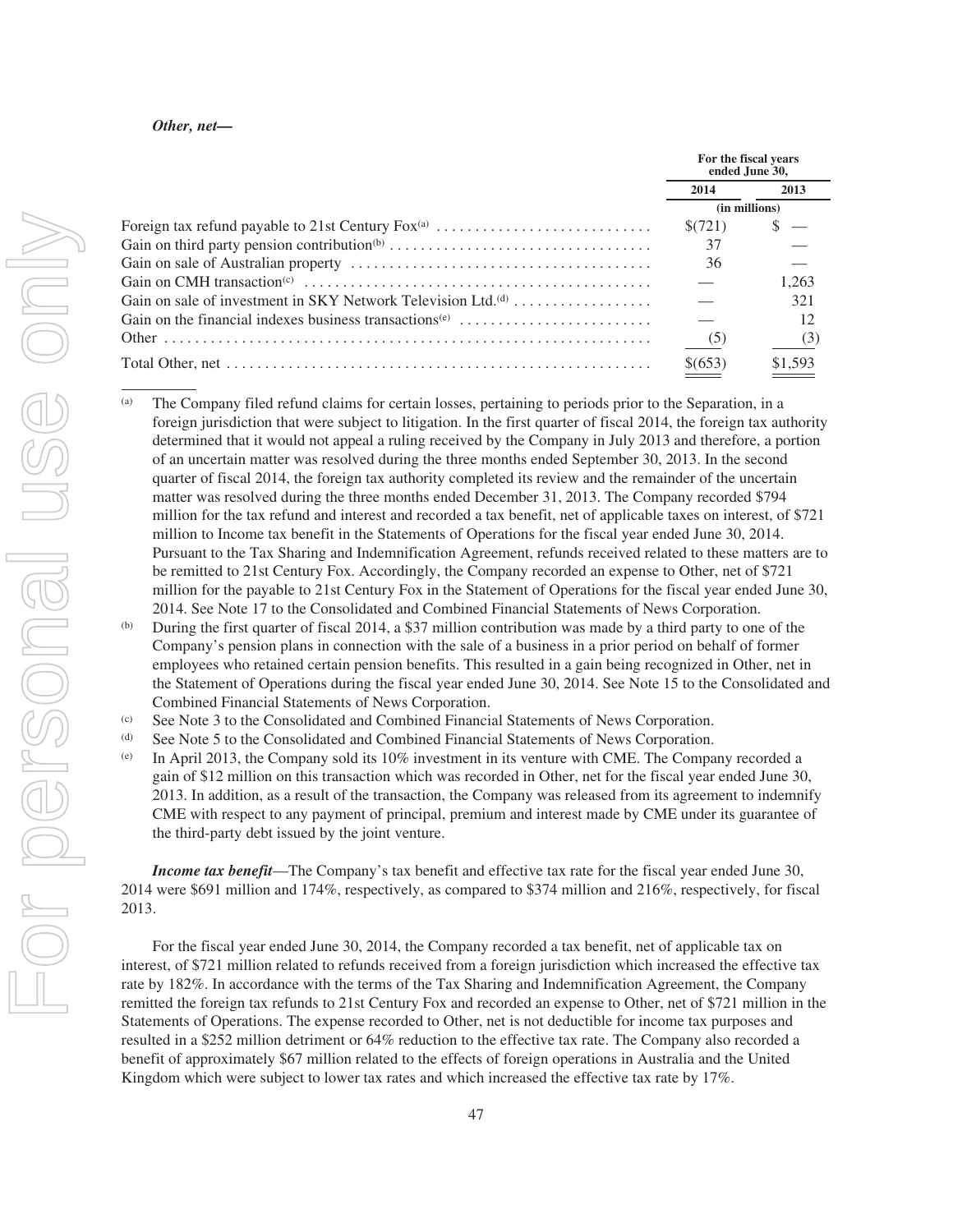For the fiscal year ended June 30, 2013 the Company recorded a \$306 million tax benefit as a result of a reversal of deferred tax liabilities arising from intangible and fixed asset impairments recorded in fiscal 2013 and a reversal of historic deferred tax liabilities related to the consolidation of FOX SPORTS Australia of \$49 million. The Company's tax benefit and effective tax rate for the fiscal year ended June 30, 2013 were lower than the U.S. statutory tax rate of 35% primarily due to the impact of certain non-recurring items of pre-tax income and expense including \$0.5 billion of non-deductible goodwill impairment charges, a \$1.3 billion non-taxable gain on the consolidation of CMH and a \$0.3 billion non-taxable gain on the sale of the investment in SKY Network Television Ltd. The effective tax rate was impacted by a 247% reduction relating to the non-taxable gain on the consolidation of CMH and reversal of the historic deferred tax liability related to the consolidation of FOX SPORTS Australia, a 56% rate reduction due to the non-taxable gain on the sale of the investment in SKY Network Television Ltd., and a 35% rate reduction due to the Company's foreign operations which are subject to lower tax rates, partially offset by an 87% rate increase due to the impact of non-deductible goodwill impairment charges.

*Net income (loss)*—Net income decreased \$253 million for the fiscal year ended June 30, 2014 as compared to fiscal 2013. The decrease in net income primarily related to the gain on the CMH transaction, and the gain on the sale of the investment in SKY Network Television Ltd. which occurred in fiscal 2013 as well as the tax benefit recorded as a result of the Company's fiscal 2013 impairment charges. These decreases in net income for the fiscal year ended June 30, 2014 were partially offset by lower restructuring and impairment charges.

*Net income attributable to noncontrolling interests*—Net income attributable to noncontrolling interests increased by \$14 million for the fiscal year ended June 30, 2014 as compared to fiscal 2013, due to higher results at REA Group.

### *Segment Analysis*

Segment EBITDA is defined as revenues less operating expenses and selling, general and administrative expenses. Segment EBITDA does not include: Depreciation and amortization, impairment and restructuring charges, equity earnings of affiliates, interest, net, other, net, income tax benefit (expense) and net income attributable to noncontrolling interests. Management believes that Segment EBITDA is an appropriate measure for evaluating the operating performance of the Company's business segments because it is the primary measure used by the Company's chief operating decision maker to evaluate the performance of and allocate resources within the Company's businesses. Segment EBITDA provides management, investors and equity analysts with a measure to analyze operating performance of each of the Company's business segments and its enterprise value against historical data and competitors' data, although historical results may not be indicative of future results (as operating performance is highly contingent on many factors, including customer tastes and preferences).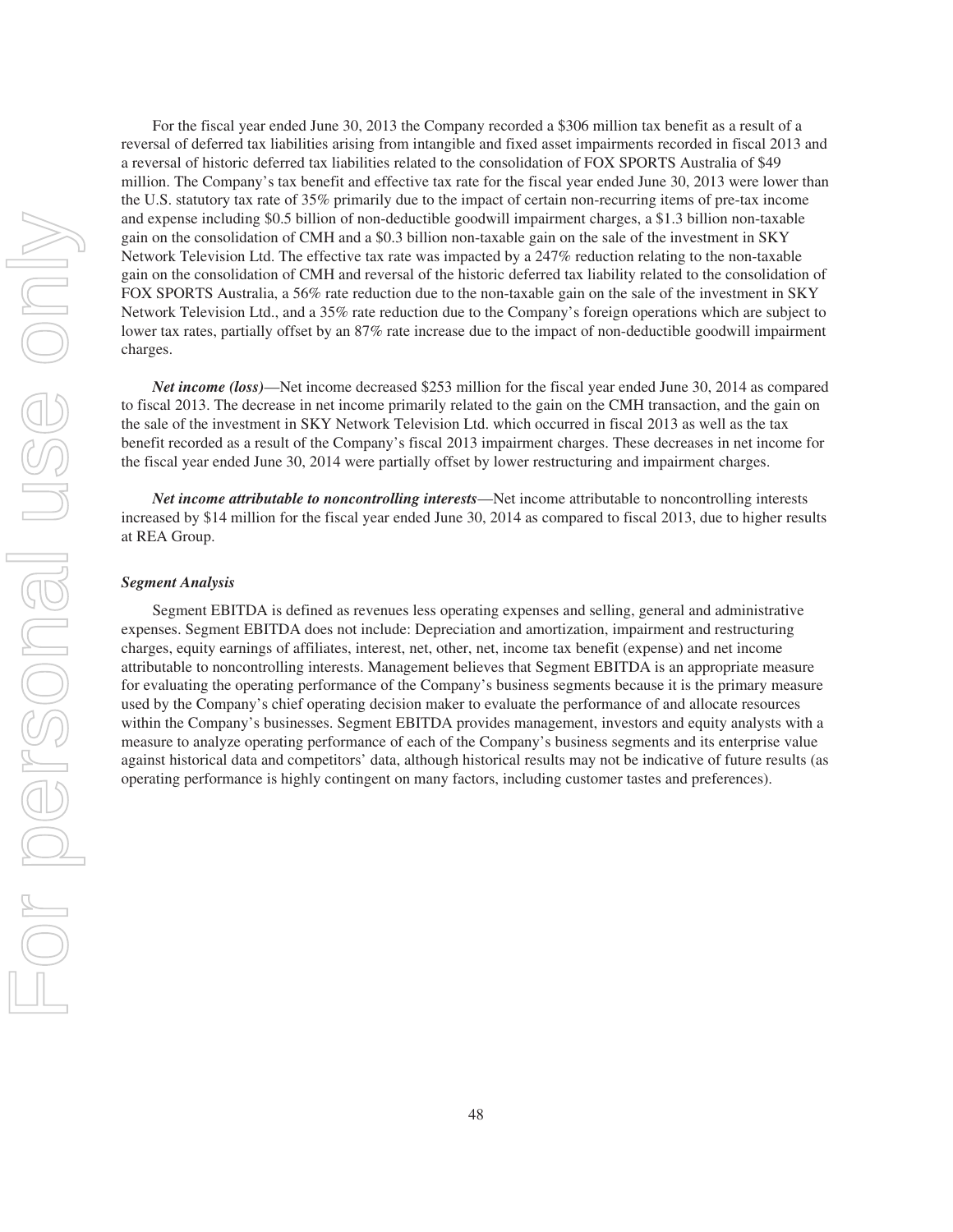Total Segment EBITDA is a non-GAAP measure and should be considered in addition to, not as a substitute for, net income (loss), cash flow and other measures of financial performance reported in accordance with GAAP. In addition, this measure does not reflect cash available to fund requirements and excludes items, such as depreciation and amortization and impairment and restructuring charges, which are significant components in assessing the Company's financial performance. The following table reconciles Total Segment EBITDA to Net Income.

|                                                                                       | For the fiscal years ended June 30, |          |                             |            |
|---------------------------------------------------------------------------------------|-------------------------------------|----------|-----------------------------|------------|
|                                                                                       | 2014                                | 2013     | <b>Change</b>               | $%$ Change |
|                                                                                       |                                     |          | (in millions, except $\%$ ) |            |
|                                                                                       | \$ 8.574                            | \$ 8.891 | <sup>S</sup><br>(317)       | $(4)\%$    |
|                                                                                       | (5.139)                             | (5.420)  | 281                         | (5)%       |
|                                                                                       | (2,665)                             | (2,783)  | 118                         | $(4)\%$    |
|                                                                                       | 770                                 | 688      | 82                          | $12\%$     |
|                                                                                       | (578)                               | (548)    | (30)                        | 5%         |
|                                                                                       | (94)                                | (1.737)  | 1.643                       | $(95)\%$   |
|                                                                                       | 90                                  | 100      | (10)                        | $(10)\%$   |
|                                                                                       | 68                                  | 77       | (9)                         | $(12)\%$   |
|                                                                                       | (653)                               | 1,593    | (2,246)                     | **         |
| $(Loss)$ income before income tax benefit $\ldots \ldots \ldots \ldots \ldots \ldots$ | (397)                               | 173      | (570)                       | $***$      |
|                                                                                       | 691                                 | 374      | 317                         | 85%        |
|                                                                                       | 294                                 | 547      | (253)<br>S.                 | $(46)\%$   |

\*\* not meaningful

|       |                 |                                 | For the fiscal years ended June 30, |                                 |
|-------|-----------------|---------------------------------|-------------------------------------|---------------------------------|
|       |                 | 2014                            | 2013                                |                                 |
|       | <b>Revenues</b> | <b>Segment</b><br><b>EBITDA</b> | <b>Revenues</b>                     | <b>Segment</b><br><b>EBITDA</b> |
|       |                 |                                 | (in millions)                       |                                 |
|       | \$6,153         | \$665                           | \$6,731                             | \$795                           |
|       | 491             | 128                             | 324                                 | 63                              |
|       | 408             | 214                             | 345                                 | 168                             |
|       | 1.434           | 197                             | 1.369                               | 142                             |
|       | 88              | (193)                           | 102                                 | (141)                           |
|       |                 | (241)                           | 20                                  | (339)                           |
| Total | \$8,574         | \$770                           | \$8,891                             | \$688                           |
|       |                 |                                 |                                     |                                 |

*News and Information Services* (71% and 76% of the Company's consolidated revenues in fiscal 2014 and 2013, respectively)

|           | For the fiscal years ended June 30, |           |               |            |  |  |
|-----------|-------------------------------------|-----------|---------------|------------|--|--|
|           | 2014                                | 2013      | <b>Change</b> | $%$ Change |  |  |
|           | (in millions, except $\%$ )         |           |               |            |  |  |
| Revenues: |                                     |           |               |            |  |  |
|           |                                     | \$ 3.938  | \$(409)       | $(10)\%$   |  |  |
|           | 2.245                               | 2.370     | (125)         | $(5)\%$    |  |  |
|           | 379                                 | 423       | (44)          | $(10)\%$   |  |  |
|           | 6.153                               | 6.731     | (578)         | $(9)$ %    |  |  |
|           | (3.706)                             | (4.099)   | 393           | $(10)\%$   |  |  |
|           | (1,782)                             | (1,837)   | 55            | $(3)\%$    |  |  |
|           | SS.<br>665                          | 795<br>-S | \$(130)       | $(16)\%$   |  |  |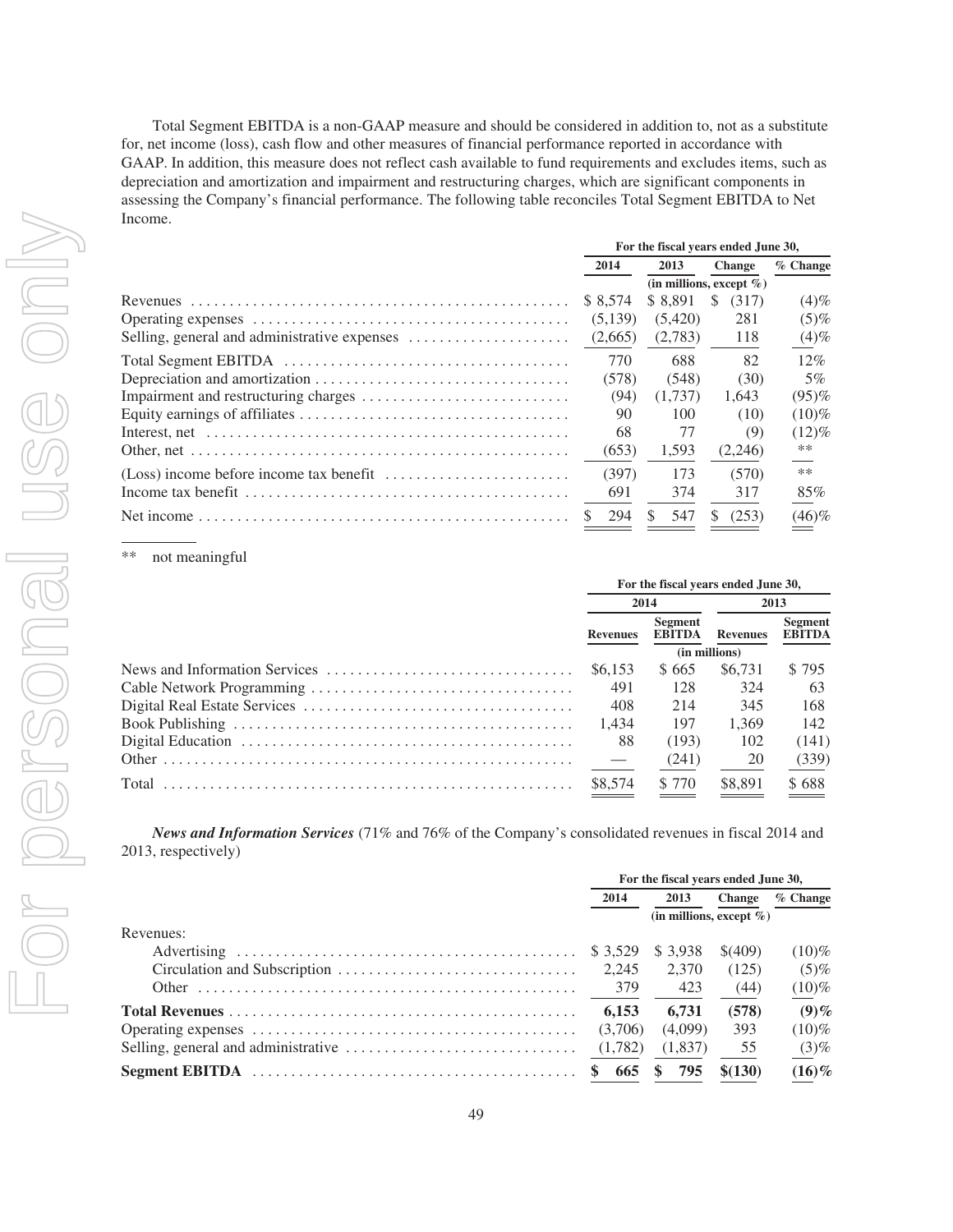For the fiscal year ended June 30, 2014, revenues at the News and Information Services segment decreased \$578 million, or 9%, as compared to fiscal 2013.

The revenue decrease for the fiscal year ended June 30, 2014 was primarily due to lower advertising revenues of \$409 million as compared to fiscal 2013. The decrease in advertising revenues for the fiscal year ended June 30, 2014 was primarily due to lower advertising revenues at the Australian newspapers of \$314 million, principally resulting from weakness in the print advertising market in Australia and the adverse impact of foreign currency fluctuations; lower advertising revenues at Dow Jones of \$115 million, primarily due to the disposal of the Dow Jones Local Media Group and lower print advertising revenues; and lower advertising revenues at the U.K. newspapers of \$19 million, primarily resulting from overall print market declines, offset by favorable foreign currency fluctuations. The revenue decrease for the fiscal year ended June 30, 2014 was also partially offset by increased advertising revenues at News America Marketing of approximately \$50 million, primarily due to higher in-store marketing revenues.

Circulation and subscription revenues for the fiscal year ended June 30, 2014 decreased \$125 million as compared to fiscal 2013. The decrease was due in large part to a Dow Jones revenue decrease of \$89 million, primarily due to lower professional information business revenue and the disposal of the Dow Jones Local Media Group, partially offset by increased circulation revenues at *The Wall Street Journal* and at WSJ.com. Revenues at the Australian newspapers decreased \$45 million, principally as a result of the adverse impact of foreign currency fluctuations, as decreased revenues due to lower print circulation volume were offset by price increases. Revenues at the U.K. newspapers for the fiscal year ended June 30, 2014 increased \$22 million as compared with fiscal 2013, primarily due to increased digital subscription revenues and price increases, partially offset by lower print circulation volume.

Other revenues for the fiscal year ended June 30, 2014 decreased \$44 million, primarily due to decreased revenues at Dow Jones of \$40 million.

For the fiscal year ended June 30, 2014, Segment EBITDA at the News and Information Services segment decreased \$130 million, or 16%, as compared to fiscal 2013.

This decrease was primarily due to a decrease at the Australian newspapers of \$67 million, principally as a result of lower advertising revenues as noted above, partially offset by lower production costs and the impact of cost savings initiatives; a decrease at Dow Jones of \$57 million, primarily due to lower professional information business revenue and the disposal of the Dow Jones Local Media Group, partially offset by lower production costs and the impact of cost savings initiatives; and decreases at the U.K. newspapers of \$57 million, primarily as a result of lower revenues as noted above, incremental costs related to dual rent and other facility-related costs and increased promotional spending and higher sports right acquisition costs associated with Sun+. The Segment EBITDA decline for the fiscal year ended June 30, 2014 was partially offset by an increase of \$29 million at News America Marketing, primarily due to higher revenues as noted above, partially offset by increased retail commission and production costs, and by the absence of losses of \$15 million primarily from The Daily which was shut down in December 2012.

#### *News Corp Australia*

Revenues at the Australian newspapers for the fiscal year ended June 30, 2014 decreased 18%, as compared to fiscal 2013, primarily as a result of the adverse impact of foreign currency fluctuations and weakness in the print advertising market in Australia. The strengthening of the U.S. dollar against the Australian dollar resulted in a revenue decrease of \$199 million, or 10%, for the fiscal year ended 2014 as compared to fiscal 2013.

#### *News UK*

For the fiscal year ended June 30, 2014, revenues at the U.K. newspapers were relatively consistent with fiscal 2013 as increased digital subscription revenues, price increases and the positive impact of foreign currency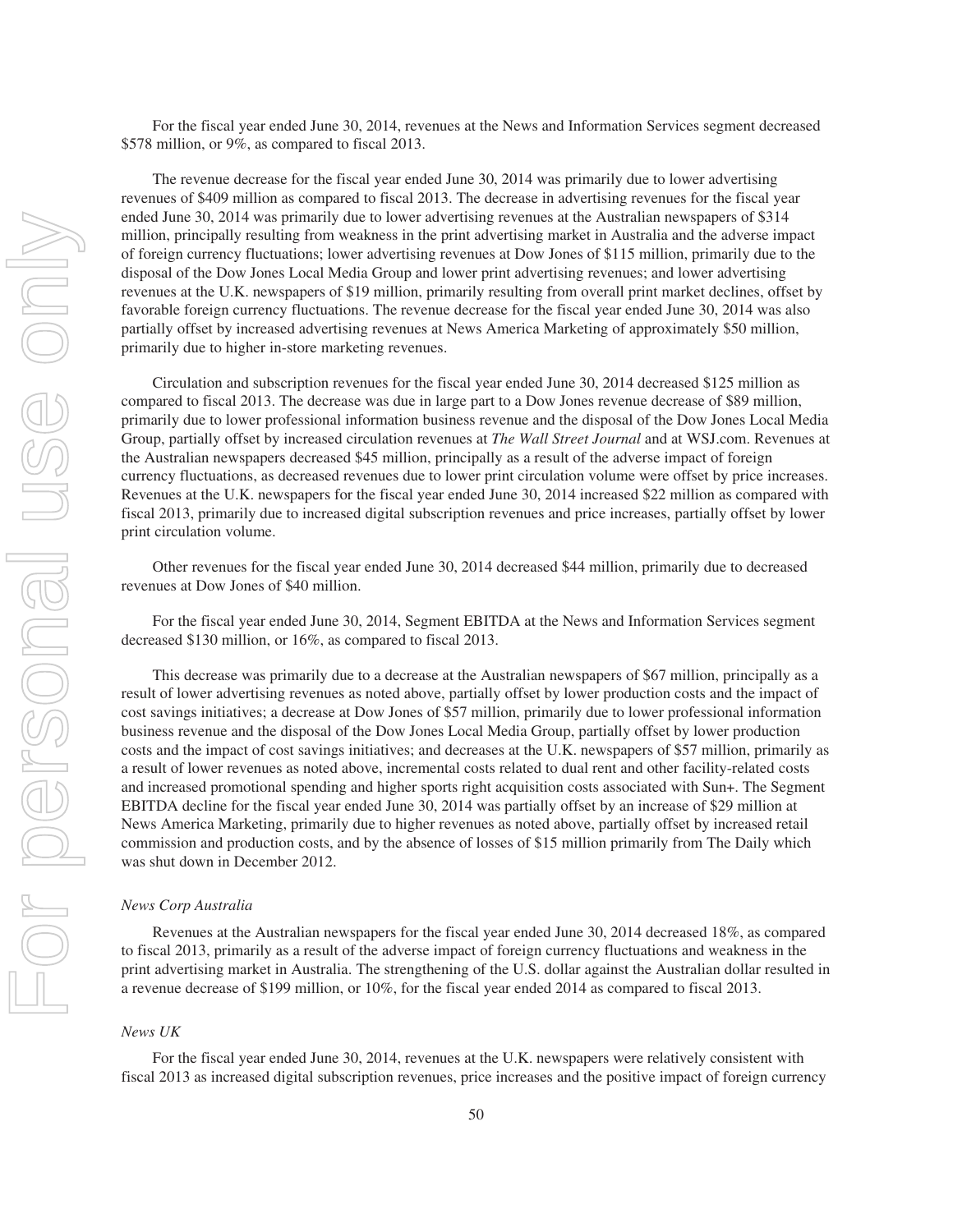fluctuations were offset by lower advertising revenues and lower print circulation volume. The impact of foreign currency fluctuations of the U.S. dollar against the British pound sterling resulted in a revenue increase of \$54 million, or 4%, for the fiscal year ended June 30, 2014 as compared to fiscal 2013.

#### *Dow Jones*

Revenues at Dow Jones decreased 13% for the fiscal year ended June 30, 2014 as compared to fiscal 2013, primarily due to lower revenues of \$130 million resulting from the sale of the Dow Jones Local Media Group in September 2013; lower professional information business revenues of \$65 million; lower advertising revenues of \$46 million resulting from lower volume, and the shift from print to digital advertising; and lower other revenue of \$23 million, primarily resulting from lower third party printing and content distribution revenue. The revenue decrease was partially offset by increased circulation revenues at *The Wall Street Journal* and at WSJ.com of \$20 million, primarily due to price increases, partially offset by lower print circulation volume.

#### *News America Marketing*

For the fiscal year ended June 30, 2014, revenues at the integrated marketing services business increased 4%, as compared to fiscal 2013, primarily due to increased revenues for in-store advertising.

*Cable Network Programming* (6% and 4% of the Company's consolidated revenues in fiscal 2014 and 2013, respectively)

|           | For the fiscal years ended June 30, |       |                             |            |
|-----------|-------------------------------------|-------|-----------------------------|------------|
|           | 2014                                | 2013  | <b>Change</b>               | $%$ Change |
|           |                                     |       | (in millions, except $\%$ ) |            |
| Revenues: |                                     |       |                             |            |
|           |                                     |       | \$ 27                       | 49%        |
|           |                                     | 259   | 144                         | 56%        |
|           |                                     | - 10  | (4)                         | (40)%      |
|           | 491                                 | 324   | 167                         | $52\%$     |
|           | (340)                               | (242) | (98)                        | 40%        |
|           | (23)                                | (19)  | (4)                         | 21\%       |
|           | \$128                               | 63    | \$65                        | **         |

\*\* not meaningful

For the fiscal year ended June 30, 2014, revenues at the Cable Network Programming segment increased \$167 million, or 52%, and Segment EBITDA increased \$65 million as compared to fiscal 2013, reflecting the consolidation of FOX SPORTS Australia beginning in November 2012 due to the acquisition of CMH.

On a stand-alone basis, revenues at FOX SPORTS Australia decreased 5% for the fiscal year ended June 30, 2014 as compared to fiscal 2013, primarily due to the adverse impact of foreign currency fluctuations, partially offset by stronger television advertising revenues, increased subscription revenues due to additional digital subscribers and higher affiliate pricing. On a stand-alone basis, Segment EBITDA at FOX SPORTS Australia for the fiscal year ended June 30, 2014 decreased 2% as compared to fiscal 2013, primarily due to increased expenses and the adverse impact of foreign currency fluctuations, partially offset by the increased subscription and advertising revenues discussed above. The expense increase for the fiscal year ended June 30, 2014 was primarily due to increased expenses associated with the renegotiated National Rugby League contract, partially offset by the absence of costs associated with Domestic Cricket rights in the current fiscal year.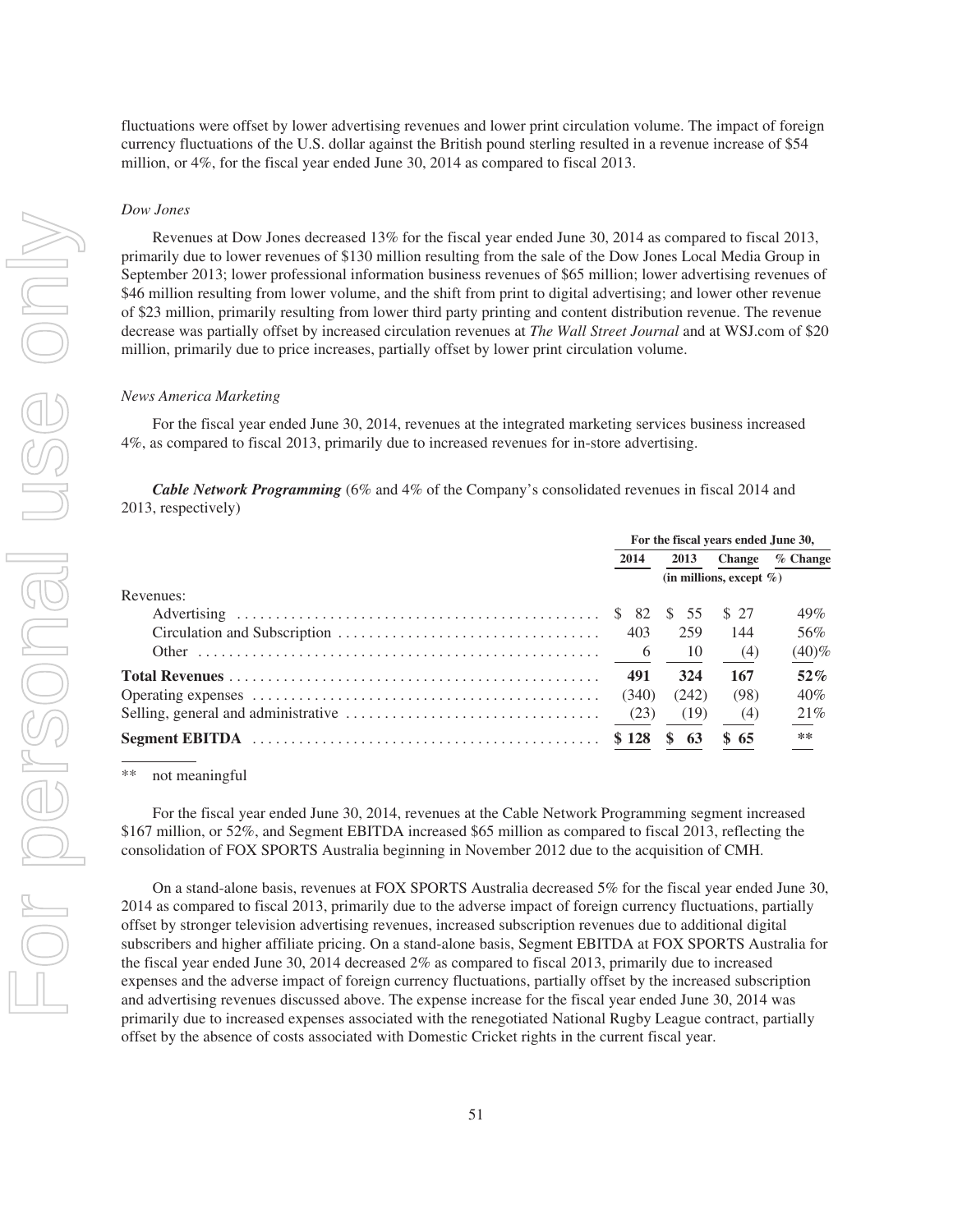*Digital Real Estate Services (*5% and 4% of the Company's consolidated revenues in fiscal 2014 and 2013, respectively)

|                                                                                                                                                                                                                                | For the fiscal years ended June 30, |                             |               |            |
|--------------------------------------------------------------------------------------------------------------------------------------------------------------------------------------------------------------------------------|-------------------------------------|-----------------------------|---------------|------------|
|                                                                                                                                                                                                                                | 2014                                | 2013                        | <b>Change</b> | $%$ Change |
|                                                                                                                                                                                                                                |                                     | (in millions, except $\%$ ) |               |            |
| Revenues:                                                                                                                                                                                                                      |                                     |                             |               |            |
|                                                                                                                                                                                                                                |                                     |                             |               | 18%        |
|                                                                                                                                                                                                                                | 408                                 | 345                         | 63            | 18%        |
|                                                                                                                                                                                                                                | (194)                               | (177)                       | (17)          | $10\%$     |
| Segment EBITDA (and the contract of the contract of the contract of the contract of the contract of the contract of the contract of the contract of the contract of the contract of the contract of the contract of the contra | \$214                               | \$168                       | \$46          | 27%        |

For the fiscal year ended June 30, 2014, revenues at the Digital Real Estate Services segment increased \$63 million, or 18%, as compared to fiscal 2013, primarily due to the increase in revenue from listing depth product penetration in Australia. The strengthening of the U.S. dollar against the Australian dollar resulted in a revenue decrease of \$46 million, or 13%, for the fiscal year ended June 30, 2014 as compared to fiscal 2013.

For the fiscal year ended June 30, 2014, Segment EBITDA at the Digital Real Estate Services segment increased \$46 million, or 27%, as compared to fiscal 2013, primarily due to the revenue increase noted above, partially offset by increased expenses directly related to revenue growth supporting innovation, development and the sale of real estate advertising products.

*Book Publishing* (17% and 15% of the Company's consolidated revenues in fiscal 2014 and 2013, respectively)

|           | For the fiscal years ended June 30, |         |               |            |  |
|-----------|-------------------------------------|---------|---------------|------------|--|
|           | 2014                                | 2013    | <b>Change</b> | $%$ Change |  |
|           | (in millions, except $\%$ )         |         |               |            |  |
| Revenues: |                                     |         |               |            |  |
|           |                                     | \$1.286 | \$88          | $7\%$      |  |
|           | - 60                                | 83      | (23)          | $(28)\%$   |  |
|           | 1.434                               | 1.369   | 65            | $5\%$      |  |
|           | (1.029)                             | (1,028) | (1)           | $-$ %      |  |
|           | (208)                               | (199)   | (9)           | 5%         |  |
|           | 197                                 | 142     | \$55          | $39\%$     |  |

For the fiscal year ended June 30, 2014, revenues at the Book Publishing segment increased \$65 million, or 5%, as compared to fiscal 2013. The increase in revenues for the fiscal year ended June 30, 2014 was primarily due to higher print and digital book sales of \$88 million, principally resulting from sales of the *Divergent* series by Veronica Roth following the launch of *Allegiant* in October 2013. The Company sold more than 19 million net units of the *Divergent* series during the fiscal year ended June 30, 2014, 35% of which were e-book sales. The book sales increase for the fiscal year ended June 30, 2014 was also due to sales of *The Pioneer Woman Cooks: A Year of Holidays* by Ree Drummond and *The First Phone Call from Heaven* by Mitch Albom. The revenue increase for the fiscal year ended June 30, 2014 was partially offset by a decrease in other revenues of \$23 million, primarily due to the sale of the Women of Faith live events business and the decision to exit the third party distribution business. The strengthening of the U.S. dollar against local currencies resulted in a revenue decrease of \$5 million for the fiscal year ended June 30, 2014 as compared to the fiscal year ended June 30, 2013. E-book sales represented 22% of Consumer revenues during the fiscal year ended June 30, 2014, as compared to 17% in fiscal 2013, representing a 35% increase. During the fiscal year ended June 30, 2014, HarperCollins had 158 titles on *The New York Times Bestseller List*, with 17 titles reaching the number one position.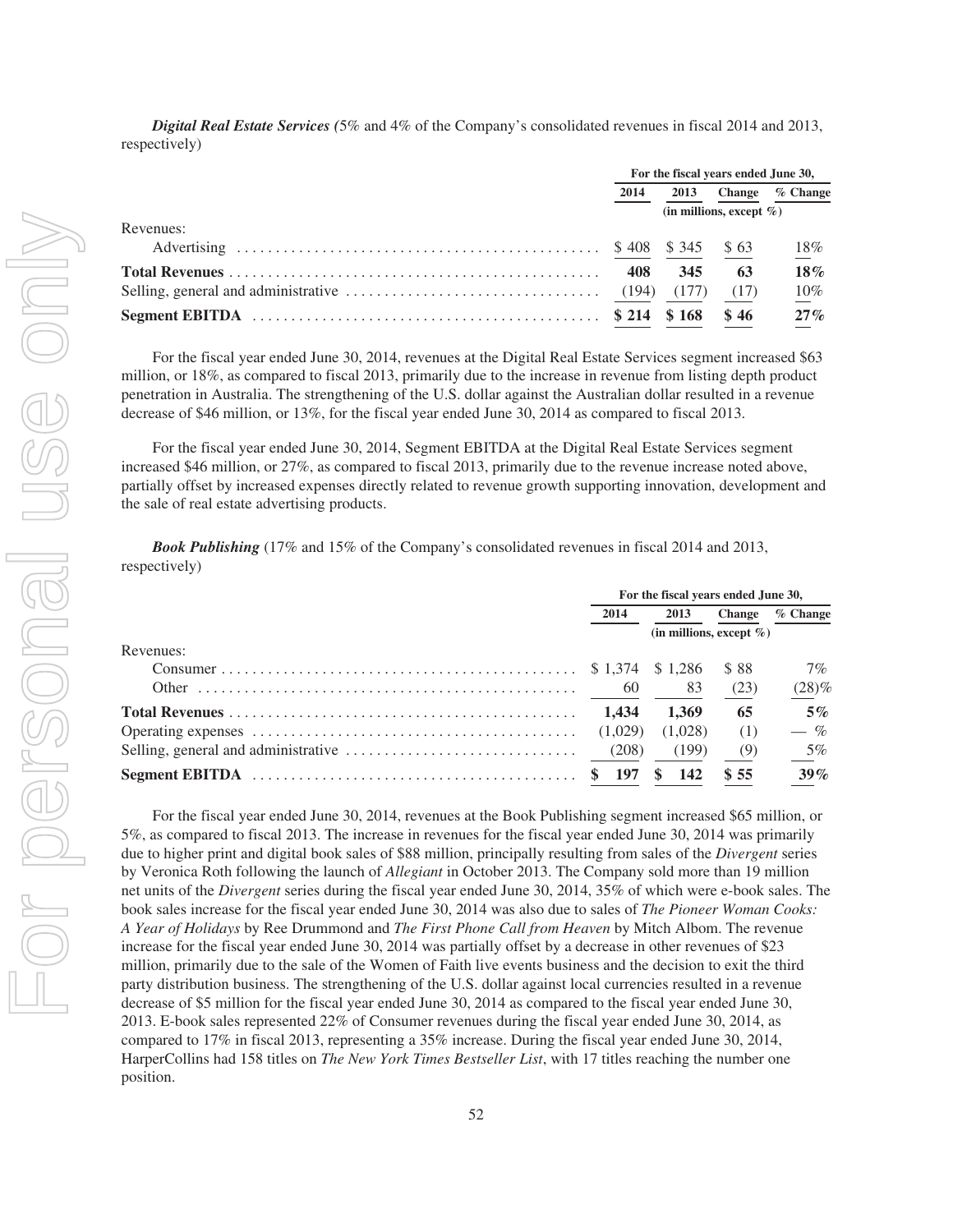to digital book sales, which have lower production and distribution costs than print books partially offset by dual rent and other facilities costs. *Digital Education* (1% of the Company's consolidated revenues in fiscal 2014 and 2013) Revenues: Circulation and Subscription . . . . . . . . . . . . . . . . . . . . . . . . . . . . . . . . . . \$ 40 \$ 36 \$ 4 11% Other . . . . . . . . . . . . . . . . . . . . . . . . . . . . . . . . . . . . . . . . . . . . . . . . . . . . 48 66 (18) (27)% **Total Revenues** ................................................ **88 102 (14) (14)%** Operating expenses ............................................. (63) (51) (12) 24% Selling, general and administrative ................................. (218) (192) (26) 14% **Segment EBITDA** ............................................. **\$(193) \$(141) \$(52) 37**% For the fiscal year ended June 30, 2014, revenues at the Digital Education segment decreased \$14 million, or 14%, as compared to fiscal 2013, primarily due to lower project-based consulting revenues at Amplify Insight.

> Segment EBITDA at the Digital Education segment for the fiscal year ended June 30, 2014 decreased \$52 million, or 37%, as compared to fiscal 2013, primarily due to increased product and curriculum development investment at the Learning and Access businesses.

For the fiscal year ended June 30, 2014, Segment EBITDA at the Book Publishing segment increased \$55 million, or 39%, as compared to fiscal 2013, primarily due to the increases in book sales noted above, the impact of ongoing operational efficiencies and higher contributions to profits from e-books reflecting the continued shift

> **For the fiscal years ended June 30, 2014 2013 Change % Change (in millions, except %)**

*Other* (0% of the Company's consolidated revenues in fiscal 2014 and 2013)

|           | For the fiscal years ended June 30, |                             |               |            |  |
|-----------|-------------------------------------|-----------------------------|---------------|------------|--|
|           | 2014                                | 2013                        | <b>Change</b> | $%$ Change |  |
|           |                                     | (in millions, except $\%$ ) |               |            |  |
| Revenues: |                                     |                             |               |            |  |
|           |                                     |                             |               | $(100)\%$  |  |
|           |                                     |                             | (4)           | $(100)\%$  |  |
|           |                                     | -8                          | (8)           | $(100)\%$  |  |
|           |                                     | 20                          | (20)          | $(100)\%$  |  |
|           | (1)                                 |                             | (1)           | $***$      |  |
|           | (240)                               | (359)                       | 119           | $(33)\%$   |  |
|           | \$(241)                             |                             | \$98          | $(29)$ %   |  |

\*\* not meaningful

For the fiscal year ended June 30, 2014, revenues at the Other segment decreased \$20 million, or 100%, as compared to fiscal 2013, primarily due to the sale of certain of the Company's non-core Australian businesses during fiscal 2013.

Segment EBITDA at the Other segment for the fiscal year ended June 30, 2014 increased \$98 million, or 29%, as compared to fiscal 2013, primarily as a result of lower legal and professional fees related to the U.K. Newspaper Matters of approximately \$111 million and the absence of costs at the non-core Australian digital businesses that were sold in 2013 of approximately \$35 million. These decreases were partially offset by the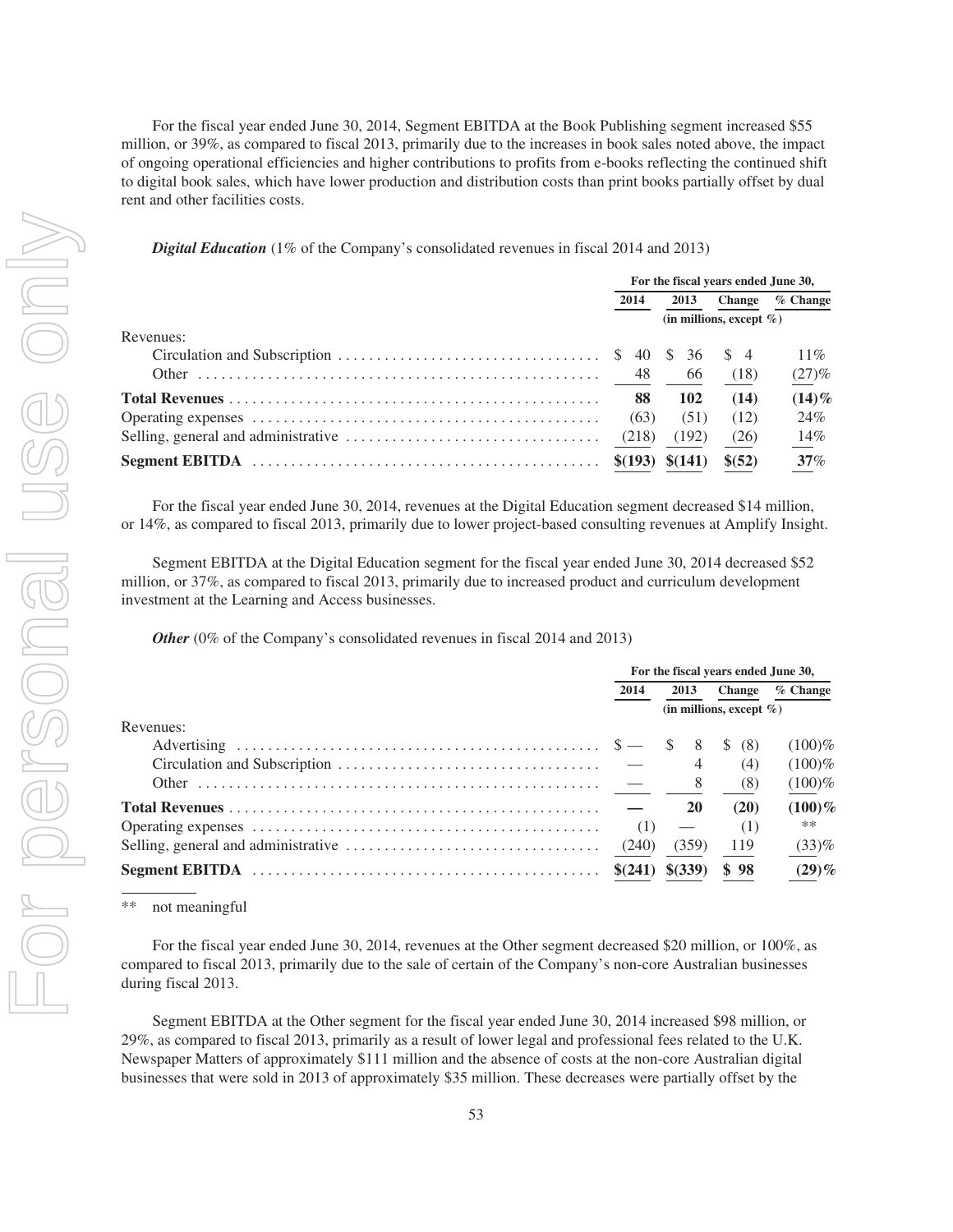lower revenues noted above and higher corporate overhead costs of approximately \$10 million compared to an allocated basis used for fiscal 2013, and higher costs incurred by the Company's corporate Strategy and Creative Group of approximately \$20 million related to the development of new products and services and international rights acquisitions. Prior to the Separation, the Company's Statement of Operations included allocations of general corporate expenses for certain support functions that were provided on a centralized basis by 21st Century Fox. For the fiscal year ended June 30, 2014, the Company's Statement of Operations reflects actual corporate overhead costs incurred by the Company as it performed these functions using its own resources or purchased services from either third parties or 21st Century Fox.

The Company incurred gross legal and professional fees and costs for civil settlements related to the U.K. Newspaper Matters in Selling, general and administrative expenses totaling approximately \$169 million during the fiscal year ended June 30, 2014, of which \$97 million, net of tax, has been or will be indemnified by 21st Century Fox. Accordingly, the Company recorded a contra expense for the after-tax costs that were or will be indemnified of \$97 million in Selling, general and administrative expenses for the fiscal year ended June 30, 2014 and recorded a corresponding receivable from 21st Century Fox. The net expense included in Selling, general and administrative expenses was therefore \$72 million for the fiscal year ended June 30, 2014 as compared to \$183 million for the fiscal year ended June 30, 2013.

## *Results of Operations—Fiscal 2013 versus Fiscal 2012*

The following table sets forth the Company's operating results for fiscal 2013 as compared to fiscal 2012.

|                                                                        | For the fiscal years ended June 30, |                             |          |            |  |
|------------------------------------------------------------------------|-------------------------------------|-----------------------------|----------|------------|--|
|                                                                        | 2013                                | 2012                        | Change   | $%$ Change |  |
|                                                                        |                                     | (in millions, except $\%$ ) |          |            |  |
| Revenues:                                                              |                                     |                             |          |            |  |
|                                                                        | \$4,346                             | \$4,693                     | \$ (347) | (7)%       |  |
|                                                                        | 2,669                               | 2,365                       | 304      | 13%        |  |
|                                                                        | 1,286                               | 1,123                       | 163      | 15%        |  |
|                                                                        | 590                                 | 473                         | 117      | 25%        |  |
|                                                                        | 8,891                               | 8,654                       | 237      | $3\%$      |  |
|                                                                        | (5,420)                             | (5,122)                     | (298)    | 6%         |  |
|                                                                        | (2,783)                             | (2,750)                     | (33)     | $1\%$      |  |
|                                                                        | (548)                               | (483)                       | (65)     | 13%        |  |
|                                                                        | (1,737)                             | (2,763)                     | 1,026    | (37)%      |  |
|                                                                        | 100                                 | 90                          | 10       | $11\%$     |  |
|                                                                        | 77                                  | 56                          | 21       | 38%        |  |
|                                                                        | 1,593                               | (59)                        | 1,652    | **         |  |
|                                                                        | 173                                 | (2,377)                     | 2,550    | **         |  |
|                                                                        | 374                                 | 337                         | 37       | 11%        |  |
|                                                                        | 547                                 | (2,040)                     | 2,587    | $***$      |  |
| Less: Net income attributable to noncontrolling interests $\dots\dots$ | (41)                                | (35)                        | (6)      | $17\%$     |  |
| Net income (loss) attributable to News Corporation                     | \$<br>506                           | \$(2,075)                   | \$2,581  | **         |  |

\*\* not meaningful

*Revenues—*Revenues increased \$237 million, or 3%, for the fiscal year ended June 30, 2013 as compared to fiscal 2012, primarily due to the inclusion of revenues resulting from the consolidation of FOX SPORTS Australia and the acquisition of Thomas Nelson (the "Acquisitions") of approximately \$324 million and \$172 million, respectively, and higher U.K. newspaper revenues of approximately \$89 million principally due to the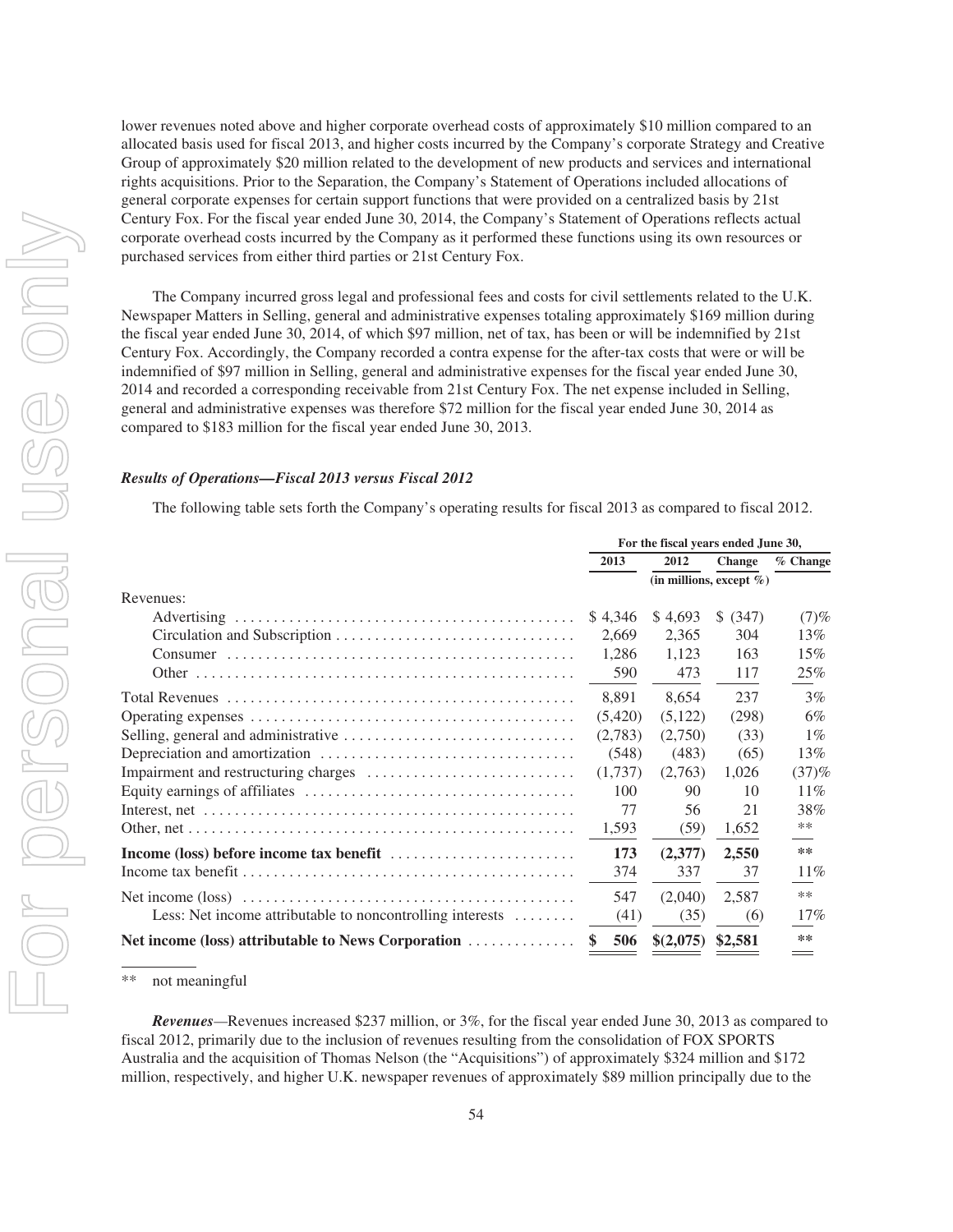inclusion of revenues from the launch of the Sunday edition of *The Sun* in February 2012. Also contributing to the revenue increase was higher advertising revenues at the Digital Real Estate Services segment of \$59 million. These increases were partially offset by lower revenues at the Australian newspapers of \$350 million, primarily reflecting lower newspaper advertising revenues principally due to the continued challenging economic environment in Australia, and lower revenues at Dow Jones of \$76 million reflecting lower advertising revenues.

*Operating Expenses—*Operating expenses increased \$298 million, or 6%, for the fiscal year ended June 30, 2013 as compared to fiscal 2012, primarily due to the inclusion of operating expenses related to the Acquisitions of \$370 million, partially offset by a \$96 million decrease in operating expenses at the News and Information Services segment primarily due to lower printing, production and distribution expenses resulting from decreased revenues.

*Selling, general and administrative expenses*—Selling, general and administrative expenses increased \$33 million, or 1%, for the fiscal year ended June 30, 2013 as compared to fiscal 2012, primarily due to a \$99 million increase at the Other segment, the inclusion of \$35 million in expenses resulting from the Acquisitions and higher expenses of \$20 million in the Digital Real Estate Services segment directly relating to revenue growth supporting innovation, development and the sale of real estate advertising products. These increases were partially offset by lower expenses of \$87 million at the News and Information Services segment principally resulting from the positive impact of cost savings initiatives and lower litigation settlement costs at the Book Publishing segment of approximately \$25 million related to an e-books antitrust action that settled in fiscal 2012.

*Depreciation and amortization*—Depreciation and amortization increased \$65 million, or 13%, for the fiscal year ended June 30, 2013 as compared to fiscal 2012, primarily due to the inclusion of expenses resulting from the Acquisitions of approximately \$32 million and higher depreciation expense at the News and Information Services segment of \$25 million.

*Impairment and restructuring charges—*During the fourth quarter of fiscal 2013, as part of the Company's long-range planning process in preparation for the Separation, the Company adjusted its future outlook and related strategy principally with respect to the News and Information Services business in Australia and secondarily with respect to the News and Information Services businesses in the U.S. These adjustments reflect adverse trends affecting the Company's News and Information Services segment, including declines in advertising revenue and continued declines in the economic environment in Australia, and resulted in a reduction in expected future cash flows. As a result, the Company determined that the fair value of these reporting units declined below their respective carrying values and recorded non-cash impairment charges of approximately \$1.4 billion (\$1.1 billion, net of tax) in the fiscal year ended June 30, 2013. The charges primarily consisted of a writedown of the Company's goodwill of \$494 million, a write-down of intangible assets (primarily newspaper mastheads) of \$862 million, and a write-down of fixed assets of \$46 million. The impairment charges also include \$42 million for the potential sale of assets at values below their carrying values.

During the fourth quarter of fiscal 2012, the Company completed its annual impairment review of goodwill and indefinite-lived intangible assets. As a result of the impairment review performed, the Company recorded non-cash impairment charges of approximately \$2.6 billion (\$2.2 billion, net of tax) for the fiscal year ended June 30, 2012. The charges consisted of a write-down of goodwill of approximately \$1.3 billion and a writedown of the indefinite-lived intangible assets (primarily newspaper mastheads and distribution networks) of approximately \$1.3 billion. These impairment charges were primarily the result of adverse trends affecting several businesses in the Company's News and Information Services segment, including secular declines in the economic environment in Australia, a decline in in-store advertising spend by consumer packaged goods manufacturers in the U.S. and lower forecasted revenues from certain businesses utilizing various trade names owned by the Company's newspaper operations. The charges also reflected the expected sale of certain assets at a value below their carrying value.

In fiscal 2013, the Company recorded restructuring charges of \$293 million, of which \$276 million related to the newspaper businesses. The restructuring charges primarily related to the reorganization of the Australian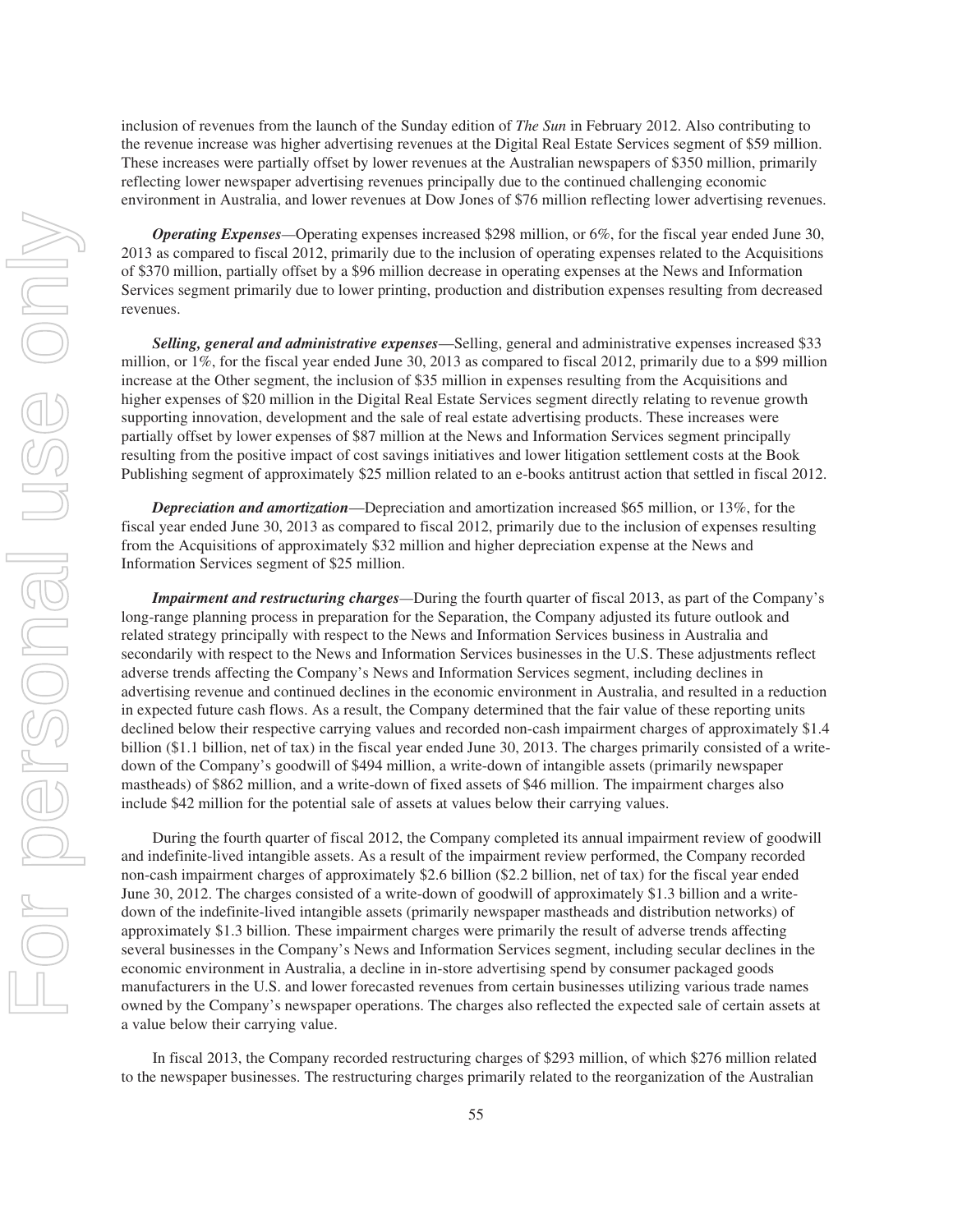newspaper businesses which was announced at the end of fiscal 2012 and the continued reorganization of the U.K. newspaper businesses. The restructuring charges recorded are primarily for termination benefits in Australia and contract termination payments in the U.K.

In fiscal 2012, the Company recorded restructuring charges of \$156 million, of which \$151 million related to the newspaper businesses. The Company commenced the reorganization of portions of the newspaper businesses and recorded restructuring charges primarily for termination benefits as a result of the shutdown of *The News of the World*, certain organizational restructurings at other newspapers and the shutdown of a regional newspaper.

*Equity earnings of affiliates*—Equity earnings of affiliates increased \$10 million, or 11%, for the fiscal year ended June 30, 2013 as compared to fiscal 2012, primarily due to the Company's increased ownership interest in Foxtel and lower losses at other equity affiliates, partially offset by the consolidation of FOX SPORTS Australia and the sale of the Company's investment in SKY Network Television Ltd.

|                                                                         |           | For the fiscal years ended June 30, |       |                    |  |
|-------------------------------------------------------------------------|-----------|-------------------------------------|-------|--------------------|--|
|                                                                         | 2013      | 2012                                |       | Change % Change    |  |
|                                                                         |           | (in millions, except $\%$ )         |       |                    |  |
|                                                                         | \$66 \$31 |                                     | \$ 35 | **                 |  |
| Pay television and cable network programming equity affiliates $(6)$ 51 |           | 83                                  | (32)  | (39)%              |  |
|                                                                         | (17)      | (24)                                |       | (29)%              |  |
|                                                                         | \$100     | \$90                                | \$10  | $11\%$<br>$\equiv$ |  |

\*\* not meaningful

(a) The Company owned 25% of Foxtel through November 2012. In November 2012, the Company increased its ownership in Foxtel to 50% as a result of the CMH acquisition.

(b) Includes equity earnings of FOX SPORTS Australia and SKY Network Television Ltd. The Company acquired the remaining interest in FOX SPORTS Australia in November 2012 as a result of the CMH acquisition and sold its investment in SKY Network Television Ltd. in March 2013. The results of FOX SPORTS Australia have been included within a new Cable Network Programming segment in the Company's consolidated results of operations since November 2012.

*Interest, net*—Interest, net for the fiscal year ended June 30, 2013 increased \$21 million, or 38%, as compared to fiscal 2012, primarily due to increased interest received from the note receivable from Foxtel. (See Note 5 to the Consolidated and Combined Financial Statements of News Corporation).

### *Other, net –*

|                                                                          | For the fiscal years ended June 30. |         |
|--------------------------------------------------------------------------|-------------------------------------|---------|
|                                                                          | 2013                                | 2012    |
|                                                                          | (in millions)                       |         |
|                                                                          | \$1.263                             |         |
| Gain on sale of investment in SKY Network Television Ltd. <sup>(b)</sup> | 321                                 |         |
| Gain on the financial indexes transactions <sup>(b)</sup>                | - 12                                |         |
|                                                                          |                                     | (22)    |
|                                                                          |                                     | (30)    |
|                                                                          | (3)                                 | (7)     |
|                                                                          | \$1,593                             | \$ (59) |

(a) See Note 3 to the Consolidated and Combined Financial Statements of News Corporation.

(b) See Note 5 to the Consolidated and Combined Financial Statements of News Corporation.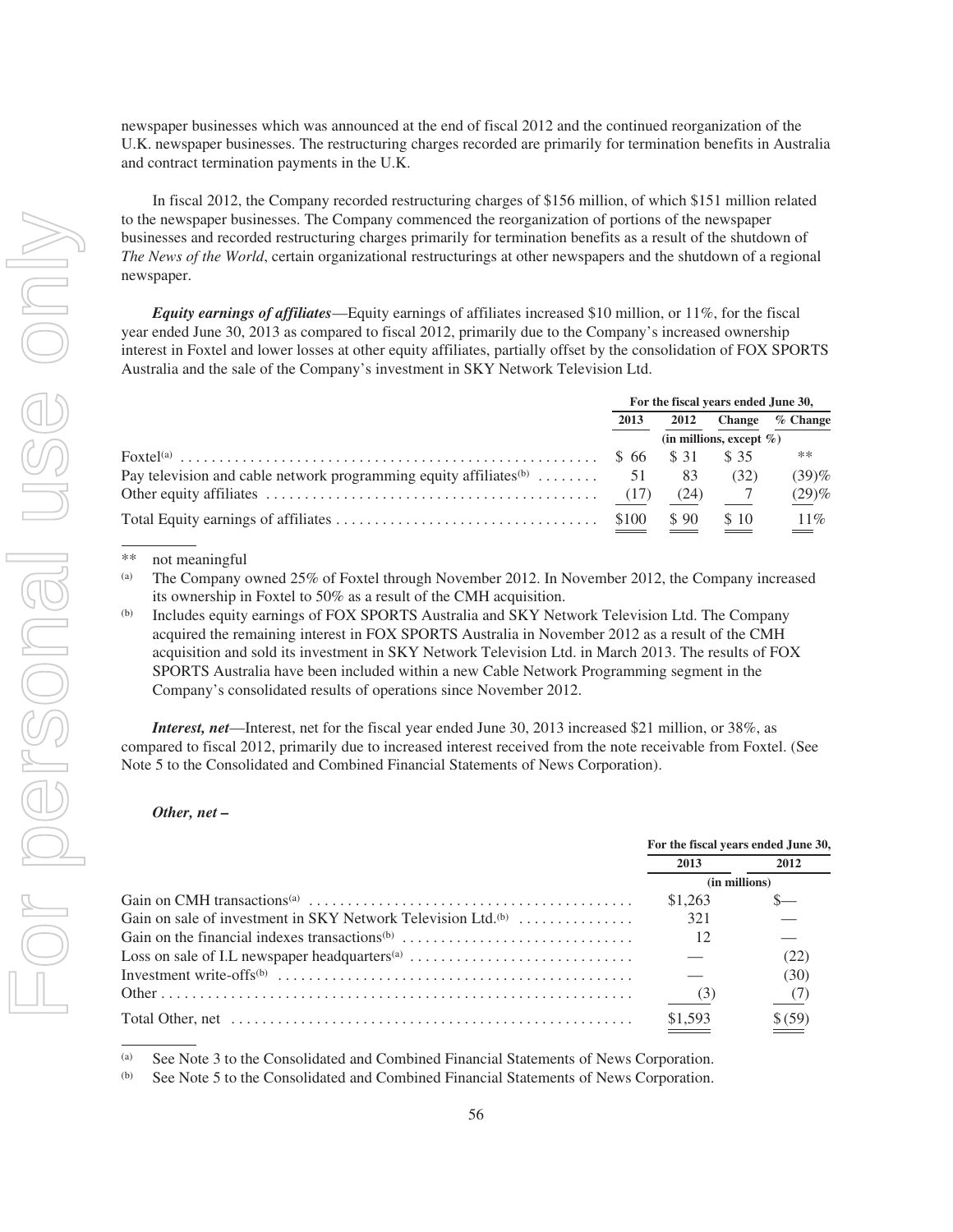*Income tax benefit*—The Company's tax benefit and effective tax rate for the fiscal year ended June 30, 2013 were \$374 million and (216)%, respectively, as compared to \$337 million and 14%, respectively, for fiscal 2012.

For the fiscal year ended June 30, 2013 the Company recorded a \$306 million tax benefit as a result of a reversal of deferred tax liabilities arising from intangible and fixed asset impairments recorded in fiscal 2013 and a reversal of historic deferred tax liabilities related to the consolidation of FOX SPORTS Australia of \$49 million. The Company's tax benefit and effective tax rate for the fiscal year ended June 30, 2013 were lower than the U.S. statutory tax rate of 35% primarily due to the impact of certain non-recurring items of pre-tax income and expense including \$0.5 billion of non-deductible goodwill impairment charges, a \$1.3 billion non-taxable gain on the consolidation of CMH and a \$0.3 billion non-taxable gain on the sale of SKY Network Television Ltd. The effective tax rate was impacted by a 247% reduction relating to the non-taxable gain on the consolidation of CMH and reversal of the historic deferred tax liability related to the consolidation of FOX SPORTS Australia, a 56% rate reduction due to the non-taxable gain on the sale of SKY Network Television Ltd., and a 35% rate reduction due to the Company's foreign operations which are subject to lower tax rates, partially offset by an 87% rate increase due to the impact of non-deductible goodwill impairment charges.

For the fiscal year ended June 30, 2012 the Company recorded a \$454 million tax benefit as a result of a reversal of deferred tax liabilities arising from intangible asset impairments recorded in fiscal 2012 offset by tax expense recorded on pre-tax income. The Company's tax benefit and effective tax rate for the fiscal year ended June 30, 2012 were lower than the U.S. statutory rate of 35% primarily due to a 16% rate reduction from the impact of non-deductible goodwill impairment charges and a 4% rate reduction as a result of the Company's foreign operations which are subject to lower tax rates.

*Net income (loss)*—The Company recorded net income of \$506 million for the fiscal year ended June 30, 2013 as compared to a net loss of \$2.1 billion in fiscal 2012, primarily due to the gain on the CMH transaction of \$1.3 billion, the gain on the sale of the investment in SKY Network Television Ltd. of \$321 million and lower impairment and restructuring charges in fiscal 2013 of \$1 billion.

*Net income attributable to noncontrolling interests*—Net income attributable to noncontrolling interests increased by \$6 million, or 17%, for the fiscal year ended June 30, 2013 as compared to fiscal 2012, due to higher results at REA Group.

### *Segment Analysis*

Segment EBITDA is defined as revenues less operating expenses and selling, general and administrative expenses. Segment EBITDA does not include: Depreciation and amortization, impairment and restructuring charges, equity earnings of affiliates, interest, net, other, net, income tax benefit (expense) and net income attributable to noncontrolling interests. Management believes that Segment EBITDA is an appropriate measure for evaluating the operating performance of the Company's business segments because it is the primary measure used by the Company's chief operating decision maker to evaluate the performance and allocate resources within the Company's businesses. Segment EBITDA provides management, investors and equity analysts a measure to analyze operating performance of each of the Company's business segments and its enterprise value against historical data and competitors' data, although historical results may not be indicative of future results (as operating performance is highly contingent on many factors, including customer tastes and preferences).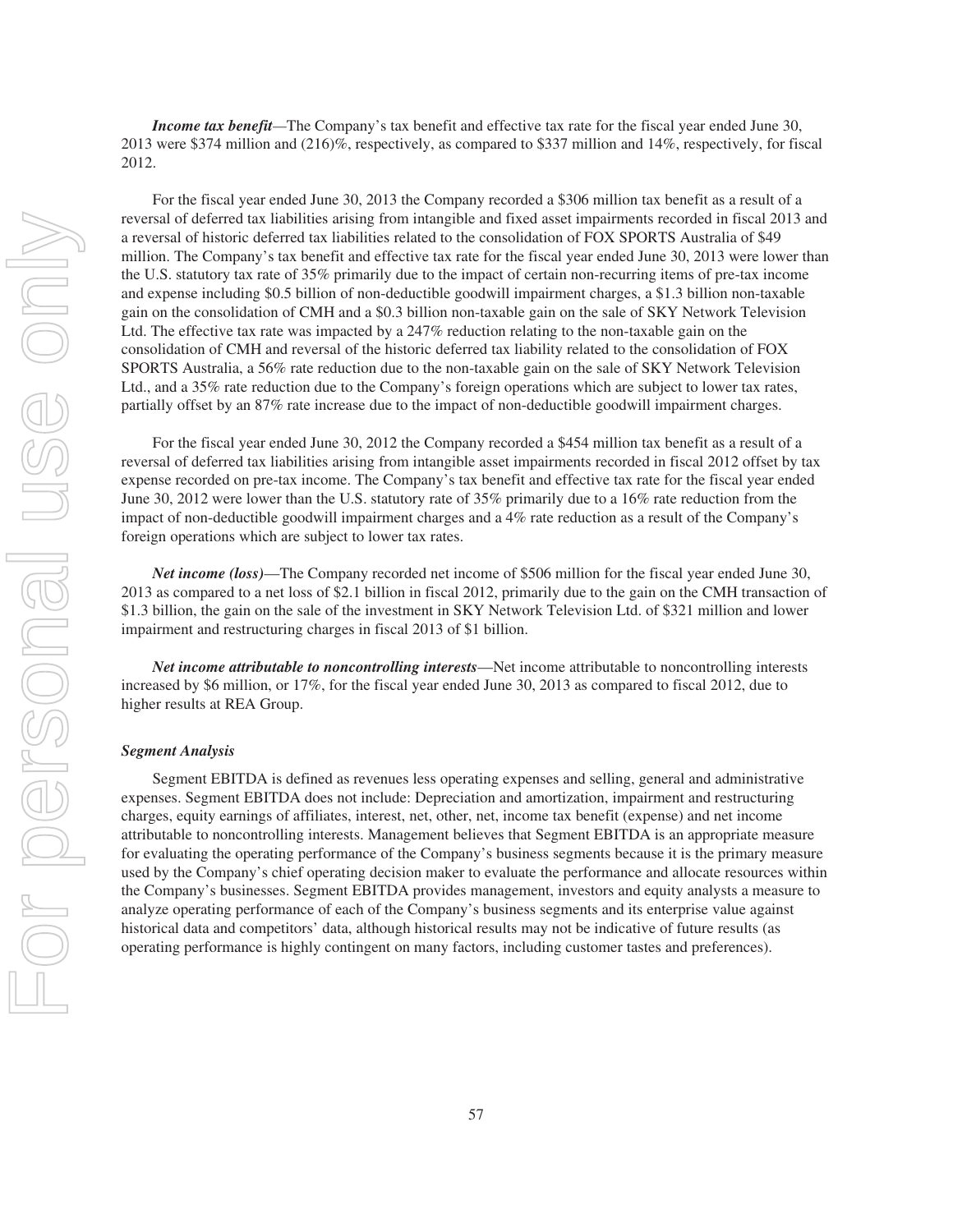Total Segment EBITDA is a non-GAAP measure and should be considered in addition to, not as a substitute for, net income (loss), cash flow and other measures of financial performance reported in accordance with GAAP. In addition, this measure does not reflect cash available to fund requirements and excludes items, such as depreciation and amortization and impairment and restructuring charges, which are significant components in assessing the Company's financial performance. The following table reconciles Total Segment EBITDA to Income (loss) before income tax benefit.

| For the fiscal years ended June 30, |                             |               |            |  |
|-------------------------------------|-----------------------------|---------------|------------|--|
| 2013                                | 2012                        | <b>Change</b> | Change $%$ |  |
|                                     | (in millions, except $\%$ ) |               |            |  |
| \$ 8.891                            | \$ 8.654 \$ 237             |               | $3\%$      |  |
| (5.420)                             | (5,122)                     | (298)         | 6%         |  |
| (2,783)                             | (2,750)                     | (33)          | $1\%$      |  |
| 688                                 | 782                         | (94)          | $(12)\%$   |  |
| (548)                               | (483)                       | (65)          | 13%        |  |
| (1.737)                             | (2.763)                     | 1.026         | (37)%      |  |
| 100                                 | 90                          | 10            | $11\%$     |  |
| 77                                  | 56                          | 21            | 38%        |  |
| 1.593                               | (59)                        | 1.652         | **         |  |
|                                     | \$(2,377)                   | \$2.550       | $***$      |  |

\*\* not meaningful

|       | For the fiscal years ended June 30, |                          |                 |                                 |  |
|-------|-------------------------------------|--------------------------|-----------------|---------------------------------|--|
|       |                                     | 2013                     | 2012            |                                 |  |
|       | <b>Revenues</b>                     | Segment<br><b>EBITDA</b> | <b>Revenues</b> | <b>Segment</b><br><b>EBITDA</b> |  |
|       |                                     |                          | (in millions)   |                                 |  |
|       | \$6,731                             | \$795                    | \$7,058         | \$939                           |  |
|       | 324                                 | 63                       |                 |                                 |  |
|       | 345                                 | 168                      | 286             | 129                             |  |
|       | 1.369                               | 142                      | 1.189           | 86                              |  |
|       | 102                                 | (141)                    | -84             | (50)                            |  |
|       | 20                                  | (339)                    | 37              | (322)                           |  |
| Total | \$8,891                             | \$688                    | \$8,654         | \$782                           |  |
|       |                                     |                          |                 |                                 |  |

*News and Information Services* (76% of the Company's consolidated revenues in fiscal 2013 and 82% of the Company's combined revenues in fiscal 2012)

|                                                                                                                                                                                                                                | For the fiscal years ended June 30, |            |               |            |  |  |
|--------------------------------------------------------------------------------------------------------------------------------------------------------------------------------------------------------------------------------|-------------------------------------|------------|---------------|------------|--|--|
|                                                                                                                                                                                                                                | 2013                                | 2012       | <b>Change</b> | $%$ Change |  |  |
|                                                                                                                                                                                                                                | (in millions, except $\%$ )         |            |               |            |  |  |
| Revenues:                                                                                                                                                                                                                      |                                     |            |               |            |  |  |
|                                                                                                                                                                                                                                |                                     | \$4.388    | \$(450)       | $(10)\%$   |  |  |
|                                                                                                                                                                                                                                | 2.370                               | 2.326      | 44            | $2\%$      |  |  |
|                                                                                                                                                                                                                                | 423                                 | 344        | 79            | 23%        |  |  |
|                                                                                                                                                                                                                                | 6.731                               | 7.058      | (327)         | $(5)\%$    |  |  |
|                                                                                                                                                                                                                                | (4.099)                             | (4.195)    | 96            | $(2)\%$    |  |  |
|                                                                                                                                                                                                                                | (1,837)                             | (1,924)    | 87            | (5)%       |  |  |
| Segment EBITDA (and the contract of the contract of the contract of the contract of the contract of the contract of the contract of the contract of the contract of the contract of the contract of the contract of the contra | SS.<br>795                          | 939<br>-SS | \$(144)       | $(15)\%$   |  |  |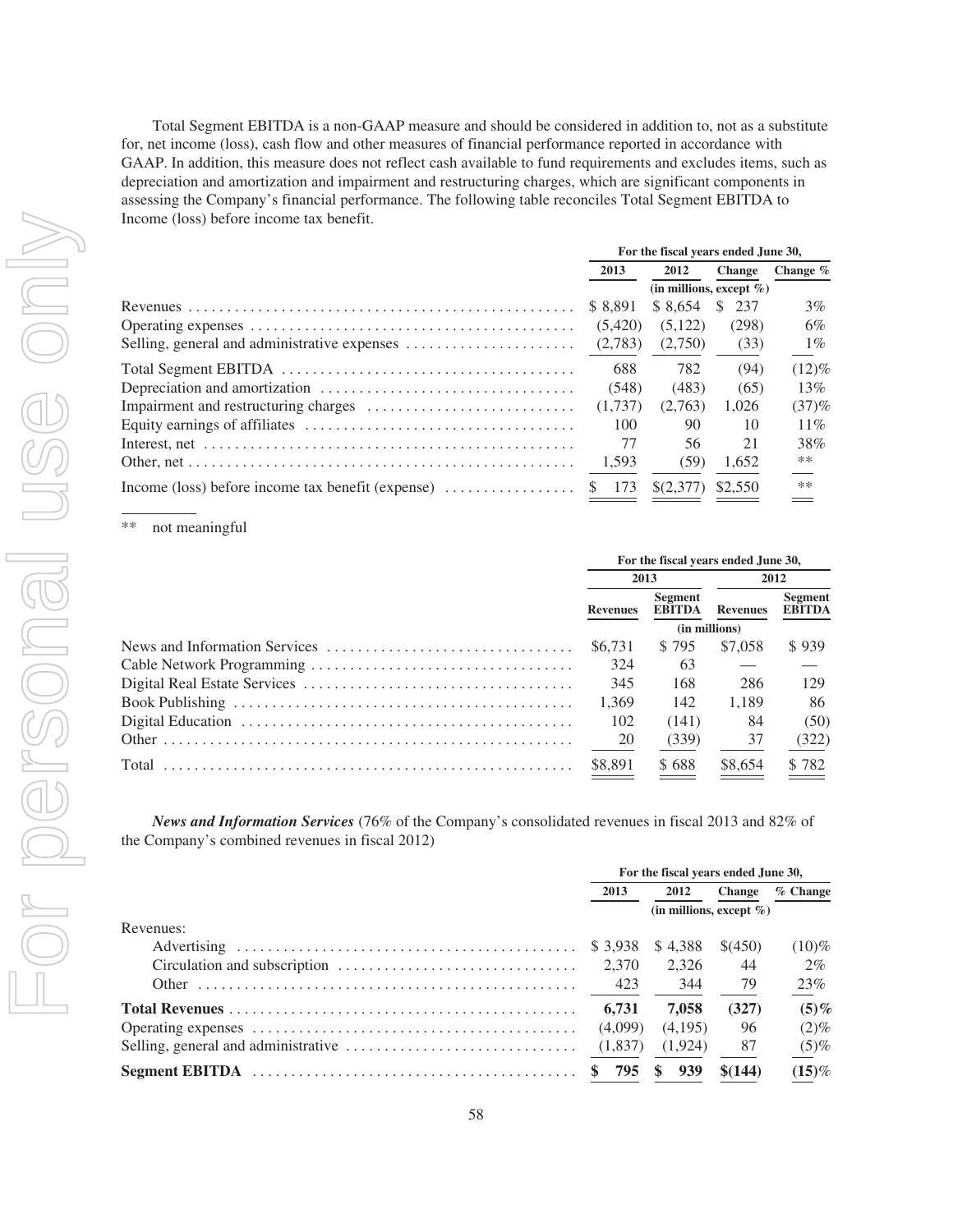For the fiscal year ended June 30, 2013, revenues at the News and Information Services segment decreased \$327 million, or 5%, as compared to fiscal 2012, primarily due to lower advertising revenues of \$450 million principally reflecting the continued challenging economic environment in Australia and to a lesser extent decreased advertising revenues at Dow Jones. The revenue decrease was partially offset by higher circulation and subscription revenues primarily due to the launch of the Sunday edition of *The Sun* in the U.K. in February 2012 and higher other revenues due to increased revenues from third party printing contracts.

For the fiscal year ended June 30, 2013, Segment EBITDA at the News and Information Services segment decreased \$144 million, or 15%, as compared to fiscal 2012, primarily due to: a \$192 million decrease at the Australian newspapers driven by lower advertising revenues; a \$47 million decrease at the integrated marketing services business primarily related to increased production and retail commission costs; and a \$25 million decrease at Dow Jones primarily as a result of decreased revenues and partially offset by the positive impact of cost saving initiatives. These decreases were partially offset by an increase at the U.K. newspapers of \$98 million principally related to increases in circulation revenues.

## *News Corp Australia*

Revenues at the Australian newspapers for the fiscal year ended June 30, 2013 decreased 15%, as compared to fiscal 2012, primarily reflecting lower newspaper advertising revenues principally due to the continued challenging economic environment in Australia. The strengthening of the U.S. dollar against the Australian dollar resulted in a revenue decrease of \$8 million for the fiscal year ended June 30, 2013 as compared to fiscal 2012.

# *News UK*

For the fiscal year ended June 30, 2013, revenues at the U.K. newspapers increased 6% as compared to fiscal 2012 principally due to the inclusion of advertising and circulation revenues from the launch of the Sunday edition of *The Sun* in February 2012 and revenues from third party printing contracts. The strengthening of the U.S. dollar against the British pound resulted in a revenue decrease of \$11 million for the fiscal year ended June 30, 2013 as compared to fiscal 2012.

#### *Dow Jones*

Revenues at Dow Jones decreased 4% for the fiscal year ended June 30, 2013 as compared to fiscal 2012 primarily due to lower advertising revenues resulting from lower volume and the shift from print to digital advertising. The strengthening of the U.S. dollar against various currencies resulted in a decrease of \$5 million for the fiscal year ended June 30, 2013 as compared to fiscal 2012.

#### *News America Marketing*

For the fiscal year ended June 30, 2013, revenues at News America Marketing increased 2%, as compared to fiscal 2012 primarily due to increased revenues for in-store advertising in Canada.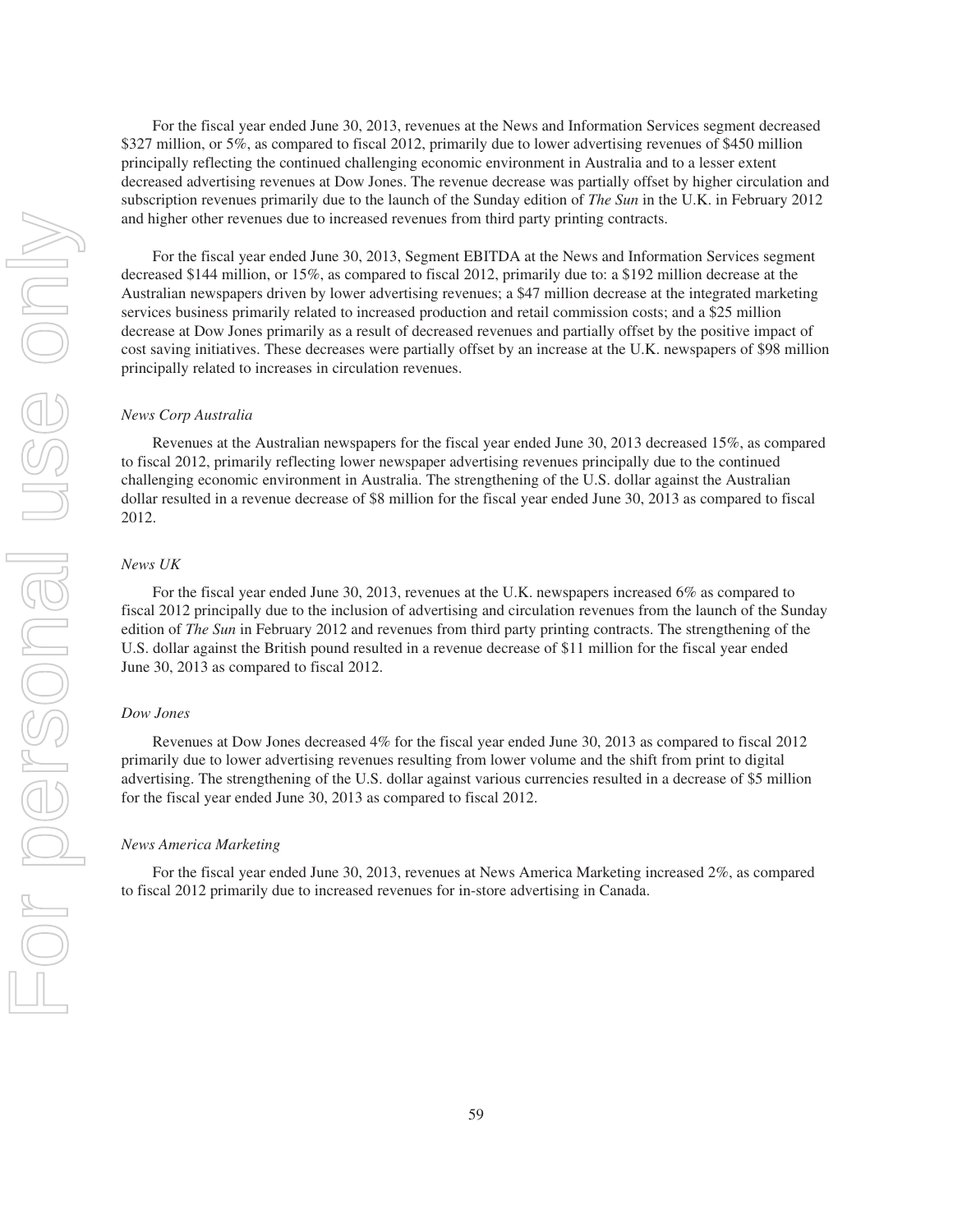*Cable Network Programming* (4% of the Company's consolidated revenues in fiscal 2013 and 0% of the Company's combined revenues in fiscal 2012)

|           |       | For the fiscal years ended June 30, |               |
|-----------|-------|-------------------------------------|---------------|
|           | 2013  | 2012                                | <b>Change</b> |
|           |       | (in millions)                       |               |
| Revenues: |       |                                     |               |
|           | \$ 55 | $S-$                                | \$55          |
|           | 259   |                                     | 259           |
|           | 10    |                                     | - 10          |
|           | 324   |                                     | 324           |
|           | (242) |                                     | (242)         |
|           | (19)  |                                     | (19)          |
|           | -63   |                                     |               |

For the fiscal year ended June 30, 2013, revenues at the Cable Network Programming segment were \$324 million and Segment EBITDA was \$63 million which reflects the consolidation of FOX SPORTS Australia beginning in November 2012 due to the acquisition of CMH.

On a stand-alone basis, revenues at FOX SPORTS Australia increased 8% for the fiscal year ended June 30, 2013 as compared to the corresponding period of fiscal 2012 primarily due to strong advertising performance driven by key sports content across the FOX SPORTS channels and modest subscription revenue growth across both residential and commercial markets. On a stand-alone basis, Segment EBITDA at FOX SPORTS Australia for the fiscal year ended June 30, 2013 decreased 13% compared with Segment EBITDA for the corresponding period of fiscal 2012 primarily due to increased expenses associated with the new National Rugby League rights contract which began in March 2013.

*Digital Real Estate Services* (4% of the Company's consolidated revenues in fiscal 2013 and 3% of the Company's combined revenues in fiscal 2012)

|                                                                                                                                     | For the fiscal years ended June 30, |       |                             |                 |  |  |
|-------------------------------------------------------------------------------------------------------------------------------------|-------------------------------------|-------|-----------------------------|-----------------|--|--|
|                                                                                                                                     | 2013                                | 2012  |                             | Change % Change |  |  |
|                                                                                                                                     |                                     |       | (in millions, except $\%$ ) |                 |  |  |
| Revenues                                                                                                                            |                                     |       |                             |                 |  |  |
|                                                                                                                                     |                                     |       |                             | 21\%            |  |  |
|                                                                                                                                     | 345                                 | 286   | 59                          | $21\%$          |  |  |
| Selling, general and administrative $\dots \dots \dots \dots \dots \dots \dots \dots \dots \dots \dots \dots \dots \dots \tag{177}$ |                                     | (157) | (20)                        | 13%             |  |  |
|                                                                                                                                     |                                     |       | \$ 39                       | $30\%$          |  |  |

For the fiscal year ended June 30, 2013, revenues at the Digital Real Estate Services segment increased \$59 million, or 21%, as compared to fiscal 2012, primarily due to the increase in revenue from listing depth products in Australia.

For the fiscal year ended June 30, 2013, Segment EBITDA at the Digital Real Estate Services segment increased \$39 million, or 30%, as compared to fiscal 2012, primarily due to the revenue increase noted above, partially offset by increased expenses directly related to revenue growth supporting innovation, development and the sale of real estate advertising products.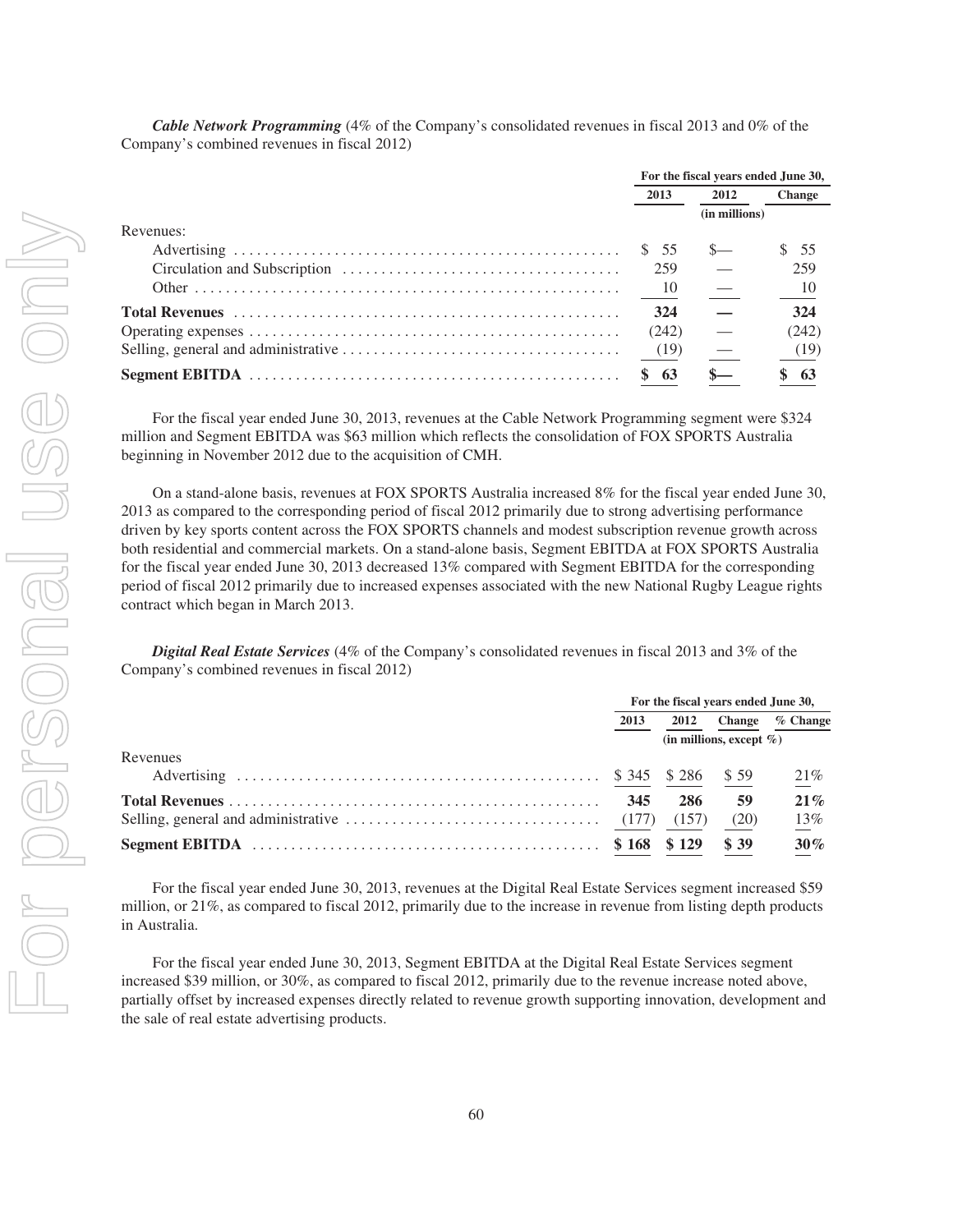*Book Publishing* (15% of the Company's consolidated revenues in fiscal 2013 and 14% of the Company's combined revenues in fiscal 2012)

|                                                                                                             | For the fiscal vears ended June 30, |                             |               |            |  |  |
|-------------------------------------------------------------------------------------------------------------|-------------------------------------|-----------------------------|---------------|------------|--|--|
|                                                                                                             | 2013                                | 2012                        | <b>Change</b> | $%$ Change |  |  |
|                                                                                                             |                                     | (in millions, except $\%$ ) |               |            |  |  |
| Revenues:                                                                                                   |                                     |                             |               |            |  |  |
| $\text{Cosumer } \dots \dots \dots \dots \dots \dots \dots \dots \dots \dots \dots \dots \dots \dots \dots$ | \$1,286                             | \$1,123                     | \$163         | 15%        |  |  |
|                                                                                                             |                                     | 66                          | 17            | 26%        |  |  |
|                                                                                                             | 1.369                               | 1.189                       | 180           | $15\%$     |  |  |
|                                                                                                             | (1.028)                             | (886)                       | (142)         | 16%        |  |  |
|                                                                                                             | (199)                               | (217)                       | 18            | $(8)\%$    |  |  |
|                                                                                                             | 142                                 | 86<br>S                     | 56            | 65%        |  |  |

For the fiscal year ended June 30, 2013, revenues at the Book Publishing segment increased \$180 million, or 15%, as compared to fiscal 2012, primarily due to the inclusion of revenues from Thomas Nelson of \$172 million which was acquired in fiscal 2013. During the fiscal year ended June 30, 2013, HarperCollins had 167 titles on *The New York Times* Bestseller List with 16 titles reaching the number one position.

For the fiscal year ended June 30, 2013, Segment EBITDA at the Book Publishing segment increased \$56 million, or 65%, as compared to fiscal 2012, primarily due to the inclusion of Segment EBITDA from Thomas Nelson in fiscal 2013 of \$27 million and lower litigation settlement costs of approximately \$25 million related to an e-books antitrust action that settled in fiscal 2012, offset by a reduction of Segment EBITDA of \$13 million related to the Australian and Canadian operations and the decision to exit the third party distribution business in the U.S. The remaining increase in Segment EBITDA was primarily due to synergies within the Christian publishing business, the impact of cost containment initiatives and lower manufacturing costs reflecting the continued shift to digital book sales.

*Digital Education* (1% of the Company's consolidated revenues in fiscal 2013 and 1% of the Company's combined revenues in fiscal 2012)

|                                                                                                                               | For the fiscal years ended June 30, |      |                             |            |  |
|-------------------------------------------------------------------------------------------------------------------------------|-------------------------------------|------|-----------------------------|------------|--|
|                                                                                                                               | 2013                                | 2012 | <b>Change</b>               | $%$ Change |  |
|                                                                                                                               |                                     |      | (in millions, except $\%$ ) |            |  |
| Revenues:                                                                                                                     |                                     |      |                             |            |  |
| Circulation and subscription $\ldots \ldots \ldots \ldots \ldots \ldots \ldots \ldots$ \$ 36 \$ 31 \$ 5                       |                                     |      |                             | 16%        |  |
|                                                                                                                               |                                     |      | - 13                        | 25%        |  |
|                                                                                                                               | 102                                 | 84   | 18                          | 21%        |  |
|                                                                                                                               | (51)                                | (40) | (11)                        | 28%        |  |
| Selling, general and administrative $\dots \dots \dots \dots \dots \dots \dots \dots \dots \dots \dots \dots \dots \tag{192}$ |                                     | (94) | (98)                        | $***$      |  |
|                                                                                                                               |                                     |      | \$(91)                      | **         |  |

\*\* not meaningful

For the fiscal year ended June 30, 2013, revenues at the Digital Education segment increased \$18 million, or 21%, as compared to fiscal 2012, primarily due to increased revenues at Amplify Insight.

Segment EBITDA at the Digital Education segment for the fiscal year ended June 30, 2013 decreased \$91 million as compared to fiscal 2012, primarily as a result of higher Selling, general and administrative expenses of \$98 million primarily due to increased investment spending and higher product development costs. Losses are expected to be higher in fiscal 2014 when compared to fiscal 2013 as a result of continued development efforts of the Company's digital curricula and education products.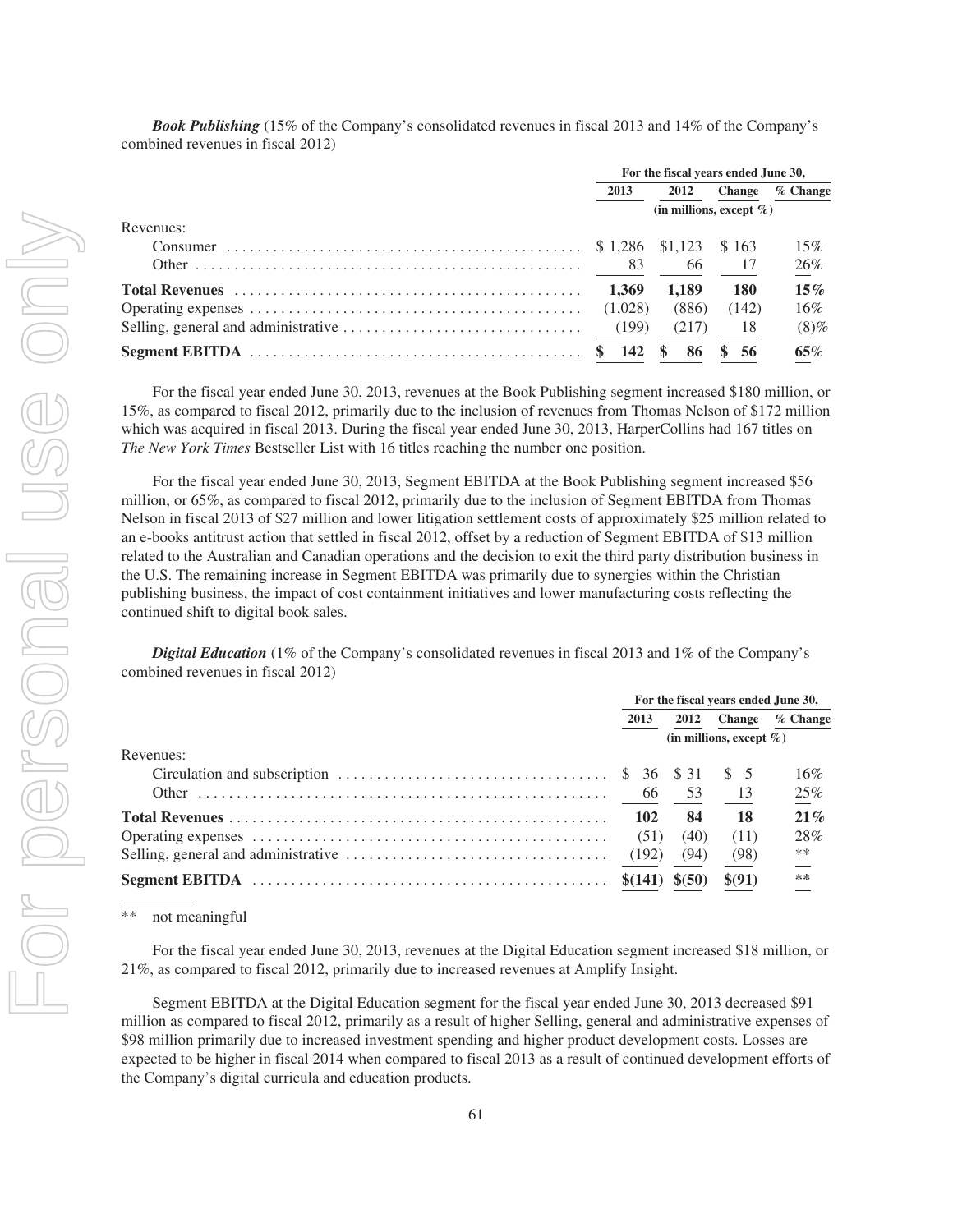*Other* (0% of the Company's consolidated revenues in fiscal 2013 and 0% of the Company's combined revenues in fiscal 2012)

|                                                                                                                                                                                                                                | For the fiscal years ended June 30, |                |               |       |                             |           |  |
|--------------------------------------------------------------------------------------------------------------------------------------------------------------------------------------------------------------------------------|-------------------------------------|----------------|---------------|-------|-----------------------------|-----------|--|
|                                                                                                                                                                                                                                | 2013<br>2012                        |                | <b>Change</b> |       | $%$ Change                  |           |  |
|                                                                                                                                                                                                                                |                                     |                |               |       | (in millions, except $\%$ ) |           |  |
| Revenues:                                                                                                                                                                                                                      |                                     |                |               |       |                             |           |  |
|                                                                                                                                                                                                                                |                                     |                |               |       | \$(11)                      | (58)%     |  |
|                                                                                                                                                                                                                                |                                     |                |               | 8     | (4)                         | (50)%     |  |
|                                                                                                                                                                                                                                |                                     | 8 <sup>8</sup> |               | 10    | (2)                         | (20)%     |  |
|                                                                                                                                                                                                                                |                                     | <b>20</b>      |               | 37    | (17)                        | $(46)\%$  |  |
|                                                                                                                                                                                                                                |                                     |                |               | (1)   |                             | $(100)\%$ |  |
|                                                                                                                                                                                                                                |                                     | (359)          |               | (358) |                             | $-$ %     |  |
| Segment EBITDA (and the contract of the contract of the contract of the contract of the contract of the contract of the contract of the contract of the contract of the contract of the contract of the contract of the contra |                                     | $$^{(339)}$    |               |       | \$(17)                      | $5\%$     |  |

For the fiscal year ended June 30, 2013, revenues at the Other segment decreased \$17 million, or 46%, as compared to fiscal 2012, due to the sale of the Company's non-core Australian businesses during fiscal 2013.

Segment EBITDA at the Other segment for the fiscal year ended June 30, 2013 decreased \$17 million, or 5%, as compared to fiscal 2012, primarily as a result of increased corporate overhead expenses of \$29 million, partially offset by lower legal and professional fees related to the U.K. Newspaper Matters of approximately \$16 million which decreased from \$199 million in fiscal 2012 to \$183 million in fiscal 2013.

# **LIQUIDITY AND CAPITAL RESOURCES**

## *Current Financial Condition*

The Company's principal source of liquidity is internally generated funds and cash and cash equivalents on hand. In accordance with the Separation and Distribution Agreement, 21st Century Fox made a cash contribution to the Company such that at the Distribution Date, the Company had approximately \$2.4 billion of cash on hand and received the remaining \$0.2 billion from 21st Century Fox during the first quarter of fiscal 2014. The Company expects these elements of liquidity will enable it to meet its liquidity needs in the foreseeable future. In addition, the Company established a revolving credit facility of \$650 million in October 2013 and expects to have access to the worldwide capital markets, subject to market conditions, in order to issue debt if required. Although the Company believes that its future cash from operations, together with its access to the capital markets, will provide adequate resources to fund its operating and financing needs, its access to, and the availability of, financing on acceptable terms in the future will be affected by many factors, including: (i) the Company's performance, (ii) its credit rating or absence of a credit rating, (iii) the liquidity of the overall capital markets and (iv) the current state of the economy. There can be no assurances that the Company will continue to have access to the capital markets on acceptable terms. See Part I, "Item 1A. Risk Factors" in this Annual Report for a further discussion.

As of June 30, 2014, the Company's consolidated assets included \$956 million in cash and cash equivalents that was held by its foreign subsidiaries. \$239 million of this amount is cash held at the Digital Real Estate Services segment, which is not readily accessible by the Company as it is held by REA Group, a majority owned but separately listed public company. REA Group must declare a dividend in order for the Company to have access to its share of REA Group's cash balance. The Company earns income outside the U.S., which is deemed to be permanently reinvested in certain foreign jurisdictions. The Company does not currently intend to repatriate these funds. Should the Company require more capital in the U.S. than is generated by and/or available to its domestic operations, the Company could elect to transfer funds held in foreign jurisdictions. The transfer of funds from foreign jurisdictions may be cumbersome due to local regulations, foreign exchange controls and withholding taxes. Additionally, the transfer of funds from foreign jurisdictions may result in higher effective tax rates and higher cash paid for income taxes for the Company.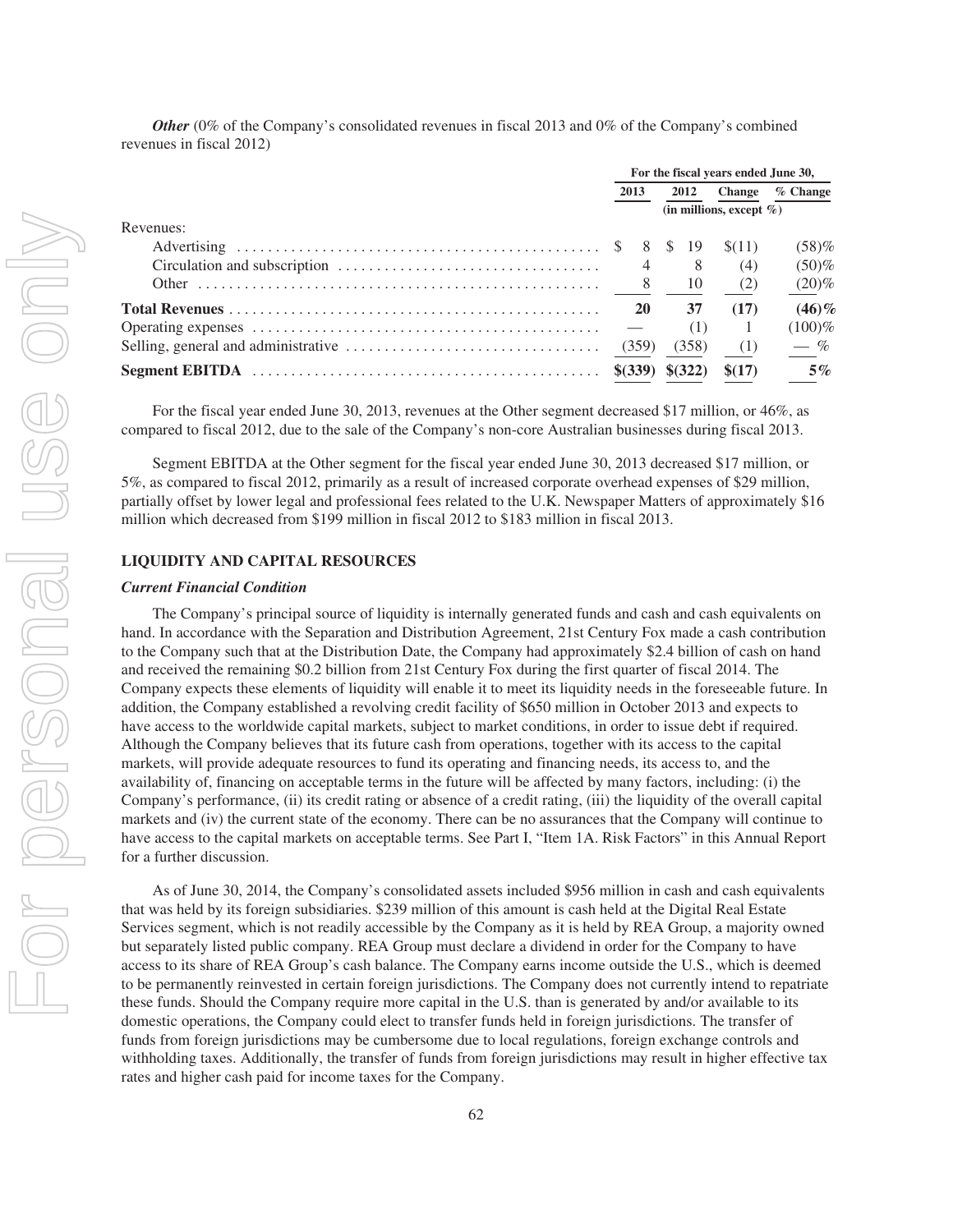For personal use onlyFor personal use only

The principal uses of cash that affect the Company's liquidity position include the following: operational expenditures including employee costs; paper purchases and capital expenditures; income tax payments; investments in associated entities and acquisitions.

In addition to the acquisitions and dispositions disclosed elsewhere, the Company has evaluated, and expects to continue to evaluate, possible acquisitions and dispositions of certain businesses. Such transactions may be material and may involve cash, the issuance of the Company's securities or the assumption of indebtedness.

The Company's Board of Directors has authorized the Company to repurchase up to an aggregate of \$500 million of its Class A Common Stock. All decisions regarding any future stock repurchases are at the sole discretion of a duly appointed committee of the Company's Board of Directors and management. The committee's decisions regarding future stock repurchases will be evaluated from time to time in light of many factors, including the Company's financial condition, earnings, capital requirements and debt facility covenants, other contractual restrictions, as well as legal requirements (including compliance with the IRS private letter ruling), regulatory constraints, industry practice and other factors that the committee may deem relevant. The stock repurchase authorization may be modified, extended, suspended or discontinued at any time by the Company's Board of Directors and the Company's Board of Directors cannot provide any assurances that any shares will be repurchased. Through August 8, 2014, the Company has not repurchased any common stock.

## *Sources and Uses of Cash—Fiscal 2014 versus Fiscal 2013*

Net cash provided by operating activities for the fiscal years ended June 30, 2014 and 2013 was as follows (in millions):

| For the fiscal vears ended June 30, | 2014        | 2013<br>____ |
|-------------------------------------|-------------|--------------|
|                                     | \$854 \$501 |              |

Net cash provided by operating activities improved by \$353 million for the fiscal year ended June 30, 2014 as compared to fiscal 2013, which was primarily due to the increase in Cable Network Programming Segment EBITDA due to the consolidation of FOX SPORTS Australia of \$65 million, lower restructuring payments of \$174 million, lower payments for fees and costs related to the U.K. Newspaper Matters of \$108 million and lower pension contributions of \$81 million. The increase in net cash provided by operating activities was partially offset by lower cash distributions of \$67 million primarily from the absence of cash distributions from SKY Network Television Ltd. as the Company sold its investment in SKY Network Television Ltd. in March 2013.

Net cash used in investing activities for the fiscal years ended June 30, 2014 and 2013 was as follows (in millions):

| For the fiscal vears ended June 30, | 2014 | 2013 |
|-------------------------------------|------|------|
|                                     |      |      |

The Company had net cash used in investing activities of \$306 million for the fiscal year ended June 30, 2014 as compared to \$1,674 million for fiscal 2013. During the fiscal year ended June 30, 2014, the Company had capital expenditures of \$379 million and made investments of \$84 million, primarily in marketable securities. During the fiscal year ended June 30, 2014, the Company used \$45 million of cash for acquisitions, of which \$19 million related to the acquisition of Storyful. The net cash used in investing activities for the fiscal year ended June 30, 2014 was partially offset by proceeds from dispositions of \$202 million, primarily resulting from the sale of the Dow Jones Local Media Group and other property sales.

During the fiscal year ended June 30, 2013, the Company utilized \$2,156 million in cash for acquisitions, primarily for the acquisition of Consolidated Media Holdings Ltd. and Thomas Nelson and had capital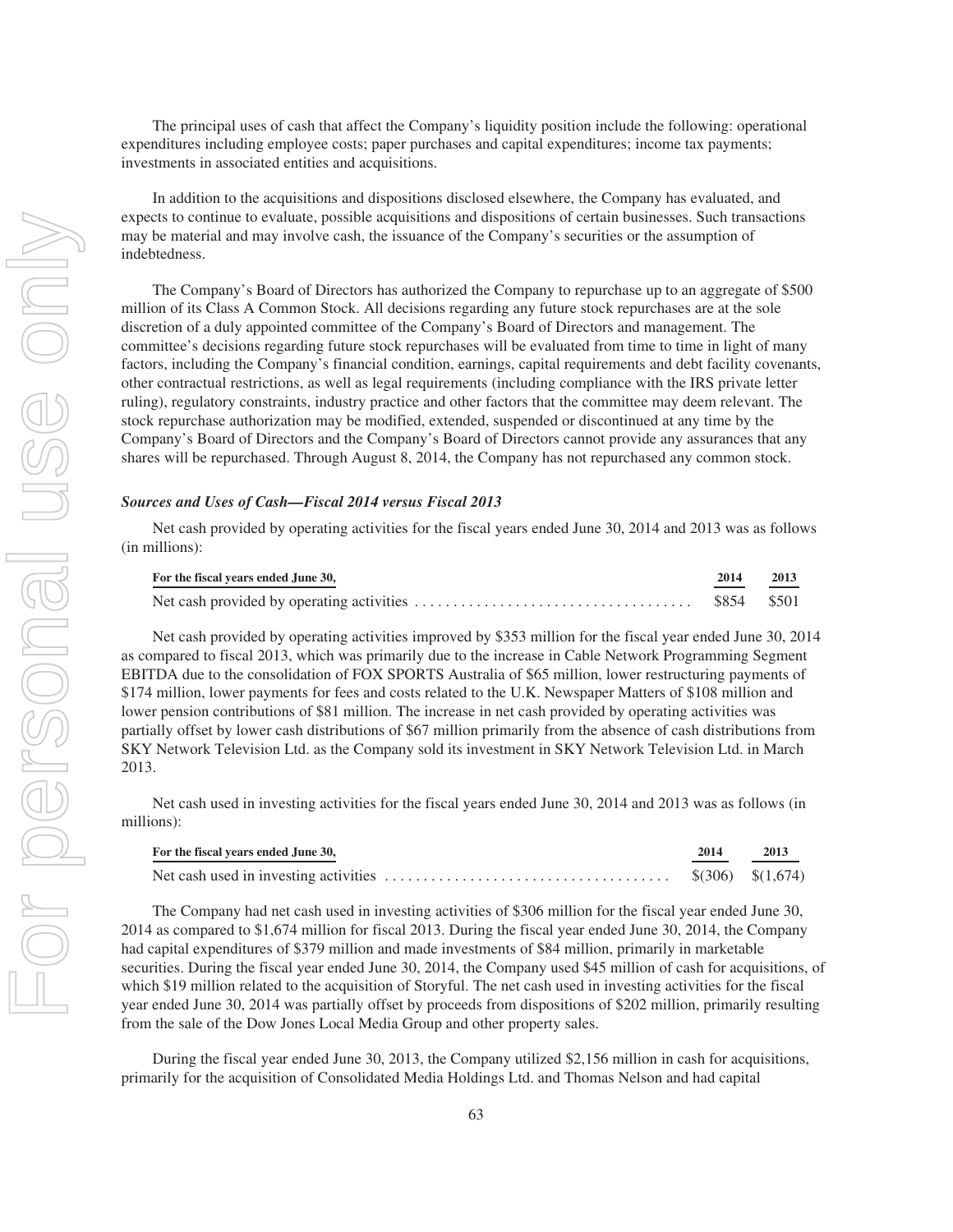expenditures of \$332 million. The net cash used in investing activities for the fiscal year ended June 30, 2013 was partially offset by proceeds from dispositions of \$826 million primarily resulting from the sale of the investment in SKY Network Television Ltd. and the Company's investment in its venture with CME.

The Company expects its total capital expenditures in fiscal 2015 to be relatively similar to those in fiscal 2014, however, at the Digital Education segment we expect to capitalize approximately \$60 million related to curriculum development costs in fiscal 2015.

Net cash provided by financing activities for the fiscal years ended June 30, 2014 and 2013 was as follows (in millions):

| For the fiscal vears ended June 30, | 2014 | 2013            |
|-------------------------------------|------|-----------------|
|                                     |      | $$189$ $$2,486$ |

The change in net cash provided by financing activities for the fiscal year ended June 30, 2014 as compared to fiscal 2013 was primarily due to net transfers from 21st Century Fox and its affiliates of \$217 million during the fiscal year ended June 30, 2014 as compared to \$2.7 billion in fiscal 2013, partially offset by the payment of debt acquired in the acquisition of CMH of approximately \$235 million.

### *Sources and Uses of Cash—Fiscal 2013 versus Fiscal 2012*

Net cash provided by operating activities for the fiscal years ended June 30, 2013 and 2012 was as follows (in millions):

| For the fiscal years ended June 30, | 2013        | 2012<br>____ |
|-------------------------------------|-------------|--------------|
|                                     | \$501 \$851 |              |

The decrease in net cash provided by operating activities during the fiscal year ended June 30, 2013 as compared to fiscal 2012 primarily reflects higher payments under restructuring programs of \$164 million, increased pension and postretirement contributions of approximately \$130 million and the inclusion of sports programming payments at FOX SPORTS Australia of \$125 million, partially offset by increases in dividends received of \$35 million and interest income of approximately \$20 million. Pension contributions for the fiscal year ended June 30, 2013 included approximately \$115 million in contributions related to the Separation.

Net cash used in investing activities for the fiscal years ended June 30, 2013 and 2012 was as follows (in millions):

| For the fiscal years ended June 30, | 2013 | 2012<br>$\overline{\phantom{a}}$ |
|-------------------------------------|------|----------------------------------|
|                                     |      |                                  |

The increase in net cash used in investing activities during the fiscal year ended June 30, 2013 as compared to fiscal 2012 was primarily due to cash utilized for acquisitions of \$2.2 billion, partially offset by cash proceeds from dispositions of \$826 million, primarily related to the sale of the investment in SKY Network Television Ltd. and the Company's investment in its venture with CME. Capital expenditures in fiscal 2013 were \$332 million as compared to \$375 million in fiscal 2012.

Net cash provided by (used in) financing activities for the fiscal years ended June 30, 2013 and 2012 was as follows (in millions):

| For the fiscal vears ended June 30,                                                            | 2013 | 2012                |
|------------------------------------------------------------------------------------------------|------|---------------------|
| Net cash provided by (used in) financing activities $\dots\dots\dots\dots\dots\dots\dots\dots$ |      | $$2,486$ $$(1,006)$ |

The change in net cash provided by (used in) financing activities for the fiscal year ended June 30, 2013 as compared to fiscal 2012 was primarily due to net transfers from 21st Century Fox and its affiliates of \$2.7 billion during the fiscal year ended June 30, 2013 as compared to net transfers to 21st Century Fox and its affiliates of \$993 million in fiscal 2012, partially offset by payment of debt acquired in the acquisition of CMH of approximately \$235 million.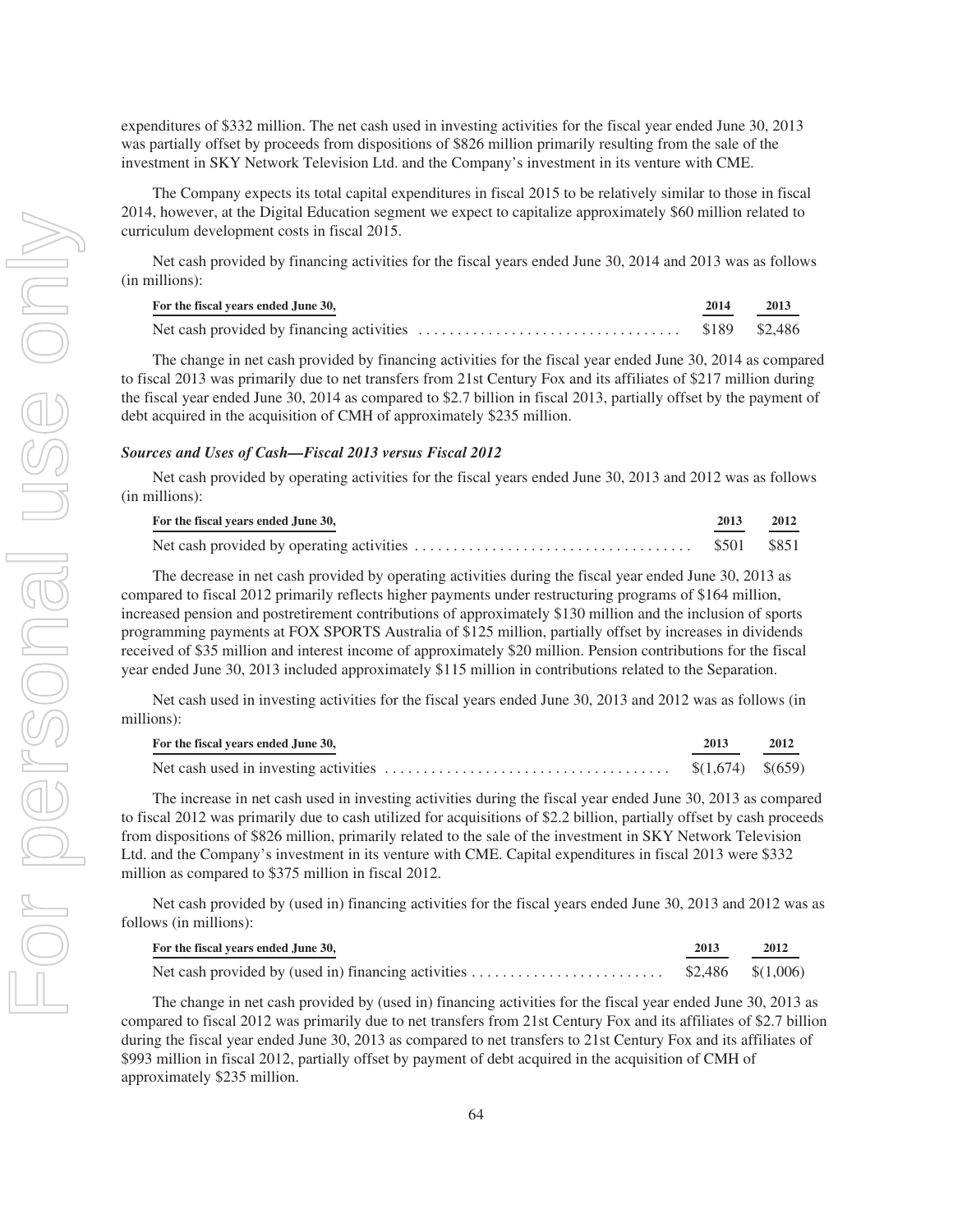## *Reconciliation of Free Cash Flow Available to News Corporation*

Free cash flow available to News Corporation is a non-GAAP financial measure defined as net cash provided by operating activities, less capital expenditures and REA Group free cash flow, plus cash dividends received from REA Group.

The Company considers free cash flow available to News Corporation to provide useful information to management and investors about the amount of cash generated by the business after capital expenditures which can then be used for strategic opportunities including, among others, investing in the Company's business, strategic acquisitions, strengthening the Company's balance sheet, dividend payouts and repurchasing stock. A limitation of free cash flow available to News Corporation is that it does not represent the total increase or decrease in the cash balance for the period. Management compensates for the limitation of free cash flow available to News Corporation by also relying on the net change in cash and cash equivalents as presented in the Company's consolidated and combined statements of cash flows prepared in accordance with GAAP which incorporates all cash movements during the period.

The following table presents a reconciliation of net cash provided by operating activities to free cash flow available to News Corporation:

|                                              |        | For the fiscal years ended June 30, |       |  |
|----------------------------------------------|--------|-------------------------------------|-------|--|
|                                              | 2014   | 2013                                | 2012  |  |
|                                              |        | (in millions)                       |       |  |
|                                              | \$854  | \$501                               | \$851 |  |
|                                              | (379)  | (332)                               | (375) |  |
|                                              | 475    | 169                                 | 476   |  |
|                                              | (145)  | (127)                               | (79)  |  |
| Plus: Cash dividends received from REA Group | 35     | 30                                  | 11    |  |
|                                              | \$ 365 | $\frac{1}{2}$                       | \$408 |  |
|                                              |        |                                     |       |  |

Free cash flow available to News Corporation improved by \$293 million in fiscal 2014 to \$ 365 million from \$72 million in fiscal 2013, primarily due to the changes in net cash provided by operating activities discussed above, partially offset by increased capital expenditures.

Free cash flow available to News Corporation in fiscal 2013 of \$72 million decreased from \$408 million in fiscal 2012 primarily due to lower Total Segment EBITDA, higher payments under restructuring programs of \$164 million, increased pension and postretirement contributions of approximately \$130 million and the inclusion of sports programming payments at FOX SPORTS Australia of \$125 million, partially offset by lower capital expenditures of \$43 million.

## *Revolving Credit Agreement*

In October 2013, the Company entered into a Credit Agreement (the "Credit Agreement") which provides for an unsecured \$650 million five-year revolving credit facility (the "Facility") to the Company for general corporate purposes. The Facility has a sublimit of \$100 million available for issuances of letters of credit. Under the Credit Agreement, the Company may request increases in the amount of the Facility up to a maximum amount of \$900 million. Subject to certain conditions stated in the Credit Agreement, the Company may borrow, prepay and reborrow amounts under the Facility during the term of the Credit Agreement. All amounts under the Credit Agreement are due on October 23, 2018, unless the commitments are terminated earlier either at the request of the Company or, if an event of default occurs, by the designated agent at the request or with the consent of the lenders (or automatically in the case of certain bankruptcy-related events). The Company may request that the commitments be extended under certain circumstances as set forth in the Credit Agreement for up to two additional one-year periods. Additionally, interest on borrowings is based on either (a) a Eurodollar Rate formula or (b) the Base Rate formula, each as set forth in the Credit Agreement.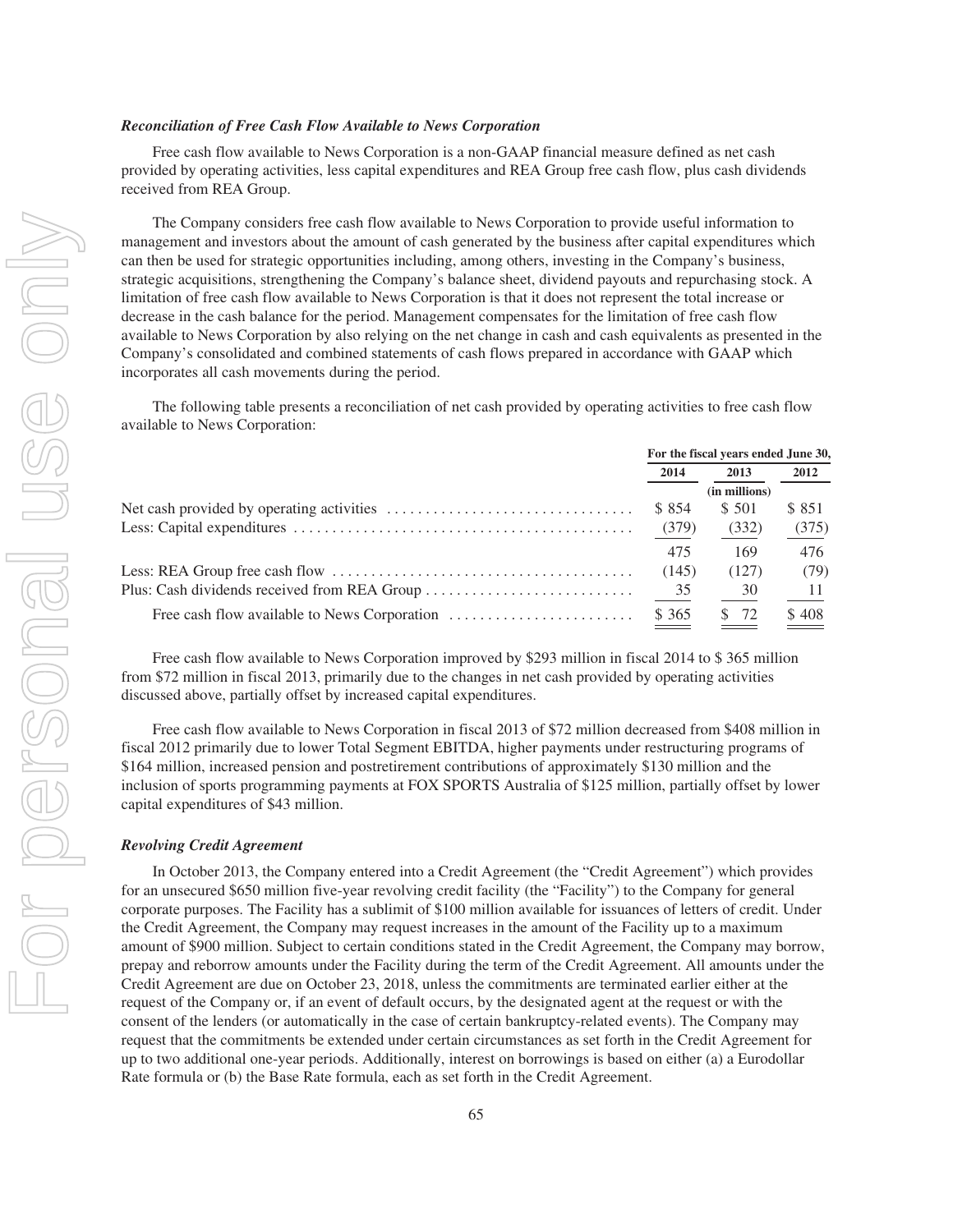The Credit Agreement contains certain customary affirmative and negative covenants and events of default, with customary exceptions, including limitations on the ability of the Company and the Company's subsidiaries to engage in transactions with affiliates, incur liens, merge into or consolidate with any other entity, incur subsidiary debt or dispose of all or substantially all of its assets or all or substantially all of the stock of its subsidiaries taken as a whole. In addition, the Credit Agreement requires the Company to maintain an adjusted operating income leverage ratio of not more than 3.0 to 1.0 and an interest coverage ratio of not less than 3.0 to 1.0. If any of the events of default occur and are not cured within applicable grace periods or waived, any unpaid amounts under the Credit Agreement may be declared immediately due and payable. As of June 30, 2014, the Company was in compliance with all of the applicable debt covenants.

The applicable margin and the commitment fee are based on the pricing grid in the Credit Agreement which varies based on the Company's adjusted operating income leverage ratio. As of June 30, 2014, the Company is paying a commitment fee of 0.25% on any undrawn balance and an applicable margin of 0.50% for a Base Rate borrowing and 1.50% for a Eurodollar Rate borrowing.

As of the date of this filing, the Company has not borrowed any funds under the Facility.

## *Commitments*

The Company has commitments under certain firm contractual arrangements ("firm commitments") to make future payments. These firm commitments secure the future rights to various assets and services to be used in the normal course of operations. The following table summarizes the Company's material firm commitments as of June 30, 2014.

|                                               | As of June 30, 2014           |        |                |                         |                     |
|-----------------------------------------------|-------------------------------|--------|----------------|-------------------------|---------------------|
|                                               | <b>Payments Due by Period</b> |        |                |                         |                     |
|                                               | <b>Total</b>                  | 1 year |                | $2-3$ years $4-5$ years | After 5<br>years    |
|                                               | (in millions)                 |        |                |                         |                     |
|                                               | \$1,301                       | \$432  | \$315          | \$169                   | 385<br><sup>S</sup> |
|                                               | 626                           | 187    | 363            | -68                     | - 8                 |
| Operating leases $(c)$                        |                               |        |                |                         |                     |
|                                               | 1.832                         | 141    | 233            | 266                     | 1.192               |
|                                               | 9                             |        | $\overline{4}$ |                         |                     |
| Total commitments and contractual obligations | \$3,768                       | \$765  | \$915          | \$503                   | \$1,585             |
|                                               |                               |        |                |                         |                     |

(a) The Company has commitments under purchase obligations related to printing contracts, capital projects, marketing agreements and other legally binding commitments.

(b) The Company has sports programming rights commitments with National Rugby League, Football Federation Australia, English Premier League as well as certain other broadcast rights which are payable through fiscal 2021.

(c) The Company leases office facilities, warehouse facilities, printing plants and equipment. These leases, which are classified as operating leases, are expected to be paid at certain dates through fiscal 2062. This amount includes approximately \$315 million of office facilities that have been subleased from 21st Century Fox.

The Company has certain contracts to purchase newsprint, ink and plates that require the Company to purchase a percentage of its total requirements. Since the quantities purchased annually under these contracts are not fixed and are based on the Company's total requirements, the amount of the related payments for these purchases is excluded from the table above.

The table also excludes the Company's pension, other postretirement benefits ("OPEB") obligations and the gross unrecognized tax benefits for uncertain tax positions as the Company is unable to reasonably predict the ultimate amount and timing of the commitments. The Company made contributions of \$137 million and \$180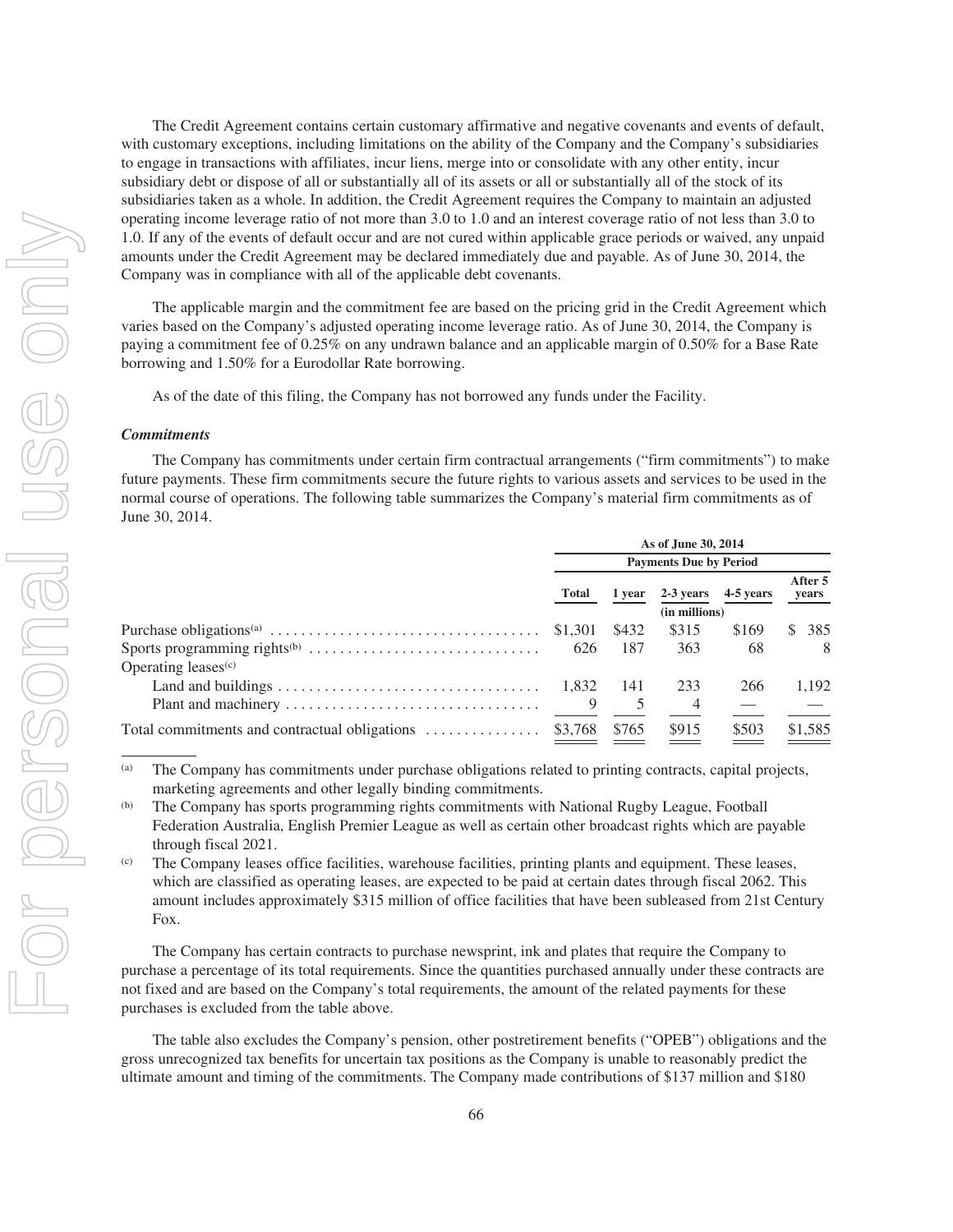million to its pension plans in fiscal 2014 and fiscal 2013, respectively. Included within the total contributions for fiscal 2014, were contributions of approximately \$37 million which were made by a third party in connection with the sale of a business in a prior period on behalf of former employees who retained certain pension benefits. These contributions were a combination of required and voluntary contributions made to improve the funding status of the plans. Future plan contributions are dependent upon actual plan asset returns and interest rates and statutory requirements. The Company anticipates that it will make contributions of approximately \$10 million in fiscal 2015, assuming that actual plan asset returns are consistent with the Company's expected returns in fiscal 2014 and beyond, and that interest rates remain constant. The Company will continue to make voluntary contributions as necessary to improve the funded status of the plans. Payments due to participants under the Company's pension plans are primarily paid out of underlying trusts. Payments due under the Company's OPEB plans are not required to be funded in advance, but are paid as medical costs are incurred by covered retiree populations, and are principally dependent upon the future cost of retiree medical benefits under the Company's OPEB plans. The Company expects its net OPEB payments to approximate \$11 million in fiscal 2015. (See Note 15 to the Consolidated and Combined Financial Statements of News Corporation for further discussion of the Company's pension and OPEB plans).

In January 2014, the Company signed a 30 year lease to relocate all of its various London operations to a single new location. The lease terminates in fiscal 2044, with an early termination option in fiscal 2039. The Company's London-based staff of News U.K., Dow Jones and HarperCollins will be housed together for the first time which the Company expects will allow for improved collaboration and additional efficiencies. Staff commenced relocation to the new London site in June 2014. In connection with this relocation, the Company will pay average rent of approximately \$35 million a year. The rental expense along with other facility related costs expected to be incurred approximates the costs the Company would have incurred in its existing leased properties. Separately, the Company relocated the current U.S. headquarters of HarperCollins in June 2014 to a new location in Manhattan to reduce future rental expense. As a result of these relocations, the Company expects to incur incremental costs related to dual rent and other facility related costs during fiscal 2015 of approximately \$25 million as well as approximately \$70 million of capital expenditures. During the year ended June 30, 2014, the Company recognized incremental costs related to dual rent and other facility related costs of \$28 million, of which \$21 million was recognized in the News and Information Services segment.

#### *Contingencies*

As disclosed in the notes to the Financial Statements, U.K. and U.S. regulators and governmental authorities continue to conduct investigations initiated in 2011 with respect to the U.K. Newspaper Matters. The investigation by the U.S. Department of Justice (the "DOJ") is directed at conduct that occurred within 21st Century Fox prior to the creation of the Company. Accordingly, 21st Century Fox has been and continues to be responsible for responding to the DOJ investigation. The Company, together with 21st Century Fox, is cooperating with these investigations.

Civil claims have also been brought against the Company with respect to the U.K. Newspaper Matters. The Company has admitted liability in many civil cases and has settled a number of cases. The Company has also settled a number of claims through a private compensation scheme established by the Company under which parties could pursue claims against it. While additional civil lawsuits may be filed, no additional civil claims may be brought under the compensation scheme after April 8, 2013*.*

In connection with the Separation, the Company and 21st Century Fox agreed in the Separation and Distribution Agreement that 21st Century Fox will indemnify the Company for payments made after the Distribution Date arising out of civil claims and investigations relating to the U.K. Newspaper Matters as well as legal and professional fees and expenses paid in connection with the criminal matters, other than fees, expenses and costs relating to employees (i) who are not directors, officers or certain designated employees or (ii) with respect to civil matters, who are not co-defendants with the Company or 21st Century Fox. In addition, violations of law may result in criminal fines or penalties for which the Company will not be indemnified by 21st Century Fox. 21st Century Fox's indemnification obligations with respect to these matters will be settled on an after-tax basis.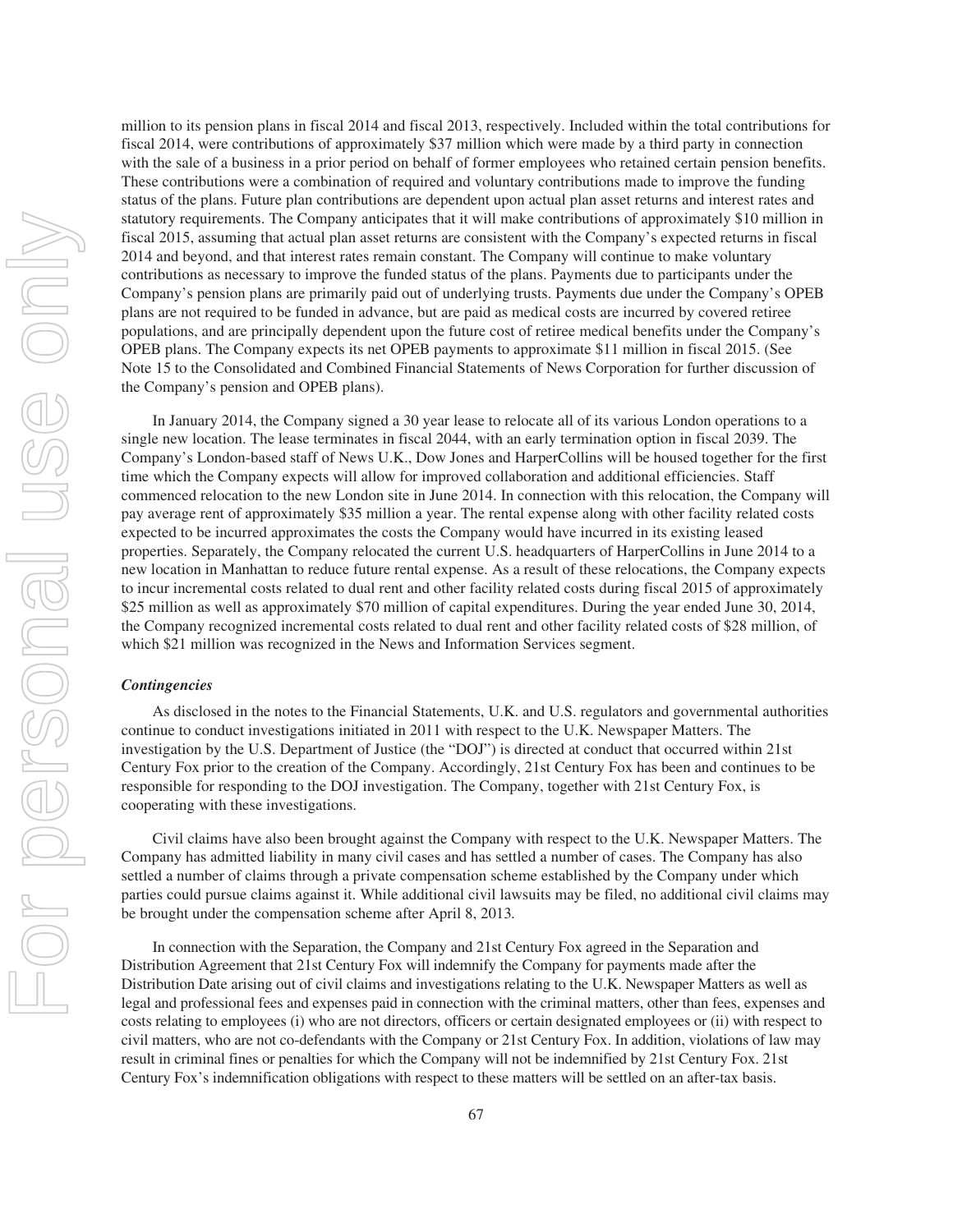As of June 30, 2014, the Company has provided for its best estimate of the liability for the claims that have been filed and costs incurred and has accrued approximately \$110 million, of which \$66 million will be indemnified by 21st Century Fox, and a corresponding receivable was recorded in Amounts due from 21st Century Fox on the Balance Sheet. It is not possible to estimate the liability or corresponding receivable for any additional claims that may be filed given the information that is currently available to the Company. If more claims are filed and additional information becomes available, the Company will update the liability provision and corresponding receivable for such matters.

The Company is not able to predict the ultimate outcome or cost of the civil claims or criminal matters. It is possible that these proceedings and any adverse resolution thereof, including any fines or other penalties associated with any plea, judgment or similar result for which the Company will not be indemnified, could damage its reputation, impair its ability to conduct its business and adversely affect its results of operations and financial condition.

The Company's operations are subject to tax in various domestic and international jurisdictions and as a matter of course, it is regularly audited by federal, state and foreign tax authorities. The Company believes it has appropriately accrued for the expected outcome of all pending tax matters and does not currently anticipate that the ultimate resolution of pending tax matters will have a material adverse effect on its financial condition, future results of operations or liquidity. As subsidiaries of 21st Century Fox prior to the Separation, the Company and each of its domestic subsidiaries have joint and several liability with 21st Century Fox for the consolidated U.S. federal income taxes of the 21st Century Fox consolidated group relating to any taxable periods during which the Company or any of the Company's domestic subsidiaries are or were a member of the 21st Century Fox consolidated group. Consequently, the Company could be liable in the event any such liability is incurred, and not discharged, by any other member of the 21st Century Fox consolidated group. The Tax Sharing and Indemnification Agreement requires 21st Century Fox to indemnify the Company for any such liability. Disputes or assessments could arise during future audits by the IRS or other taxing authorities in amounts that the Company cannot quantify.

# **CRITICAL ACCOUNTING POLICIES**

An accounting policy is considered to be critical if it is important to the Company's financial condition and results and if it requires significant judgment and estimates on the part of management in its application. The development and selection of these critical accounting policies have been determined by management of the Company. (See Note 2 to the Consolidated and Combined Financial Statements of News Corporation for the Company's summary of significant accounting policies).

### *Long-lived assets*

Long-lived assets, including goodwill, newspaper mastheads, distribution networks, publishing rights, copyrighted products, trademarks and property, plant and equipment. Assets acquired in business combinations are recorded at their estimated fair value at the date of acquisition. Goodwill is recorded as the difference between the cost of acquiring an entity and the estimated fair values assigned to its tangible and identifiable intangible net assets and is assigned to one or more reporting units for purposes of testing for impairment.

Determining the fair value of assets acquired and liabilities assumed requires management's judgment and often involves the use of significant estimates and assumptions, including assumptions with respect to future cash inflows and outflows, discount rates, asset lives and market multiples, among other items. Identifying reporting units and assigning goodwill to them requires judgment involving the aggregation of business units with similar economic characteristics and the identification of existing business units that benefit from the acquired goodwill. The judgments made in determining the estimated fair value assigned to each class of long-lived assets acquired, their reporting unit, as well as their useful lives can significantly impact net income. The Company allocates goodwill to disposed businesses using the relative fair value method.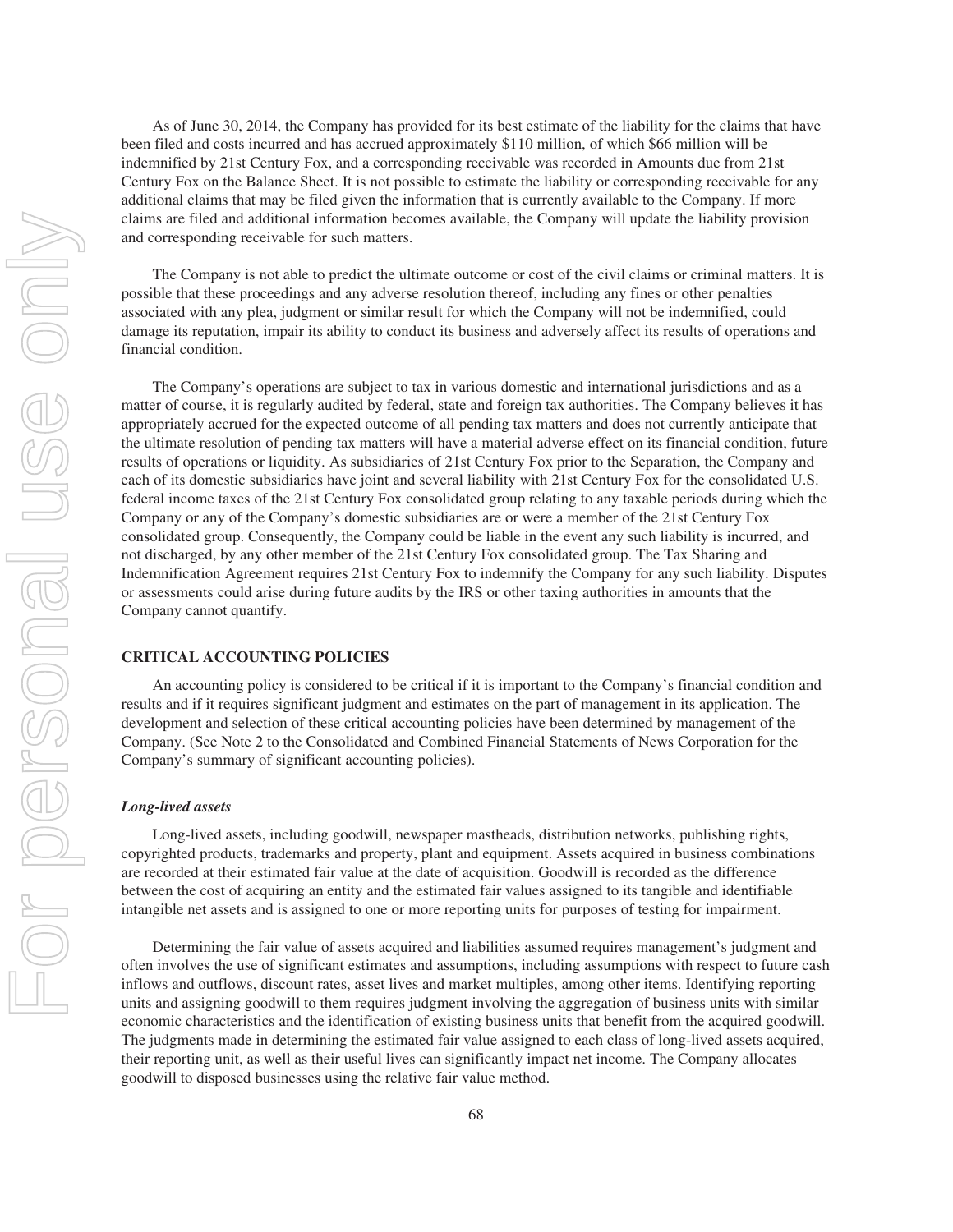#### *Goodwill and Indefinite-lived Intangible Assets*

The Company tests goodwill and indefinite-lived intangibles for impairment on an annual basis in the fourth quarter and at other times if a significant event or change in circumstances indicates that it is more likely than not that the fair value of these assets has been reduced. The Company uses its judgment in assessing whether assets may have become impaired between annual impairment assessments. Indicators such as unexpected adverse economic factors, unanticipated technological change or competitive activities, loss of key personnel and acts by governments and courts, may signal that an asset has become impaired.

The valuation of goodwill requires assumptions and estimates of many factors, including revenue and market growth, operating cash flows, market multiples and discount rates. During the fourth quarter of fiscal 2014, as part of the Company's long-range planning process, the Company completed its annual goodwill and indefinite-lived intangible asset impairment test. As a result, the Company determined that the fair values of its reporting units and indefinite-lived intangible assets exceeded their respective carrying values.

The methods used to estimate the fair value measurements of impaired goodwill and indefinite-lived intangible assets included those based on the income approach (including the discounted cash flow and relieffrom-royalty methods) and those based on the market approach (primarily the guideline public company method). Significant unobservable inputs utilized in the income approach valuation methods were discount rates (ranging from 9.0%-35.0%), long-term growth rates (ranging from 0.0%-4.0%) and royalty rates (ranging from 0.5%-2.8%). Significant unobservable inputs utilized in the market approach valuation methods were EBITDA multiples from guideline public companies operating in similar industries and control premiums (ranging from 5%-20%). Significant increases (decreases) in royalty rates, growth rates, control premium and multiples, assuming no change in discount rates, would result in a significantly higher (lower) fair value measurement. Significant decreases (increases) in discount rates, assuming no changes in royalty rates, growth rates, control premium and multiples, would result in a significantly higher (lower) fair value measurement.

The fair values of the Company's reporting units in fiscal 2014 exceeded the respective carrying values in a range from approximately 2% to 81%. Consequently, no impairments were identified. A 100 basis point increase in the discount rate or, a 400 basis point decrease in the projected cash flows terminal growth rate, would have resulted in a reporting unit of the News and Information Services segment and the Digital Education segment failing step one of the goodwill impairment analysis, which would have required the completion of step two of the goodwill impairment analysis. The goodwill at risk associated with these reporting units is approximately \$1,692 million as of June 30, 2014. The Company will continue to monitor its goodwill and indefinite lived intangible assets for possible future impairment.

## *Property, Plant and Equipment*

The Company evaluates the carrying value of long-lived assets, for impairment whenever events or changes in circumstances indicate that the carrying value of an asset group may not be recoverable, in accordance with ASC 360, "Property, Plant, and Equipment" ("ASC 360"). An asset group is the lowest level of assets and liabilities for which identifiable cash flows are largely independent of the cash flows of other assets and liabilities. Events or circumstances that might warrant an impairment recoverability review include, among other things, material declines in operating performance, significant adverse market conditions and planned changes in the use of an asset group.

In determining whether the carrying value of an asset group is recoverable, the Company estimates undiscounted future cash flows over the estimated life of the primary asset of the asset group. The estimates of such future cash flows require estimating such factors as future operating performance, market conditions and the estimated holding period of each asset. If all or a portion of the carrying value of an asset group is found to be non-recoverable, the Company records an impairment charge equal to the difference between the asset group's carrying value and its fair value. The Company generally measures fair value by considering sales prices for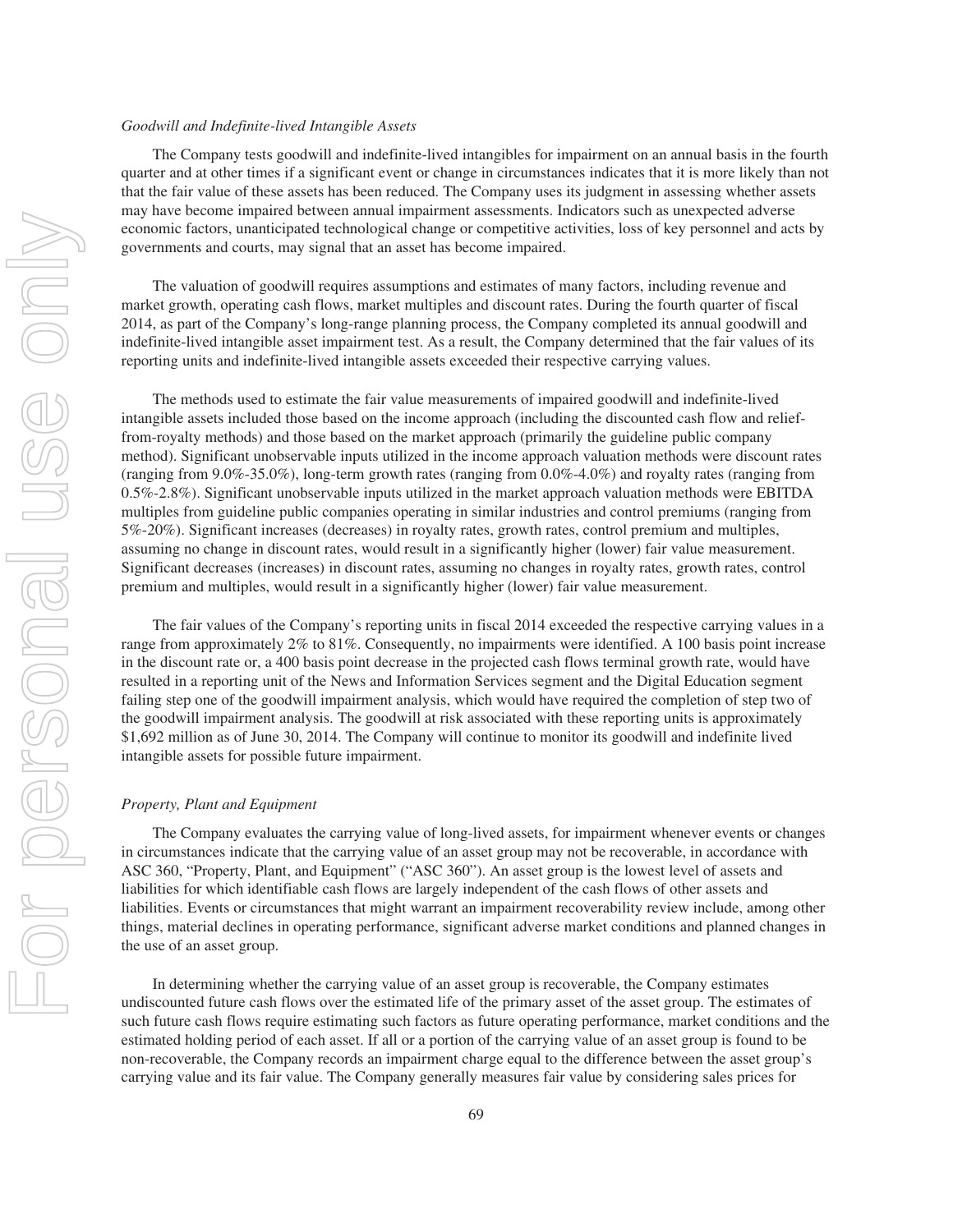similar assets or by discounting estimated future cash flows using an appropriate discount rate. Typical assumptions applied when using a market-based approach include projected EBITDA and related multiples. Typical assumptions applied when using an income approach include projected free cash flows, discount rates and long-term growth rates. All of these assumptions are made by management based on the best available information at the time of the estimates and are subject to deviations from actual results.

In fiscal 2014 the Company determined that it would review its fixed assets at certain reporting units for recoverability. As a result of our review, the Company determined that all such fixed assets were recoverable. Had the fair values of the long-lived assets been hypothetically lowered by 10%, the write-down of long-lived assets would be immaterial.

#### *Income Taxes*

The Company is subject to income taxes in the U.S. and various foreign jurisdictions in which it operates and records its tax provision for the anticipated tax consequences in its reported results of operations. Tax laws are complex and subject to different interpretations by the taxpayer and respective governmental taxing authorities. Significant judgment is required in determining the Company's tax expense and in evaluating its tax positions including evaluating uncertainties as promulgated under ASC 740, "Income Taxes."

The Company's annual tax rate is based on its income, statutory tax rates and tax planning strategies available in the various jurisdictions in which it operates. Significant management judgment is required in determining the Company's provision for income taxes, deferred tax assets and liabilities and the valuation allowance recorded against the Company's net deferred tax assets, if any. In assessing the likelihood of realization of deferred tax assets, management considers estimates of the amount and character of future taxable income. The Company's actual effective tax rate and income tax expense could vary from estimated amounts due to the future impacts of various items, including changes in income tax laws, tax planning and the Company's forecasted financial condition and results of operations in future periods. Although the Company believes current estimates are reasonable, actual results could differ from these estimates.

The Company recognizes tax benefits from uncertain tax positions only if it is more likely than not that the tax position will be sustained on examination by the taxing authorities, based on the technical merits of the position. The tax benefits recognized in the Financial Statements from such positions are then measured based on the largest benefit that has a greater than 50% likelihood of being realized upon ultimate settlement. Significant management judgment is required to determine whether the recognition threshold has been met and, if so, the appropriate amount of unrecognized tax benefits to be recorded in the Financial Statements. Management reevaluates tax positions each period in which new information about recognition or measurement becomes available. The Company's policy is to recognize, when applicable, interest and penalties on unrecognized income tax benefits as part of Income tax (expense) benefit.

#### *Retirement Benefit Obligations*

The Company's employees participate in various defined benefit pension and postretirement plans sponsored by the Company and its subsidiaries which are the direct obligations of the Company ("direct plans"). In addition to the direct plans, prior to the Separation, certain of the Company's employees participated in defined benefit pension plans sponsored by 21st Century Fox and as a result, the Statements of Operations included expenses related to these shared plans including expenses related to the Company's employees as well as allocations of expenses related to corporate employees through the corporate expense allocations. Benefit costs related to employees' participation in plans sponsored by 21st Century Fox did not recur in periods subsequent to the Separation. (See Note 1 and Note 15 to the Consolidated and Combined Financial Statements of News Corporation).

The Company records amounts relating to its direct plans based on calculations specified by GAAP. The measurement and recognition of the Company's pension and other postretirement benefit plans require the use of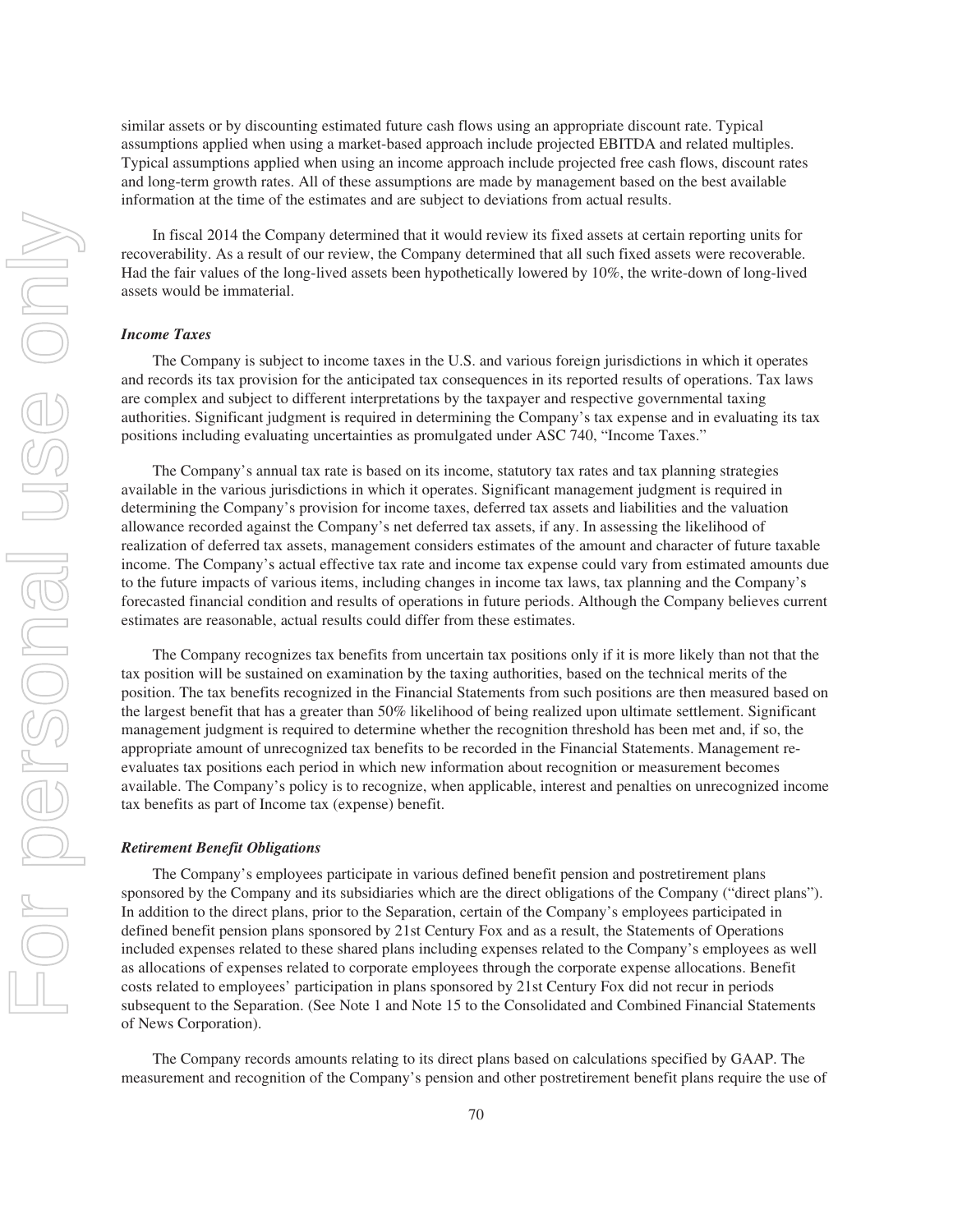significant management judgments, including discount rates, expected return on plan assets, mortality and other actuarial assumptions. Net periodic benefit cost (income) is calculated based upon a number of actuarial assumptions, including a discount rate for plan obligations and an expected rate of return on plan assets. Current market conditions, including changes in investment returns and interest rates, were considered in making these assumptions. In developing the expected long-term rate of return, the pension portfolio's past average rate of returns, and future return expectations of the various asset classes were considered. The expected long-term rate of return is based on a direct asset allocation assumption of 31% equities, 53% fixed-income securities and 16% cash and other investments. Total net periodic benefit costs for these direct plans were \$7 million, \$35 million and \$31 million, for the fiscal years ended June 30, 2014, 2013 and 2012, respectively.

The discount rate reflects the market rate for high-quality fixed-income investments on the Company's annual measurement date of June 30 and is subject to change each fiscal year. The discount rate assumptions used to account for direct pension and other postretirement benefit plans reflect the rates at which the benefit obligations could be effectively settled. The rate was determined by matching the Company's expected benefit payments for the direct plans to a hypothetical yield curve developed using a portfolio of several hundred highquality non-callable corporate bonds.

The key assumptions used in developing the Company's fiscal 2014, 2013 and 2012 net periodic benefit costs for its direct plans consist of the following:

|                                                                                            | 2014 2013 2012              |  |
|--------------------------------------------------------------------------------------------|-----------------------------|--|
|                                                                                            | (in millions, except $\%$ ) |  |
| Weighted average discount rate used to determine net periodic benefit cost  4.6% 4.5% 5.7% |                             |  |
| Assets:                                                                                    |                             |  |
|                                                                                            |                             |  |
|                                                                                            |                             |  |
|                                                                                            |                             |  |
|                                                                                            |                             |  |
|                                                                                            |                             |  |
|                                                                                            |                             |  |

The weighted average discount rate is volatile from year to year because it is determined based upon the prevailing rates in the U.S., the U.K. and Australia as of the measurement date. The Company will utilize a weighted average discount rate of 4.3% in calculating the fiscal 2015 net periodic benefit costs. The Company will use a weighted average long-term rate of return of 6.3% for fiscal 2015 based principally on a combination of current asset mix and historical experience of actual plan returns. The accumulated net pre-tax losses on the Company's pension plans as of June 30, 2014 were approximately \$528 million which increased from approximately \$472 million for the Company's direct pension plans as of June 30, 2013. This increase of \$56 million was primarily due to a reduction in the discount rate in the U.S. and U.K. plans and strengthening of the mortality tables utilized in measuring the Company's domestic obligations partially offset by an amendment to freeze future benefits for certain domestic pension benefit plans. Lower discount rates increase present values of benefit obligations and increase the Company's deferred losses and also increase subsequent-year benefit costs. Higher discount rates decrease the present values of benefit obligations and reduce the Company's accumulated net loss and also decrease subsequent-year benefit costs. These deferred losses are being systematically recognized in future net periodic benefit costs in accordance with ASC 715, "Compensation—Retirement Benefits." Unrecognized losses in excess of 10% of the greater of the market-related value of plan assets or the plan's projected benefit obligation are recognized over the average life expectancy for plan participants.

The Company made contributions of \$137 million, \$180 million and \$48 million to its direct pension plans in fiscal 2014, 2013 and 2012, respectively. Of the current year contributions, approximately \$37 million were made by a third party in connection with the sale of a business in a prior period on behalf of former employees who retained certain pension benefits. Future plan contributions are dependent upon actual plan asset returns,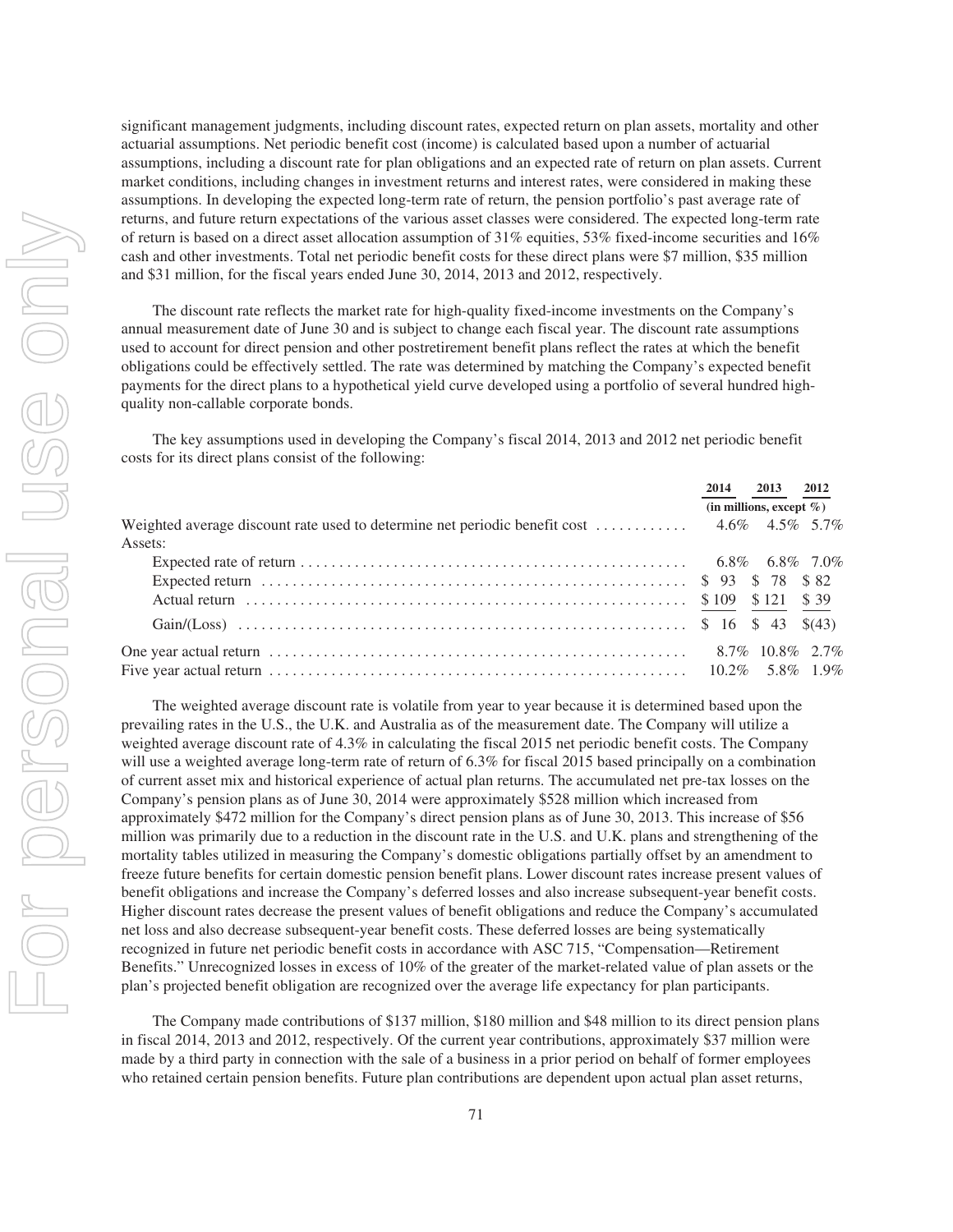statutory requirements and interest rate movements. Assuming that actual plan returns are consistent with the Company's expected plan returns in fiscal 2014 and beyond, and that interest rates remain constant, the Company anticipates that it will make contributions of approximately \$10 million in fiscal 2015. The Company will continue to make voluntary contributions as necessary to improve the funded status of the plans. (See Note 15 to the Combined and Consolidated Financial Statements of News Corporation for further discussion of the Company's pension plans).

Changes in net periodic benefit costs may occur in the future due to changes in the Company's expected rate of return on plan assets and discount rate resulting from economic events. The following table highlights the sensitivity of the Company's pension obligations and expense to changes in these assumptions, assuming all other assumptions remain constant:

| <b>Changes in Assumption</b>                            | <b>Impact on Annual</b><br><b>Pension Expense</b> | <b>Impact on Projected</b><br><b>Benefit Obligation</b> |
|---------------------------------------------------------|---------------------------------------------------|---------------------------------------------------------|
| 0.25 percentage point decrease in                       |                                                   |                                                         |
|                                                         |                                                   |                                                         |
| 0.25 percentage point increase in                       |                                                   |                                                         |
|                                                         |                                                   |                                                         |
| 0.25 percentage point decrease in                       |                                                   |                                                         |
| expected rate of return on assets  Increase \$4 million |                                                   |                                                         |
| 0.25 percentage point increase in                       |                                                   |                                                         |
| expected rate of return on assets  Decrease \$4 million |                                                   |                                                         |

# *Recent Accounting Pronouncements*

See Note 2 to the Consolidated and Combined Financial Statements of News Corporation for a discussion of recent accounting pronouncements.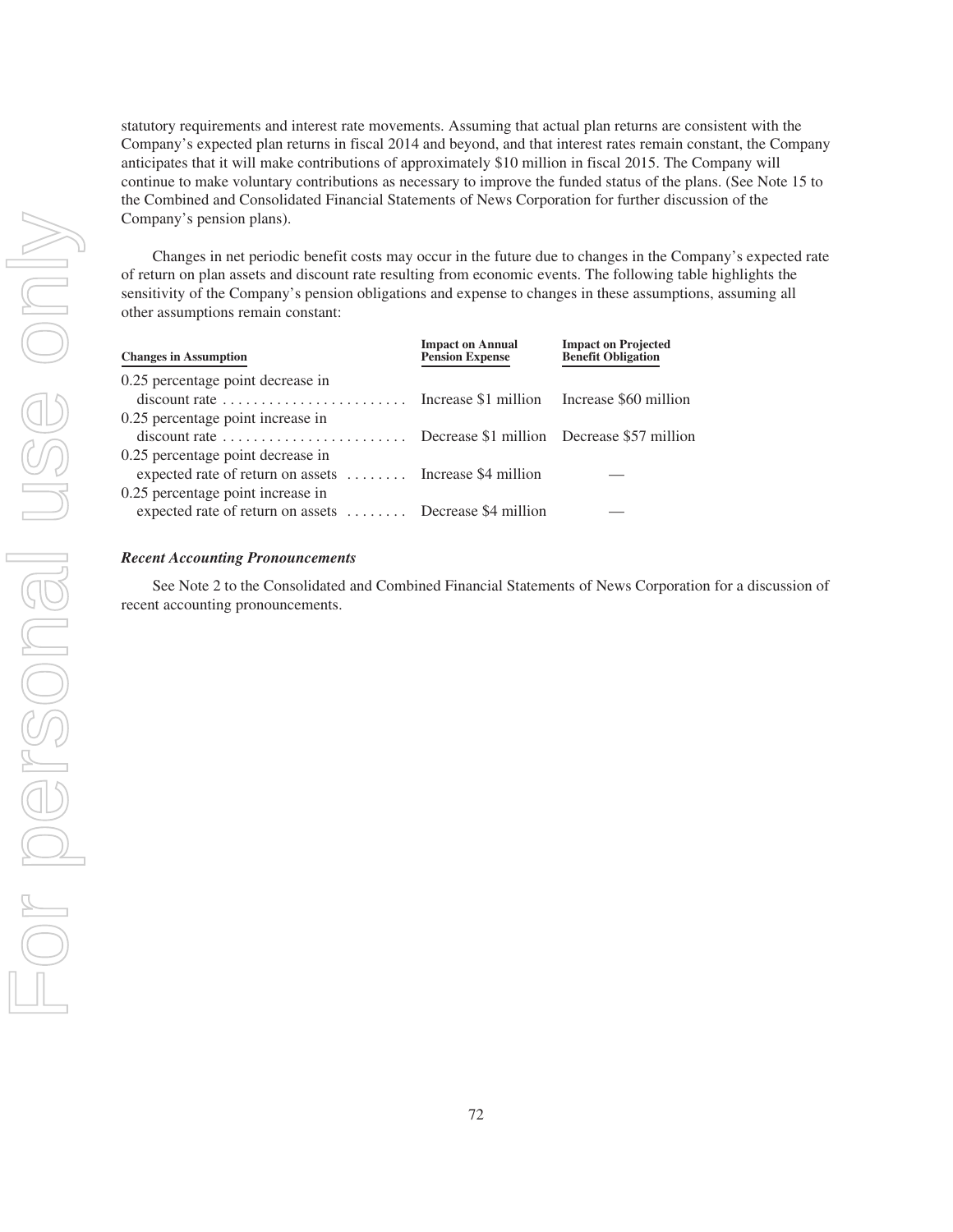#### **ITEM 7A. QUANTITATIVE AND QUALITATIVE DISCLOSURES ABOUT MARKET RISK**

The Company has exposure to different types of market risk including changes in foreign currency rates and stock prices. The Company neither holds nor issues financial instruments for trading purposes.

The following sections provide quantitative information on the Company's exposure to foreign currency rate risk and stock price risk. The Company makes use of sensitivity analyses that are inherently limited in estimating actual losses in fair value that can occur from changes in market conditions.

#### **Foreign Currency Rates**

The Company conducts operations in three principal currencies: the U.S. dollar; the Australian dollar; and the British pound sterling. These currencies operate primarily as the functional currency for the Company's U.S., Australian and U.K. operations, respectively. Cash is managed centrally within each of the three regions with net earnings reinvested locally and working capital requirements met from existing liquid funds. To the extent such funds are not sufficient to meet working capital requirements, funding in the appropriate local currencies is made available from intercompany capital. The Company does not hedge its investments in the net assets of its Australian and U.K. foreign operations.

Because of fluctuations in exchange rates, the Company is subject to currency translation exposure on the results of its operations. Foreign currency translation risk is the risk that exchange rate gains or losses arise from translating foreign entities' statements of earnings and balance sheets from functional currency to the Company's reporting currency (the U.S. dollar) for consolidation purposes. The Company does not hedge translation risk because it generally generates positive cash flows from its international operations that are typically reinvested locally. Exchange rates with the most significant impact to its translation include the Australian dollar and British pound sterling. As exchange rates fluctuate, translation of its Statements of Operations into U.S. dollars affects the comparability of revenues and operating expenses between years.

The table below details the percentage of revenues and expenses by the three principal currencies for the fiscal years ended June 30, 2014 and 2013:

|                                                             | U.S.<br><b>Dollars</b> | Australian<br><b>Dollars</b> | <b>British Pound</b><br><b>Sterling</b> |
|-------------------------------------------------------------|------------------------|------------------------------|-----------------------------------------|
| <b>Fiscal year ended June 30, 2014</b>                      |                        |                              |                                         |
|                                                             | 52%                    | 30%                          | 18%                                     |
| Operating and Selling, general, and administrative expenses | 54%                    | 27%                          | 19%                                     |
| Fiscal year ended June 30, 2013                             |                        |                              |                                         |
|                                                             | 52%                    | 31%                          | 17%                                     |
| Operating and Selling, general, and administrative expenses | 53%                    | 29%                          | 18%                                     |

Based on the year ended June 30, 2014, a one cent change in each of the U.S. dollar/Australian dollar and the U.S. dollar/British pound sterling exchange rates will impact revenues by approximately \$24 million for each currency on an annual basis, and will impact Total Segment EBITDA by approximately \$4 million and \$1 million, respectively, on an annual basis.

#### **Stock Prices**

The Company has common stock investments in publicly traded companies that are subject to market price volatility. These investments had an aggregate fair value of approximately \$151 million as of June 30, 2014. A hypothetical decrease in the market price of these investments of 10% would result in a decrease in comprehensive income of approximately \$15 million before tax. Any changes in fair value of the Company's common stock investments are not recognized unless deemed other-than-temporary.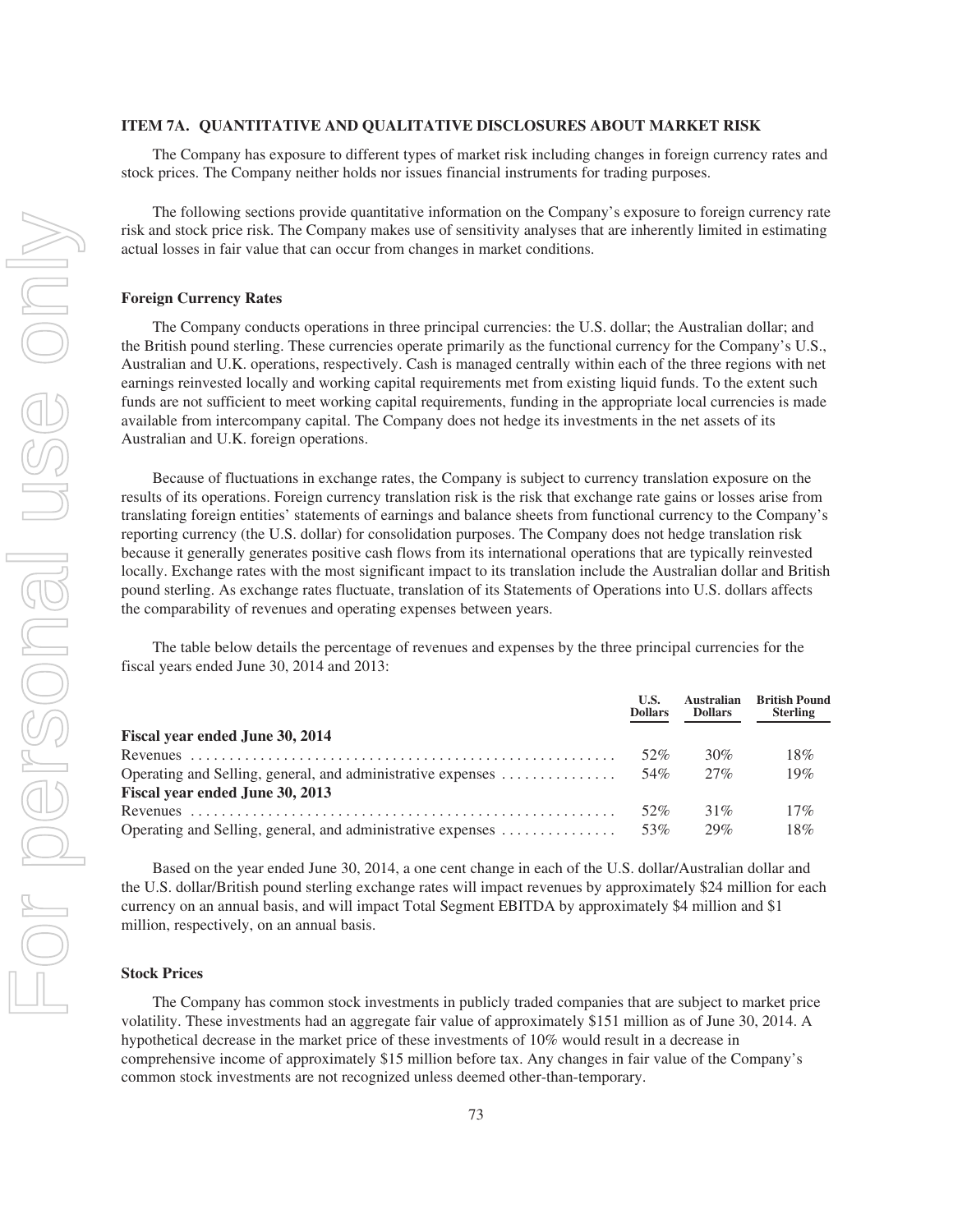# **Credit Risk**

Cash and cash equivalents are maintained with multiple financial institutions. Deposits held with banks may exceed the amount of insurance provided on such deposits. Generally, these deposits may be redeemed upon demand and are maintained with financial institutions of reputable credit and, therefore, bear minimal credit risk.

The Company's receivables did not represent significant concentrations of credit risk as of June 30, 2014 or June 30, 2013 due to the wide variety of customers, markets and geographic areas to which the Company's products and services are sold.

The Company monitors its positions with, and the credit quality of, the financial institutions which are counterparties to its financial instruments. The Company is exposed to credit loss in the event of nonperformance by the counterparties to the agreements. As of June 30, 2014, the Company did not anticipate nonperformance by any of the counterparties.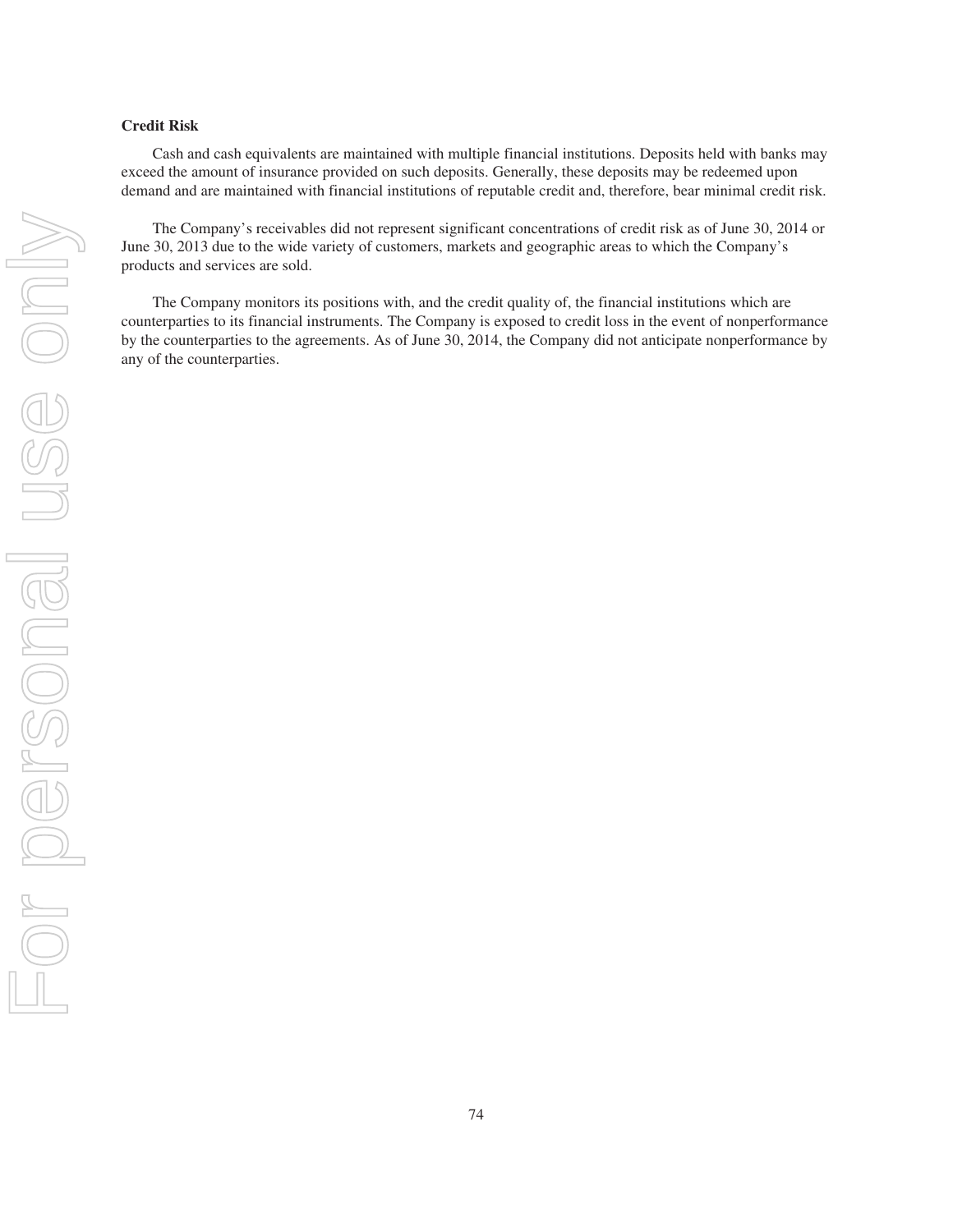# **ITEM 8. FINANCIAL STATEMENTS AND SUPPLEMENTARY DATA NEWS CORPORATION INDEX TO FINANCIAL STATEMENTS**

|                                                                                                      | Page |
|------------------------------------------------------------------------------------------------------|------|
| Management's Report on Internal Control Over Financial Reporting                                     | 76   |
|                                                                                                      | 77   |
| Consolidated Statements of Operations for the fiscal years ended June 30, 2014 and 2013 and Combined |      |
|                                                                                                      | 79   |
| Consolidated Statements of Comprehensive Income (Loss) for the fiscal years ended June 30, 2014 and  |      |
| 2013 and Combined Statement of Comprehensive Loss for the fiscal year ended June 30, 2012            | 80   |
|                                                                                                      | 81   |
| Consolidated Statements of Cash Flows for the fiscal years ended June 30, 2014 and 2013 and Combined |      |
|                                                                                                      | 82   |
| Consolidated Statements of Equity for the fiscal years ended June 30, 2014 and 2013 and Combined     |      |
|                                                                                                      | 83   |
|                                                                                                      | 84   |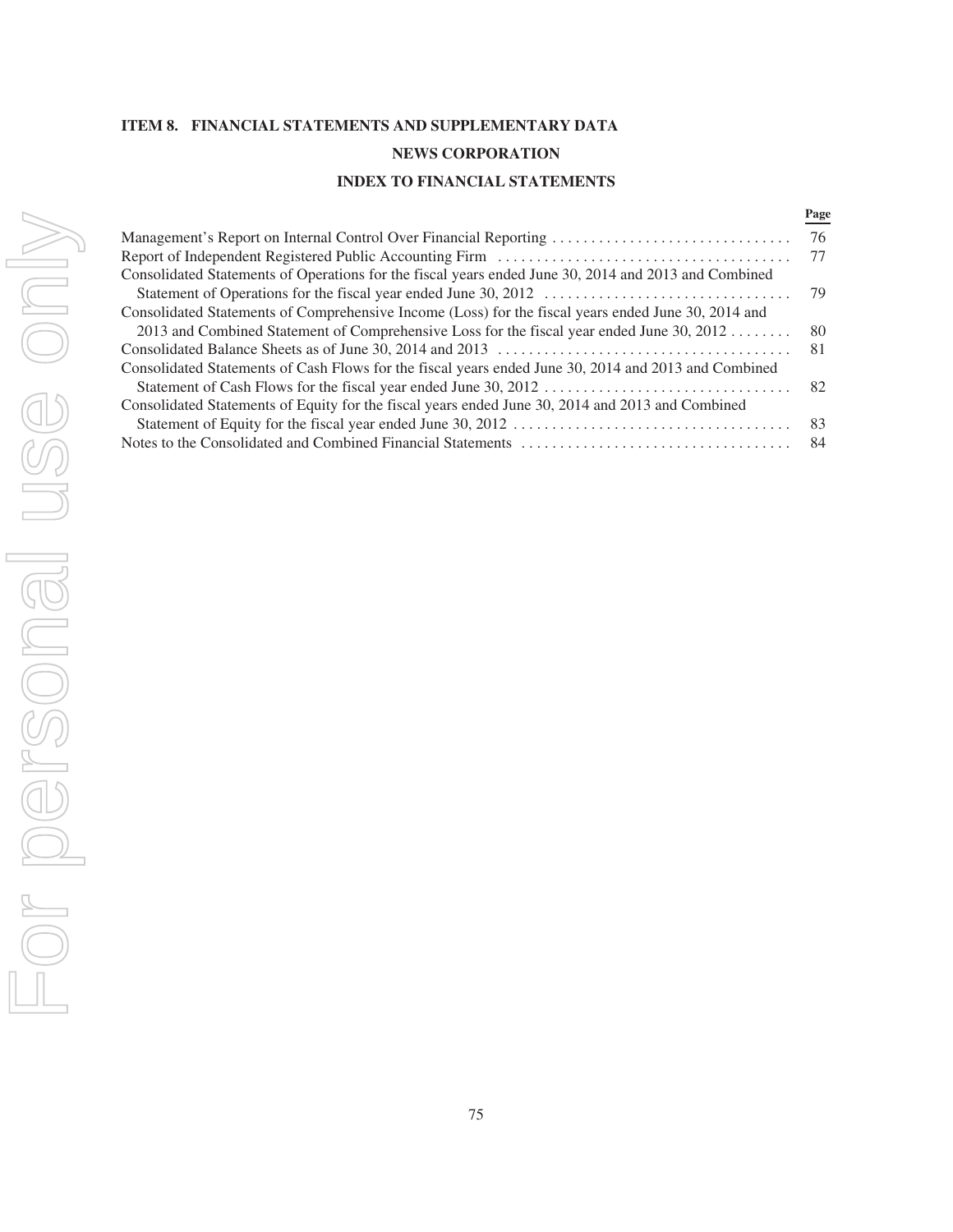#### **MANAGEMENT'S REPORT ON INTERNAL CONTROL OVER FINANCIAL REPORTING**

Management of News Corporation is responsible for establishing and maintaining adequate internal control over financial reporting as defined in Rules 13a-15(f) and 15d-15(f) under the Securities Exchange Act of 1934, as amended. News Corporation's internal control over financial reporting is a process designed to provide reasonable assurance regarding the reliability of financial reporting and the preparation of financial statements for external purposes in accordance with accounting principles generally accepted in the United States of America. The Company's internal control over financial reporting includes those policies and procedures that:

- pertain to the maintenance of records that, in reasonable detail, accurately and fairly reflect the transactions and dispositions of the assets of News Corporation;
- provide reasonable assurance that transactions are recorded as necessary to permit preparation of financial statements in accordance with accounting principles generally accepted in the United States of America;
- provide reasonable assurance that receipts and expenditures of News Corporation are being made only in accordance with authorization of management and directors of News Corporation; and
- provide reasonable assurance regarding prevention or timely detection of unauthorized acquisition, use or disposition of assets that could have a material effect on the consolidated financial statements.

Internal control over financial reporting includes the controls themselves, monitoring and internal auditing practices and actions taken to correct deficiencies as identified.

Because of its inherent limitations, internal control over financial reporting, no matter how well designed, may not prevent or detect misstatements. Accordingly, even effective internal control over financial reporting can provide only reasonable assurance with respect to financial statement preparation. Also, the assessment of the effectiveness of internal control over financial reporting was made as of a specific date. Projections of any evaluation of effectiveness to future periods are subject to the risk that controls may become inadequate because of changes in conditions, or that the degree of compliance with the policies or procedures may deteriorate.

Management, including the Company's principal executive officer and principal financial officer, conducted an assessment of the effectiveness of News Corporation's internal control over financial reporting as of June 30, 2014, based on criteria for effective internal control over financial reporting described in the 1992 "*Internal Control—Integrated Framework*" issued by the Committee of Sponsoring Organizations of the Treadway Commission. Management's assessment included an evaluation of the design of News Corporation's internal control over financial reporting and testing of the operational effectiveness of its internal control over financial reporting. Management reviewed the results of its assessment with the Audit Committee of News Corporation's Board of Directors.

Based on this assessment, management determined that, as of June 30, 2014, News Corporation maintained effective internal control over financial reporting.

Ernst & Young LLP, the independent registered public accounting firm who audited and reported on the Consolidated and Combined Financial Statements of News Corporation included in the Annual Report on Form 10-K for the fiscal year ended June 30, 2014, has audited the Company's internal control over financial reporting. Their report appears on the following page.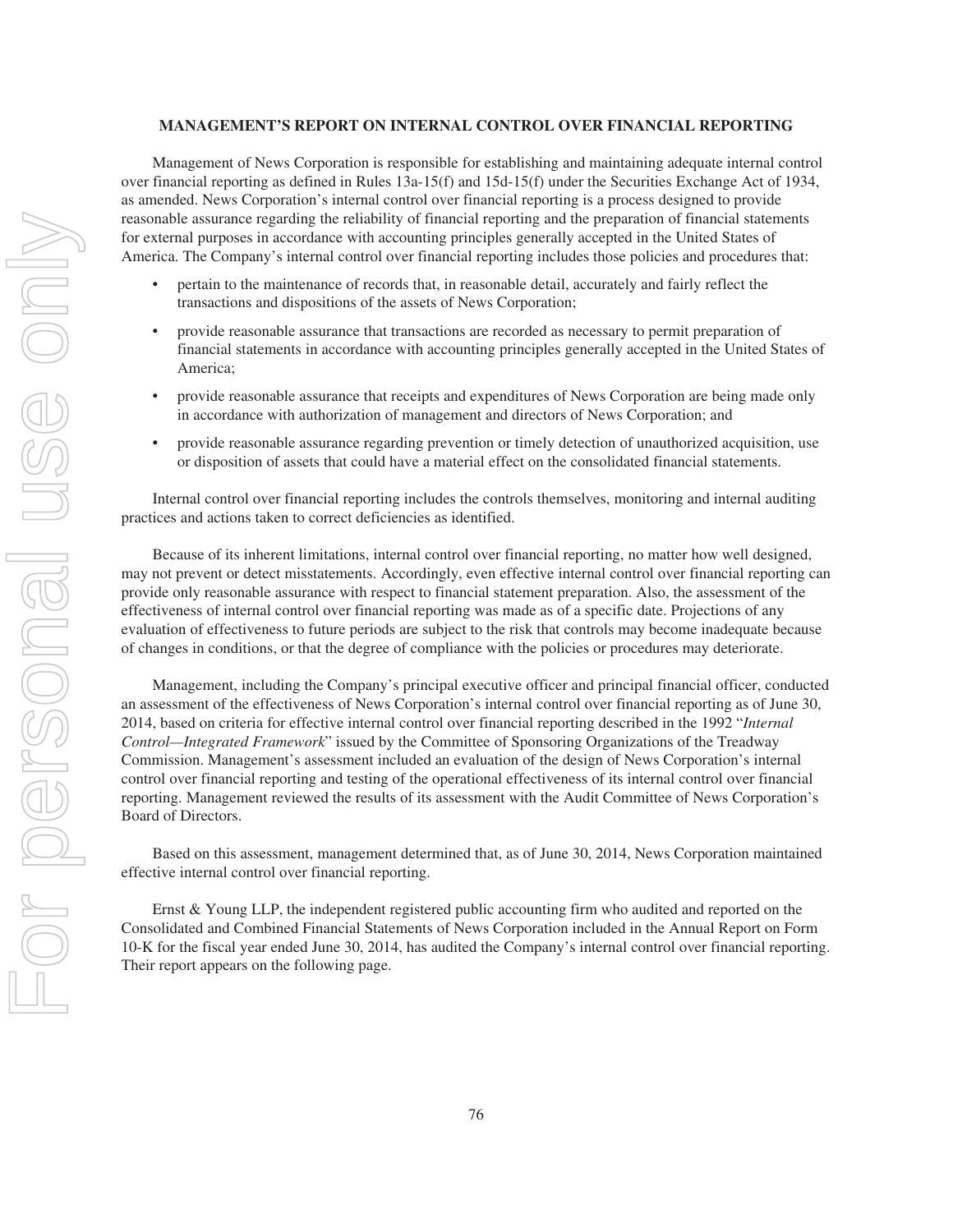### **REPORT OF INDEPENDENT REGISTERED PUBLIC ACCOUNTING FIRM**

The Board of Directors and Stockholders of News Corporation:

We have audited News Corporation's internal control over financial reporting as of June 30, 2014, based on criteria established in the Internal Control—Integrated Framework issued by the Committee of Sponsoring Organizations of the Treadway Commission (1992 framework) (the COSO criteria). News Corporation's management is responsible for maintaining effective internal control over financial reporting, and for its assessment of the effectiveness of internal control over financial reporting included in the accompanying Management's Report on Internal Control Over Financial Reporting. Our responsibility is to express an opinion on the Company's internal control over financial reporting based on our audit.

We conducted our audit in accordance with the standards of the Public Company Accounting Oversight Board (United States). Those standards require that we plan and perform the audit to obtain reasonable assurance about whether effective internal control over financial reporting was maintained in all material respects. Our audit included obtaining an understanding of internal control over financial reporting, assessing the risk that a material weakness exists, testing and evaluating the design and operating effectiveness of internal control based on the assessed risk, and performing such other procedures as we considered necessary in the circumstances. We believe that our audit provides a reasonable basis for our opinion.

A company's internal control over financial reporting is a process designed to provide reasonable assurance regarding the reliability of financial reporting and the preparation of financial statements for external purposes in accordance with generally accepted accounting principles. A company's internal control over financial reporting includes those policies and procedures that (1) pertain to the maintenance of records that, in reasonable detail, accurately and fairly reflect the transactions and dispositions of the assets of the company; (2) provide reasonable assurance that transactions are recorded as necessary to permit preparation of financial statements in accordance with generally accepted accounting principles, and that receipts and expenditures of the company are being made only in accordance with authorizations of management and directors of the company; and (3) provide reasonable assurance regarding prevention or timely detection of unauthorized acquisition, use, or disposition of the company's assets that could have a material effect on the financial statements.

Because of its inherent limitations, internal control over financial reporting may not prevent or detect misstatements. Also, projections of any evaluation of effectiveness to future periods are subject to the risk that controls may become inadequate because of changes in conditions, or that the degree of compliance with the policies or procedures may deteriorate.

In our opinion, News Corporation maintained, in all material respects, effective internal control over financial reporting as of June 30, 2014, based on the COSO criteria.

We also have audited, in accordance with the standards of the Public Company Accounting Oversight Board (United States), the consolidated balance sheets of News Corporation as of June 30, 2014 and 2013, and the related consolidated and combined statements of operations, comprehensive income (loss), equity and cash flows for each of the three years in the period ended June 30, 2014 of News Corporation and our report dated August 14, 2014 expressed an unqualified opinion thereon.

/s/ Ernst & Young LLP

New York, New York August 14, 2014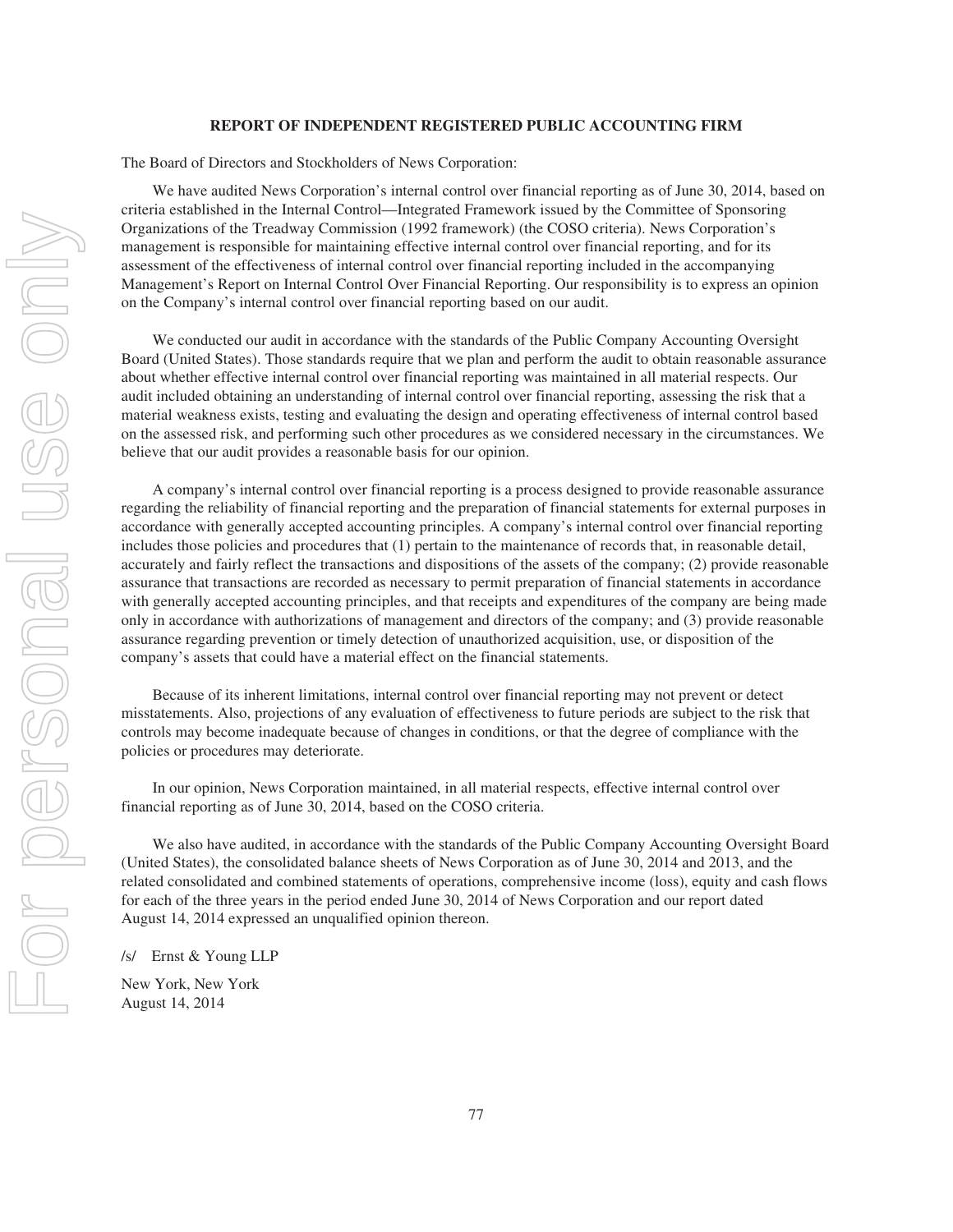#### **REPORT OF INDEPENDENT REGISTERED PUBLIC ACCOUNTING FIRM**

The Board of Directors and Stockholders of News Corporation:

We have audited the accompanying consolidated balance sheets of News Corporation as of June 30, 2014 and 2013, and the related consolidated and combined statements of operations, comprehensive income (loss), equity and cash flows for each of the three years in the period ended June 30, 2014. These financial statements are the responsibility of the Company's management. Our responsibility is to express an opinion on these financial statements based on our audits.

We conducted our audits in accordance with the standards of the Public Company Accounting Oversight Board (United States). Those standards require that we plan and perform the audit to obtain reasonable assurance about whether the financial statements are free of material misstatement. An audit includes examining, on a test basis, evidence supporting the amounts and disclosures in the financial statements. An audit also includes assessing the accounting principles used and significant estimates made by management, as well as evaluating the overall financial statement presentation. We believe that our audits provide a reasonable basis for our opinion.

In our opinion, the financial statements referred to above present fairly, in all material respects, the consolidated financial position of News Corporation at June 30, 2014 and 2013, and the consolidated and combined results of its operations and its cash flows for each of the three years in the period ended June 30, 2014, in conformity with U.S. generally accepted accounting principles.

We also have audited, in accordance with the standards of the Public Company Accounting Oversight Board (United States), News Corporation's internal control over financial reporting as of June 30, 2014, based on criteria established in the Internal Control–Integrated Framework issued by the Committee of Sponsoring Organizations of the Treadway Commission (1992 framework) and our report dated August 14, 2014 expressed an unqualified opinion thereon.

/s/ Ernst & Young LLP

New York, New York August 14, 2014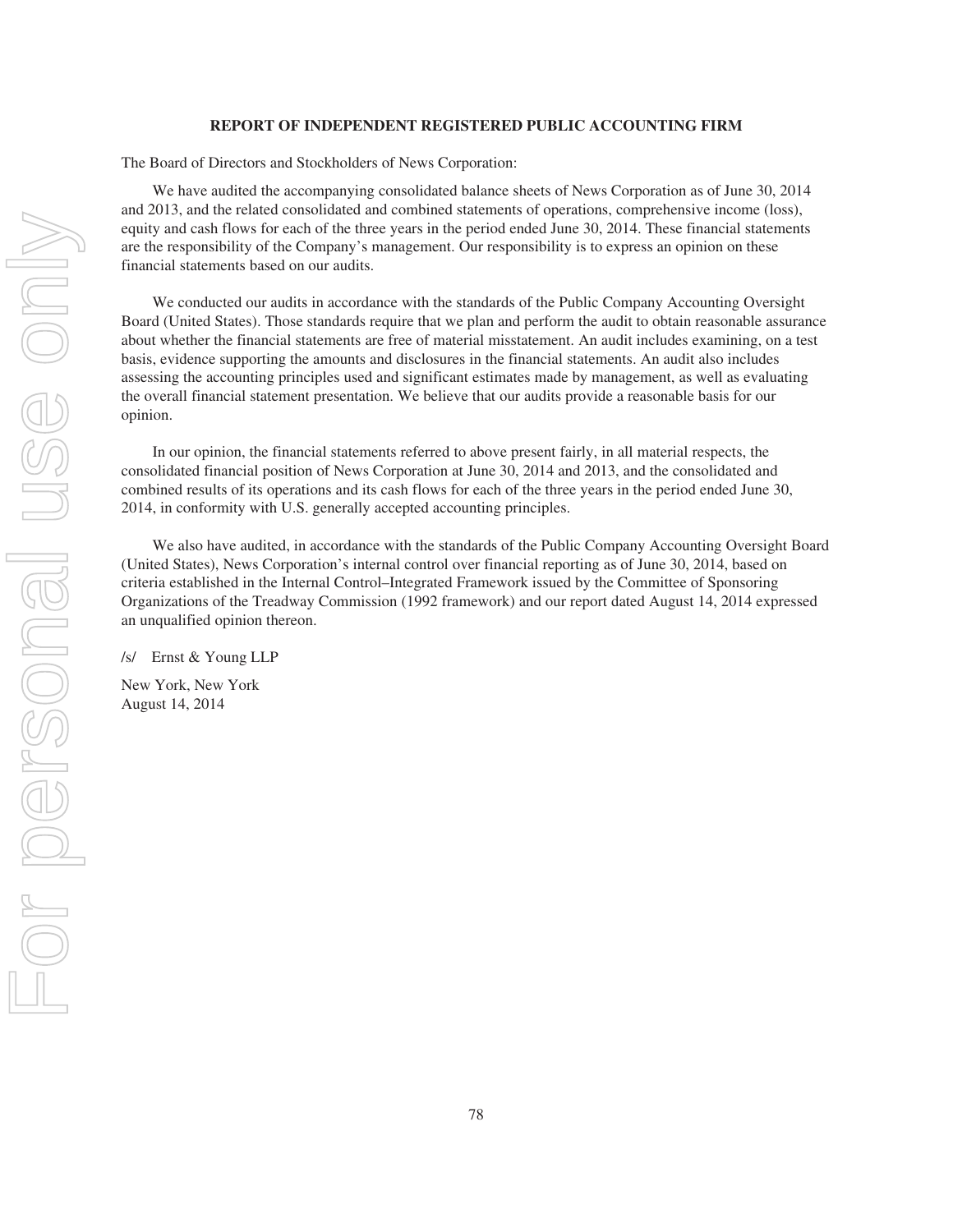# **CONSOLIDATED AND COMBINED STATEMENTS OF OPERATIONS (IN MILLIONS, EXCEPT PER SHARE AMOUNTS)**

|                                                                  |              |            | For the fiscal years ended June 30, |           |
|------------------------------------------------------------------|--------------|------------|-------------------------------------|-----------|
|                                                                  | <b>Notes</b> | 2014       | 2013                                | 2012      |
| Revenues:                                                        |              |            |                                     |           |
|                                                                  |              | \$4,019    | \$4,346                             | \$4,693   |
|                                                                  |              | 2.688      | 2.669                               | 2,365     |
|                                                                  |              | 1,374      | 1,286                               | 1,123     |
|                                                                  |              | 493        | 590                                 | 473       |
|                                                                  |              | 8,574      | 8,891                               | 8,654     |
|                                                                  |              | (5,139)    | (5,420)                             | (5, 122)  |
|                                                                  |              | (2,665)    | (2,783)                             | (2,750)   |
|                                                                  |              | (578)      | (548)                               | (483)     |
|                                                                  | 4, 7         | (94)       | (1,737)                             | (2,763)   |
|                                                                  | 5            | 90         | 100                                 | 90        |
|                                                                  |              | 68         | 77                                  | 56        |
|                                                                  | 19           | (653)      | 1,593                               | (59)      |
|                                                                  |              | (397)      | 173                                 | (2,377)   |
|                                                                  | 17           | 691        | 374                                 | 337       |
|                                                                  |              | 294        | 547                                 | (2,040)   |
| Less: Net income attributable to noncontrolling interests        |              | (55)       | (41)                                | (35)      |
| Net income (loss) attributable to News Corporation stockholders  |              | 239        | \$<br>506                           | \$(2,075) |
| Net income (loss) available to News Corporation stockholders per |              |            |                                     |           |
|                                                                  | 12           |            |                                     |           |
|                                                                  |              | 0.41<br>S. | S.<br>0.87                          | \$ (3.58) |
|                                                                  |              | S<br>0.41  | \$<br>0.87                          | \$ (3.58) |
|                                                                  |              |            |                                     |           |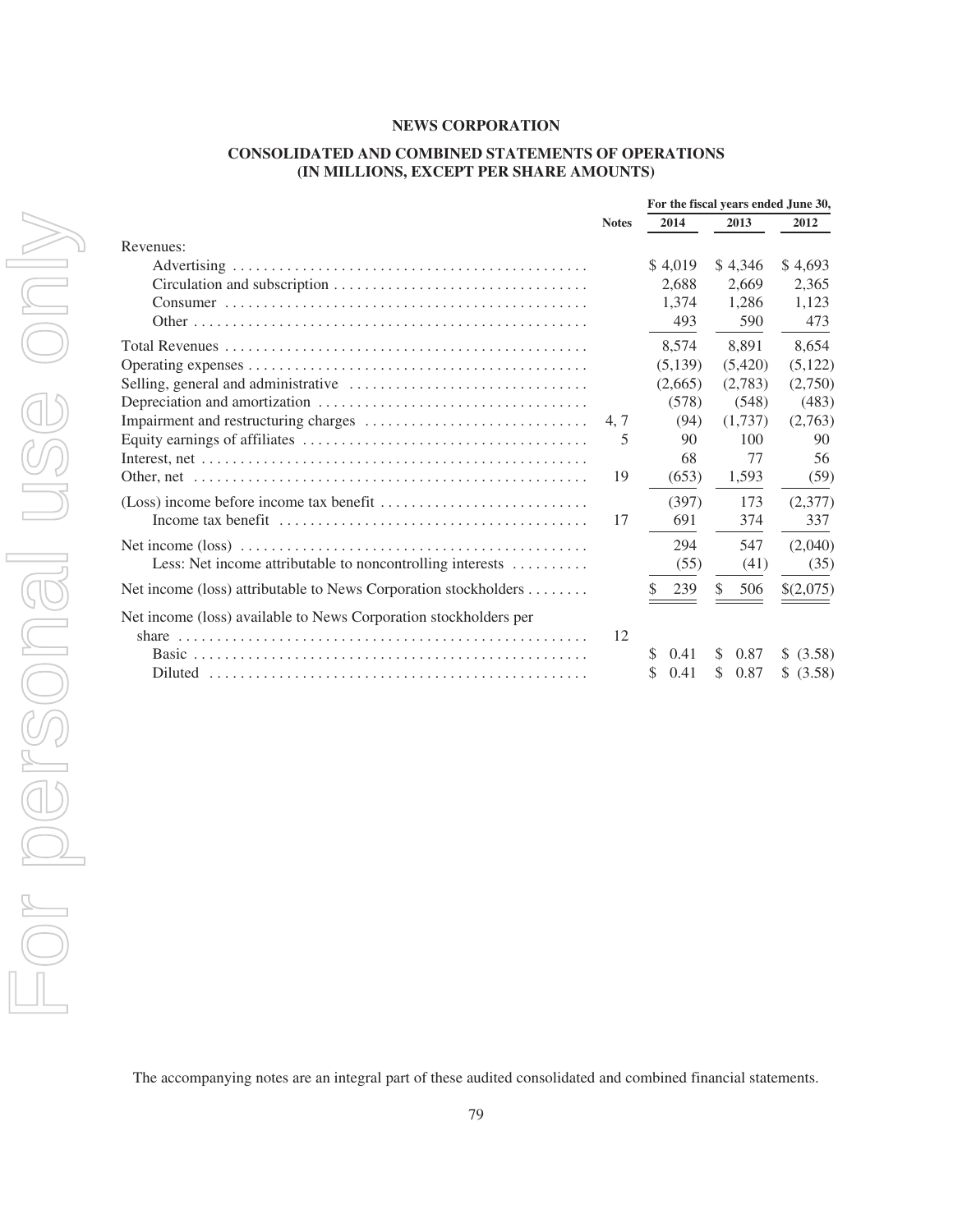# **CONSOLIDATED AND COMBINED STATEMENTS OF COMPREHENSIVE INCOME (LOSS) (IN MILLIONS)**

|                                                                           |       | For the fiscal years ended June 30, |           |
|---------------------------------------------------------------------------|-------|-------------------------------------|-----------|
|                                                                           | 2014  | 2013                                | 2012      |
|                                                                           | \$294 | \$547                               | \$(2,040) |
| Other comprehensive income (loss):                                        |       |                                     |           |
|                                                                           | 356   | (797)                               | (345)     |
|                                                                           | 22    |                                     |           |
|                                                                           | (36)  | 10                                  | (144)     |
| Share of other comprehensive income from equity affiliates, $net^{(c)}$   | (1)   |                                     |           |
|                                                                           | 341   | (786)                               | (489)     |
|                                                                           | 635   | (239)                               | (2,529)   |
| Less: Net income attributable to noncontrolling interests                 | (55)  | (41)                                | (35)      |
| Less: Other comprehensive income (loss) attributable to noncontrolling    |       |                                     |           |
|                                                                           | (2)   | 10                                  |           |
| Comprehensive income (loss) attributable to News Corporation stockholders | \$578 | \$(270)                             | \$(2,559) |

(a) Net of income tax expense of \$14 million, nil and \$1 million for the fiscal years ended June 30, 2014, 2013 and 2012, respectively.

(b) Net of income tax (benefit) expense of  $\S(3)$  million, \$5 million and  $\S(50)$  million for the fiscal years ended June 30, 2014, 2013 and 2012, respectively.

(c) Net of income tax benefit of \$1 million for the fiscal year ended June 30, 2014 and nil for the fiscal years ended June 30, 2013 and 2012.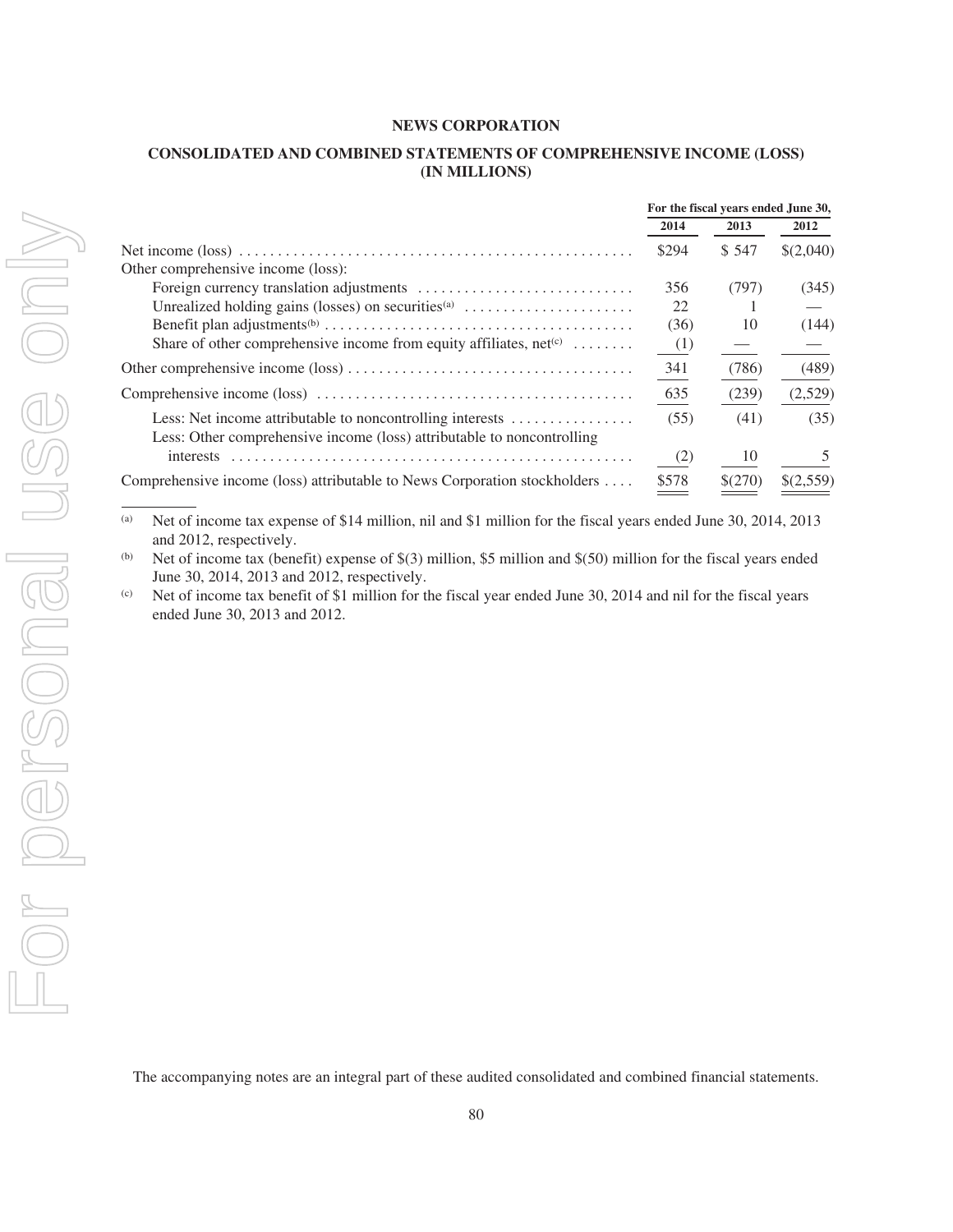# **CONSOLIDATED BALANCE SHEETS (IN MILLIONS, EXCEPT SHARE AND PER SHARE AMOUNTS**)

|                                |              |                | As of June 30, |
|--------------------------------|--------------|----------------|----------------|
|                                | <b>Notes</b> | 2014           | 2013           |
| Assets:                        |              |                |                |
| Current assets:                |              |                |                |
|                                |              | \$3,145        | \$ 2,381       |
|                                | 13           | 66             | 247            |
|                                | 2<br>19      | 1,388          | 1,335          |
|                                |              | 671            | 680            |
|                                |              | 5,270          | 4,643          |
| Non-current assets:            |              |                |                |
|                                | 5            | 2,609          | 2,499          |
|                                | 6            | 3,009          | 2,992          |
|                                | 7<br>7       | 2,137<br>2,782 | 2,186          |
|                                | 19           | 682            | 2,725<br>598   |
|                                |              |                |                |
|                                |              | \$16,489       | \$15,643       |
| <b>Liabilities and Equity:</b> |              |                |                |
| Current liabilities:           |              |                |                |
|                                |              | \$<br>276      | \$<br>242      |
|                                |              | 1,188          | 1,108          |
|                                |              | 369            | 389            |
|                                | 19           | 431            | 432            |
| Total current liabilities      |              | 2,264          | 2,171          |
| Non-current liabilities:       |              |                |                |
|                                | 15           | 272            | 345            |
|                                | 17           | 224            | 152            |
|                                |              | 310            | 279            |
| Commitments and contingencies  | 14           |                |                |
|                                | 9            | 20             | 20             |
|                                |              | $\overline{4}$ | 4              |
|                                |              | $\overline{2}$ | $\overline{2}$ |
|                                |              | 12,390         | 12,281         |
|                                |              | 237            |                |
|                                |              | 610            | 271            |
|                                |              | 13,243         | 12,558         |
|                                |              | 156            | 118            |
|                                |              | 13,399         | 12,676         |
|                                |              | \$16,489       | \$15,643       |

<sup>(</sup>a) **Class A common stock**, \$0.01 par value per share ("Class A Common Stock"), 1,500,000,000 shares authorized, 379,392,985 and 379,174,445 shares issued and outstanding, net of 27,333,277 and 27,395,821 treasury shares at par at June 30, 2014 and June 30, 2013, respectively.

<sup>(</sup>b) **Class B common stock**, \$0.01 par value per share ("Class B Common Stock"), 750,000,000 shares authorized, 199,630,240 shares issued and outstanding, net of 78,430,424 treasury shares at par at June 30, 2014 and June 30, 2013.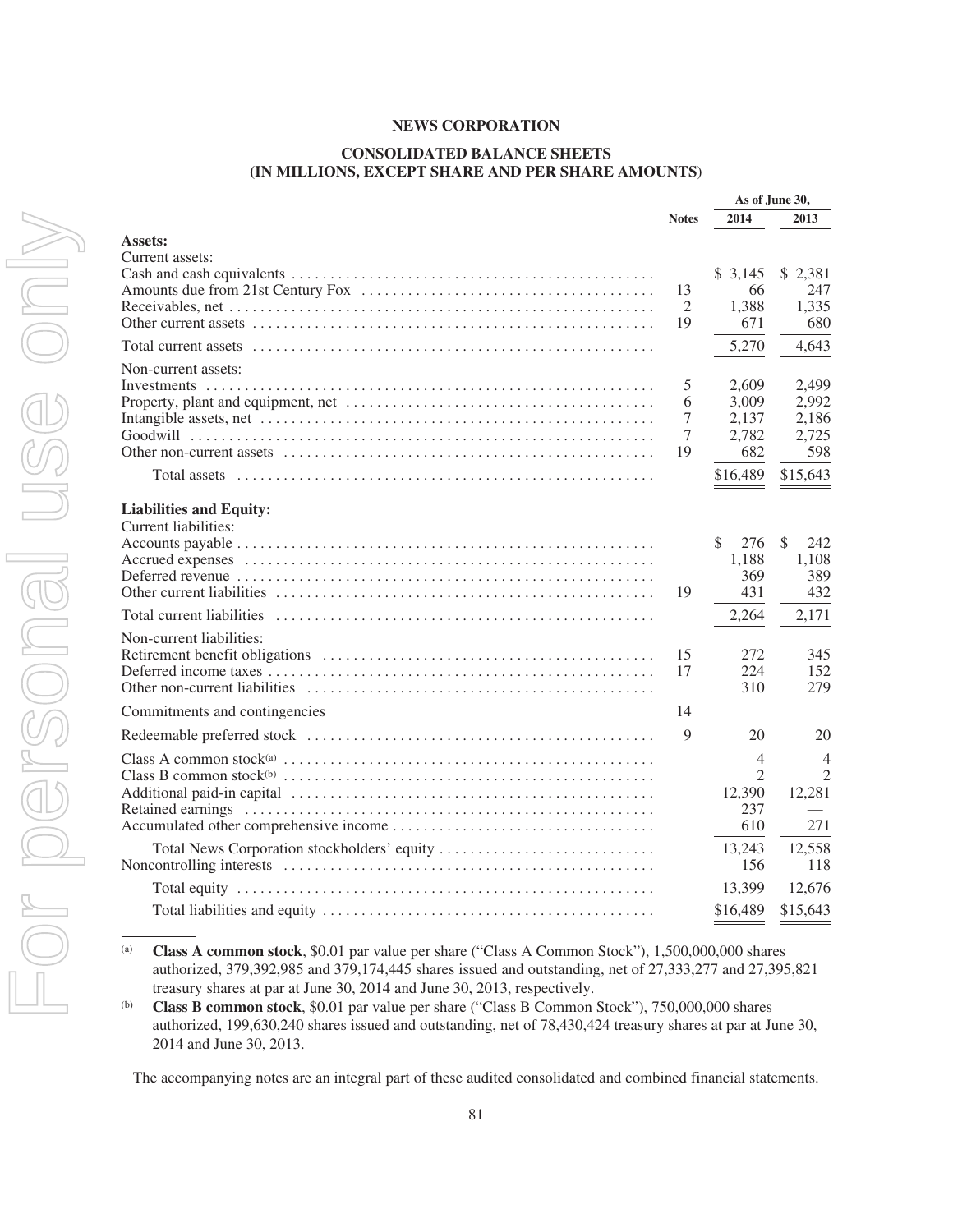# **CONSOLIDATED AND COMBINED STATEMENTS OF CASH FLOWS (IN MILLIONS)**

|                                                                                                           |              |           | For the fiscal years ended June 30, |           |
|-----------------------------------------------------------------------------------------------------------|--------------|-----------|-------------------------------------|-----------|
|                                                                                                           | <b>Notes</b> | 2014      | 2013                                | 2012      |
| <b>Operating activities:</b>                                                                              |              |           |                                     |           |
|                                                                                                           |              | 294<br>\$ | \$<br>547                           | \$(2,040) |
| Adjustments to reconcile net income (loss) to cash provided by operating                                  |              |           |                                     |           |
| activities:                                                                                               |              |           |                                     |           |
|                                                                                                           |              | 578       | 548                                 | 483       |
|                                                                                                           | 5            | (90)      | (100)                               | (90)      |
|                                                                                                           |              | 153       | 220                                 | 185       |
| Impairment charges (net of tax of \$1 million, \$306 million and \$454                                    |              |           |                                     |           |
| million for the fiscal years ended June 30, 2014, 2013 and 2012,                                          |              |           |                                     |           |
| respectively) $\dots \dots \dots \dots \dots \dots \dots \dots \dots \dots \dots \dots \dots \dots \dots$ | 7            | 14        | 1,138                               | 2,153     |
|                                                                                                           | 19           | (68)      | (1,593)                             | 59        |
| Deferred income taxes and taxes payable                                                                   | 17           | 32        | (153)                               | 29        |
| Change in operating assets and liabilities, net of acquisitions:                                          |              |           |                                     |           |
|                                                                                                           |              | (105)     |                                     | 96        |
| Inventories, net $\dots\dots\dots\dots\dots\dots\dots\dots\dots\dots\dots\dots\dots\dots\dots$            |              | 23        | (15)                                | (6)       |
|                                                                                                           |              | 126       | 44                                  | (2)       |
|                                                                                                           |              | (103)     | (135)                               | (16)      |
|                                                                                                           |              | 854       | 501                                 | 851       |
| <b>Investing activities:</b>                                                                              |              |           |                                     |           |
|                                                                                                           |              | (379)     | (332)                               | (375)     |
|                                                                                                           |              | (45)      | (2,156)                             | (92)      |
|                                                                                                           |              | (1)       | (5)                                 | (261)     |
|                                                                                                           |              | (83)      | (7)                                 | (2)       |
|                                                                                                           |              | 202       | 826                                 | 71        |
|                                                                                                           |              | (306)     | (1,674)                             | (659)     |
| <b>Financing activities:</b>                                                                              |              |           |                                     |           |
| Net transfers from (to) 21st Century Fox and affiliates                                                   |              | 217       | 2,749                               | (993)     |
| Repayment of borrowings acquired in the CMH acquisition                                                   |              |           | (235)                               |           |
|                                                                                                           |              | (24)      | (20)                                | (13)      |
| Purchase of subsidiary shares from noncontrolling interest                                                |              |           | (8)                                 |           |
|                                                                                                           |              | (4)       |                                     |           |
| Net cash provided by (used in) financing activities                                                       |              | 189       | 2,486                               | (1,006)   |
|                                                                                                           |              |           |                                     |           |
| Net increase (decrease) in cash and cash equivalents                                                      |              | 737       | 1,313                               | (814)     |
| Cash and cash equivalents, beginning of period                                                            |              | 2,381     | 1,133                               | 2,022     |
|                                                                                                           |              | 27        | (65)                                | (75)      |
|                                                                                                           |              | \$3,145   | \$2,381                             | \$1,133   |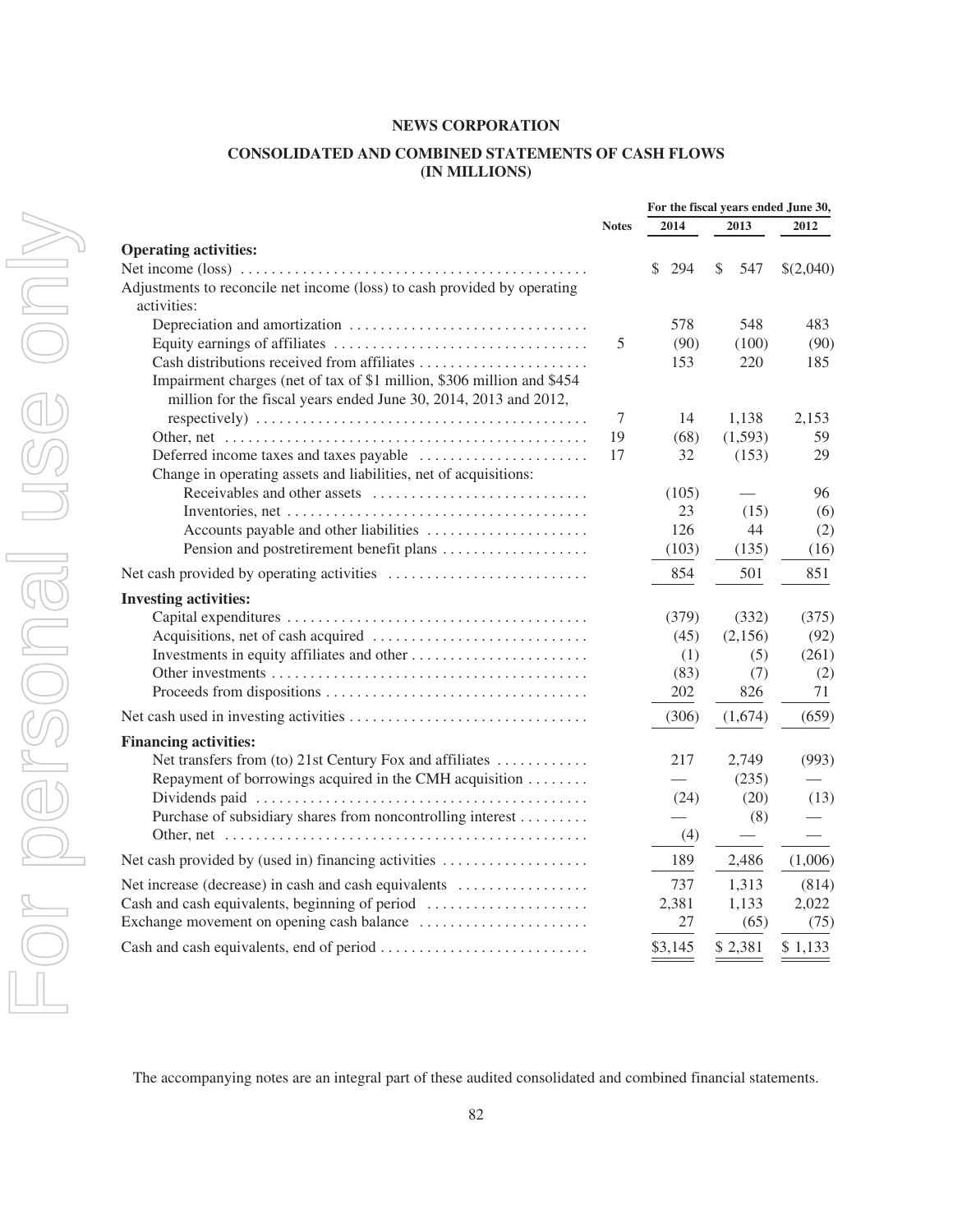For personal use only For personal use only

# NEWS CORPORATION **NEWS CORPORATION**

# CONSOLIDATED AND COMBINED STATEMENTS OF EQUITY<br>(IN MILLIONS) **CONSOLIDATED AND COMBINED STATEMENTS OF EQUITY (IN MILLIONS)**

|                                                    |                                         | Class A<br>Common Stock  |                          | Class B<br>Common Stock  |                                       |                                       |                            | Accumulated<br>Other                                                                                                                                                            |                                                                                            |                                           |                                                                    |
|----------------------------------------------------|-----------------------------------------|--------------------------|--------------------------|--------------------------|---------------------------------------|---------------------------------------|----------------------------|---------------------------------------------------------------------------------------------------------------------------------------------------------------------------------|--------------------------------------------------------------------------------------------|-------------------------------------------|--------------------------------------------------------------------|
|                                                    | $\overline{\phantom{a}}$                | Shares Amount            |                          | Shares Amount            | $21st CenturyForInvestment$           | Additional<br>Paid-in<br>Capital      | Retained<br>Earnings<br>\$ | Comprehensive<br>Income                                                                                                                                                         | Total<br>News<br>Corporation<br>Equity                                                     | Noncontrolling<br>Interests               | Total                                                              |
| Balance, June 30, 2011                             |                                         | $\downarrow$             |                          | $\overline{\mathcal{S}}$ | $$10,803$<br>(2,075)<br>$-$           |                                       |                            | \$1,531                                                                                                                                                                         |                                                                                            |                                           | Equity<br>$$12,429$<br>$(2,040)$<br>$(489)$<br>$(13)$              |
| Net $(loss)$ income $\ldots \ldots \ldots \ldots$  |                                         |                          |                          |                          |                                       |                                       | $\mid$                     |                                                                                                                                                                                 |                                                                                            |                                           |                                                                    |
| Other comprehensive loss                           | $\bar{1}$ + $\bar{1}$ + $\bar{1}$       |                          |                          |                          |                                       |                                       |                            |                                                                                                                                                                                 | $$12,334$<br>(2,075)<br>(484)                                                              |                                           |                                                                    |
|                                                    |                                         |                          |                          |                          |                                       | $\vert \vert$                         | $\vert \ \vert \ \vert$    | $\begin{array}{c} \sqrt{3} & 0 \\ 0 & 0 \\ 0 & 0 \end{array}$                                                                                                                   | $\begin{array}{c} \hline \end{array}$                                                      | $\frac{6}{9}$ 35 6 6 9 $\frac{6}{9}$ 95 9 |                                                                    |
| Net decrease in 21st Century Fox<br>Other $\ldots$ |                                         |                          |                          |                          |                                       |                                       |                            |                                                                                                                                                                                 | $\overline{\phantom{a}}$                                                                   |                                           | $\odot$                                                            |
|                                                    |                                         |                          |                          |                          | $\frac{(966)}{7,762}$                 | $\begin{array}{c} \hline \end{array}$ |                            | $\frac{1}{1,047}$                                                                                                                                                               | $\frac{(966)}{8,809}$<br>506<br>506<br>500                                                 |                                           | (966)                                                              |
|                                                    |                                         |                          |                          |                          |                                       |                                       |                            |                                                                                                                                                                                 |                                                                                            | 110                                       | $8,919547(786)(20)$                                                |
|                                                    |                                         |                          |                          |                          |                                       |                                       |                            |                                                                                                                                                                                 |                                                                                            | $\overline{4}$                            |                                                                    |
| Other comprehensive loss                           |                                         |                          |                          |                          | $\begin{array}{c} \hline \end{array}$ | $\frac{1}{2}$                         | $\left\vert -\right\vert$  | $\frac{1}{(776)}$                                                                                                                                                               |                                                                                            | $\begin{array}{c} 0 \\ 20 \end{array}$    |                                                                    |
|                                                    |                                         |                          |                          |                          | $\frac{1}{2}$                         |                                       |                            |                                                                                                                                                                                 |                                                                                            |                                           |                                                                    |
| Other $\ldots \ldots \ldots$                       |                                         |                          |                          | $\overline{\phantom{a}}$ | $\overline{\phantom{a}}$              | $\overline{\phantom{a}}$              | $\overline{\phantom{a}}$   |                                                                                                                                                                                 | $\begin{array}{c} \hline \end{array}$                                                      | $\odot$                                   | $\overline{c}$                                                     |
| Net increase in 21st Century Fox                   |                                         |                          |                          |                          |                                       |                                       | $\sim 1$                   |                                                                                                                                                                                 | 4,019                                                                                      |                                           |                                                                    |
| investment                                         |                                         | $\mid$                   |                          | $\bigg $                 | 4,019                                 | $\begin{array}{c} \hline \end{array}$ |                            |                                                                                                                                                                                 |                                                                                            |                                           | 4,019                                                              |
| Conversion of 21st Century Fox                     |                                         |                          |                          |                          |                                       |                                       |                            |                                                                                                                                                                                 |                                                                                            |                                           |                                                                    |
|                                                    |                                         |                          | $\frac{8}{20}$           | $\frac{2}{3}$            | (12, 287)                             | $\frac{12,281}{12,281}$               | $\left  \ \right $         | $\begin{array}{c c} \hline \begin{array}{ccc} & \hline \end{array} & & \hline \end{array} \begin{array}{c} \hline \begin{array}{ccc} \hline \end{array} & & \hline \end{array}$ |                                                                                            |                                           |                                                                    |
|                                                    |                                         |                          |                          |                          |                                       |                                       |                            |                                                                                                                                                                                 |                                                                                            | 118                                       | $\frac{1}{12,676}$ $\frac{6}{294}$ $\frac{6}{394}$ $\frac{6}{313}$ |
|                                                    |                                         |                          | $\overline{\phantom{a}}$ |                          |                                       | $\frac{1}{2}$                         | 239                        | $\begin{array}{c} \hline \end{array}$                                                                                                                                           |                                                                                            | 55                                        |                                                                    |
| Other comprehensive income                         |                                         |                          |                          |                          |                                       |                                       |                            | 339                                                                                                                                                                             |                                                                                            |                                           |                                                                    |
| $Dividends \ldots \ldots \ldots$                   |                                         | $\bigg $                 | $\bigg $                 | $\overline{\phantom{a}}$ |                                       |                                       | $\odot$                    |                                                                                                                                                                                 |                                                                                            | (23)                                      |                                                                    |
|                                                    |                                         | $\bigg  \hspace{0.1 cm}$ |                          |                          |                                       | 109                                   |                            |                                                                                                                                                                                 | $\begin{array}{c c} \hline 1,558 & 239 \\ 12,539 & 339 \\ 339 & 239 \\ \hline \end{array}$ |                                           |                                                                    |
|                                                    | $\frac{1}{25}$           $\frac{1}{25}$ | $\frac{3}{4}$            | $\frac{1}{200}$          | $\frac{1}{2}$            |                                       | \$12,390                              | $\frac{1}{237}$            | $\frac{1}{2}$ $\frac{1}{2}$ $\frac{1}{6}$                                                                                                                                       | \$13,243                                                                                   | \$156                                     | \$13,399                                                           |

The accompanying notes are an integral part of these audited consolidated and combined financial statements. The accompanying notes are an integral part of these audited consolidated and combined financial statements.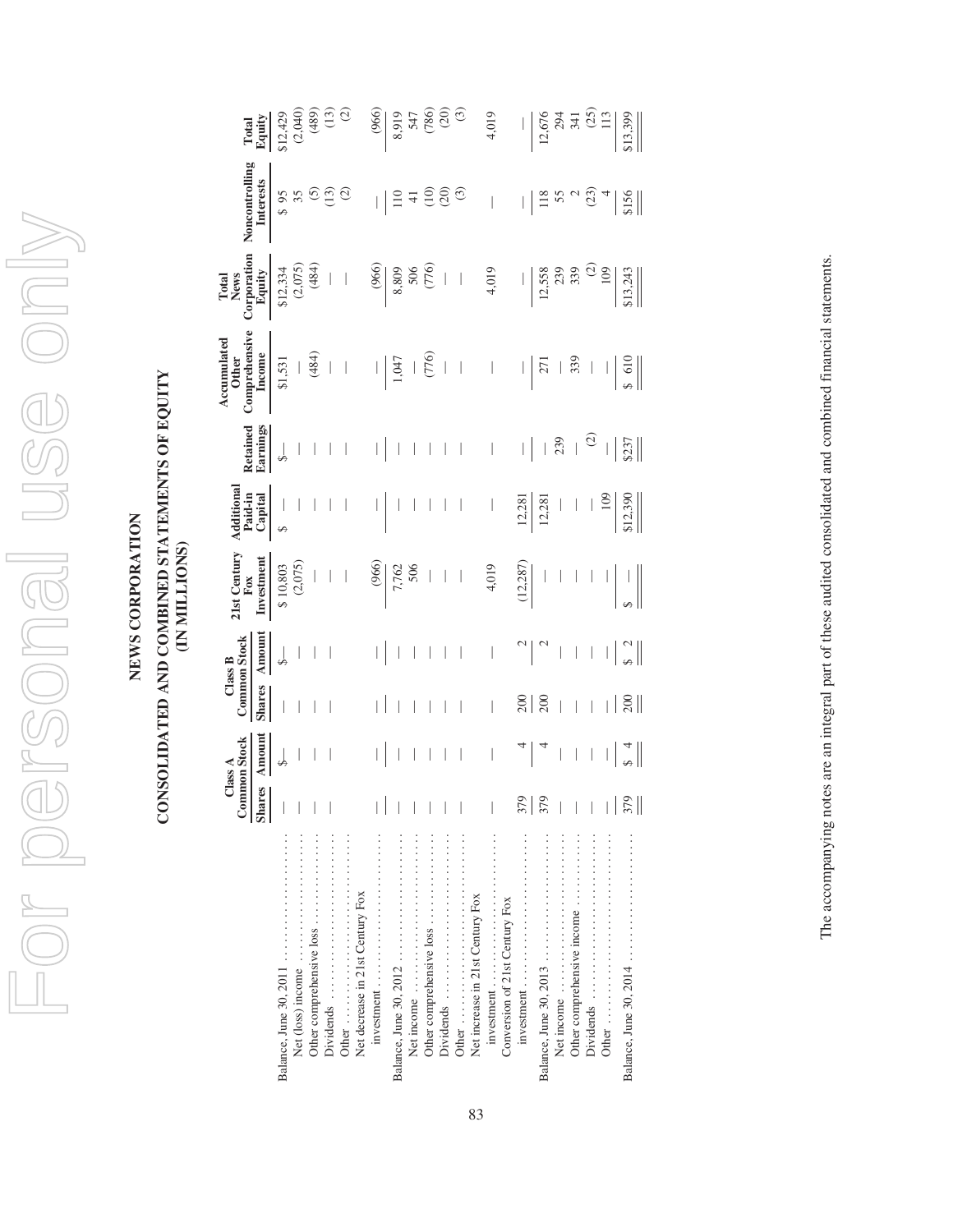# **NOTES TO THE CONSOLIDATED AND COMBINED FINANCIAL STATEMENTS**

#### **NOTE 1. DESCRIPTION OF BUSINESS AND BASIS OF PRESENTATION**

News Corporation (together with its subsidiaries, "News Corporation," "News Corp," the "Company," "we," or "us") is a global diversified media and information services company comprised of businesses across a range of media, including: news and information services, cable network programming in Australia, digital real estate services, book publishing, digital education and pay-TV distribution in Australia.

#### *The Separation and Distribution*

On June 28, 2013 (the "Distribution Date"), the Company completed the separation of its businesses (the "Separation") from Twenty-First Century Fox, Inc. ("21st Century Fox"). As of the effective time of the Separation, all of the outstanding shares of the Company were distributed to 21st Century Fox stockholders based on a distribution ratio of one share of Company Class A or Class B Common Stock for every four shares of 21st Century Fox Class A or Class B Common Stock, respectively, held of record as of June 21, 2013 (the "Record Date"). Following the Separation, the Company's Class A and Class B Common Stock began trading independently on The NASDAQ Global Select Market ("NASDAQ"), and CHESS Depositary Interests representing the Company's Class A and Class B Common Stock began trading on the Australian Securities Exchange ("ASX"). In connection with the Separation, the Company entered into the Separation and Distribution Agreement (the "Separation and Distribution Agreement") and certain other related agreements which govern the Company's relationship with 21st Century Fox following the Separation. (See Note 13—Related Party Transactions and 21st Century Fox Investment for further information).

#### *Basis of presentation*

Subsequent to the Distribution Date, the Company's financial statements as of and for the fiscal years ended June 30, 2014 and 2013 are presented on a consolidated basis, as the Company became a separate consolidated group on June 28, 2013. The Company's consolidated statement of operations for the fiscal year ended June 30, 2014 reflects the Company's operations as a stand-alone company. The Company's consolidated balance sheets as of June 30, 2014 and June 30, 2013 consist of the Company's consolidated balances, subsequent to the Separation.

Prior to the Separation, the Company's combined financial statements were prepared on a stand-alone basis derived from the consolidated financial statements and accounting records of 21st Century Fox. The Company's financial statements for the fiscal year ended June 30, 2012 were prepared on a combined basis and presented as carve-out financial statements, as the Company was not a separate consolidated group prior to the Distribution Date. These statements reflect the combined historical results of operations and cash flows of 21st Century Fox's publishing businesses, its education division and other Australian assets.

The Company's consolidated and combined statements of operations for the fiscal years ended June 30, 2013 and 2012 included allocations of general corporate expenses for certain support functions that were provided on a centralized basis by 21st Century Fox and not recorded at the business unit level, such as expenses related to finance, human resources, information technology, facilities, and legal, among others. These expenses were allocated to the Company on the basis of direct usage when identifiable, with the remainder allocated on a pro rata basis of consolidated or combined revenues, operating income, headcount or other measures of the Company. Management believes the assumptions underlying these consolidated and combined financial statements, including the assumptions regarding allocating general corporate expenses from 21st Century Fox, were reasonable. Nevertheless, these consolidated and combined financial statements may not include all of the actual expenses that would have been incurred by the Company and may not reflect the Company's consolidated and combined results of operations and cash flows had it been a stand-alone company during the applicable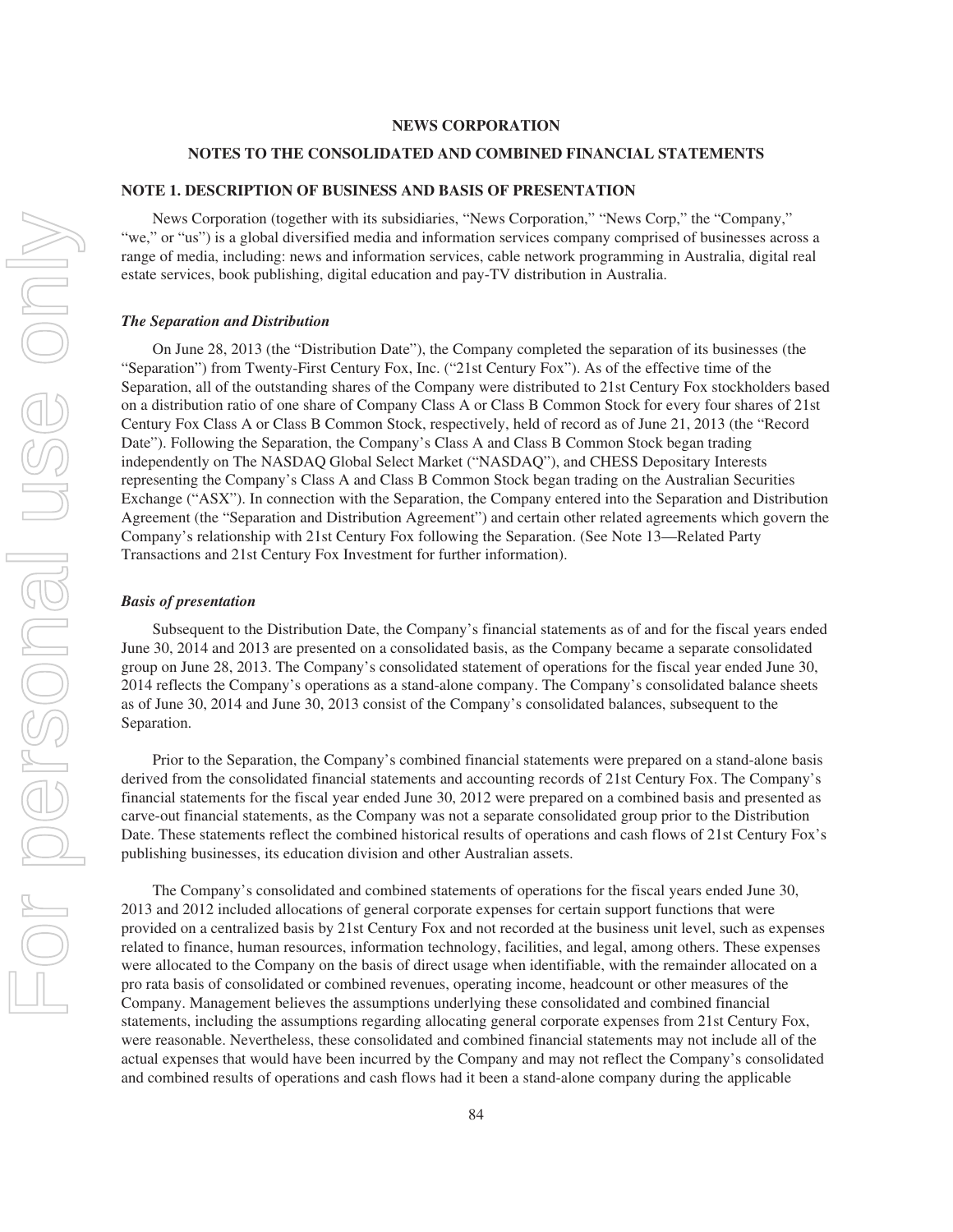# **NOTES TO THE CONSOLIDATED AND COMBINED FINANCIAL STATEMENTS**

periods. Actual costs that would have been incurred if the Company had been a stand-alone company would depend on multiple factors, including organizational structure and strategic decisions made in various areas, including information technology and infrastructure.

The consolidated and combined financial statements are referred to as the "Financial Statements" herein. The consolidated and combined statements of operations are referred to as the "Statements of Operations" herein. The consolidated balance sheets are referred to as the "Balance Sheets" herein. The consolidated and combined statements of cash flows are referred to as the "Statements of Cash Flows" herein.

The Financial Statements of the Company have been prepared in accordance with generally accepted accounting principles in the United States of America ("GAAP").

For purposes of the Company's Financial Statements for periods prior to the Separation, income tax expense was recorded as if the Company filed tax returns on a stand-alone basis separate from 21st Century Fox. This separate return methodology applies the accounting guidance for income taxes to the stand-alone financial statements as if the Company was a stand-alone enterprise for the periods prior to the Distribution Date. Therefore, cash tax payments for periods prior to the Separation may not be reflective of the Company's actual tax balances. Prior to the Separation, the Company's operating results were included in 21st Century Fox's consolidated U.S. federal and state income tax returns. Additionally, the income tax accounts reflected in the Balance Sheet as of June 30, 2013 include income taxes payable and deferred taxes allocated to the Company at the time of Separation. The calculation of the Company's income taxes involves considerable judgment and the use of both estimates and allocations.

## **NOTE 2. SUMMARY OF SIGNIFICANT ACCOUNTING POLICIES**

#### **Principles of consolidation and combination**

For periods prior to the Distribution Date, the Financial Statements included certain assets and liabilities that were historically held at 21st Century Fox's corporate level but were specifically identifiable or otherwise attributable to the Company. All significant intracompany transactions and accounts within the Company's consolidated and combined businesses have been eliminated. All significant intercompany transactions between 21st Century Fox and the Company before the Separation have been included as a component of 21st Century Fox investment in these Financial Statements.

Changes in the Company's ownership interest in a consolidated subsidiary where a controlling financial interest is retained are accounted for as capital transactions. When the Company ceases to have a controlling interest in a consolidated subsidiary the Company will recognize a gain or loss in the Statements of Operations upon deconsolidation.

The Company's fiscal year ends on the Sunday closest to June 30. Fiscal 2014, fiscal 2013 and fiscal 2012 each included 52 weeks. All references to June 30, 2014, June 30, 2013 and June 30, 2012 relate to the twelve month periods ended June 29, 2014, June 30, 2013 and July 1, 2012, respectively. For convenience purposes, the Company continues to date its financial statements as of June 30.

#### **Reclassifications**

Certain reclassifications have been made to the prior period financial statements to conform to the current year presentation. In the fourth quarter of fiscal 2014, the Company revised the composition of its reportable segments based on the guidance provided in Accounting Standards Codification ("ASC") 280, "Segment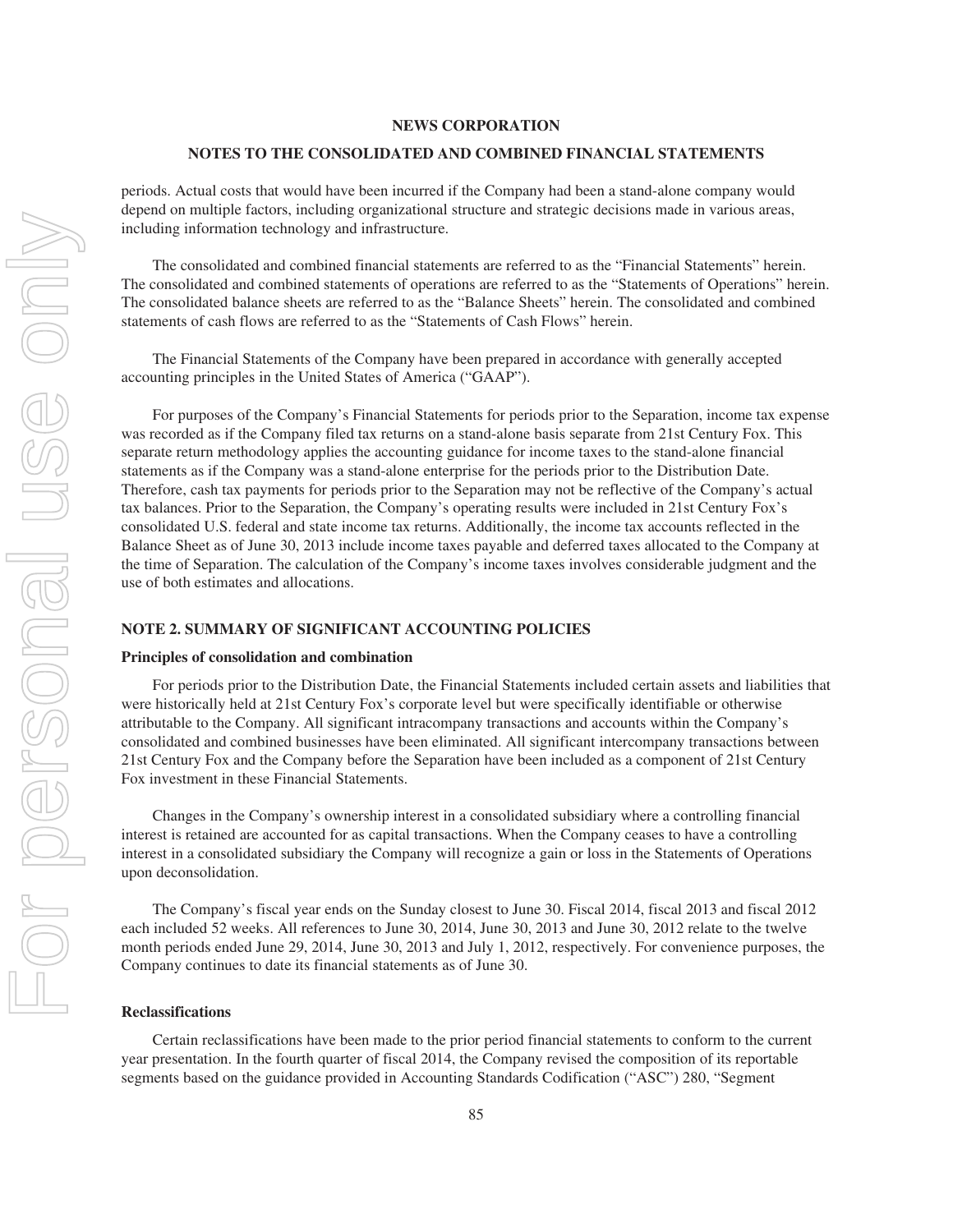# **NOTES TO THE CONSOLIDATED AND COMBINED FINANCIAL STATEMENTS**

Reporting." The Company historically reported its business under five reporting segments: News and Information Services, Cable Network Programming, Digital Real Estate Services, Book Publishing and Other. The Company has separated its digital education business from the Other segment and its operations are now presented as six reportable segments (News and Information Services, Cable Network Programming, Digital Real Estate Services, Book Publishing, Digital Education and Other). All prior periods have been reclassified to reflect the Company's revised segment presentation.

#### **Use of estimates**

The preparation of the Company's Financial Statements in conformity with GAAP requires management to make estimates and assumptions that affect the amounts that are reported in the Financial Statements and accompanying disclosures. Actual results could differ from those estimates.

#### **Cash and cash equivalents**

Cash and cash equivalents consist of cash on hand and marketable securities with original maturities of three months or less. Also included in the cash and cash equivalents balance is cash held at the Digital Real Estate Services segment of \$239 million and \$235 million as of June 30, 2014 and 2013, respectively, which is not readily accessible by the Company as it is held by REA Group Limited ("REA Group"), a majority owned but separately listed public company. REA Group must declare a dividend in order for the Company to have access to its share of REA Group's cash balance.

#### **Concentration of credit risk**

Cash and cash equivalents are maintained with multiple financial institutions. The Company has deposits held with banks that exceed the amount of insurance provided on such deposits. Generally, these deposits may be redeemed upon demand and are maintained with financial institutions of reputable credit and, therefore, bear minimal credit risk.

#### **Receivables, net**

Receivables are presented net of an allowance for returns and doubtful accounts, which is an estimate of amounts that may not be collectible. In determining the allowance for returns, management analyzes historical returns, current economic trends and changes in customer demand and acceptance of the Company's products. Based on this information, management reserves a percentage of each dollar of product sales that provide the customer with the right of return. The allowance for doubtful accounts is estimated based on historical experience, receivable aging, current economic trends and specific identification of certain receivables that are at risk of not being collected.

Receivables, net consist of:

|           | As of June 30, |
|-----------|----------------|
| 2014 2013 |                |
|           | (in millions)  |
|           |                |
|           |                |
|           |                |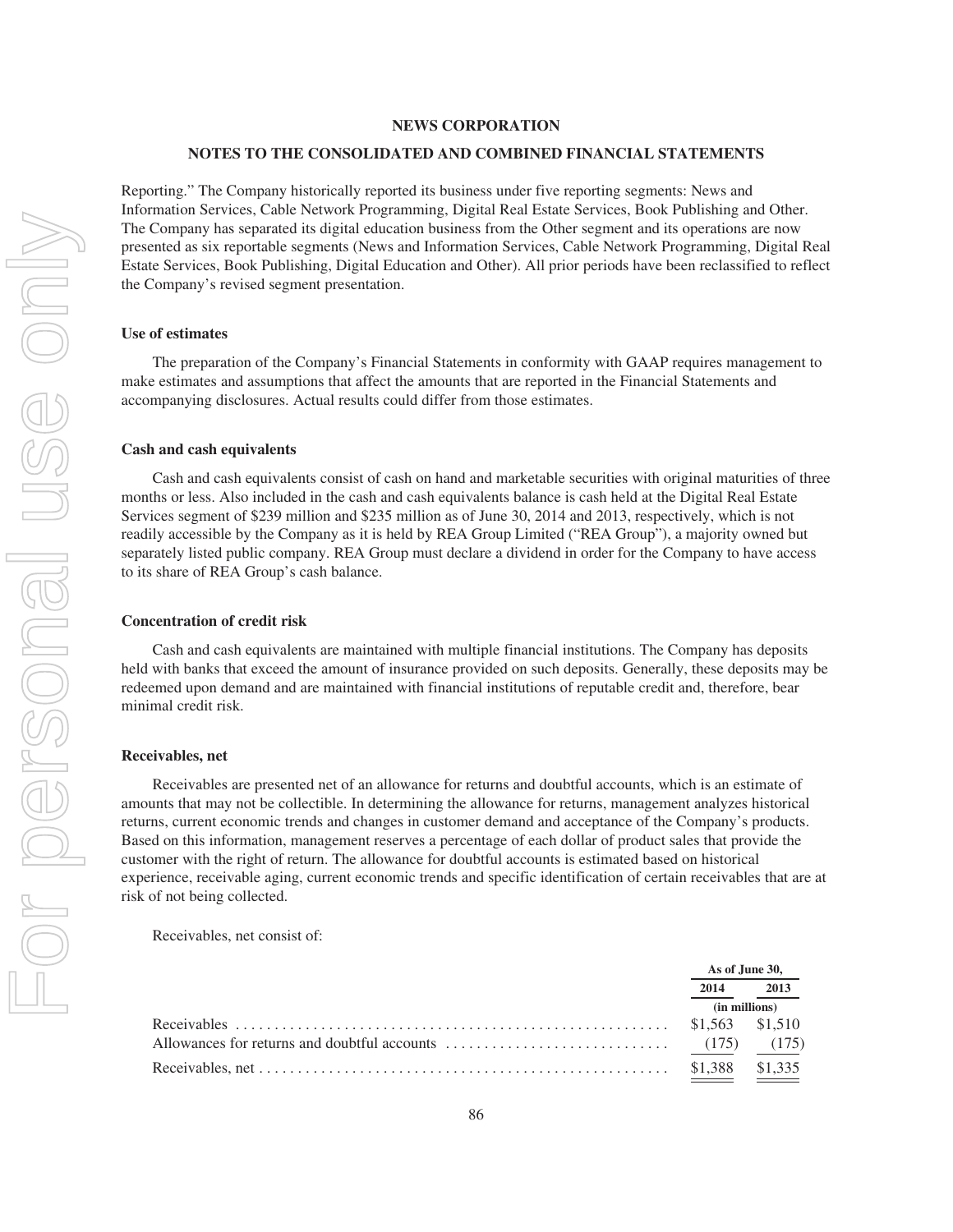# **NOTES TO THE CONSOLIDATED AND COMBINED FINANCIAL STATEMENTS**

The Company's receivables did not represent significant concentrations of credit risk as of June 30, 2014 or June 30, 2013 due to the wide variety of customers, markets and geographic areas to which the Company's products and services are sold.

#### **Inventories**

Inventories are valued at the lower of cost or market. Cost is determined by the weighted average cost method. The Company records a reserve for excess and obsolete inventory based upon a calculation using the historical usage rates, sales patterns of its products and specifically identified obsolete inventory. Inventory is included within Other current assets on the Balance Sheets.

#### **Prepublication costs**

The Company capitalizes the art, prepress, outside editorial, digital conversion and other costs incurred in the creation of the master copy of a book or other media (the "prepublication costs"). Prepublication costs are amortized from the year of publication over their estimated useful lives, using the straight-line method. The Company regularly reviews the recoverability of the capitalized costs based on expected future revenues. Prepublications costs are included in Other current assets on the Balance Sheets and were \$35 million and \$32 million as of June 30, 2014 and 2013, respectively. Amortization of prepublication costs for the fiscal years ended June 30, 2014, 2013 and 2012 was \$37 million, \$38 million and \$37 million, respectively.

#### **Investments**

Investments in and advances to equity or joint ventures in which the Company has significant influence, but less than a controlling voting interest, are accounted for using the equity method. Significant influence is generally presumed to exist when the Company owns an interest between 20% and 50% and exercises significant influence.

Under the equity method of accounting the Company includes its investment and amounts due to and from its equity method investments in its Balance Sheets. The Company's Statements of Operations include the Company's share of the investees' earnings (losses) and the Company's Statements of Cash Flows include all cash received from or paid to the investee.

The difference between the Company's investment and its share of the fair value of the underlying net assets of the investee upon acquisition is first allocated to either finite-lived intangibles or indefinite-lived intangibles and the balance is attributed to goodwill. The Company follows ASC 350, "Intangibles—Goodwill and Other" ("ASC 350"), which requires that equity method finite-lived intangibles be amortized over their estimated useful life. Such amortization is reflected in Equity earnings of affiliates in the Statements of Operations. Indefinitelived intangibles and goodwill are not amortized.

Investments in which the Company has no significant influence (generally less than a 20% ownership interest) or does not exert significant influence are designated as available-for-sale investments if readily determinable market values are available. The Company reports available-for-sale investments at fair value based on quoted market prices. Unrealized gains and losses on available-for-sale investments are included in Accumulated other comprehensive income (loss), net of applicable taxes and other adjustments, until the investment is sold or considered impaired. If an investment's fair value is not readily determinable, the Company accounts for its investment at cost.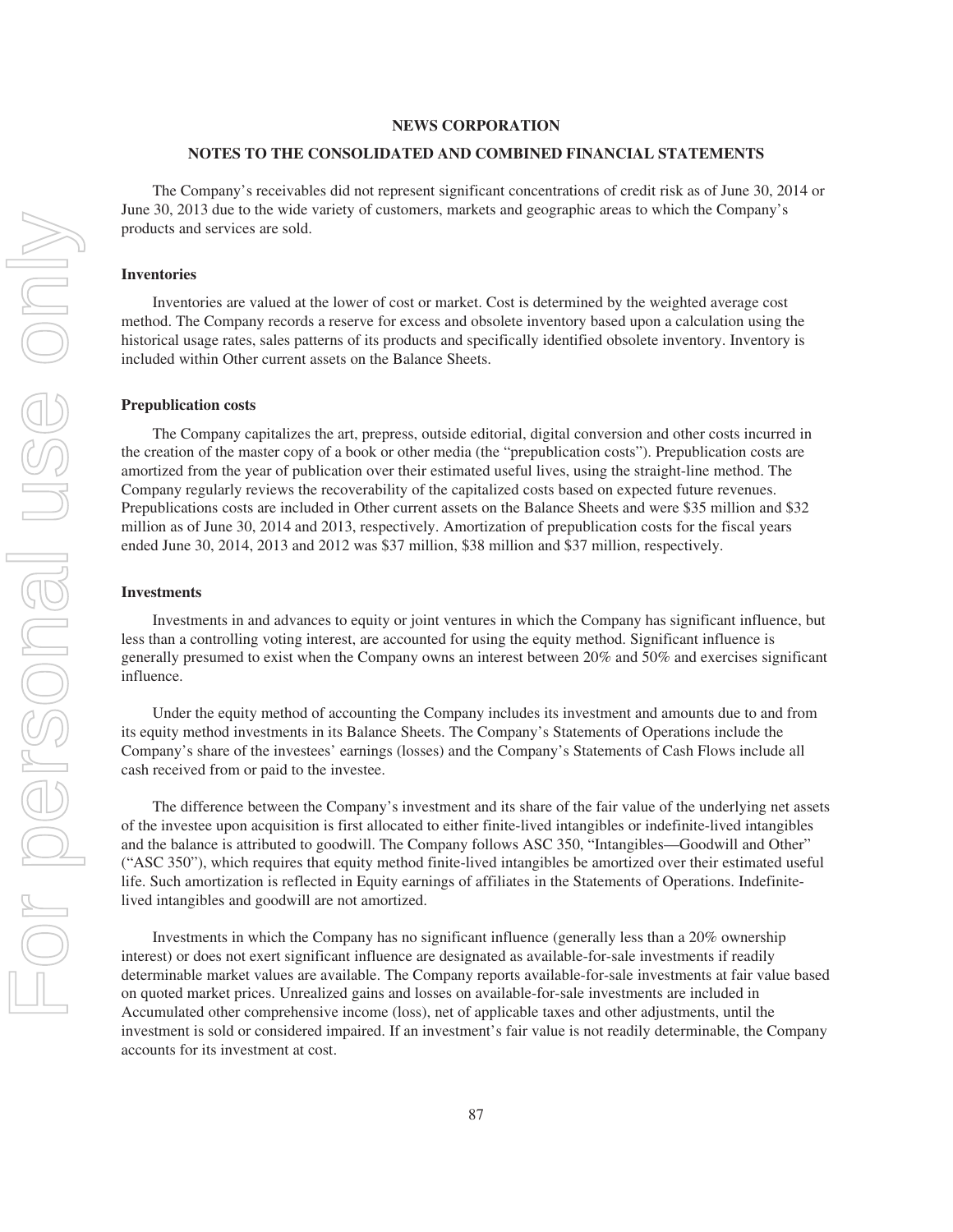# **NOTES TO THE CONSOLIDATED AND COMBINED FINANCIAL STATEMENTS**

#### **Property, plant and equipment**

Property, plant and equipment are stated at cost less accumulated depreciation. Depreciation is provided using the straight-line method over an estimated useful life of 3 to 50 years. Leasehold improvements are amortized using the straight-line method over the shorter of their useful lives or the life of the lease. Costs associated with the repair and maintenance of property are expensed as incurred. Changes in circumstances, such as technological advances or changes to the Company's business model or capital strategy could result in the actual useful lives differing from the Company's estimates. In those cases where the Company determines that the useful life of buildings and equipment should be shortened, the Company would depreciate the asset over its revised remaining useful life, thereby increasing depreciation expense.

#### **Operating Leases**

For operating leases, minimum lease payments, including minimum scheduled rent increases, are recognized as rent expense on a straight-line basis over the applicable lease terms. The term used for straight-line rent expense is calculated initially from the date that the Company obtains possession of the leased premises through the expected lease termination date.

#### **Capitalized software**

In accordance with ASC 350-40 "Internal-use Software," the Company capitalizes certain costs incurred in connection with developing or obtaining internal use software. Costs incurred in the preliminary project stage are expensed. All direct costs incurred to develop internal use software during the development stage are capitalized and amortized using the straight-line method over the estimated useful life, generally 3 to 10 years. Costs such as maintenance and training are expensed as incurred.

The Company also capitalizes certain costs in accordance with ASC 985-20 "Costs of Software to Be Sold, Leased, or Marketed." Certain costs incurred for the development of computer software are capitalized when technological feasibility has been established. These capitalized costs are subject to an ongoing assessment of recoverability based on anticipated future revenues and changes in hardware and software technologies. Amortization of capitalized software development costs begins when the product is available for general release to customers and is computed on a product-by-product basis at a rate not less than the straight-line method over the remaining estimated useful life of the product, generally five years. Research and development costs are expensed as incurred.

#### **Royalty advances to authors**

Royalty advances are initially capitalized and subsequently expensed as related revenues are earned or when the Company determines future recovery is not probable. The Company has a long history of providing authors with royalty advances, and it tracks each advance earned with respect to the sale of the related publication. Historically, the longer the unearned portion of the advance remains outstanding, the less likely it is that the Company will recover the advance through the sale of the publication. The Company applies this historical experience to its existing outstanding royalty advances to estimate the likelihood of recovery and a provision is established to write-off the unearned advance, usually between 6 and 12 months after publication. Additionally, the Company reviews its portfolio of unpublished royalty advances to determine if individual royalty advances are not recoverable for discrete reasons, such as the death of an author prior to completion of a title or titles, a Company decision to not publish a title, poor market demand or other relevant factors that could impact recoverability. Based on this information, the portion of any advance that the Company believes is not recoverable is expensed.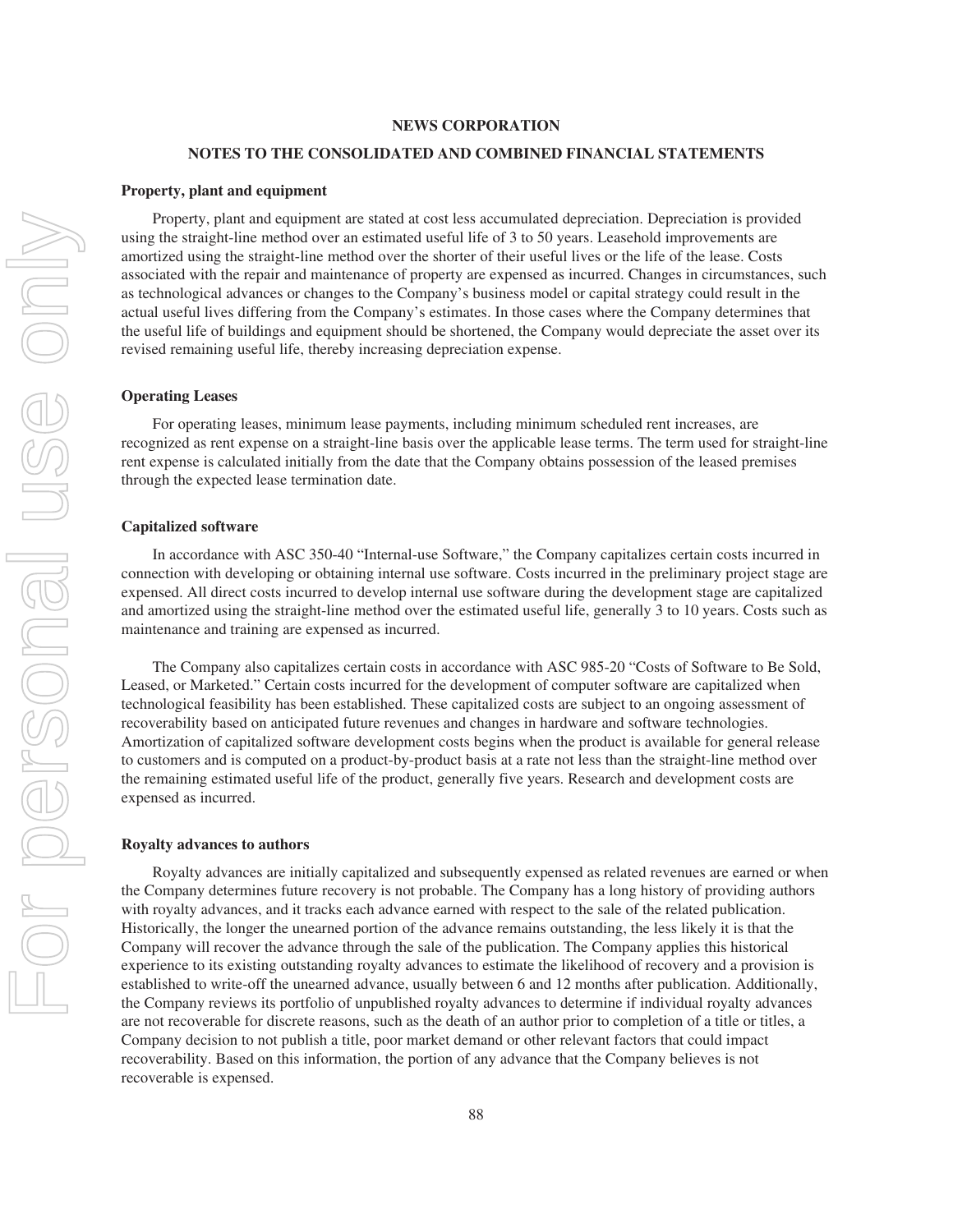# **NOTES TO THE CONSOLIDATED AND COMBINED FINANCIAL STATEMENTS**

#### **Goodwill and intangible assets**

The Company has intangible assets, including goodwill, newspaper mastheads, distribution networks, publishing rights, copyrighted products and trademarks. Goodwill is recorded as the difference between the cost of acquiring entities and amounts assigned to their tangible and identifiable intangible net assets. In accordance with ASC 350, the Company's goodwill and indefinite-lived intangible assets are tested annually during the fourth quarter for impairment or earlier if events occur or circumstances change that would more likely than not reduce the fair value below their carrying amounts. Intangible assets with finite lives are generally amortized over their estimated useful lives. The impairment assessment of indefinite-lived intangibles compares the fair value of these intangible assets to their carrying value.

Goodwill is reviewed for impairment at a reporting unit level. Reporting units are determined based on an evaluation of the Company's operating segments and the components making up those operating segments. For purposes of goodwill impairment review, the Company has identified Dow Jones, the Australian newspapers, the U.K. newspapers, News America Marketing Group, Storyful Limited ("Storyful"), FOX SPORTS Australia, HarperCollins, REA Group and the Amplify business, as its reporting units. In assessing goodwill for impairment, the Company has the option to first perform a qualitative assessment to determine whether the existence of events or circumstances leads to a determination that it is more likely than not that the fair value of a reporting unit is less than its carrying amount. If the Company determines that it is not more likely than not that the fair value of a reporting unit is less than its carrying amount, the Company is not required to perform any additional tests in assessing goodwill for impairment. However, if the Company concludes otherwise or elects not to perform the qualitative assessment, then it is required to perform the first step of a two-step impairment review process. The first step of the two-step impairment process is to compare the fair value of a reporting unit with its carrying amount, including goodwill. In performing the first step, the Company determines the fair value of a reporting unit primarily by using a discounted cash flow analysis and market-based valuation approach methodologies. Determining fair value requires the exercise of significant judgments, including judgments about appropriate discount rates, long-term growth rates, relevant comparable company earnings multiples and the amount and timing of expected future cash flows. The cash flows employed in the analyses are based on the Company's estimated outlook and various growth rates are assumed for years beyond the long-term business plan period. Discount rate assumptions are based on an assessment of the risk inherent in the future cash flows of the respective reporting units. In assessing the reasonableness of its determined fair values, the Company evaluates its results against other value indicators, such as comparable public company trading values. If the fair value of a reporting unit exceeds its carrying amount, the goodwill of the reporting unit is not impaired and the second step of the impairment review is not necessary. If the carrying amount of a reporting unit exceeds its fair value, the second step of the goodwill impairment review is required to be performed to estimate the implied fair value of the reporting unit's goodwill. The implied fair value of goodwill is determined in the same manner as the amount of goodwill recognized in a business combination. That is, the estimated fair value of the reporting unit is allocated to all of the assets and liabilities of that unit (including any unrecognized intangible assets) as if the reporting unit had been acquired in a business combination and the estimated fair value of the reporting unit was the purchase price paid. The implied fair value of the reporting unit's goodwill is compared with the carrying amount of that goodwill. If the carrying amount of the reporting unit's goodwill exceeds the implied fair value of that goodwill, an impairment loss is recognized in an amount equal to that excess.

The Company also performs impairment reviews on its indefinite-lived intangible assets, including newspaper mastheads, distribution networks and imprints. Newspaper mastheads and book publishing imprints are reviewed on an aggregated basis in accordance with ASC 350. Distribution networks are reviewed individually. In assessing its indefinite-lived intangible assets for impairment, the Company has the option to first perform a qualitative assessment to determine whether the existence of events or circumstances leads to a determination that it is more likely than not that the fair value of the indefinite-lived intangible asset is less than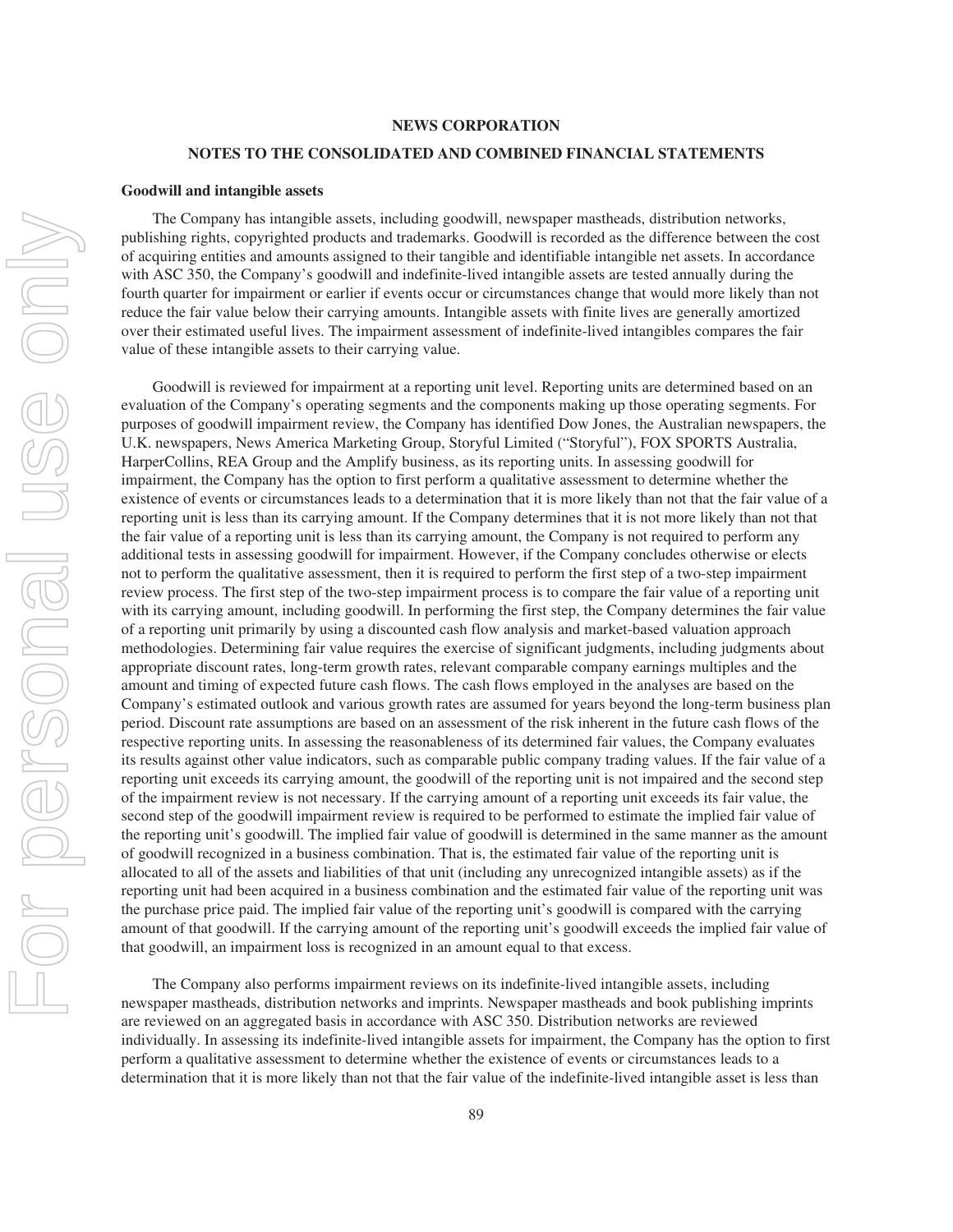# **NOTES TO THE CONSOLIDATED AND COMBINED FINANCIAL STATEMENTS**

its carrying amount. If the Company determines that it is not more likely than not that the fair value of an indefinite-lived intangible asset is less than its carrying amount, the Company is not required to perform any additional tests in assessing the assets for impairment. However, if the Company concludes otherwise or elects not to perform the qualitative assessment, then it is required to perform a quantitative analysis to determine if the fair value of the indefinite-lived intangible asset is less than its carrying value.

The methods used to estimate the fair value measurements of impaired goodwill and indefinite-lived intangible assets include those based on the income approach (including the discounted cash flow and relieffrom-royalty methods) and those based on the market approach (primarily the guideline public company method). The resulting fair value measurements of the assets are considered to be Level 3 measurements. Significant unobservable inputs utilized in the income approach valuation methods are discount rates, long-term growth rates and royalty rates. Significant unobservable inputs utilized in the market approach valuation methods were EBITDA multiples from guideline public companies operating in similar industries and a control premium.

When a business within a reporting unit is disposed of, goodwill is allocated to the disposed business using the relative fair value method.

#### **Asset impairments**

#### *Investments*

Equity method investments are regularly reviewed to determine whether a significant event or change in circumstances has occurred that may impact the fair value of each investment. If the fair value of the investment has dropped below the carrying amount, management considers several factors when determining whether an otherthan-temporary decline in market value has occurred, including the length of time and extent to which the market value has been below cost, the financial condition and near-term prospects of the issuer, the intent and ability of the Company to retain its investment in the issuer for a period of time sufficient to allow for any anticipated recovery in market value and other factors influencing the fair market value, such as general market conditions.

The Company regularly reviews available-for-sale investment securities for other-than-temporary impairment based on criteria that include the extent to which the investment's carrying value exceeds its related market value, the duration of the market decline, the Company's ability to hold until recovery and the financial strength and specific prospects of the issuer of the security.

The Company regularly reviews investments accounted for at cost for other-than-temporary impairment based on criteria that include the extent to which the investment's carrying value exceeds its related estimated fair value, the duration of the estimated fair value decline, the Company's ability to hold until recovery and the financial strength and specific prospects of the issuer of the security.

#### *Long-lived assets*

ASC 360, "Property, Plant, and Equipment," ("ASC 360") and ASC 350 require that the Company periodically reviews the carrying amounts of its long-lived assets, including property, plant and equipment and finite-lived intangible assets, to determine whether current events or circumstances indicate that such carrying amounts may not be recoverable. If the carrying amount of the asset is greater than the expected undiscounted cash flows to be generated by such asset, an impairment adjustment is recognized if the carrying value of such asset exceeds its fair value. The Company generally measures fair value by considering sale prices for similar assets or by discounting estimated future cash flows using an appropriate discount rate. Considerable management judgment is necessary to estimate the fair value of assets, accordingly, actual results could vary significantly from such estimates. Assets to be disposed of are carried at the lower of their financial statement carrying amount or fair value, less their costs to sell.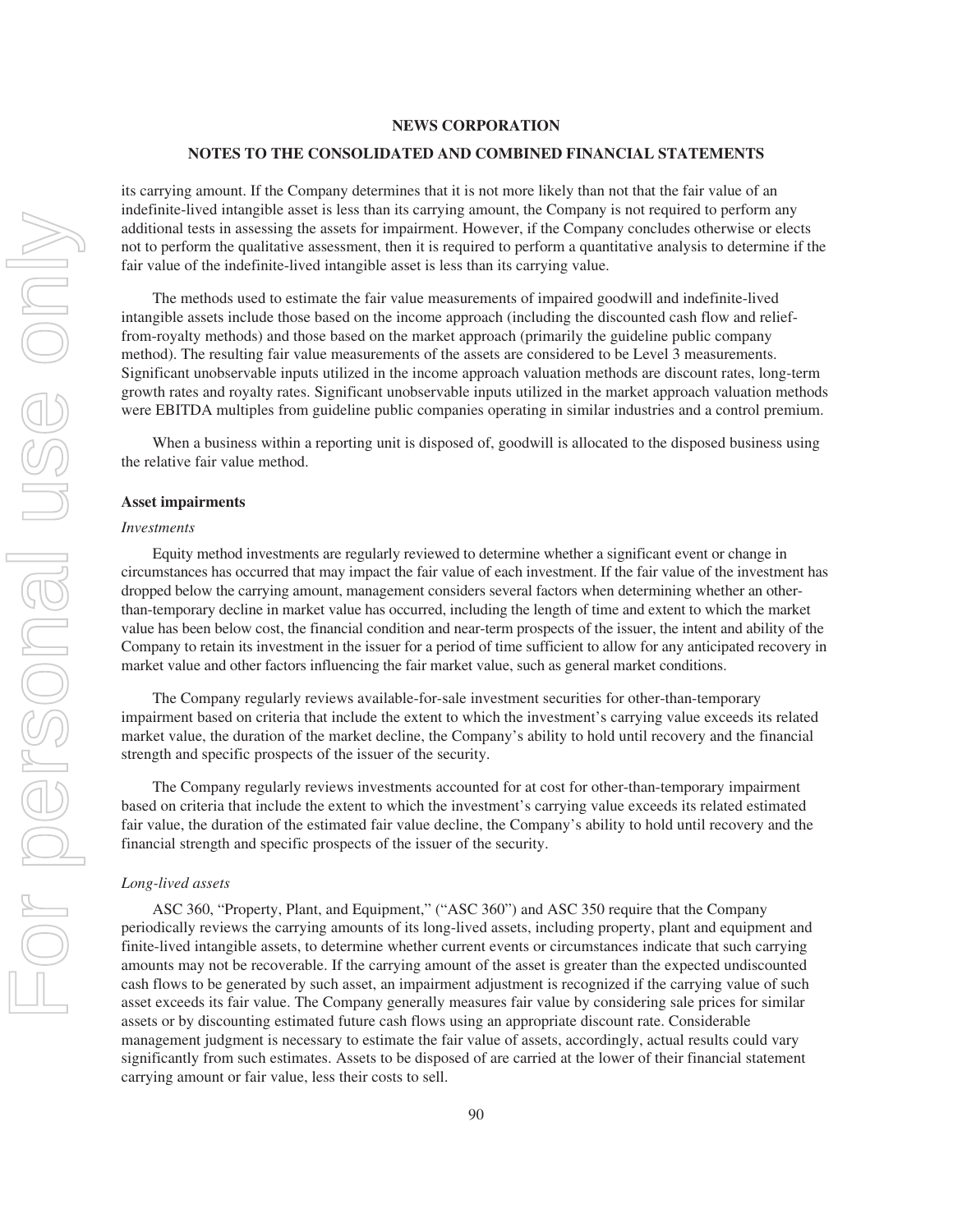# **NOTES TO THE CONSOLIDATED AND COMBINED FINANCIAL STATEMENTS**

#### **Revenue recognition**

Revenue is recognized when persuasive evidence of an arrangement exists, the fees are fixed or determinable, the product or service has been delivered and collectability is reasonably assured. The Company considers the terms of each arrangement to determine the appropriate accounting treatment.

#### *News and Information Services*

Advertising revenues are recognized in the period when advertising is printed or placed on digital platforms, net of commissions and provisions for estimated sales incentives including rebates, rate adjustments and discounts. Advertising revenues from integrated marketing services are recognized when free-standing inserts are published or over the time period in which in-store marketing services are performed. Billings to clients and payments received in advance of the performance of services or delivery of products are recorded as deferred revenue until the services are performed or the product is delivered.

Circulation and information services revenues include single-copy and subscription revenues. Circulation revenues are based on the number of copies of the printed newspaper (through home-delivery subscriptions and single-copy sales) and digital subscriptions sold and the rates charged to the respective customers. Single-copy revenue is recognized based on date of publication, net of provisions for related returns. Proceeds from print, digital and electronic information services subscription revenues are deferred at the time of sale and are recognized in earnings on a pro rata basis over the terms of the subscriptions.

Other revenues are recognized when the related services are performed or the product has been delivered.

#### *Book Publishing*

Revenue from the sale of books for distribution in the retail channel is primarily recognized upon passing of control to the buyer. Revenue for electronic books ("e-books"), which is the net amount received from the retailer, is generally recognized upon electronic delivery to the customer by the retailer. Revenue is reported net of any amounts billed to customers for taxes which are remitted to government authorities.

#### *Digital Real Estate Services*

Advertising revenues from providing online real estate advertising services are recognized on the fulfillment of customer service obligations, which may include product performance and or product service periods.

# *Cable Network Programming*

Affiliate fees received from cable television systems, direct broadcast satellite operators and other distribution systems are recognized as revenue in the period that services are provided.

#### *Digital Education*

License revenues from the sale of software subscriptions are recognized ratably over the license period. Consulting revenues are recognized as the related services are being performed. Other revenues, including those for training and kits, are recognized when the related services are performed or the product has been shipped.

#### **Multiple element arrangements**

Revenues derived from a single sales contract that contains multiple products and services are allocated based on the relative fair value of each item to be delivered and recognized in accordance with the applicable revenue recognition criteria for the specific unit of accounting.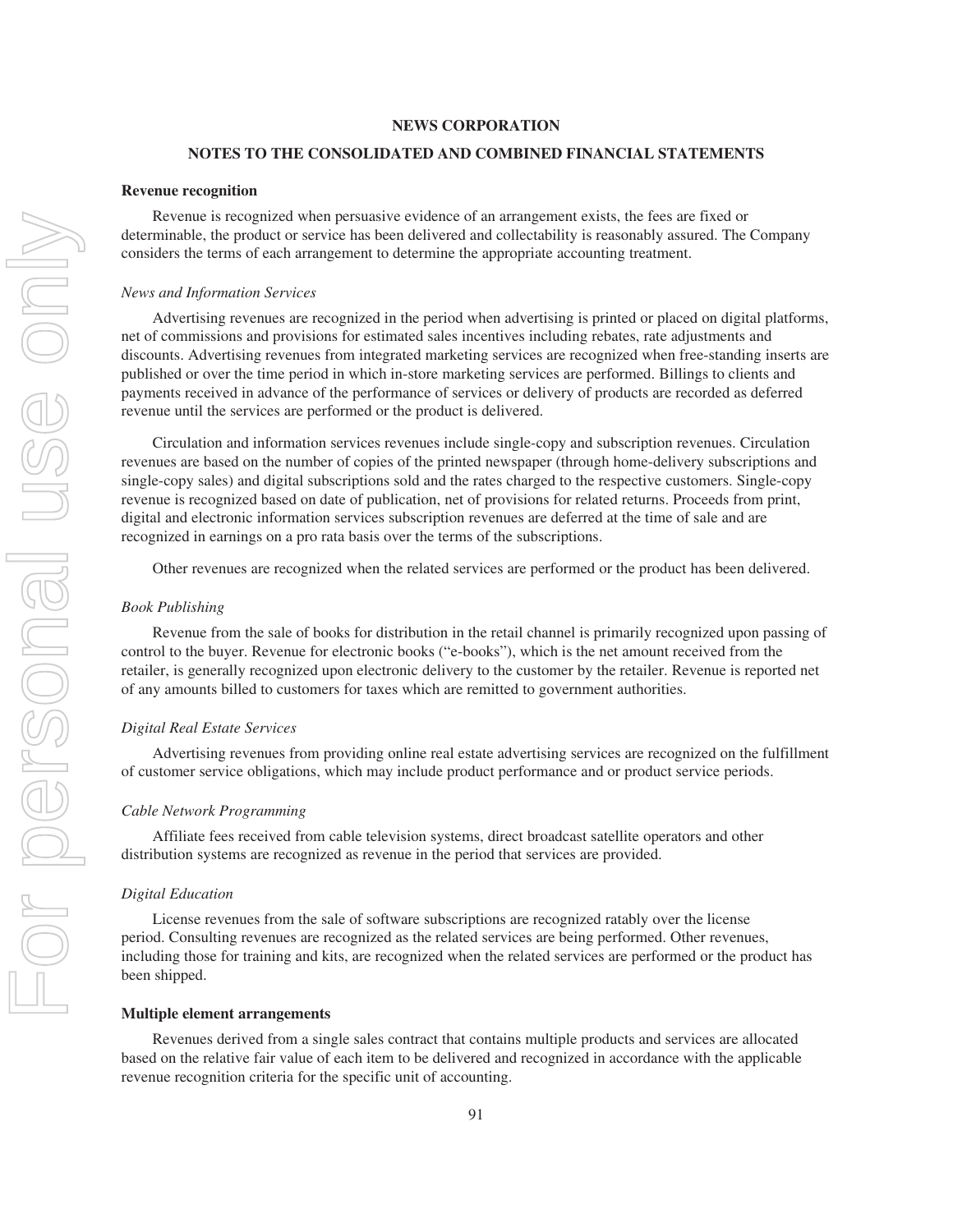# **NOTES TO THE CONSOLIDATED AND COMBINED FINANCIAL STATEMENTS**

#### **Gross versus net revenue recognition**

In the normal course of business, the Company acts as or uses an intermediary or agent in executing transactions with third parties. In connection with these arrangements, the Company must determine whether to report revenue based on the gross amount billed to the ultimate customer or on the net amount received from the customer after commissions and other payments to third parties.

The determination of whether revenue should be reported on a gross or net basis is based on an assessment of whether the Company is acting as the principal or an agent in the transaction. If the Company is acting as a principal in a transaction, the Company reports revenue on a gross basis. If the Company is acting as an agent in a transaction, the Company reports revenue on a net basis. The determination of whether the Company is acting as a principal or an agent in a transaction involves judgment and is based on an evaluation of the terms of an arrangement. The Company serves as the principal in transactions in which it has substantial risks and rewards of ownership.

#### **Barter transactions**

The Company enters into transactions that involve the exchange of advertising, in part, for other products and services, which are recorded at the lesser of estimated fair value of the advertising given or product or service received in accordance with the provisions of ASC 605-20-25, "Advertising Barter Transactions." Revenue from barter transactions is recognized when advertising is provided, and expenses are recognized when services are received. Revenue from barter transactions included in the Statements of Operations was \$47 million, \$48 million and \$36 million for the fiscal years ended June 30, 2014, 2013 and 2012, respectively. Expense from barter transactions included in the Statements of Operations was \$41 million, \$48 million and \$36 million for the fiscal years ended June 30, 2014, 2013 and 2012, respectively.

#### **Sales returns**

Consistent with industry practice, certain of the Company's products, such as books and newspapers, are sold with the right of return. The Company records, as a reduction of revenue, the estimated impact of such returns. In determining the estimate of product sales that will be returned, management analyzes historical returns, current economic trends, changes in customer demand and acceptance of the Company's products. Based on this information, management reserves a percentage of each dollar of product sales that provide the customer with the right of return.

#### **Advertising expenses**

The Company expenses advertising costs as incurred in accordance with ASC 720-35, "Other Expenses— Advertising Cost." Advertising and promotional expenses recognized totaled \$446 million, \$442 million and \$466 million for the fiscal years ended June 30, 2014, 2013 and 2012, respectively.

#### **Shipping and handling**

Costs incurred for shipping and handling are reflected in Operating expenses in the Statements of Operations.

#### **Translation of foreign currencies**

The financial results and position of foreign subsidiaries and affiliates are translated into U.S. dollars using the current rate method, whereby trading results are converted at the average rate of exchange for the period and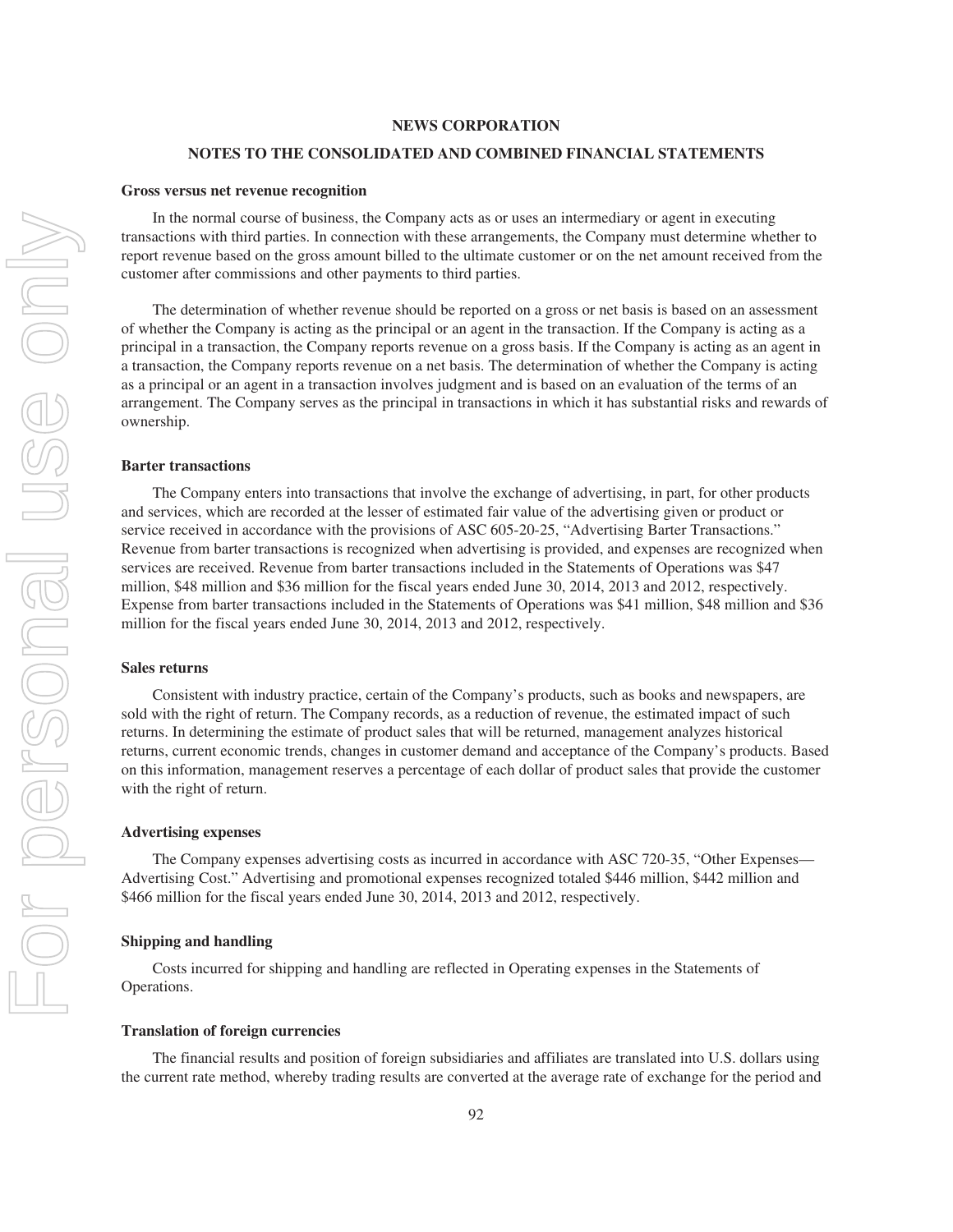# **NOTES TO THE CONSOLIDATED AND COMBINED FINANCIAL STATEMENTS**

assets and liabilities are converted at the closing rates on the period end date. The resulting translation adjustments are accumulated as a component of Accumulated other comprehensive income. Gains and losses from foreign currency transactions are generally included in income for the period.

#### **Income taxes**

The Company accounts for income taxes in accordance with ASC 740, "Income Taxes" ("ASC 740"). ASC 740 requires an asset and liability approach for financial accounting and reporting for income taxes. Under the asset and liability approach, deferred taxes are provided for the net tax effects of temporary differences between the carrying amounts of assets and liabilities for financial reporting purposes and the amounts used for income tax purposes. Valuation allowances are established where management determines that it is more likely than not that some portion or all of a deferred tax asset will not be realized. Deferred taxes have not been provided on the cumulative undistributed earnings of foreign subsidiaries to the extent amounts are expected to be reinvested indefinitely. The Company recognizes interest and penalty charges related to unrecognized tax benefits as income tax expense.

#### **Earnings (loss) per share**

Basic earnings (loss) per share for the Class A Common Stock and Class B Common Stock is calculated by dividing Net income (loss) available to News Corporation stockholders by the weighted average number of shares of Class A Common Stock and Class B Common Stock outstanding. Diluted earnings (loss) per share for Class A Common Stock and Class B Common Stock is calculated similarly, except that the calculation includes the dilutive effect of the assumed issuance of shares issuable under the Company's equity-based compensation plans. (See Note 12—Earnings per Share).

#### **Equity-based compensation**

Equity-based awards are accounted for in accordance with ASC 718, "Compensation—Stock Compensation" ("ASC 718"). ASC 718 requires that the cost resulting from all share-based payment transactions be recognized in the financial statements. ASC 718 establishes fair value as the measurement objective in accounting for share-based payment arrangements and requires all companies to apply a fair-value-based measurement method in accounting for generally all share-based payment transactions with employees.

Prior to the Separation, the Company's employees participated in 21st Century Fox's equity-based compensation plans. Equity-based compensation expense related to those plans has been allocated to and recorded by the Company based on the awards and terms previously granted to the Company's employees. As of the Distribution Date, Restricted Stock Unit ("RSU") and Performance Stock Unit ("PSU") awards that vested and stock options that expired on or before December 31, 2013 continued as 21st Century Fox awards. RSU and PSU awards that vest and stock options that expire on or after January 1, 2014 were converted to Company awards as of the Distribution Date. (See Note 11—Equity-Based Compensation).

#### **Retirement Benefit Obligations**

The Company provides defined benefit pension, postretirement healthcare, defined contribution and medical benefits to the Company's eligible employees and retirees. The Company accounts for its defined benefit pension, postretirement healthcare and defined contribution plans in accordance with ASC 715, "Compensation—Retirement Benefits" ("ASC 715"). The expense recognized by the Company is determined using certain assumptions, including the discount rate, expected long-term rate of return and mortality rates, among others. The Company recognizes the funded status of its defined benefit plans (other than multiemployer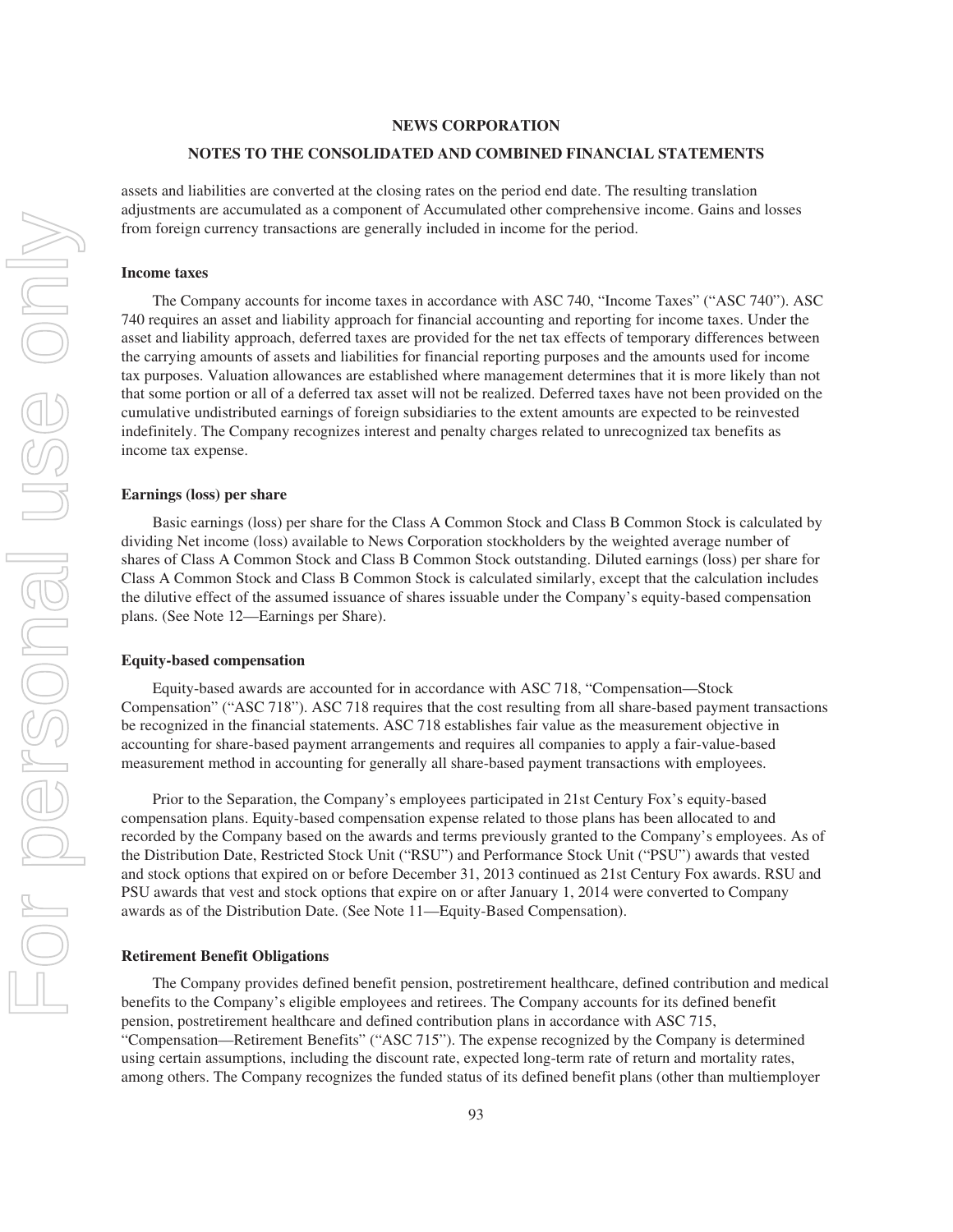# **NOTES TO THE CONSOLIDATED AND COMBINED FINANCIAL STATEMENTS**

plans) as an asset or liability in the Balance Sheets and recognizes changes in the funded status in the year in which the changes occur through Accumulated other comprehensive income (loss) in the Balance Sheets.

Prior to the Separation, certain of the Company's employees participated in defined benefit pension plans sponsored by 21st Century Fox. As a result, the Statements of Operations included expenses related to these shared plans including direct expenses related to the Company's employees as well as allocations of expenses related to corporate employees through the corporate expense allocations in the pre-Separation period. (See Note 15—Retirement Benefit Obligations).

#### **Fair Value Measurements**

The Company has various financial instruments that are measured at fair value on a recurring basis, including certain marketable securities and derivatives. The Company also applies the provisions of fair value measurement to various non-recurring measurements for the Company's non-financial assets and liabilities. In accordance with ASC 820, "Fair Value Measurements" ("ASC 820"), the Company measures assets and liabilities using inputs from the following three levels of the fair value hierarchy: (i) inputs that are quoted prices in active markets for identical assets or liabilities ("Level 1"); (ii) inputs other than quoted prices included within Level 1 that are observable, including quoted prices for similar assets or liabilities ("Level 2"); and (iii) unobservable inputs that require the entity to use its own best estimates about market participant assumptions ("Level 3").

The Company's assets measured at fair value on a nonrecurring basis include investments, long-lived assets, indefinite-lived intangible assets and goodwill. The Company reviews the carrying amounts of such assets whenever events or changes in circumstances indicate that the carrying amounts may not be recoverable or at least annually as of June 30 for indefinite-lived intangible assets and goodwill. Any resulting asset impairment would require that the asset be recorded at its fair value. The resulting fair value measurements of the assets are considered to be Level 3 measurements.

#### **Financial instruments and derivatives**

The carrying value of the Company's financial instruments, including cash and cash equivalents, approximate fair value. The Company did not estimate the fair value of cost method investments because it was not practicable to do so. The fair value of financial instruments is generally determined by reference to market values resulting from trading on a national securities exchange or in an over-the-counter market which are considered to be Level 2 measurements. The Company monitors its positions with, and the credit quality of, the financial institutions which are counterparties to its financial instruments. The Company is exposed to credit loss in the event of nonperformance by the counterparties to the agreements. As of June 30, 2014, the Company did not anticipate nonperformance by any of the counterparties.

ASC 815, "Derivatives and Hedging" ("ASC 815"), requires every derivative instrument (including certain derivative instruments embedded in other contracts) to be recorded on the balance sheet at fair value as either an asset or a liability. ASC 815 also requires that changes in the fair value of recorded derivatives be recognized currently in earnings unless specific hedge accounting criteria are met. The Company uses financial instruments to hedge its limited exposures to foreign currency exchange risks primarily associated with payments made to manufacturers and author royalty payments. These derivative contracts are economic hedges and are not designated as cash flow hedges. The Company records the changes in the fair value of these items in current earnings. The notional amount of foreign exchange forward contracts with foreign currency risk outstanding as of June 30, 2014 and June 30, 2013 was not material. Foreign exchange forward contracts recorded in the underlying hedged balances as of June 30, 2014 and June 30, 2013 were not material.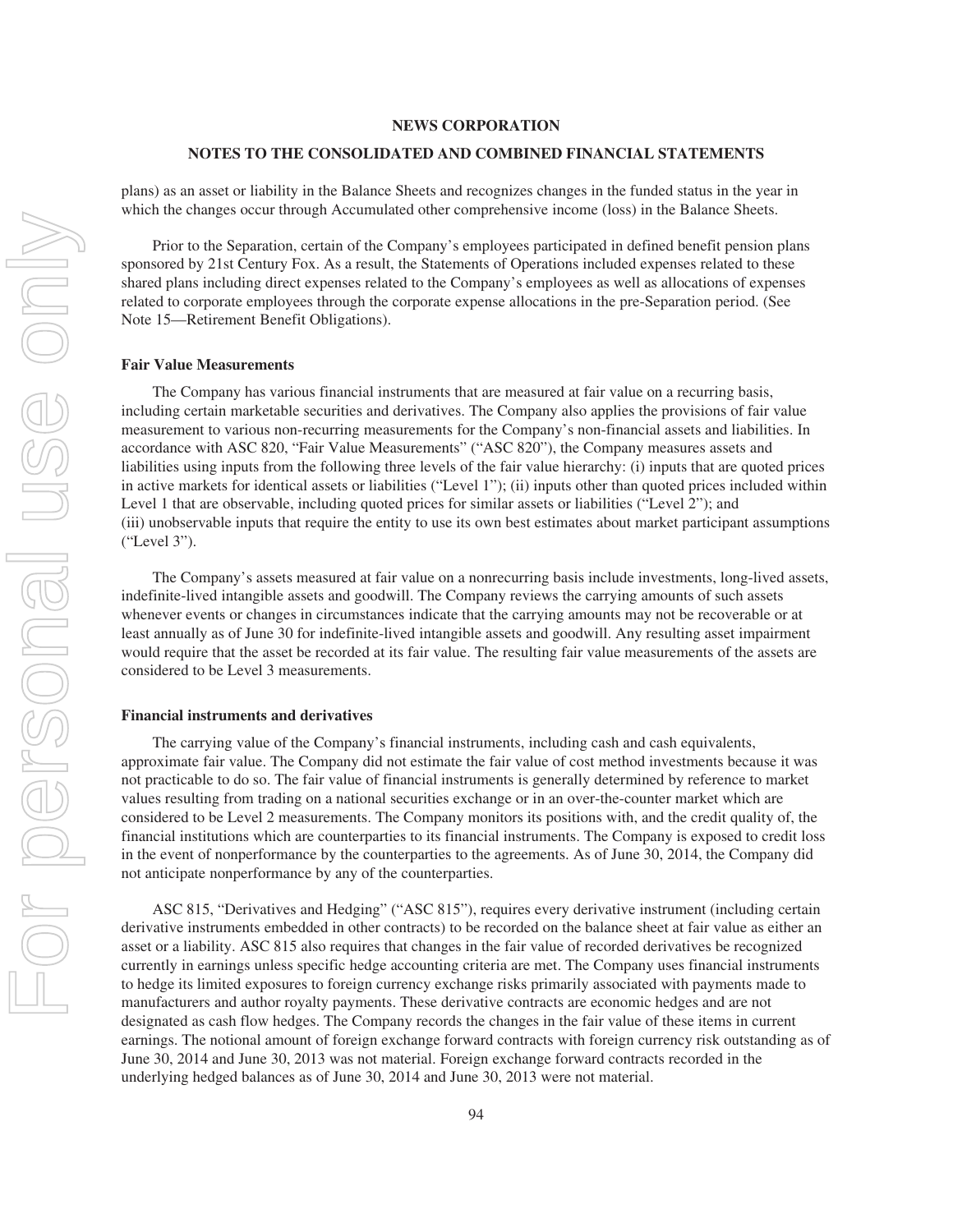# **NOTES TO THE CONSOLIDATED AND COMBINED FINANCIAL STATEMENTS**

#### **Recent Accounting Guidance**

In July 2012, the Financial Accounting Standards Board ("FASB") issued Accounting Standards Update ("ASU") ASU 2012-02, "Intangibles—Goodwill and Other (Topic 350): Testing Indefinite-Lived Intangible Assets for Impairment" ("ASU 2012-02"), which permits an entity to make a qualitative assessment of whether it is more likely than not that the fair value of a reporting unit's indefinite-lived intangible asset is less than the asset's carrying value before applying a quantitative impairment assessment. If it is determined through the qualitative assessment that the fair value of a reporting unit's indefinite-lived intangible asset is more likely than not greater than the asset's carrying value, the remaining impairment steps would be unnecessary. The qualitative assessment is optional, allowing companies to go directly to the quantitative assessment. ASU 2012-02 is effective for the Company for annual and interim indefinite-lived intangible asset impairment tests performed beginning July 1, 2013. The adoption of ASU 2012-02 did not have an impact on the Company's Financial Statements.

In February 2013, the FASB issued ASU 2013-02, "Comprehensive Income (Topic 220): Reporting of Amounts Reclassified Out of Accumulated Other Comprehensive Income" ("ASU 2013-02"), which requires the Company to provide information about the amounts reclassified out of Accumulated other comprehensive income by component. In addition, it requires the Company to present, either on the face of the statement where net income is presented or in the notes, significant amounts reclassified out of Accumulated other comprehensive income by the respective line items of net income but only if the amount reclassified is required under GAAP to be reclassified to net income in its entirety in the same reporting period. For other amounts that are not required under GAAP to be reclassified in their entirety to net income, the Company is required to cross-reference to other disclosures required under GAAP that provide additional detail about those amounts. ASU 2013-02 was effective for the Company for interim reporting periods beginning July 1, 2013. (See Note 15—Retirement Benefit Obligations).

In February 2013, the FASB issued ASU 2013-04, "Liabilities (Topic 405): Obligations Resulting from Joint and Several Liability Arrangements for Which the Total Amount of the Obligation Is Fixed at the Reporting Date" ("ASU 2013-04"). The objective of ASU 2013-04 is to provide guidance for the recognition, measurement, and disclosure of obligations resulting from joint and several liability arrangements for which the total amount of the obligation (within the scope of this guidance) is fixed at the reporting date. Examples of obligations within the scope of ASU 2013-04 include debt arrangements, other contractual obligations, and settled litigation and judicial rulings. ASU 2013-04 is effective for the Company for interim reporting periods beginning July 1, 2014, however, early adoption is permitted. The Company is currently evaluating the impact that ASU 2013-04 will have on its Financial Statements, but does not expect the adoption will have a significant impact on the Company's Financial Statements.

In March 2013, the FASB issued ASU 2013-05, "Parent's Accounting for the Cumulative Translation Adjustment upon Derecognition of Certain Subsidiaries or Groups of Assets within a Foreign Entity or of an Investment in a Foreign Entity" ("ASU 2013-05"). The objective of ASU 2013-05 is to resolve the diversity in practice regarding the release of the cumulative translation adjustment into net income when a parent either sells a part or all of its investment in a foreign entity or no longer holds a controlling financial interest in a subsidiary or group of assets within a foreign entity. ASU 2013-05 is effective for the Company for interim reporting periods beginning July 1, 2014, however, early adoption is permitted. The Company is currently evaluating the impact that ASU 2013-05 will have on its Financial Statements, but does not expect the adoption will have a significant impact on the Company's Financial Statements.

In July 2013, the FASB issued ASU 2013-11, "Presentation of an Unrecognized Tax Benefit When a Net Operating Loss Carryforward, a Similar Tax Loss, or a Tax Credit Carryforward Exists" ("ASU 2013-11"). ASU 2013-11 clarifies guidance and eliminates diversity in practice on the presentation of unrecognized tax benefits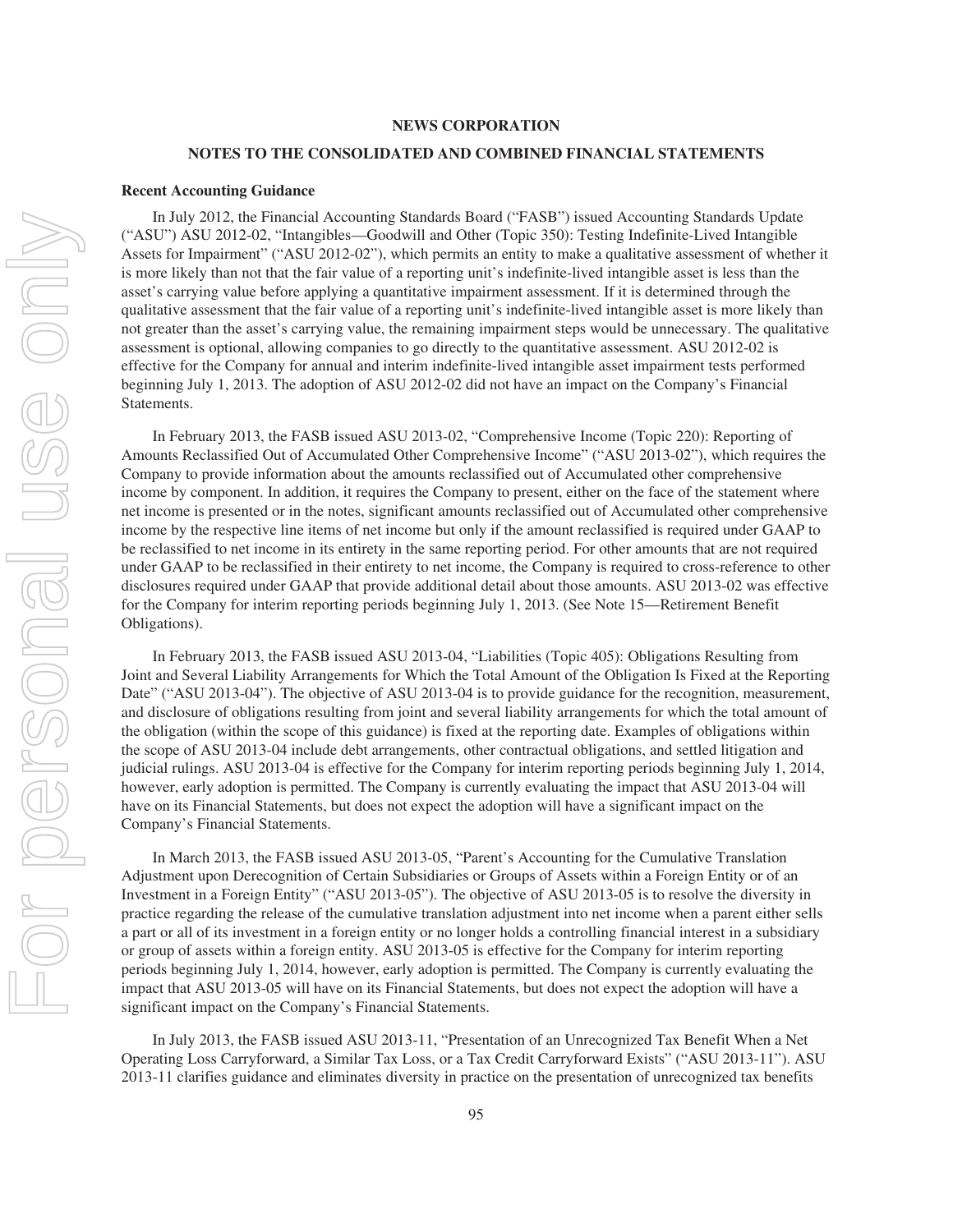# **NOTES TO THE CONSOLIDATED AND COMBINED FINANCIAL STATEMENTS**

when a net operating loss carryforward, a similar tax loss, or a tax credit carryforward exists at the reporting date. ASU 2013-11 is effective for the Company for annual reporting periods beginning July 1, 2014 and subsequent interim periods. Based on its review, the Company has determined that ASU 2013-11 will not have a significant impact on its Financial Statements.

In April 2014, the FASB issued ASU 2014-08, "Presentation of Financial Statements (Topic 205) and Property, Plant, and Equipment (Topic 360): Reporting Discontinued Operations and Disclosures of Disposals of Components of an Entity" ("ASU 2014-08"). ASU 2014-08 changes the criteria for reporting discontinued operations with only disposals representing a strategic shift in operations being presented as discontinued operations. Additionally, ASU 2014-08 requires expanded disclosures about discontinued operations. The Company early adopted ASU 2014-08 which did not have an impact on the Company's Financial Statements.

In May 2014, the FASB issued ASU 2014-09 "Revenue from Contracts with Customers" (Topic 606) ("ASU 2014-09"). ASU 2014-09 removes inconsistences and differences in existing revenue requirements between U.S. GAAP and IFRS and requires a company to recognize revenue when it transfers promised goods or services to customers in an amount that reflects the consideration to which the company expects to be entitled in exchange for those goods or services. ASU 2014-09 will require companies to use more judgment and make more estimates, such as identifying performance obligations in the contract, estimating the amount of variable consideration to include in the transaction price and allocating the transaction price to each separate performance obligation, when determining the amount of revenue to recognize. ASU 2014-09 is effective for the Company for annual and interim periods beginning after July 1, 2017. The Company is currently evaluating the impact ASU 2014-09 will have on its Financial Statements.

## **NOTE 3. ACQUISITIONS, DISPOSALS AND OTHER TRANSACTIONS**

# *Fiscal 2014*

In September 2013, the Company sold the Dow Jones Local Media Group ("LMG"), which operated eight daily and 15 weekly newspapers in seven states. The gain recognized on the sale of LMG was not significant as the carrying value of the assets held for sale on the date of sale approximated the proceeds received. The net income, assets, liabilities and cash flows attributable to the LMG operations were not material to the Company in any of the periods presented and, accordingly, have not been presented separately.

In December 2013, the Company acquired Storyful, a social media news agency, for approximately \$25 million, of which \$19 million was paid in cash, with the remainder primarily related to an earn-out that is contingent upon the achievement of certain performance objectives. The Storyful acquisition complements the Company's existing video capabilities, including the creation and distribution of original and on-demand programming such as WSJ Live and BallBall. Storyful's results are included within the Company's News and Information Services segment.

#### *Fiscal 2013*

In July 2012, the Company acquired Australian Independent Business Media Pty Limited ("AIBM") for approximately \$30 million in cash. AIBM publishes a subscription-based online newsletter for investors and a business news and commentary website.

In July 2012, the Company acquired Thomas Nelson, Inc. ("Thomas Nelson"), one of the leading Christian book publishers in the U.S., for approximately \$200 million in cash. The acquisition of Thomas Nelson increased the Company's presence and reach in the Christian publishing market. In accordance with ASC 350, the excess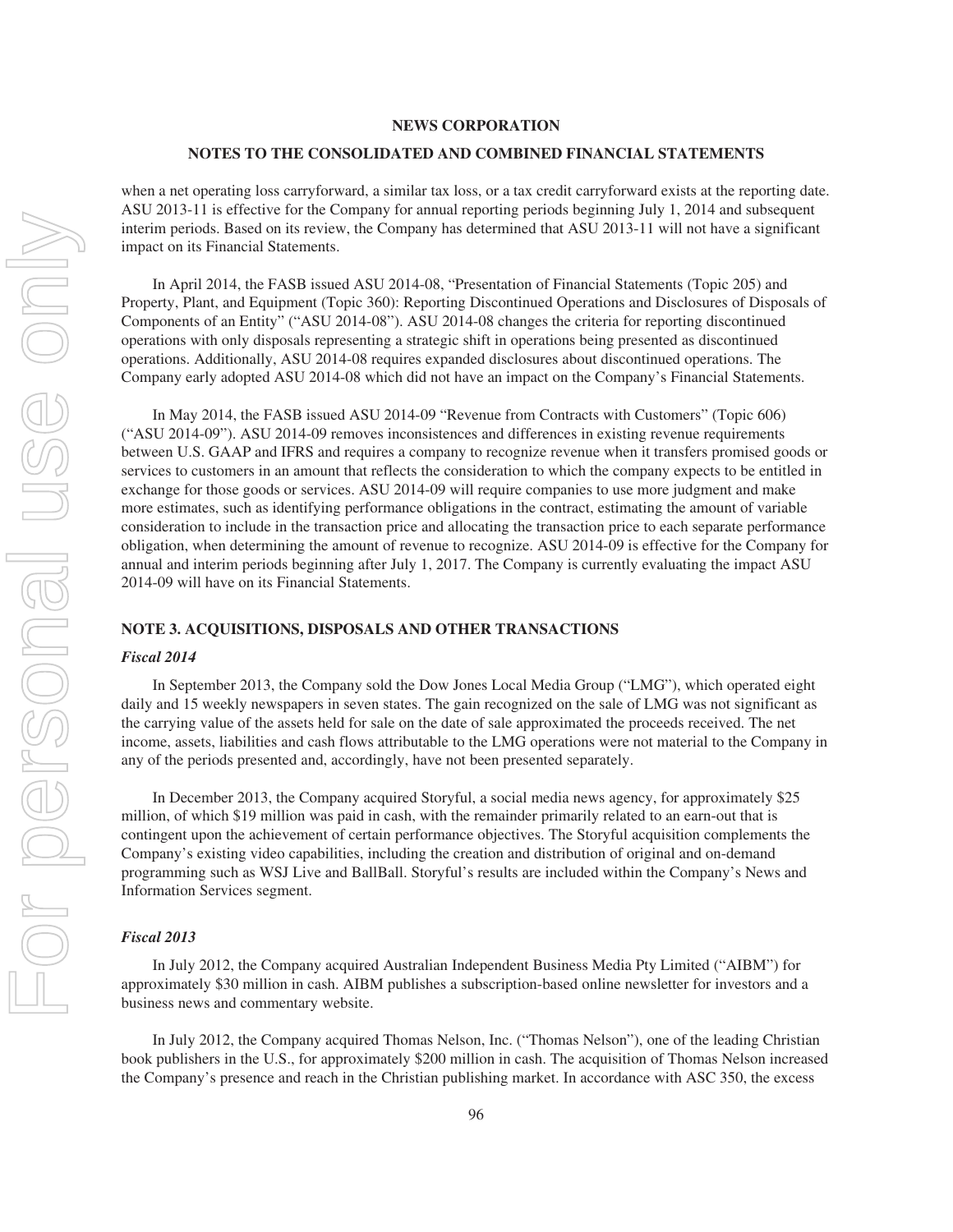# **NOTES TO THE CONSOLIDATED AND COMBINED FINANCIAL STATEMENTS**

purchase price of approximately \$160 million has been allocated as follows: \$65 million to publishing rights with a useful life of 20 years, \$25 million to imprints, which have an indefinite life and approximately \$70 million representing the goodwill on the transaction.

In November 2012, the Company acquired Consolidated Media Holdings Ltd. ("CMH"), a media investment company that operates in Australia, for approximately \$2 billion in cash and assumed debt of approximately \$235 million. This acquisition supports the Company's strategic priority of acquiring greater control of investments that complement its portfolio of businesses. CMH owned a 25% interest in Foxtel through its 50% interest in FOX SPORTS Australia. The acquisition doubled the Company's stakes in FOX SPORTS Australia and Foxtel to 100% and 50%, respectively. Prior to November 2012, the Company accounted for its investments in FOX SPORTS Australia and Foxtel under the equity method of accounting. The Company's investment in Foxtel continues to be accounted for under the equity method of accounting.

The results of FOX SPORTS Australia have been included within the Cable Network Programming segment in the Company's consolidated results of operations since November 2012.

At the time of acquisition, the carrying amount of the Company's previously held equity interest in FOX SPORTS Australia, through which the Company held its indirect 25% interest in Foxtel, was revalued to fair value as of the acquisition date, resulting in a non-taxable gain of approximately \$1.3 billion which was included in Other, net in the Statements of Operations for the fiscal year ended June 30, 2013. The fair value of the Company's previously held equity interest of \$1.6 billion was determined using an income approach (discounted cash flow analysis) adjusted to remove an assumed control premium. Significant unobservable inputs utilized in the income approach valuation method were discount rates ranging from 9.5% to 10.5%, based on the weighted average cost of capital for FOX SPORTS Australia and Foxtel using the capital asset pricing model, and longterm growth rates of approximately 2.5%, reflecting the Company's assessment of the long-term inflation rate for Australia.

In accordance with ASC 350 the excess purchase price, including the revalued previously held investment, of approximately \$3.2 billion has been allocated as follows: \$1.9 billion to equity method investments, approximately \$684 million to amortizable intangible assets, primarily customer relationships, with useful lives ranging from 15 to 25 years and approximately \$657 million representing the goodwill on the transaction.

Summarized financial information for FOX SPORTS Australia for the period July 1, 2012 through the date of acquisition and for the fiscal year ended June 30, 2012 was as follows:

|                                                                     | For the period July 1 through<br><b>November 19, 2012</b> | For the fiscal year ended<br>June 30, 2012 |
|---------------------------------------------------------------------|-----------------------------------------------------------|--------------------------------------------|
|                                                                     | (in millions)                                             |                                            |
|                                                                     | \$192                                                     | \$484                                      |
|                                                                     | 63                                                        |                                            |
| Net income $\ldots, \ldots, \ldots, \ldots, \ldots, \ldots, \ldots$ |                                                           |                                            |

(a) Includes Depreciation and amortization of \$4 million for the period July 1, 2012 through the date of acquisition and \$9 million for the fiscal year ended June 30, 2012. Operating income before depreciation and amortization was \$67 million for the period July 1, 2012 through the date of acquisition and \$146 million for the fiscal year ended June 30, 2012.

#### *Fiscal 2012*

In July 2011, the Company acquired Kidspot.com.au Limited, a pregnancy and parenting website, for approximately \$50 million in cash.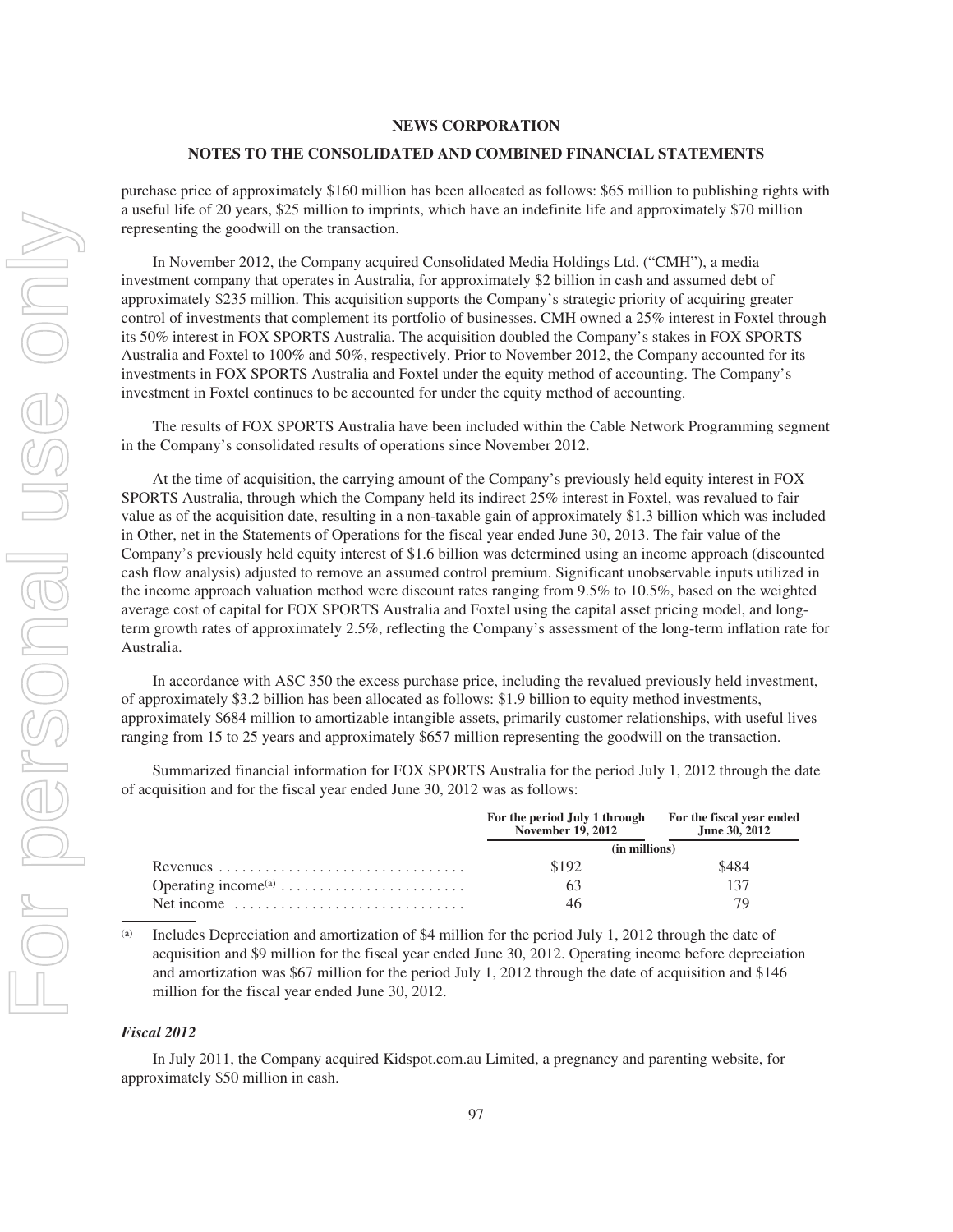# **NOTES TO THE CONSOLIDATED AND COMBINED FINANCIAL STATEMENTS**

In May 2012, the Company sold its former U.K. newspaper division headquarters located in East London, which it relocated from in August 2010, for consideration of approximately £150 million (approximately \$235 million). £25 million (approximately \$39 million) was received upon the closing of the sale and two additional payments of £25 million each (approximately \$43 million and \$39 million) were received in May 2014 and 2013, respectively. The remaining £75 million (approximately \$128 million) is in the form of a secured note and the Company will receive £25 million (approximately \$43 million) on May 31, 2015, and annually thereafter until May 31, 2017. The Company recorded a loss of approximately \$22 million, net of tax, on this transaction in the Statement of Operations for the fiscal year ended June 30, 2012.

In July 2011, 21st Century Fox announced that it would close its publication, *The News of the World*, after allegations of voicemail interception and payments to public officials. As a result of 21st Century Fox's approval of the shutdown of *The News of the World*, 21st Century Fox reorganized portions of the U.K. newspaper business and recorded restructuring charges in fiscal 2013 and 2012, primarily for termination benefits and certain organizational restructuring at the U.K. newspapers. (See Note 4—Restructuring Programs). 21st Century Fox and the Company are subject to several ongoing investigations by U.K. and U.S. regulators and governmental authorities relating to voicemail interception, illegal data access and inappropriate payments to public officials at *The News of the World* and *The Sun* and related matters (the "U.K. Newspaper Matters"). The Company, together with 21st Century Fox, is cooperating with these investigations. Civil claims have also been brought against the Company with respect to the U.K. Newspaper Matters. The Company has admitted liability in many civil cases and has settled a number of cases. The Company has established a Management & Standards Committee (the "MSC") to continue and complete the responsibilities of the Management & Standards Committee that had been created by 21st Century Fox (the "Fox MSC"). The MSC is authorized to, among other things, respond to civil claims and lawsuits, ensure cooperation with all relevant investigations and inquiries into the U.K. Newspaper Matters, while ensuring that the rights of all parties are protected, and address all other related issues. The MSC has one independent member, Lord Grabiner QC, who served as independent Chairman of the Fox MSC. Gerson Zweifach, the Company's General Counsel, serves as Lead Member of the MSC with respect to civil and parliamentary matters, and David Pitofsky, the Company's Deputy General Counsel, serves as Lead Member with respect to criminal and regulatory matters. Messrs. Zweifach and Pitofsky report to the independent members of the Board of Directors through their representative Peter Barnes, the Company's Lead Director and Chairman of the Company's Audit Committee.

# **NOTE 4. RESTRUCTURING PROGRAMS**

#### *Fiscal 2014*

In fiscal 2014, the Company recorded restructuring charges of \$79 million, of which \$67 million related to the newspaper businesses. The restructuring charges recorded in fiscal 2014 were primarily for employee termination benefits.

#### *Fiscal 2013*

In fiscal 2013, the Company recorded restructuring charges of \$293 million, of which \$276 million related to the newspaper businesses. The restructuring charges primarily related to the reorganization of the Australian newspaper businesses which was announced at the end of fiscal 2012 and the continued reorganization of the U.K. newspaper businesses. The restructuring charges recorded were primarily for termination benefits in Australia and contract termination payments in the U.K.

#### *Fiscal 2012*

In fiscal 2012, the Company recorded restructuring charges of \$156 million, of which \$151 million related to the newspaper businesses. The Company commenced the reorganization of portions of the newspaper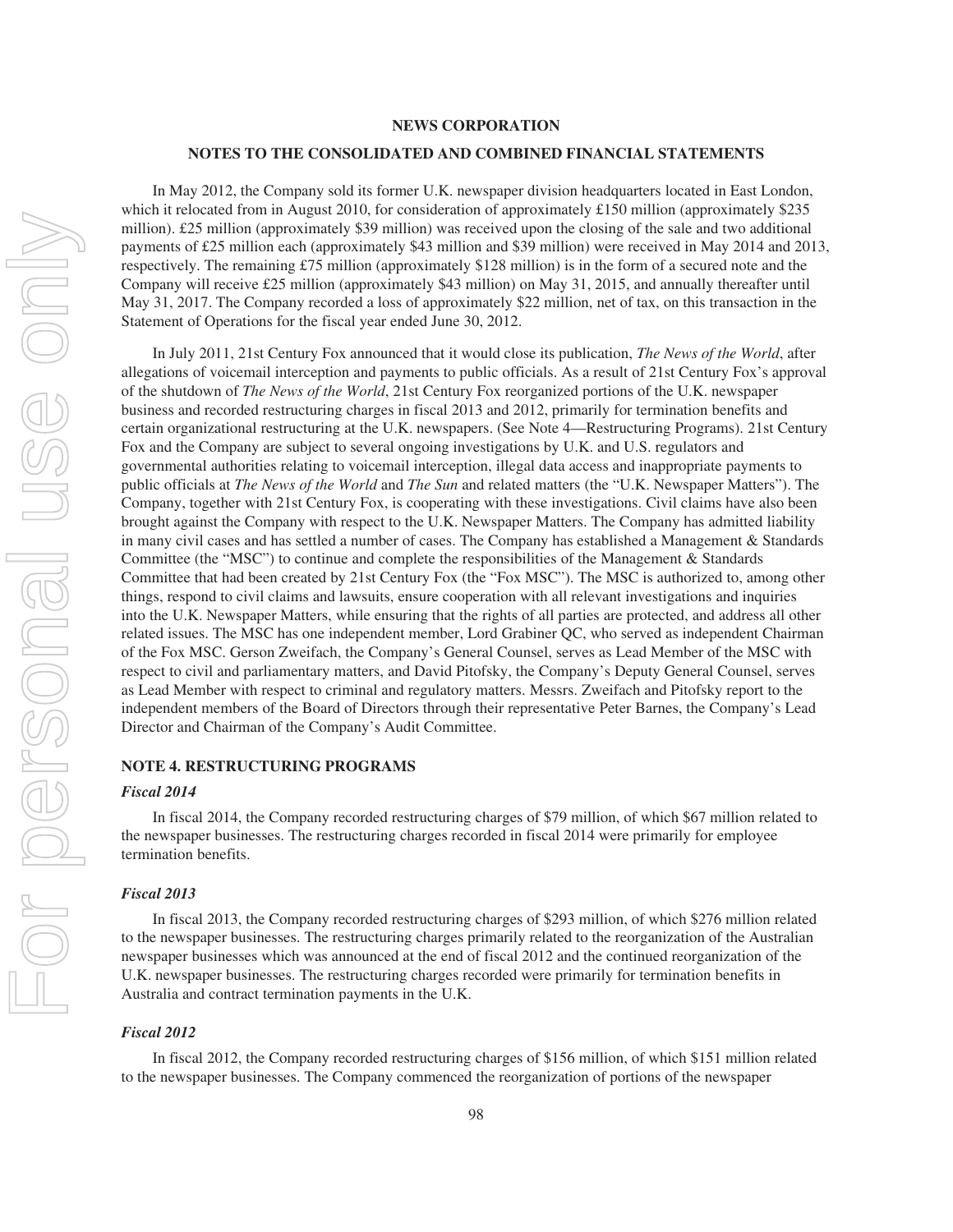# **NOTES TO THE CONSOLIDATED AND COMBINED FINANCIAL STATEMENTS**

businesses and recorded restructuring charges primarily for termination benefits as a result of the shutdown of *The News of the World,* certain organizational restructurings at other newspapers and the shutdown of a regional newspaper.

Changes in the restructuring program liabilities were as follows:

| One time<br>employee<br>termination<br>benefits | <b>Facility</b><br>related costs | Other costs                 | Total     |
|-------------------------------------------------|----------------------------------|-----------------------------|-----------|
|                                                 | (in millions)                    |                             |           |
| $\frac{1}{23}$                                  | \$10                             |                             | S.<br>-33 |
| 126                                             |                                  | 28                          | 156       |
| (98)                                            | (4)                              | (15)                        | (117)     |
|                                                 |                                  | (13)                        | (13)      |
| \$51                                            | $\frac{1}{2}$                    | $S-$                        | - 59      |
| 208                                             |                                  | 81                          | 293       |
| (207)                                           | (5)                              | (69)                        | (281)     |
| (1)                                             | (1)                              | (10)                        | (12)      |
| \$51                                            | -6                               | 2<br>$\mathcal{S}$          | 59        |
| 69                                              | 8                                | $\mathcal{D}_{\mathcal{A}}$ | 79        |
| (101)                                           | (5)                              | (1)                         | (107)     |
| 2                                               | (2)                              | (3)                         | (3)       |
| 21                                              |                                  |                             | 28        |

As of June 30, 2014, restructuring liabilities of approximately \$23 million were included in the Balance Sheet in Other current liabilities and \$5 million were included in Other non-current liabilities.

#### *Dow Jones*

As a result of the Dow Jones acquisition, in fiscal 2008, the Company established and approved plans to integrate the acquired operations into the Company's News and Information Services segment. The cost to implement these plans consisted of separation payments for certain Dow Jones executives under the change in control plan Dow Jones had established prior to the acquisition, non-cancelable lease commitments and lease termination charges for leased facilities and other contract termination costs associated with the restructuring activities. As of June 30, 2014, all of the material aspects of the plans have been completed and the remaining obligation primarily pertains to the lease termination charges for leased facilities of approximately \$23 million.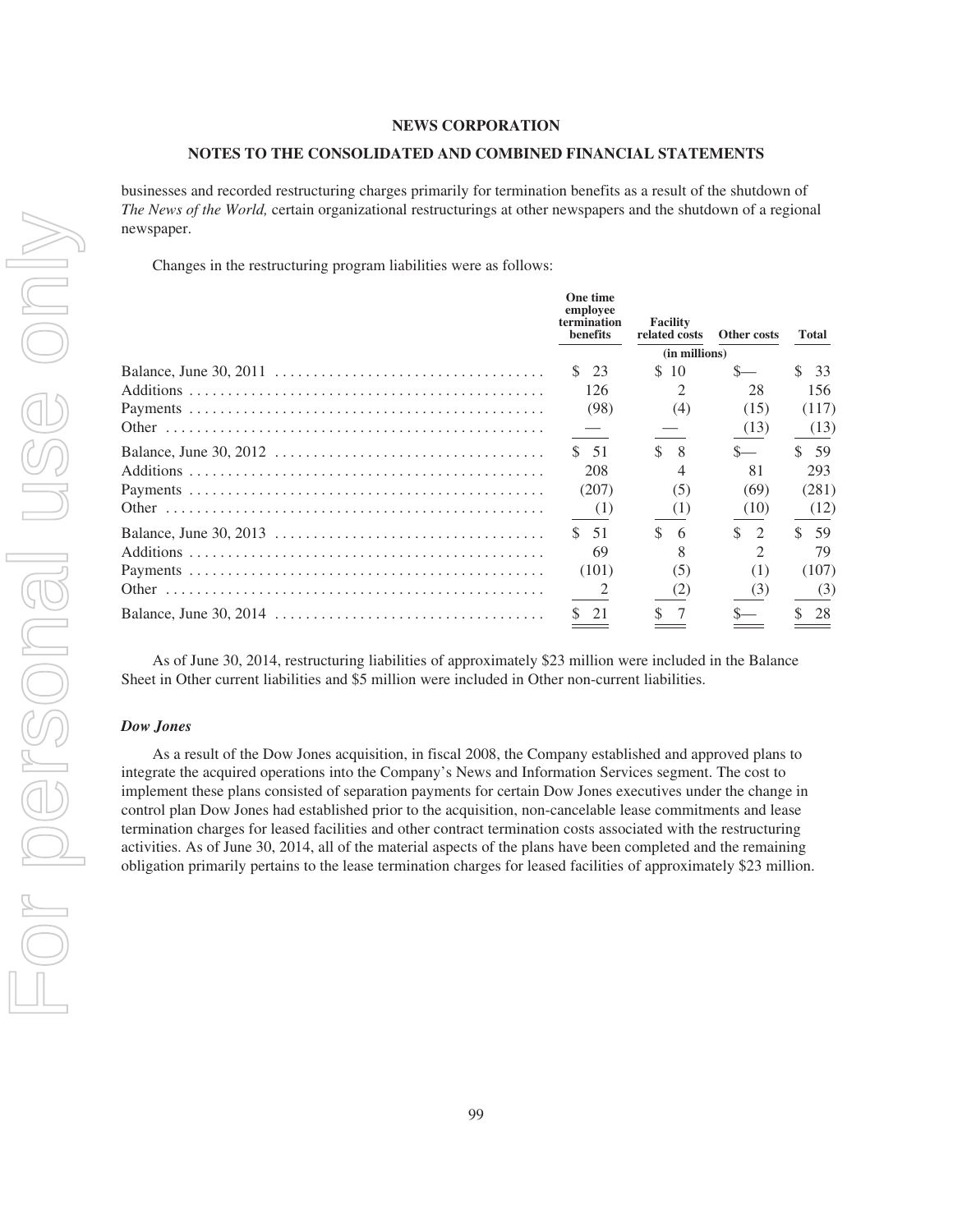# **NOTES TO THE CONSOLIDATED AND COMBINED FINANCIAL STATEMENTS**

## **NOTE 5. INVESTMENTS**

The Company's investments were comprised of the following:

|                            | Ownership<br>Percentage as of | As of June 30, |         |
|----------------------------|-------------------------------|----------------|---------|
|                            | June 30, 2014                 | 2014           | 2013    |
|                            |                               | (in millions)  |         |
| Equity method investments: |                               |                |         |
|                            | 50%                           | \$1,869        | \$1,875 |
|                            | various                       | 24             | 35      |
|                            | N/A                           | 425            | 412     |
|                            | various                       | 151            | -6      |
|                            | various                       | 140            | 171     |
|                            |                               | \$2.609        | \$2.499 |

(a) For the fiscal years ended June 30, 2014 and 2013, the Company received dividends from Foxtel of \$151 million and \$159 million, respectively.

The Company's investment in Foxtel exceeds its equity in the underlying net assets by approximately \$2.1 billion as of June 30, 2014. This amount represented the excess cost over the Company's proportionate share of its investment's underlying net assets. This has been allocated between finite-lived intangible assets, indefinite-lived intangible assets and goodwill. The finite-lived intangible assets of approximately \$0.7 billion primarily represent subscriber relationships with a weighted remaining average useful life of 8 years.

- (b) In May 2012, Foxtel purchased Austar United Communications Ltd. The transaction was funded by Foxtel bank debt and Foxtel's shareholders made pro rata capital contributions in the form of subordinated shareholder notes based on their respective ownership interests. The Company's share of the subordinated shareholder notes was approximately A\$451 million (\$425 million and \$412 million as of June 30, 2014 and 2013, respectively). The subordinated shareholder note can be repaid beginning in July 2022 provided that Foxtel's senior debt has been repaid. The subordinated shareholder note has a maturity date of July 15, 2027, with interest of 12% payable on June 30 each year and at maturity. Upon maturity, the principal advanced will be repayable.
- (c) In April 2014, The Rubicon Project ("Rubicon"), in which the Company originally owned approximately 5.6 million shares, completed an initial public offering of its common stock. The Company sold approximately 850 thousand shares as part of the public offering which resulted in a pre-tax gain on sale of \$6 million and reduced the Company's ownership percentage to 13.7%. Prior to the public offering, the Company's investment in Rubicon was recorded in the Balance Sheets as a cost method investment. As a result of the offering, the Company's remaining investment in Rubicon was designated as an available-forsale security as of April 2014, and carried at fair value. While the Rubicon investment is classified as an available-for-sale security, the Company is contractually restricted from selling these shares for at least six months from the date of the public offering.
- (d) Cost method investments primarily include the Company's investment in SEEKAsia Limited ("SEEK Asia") and certain investments in China. In February 2014, SEEK Asia, in which the Company owns a 12.1% interest, agreed to purchase the online employment businesses of JobStreet Corporation Berhad ("JobStreet"), which will be combined with JobsDB, Inc., SEEK Asia's existing online employment business. The transaction, which is subject to certain conditions, including regulatory approval and JobStreet shareholder approval, will be funded primarily through additional contributions by SEEK Asia shareholders. The Company's share of the funding contribution is expected to be approximately \$50 million and is subject to the closing of the JobStreet acquisition. The Company will continue to hold a 12.1% investment in SEEK Asia following the transaction.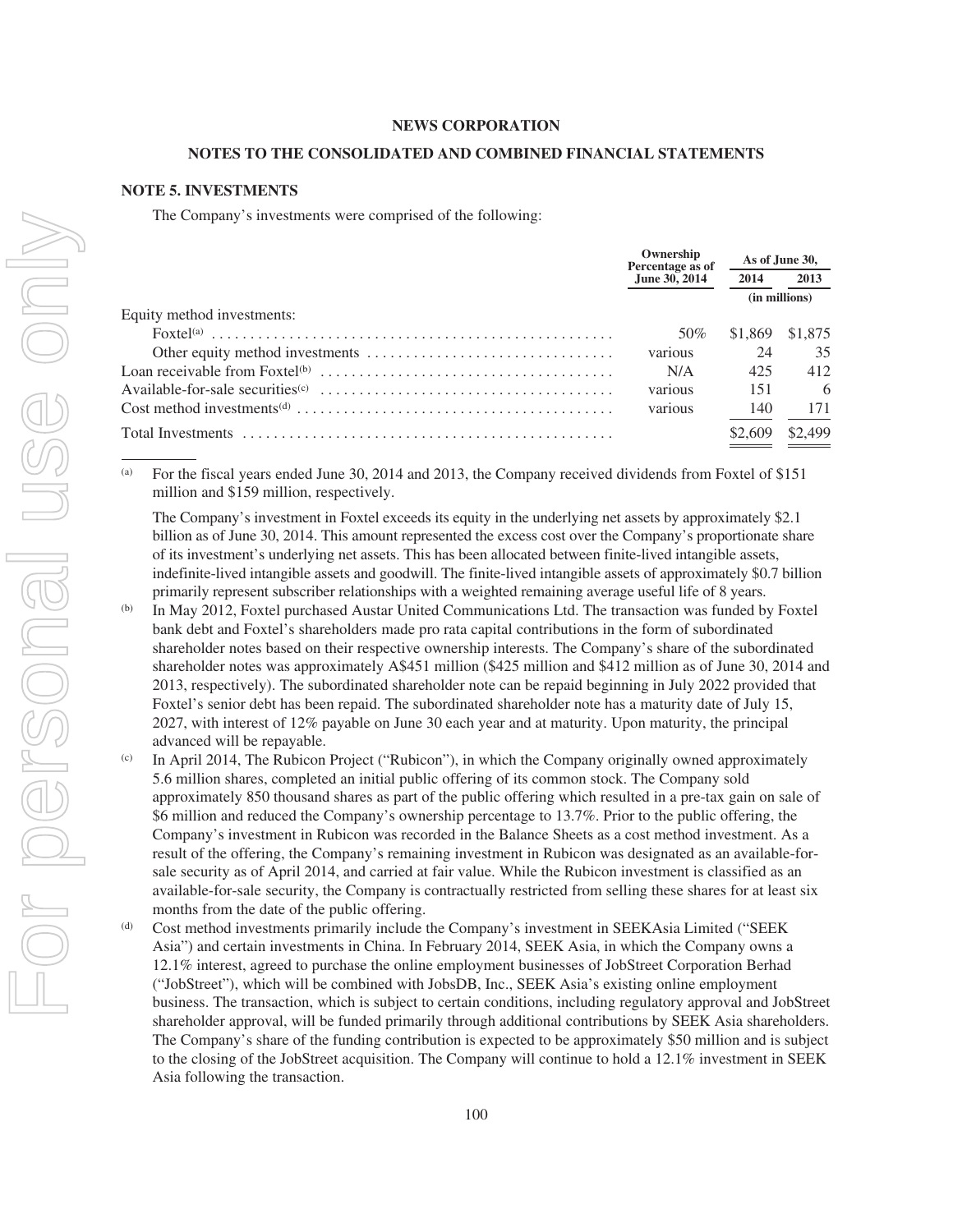# **NOTES TO THE CONSOLIDATED AND COMBINED FINANCIAL STATEMENTS**

The Company measures the fair market values of available-for-sale investments as Level 1 financial instruments under ASC 820 as such investments have quoted prices in active markets. The cost basis, unrealized gains, unrealized losses and fair market value of available-for-sale investments are set forth below:

|                                                                                                                        | As of June 30,                      |               |                           |
|------------------------------------------------------------------------------------------------------------------------|-------------------------------------|---------------|---------------------------|
|                                                                                                                        | 2014 2013                           |               |                           |
|                                                                                                                        | (in millions)                       |               |                           |
| Cost basis of available-for-sale investments $\dots \dots \dots \dots \dots \dots \dots \dots \dots \dots \dots$       | $$113 \t$3$                         |               |                           |
|                                                                                                                        |                                     |               | $\overline{\phantom{a}3}$ |
|                                                                                                                        |                                     |               |                           |
| Fair value of available-for-sale investments $\dots \dots \dots \dots \dots \dots \dots \dots \dots \dots \dots \dots$ | $\frac{$151}{2} \quad \frac{$6}{2}$ |               |                           |
|                                                                                                                        | \$14                                | $\frac{1}{2}$ |                           |

#### **Equity Earnings of Affiliates**

The Company's share of the earnings of its equity affiliates was as follows:

|                                                                               |        | For the fiscal vears ended June 30, |       |  |
|-------------------------------------------------------------------------------|--------|-------------------------------------|-------|--|
|                                                                               | 2014   | 2013                                | 2012  |  |
|                                                                               |        | (in millions)                       |       |  |
|                                                                               | \$90   | \$66                                | \$ 31 |  |
| Pay television and cable network programming equity affiliates <sup>(b)</sup> |        | 51                                  | 83    |  |
|                                                                               | $\sim$ | (17)                                | (24)  |  |
|                                                                               | \$90   | \$100                               | \$90  |  |

(a) The Company owned  $25\%$  of Foxtel through November 2012. In November 2012, the Company increased its ownership in Foxtel to 50% as a result of the CMH acquisition. In accordance with ASC 350, the Company amortized \$62 million, \$43 million and nil related to excess cost over the Company's proportionate share of its investment's underlying net assets allocated to finite-lived intangible assets during the fiscal years ended June 30, 2014, 2013 and 2012, respectively. Such amortization is reflected in Equity earnings of affiliates in the Statements of Operations.

(b) Includes equity earnings of FOX SPORTS Australia and SKY Network Television Ltd. The Company acquired the remaining interest in FOX SPORTS Australia in November 2012 as a result of the CMH acquisition. The results of FOX SPORTS Australia have been included within the Cable Network Programming segment in the Company's consolidated results of operations since November 2012. In March 2013, the Company sold its 44% equity interest in SKY Network Television Ltd. for approximately \$675 million and recorded a gain of approximately \$321 million which was included in Other, net in the Statement of Operations for the fiscal year ended June 30, 2013. For the fiscal years ended June 30, 2013 and 2012, the Company received dividends from SKY Network Television Ltd. of \$60 million and \$64 million, respectively.

#### **Impairments of investments**

The Company regularly reviews its investments for impairments based on criteria that include the extent to which the investment's carrying value exceeds its related market value, the duration of the market decline, the Company's ability to hold its investment until recovery and the investment's financial strength and specific prospects. The Company recorded impairment charges of \$15 million and \$14 million related to the Company's investment in an Australian newspaper business included in Other equity method investments during the fiscal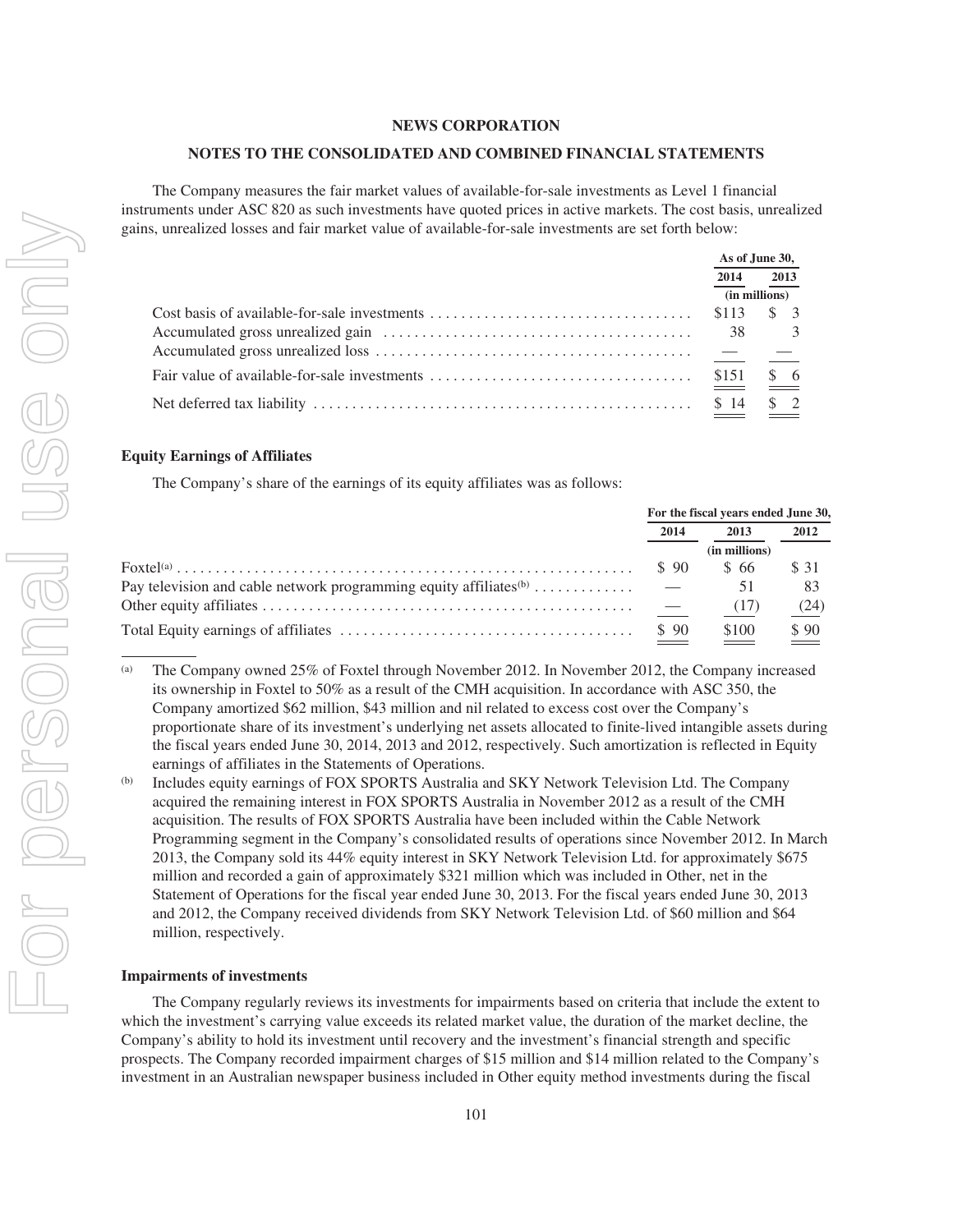# **NOTES TO THE CONSOLIDATED AND COMBINED FINANCIAL STATEMENTS**

years ended June 30, 2013 and 2012, respectively, which were reflected in Equity earnings of affiliates in the Statements of Operations. The Company recorded write-offs of certain investments in the fiscal years ended June 30, 2014 and 2012 of \$10 million and \$30 million, respectively. These write-offs were reflected in Other, net in the Statements of Operations. These impairments and write-offs were taken as a result of either the deteriorating financial position of the investee or due to other-than-temporary impairment resulting from sustained losses and limited prospects for recovery.

#### **Summarized Financial Information**

Summarized financial information for the significant equity affiliates, including Foxtel, FOX SPORTS Australia for periods through November 2012 and SKY Network Television Ltd. for periods through March 2013, accounted for under the equity method was as follows:

| For the fiscal years ended June 30, |               |                        |
|-------------------------------------|---------------|------------------------|
| 2014                                | 2013          | 2012                   |
|                                     | (in millions) |                        |
| \$2,897                             | \$3,872       | \$3,610                |
| 554                                 | 675           | 616                    |
| 304                                 | 357           | 352                    |
|                                     | 2014          | As of June 30,<br>2013 |
|                                     |               | (in millions)          |
|                                     | S.<br>490     | S.<br>466              |
|                                     | 2.805         | 2.752                  |
|                                     | 817           | 1.005                  |
|                                     | 2.887         | 2.583                  |

Summarized financial information for Foxtel, presented in accordance with U.S. GAAP, was a follows:

| For the fiscal years ended June 30. |               |      |
|-------------------------------------|---------------|------|
| 2014                                | 2013          | 2012 |
|                                     | (in millions) |      |
|                                     |               |      |
| 554                                 | 491           | 317  |
| 304                                 | 240           | 205  |

(a) Includes Depreciation and amortization of \$349 million, \$441 million and \$327 million for the fiscal years ended June 30, 2014, 2013 and 2012, respectively. Operating income before depreciation and amortization was \$903 million, \$932 million and \$644 million for the fiscal years ended June 30, 2014, 2013 and 2012, respectively.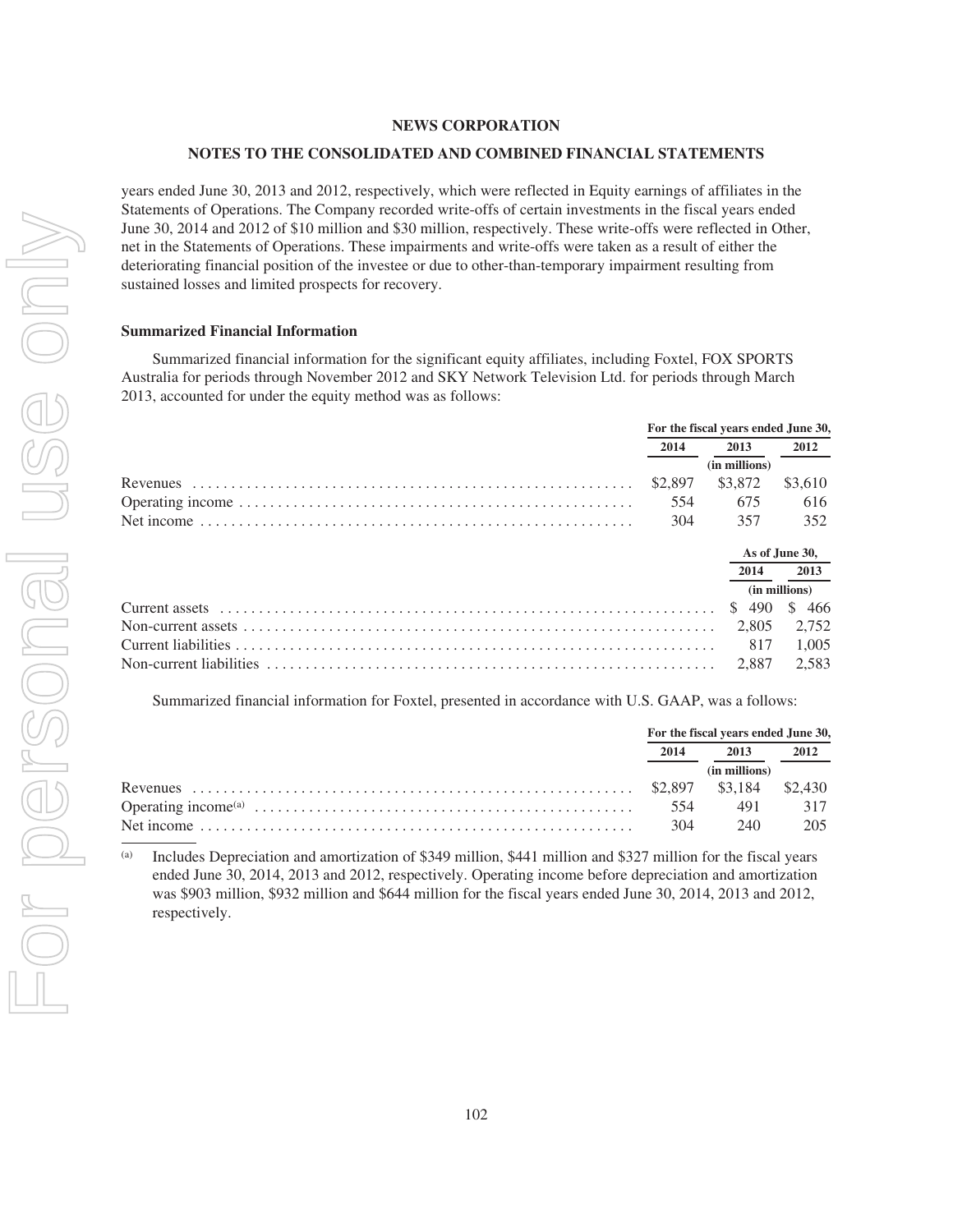# **NOTES TO THE CONSOLIDATED AND COMBINED FINANCIAL STATEMENTS**

# **NOTE 6. PROPERTY, PLANT AND EQUIPMENT**

| As of June 30, |
|----------------|
| 2013           |
| (in millions)  |
| - 185<br>S.    |
| 1,923          |
| 3,019          |
| 5,127          |
| (2, 284)       |
| 2,843          |
| 149            |
| \$2,992        |
|                |

(a) Includes capitalized software of approximately \$548 million and \$568 million as of June 30, 2014 and 2013, respectively.

(b) Includes accumulated amortization of capitalized software of approximately \$243 million and \$244 million as of June 30, 2014 and 2013, respectively.

 $\mu$ <sup>(c)</sup> For the fiscal year ended June 30, 2014, the Company recorded impairment charges of \$15 million, primarily due to the sale of a U.S. printing plant. For the fiscal year ended June 30, 2013, the Company recorded a \$46 million write-down of News and Information Services fixed assets in Australia in accordance with ASC 360. (See Note 7—Goodwill and Other Intangible Assets for further discussion of the impairment charges).

Depreciation and amortization related to property, plant and equipment was \$483 million, \$454 million and \$406 million for the fiscal years ended June 30, 2014, 2013 and 2012, respectively. This includes amortization of capitalized software of \$155 million, \$122 million and \$122 million for the fiscal years ended June 30, 2014, 2013 and 2012, respectively.

Total operating lease expense was approximately \$192 million, \$146 million and \$147 million for the fiscal years ended June 30, 2014, 2013 and 2012, respectively.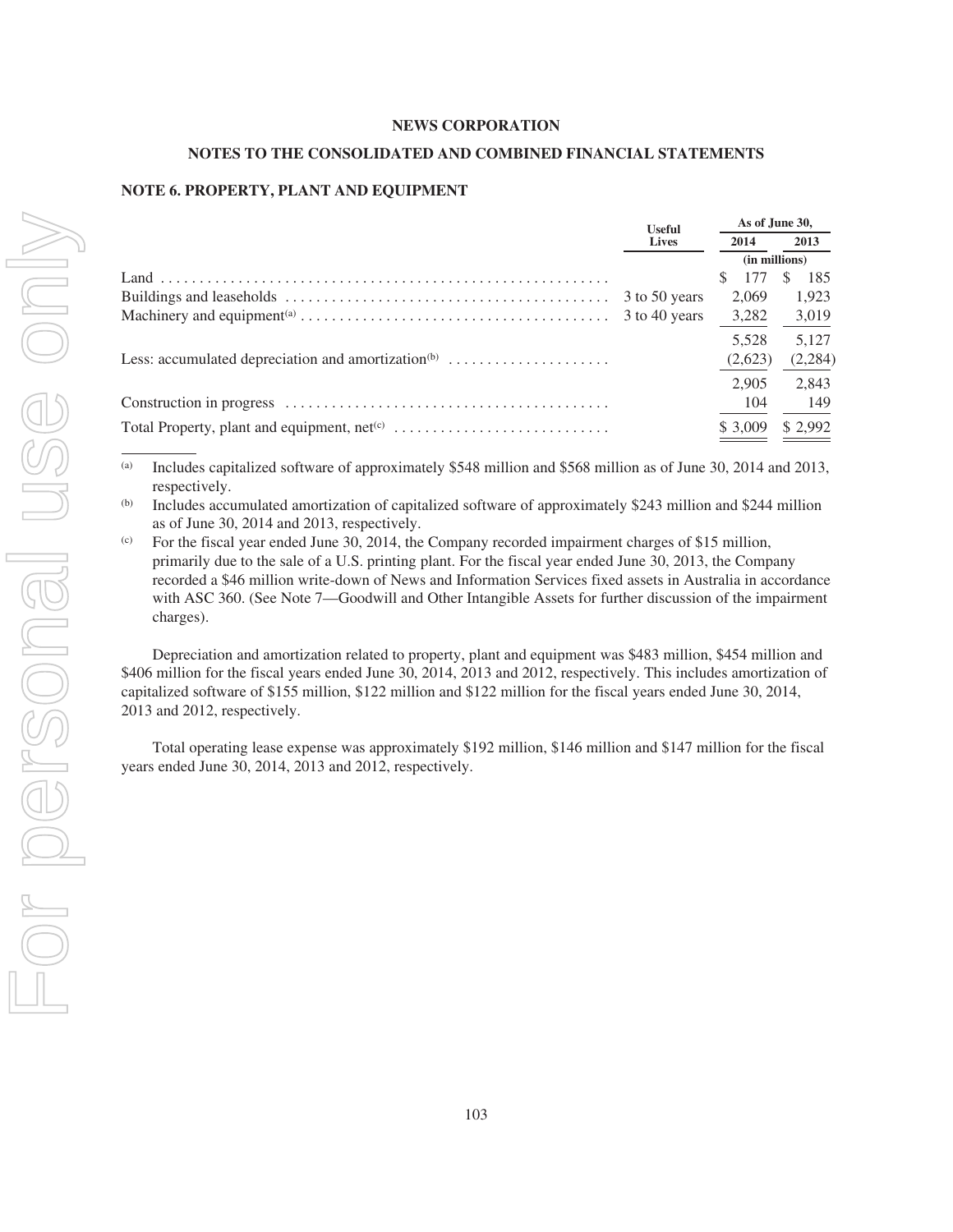# **NOTES TO THE CONSOLIDATED AND COMBINED FINANCIAL STATEMENTS**

#### **NOTE 7. GOODWILL AND OTHER INTANGIBLE ASSETS**

The carrying values of the Company's intangible assets and related accumulated amortization for the fiscal years ended June 30, 2014 and 2013 were as follows:

|                                                      | As of June 30, |           |
|------------------------------------------------------|----------------|-----------|
|                                                      | 2014           | 2013      |
|                                                      | (in millions)  |           |
| Intangible Assets Not Subject to Amortization        |                |           |
|                                                      | S.<br>317      | 317<br>S. |
|                                                      | 397            | 397       |
|                                                      | 190            | 194       |
|                                                      | 4              | 16        |
| Total intangible assets not subject to amortization  | 908            | 924       |
| Intangible Assets Subject to Amortization            |                |           |
|                                                      | 471            | 476       |
|                                                      | 358            | 338       |
|                                                      | 352            | 387       |
|                                                      | 48             | 61        |
| Total intangible assets subject to amortization, net | 1,229          | 1,262     |
|                                                      | \$2,137        | \$2.186   |

(a) Net of accumulated amortization of \$33 million and \$12 million as of June 30, 2014 and 2013, respectively. The average useful life of the channel distribution agreements is 25 years primarily based on the period that a majority of the future cash flows from these intangibles will be generated.

(b) Net of accumulated amortization of \$94 million and \$78 million as of June 30, 2014 and 2013, respectively. The average useful life of publishing rights is 20 to 30 years primarily based on the weighted-average remaining contractual terms of the underlying publishing contracts and the Company's estimates of the period within those terms that the asset is expected to generate a majority of its future cash flows.

- $\degree$  Net of accumulated amortization of \$325 million and \$282 million as of June 30, 2014 and 2013, respectively. The average useful life of customer relationships ranges from 2 to 25 years. The useful lives of these assets are estimated by applying historical attrition rates and determining the resulting period over which a majority of the accumulated undiscounted cash flows related to the customer relationships are expected to be generated. The useful lives represent the periods over which these intangible assets are expected to contribute directly or indirectly to the Company's future cash flows.
- (d) Net of accumulated amortization of \$86 million and \$70 million as of June 30, 2014 and 2013, respectively. The average useful life of other intangible assets ranges from 2 to 10 years. The useful lives represent the periods over which these intangible assets are expected to contribute directly or indirectly to the Company's future cash flows.

Amortization related to amortizable intangible assets, net was \$95 million, \$94 million and \$77 million for the fiscal years ended June 30, 2014, 2013 and 2012, respectively.

Based on the current amount of amortizable intangible assets, net, the estimated amortization expense for each of the succeeding five fiscal years is as follows: 2015—\$90 million; 2016—\$82 million; 2017—\$77 million; 2018—\$68 million; and 2019—\$63 million. These amounts may vary as acquisitions and disposals occur in the future and as purchase price allocations are finalized.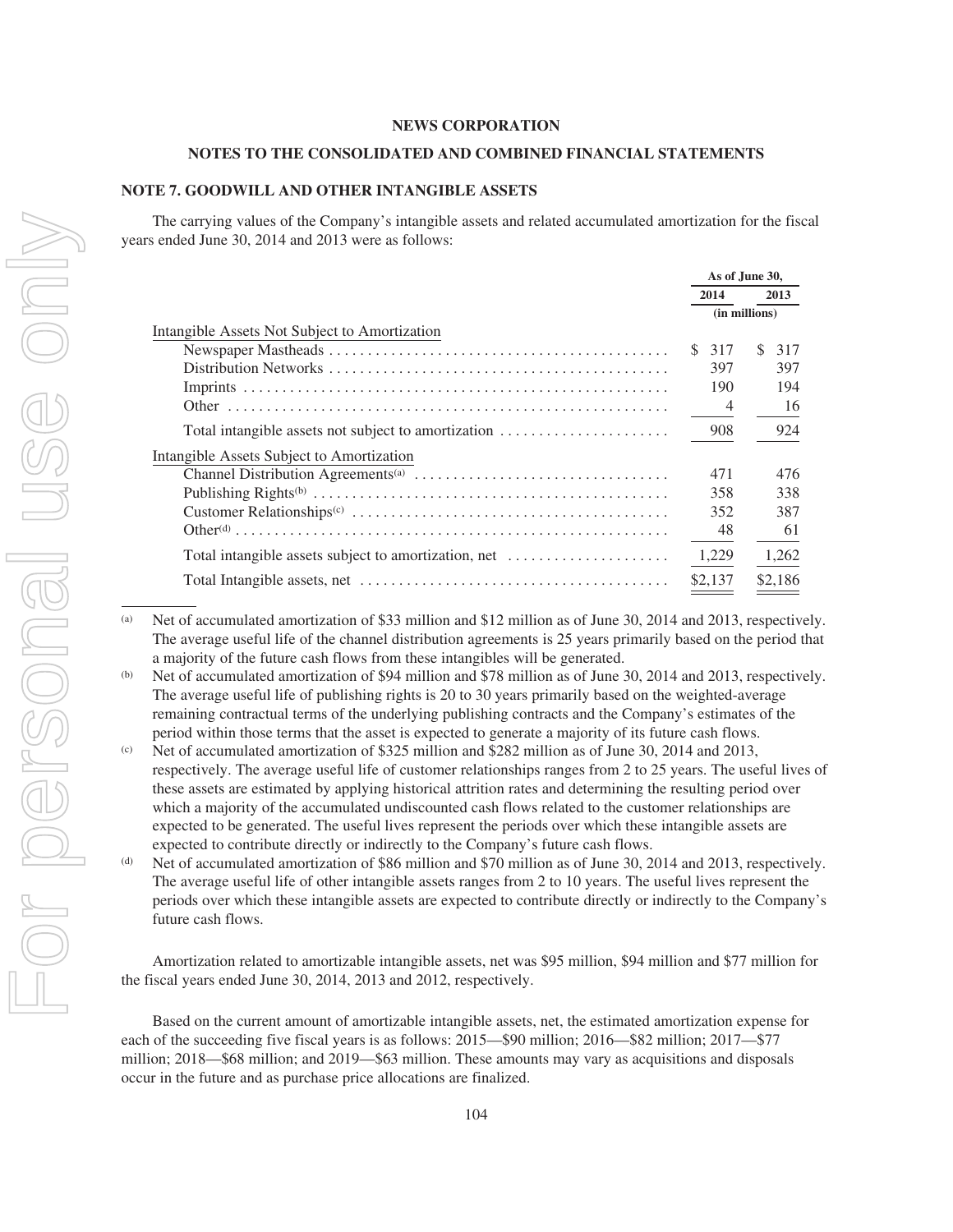#### **NOTES TO THE CONSOLIDATED AND COMBINED FINANCIAL STATEMENTS**

|                                     | <b>News and</b><br><b>Information</b><br><b>Services</b> | <b>Cable Network</b><br>Programming | <b>Digital Real</b><br><b>Estate Services</b> | <b>Book</b><br>Publishing | <b>Digital</b><br><b>Education</b> | Other | Total<br>Goodwill |  |
|-------------------------------------|----------------------------------------------------------|-------------------------------------|-----------------------------------------------|---------------------------|------------------------------------|-------|-------------------|--|
|                                     |                                                          |                                     | (in millions)                                 |                           |                                    |       |                   |  |
| Balance, June 30, 2012              | \$2,149                                                  |                                     | \$76                                          | \$.<br>3                  | \$325                              | \$35  | \$2,588           |  |
| Acquisitions                        | 30                                                       | 657                                 |                                               | 67                        |                                    |       | 754               |  |
| Foreign currency                    |                                                          |                                     |                                               |                           |                                    |       |                   |  |
| movements $\dots\dots\dots\dots$    | (18)                                                     | (76)                                | (6)                                           |                           |                                    |       | (99)              |  |
| Impairments                         | (489)                                                    |                                     |                                               |                           |                                    | (5)   | (494)             |  |
| $Dispositions \ldots \ldots \ldots$ |                                                          |                                     |                                               |                           |                                    | (24)  | (24)              |  |
|                                     |                                                          |                                     |                                               |                           |                                    | (7)   |                   |  |
| Balance, June 30, 2013              | \$1,679                                                  | \$581                               | \$ 70                                         | \$70                      | \$325                              |       | \$2,725           |  |
| Acquisitions                        | 19                                                       |                                     | 12                                            | $\mathfrak{2}$            |                                    |       | 33                |  |
| Foreign currency                    |                                                          |                                     |                                               |                           |                                    |       |                   |  |
| movements $\dots\dots\dots\dots$    | 3                                                        | 18                                  | $\overline{4}$                                |                           |                                    |       | 25                |  |
| Impairments                         |                                                          |                                     |                                               |                           |                                    |       |                   |  |
| $Dispositions \ldots \ldots \ldots$ |                                                          |                                     |                                               | (1)                       |                                    |       | (1)               |  |
|                                     |                                                          |                                     |                                               |                           |                                    |       |                   |  |
| Balance, June 30, 2014              | \$1.701                                                  | \$599                               | \$86                                          | \$71                      | \$325                              |       | \$2,782           |  |

The changes in the carrying value of goodwill, by segment, are as follows:

The carrying amount of goodwill as of June 30, 2014 and 2013 reflected accumulated impairments, principally relating to the News and Information Services segment of \$3.4 billion.

The Company has a significant amount of intangible assets, including goodwill, newspaper mastheads, distribution networks, publishing rights, copyrighted products and trademarks. Goodwill is recorded as the difference between the cost of acquiring entities and amounts assigned to their tangible and identifiable intangible net assets. In accordance with ASC 350, the Company's goodwill and indefinite-lived intangible assets are tested annually during the fourth quarter for impairment or earlier if events occur or circumstances change that would more likely than not reduce the fair value below its carrying amount. Intangible assets with finite lives are generally amortized over their estimated useful lives. The impairment assessment of indefinite-lived intangibles compares the fair value of these intangible assets to their carrying value. (See Note 2—Summary of Significant Accounting Policies for additional information).

#### **Annual Impairment Assessments**

#### *Fiscal 2014*

The performance of the Company's annual impairment analysis did not result in any impairments of goodwill in fiscal 2014. See Note 2—Summary of Significant Accounting Policies for additional information regarding the Company's annual impairment methodology.

Significant unobservable inputs utilized in the income approach valuation methods were discount rates (ranging from 9.0%-35.0%), long-term growth rates (ranging from 0.0%-4.0%) and royalty rates (ranging from 0.5%-2.8%). Significant unobservable inputs utilized in the market approach valuation methods were EBITDA multiples from guideline public companies operating in similar industries and control premiums (ranging from 5%-20%). Significant increases (decreases) in royalty rates, growth rates, control premium and multiples, assuming no change in discount rates, would result in a significantly higher (lower) fair value measurement. Significant decreases (increases) in discount rates, assuming no changes in royalty rates, growth rates, control premium and multiples, would result in a significantly higher (lower) fair value measurement.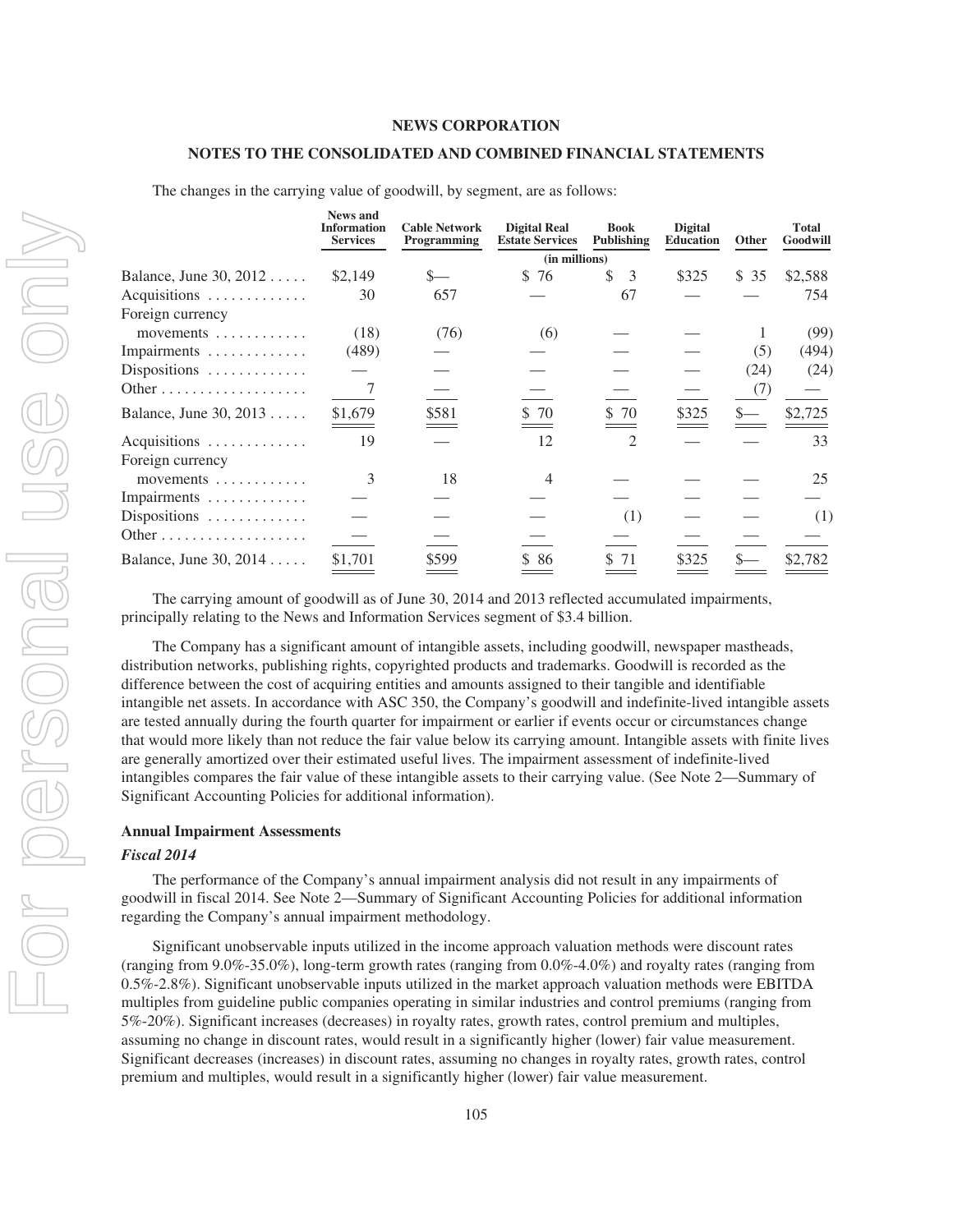# **NOTES TO THE CONSOLIDATED AND COMBINED FINANCIAL STATEMENTS**

## *Fiscal 2013*

During the fourth quarter of fiscal 2013, as part of the Company's long-range planning process in preparation for the Separation, the Company adjusted its future outlook and related strategy principally with respect to the News and Information Services business in Australia and secondarily with respect to the News and Information Services businesses in the U.S. which resulted in a reduction in expected future cash flows. As a result, the Company determined that the fair value of these reporting units declined below their respective carrying values and recorded non-cash impairment charges of approximately \$1.4 billion (\$1.1 billion, net of tax) in the fiscal year ended June 30, 2013. The charges primarily consisted of a write-down of the Company's goodwill of \$494 million, a write-down of intangible assets (primarily newspaper mastheads) of \$862 million and a write-down of fixed assets of \$46 million. The impairment charges also included \$42 million reflecting the expected sale of assets at values below their carrying value. As of June 30, 2013, these net assets of approximately \$89 million were classified as held for sale and included in other current assets in the Balance Sheets.

Significant unobservable inputs utilized in the income approach valuation methods were discount rates (ranging from 11.0%-14.5%), long-term growth rates (ranging from (0.5)%-1.5%) and royalty rates (ranging from 0.5%-1.5%). Significant unobservable inputs utilized in the market approach valuation methods were EBITDA multiples from guideline public companies operating in similar industries and a control premium of 5%. Significant increases (decreases) in royalty rates, growth rates, control premium and multiples, assuming no change in discount rates, would result in a significantly higher (lower) fair value measurement. Significant decreases (increases) in discount rates, assuming no changes in royalty rates, growth rates, control premium and multiples, would result in a significantly higher (lower) fair value measurement.

Other than the impairments noted above, the Company determined that the goodwill and indefinite-lived intangible assets included in the Balance Sheets were not impaired.

## *Fiscal 2012*

During the fourth quarter of fiscal 2012, the Company completed its annual impairment review of goodwill and indefinite-lived intangible assets. As a result of the impairment review performed, the Company recorded noncash impairment charges of approximately \$2.6 billion (\$2.2 billion, net of tax) for the fiscal year ended June 30, 2012. The charges consisted of a write-down of goodwill of approximately \$1.3 billion and a write-down of indefinite-lived intangible assets (primarily newspaper mastheads and distribution networks) of approximately \$1.3 billion. These impairment charges were primarily the result of adverse trends affecting several businesses in the News and Information Services segment, including secular declines in the economic environment in Australia, a decline in in-store advertising spend by consumer packaged goods manufacturers in the U.S. and lower forecasted revenues from certain businesses utilizing various trade names owned by the Company's newspaper operations. The Company's newspaper business in Australia, in particular, experienced weakness in newspaper advertising reflecting a combination of a softening economy and declines in paid circulation. During the fourth quarter, the business announced a number of major new initiatives to extend the business into multiple platforms and to address these challenges. As part of the annual review process, the Company determined that it was more likely than not that certain assets would be sold. The impairment charges also reflected the potential sale of these assets at a value below their carrying value. As of June 30, 2012, these net assets of approximately \$126 million were classified as held for sale and included in other current assets in the Balance Sheets. Significant unobservable inputs utilized in the income approach valuation methods were discount rates (ranging from 9.5%-12.5%), longterm growth rates (ranging from 0.5%-3.0%) and royalty rates (ranging from 2.0%-3.5%). Significant unobservable inputs utilized in the market approach valuation methods were EBITDA multiples from guideline public companies operating in similar industries and a control premium of 10%.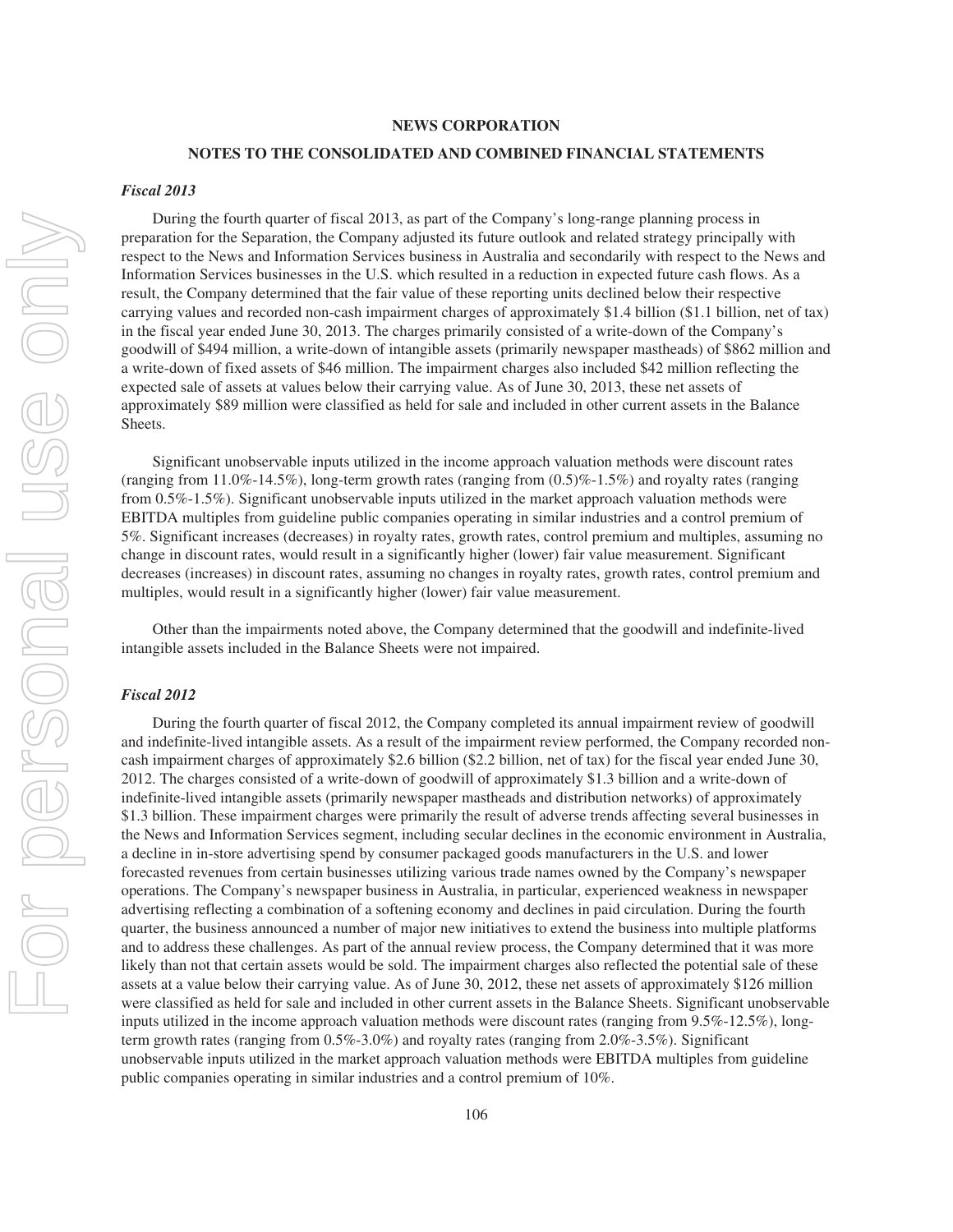# **NOTES TO THE CONSOLIDATED AND COMBINED FINANCIAL STATEMENTS**

Other than the impairments noted above, the Company determined that the goodwill and indefinite-lived intangible assets included in the Balance Sheets were not impaired.

## **NOTE 8. CREDIT FACILITY**

In October 2013, the Company entered into a Credit Agreement (the "Credit Agreement") which provides for an unsecured \$650 million five-year revolving credit facility (the "Facility") to the Company for general corporate purposes. The Facility has a sublimit of \$100 million available for issuances of letters of credit. Under the Credit Agreement, the Company may request increases in the amount of the Facility up to a total maximum amount of \$900 million. Subject to certain conditions stated in the Credit Agreement, the Company may borrow, prepay and reborrow amounts under the Facility during the term of the Credit Agreement. All amounts under the Credit Agreement are due on October 23, 2018, unless the commitments are terminated earlier either at the request of the Company or, if an event of default occurs, by the designated agent at the request or with the consent of the lenders (or automatically in the case of certain bankruptcy-related events). The Company may request that the commitments be extended under certain circumstances as set forth in the Credit Agreement for up to two additional one-year periods. Additionally, interest on borrowings is based on either (a) a Eurodollar Rate formula or (b) the Base Rate formula, each as set forth in the Credit Agreement.

The Credit Agreement contains certain customary affirmative and negative covenants and events of default, with customary exceptions, including limitations on the ability of the Company and the Company's subsidiaries to engage in transactions with affiliates, incur liens, merge into or consolidate with any other entity, incur subsidiary debt or dispose of all or substantially all of its assets or all or substantially all of the stock of its subsidiaries taken as a whole. In addition, the Credit Agreement requires the Company to maintain an adjusted operating income leverage ratio of not more than 3.0 to 1.0 and an interest coverage ratio of not less than 3.0 to 1.0. If any of the events of default occur and are not cured within applicable grace periods or waived, any unpaid amounts under the Credit Agreement may be declared immediately due and payable. As of June 30, 2014, the Company was in compliance with all of the applicable debt covenants.

The applicable margin and the commitment fee are based on the pricing grid in the Credit Agreement which varies based on the Company's adjusted operating income leverage ratio. As of June 30, 2014, the Company is paying a commitment fee of 0.25% on any undrawn balance and an applicable margin of 0.50% for a Base Rate borrowing and 1.50% for a Eurodollar Rate borrowing.

As of the date of this filing, the Company has not borrowed any funds under the Facility.

# **NOTE 9. REDEEMABLE PREFERRED STOCK**

In connection with the Separation, 21st Century Fox sold 4,000 shares of cumulative redeemable preferred stock with a par value of \$5,000 per share of a newly formed U.S. subsidiary of the Company (See Note 17 – Income Taxes). The preferred stock pays dividends at a rate of 9.5% per annum, payable quarterly, in arrears. The preferred stock is callable by the Company at any time after the fifth year and is puttable at the option of the holder after 10 years. As of June 30, 2014 and 2013, \$20 million is included in Redeemable Preferred Stock on the Balance Sheets.

## **NOTE 10. STOCKHOLDERS' EQUITY**

The following relates to Stockholders' equity subsequent to the Separation. For a discussion of 21st Century Fox's investment prior to the Separation see Note 13—Related Party Transactions and 21st Century Fox Investment.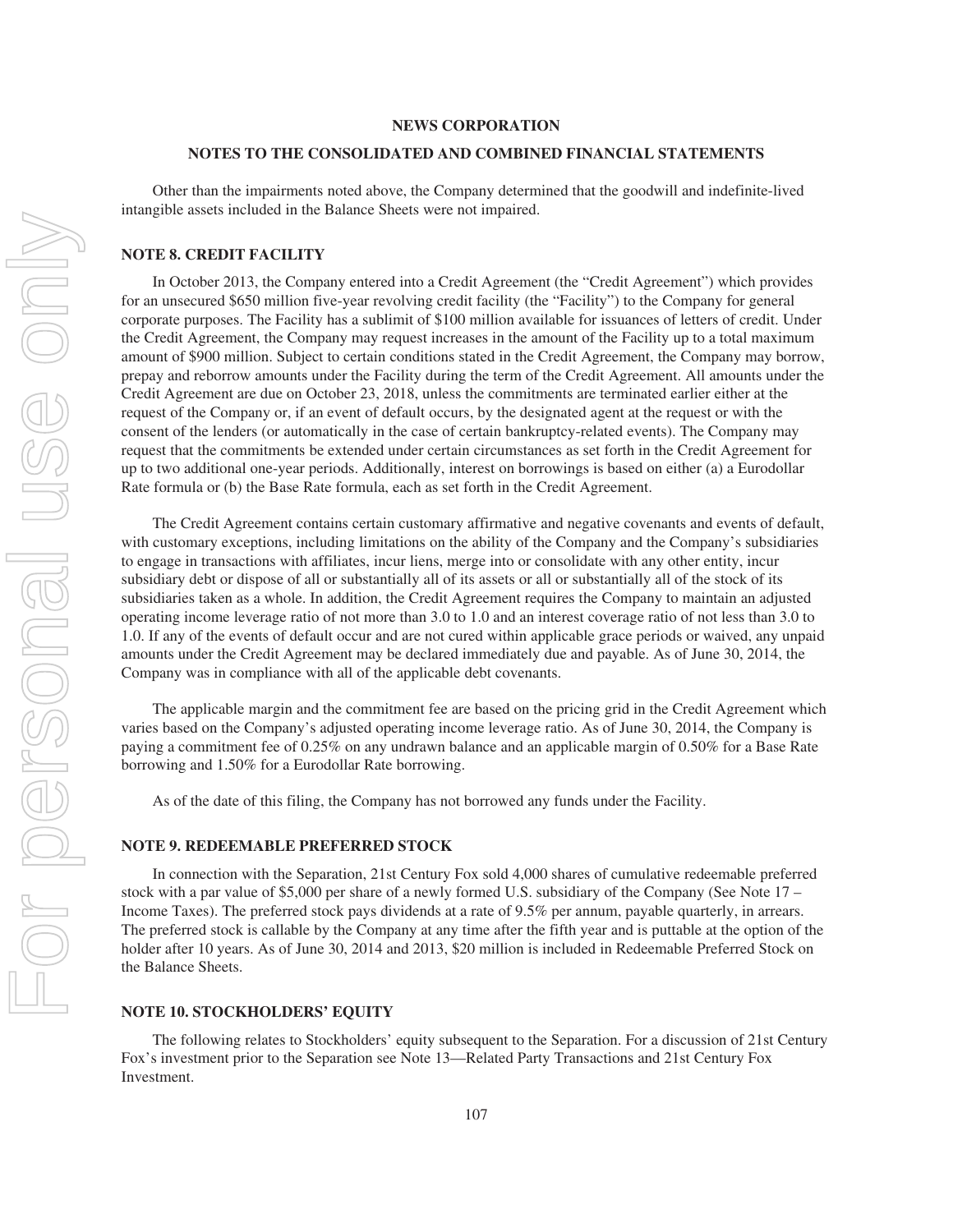# **NOTES TO THE CONSOLIDATED AND COMBINED FINANCIAL STATEMENTS**

#### *Authorized Capital Stock*

The Company's authorized capital stock consists of 1,500,000,000 shares of Class A Common Stock, par value \$0.01 per share, 750,000,000 shares of Class B Common Stock, par value of \$0.01 per share, 25,000,000 shares of Series Common Stock, par value \$0.01 per share, and 25,000,000 shares of Preferred Stock, par value of \$0.01 per share.

### *Common Stock*

*Shares Outstanding*—On June 28, 2013, the distribution of one share of Class A Common Stock of the Company for every four shares of 21st Century Fox Class A Common Stock and one share of Class B Common Stock of the Company for every four shares of 21st Century Fox Class B Common Stock was completed. Following the Separation, the Company had 379 million shares of Class A Common Stock outstanding at a par value of \$0.01 per share and 200 million shares of Class B Common Stock outstanding at a par value of \$0.01 per share. As of June 30, 2014, the Company had 379 million shares of Class A Common Stock outstanding at a par value of \$0.01 per share and 200 million shares of Class B Common Stock outstanding.

*Dividends*—Holders of shares of the Company's Class A Common Stock and Class B Common Stock are entitled to receive dividends when and if declared by the Board of Directors out of assets or funds legally available for that purpose. Future dividends are dependent on the Company's financial condition and results of operations, the capital requirements of its business, covenants associated with debt obligations, other contractual restrictions, legal requirements, regulatory constraints, industry practice and other factors deemed relevant by its Board of Directors.

*Voting Rights*—Holders of the Company's Class A Common Stock are entitled to vote only in the limited circumstances set forth in the Company's Restated Certificate of Incorporation. Holders of the Company's Class B Common Stock are entitled to one vote for each share held of record on all matters submitted to a vote of the stockholders.

*Liquidation Rights*—In the event of a liquidation or dissolution of the Company, or a portion thereof, holders of Class A Common Stock and Class B Common Stock shall be entitled to receive all of the remaining assets of the Company available for distribution to its stockholders, ratably in proportion to the number of shares held by Class A Common Stock holders and Class B Common Stock holders, respectively. In the event of any merger or consolidation with or into another entity, the holders of Class A Common Stock and the holders of Class B Common Stock shall generally be entitled to receive substantially identical per share consideration.

## *Stock Repurchases*

The Company's Board of Directors has authorized the Company to repurchase up to an aggregate of \$500 million of its Class A Common Stock. All decisions regarding any future stock repurchases are at the sole discretion of a duly appointed committee of the Board of Directors and management. The committee's decisions regarding any future stock repurchases will be evaluated from time to time in light of many factors, including the Company's financial condition, earnings, capital requirements and debt facility covenants, other contractual restrictions, as well as legal requirements (including compliance with the IRS private letter ruling), regulatory constraints, industry practice and other factors that the committee may deem relevant. This stock repurchase authorization may be modified, extended, suspended or discontinued at any time by the Board of Directors, and the Company's Board of Directors cannot provide any assurances that any shares will be repurchased.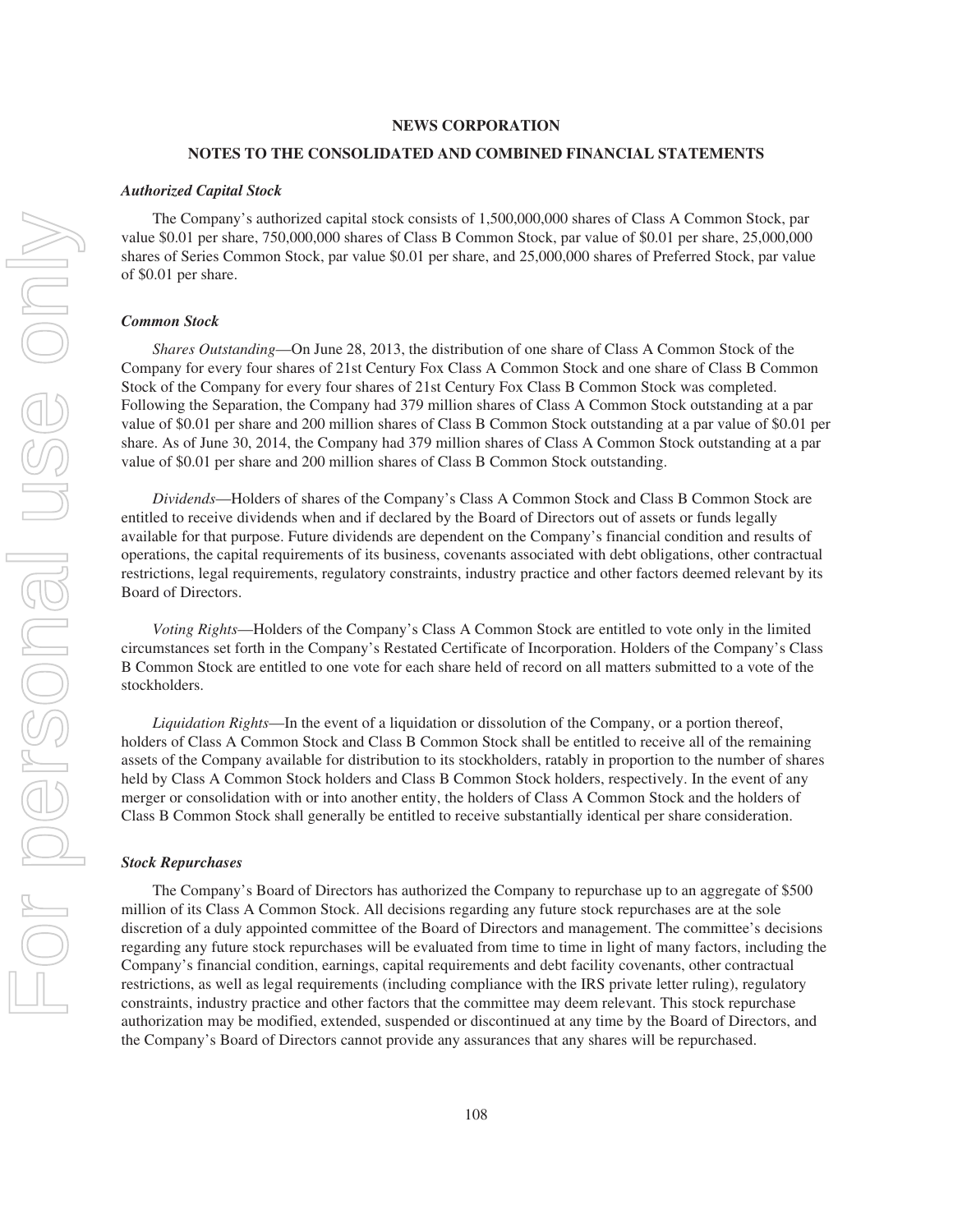# **NOTES TO THE CONSOLIDATED AND COMBINED FINANCIAL STATEMENTS**

#### *Stockholder Rights Agreement*

During fiscal 2014, the Company's Board of Directors determined to amend and restate the Company's rights agreement, dated as of June 14, 2013, under which the rights provided for therein were scheduled to expire on June 28, 2014. Pursuant to the amended and restated rights agreement, which is referred to below as the "rights agreement," the expiration date of the rights is now June 18, 2015, unless the rights agreement is earlier terminated or such date is advanced or extended by the Company, or the rights are earlier redeemed or exchanged by the Company.

Under the rights agreement, each outstanding share of common stock of the Company has attached to it one right. Initially, the rights are represented by the common stock of the Company, are not traded separately from the common stock and are not exercisable. The rights, unless redeemed or exchanged, will become exercisable for common stock of the Company 10 business days after public announcement that a person or group has obtained beneficial ownership (defined to include stock which a person has the right to acquire, regardless of whether such right is subject to the passage of time or the satisfaction of conditions), including by means of a tender offer, of 15% or more of the outstanding shares of the Company's Class B Common Stock. Following such acquisition of beneficial ownership, each right will entitle its holder (other than the acquiring person or group) to purchase, at the exercise price (subject to adjustments provided in the rights agreement), a number of shares of the Company's Class A or Class B Common Stock, as applicable, having a then-current market value of twice the exercise price, and in the event of a subsequent merger or other acquisition of the Company or transfer of 50% or more of the Company, to purchase, at the exercise price, a number of shares of common stock of the acquiring entity having a then-current market value of twice the exercise price. The exercise price for the Company rights will be \$90.00, subject to certain adjustments.

The rights will not become exercisable by virtue of (i) any person's or group's beneficial ownership, as of the Distribution Date, of 15% or more of the Class B Common Stock of the Company, unless such person or group acquires beneficial ownership of additional shares of the Company's Class B Common Stock after June 18, 2014; (ii) the repurchase of the Company's shares that causes a holder to become the beneficial owner of 15% or more of the Company's Class B Common Stock, unless such holder acquires beneficial ownership of additional shares representing one percent or more of the Company's Class B Common Stock; (iii) acquisitions by way of a pro rata stock dividend or a stock split; (iv) acquisitions solely as a result of any unilateral grant of any security by the Company or through the exercise of any options, warrants, rights or similar interests (including restricted stock) granted by the Company to its directors, officers and employees pursuant to any equity incentive or award plan; or (v) certain acquisitions determined by the Company's Board of Directors to be inadvertent, provided, that following such acquisition, the acquirer promptly, but in any case within 10 business days, divests a sufficient number of shares so that such person would no longer otherwise qualify as an acquiring person.

## **NOTE 11. EQUITY-BASED COMPENSATION**

For the fiscal year ended June 30, 2014, the Company's employees participated in the Company's 2013 Long-Term Incentive Plan (the "2013 LTIP") which was approved by the Compensation Committee of 21st Century Fox's Board of Directors (the "21st Century Fox Compensation Committee") prior to the Separation. The Company has the ability to award up to 30 million shares under the terms of the 2013 LTIP in addition to the converted awards described below under "News Corporation Incentive Plans subsequent to the Separation." The equity-based compensation expense recorded by the Company for fiscal 2014 includes the direct expenses associated with equity awards granted to the Company's employees under the 2013 LTIP. Prior to the Separation from 21st Century Fox, the Company's employees participated in 21st Century Fox's equity-based compensation plans (the "21st Century Fox Plans") pursuant to which they were granted 21st Century Fox equity awards. The equity-based payment expense recorded by the Company prior to the Separation includes the expense associated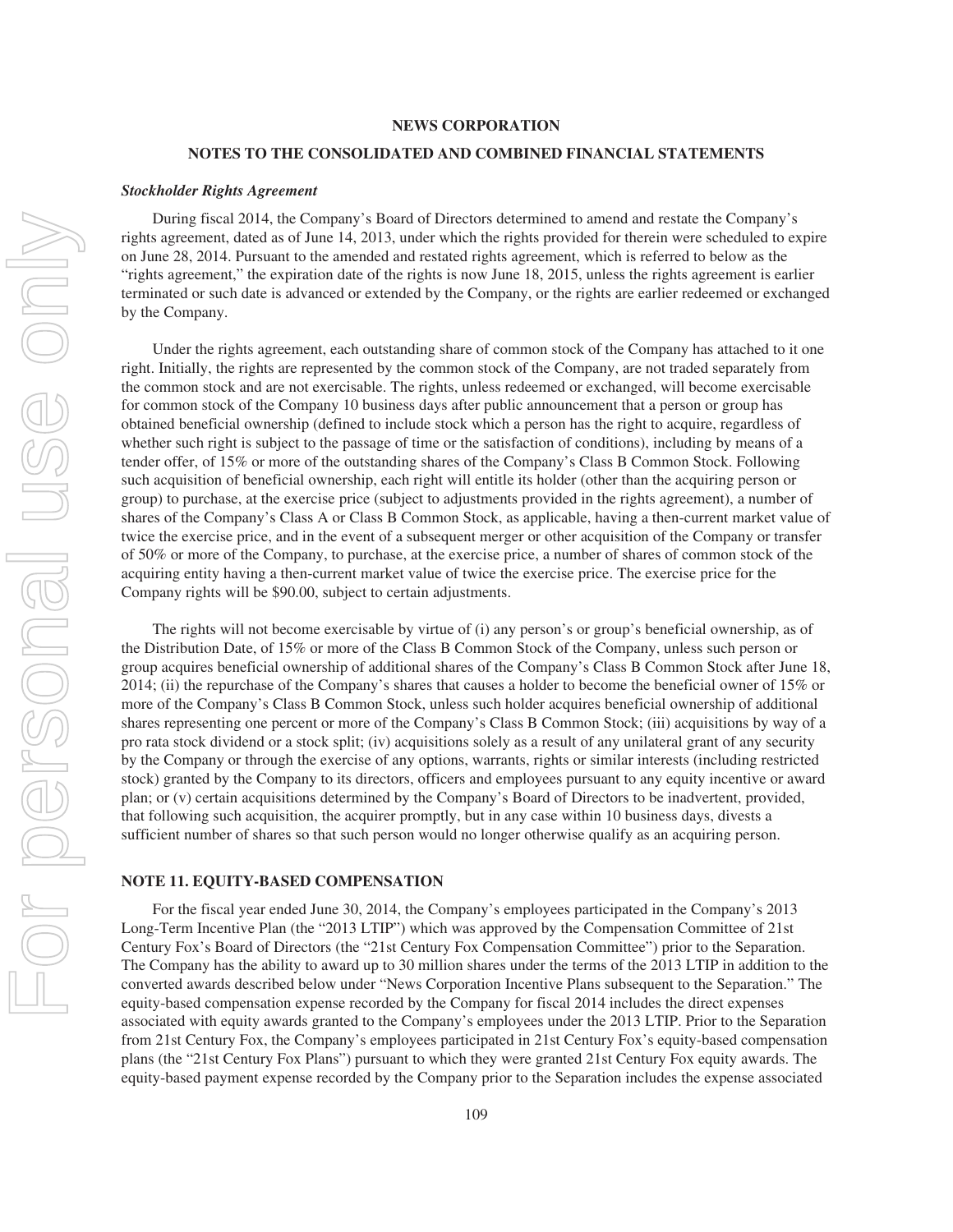## **NOTES TO THE CONSOLIDATED AND COMBINED FINANCIAL STATEMENTS**

with the employees historically attributable to the Company's operations, as well as an allocation of equity-based compensation expense for 21st Century Fox corporate employees who provided certain centralized support functions.

The following table summarizes the Company's equity-based compensation expense reported in the Statements of Operations:

| For the fiscal vears ended June 30.     |                |                 |
|-----------------------------------------|----------------|-----------------|
| 2014                                    | 2013           | 2012            |
|                                         | (in millions)  |                 |
|                                         | \$41           | \$30            |
| $\mathcal{L} \rightarrow \mathcal{L}$ . | 8 <sup>8</sup> | - 14            |
| \$34<br>$\qquad \qquad = \qquad$        | \$49           | $\frac{$44}{2}$ |
|                                         | \$23           | $\frac{$12}{2}$ |

(a) The allocated expense includes executive directors and corporate executives of 21st Century Fox, allocated using a proportional allocation methodology, which management has deemed to be reasonable.

As of June 30, 2014, total compensation cost not yet recognized for all plans presented related to unvested awards held by the Company's employees was approximately \$50 million and is expected to be recognized over a weighted average period between one and two years.

The tax benefit recognized on vested RSUs for the Company's employees and stock options exercised by the Company's employees was \$8 million, \$10 million and \$3 million for the fiscal years ended June 30, 2014, 2013 and 2012, respectively.

## *News Corporation Incentive Plans subsequent to the Separation*

Subsequent to the Separation, employees of News Corporation participate in the 2013 LTIP under which equity-based compensation, including stock options, PSUs, restricted stock, RSUs and other types of awards, can be granted. The Compensation Committee of the Board of Directors determines the recipients, type of award to be granted and amounts of awards granted under the 2013 LTIP.

In addition, in connection with the Separation, RSUs and PSUs that vested on or after January 1, 2014 and stock option awards that expired on or after January 1, 2014 were converted into new equity awards of the Company, in accordance with the Employee Matters Agreement that the Company entered into with 21st Century Fox in connection with the Separation (the "Employee Matters Agreement"), using a formula designed to preserve the value of the awards immediately prior to the Separation. Converted awards have the same terms and features as the original awards, except with respect to PSU performance metrics, which were adjusted to account for the impact of the Separation. These awards will be settled under the terms of the Company's 2013 LTIP.

## *21st Century Fox Incentive Plans prior to the Separation*

Prior to the Separation, the Company's employees participated in the 21st Century Fox Plans under which equity-based compensation, including stock options, PSUs, restricted stock, RSUs and other types of awards, were granted. The 21st Century Fox Compensation Committee determined the recipients, type of award to be granted and amounts of awards granted under the 21st Century Fox Plans. Stock options awarded under the 21st Century Fox Plans were granted at exercise prices which were equal to or exceeded the market price at the date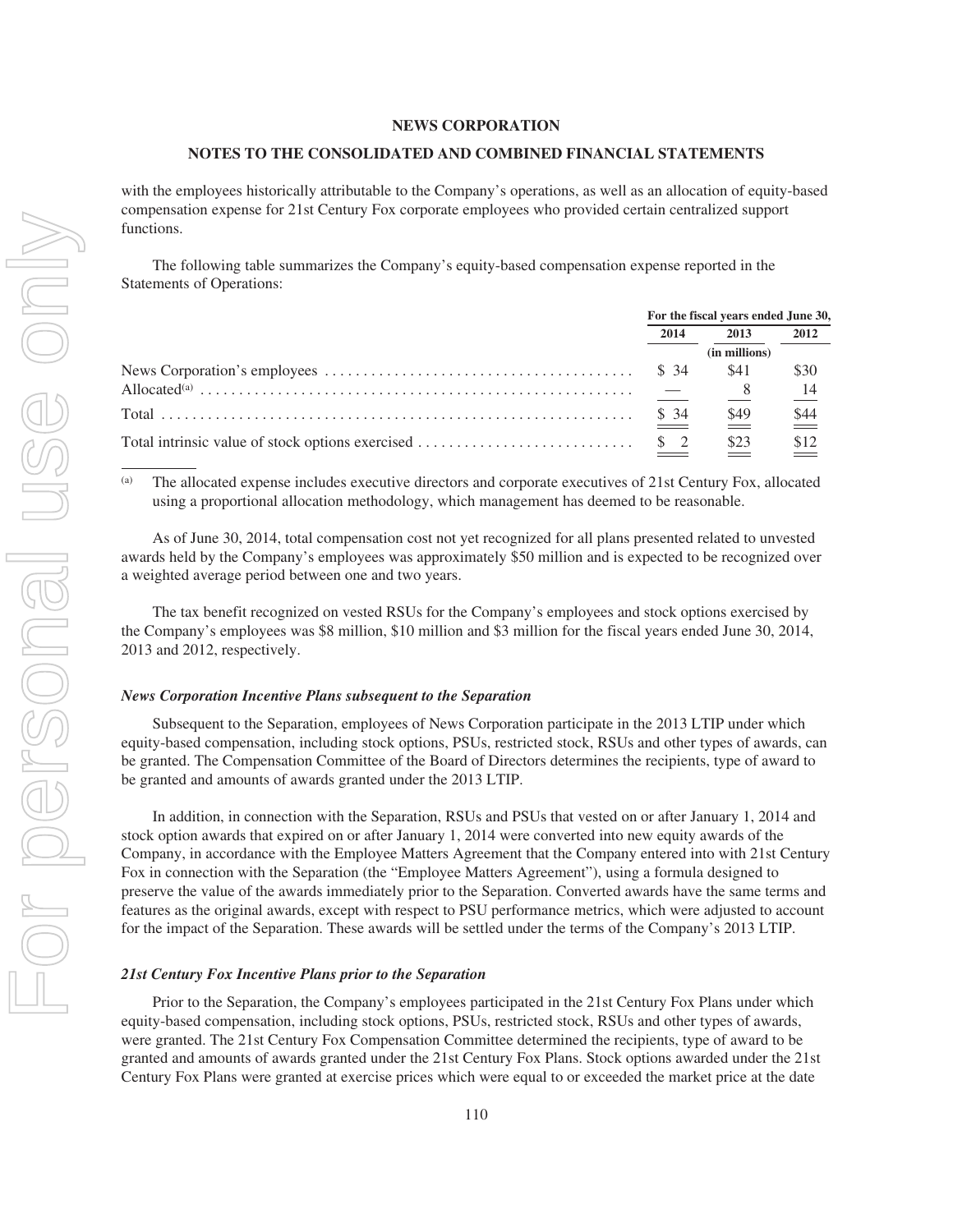# **NOTES TO THE CONSOLIDATED AND COMBINED FINANCIAL STATEMENTS**

of grant. The majority of equity-based compensation awards which vested on or prior to December 31, 2013 were settled in 21st Century Fox stock. As of June 30, 2014, all awards held by the Company's employees will be settled in shares of the Company.

### **Summary of Incentive plans**

The fair value of equity-based compensation granted under the 2013 LTIP or the 21st Century Fox Plans, as applicable, is calculated according to the type of award issued. Cash settled awards are marked-to-market at each reporting period.

## *Performance Stock Units*

PSUs are fair valued on the date of grant and expensed using a straight-line method as the awards cliff vest at the end of the three year performance period. The number of shares expected to vest is based on management's determination of the probable outcome of the performance condition, which requires considerable judgment. The number of shares that will be issued upon the vesting of PSUs can range from 0% to 200% of the target award. The Company records a cumulative adjustment in periods in which its estimate of the number of shares expected to vest changes. Additionally, the expense recognized is ultimately adjusted to reflect the actual vested shares following the achievement, if any, of the performance conditions. The number of awards which vest are also impacted by the Company's three-year total shareholder return ("TSR") as measured against the three-year TSR of the companies that comprise the Standard and Poor's 500 Index. The fair value of the TSR condition is determined using a Monte Carlo simulation model. Any person who holds PSUs shall have no ownership interest in the shares to which such PSUs relate until and unless the shares are delivered to the holder. All shares of Class A Common Stock reserved for cancelled or forfeited equity-based compensation awards become available for future grants.

In the second quarter of fiscal 2014, certain executives of the Company responsible for various business units each received a grant of PSUs that has a three year performance measurement period beginning on July 1, 2013. The awards are subject to the achievement of pre-defined targets for cumulative earnings per share and consolidated free cash flow growth for the applicable performance period. The majority of these awards will be settled in shares of the Company's Class A Common Stock subject to the achievement of the relevant performance metrics and participants' continued employment with the Company.

In the first quarter of fiscal 2013 and 2012, respectively, certain executives of the Company responsible for various business units each received a grant of PSUs that has a three year performance measurement period beginning in July 2012 and 2011, respectively. The awards are subject to the achievement of pre-defined goals for operating profit, cash flow and key divisional performance indicators for the applicable performance period. These awards were converted to equity awards of the Company and the majority will be settled in shares of the Company's Class A Common Stock subject to the achievement of the relevant performance metrics and participants' continued employment with the Company.

For the fiscal years ended June 30, 2014, 2013 and 2012, a total of 4.3 million, 1.7 million and 1.8 million target PSUs were granted to the Company's employees, respectively, of which 2.7 million, 1.2 million and 1.2 million, respectively, will be settled in Class A Common Stock of the Company, with the remaining having been granted to executive directors and to employees in certain foreign locations, being settled in cash.

## *Restricted Stock Units*

RSU awards are grants that entitle the holder to shares of the Company's Class A Common Stock or the cash equivalent value of such shares based on the expected vesting date. The fair value of RSUs issued under the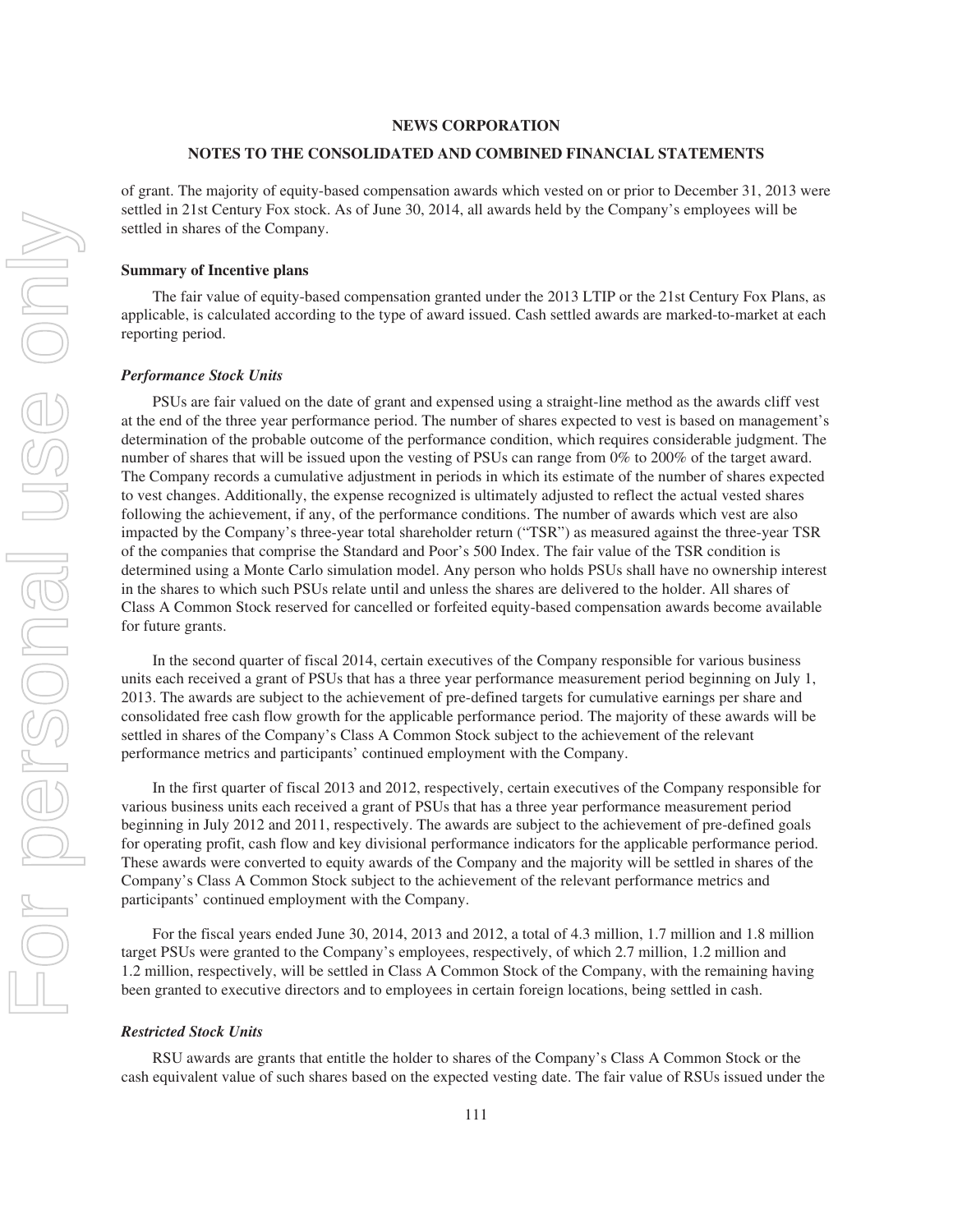# **NOTES TO THE CONSOLIDATED AND COMBINED FINANCIAL STATEMENTS**

2013 LTIP or 21st Century Fox Plans is based upon the fair market value of the shares underlying the awards on the grant date. Any person who holds RSUs shall have no ownership interest in the shares to which such RSUs relate until and unless shares are delivered to the holder. Certain RSU awards are settled in cash and are subject to the terms and conditions of the 2013 LTIP and such other terms and conditions as were previously established by the 21st Century Fox Compensation Committee or as may be established by the Company's Compensation Committee.

During fiscal 2014, certain employees of the Company received a grant of time-vested RSUs that typically vest over three years. The awards are subject to the participants' continued employment with the Company.

In fiscal 2013 and 2012, certain executives responsible for various business units within the Company had the opportunity to earn a grant of RSUs under the 21st Century Fox Plans. These awards were conditioned upon the achievement of pre-determined operating profit goals for fiscal 2013 and 2012 by the executive's respective business unit. If the actual fiscal 2013 and 2012 operating profit of the executive's business unit as compared to its pre-determined target operating profit for the fiscal year was within a certain performance goal range, the executive was entitled to receive a grant of RSUs pursuant to a Performance Award. To the extent that it was determined that the business unit's actual fiscal 2013 and 2012 operating profit fell within the performance goal range for that fiscal year, the executive received a percentage of his or her annualized base salary, ranging from 0% to 100%, in time-vested RSUs representing shares of Class A Common Stock of either 21st Century Fox or the Company depending on the vesting date of such awards. As of June 30, 2014, all such RSUs have been settled by the Company in accordance with the terms of the awards.

During the fiscal years ended June 30, 2014, 2013 and 2012, 0.2 million, 0.2 million and 1.0 million RSUs were granted to the Company's employees, respectively, which primarily vest over three to four years. RSUs held by the Company's employees as of the Distribution Date were settled in shares of 21st Century Fox's Class A Common Stock if such awards vested on or prior to December 31, 2013. The remaining awards will be settled in shares of the Company's Class A Common Stock or the cash equivalent value of such shares under the 2013 LTIP upon vesting. During the fiscal years ended June 30, 2013 and 2012, approximately 266,000 and 395,000 of cash-settled RSUs held by the Company's employees vested, respectively. No cash-settled RSUs held by the Company's employees vested during the fiscal year ended June 30, 2014. Cash paid to the Company's employees for vested cash-settled RSUs was approximately nil for the fiscal year ended June 30, 2014 and \$6 million in each of the fiscal years ended 2013 and 2012.

The following table summarizes the activity related to the target PSUs and RSUs granted to the Company's employees which will be settled in shares of the Company (RSUs and PSUs in thousands):

|                               |                                                                    |                               |                                                                    | <b>Fiscal 2012</b>            |                                                                    |
|-------------------------------|--------------------------------------------------------------------|-------------------------------|--------------------------------------------------------------------|-------------------------------|--------------------------------------------------------------------|
| <b>Number</b><br>оf<br>shares | Weighted<br>average<br>grant-<br>date fair<br>value <sup>(d)</sup> | <b>Number</b><br>of<br>shares | Weighted<br>average<br>grant-<br>date fair<br>value <sup>(d)</sup> | <b>Number</b><br>of<br>shares | Weighted<br>average<br>grant-<br>date fair<br>value <sup>(d)</sup> |
|                               |                                                                    |                               |                                                                    |                               |                                                                    |
| 5,557                         | \$9.46                                                             | 3.076                         | \$14.81                                                            | 2,204                         | \$13.52                                                            |
| 2.924                         | 19.06                                                              | 1.414                         | 24.83                                                              | 2.189                         | 15.14                                                              |
| (24)                          | 10.70                                                              | (869)                         | 14.46                                                              | (991)                         | 13.14                                                              |
| (1,235)                       | 11.39                                                              | (426)                         | 15.52                                                              | (326)                         | 14.61                                                              |
|                               |                                                                    | (609)                         | 17.02                                                              |                               |                                                                    |
|                               |                                                                    |                               |                                                                    |                               |                                                                    |
|                               |                                                                    | 2,971                         | 9.46                                                               |                               |                                                                    |
| 7.222                         | \$13.00                                                            | 5,557                         | \$9.46                                                             | 3.076                         | \$14.81                                                            |
|                               | Unvested units at the end of the year <sup>(c)</sup>               | <b>Fiscal 2014</b>            |                                                                    | <b>Fiscal 2013</b>            |                                                                    |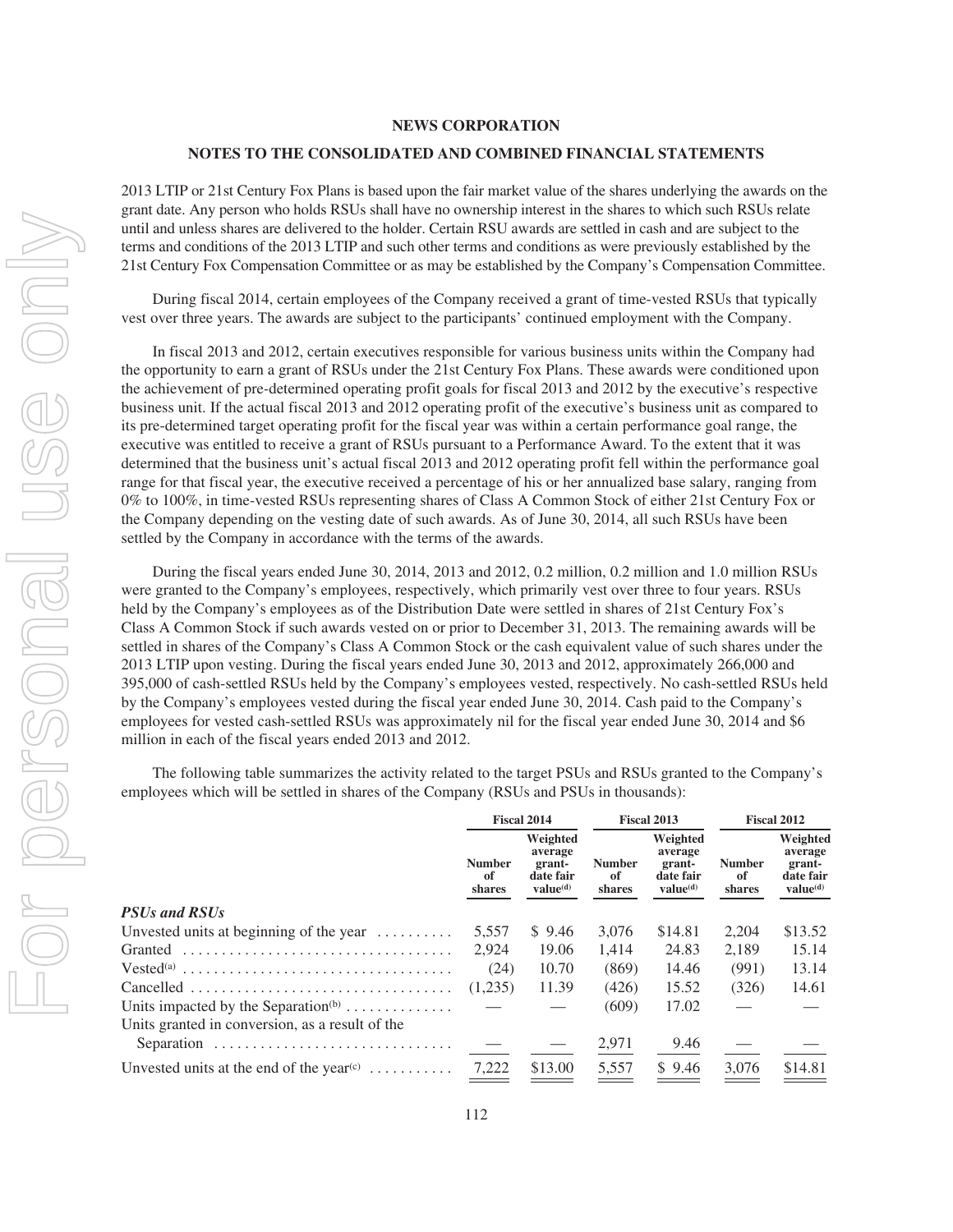# **NOTES TO THE CONSOLIDATED AND COMBINED FINANCIAL STATEMENTS**

- (a) The fair value of RSUs held by the Company's employees that vested during the fiscal years ended June 30, 2014, 2013 and 2012 was nil, \$20 million and \$16 million, respectively.
- (b) Represented 0.9 million of unvested PSUs and RSUs as of June 28, 2013, the date of the Separation, which were converted to and were settled in shares of 21st Century Fox Class A Common Stock as such awards vested on or prior to December 31, 2013, offset by 0.3 million awards which represent PSUs and RSUs held by 21st Century Fox Corporate employees who became employed by the Company during the previous 12 months. These awards have been assumed by the Company and will be settled in the shares of the Company.
- (c) The intrinsic value of these unvested RSUs and target PSUs was approximately \$130 million as of June 30, 2014.
- (d) The weighted average grant date fair value prior to June 30, 2013 represents the fair value of awards granted with respect to 21st Century Fox Class A Common Stock prior to conversion to awards of the Company. The weighted average grant date fair value of awards as of and subsequent to June 30, 2013 represents the fair value of the award using the conversion ratio set forth by the 21st Century Fox Compensation Committee.

## **Stock Options**

As of June 28, 2013, the Company's employees participated in certain stock option plans which were assumed by the Company. Outstanding awards under these plans were converted to and will be settled in Class A Common Stock of the Company as the expiration of such awards was subsequent to December 31, 2013. No stock options have been granted by the Company during fiscal 2014.

The following table summarizes information about stock option transactions for the employee stock option plans (options in thousands):

|                                                   | <b>Fiscal 2014</b> |                                                      |                                                                        | Fiscal 2013                           |                          | <b>Fiscal 2012</b>                          |                                                      |       |  |
|---------------------------------------------------|--------------------|------------------------------------------------------|------------------------------------------------------------------------|---------------------------------------|--------------------------|---------------------------------------------|------------------------------------------------------|-------|--|
|                                                   | <b>Options</b>     | Weighted<br>average exercise<br>price <sup>(c)</sup> | Weighted<br>average exercise<br><b>Options</b><br>price <sup>(c)</sup> |                                       | <b>Options</b>           |                                             | Weighted<br>average exercise<br>price <sup>(c)</sup> |       |  |
|                                                   |                    | $(in \text{ US}\$)$                                  |                                                                        | $(in \text{ US}\$)$ $(in \text{ AS})$ |                          |                                             | $(in \text{ US}\$)$ $(in \text{ AS})$                |       |  |
| Outstanding at the beginning of the               |                    |                                                      |                                                                        |                                       |                          |                                             |                                                      |       |  |
| year                                              | 463                | \$5.88                                               |                                                                        |                                       |                          | 4,086 \$12.40 \$18.27 9,094 \$12.36 \$18.98 |                                                      |       |  |
|                                                   | (200)              | 5.39                                                 | (2.924)                                                                | 12.57                                 |                          | 18.53 (2,303)                               | 9.28                                                 | 15.40 |  |
| Cancelled                                         |                    |                                                      | (191)                                                                  | 12.39                                 |                          | 18.86 (2,705) 14.92                         |                                                      | 23.09 |  |
| Options impacted by the                           |                    |                                                      |                                                                        |                                       |                          |                                             |                                                      |       |  |
| Separation <sup>(a)</sup>                         |                    |                                                      | (786)                                                                  | 11.27                                 | 17.08                    |                                             |                                                      |       |  |
| Shares granted in conversion, as a                |                    |                                                      |                                                                        |                                       |                          |                                             |                                                      |       |  |
| result of the Separation                          |                    |                                                      | 278                                                                    | 5.88                                  |                          |                                             |                                                      |       |  |
| Outstanding at the end of the year <sup>(b)</sup> | 263                | \$6.25                                               | 463                                                                    | \$5.88S                               | $\overline{\phantom{m}}$ |                                             | 4,086 \$12.40 \$18.27                                |       |  |
| Exercisable at the end of the year $\dots$ .      | 263                |                                                      | 463                                                                    |                                       |                          | 3.722                                       |                                                      |       |  |

(a) Represents 0.8 million of outstanding options as of the Distribution Date, which were converted into and settled in shares of 21st Century Fox Class A Common Stock.

(b) Represents the total number of outstanding options as of the Distribution Date which was converted to and will be settled in Class A Common Stock of the Company as the options expire subsequent to December 31, 2013. The intrinsic value of options outstanding held by the Company's employees as of June 30, 2014, 2013 and 2012 was \$3.1 million, \$4.3 million and \$18.4 million, respectively. There were no unvested stock options at June 30, 2014 and 2013.

(c) The weighted average exercise price prior to June 30, 2013 represents the exercise price of options granted with respect to 21st Century Fox Class A Common Stock prior to conversion to awards of the Company.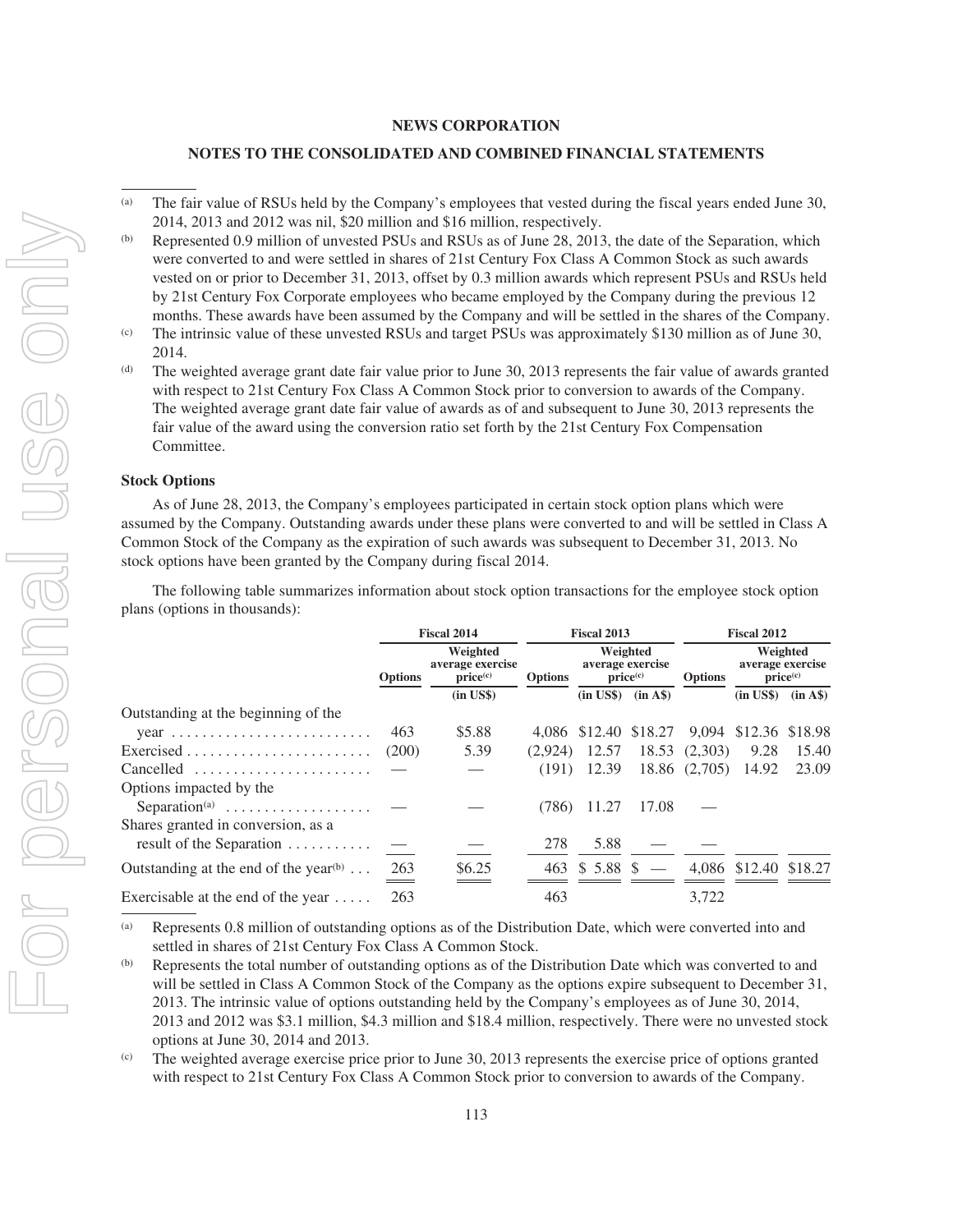# **NOTES TO THE CONSOLIDATED AND COMBINED FINANCIAL STATEMENTS**

The weighted average exercise price of awards as of and subsequent to June 30, 2013 represents the exercise price of the awards using the conversion ratio set forth by the 21st Century Fox Compensation Committee.

The exercise prices for the stock options issued prior to 21st Century Fox's reorganization in November 2004 are in Australian dollars. The U.S. dollar equivalents presented above have been converted at historical exchange rates; therefore, the proceeds from the exercise of these stock options may differ due to fluctuations in exchange rates in periods subsequent to the date of the grant.

## **NOTE 12. EARNINGS PER SHARE**

On the Distribution Date, approximately 579 million shares of News Corporation common stock were distributed to 21st Century Fox stockholders as of the Record Date and were outstanding as of June 30, 2013. This share amount is being utilized for the calculation of both basic and diluted earnings (loss) per share for all years presented prior to the Distribution Date as no News Corporation common stock or equity-based awards were outstanding prior to June 28, 2013.

The dilutive effect of the Company's equity-based awards issued in connection with the Separation is included in the computation of diluted earnings (loss) per share in periods subsequent to the Separation.

|                                                                                                                                                            |         | For the fiscal years ended June 30,     |                       |
|------------------------------------------------------------------------------------------------------------------------------------------------------------|---------|-----------------------------------------|-----------------------|
|                                                                                                                                                            | 2014    | 2013                                    | 2012                  |
|                                                                                                                                                            |         | (in millions, except per share amounts) |                       |
| Net income (loss) attributable to News Corporation stockholders<br>Less: Adjustments to Net income (loss) attributable to News Corporation<br>stockholders | \$239   | \$506                                   | \$(2,075)             |
|                                                                                                                                                            | (2)     |                                         |                       |
| Net income (loss) available to News Corporation stockholders—basic and                                                                                     | \$237   | \$506                                   | $\frac{\$(2,075)}{2}$ |
| Weighted-average number of shares of common stock outstanding—basic $\dots$<br>Add: Effect of dilutive securities                                          | 579.0   | 578.8                                   | 578.8                 |
|                                                                                                                                                            | 0.7     | 0.6                                     |                       |
| Weighted-average number of shares of common stock outstanding—                                                                                             | 579.7   | 579.4                                   | 578.8                 |
| Net income (loss) per share available to News Corporation stockholders—                                                                                    | \$ 0.41 | \$ 0.87                                 | \$ (3.58)             |
| Net income (loss) per share available to News Corporation stockholders—                                                                                    | \$ 0.41 | \$ 0.87                                 | \$ (3.58)             |
|                                                                                                                                                            |         |                                         |                       |

(a) Refer to Note 9—Redeemable Preferred Stock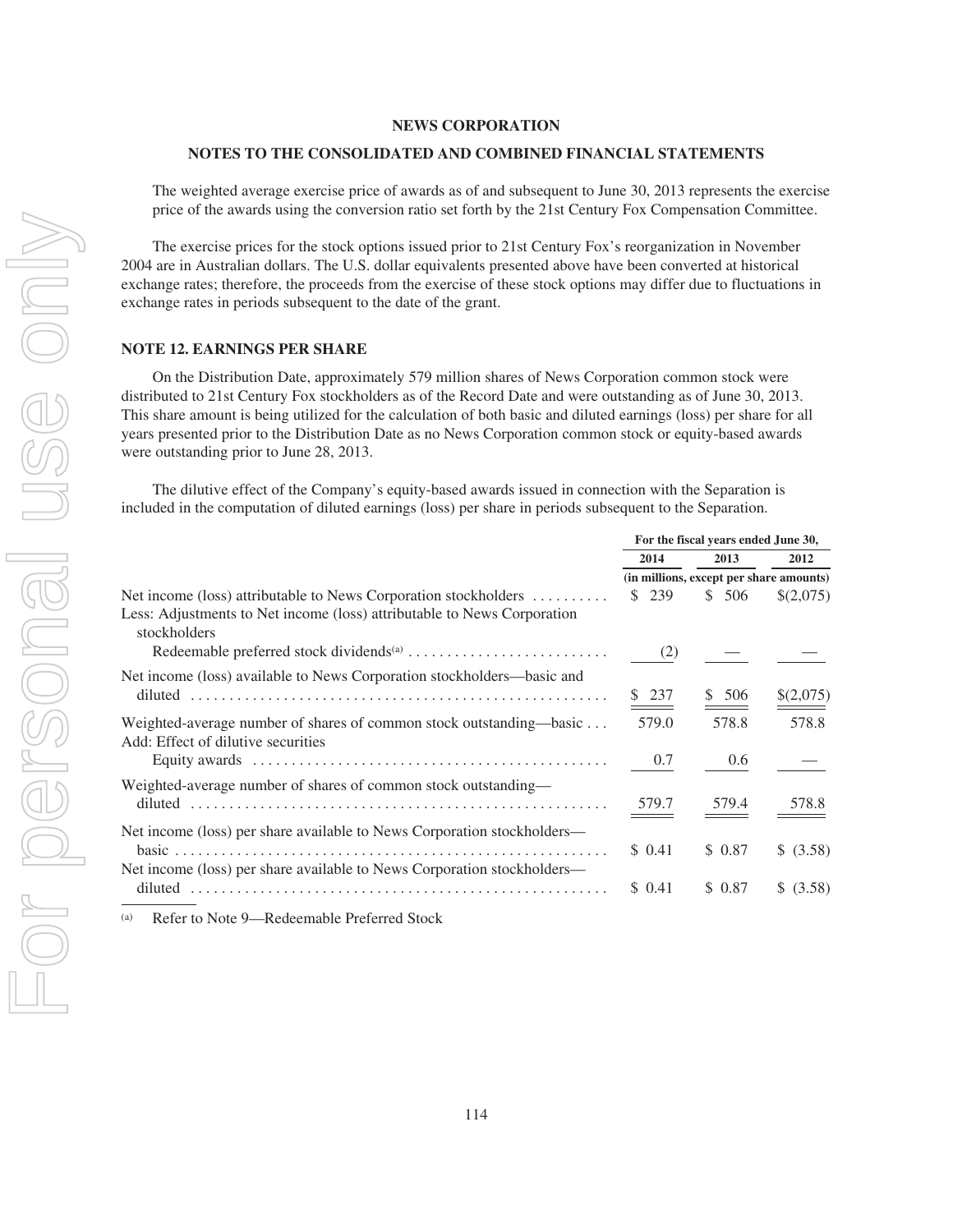## **NOTES TO THE CONSOLIDATED AND COMBINED FINANCIAL STATEMENTS**

## **NOTE 13. RELATED PARTY TRANSACTIONS AND 21ST CENTURY FOX INVESTMENT**

#### **Related Party Transactions**

In the ordinary course of business, the Company enters into transactions with related parties, such as equity affiliates, to sell certain broadcast rights and purchase and/or sell advertising and administrative services. The following table sets forth the net revenue from related parties included in the Statements of Operations:

|       | For the fiscal vears ended June 30. |      |
|-------|-------------------------------------|------|
| 2014  | 2013                                | 2012 |
|       | (in millions)                       |      |
| \$349 | \$242                               | \$61 |

The following table sets forth the amount of accounts receivable due from and payable to related parties outstanding on the Balance Sheets:

|      | As of June 30, |
|------|----------------|
| 2014 | 2013           |
|      | (in millions)  |
|      |                |
|      |                |
|      |                |
|      |                |

#### *Relationship Between News Corp and 21st Century Fox After the Separation*

In conjunction with the Separation, the Company entered into the Separation and Distribution Agreement, Transition Services Agreement ("TSA"), Tax Sharing and Indemnification Agreement (the "Tax Sharing and Indemnification Agreement") and Employee Matters Agreement with 21st Century Fox to effect the Separation and to provide a framework for the Company's relationship with 21st Century Fox subsequent to the Separation.

The Separation and Distribution Agreement between the Company and 21st Century Fox contains the key provisions relating to the separation of the Company's business from 21st Century Fox and the distribution of the Company's common stock to 21st Century Fox stockholders. The Separation and Distribution Agreement identifies the assets that were transferred and liabilities that were assumed by the Company from 21st Century Fox in the Separation and describes how these transfers and assumptions and assignments occurred. In accordance with the Separation and Distribution Agreement, the Company's aggregate cash and cash equivalents balance at the Distribution Date was to be approximately \$2.6 billion. As of June 30, 2013, the Company had cash and cash equivalents of \$2.4 billion. The remaining \$0.2 billion was received from 21st Century Fox during the first quarter of fiscal 2014 and was recorded in Amounts due from 21st Century Fox on the Balance Sheet as of June 30, 2013.

Also, as part of the Separation and Distribution Agreement, 21st Century Fox will indemnify the Company for payments, on an after-tax basis, made after the Distribution Date arising out of civil claims and investigations relating to the U.K. Newspaper Matters as well as legal and professional fees and expenses paid in connection with the criminal matters, other than fees, expenses and costs relating to employees (i) who are not directors, officers or certain designated employees or (ii) with respect to civil matters, who are not co-defendants with the Company or 21st Century Fox. (See Note 14—Commitments and Contingencies).

Under the TSA, the Company and 21st Century Fox will provide to each other certain specified services on a transitional basis, including, among others, payroll, employee benefits and pension administration, information systems, insurance, legal and other corporate services, as well as procurement and sourcing support. The charges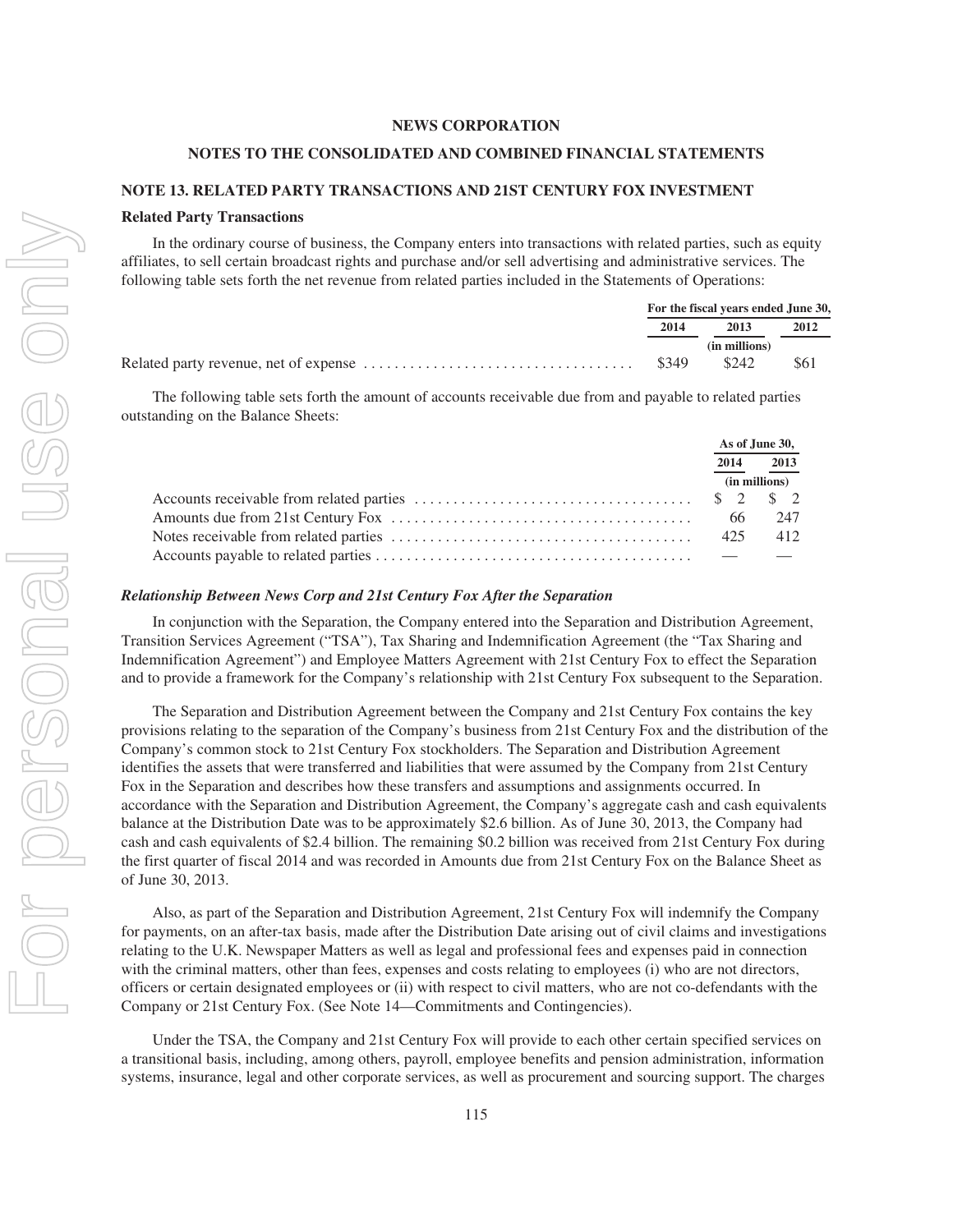# **NOTES TO THE CONSOLIDATED AND COMBINED FINANCIAL STATEMENTS**

for the transition services are generally intended to allow the providing company to fully recover the allocated direct costs of providing the services, plus all out-of-pocket costs and expenses, generally without profit. The Company anticipates that it will generally be in a position to complete the transition of most services (excluding certain insurance, sourcing and other services) on or before 24 months following the Distribution Date. Services under the TSA began on July 1, 2013. As a result, there was no financial impact resulting from the TSA in fiscal 2013. Costs associated with these services were not material for the fiscal year ended June 30, 2014.

The Tax Sharing and Indemnification Agreement governs the Company's and 21st Century Fox's respective rights, responsibilities and obligations with respect to tax liabilities and benefits, tax attributes, tax contests and other matters regarding income taxes, non-income taxes and related tax returns. Under the Tax Sharing and Indemnification Agreement, the Company will generally indemnify 21st Century Fox against taxes attributable to the Company's assets or operations for all tax periods or portions thereof after the Separation. For taxable periods or portions thereof prior to the Separation, 21st Century Fox will generally indemnify the Company against U.S. consolidated and combined taxes attributable to such periods, and the Company will indemnify 21st Century Fox against the Company's separately filed U.S. state and foreign taxes and foreign consolidated and combined taxes for such periods. The Tax Sharing and Indemnification Agreement also provides that the proceeds, if any, from the refund of certain foreign income taxes (plus interest) of a subsidiary of the Company that were claimed prior to the Separation are to be paid to 21st Century Fox, net of certain taxes (See Note 17—Income Taxes).

The Employee Matters Agreement governs the Company's and 21st Century Fox's obligations with respect to employment, compensation, benefits and other related matters for employees of certain of the Company's U.S.-based businesses. In general, the Employee Matters Agreement addresses matters relating to employees transferring to the Company's U.S. businesses and former employees of those businesses that participated in benefit plans (including postretirement benefits) and programs, that were retained by 21st Century Fox following the Separation. The Employee Matters Agreement also addresses equity compensation matters relating to employees of all of the Company's businesses, both U.S. and non-U.S. (See Note 11—Equity-Based Compensation and Note 15—Retirement Benefit Obligations).

#### **Relationship between News Corp and 21st Century Fox Prior to the Separation**

Historically, 21st Century Fox has provided services to and funded certain expenses for the Company that have been included as a component of 21st Century Fox investment within Stockholders Equity such as: global real estate and occupancy, and employee benefits. In addition, as discussed in Note 1—Description of Business and Basis of Presentation, the Company's Financial Statements for the fiscal years ended June 30, 2013 and 2012 included general corporate expenses of 21st Century Fox which were not historically allocated to the Company for certain support functions that were provided on a centralized basis within 21st Century Fox and not recorded at the business unit level, such as expenses related to finance, human resources, information technology, facilities, and legal, among others ("General Corporate Expenses"). For purposes of these stand-alone financial statements, the General Corporate Expenses incurred prior to the Separation have been allocated to the Company. The General Corporate Expenses incurred prior to the Separation are included in the Statements of Operations in Selling, general and administrative expenses and accordingly as a component of 21st Century Fox investment. These expenses were allocated to the Company on the basis of direct usage when identifiable, with the remainder allocated on a pro rata basis of consolidated or combined revenues, operating income, headcount or other measures of the Company. Management believes the assumptions underlying these Financial Statements, including the assumptions regarding allocating General Corporate Expenses from 21st Century Fox, were reasonable. Nevertheless, these Financial Statements may not include all of the actual expenses that would have been incurred and may not reflect the Company's consolidated and combined results of operations, financial position and cash flows had it been a stand-alone company during the applicable periods. Actual costs that would have been incurred if the Company had been a stand-alone company would depend on multiple factors, including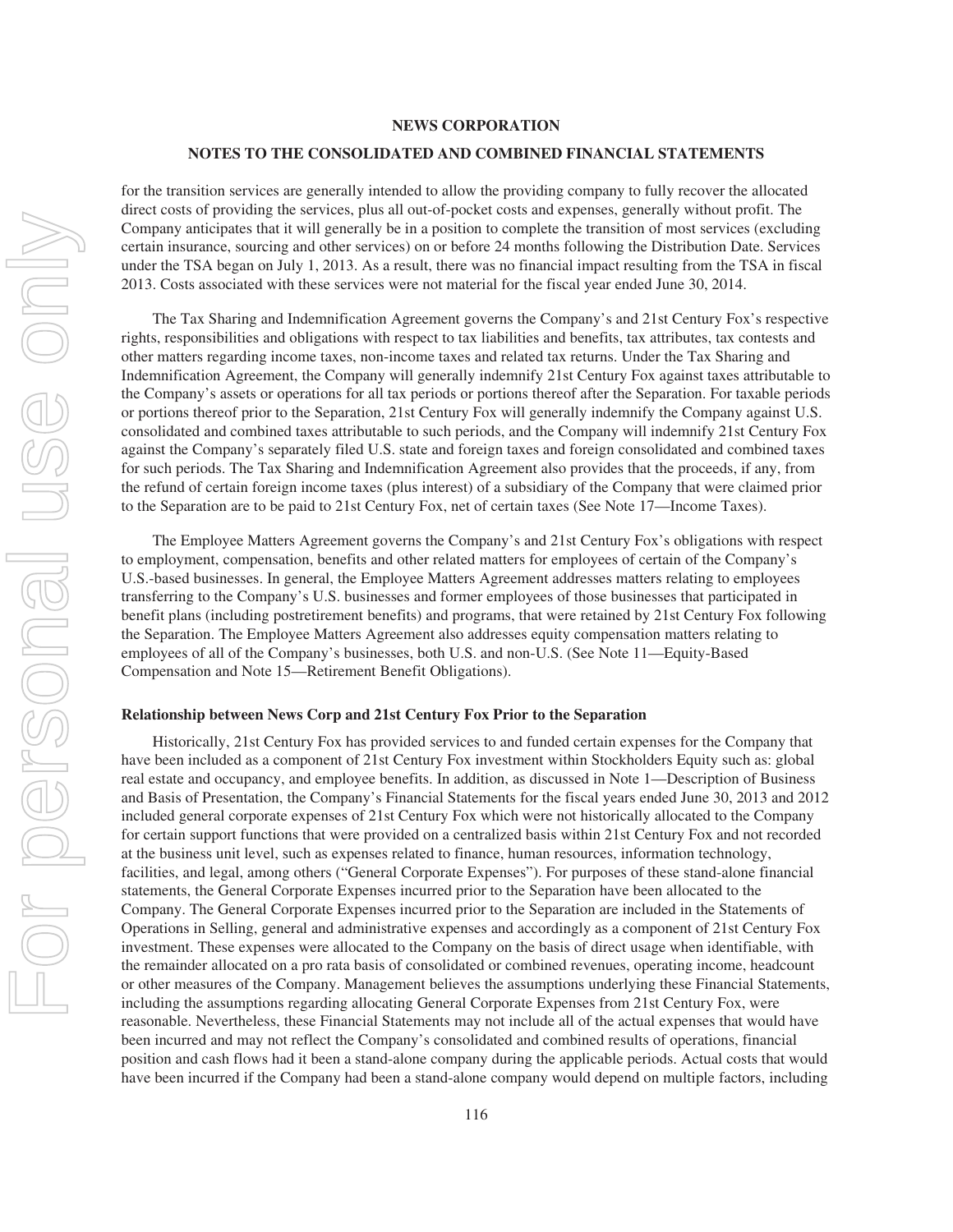## **NOTES TO THE CONSOLIDATED AND COMBINED FINANCIAL STATEMENTS**

organizational structure and strategic decisions made in various areas, including information technology and infrastructure. The corporate allocations made during the fiscal years ended June 30, 2013 and 2012 of \$240 million and \$212 million, respectively, included both general corporate expenses of 21st Century Fox which were not historically allocated to the Company of \$112 million and \$102 million, respectively, and historical direct allocations, primarily consisting of rent, insurance and stock compensation expense, of approximately \$128 million and \$110 million, respectively.

All significant intercompany transactions that occurred prior to the Distribution Date between the Company and 21st Century Fox have been included in these Financial Statements and were considered to be effectively settled for cash at the time the transaction was recorded. The total net effect of the settlement of these intercompany transactions is reflected in the Statements of Cash Flows as a financing activity.

The following table summarizes the components of the net decrease in 21st Century Fox investment for the fiscal years ended June 30, 2013 and 2012:

|                                                                                       | For the fiscal years ended June 30. |           |  |  |
|---------------------------------------------------------------------------------------|-------------------------------------|-----------|--|--|
|                                                                                       | 2013                                | 2012      |  |  |
|                                                                                       | (in millions)                       |           |  |  |
|                                                                                       | S.<br>(176)                         | \$(1,178) |  |  |
|                                                                                       | 240                                 | 212       |  |  |
| Cash transfer from 21st Century Fox for acquisitions and dispositions $\dots \dots$   | 1,933                               |           |  |  |
| Contribution of assets and liabilities assumed upon Separation:                       |                                     |           |  |  |
|                                                                                       | 786                                 |           |  |  |
|                                                                                       | 247                                 |           |  |  |
|                                                                                       | 571                                 |           |  |  |
|                                                                                       | 416                                 |           |  |  |
|                                                                                       | 127                                 |           |  |  |
| Employee benefits and compensation liabilities                                        | (94)                                |           |  |  |
|                                                                                       | (20)                                |           |  |  |
|                                                                                       | (11)                                |           |  |  |
| Conversion of 21st Century Fox investment to Additional paid-in capital $\dots \dots$ | (12, 287)                           |           |  |  |
|                                                                                       | \$ (8,268)                          | (966)     |  |  |

(a) The activities included in the line item "Cash pooling and general financing activities" include financing activities for capital transfers, cash sweeps and other treasury services prior to the Separation. Such pooling activities no longer exist between the Company and 21st Century Fox post-Separation.

(b) The amounts due from 21st Century Fox consisted of a receivable of \$207 million related to the final cash distribution which was received from 21st Century Fox during the first quarter of fiscal 2014 and \$40 million related to the indemnification of certain costs related to the U.K. Newspaper Matters as discussed below.

(c) For purposes of the Company's Financial Statements for periods prior to the Separation, income tax expense has been recorded as if the Company filed tax returns on a stand-alone basis separate from 21st Century Fox by applying the separate tax returns method. This amount represents the difference between the separate return method and the actual income tax liabilities allocated to the Company, pursuant to the applicable tax law, as of the Distribution Date.

(d) The deferred taxes primarily relate to a U.S. deferred tax asset of \$429 million (\$378 million, net of valuation allowance) as a result of the increased tax basis recognized for goodwill and intangible assets pursuant to the internal reorganization, that transferred to the Company upon Separation.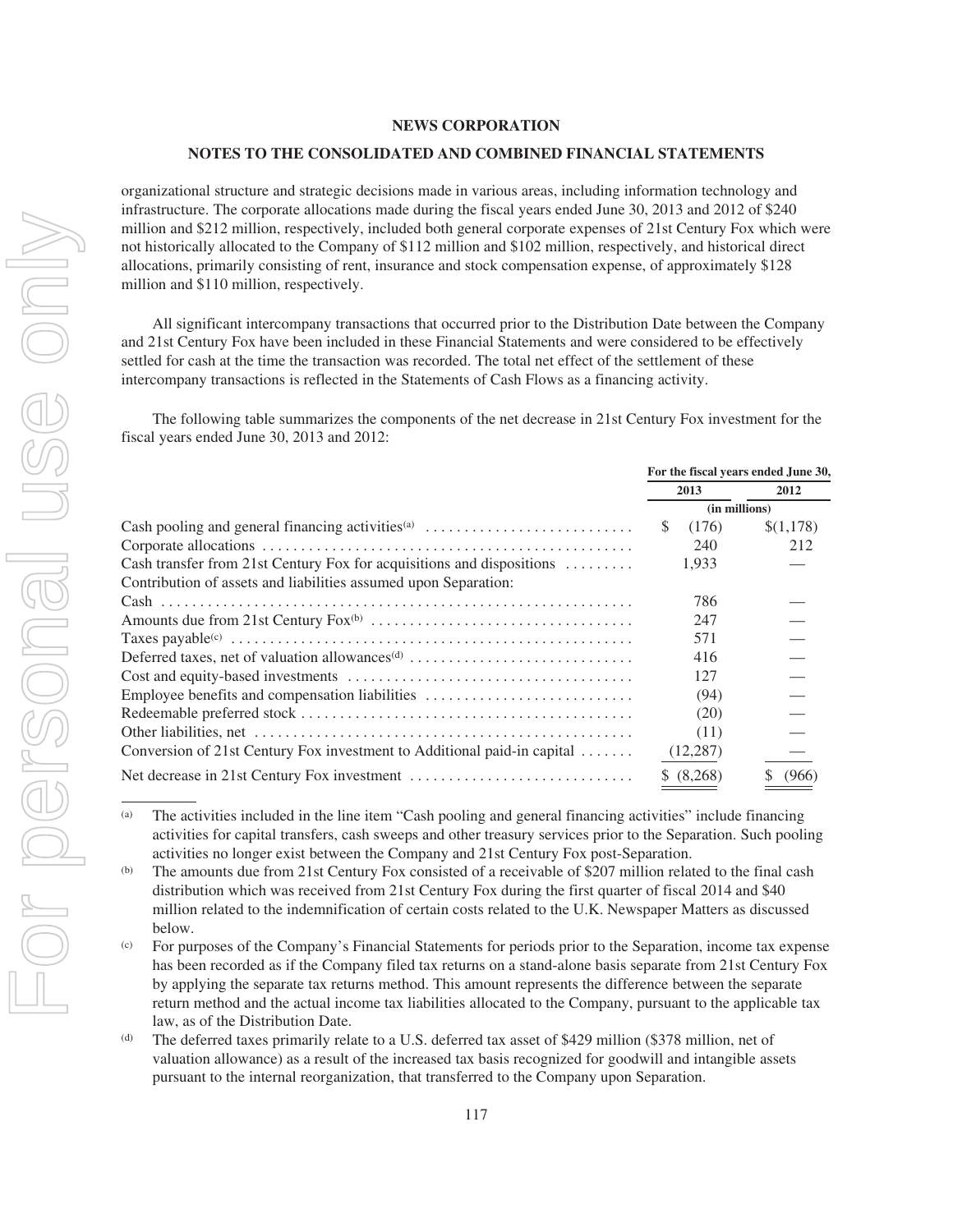## **NOTES TO THE CONSOLIDATED AND COMBINED FINANCIAL STATEMENTS**

## **NOTE 14. COMMITMENTS AND CONTINGENCIES**

#### *Commitments*

The Company has commitments under certain firm contractual arrangements ("firm commitments") to make future payments. These firm commitments secure the future rights to various assets and services to be used in the normal course of operations. The following table summarizes the Company's material firm commitments as of June 30, 2014:

|                        | As of June 30, 2014 |       |                               |                  |                  |  |  |
|------------------------|---------------------|-------|-------------------------------|------------------|------------------|--|--|
|                        |                     |       | <b>Payments Due by Period</b> |                  |                  |  |  |
|                        | Total<br>1 year     |       | $2 - 3$<br>years              | $4 - 5$<br>years | After 5<br>years |  |  |
|                        |                     |       | (in millions)                 |                  |                  |  |  |
|                        | \$1,301             | \$432 |                               | \$315 \$169 \$   | 385              |  |  |
|                        | 626                 | 187   | 363                           | 68               | - 8              |  |  |
| Operating leases $(c)$ |                     |       |                               |                  |                  |  |  |
|                        | 1,832               | -141  | 233                           | 266              | 1.192            |  |  |
|                        |                     | 5     |                               |                  |                  |  |  |
|                        |                     | \$765 | \$915                         | \$503            | \$1,585          |  |  |

(a) The Company has commitments under purchase obligations related to printing contracts, capital projects, marketing agreements and other legally binding commitments.

- (b) The Company has sports programming rights commitments with National Rugby League, Football Federation Australia, English Premier League as well as certain other broadcast rights which are payable through fiscal 2021.
- (c) The Company leases office facilities, warehouse facilities, printing plants and equipment. These leases, which are classified as operating leases, are expected to be paid at certain dates through fiscal 2062. This amount includes approximately \$315 million of office facilities that have been subleased from 21st Century Fox.

The Company has certain contracts to purchase newsprint, ink and plates that require the Company to purchase a percentage of its total requirements for production. Since the quantities purchased annually under these contracts are not fixed and based on the Company's total requirements, the amount of the related payments for these purchases is excluded from the table above.

In accordance with ASC 715, the total accrued benefit liability for pension and other postretirement benefit plans recognized as of June 30, 2014 was approximately \$217 million (See Note 15—Retirement Benefit Obligations). This amount is affected by, among other items, statutory funding levels, changes in plan demographics and assumptions and investment returns on plan assets. Because of the current overall funded status of the Company's material plans, the accrued liability does not represent expected near-term liquidity needs and, accordingly, this amount is not included in the contractual obligations table.

In January 2014, the Company signed a 30 year lease to relocate all of its various London operations to a single new location. The lease terminates in 2044, with an early termination option in fiscal 2039. The Company's London-based staff of News U.K., Dow Jones, and HarperCollins will be housed together for the first time which the Company expects will allow for improved collaboration and additional efficiencies. Staff commenced relocation to the new London site in June 2014.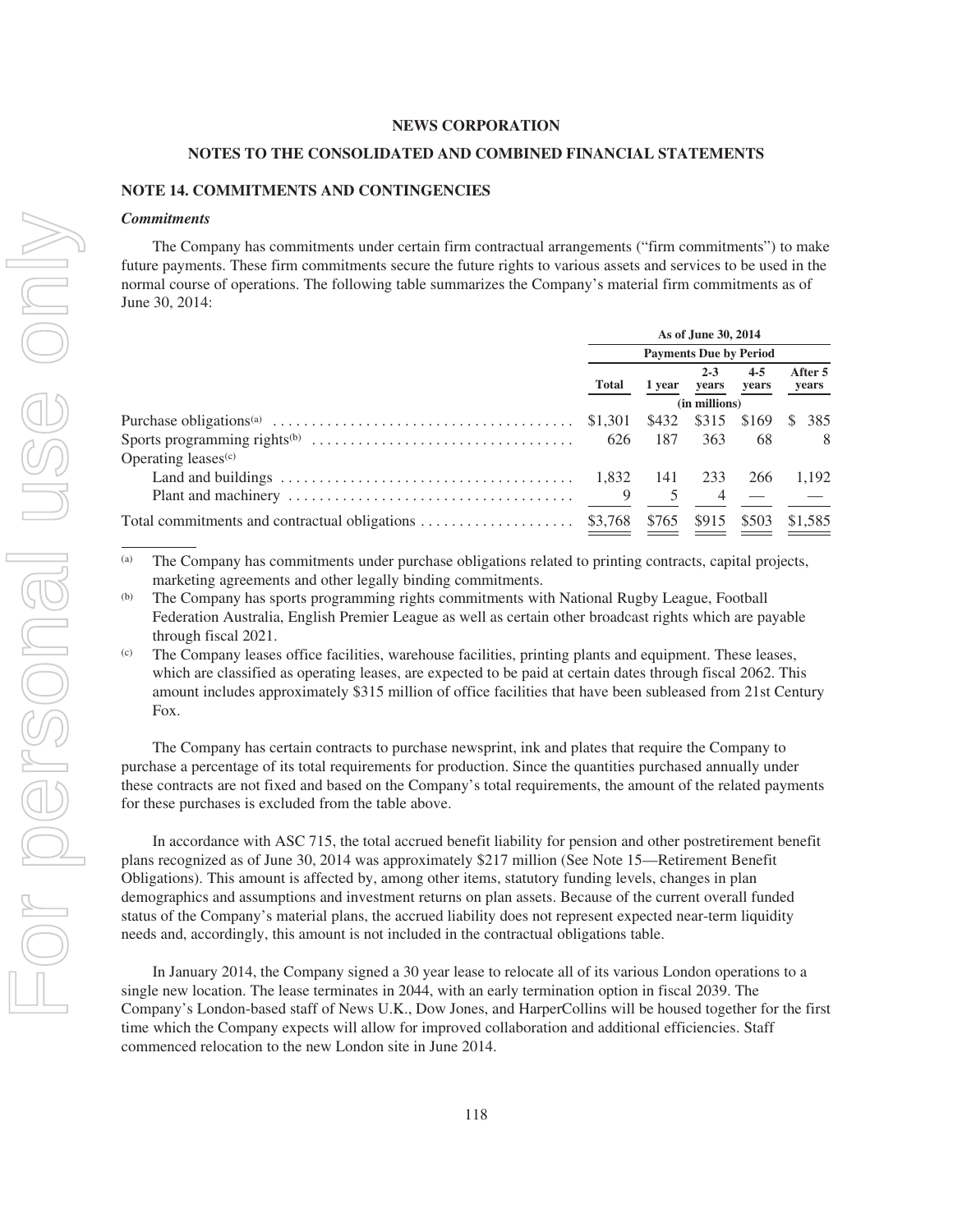# **NOTES TO THE CONSOLIDATED AND COMBINED FINANCIAL STATEMENTS**

## *Contingencies*

The Company routinely is involved in various legal proceedings, claims and governmental inspections or investigations, including those discussed below. The outcome of these matters and claims is subject to significant uncertainty, and the Company often cannot predict what the eventual outcome of pending matters will be or the timing of the ultimate resolution of these matters. Fees, expenses, fines, penalties, judgments or settlement costs which might be incurred by the Company in connection with the various proceedings could adversely affect its results of operations and financial condition.

The Company establishes an accrued liability for legal claims when it determines that a loss is both probable and the amount of the loss can be reasonably estimated. Once established, accruals are adjusted from time to time, as appropriate, in light of additional information. The amount of any loss ultimately incurred in relation to matters for which an accrual has been established may be higher or lower than the amounts accrued for such matters. Legal fees associated with litigation and similar proceedings that are not expected to provide a benefit in future periods are expensed as incurred. Except as otherwise provided below, for the contingencies disclosed for which there is at least a reasonable possibility that a loss may be incurred, the Company was unable to estimate the amount of loss or range of loss.

#### *U.K. Newspaper Matters and Related Investigations and Litigation*

On July 19, 2011, a purported class action lawsuit captioned Wilder v. News Corp., et al. was filed on behalf of all purchasers of 21st Century Fox's common stock between March 3, 2011 and July 11, 2011, in the U.S. District Court for the Southern District of New York (the "Wilder Litigation"). The plaintiff brought claims under Section 10(b) and Section 20(a) of the Securities Exchange Act, alleging that false and misleading statements were issued regarding alleged acts of voicemail interception at *The News of the World*. The suit named as defendants 21st Century Fox, Rupert Murdoch, James Murdoch and Rebekah Brooks, and sought compensatory damages, rescission for damages sustained and costs.

On June 5, 2012, the court issued an order appointing the Avon Pension Fund ("Avon") as lead plaintiff in the litigation and Robbins Geller Rudman & Dowd as lead counsel. Thereafter, on July 3, 2012, the court issued an order providing that an amended consolidated complaint was to be filed by July 31, 2012. Avon filed an amended consolidated complaint on July 31, 2012, which among other things, added as defendants the Company's subsidiary, NI Group Limited (now known as News Corp UK & Ireland Limited), and Les Hinton, and expanded the class period to comprise February 15, 2011 to July 18, 2011. Defendants filed motions to dismiss the litigation, which were granted by the court on March 31, 2014. Plaintiffs were allowed to amend their complaint, and on April 30, 2014, plaintiffs filed a second amended consolidated complaint, which generally repeats the allegations of the amended consolidated complaint and also expands the class period to comprise July 8, 2009 to July 18, 2011. The Company's management believes these claims are entirely without merit and intends to vigorously defend this action. As described below, the Company will be indemnified by 21st Century Fox for certain payments made by the Company that relate to, or arise from, the U.K. Newspaper Matters, including all payments in connection with the Wilder Litigation.

In addition, U.K. and U.S. regulators and governmental authorities continue to conduct investigations initiated in 2011 with respect to the U.K. Newspaper Matters. The investigation by the U.S. Department of Justice (the "DOJ") is directed at conduct that occurred within 21st Century Fox prior to the creation of the Company. Accordingly, 21st Century Fox has been and continues to be responsible for responding to the DOJ investigation. The Company, together with 21st Century Fox, is cooperating with these investigations.

Civil claims have also been brought against the Company with respect to the U.K. Newspaper Matters. The Company has admitted liability in many civil cases and has settled a number of cases. The Company has also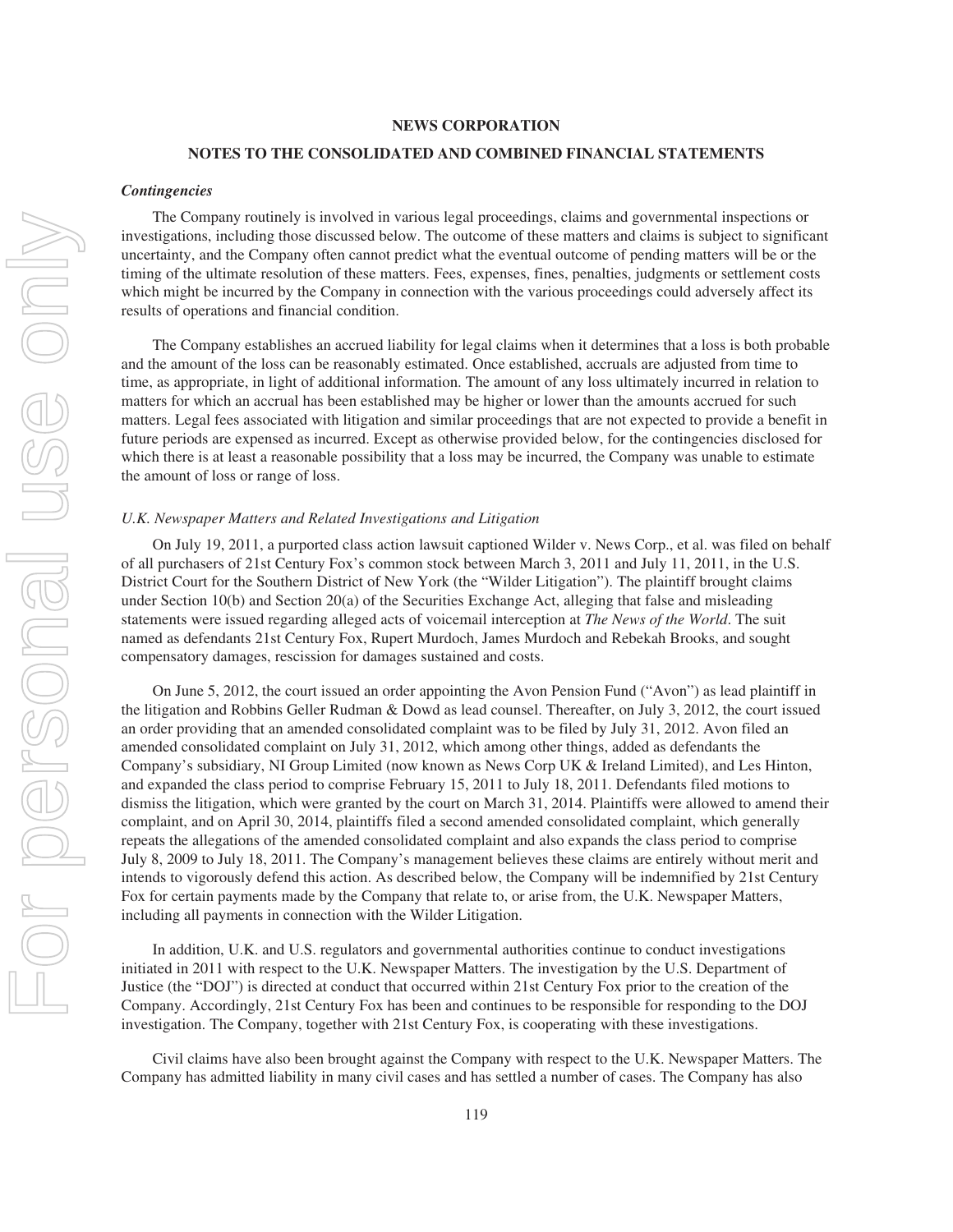## **NOTES TO THE CONSOLIDATED AND COMBINED FINANCIAL STATEMENTS**

settled a number of claims through a private compensation scheme established by the Company under which parties could pursue claims against it. While additional civil lawsuits may be filed, no additional civil claims may be brought under the compensation scheme after April 8, 2013*.*

In connection with the Separation, the Company and 21st Century Fox agreed in the Separation and Distribution Agreement that 21st Century Fox will indemnify the Company for payments made after the Distribution Date arising out of civil claims and investigations relating to the U.K. Newspaper Matters as well as legal and professional fees and expenses paid in connection with the criminal matters, other than fees, expenses and costs relating to employees (i) who are not directors, officers or certain designated employees or (ii) with respect to civil matters, who are not co-defendants with the Company or 21st Century Fox. In addition, violations of law may result in criminal fines or penalties for which the Company will not be indemnified by 21st Century Fox. 21st Century Fox's indemnification obligations with respect to these matters will be settled on an after-tax basis.

The Company incurred gross legal and professional fees related to the U.K. Newspaper Matters and costs for civil settlements totaling approximately \$169 million, \$183 million and \$199 million for the fiscal years ended June 30, 2014, 2013 and 2012, respectively. These costs are included in Selling, general and administrative expenses in the Company's Statements of Operations. With respect to the fees and costs incurred during the fiscal year ended June 30, 2014, the Company has been or will be indemnified by 21st Century Fox for \$97 million, net of tax, pursuant to the indemnification arrangements described above. Accordingly, the Company recorded a contra expense for the after-tax costs that were or will be indemnified of \$97 million in Selling, general and administrative expenses for the fiscal year ended June 30, 2014 and recorded a corresponding receivable from 21st Century Fox. Therefore, the net impact on Selling, general and administrative expenses was \$72 million for the fiscal year ended June 30, 2014.

Refer to the table below for the net impact of the U.K. Newspaper Matters on Selling, general and administrative expenses recorded in the Statements of Operations:

|                                                                                             |       | For the fiscal years ended June 30, |       |  |  |
|---------------------------------------------------------------------------------------------|-------|-------------------------------------|-------|--|--|
|                                                                                             | 2014  | 2013                                | 2012  |  |  |
|                                                                                             |       | (in millions)                       |       |  |  |
| Gross legal and professional fees related to the U.K. Newspaper Matters                     | \$169 | \$183                               | \$199 |  |  |
|                                                                                             | (97)  |                                     |       |  |  |
| Net impact on Selling, general and administrative expenses $\dots\dots\dots\dots\dots\dots$ | \$ 72 | \$183                               | \$199 |  |  |

With respect to the fees and costs incurred on or prior to June 30, 2013, the Company will be indemnified by 21st Century Fox for \$40 million, net of tax, and the Company recorded an indemnification asset of \$40 million as of June 30, 2013. As the liabilities were incurred while the Company was a wholly-owned subsidiary of 21st Century Fox, the indemnification asset was established as part of the Separation through 21st Century Fox's investment in equity.

As of June 30, 2014, the Company has provided for its best estimate of the liability for the claims that have been filed and costs incurred and has accrued approximately \$110 million, of which approximately \$66 million will be indemnified by 21st Century Fox and a corresponding receivable was recorded in Amounts due from 21st Century Fox on the Balance Sheet as of June 30, 2014. It is not possible to estimate the liability or corresponding receivable for any additional claims that may be filed given the information that is currently available to the Company. If more claims are filed and additional information becomes available, the Company will update the liability provision and corresponding receivable for such matters.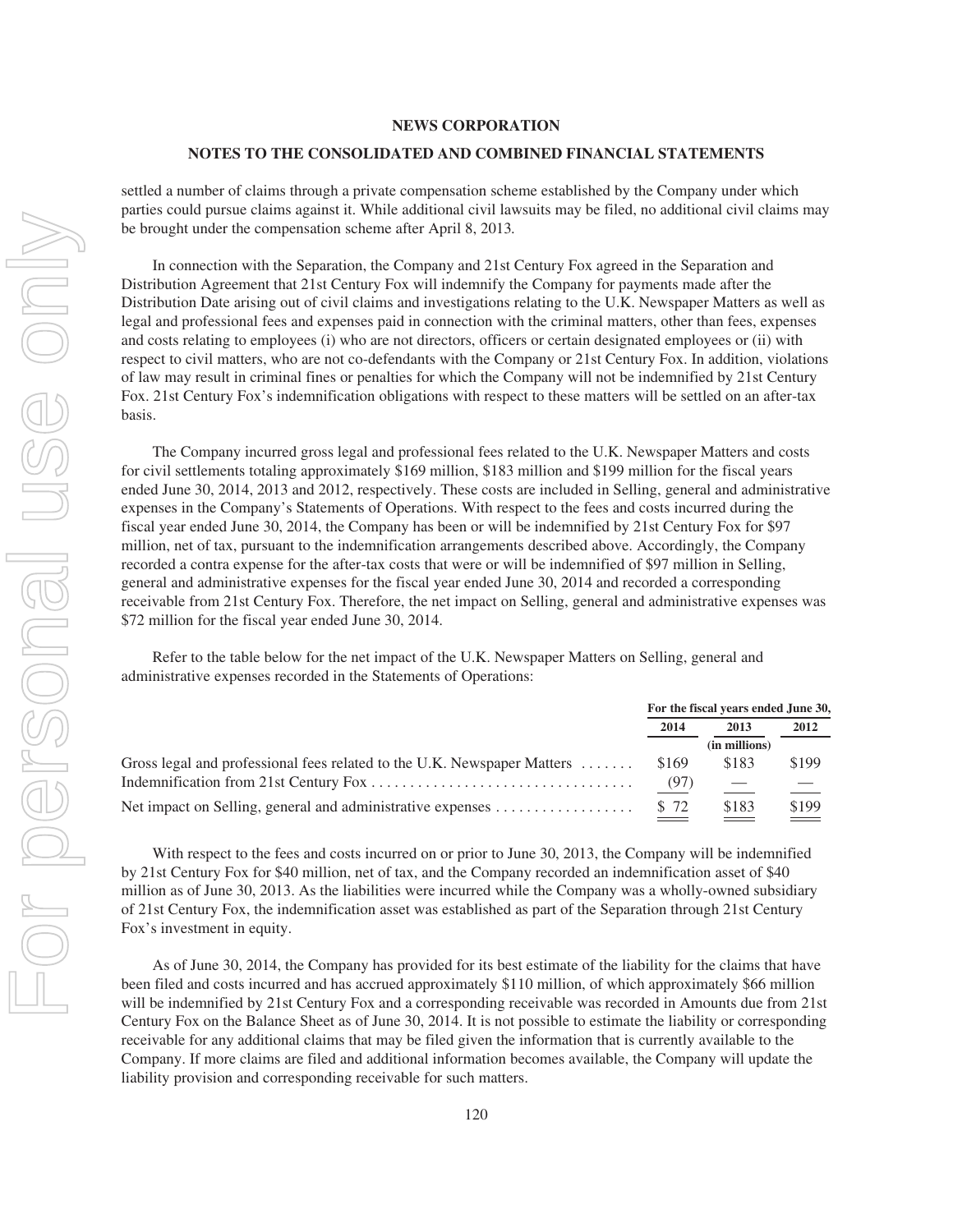# **NOTES TO THE CONSOLIDATED AND COMBINED FINANCIAL STATEMENTS**

The Company is not able to predict the ultimate outcome or cost of the civil claims or criminal matters. It is possible that these proceedings and any adverse resolution thereof, including any fines or other penalties associated with any plea, judgment or similar result for which the Company will not be indemnified, could damage its reputation, impair its ability to conduct its business and adversely affect its results of operations and financial condition.

## *Stockholder Rights Agreement Litigation*

On July 7, 2014, Miramar Police Officers' Retirement Plan, a purported stockholder of the Company, filed a verified complaint in the Court of Chancery of the State of Delaware against the Company and its Board of Directors, styled Miramar Police Officers' Retirement Plan v. Murdoch et al., C.A. No. 9860-CB. The complaint alleges, among other things, that the Company and the Board of Directors breached the terms of a settlement agreement, dated April 12, 2006, by entering into a one-year extension to the stockholder rights agreement on June 18, 2014 without first seeking stockholder approval. The complaint further alleges that the Board of Directors breached its fiduciary duties in approving the one-year extension to the stockholder rights agreement, seeks a declaration that the extension is null and void and requests an award of attorneys' fees and costs. While it is not possible to predict with any degree of certainty the ultimate outcome of this action, the Company and the Board of Directors believe that the allegations in the complaint are without merit and intend to defend against them vigorously.

## *HarperCollins*

Commencing on August 9, 2011, 29 purported consumer class actions were filed in the U.S. District Courts for the Southern District of New York and for the Northern District of California, which related to the decisions by certain publishers, including HarperCollins Publishers L.L.C. ("HarperCollins"), to sell their e-books pursuant to an agency relationship. The Judicial Panel on Multidistrict Litigation transferred the various class actions to the Honorable Denise L. Cote in the Southern District of New York. On January 20, 2012, plaintiffs filed a consolidated amended complaint, again alleging that certain named defendants, including HarperCollins, violated the antitrust and unfair competition laws by virtue of the switch to the agency model for e-books. The actions sought as relief treble damages, injunctive relief and attorneys' fees. As a result of the settlement agreement with the Attorneys General discussed below, consumers in all states other than Minnesota were ultimately barred from participating in these class actions. On June 21, 2013, plaintiffs filed a motion for preliminary approval of a settlement with HarperCollins, among others, for a class of consumers residing in Minnesota, which was the only state that did not sign onto the settlement agreement with the Attorneys General. On December 6, 2013, Judge Cote granted final approval of the Minnesota consumer settlement, which did not have a material impact on the results of operations or the financial position of the Company. Additional information about In re MDL Electronic Books Antitrust Litigation, Civil Action No. 11-md-02293 (DLC), can be found on Public Access to Court Electronic Records (PACER).

Following an investigation, on April 11, 2012, the DOJ filed an action in the U.S. District Court for the Southern District of New York against certain publishers, including HarperCollins, and Apple, Inc. The DOJ's complaint alleged antitrust violations related to defendants' decisions to sell e-books pursuant to an agency relationship. The case was assigned to Judge Cote. Simultaneously, the DOJ announced that it had reached a proposed settlement with three publishers, including HarperCollins, and filed a Proposed Final Judgment and related materials detailing that agreement. Among other things, the Proposed Final Judgment required that HarperCollins terminate its agreements with certain e-book retailers and placed certain restrictions on any agreements subsequently entered into with such retailers. On September 5, 2012, Judge Cote entered the Final Judgment. Additional information about the Final Judgment can be found on the DOJ's website.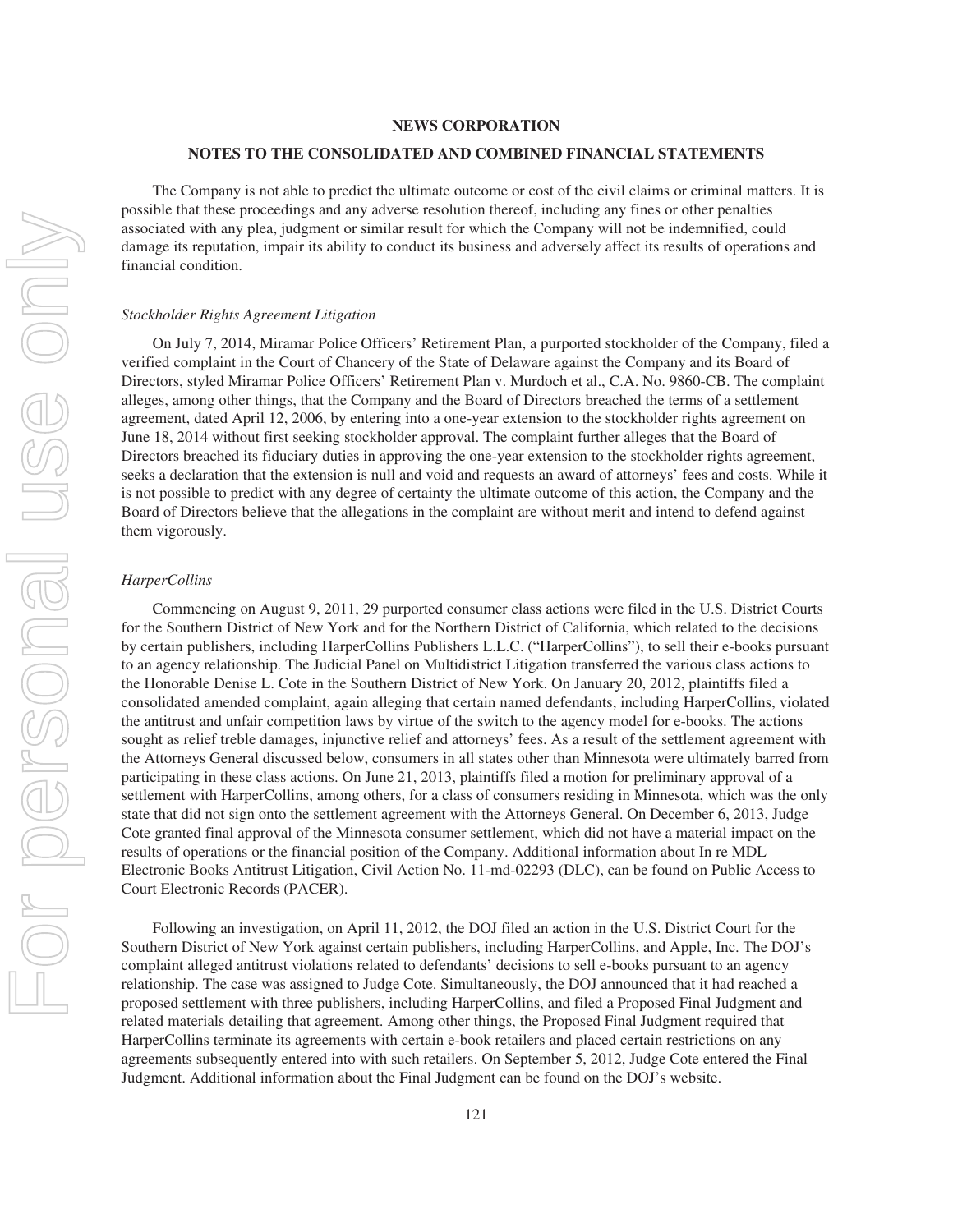# For personal use onlyFor personal use only

## **NEWS CORPORATION**

# **NOTES TO THE CONSOLIDATED AND COMBINED FINANCIAL STATEMENTS**

Following an investigation, on April 11, 2012, 16 state Attorneys General led by Texas and Connecticut (the "AGs") filed a similar action against certain publishers and Apple, Inc. in the Western District of Texas. On April 26, 2012, the AGs' action was transferred to Judge Cote. On May 17, 2012, 33 AGs filed a second amended complaint. As a result of a memorandum of understanding agreed upon with the AGs for Texas and Connecticut, HarperCollins was not named as a defendant in this action. Pursuant to the terms of the memorandum of understanding, HarperCollins entered into a settlement agreement with the AGs for Texas, Connecticut and Ohio on June 11, 2012. By August 28, 2012, 49 states (all but Minnesota) and five U.S. territories had signed on to that settlement agreement. On August 29, 2012, the AGs simultaneously filed a complaint against HarperCollins and two other publishers, a motion for preliminary approval of that settlement agreement and a proposed distribution plan. On September 14, 2012, Judge Cote granted the AGs' motion for preliminary approval of the settlement agreement and approved the AGs' proposed distribution plan. Notice was subsequently sent to potential class members, and a fairness hearing took place on February 8, 2013 at which Judge Cote gave final approval to the settlement. The settlement is now effective, and the final judgment bars consumers from states and territories covered by the settlement from participating in the class actions.

On October 12, 2012, HarperCollins received a Civil Investigative Demand from the Minnesota Attorney General (the "Minnesota AG"). HarperCollins complied with the Demand on November 16, 2012. On June 26, 2013, the Minnesota AG filed a petition for an order approving an assurance of discontinuance in the Second Judicial District Court for the State of Minnesota, wherein Minnesota agreed to cease its investigation and not seek further legal remedies relating to or arising from the alleged conduct. On June 28, 2013, Judge Gary Bastion signed an order approving the discontinuance.

The European Commission conducted an investigation into whether certain companies in the book publishing and distribution industry, including HarperCollins, violated the antitrust laws by virtue of the switch to the agency model for e-books. HarperCollins settled the matter with the European Commission on terms substantially similar to the settlement with the DOJ. On December 13, 2012, the European Commission formally adopted the settlement.

Commencing on February 24, 2012, five purported consumer class actions were filed in the Canadian provinces of British Columbia, Quebec and Ontario, which relate to the decisions by certain publishers, including HarperCollins, to sell their e-books in Canada pursuant to an agency relationship. The actions seek as relief special, general and punitive damages, injunctive relief and the costs of the litigations. On May 8, 2014, the parties entered into a settlement agreement, which is subject to court approval, the terms of which will not be material to the Company.

In July 2012, HarperCollins Canada, a wholly-owned subsidiary of HarperCollins, learned that the Canadian Competition Bureau ("CCB") had commenced an inquiry regarding the sale of e-books in Canada. In February 2014, HarperCollins reached a proposed settlement with the CCB on terms substantially similar to the DOJ settlement described above, and on February 7, 2014, the CCB registered that consent agreement with the Competition Tribunal. On February 21, 2014, Kobo Inc. ("Kobo") filed an application to rescind or vary the consent agreement with the Competition Tribunal, and, on March 18, 2014, the Competition Tribunal issued an order staying the registration of the consent agreement. The stay will remain in effect pending further order of the Competition Tribunal or final disposition of Kobo's application.

The Company is not able to predict the ultimate outcome or cost of the unresolved HarperCollins matters described above. During the fiscal years ended June 30, 2014, 2013 and 2012, the legal and professional fees and settlement costs incurred in connection with these matters were not material, and as of June 30, 2014, the Company did not have a material accrual related to these matters.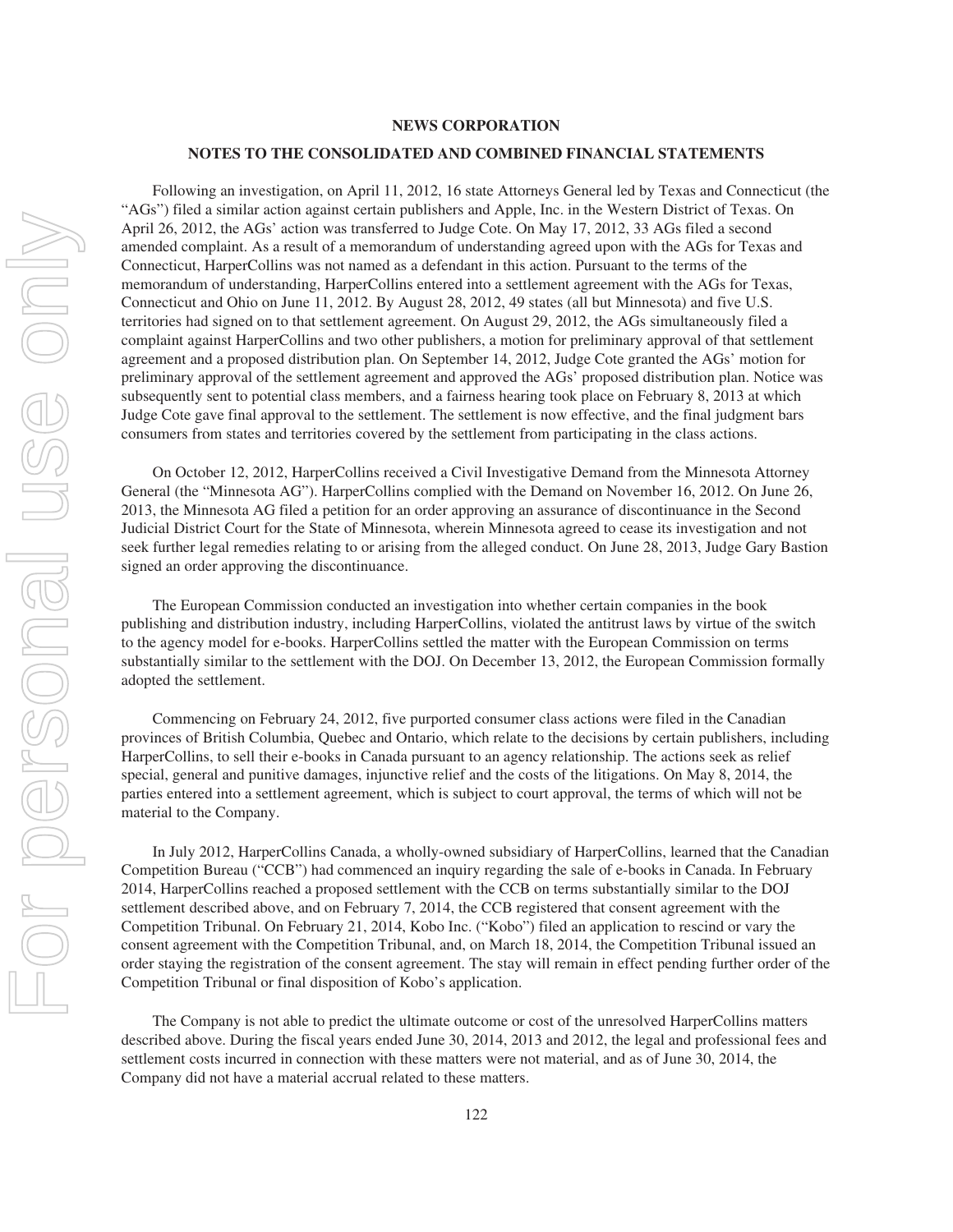## **NOTES TO THE CONSOLIDATED AND COMBINED FINANCIAL STATEMENTS**

#### *News America Marketing*

#### *In-Store Marketing and FSI Purchasers*

On April 8, 2014, in connection with a pending action in the United States District Court for the Southern District of New York in which The Dial Corporation, Henkel Consumer Goods, Inc., H.J. Heinz Company, H.J. Heinz Company, L.P., Foster Poultry Farms, Smithfield Foods, Inc., HP Hood LLC, BEF Foods, Inc., and Spectrum Brands, Inc. allege various claims under federal and state antitrust law against News Corporation, News America Incorporated ("NAI"), News America Marketing FSI L.L.C. ("NAM FSI"), and News America Marketing In-Store Services L.L.C. ("NAM In-Store Services" and, together with News Corporation, NAI and NAM FSI, the "NAM Group"), plaintiffs filed a fourth amended complaint on consent of the parties. The fourth amended complaint asserts federal and state antitrust claims both individually and on behalf of the two putative classes in connection with plaintiffs' purchase of in-store marketing services and free-standing insert coupons. The complaint seeks treble damages, injunctive relief and attorneys' fees. The NAM Group answered the fourth amended complaint and asserted counterclaims against The Dial Corporation, H.J. Heinz Company, H.J. Heinz Company, L.P., and Foster Poultry Farms on April 21, 2014, and discovery is proceeding.

While it is not possible at this time to predict with any degree of certainty the ultimate outcome of this action, the NAM Group believes it has been compliant with applicable antitrust laws and intends to defend itself vigorously.

#### *Valassis Communications, Inc.*

On November 8, 2013, Valassis Communications, Inc. ("Valassis") filed a motion for expedited discovery in Valassis Communications, Inc. v. News America Incorporated, et al., No. 2:06-cv-10240 (E.D. Mich.), which previously settled in February 2010. Also on November 8, 2013, Valassis filed a complaint in the United States District Court for the Eastern District of Michigan against the NAM Group alleging violations of federal and state antitrust laws and common law business torts. The complaint seeks treble damages, injunctive relief and attorneys' fees and costs. On December 19, 2013, NAI, NAM FSI and NAM In-Store Services opposed the motion for expedited discovery in the previously settled case, and the NAM Group filed a motion to dismiss the newly-filed complaint.

On February 4, 2014, the magistrate judge entered an order granting the motion for expedited discovery. NAI, NAM FSI and NAM In-Store Services filed their objections to the order before the District Court on February 11, 2014 and concurrently filed a motion to stay the decision of the magistrate judge pending the District Court's consideration of their objections. On March 10, 2014, NAI, NAM FSI and NAM In-Store Services filed a motion to enforce the parties' settlement agreement that sought an order that certain of Valassis's claims, if they are allowed to proceed, must be considered by a three-member panel of antitrust experts pursuant to the parties' agreements. On May 20, 2014, the District Court issued an order overruling the objections to the magistrate judge's decision on Valassis's motion for expedited discovery and determining that the motion to stay the magistrate judge's decision was therefore moot. In the same order, the District Court terminated the motion to enforce the parties' settlement agreement on the grounds that the issues raised in this motion would be addressed in the context of the NAM Group's motion to dismiss Valassis's newly-filed complaint, described below.

On March 11, 2014, the Court referred the NAM Group's motion to dismiss Valsassis's newly-filed complaint to the magistrate judge for determination. On July 16, 2014, the magistrate judge granted the NAM Group's motion in part with respect to certain claims and stayed the remainder of the action.

While it is not possible at this time to predict with any degree of certainty the ultimate outcome of these actions, the NAM Group believes it has been compliant with applicable laws and intends to defend itself vigorously.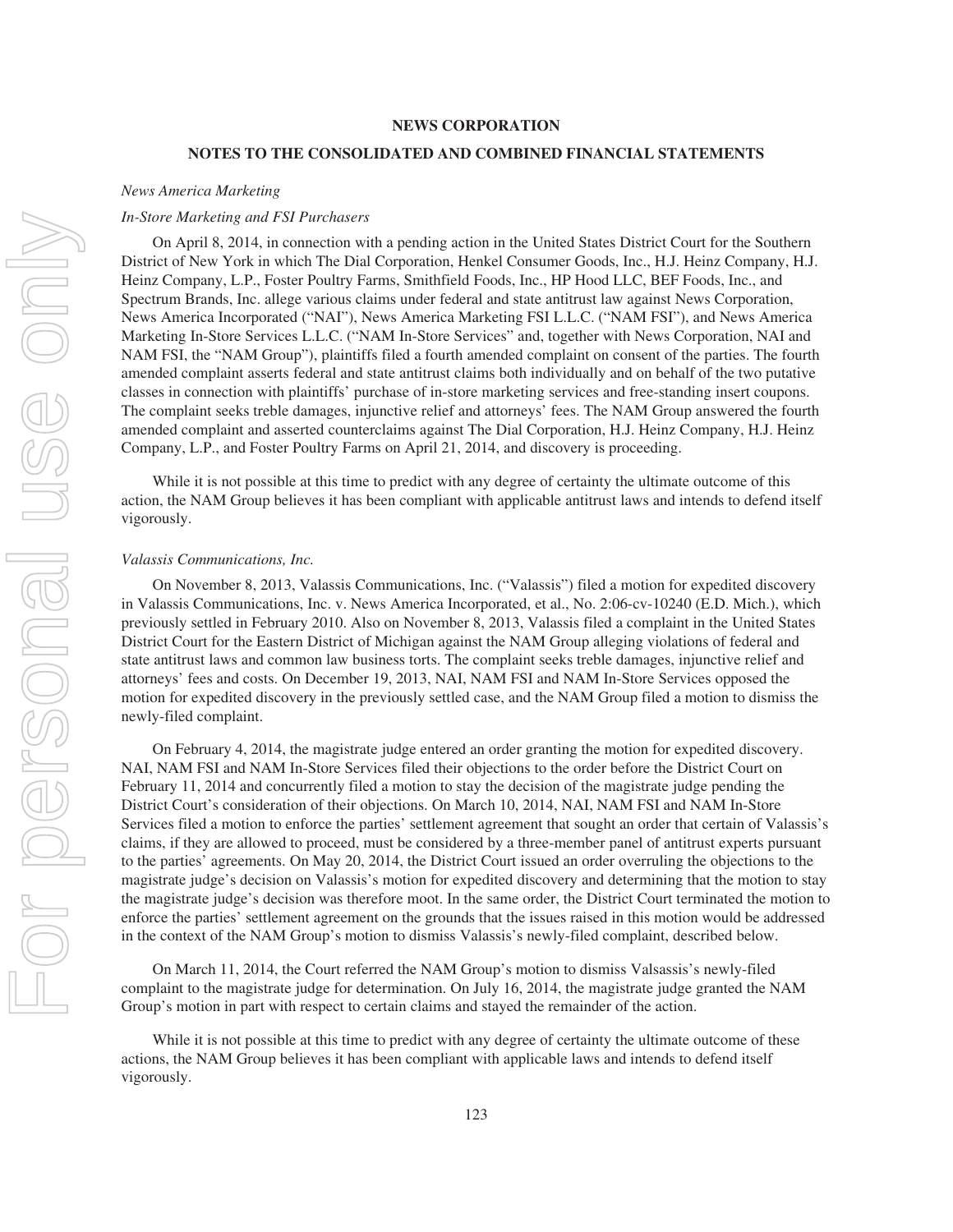# **NOTES TO THE CONSOLIDATED AND COMBINED FINANCIAL STATEMENTS**

## *Other*

The Company's operations are subject to tax in various domestic and international jurisdictions and as a matter of course, it is regularly audited by federal, state and foreign tax authorities. The Company believes it has appropriately accrued for the expected outcome of all pending tax matters and does not currently anticipate that the ultimate resolution of pending tax matters will have a material adverse effect on its financial condition, future results of operations or liquidity. As subsidiaries of 21st Century Fox prior to the Separation, the Company and each of its domestic subsidiaries have joint and several liability with 21st Century Fox for the consolidated U.S. federal income taxes of the 21st Century Fox consolidated group relating to any taxable periods during which the Company or any of the Company's domestic subsidiaries are or were a member of the 21st Century Fox consolidated group. Consequently, the Company could be liable in the event any such liability is incurred, and not discharged, by any other member of the 21st Century Fox consolidated group. The Tax Sharing and Indemnification Agreement requires 21st Century Fox to indemnify the Company for any such liability. Disputes or assessments could arise during future audits by the IRS or other taxing authorities in amounts that the Company cannot quantify.

## **NOTE 15. RETIREMENT BENEFIT OBLIGATIONS**

## *Employees Participation in Pension Plans Subsequent to the Separation*

The Company's employees participate in various defined benefit pension and postretirement plans sponsored by the Company and its subsidiaries ("Direct Plans"). Plans in the U.S., U.K. and Australia are accounted for as defined benefit pension plans. Accordingly, the funded and unfunded position of each plan is recorded in the Balance Sheets. Actuarial gains and losses that have not yet been recognized through income are recorded in Accumulated other comprehensive income net of taxes, until they are amortized as a component of net periodic benefit cost. The determination of benefit obligations and the recognition of expenses related to the plans are dependent on various assumptions. The major assumptions primarily relate to discount rates, expected long-term rates of return on plan assets and mortality rates. Management develops each assumption using relevant company experience in conjunction with market-related data for each individual country in which such plans exist. The funded status of the plans can change from year to year, but the assets of the funded plans have been sufficient to pay all benefits that came due in each of fiscal 2014, 2013 and 2012.

## *Employees Participation in Pension Plans Prior to the Separation*

Prior to the Separation, certain of the Company's employees participated in shared plans which were sponsored by 21st Century Fox and included participants of the Company's subsidiaries and other 21st Century Fox subsidiaries ("Shared Plans"). Such Shared Plans were accounted for as multiemployer benefit plans. Therefore, no asset or liability was recorded to recognize the funded status. The related pension expenses allocated to the Company were based primarily on pensionable compensation of active participants and accounted for in a manner similar to a defined contribution plan.

During the fourth quarter of fiscal 2013, pursuant to the Employee Matters Agreement, the assets and liabilities of the Shared Plans allocable to the Company's employees were transferred to newly-established plans of the Company. Assets of \$58 million, projected benefit obligations of \$106 million and \$36 million of Other comprehensive income (\$22 million, net of tax) were recorded for pension benefits in the U.S. transferred from 21st Century Fox, in addition to a \$20 million pension contribution made by the Company. A projected benefit obligation of \$11 million and \$3 million of Other comprehensive income (\$2 million, net of tax) were recorded for an unfunded retirement plan in the U.S. transferred from 21st Century Fox. Such plans were considered Direct Plans as of June 30, 2013 and were accounted for as defined benefit pension and postretirement plans subsequent to the Separation.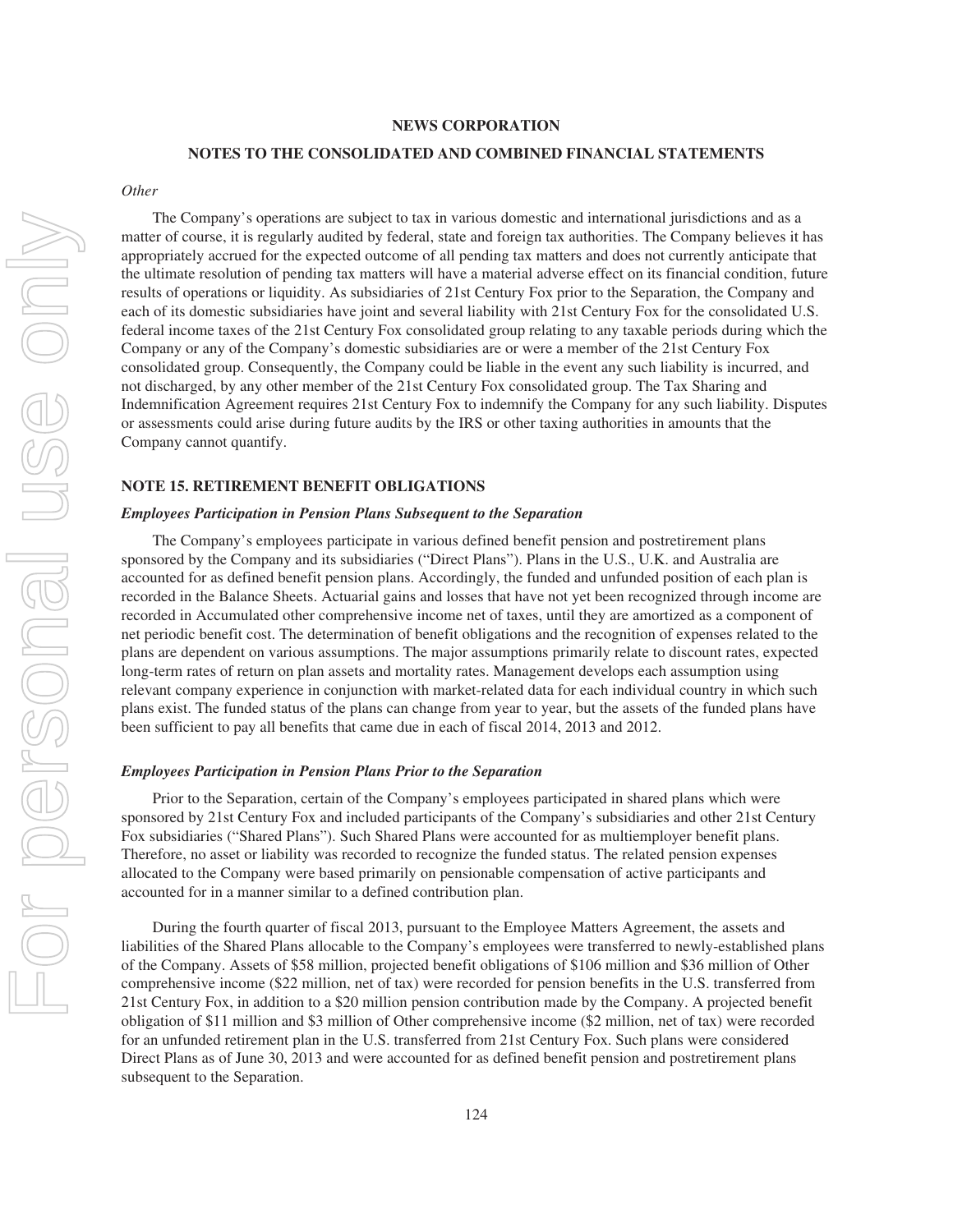# **NOTES TO THE CONSOLIDATED AND COMBINED FINANCIAL STATEMENTS**

## *Summary of Funded Status*

The Company uses a June 30 measurement date for all pension and postretirement benefit plans. The combined domestic and foreign pension and postretirement plans resulted in a net pension liability of \$217 million and \$353 million at June 30, 2014 and 2013, respectively.

During the fiscal year ended June 30, 2014, the Company reduced its Retirement benefit obligations by approximately \$69 million due to plan changes. Of the total reduction, \$41 million was due to changes made to the Company's retiree medical plans during the first quarter of fiscal 2014. The reduction was recognized in Other comprehensive income during the period and will be amortized over the remaining expected life of the plans' participants as actuarially determined. The remaining \$28 million resulted from the decision to freeze future benefits for certain domestic pension benefit plans in the third quarter of fiscal 2014. These reductions were recognized in Other comprehensive income during the period in which the plan changes were made and will be amortized over the remaining expected life of the plans' participants as actuarially determined.

In addition, during the first quarter of fiscal 2014 approximately \$37 million of contributions were made by a third party in connection with the sale of a business in a prior period on behalf of former employees who retained certain pension benefits. This contribution further reduced the Company's Retirement benefit obligation and resulted in a gain being recognized in Other, net in the Statement of Operations during the fiscal year ended June 30, 2014.

The Company recognized these amounts in the Balance Sheets at June 30, 2014 and June 30, 2013 as follows:

|                                                             |                 | <b>Pension Benefits</b> |         |          |         |                                |  |
|-------------------------------------------------------------|-----------------|-------------------------|---------|----------|---------|--------------------------------|--|
|                                                             | <b>Domestic</b> |                         | Foreign |          |         | <b>Postretirement Benefits</b> |  |
|                                                             | As of June 30,  |                         |         |          |         |                                |  |
|                                                             | 2014            | 2013                    | 2014    | 2013     | 2014    | 2013                           |  |
|                                                             |                 |                         |         |          |         |                                |  |
| Other non-current assets $\dots\dots\dots\dots\dots\dots$   |                 |                         | \$67    | S.<br>-6 |         |                                |  |
| Other current liabilities                                   |                 | (1)                     | (1)     | (1)      | (11)    | (12)                           |  |
| Retirement benefit obligations $\dots \dots \dots \dots$    | (49)            | (86)                    | (84)    | (88)     | (139)   | (171)                          |  |
| Net amount recognized $\dots\dots\dots\dots\dots\dots\dots$ | \$ (49)         | \$ (87)                 | \$(18)  | \$(83)   | \$(150) | \$(183)                        |  |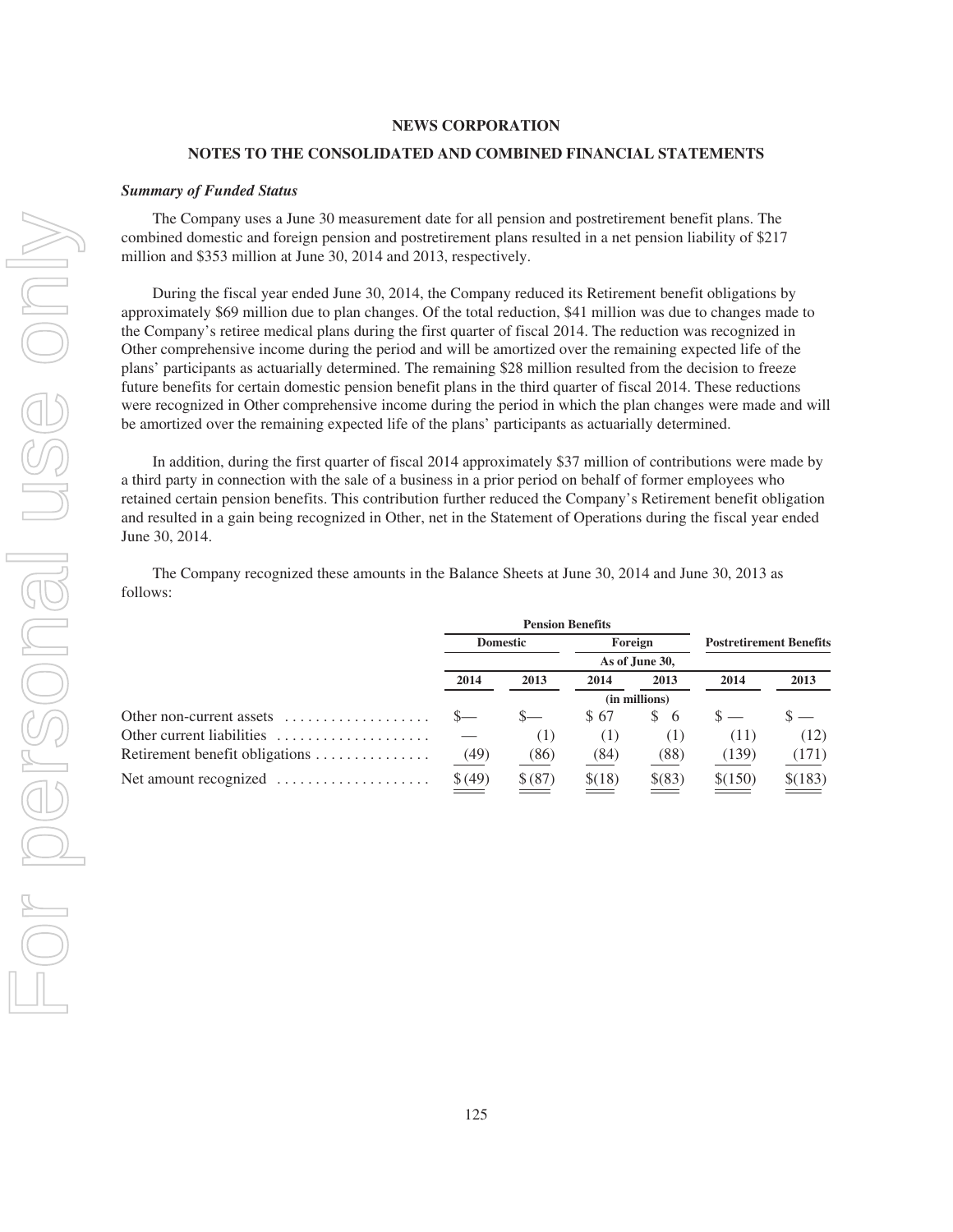# **NOTES TO THE CONSOLIDATED AND COMBINED FINANCIAL STATEMENTS**

The following table sets forth the change in the projected benefit obligation, change in the fair value of the Company's plan assets and funded status:

|                                                                                            |                               | <b>Pension Benefits</b> |                |                |                                |         |  |
|--------------------------------------------------------------------------------------------|-------------------------------|-------------------------|----------------|----------------|--------------------------------|---------|--|
|                                                                                            | <b>Domestic</b>               |                         | Foreign        |                | <b>Postretirement Benefits</b> |         |  |
|                                                                                            |                               |                         |                | As of June 30, |                                |         |  |
|                                                                                            | 2014                          | 2013                    | 2014           | 2013           | 2014                           | 2013    |  |
|                                                                                            |                               |                         |                | (in millions)  |                                |         |  |
| Projected benefit obligation, beginning of the year                                        | \$342                         | \$257                   | \$1,114        | \$1,159        | \$183                          | \$230   |  |
|                                                                                            | $\overline{4}$                | 1                       | 12             | 18             | 1                              |         |  |
|                                                                                            | 16                            | 11                      | 51             | 51             | 7                              | 8       |  |
| Benefits paid $\ldots, \ldots, \ldots, \ldots, \ldots, \ldots, \ldots, \ldots, \ldots$     | (15)                          | (14)                    | (47)           | (47)           | (10)                           | (11)    |  |
| $Setlements^{(a)} \dots \dots \dots \dots \dots \dots \dots \dots \dots \dots \dots \dots$ | (12)                          | (10)                    | (36)           | (103)          |                                |         |  |
| Actuarial $(gain)/loss^{(b)} \dots \dots \dots \dots \dots \dots \dots \dots \dots$        | 35                            | (20)                    | 39             | 81             | 9                              | (44)    |  |
| Foreign exchange rate changes                                                              |                               |                         | 117            | (53)           | 2                              | (1)     |  |
| Liabilities assumed upon Separation                                                        |                               | 117                     |                |                |                                |         |  |
|                                                                                            | (20)                          |                         |                | 4              | (1)                            |         |  |
| Amendments, transfers and other                                                            |                               |                         | 2              | 4              | (41)                           |         |  |
| Projected benefit obligation, end of the year                                              | 350                           | 342                     | 1,252          | 1,114          | 150                            | 183     |  |
| Change in the fair value of plan assets for the Company's<br>benefit plans:                |                               |                         |                |                |                                |         |  |
| Fair value of plan assets, beginning of the year                                           | 255                           | 189                     | 1,031          | 960            |                                |         |  |
| Actual return on plan assets                                                               | 36                            | 11                      | 73             | 110            |                                |         |  |
| Employer contributions <sup>(c)</sup>                                                      | 37                            | 21                      | 100            | 159            |                                |         |  |
|                                                                                            | (15)                          | (14)                    | (47)           | (47)           |                                |         |  |
| $Setlements^{(a)} \dots \dots \dots \dots \dots \dots \dots \dots \dots \dots \dots \dots$ | (12)                          | (10)                    | (36)           | (103)          |                                |         |  |
| Foreign exchange rate changes                                                              |                               |                         | 111            | (51)           |                                |         |  |
| Assets received upon Separation <sup>(d)</sup>                                             | $\overbrace{\phantom{aaaaa}}$ | 58                      |                |                |                                |         |  |
| Amendments, transfers and other                                                            |                               |                         | $\overline{2}$ | 3              |                                |         |  |
| Fair value of plan assets, end of the year                                                 | 301                           | 255                     | 1,234          | 1,031          |                                |         |  |
|                                                                                            | \$(49)                        | \$ (87)                 | \$<br>(18)     | \$<br>(83)     | \$(150)                        | \$(183) |  |

(a) Amounts related to payments made to former employees of the Company in full settlement of their deferred pension benefits.

(b) Fiscal 2014 actuarial losses for domestic pension and postretirement benefits primarily related to changes in the discount rate and strengthening of the mortality tables utilized in measuring plan obligations as of June 30, 2014. Fiscal 2014 actuarial losses for foreign pension benefits primarily related to changes in the discount rate as of June 30, 2014. Fiscal 2013 actuarial gains for domestic pension benefits primarily related to changes in the discount rate and for postretirement benefits primarily related to changes in the discount rate as of June 30, 2013 and improvements in claims experience in measuring plan obligations as of June 30, 2013. Fiscal 2013 actuarial losses for foreign pension benefits primarily related to inflation rate changes and strengthening of the mortality tables utilized in measuring plan obligations as of June 30, 2013.

(c) During the first quarter of fiscal 2014 approximately \$37 million of contributions were made by a third party in connection with the sale of a business in a prior period on behalf of former employees who retain certain pension benefits. In fiscal 2013, the Company made approximately \$115 million in contributions in connection with the Separation.

(d) Of the \$58 million in assets received as part of the Separation, \$20 million related to a receivable from 21st Century Fox which was received during the first quarter of fiscal 2014.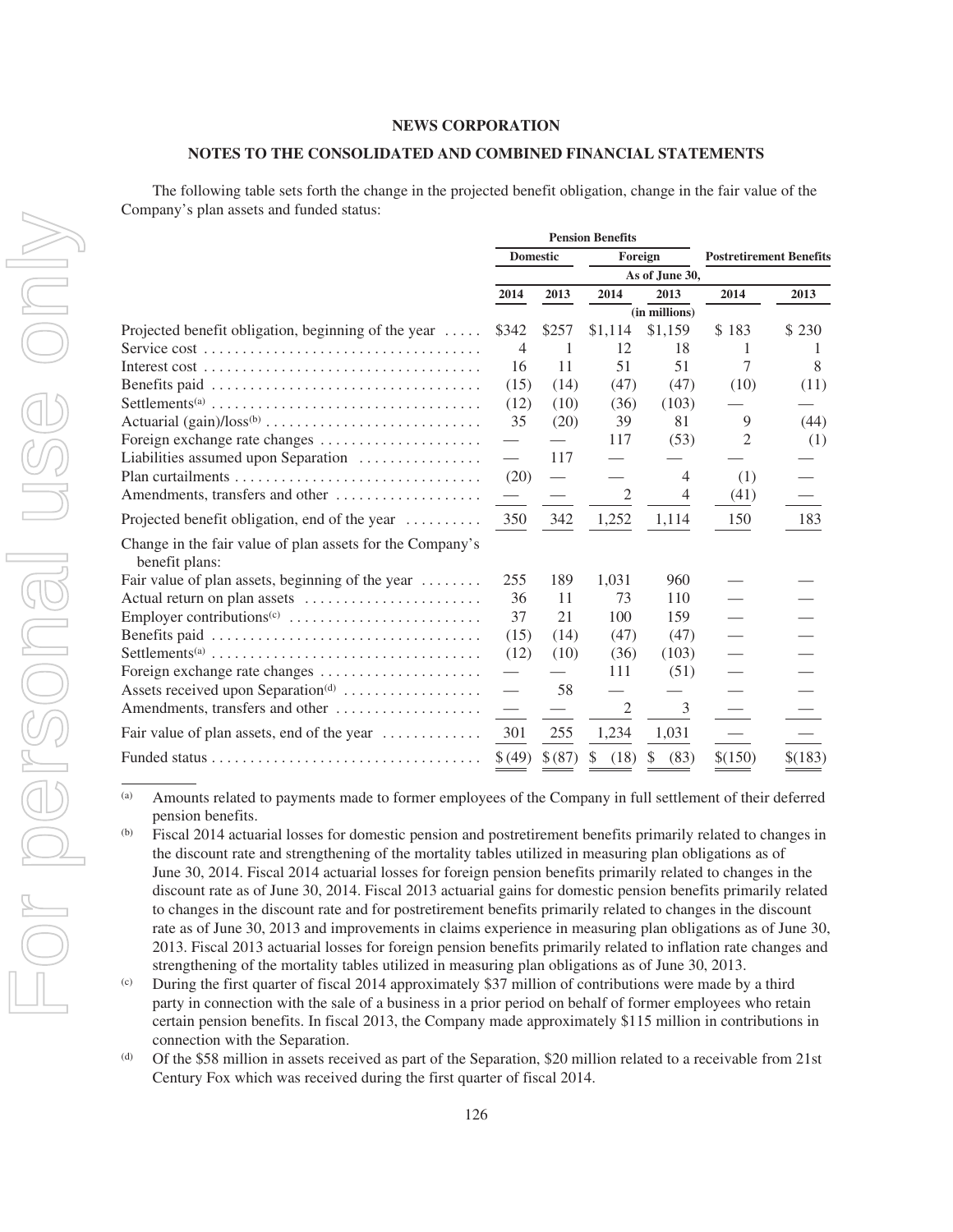# **NOTES TO THE CONSOLIDATED AND COMBINED FINANCIAL STATEMENTS**

Amounts recognized in Accumulated other comprehensive income consist of:

|                                                                                                   | <b>Pension Benefits</b> |             |         |       |                                |                   |  |
|---------------------------------------------------------------------------------------------------|-------------------------|-------------|---------|-------|--------------------------------|-------------------|--|
|                                                                                                   | <b>Domestic</b>         |             | Foreign |       | <b>Postretirement Benefits</b> |                   |  |
|                                                                                                   | As of June 30,          |             |         |       |                                |                   |  |
|                                                                                                   | 2014                    | 2013        | 2014    | 2013  | 2014                           | 2013              |  |
|                                                                                                   | (in millions)           |             |         |       |                                |                   |  |
|                                                                                                   |                         | \$108 \$121 | \$420   | \$351 | S 18                           | $\frac{1}{2}$     |  |
| Prior service (benefit) $\dots \dots \dots \dots \dots \dots \dots \dots \dots \dots \dots \dots$ |                         |             |         |       | (54)                           | (27)              |  |
|                                                                                                   |                         | \$121       | \$420   | \$351 | \$(36)                         | $\frac{$(18)}{2}$ |  |

Amounts in Accumulated other comprehensive income expected to be recognized as a component of net periodic pension cost in fiscal 2015:

|                                                                                                                     | <b>Pension Benefits</b> |                     | Postretirement  |
|---------------------------------------------------------------------------------------------------------------------|-------------------------|---------------------|-----------------|
|                                                                                                                     | <b>Domestic</b>         | Foreign             | <b>Benefits</b> |
|                                                                                                                     |                         | As of June 30, 2014 |                 |
|                                                                                                                     |                         | (in millions)       |                 |
|                                                                                                                     |                         | \$13                |                 |
| Prior service (benefit) $\dots \dots \dots \dots \dots \dots \dots \dots \dots \dots \dots \dots \dots \dots \dots$ |                         |                     | (13)            |
| Net amounts recognized $\dots \dots \dots \dots \dots \dots \dots \dots \dots \dots \dots \dots$ \$ 3               |                         | \$ 13               | \$(13)          |

Accumulated pension benefit obligations as of June 30, 2014 and 2013 were \$1,590 million and \$1,424 million, respectively. Below is information about funded and unfunded pension plans.

| <b>Domestic Pension Benefits</b> |      |  |                       |      |                |              |      |  |      |
|----------------------------------|------|--|-----------------------|------|----------------|--------------|------|--|------|
| <b>Funded Plans</b>              |      |  | <b>Unfunded Plans</b> |      |                | <b>Total</b> |      |  |      |
|                                  |      |  |                       |      | As of June 30, |              |      |  |      |
|                                  | 2014 |  | 2013                  | 2014 | 2013           |              | 2014 |  | 2013 |
|                                  |      |  |                       |      | (in millions)  |              |      |  |      |
|                                  |      |  |                       |      |                |              |      |  |      |
|                                  | 339  |  | 302                   |      |                |              | 350  |  | 319  |
|                                  | 301  |  | 255                   |      |                |              | 301  |  | 255  |

| <b>Foreign Pension Benefits</b> |                |                       |               |       |              |  |  |  |
|---------------------------------|----------------|-----------------------|---------------|-------|--------------|--|--|--|
| <b>Funded Plans</b>             |                | <b>Unfunded Plans</b> |               |       | <b>Total</b> |  |  |  |
|                                 | As of June 30, |                       |               |       |              |  |  |  |
| 2014                            | 2013           | 2014                  | 2013          | 2014  | 2013         |  |  |  |
|                                 |                |                       | (in millions) |       |              |  |  |  |
|                                 |                |                       |               |       |              |  |  |  |
|                                 | 1,048          | 69                    | 57            | 1.240 | 1,105        |  |  |  |
|                                 | 1.031          |                       |               | 1.234 | 1.031        |  |  |  |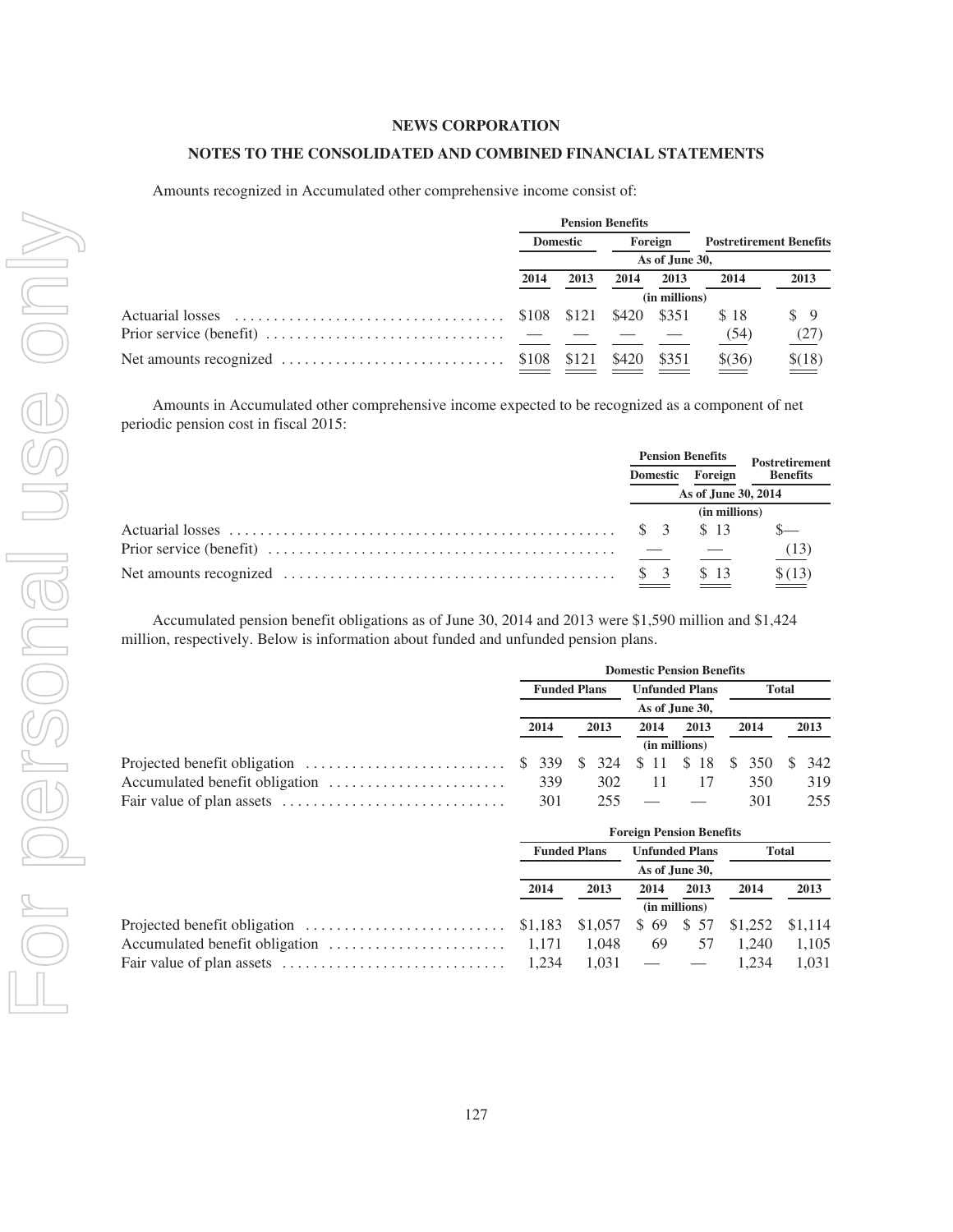## **NOTES TO THE CONSOLIDATED AND COMBINED FINANCIAL STATEMENTS**

The accumulated benefit obligation exceeds the fair value of plan assets for all domestic pension plans. Below is information about foreign pension plans in which the accumulated benefit obligation exceeds the fair value of the plan assets.

| <b>Funded Plans</b> Unfunded Plans |                |                                   |      |  |
|------------------------------------|----------------|-----------------------------------|------|--|
|                                    | As of June 30. |                                   |      |  |
| 2014                               | 2013           | 2014                              | 2013 |  |
|                                    |                | (in millions)                     |      |  |
|                                    |                |                                   |      |  |
|                                    | 691            | 69                                | 57   |  |
|                                    | 660            | and the state of the state of the |      |  |

## *Summary of Net Periodic Benefit Costs*

The Company recorded \$7 million, \$56 million and \$45 million in net periodic benefit costs in the Statements of Operations for the fiscal years ended June 30, 2014, 2013 and 2012, respectively. Costs associated with the Company's Direct Plans are included in net periodic benefit costs—Direct below. Costs associated with the Shared Plans prior to the Separation are included in the net periodic benefit costs—Employees participation in 21st Century Fox plans below. In addition, a portion of certain other benefit plan costs incurred by 21st Century Fox were allocated to the Company prior to the Separation and these costs are included in net periodic benefit costs—Corporate allocations. Benefit costs related to employee participation in 21st Century Fox plans and Corporate allocations did not recur in periods subsequent to the Separation.

The amortization of amounts related to unrecognized prior service costs (credits) and deferred losses were reclassified out of Other comprehensive income as a component of net periodic benefit costs. In addition, approximately \$4 million related to settlements, curtailments and other was reclassified out of Other comprehensive income as a component of net periodic benefit costs during the fiscal year ended June 30, 2014.

The components of net periodic benefits costs were as follows:

|                                                                                    |                      |                 | <b>Pension Benefits</b> |        |                    |                                     |                      |                                |          |
|------------------------------------------------------------------------------------|----------------------|-----------------|-------------------------|--------|--------------------|-------------------------------------|----------------------|--------------------------------|----------|
|                                                                                    |                      | <b>Domestic</b> |                         |        | Foreign            |                                     |                      | <b>Postretirement Benefits</b> |          |
|                                                                                    |                      |                 |                         |        |                    | For the fiscal years ended June 30, |                      |                                |          |
|                                                                                    | 2014                 | 2013            | 2012                    | 2014   | 2013               | 2012                                | 2014                 | 2013                           | 2012     |
|                                                                                    |                      |                 |                         |        | (in millions)      |                                     |                      |                                |          |
| Service cost benefits earned during the                                            |                      |                 |                         |        |                    |                                     |                      |                                |          |
| $period \dots \dots \dots \dots \dots \dots \dots \dots \dots \dots$               | S.<br>$\overline{4}$ |                 | $S-$                    |        | \$ 12 \$ 18 \$ 19  |                                     | <sup>\$</sup><br>- 1 | <sup>S</sup><br>-1             | -2       |
| Interest costs on projected benefit                                                |                      |                 |                         |        |                    |                                     |                      |                                |          |
| obligations                                                                        | 16                   | 11              | 13                      | 51     | 51                 | 60                                  |                      | 8                              | 10       |
| Expected return on plan assets                                                     | (17)                 | (13)            | (13)                    | (76)   | (65)               | (69)                                |                      |                                |          |
| Amortization of deferred losses                                                    | 4                    | 3               | 2                       | 12     | 15                 | 14                                  | (1)                  | 3                              | 1        |
| Amortization of prior service costs                                                |                      |                 |                         |        |                    |                                     | (13)                 | (13)                           | (16)     |
| Settlements, curtailments and other $\dots$ .                                      | 4                    |                 |                         | 3      | 15                 | 8                                   |                      |                                |          |
| Net periodic benefits costs-Direct $\dots\dots$<br>Employees participation in 21st | 11                   | 2               | 2                       | 2      | 34                 | 32                                  | (6)                  | (1)                            | (3)      |
| Century Fox plans $\dots \dots \dots \dots$                                        |                      | 16              | 10                      |        |                    |                                     |                      |                                |          |
|                                                                                    |                      | 5               | 4                       |        |                    |                                     |                      |                                |          |
| Net periodic benefits costs-Total $\dots\dots$                                     | \$11                 | 23<br>S         | $\mathbb{S}$<br>16      | S<br>2 | $\mathbb{S}$<br>34 | \$<br>32                            | \$<br>(6)            | S.<br>(1)                      | S<br>(3) |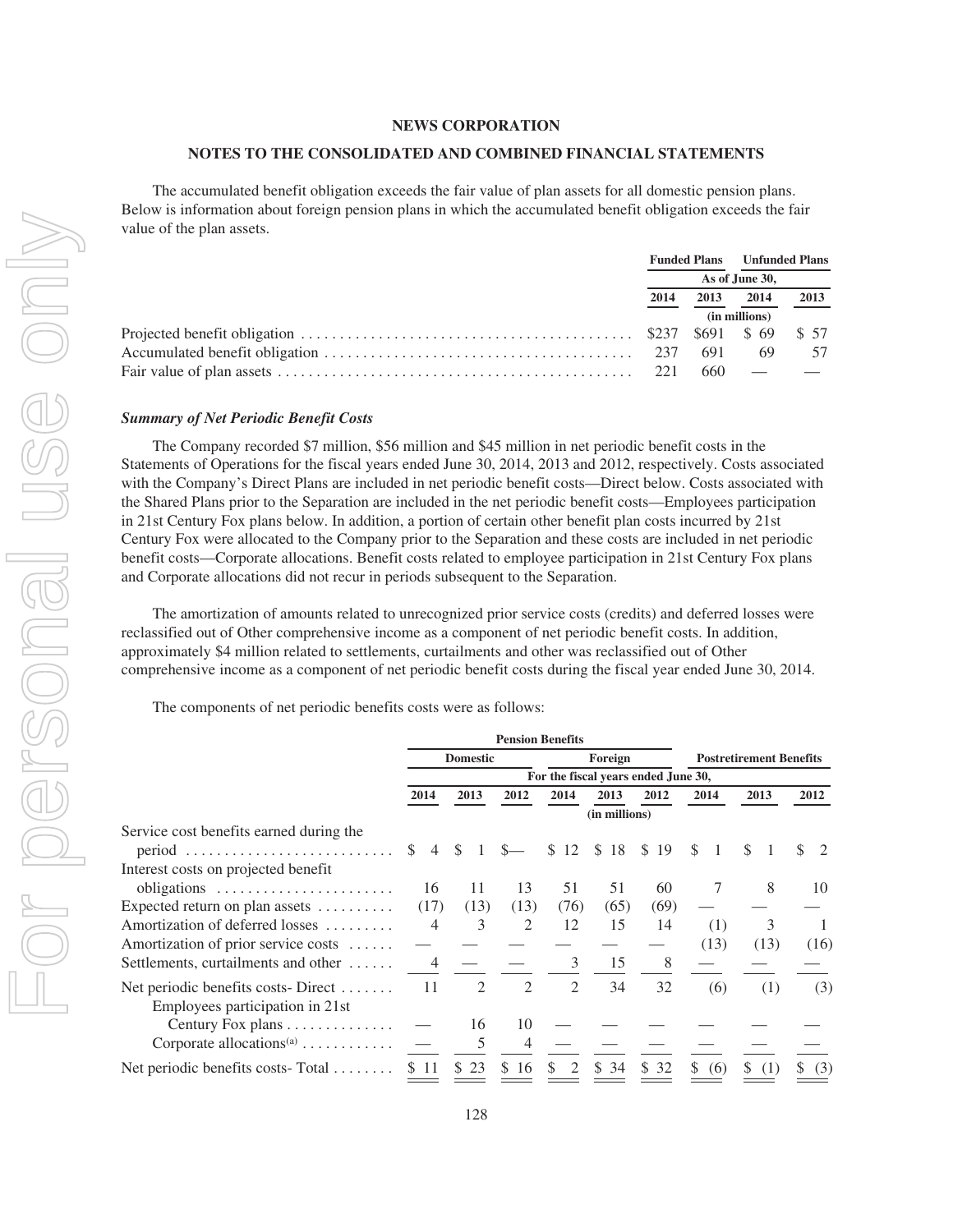# **NOTES TO THE CONSOLIDATED AND COMBINED FINANCIAL STATEMENTS**

(a) The allocated expense includes corporate executives of 21st Century Fox, allocated using a proportional allocation methodology, which management has deemed as reasonable.

|                                                                                |      |                 |      | <b>Pension Benefits</b>             |         |      |                                                       |      |      |
|--------------------------------------------------------------------------------|------|-----------------|------|-------------------------------------|---------|------|-------------------------------------------------------|------|------|
|                                                                                |      | <b>Domestic</b> |      |                                     | Foreign |      | <b>Postretirement Benefits</b>                        |      |      |
|                                                                                |      |                 |      | For the fiscal years ended June 30, |         |      |                                                       |      |      |
|                                                                                | 2014 | 2013            | 2012 | 2014                                | 2013    | 2012 | 2014                                                  | 2013 | 2012 |
| <b>Additional information:</b>                                                 |      |                 |      |                                     |         |      |                                                       |      |      |
| Weighted-average assumptions used to determine<br>benefit obligations          |      |                 |      |                                     |         |      |                                                       |      |      |
| Discount rate $\ldots \ldots \ldots \ldots \ldots \ldots \ldots \ldots \ldots$ |      |                 |      |                                     |         |      | 4.5\% 5.0\% 4.3\% 4.2\% 4.5\% 4.5\% 4.0\% 4.7\% 3.8\% |      |      |
| Rate of increase in future compensation  N/A 5.3% 3.3% 3.6% 3.7% 3.3% N/A      |      |                 |      |                                     |         |      |                                                       | N/A  | N/A  |
| Weighted-average assumptions used to determine<br>net periodic benefit cost    |      |                 |      |                                     |         |      |                                                       |      |      |
| Discount rate $\ldots \ldots \ldots \ldots \ldots \ldots \ldots \ldots \ldots$ |      |                 |      |                                     |         |      | 5.0% 4.3% 5.8% 4.5% 4.5% 5.7% 4.7% 3.8% 5.3%          |      |      |
|                                                                                |      |                 |      | 7.0% 7.0% 7.0% 6.8% 6.7% 7.0% N/A   |         |      |                                                       | N/A  | N/A  |
| Rate of increase in future compensation $\dots\dots\dots$                      |      |                 |      | 5.3% 5.3% 3.3% 3.7% 3.3% 3.8% N/A   |         |      |                                                       | N/A  | N/A  |

N/A—not applicable

The following assumed health care cost trend rates as of June 30 were also used in accounting for postretirement benefits:

|                                                                                                                                                                                                             |             | <b>Postretirement Benefits</b> |
|-------------------------------------------------------------------------------------------------------------------------------------------------------------------------------------------------------------|-------------|--------------------------------|
|                                                                                                                                                                                                             | Fiscal 2014 | <b>Fiscal 2013</b>             |
| Health care cost trend rate $\ldots$ , $\ldots$ , $\ldots$ , $\ldots$ , $\ldots$ , $\ldots$ , $\ldots$ , $\ldots$ , $\ldots$<br>Rate to which the cost trend rate is assumed to decline (the ultimate trend | 6.6%        | $67\%$                         |
|                                                                                                                                                                                                             | $4.5\%$     | $5.1\%$                        |
| Year that the rate reaches the ultimate trend rate                                                                                                                                                          | 2027        | 2019                           |

Assumed health care cost trend rates could have a significant effect on the amounts reported for the postretirement health care plan. The effect of a one percentage point increase and one percentage point decrease in the assumed health care cost trend rate would have the following effects on the results for fiscal 2014:

|                                                                                                   | <b>Service and</b><br><b>Interest Costs Obligation</b> | Benefit          |
|---------------------------------------------------------------------------------------------------|--------------------------------------------------------|------------------|
|                                                                                                   | (in millions)                                          |                  |
| One percentage point increase $\dots \dots \dots \dots \dots \dots \dots \dots \dots \dots \dots$ | $\sqrt{1}$                                             | $\frac{1}{2}$ 15 |
| One percentage point decrease $\dots \dots \dots \dots \dots \dots \dots \dots \dots \dots \dots$ | $\mathcal{S}(1)$                                       | $\$(13)$         |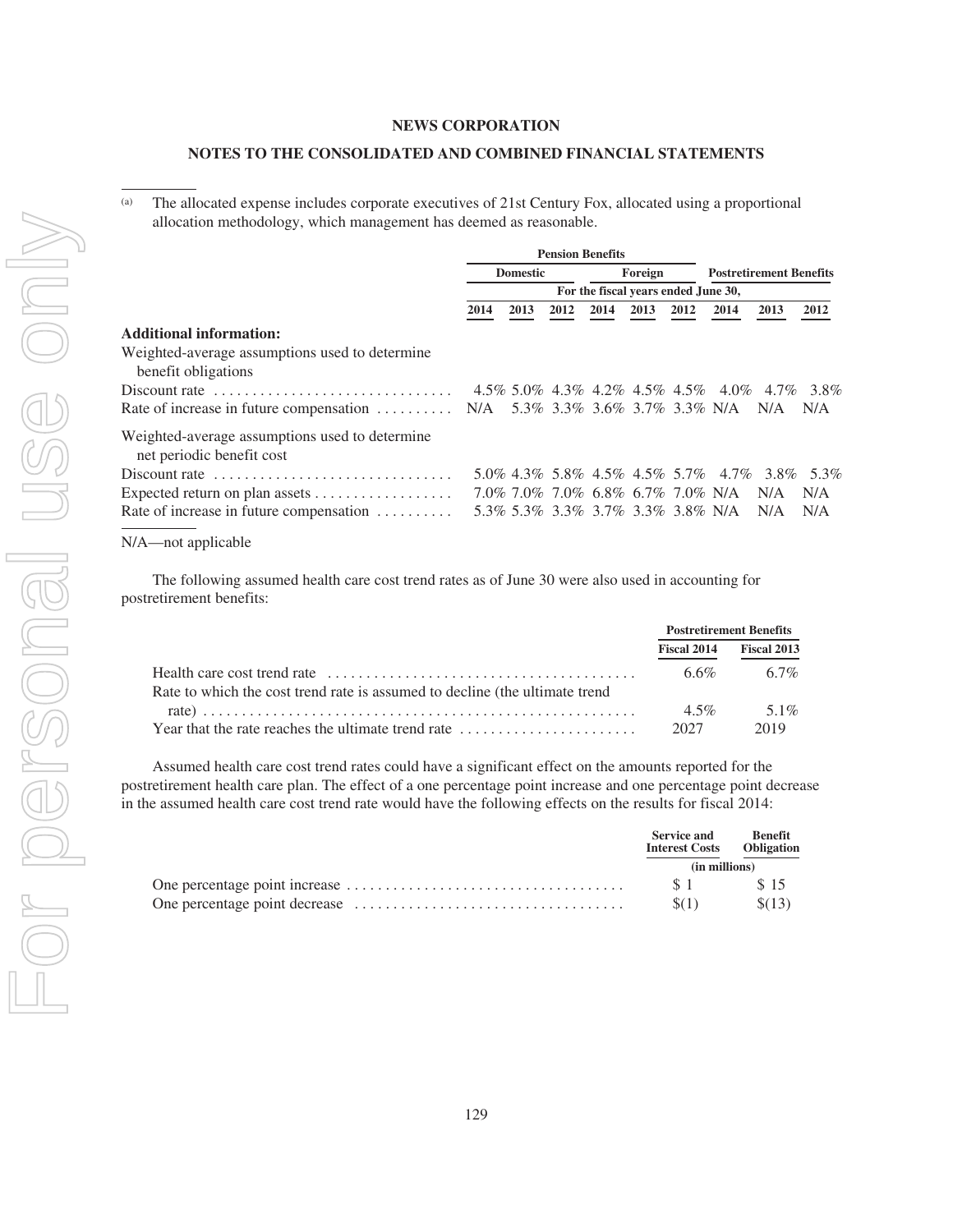# **NOTES TO THE CONSOLIDATED AND COMBINED FINANCIAL STATEMENTS**

The following table sets forth the estimated benefit payments for the next five fiscal years, and in aggregate for the five fiscal years thereafter. The expected benefits are estimated based on the same assumptions used to measure the Company's benefit obligation at the end of the fiscal year and include benefits attributable to estimated future employee service:

|                     | <b>Expected Benefit Payments</b> |               |                 |  |
|---------------------|----------------------------------|---------------|-----------------|--|
|                     | <b>Pension Benefits</b>          |               | Postretirement  |  |
|                     | <b>Domestic</b>                  | Foreign       | <b>Benefits</b> |  |
|                     |                                  | (in millions) |                 |  |
| <b>Fiscal year:</b> |                                  |               |                 |  |
|                     | \$ 21                            | \$ 62         | \$11            |  |
|                     | 19                               | 60            | 12              |  |
|                     | 19                               | 63            | 12              |  |
|                     | 20                               | 64            | 11              |  |
|                     | 19                               | 67            | 11              |  |
| 2020-2024           | 100                              | 366           | 52              |  |
|                     |                                  |               |                 |  |

## *Plan Assets*

The Company applies the provisions of ASC 715, which requires disclosures including: (i) investment policies and strategies; (ii) the major categories of plan assets; (iii) the inputs and valuation techniques used to measure plan assets; (iv) the effect of fair value measurements using significant unobservable inputs on changes in plan assets for the period; and (v) significant concentrations of risk within plan assets.

The table below presents the Company's plan assets by level within the fair value hierarchy, as described in Note 2—Summary of Significant Accounting Policies, as of June 30, 2014 and 2013:

|                                             |              |         | As of June 30, 2014                                              |         |               | As of June 30, 2013                                              |                |         |  |  |  |
|---------------------------------------------|--------------|---------|------------------------------------------------------------------|---------|---------------|------------------------------------------------------------------|----------------|---------|--|--|--|
|                                             |              |         | <b>Fair Value Measurements at</b><br><b>Reporting Date Using</b> |         |               | <b>Fair Value Measurements at</b><br><b>Reporting Date Using</b> |                |         |  |  |  |
| <b>Description</b>                          | <b>Total</b> | Level 1 | Level 2                                                          | Level 3 | <b>Total</b>  | <b>Level 1</b>                                                   | <b>Level 2</b> | Level 3 |  |  |  |
|                                             |              |         |                                                                  |         | (in millions) |                                                                  |                |         |  |  |  |
| <b>Assets</b>                               |              |         |                                                                  |         |               |                                                                  |                |         |  |  |  |
| Short-term investments $\dots\dots\dots$ \$ |              |         | <sup>\$</sup>                                                    |         |               |                                                                  |                |         |  |  |  |
| Pooled funds: $(a)$                         |              |         |                                                                  |         |               |                                                                  |                |         |  |  |  |
| Money market funds                          | 6            |         | 6                                                                |         | 49            |                                                                  | 49             |         |  |  |  |
| Domestic equity funds $\dots \dots$         | 87           |         | 87                                                               |         | 65            |                                                                  | 65             |         |  |  |  |
| International equity funds $\dots$          | 332          | 105     | 227                                                              |         | 373           | 126                                                              | 247            |         |  |  |  |
| Domestic fixed income funds                 | 149          |         | 149                                                              |         | 108           |                                                                  | 108            |         |  |  |  |
| International fixed income                  |              |         |                                                                  |         |               |                                                                  |                |         |  |  |  |
| funds $\ldots \ldots \ldots \ldots \ldots$  | 543          |         | 543                                                              |         | 304           |                                                                  | 304            |         |  |  |  |
| Balanced funds                              | 377          |         | 377                                                              |         | 350           |                                                                  | 350            |         |  |  |  |
| Other                                       | 41           | 29      |                                                                  | 12      | 37            | 26                                                               |                | 11      |  |  |  |
| $Total$                                     | \$1,535      | \$134   | \$1,389                                                          | \$ 12   | \$1,286       | \$152                                                            | \$1,123        | \$11    |  |  |  |

(a) Open-ended pooled funds that are registered and/or available to the general public are valued at the daily published net asset value ("NAV"). Other pooled funds are valued at the NAV provided by the fund issuer.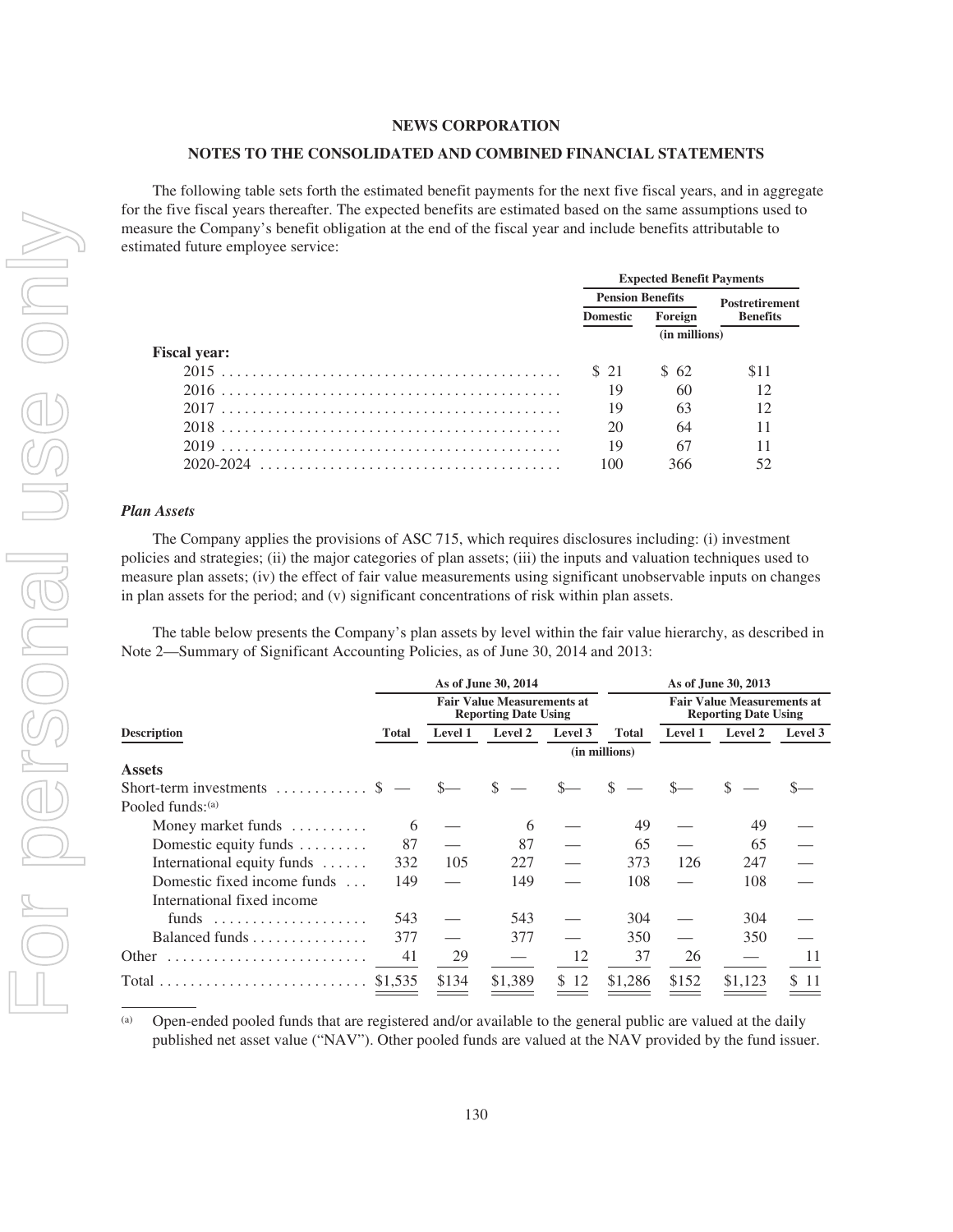# **NOTES TO THE CONSOLIDATED AND COMBINED FINANCIAL STATEMENTS**

The table below sets forth a summary of changes in the fair value of investments reflected as Level 3 assets as of June 30, 2014 and 2013:

|                                                                                 | Partnership<br><b>Interests</b> | Other | Total |  |
|---------------------------------------------------------------------------------|---------------------------------|-------|-------|--|
|                                                                                 | (in millions)                   |       |       |  |
|                                                                                 | S<br>4                          | \$12  | \$16  |  |
| Actual return on plan assets:                                                   |                                 |       |       |  |
|                                                                                 |                                 | (1)   | (1)   |  |
|                                                                                 |                                 |       |       |  |
|                                                                                 | (4)                             |       | (4)   |  |
|                                                                                 | $\overline{\phantom{0}}$        |       |       |  |
| Actual return on plan assets:                                                   |                                 | \$11  | \$11  |  |
| Relating to assets still held at end of period                                  |                                 | 2     | 2     |  |
| Relating to assets sold during the period $\dots \dots \dots \dots \dots \dots$ |                                 |       |       |  |
|                                                                                 |                                 | (1)   | (1)   |  |
|                                                                                 |                                 |       |       |  |
|                                                                                 |                                 | \$12  | -12   |  |

The Company's investment strategy for its pension plans is to maximize the long-term rate of return on plan assets within an acceptable level of risk in order to minimize the cost of providing pension benefits while maintaining adequate funding levels. The Company's practice is to conduct a periodic strategic review of its asset allocation. The Company's current broad strategic targets are to have a pension asset portfolio comprised of 31% equity securities, 53% fixed income securities and 16% in cash and other investments. In developing the expected long-term rate of return, the Company considered the pension asset portfolio's past average rate of returns and future return expectations of the various asset classes. A portion of the other allocation is reserved in short-term cash to provide for expected benefits to be paid in the short term. The Company's equity portfolios are managed in such a way as to achieve optimal diversity. The Company's fixed income portfolio is investment grade in the aggregate. The Company does not manage any assets internally.

The Company's benefit plan weighted-average asset allocations, by asset category, are as follows:

|                        | <b>Pension benefits</b> |         |
|------------------------|-------------------------|---------|
|                        | As of June 30,          |         |
|                        | 2014                    | 2013    |
| <b>Asset Category:</b> |                         |         |
|                        | 30%                     | 37%     |
|                        | 52%                     | 39%     |
|                        | 18%                     | 24%     |
| Total                  | $100\%$                 | $100\%$ |

Required pension plan contributions for the next fiscal year are expected to be approximately \$10 million; however, actual contributions may be affected by pension asset and liability valuation changes during the year. The Company will continue to make voluntary contributions as necessary to improve funded status.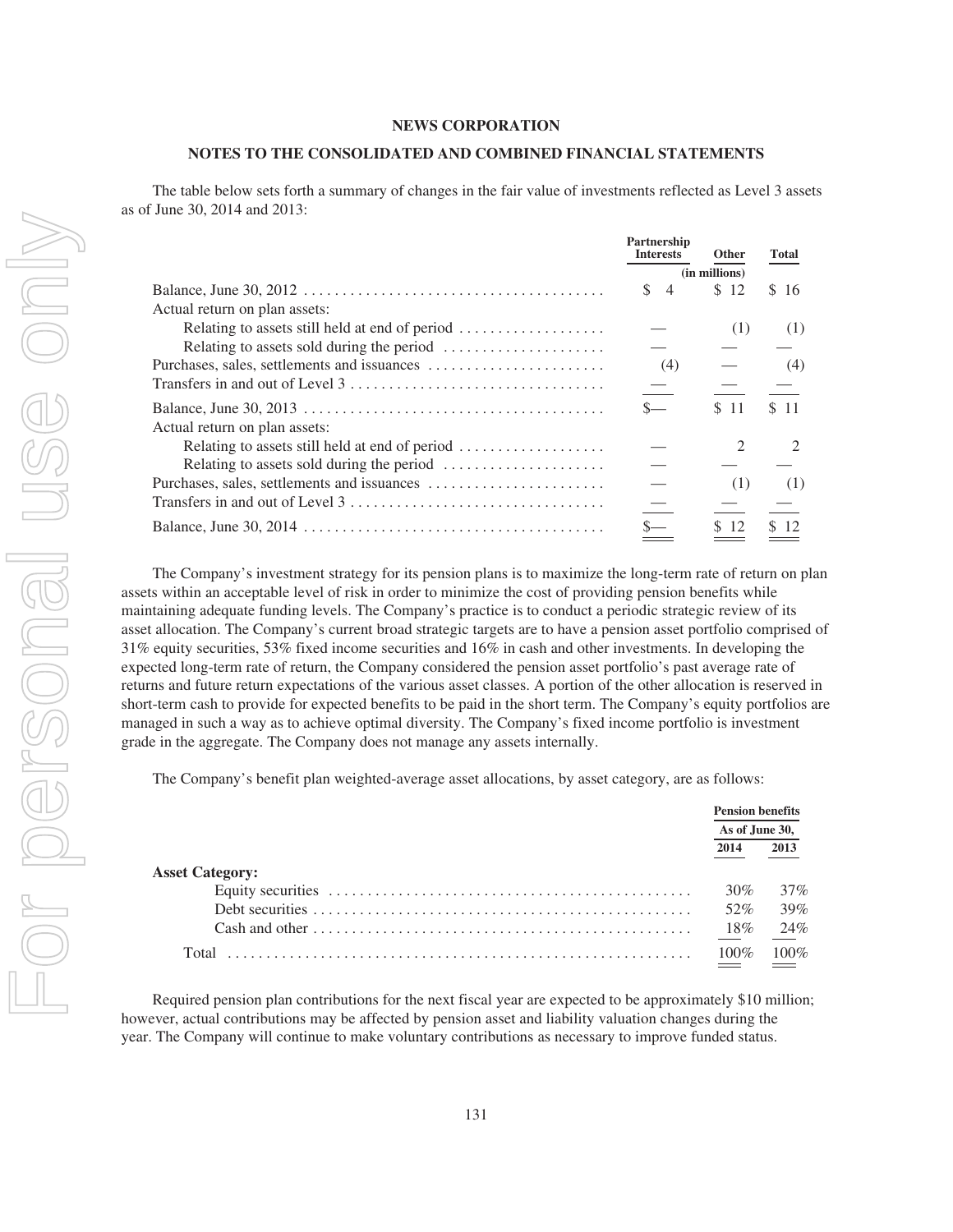# **NOTES TO THE CONSOLIDATED AND COMBINED FINANCIAL STATEMENTS**

## **NOTE 16. OTHER POSTRETIREMENT BENEFITS**

#### **Multiemployer Pension and Postretirement Plans**

The Company contributes to various multiemployer defined benefit pension plans under the terms of collective-bargaining agreements that cover certain of its union-represented employees, primarily at the newspaper businesses. The risks of participating in these multiemployer pension plans are different from singleemployer pension plans such that (i) contributions made by the Company to the multiemployer pension plans may be used to provide benefits to employees of other participating employers; (ii) if the Company chooses to stop participating in certain of these multiemployer pension plans, it may be required to pay those plans an amount based on the underfunded status of the plan, which is referred to as a withdrawal liability; and (iii) actions taken by a participating employer that lead to a deterioration of the financial health of a multiemployer pension plan may result in the unfunded obligations of the multiemployer pension plan being borne by its remaining participating employers. While no multiemployer pension plan that the Company contributed to is individually significant to the Company, the Company was listed on certain Form 5500s as providing more than 5% of total contributions based on the current information available. The financial health of a multiemployer plan is indicated by the zone status, as defined by the Pension Protection Act of 2006, which represents the funded status of the plan as certified by the plan's actuary. Plans in the red zone are less than 65% funded, the yellow zone are between 65% and 80% funded, and green zone are at least 80% funded. The funded status of one of the plans which the Company was listed as providing more than 5% of total contributions reported yellow zone status for the plan year beginning June 1, 2013 to the Department of Labor and is implementing a funding improvement plan. Total contributions made by the Company to multiemployer pension plans for each of the fiscal years ended June 30, 2014, 2013 and 2012 was approximately \$5 million, respectively.

### **Defined Contribution Plans**

The Company has defined contribution plans for the benefit of substantially all employees meeting certain eligibility requirements. Employer contributions to such plans were \$136 million, \$134 million and \$141 million for the fiscal years ended June 30, 2014, 2013 and 2012, respectively.

## **Deferred Compensation Plan**

The Company has non-qualified deferred compensation plans for the benefit of certain management employees. The investment funds offered to the participants generally correspond to the funds offered in the Company's 401(k) plan, and the account balance fluctuates with the investment returns on those funds. The unfunded obligation of the plan, included in Other liabilities, as of June 30, 2014 and 2013 was \$33 million and \$30 million, respectively and the majority of these plans are closed to new employees.

## **NOTE 17. INCOME TAXES**

The income tax accounts reflected in the Balance Sheets as of June 30, 2013 include income taxes payable and deferred taxes allocated to the Company at the time of the Separation. Under the Company's Tax Sharing and Indemnification Agreement with 21st Century Fox, income taxes payable related to the Company's U.S. federal and state consolidated tax filings for periods prior to the Separation are the responsibility of 21st Century Fox. The calculation of the Company's income taxes involves significant judgment and requires the use of both estimates and allocations.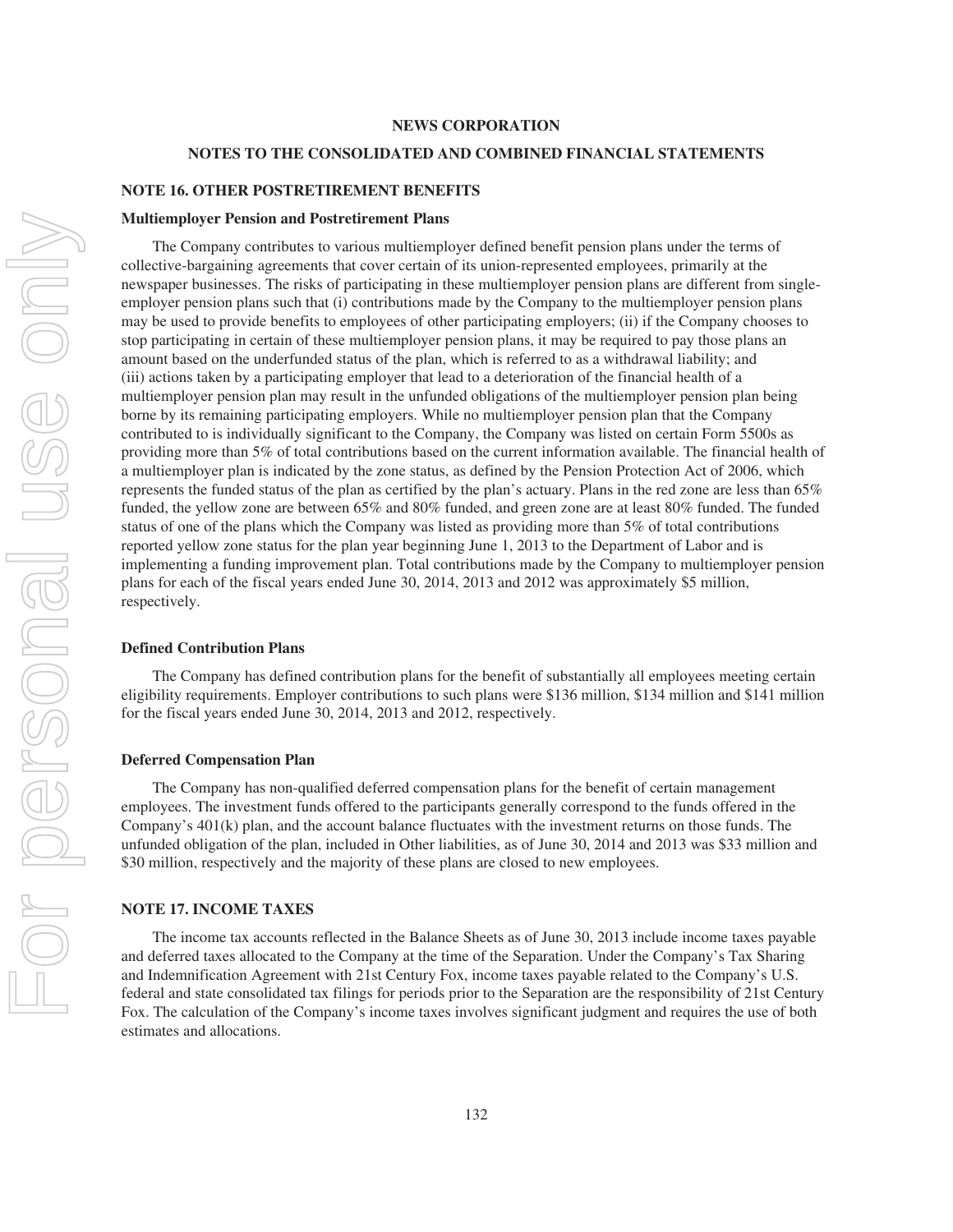## **NOTES TO THE CONSOLIDATED AND COMBINED FINANCIAL STATEMENTS**

(Loss) income before income tax (benefit) expense was attributable to the following jurisdictions:

|                                                                                                                      | For the fiscal years ended June 30, |                      |      |
|----------------------------------------------------------------------------------------------------------------------|-------------------------------------|----------------------|------|
|                                                                                                                      | $2014^{(a)}$                        | 2013                 | 2012 |
|                                                                                                                      |                                     | (in millions)        |      |
|                                                                                                                      | \$(821)                             | $\{(432)$ \$ $(829)$ |      |
|                                                                                                                      |                                     | 605 (1,548)          |      |
| (Loss) income before income tax (benefit) $\ldots \ldots \ldots \ldots \ldots \ldots \ldots$ \$(397) \$173 \$(2,377) |                                     |                      |      |

(a) See discussion of Foreign Tax Refund below.

The significant components of the Company's income tax (benefit) were as follows:

|          | For the fiscal years ended June 30, |               |                    |
|----------|-------------------------------------|---------------|--------------------|
|          | $2014^{(a)}$                        | 2013          | 2012               |
|          |                                     | (in millions) |                    |
| Current: |                                     |               |                    |
| U.S.     |                                     |               |                    |
| Federal  | \$ 11                               | \$183         | <sup>S</sup><br>29 |
|          | (19)                                | 21            | -11                |
|          | (734)                               | 99            | 104                |
|          | (742)                               | 303           | 144                |
| U.S.     |                                     |               |                    |
| Federal  | 17                                  | (317)         | (254)              |
|          | 12                                  | (33)          | (31)               |
|          | 22                                  | (327)         | (196)              |
|          | 51                                  | (677)         | (481)              |
|          | \$(691)                             | $$^{(374)}$   | \$(337)            |

(a) See discussion of Foreign Tax Refund below.

## *Foreign Tax Refund*

The Company filed refund claims for certain losses pertaining to periods prior to the Separation in a foreign jurisdiction that were subject to litigation. As of June 30, 2013, the Company had not recognized an asset for these claims since such amounts were being disputed by the foreign tax authority and the resolution was not determinable at that date because the foreign tax authority had further legal recourse including the ability to appeal a favorable ruling for the Company.

In the first quarter of fiscal 2014, the foreign tax authority determined that it would not appeal such ruling received by the Company in July 2013 and therefore, a portion of the uncertain matter was resolved during the three months ended September 30, 2013. In the second quarter of fiscal 2014, the foreign tax authority completed its review and the remaining uncertain matter was resolved during the three months ended December 31, 2013. For the fiscal year ended June 30, 2014, the Company recorded \$794 million for the gross tax refund and interest owed to the Company by a foreign tax authority upon completion of its review of the uncertain tax matter.

The Company recorded a tax benefit, net of applicable taxes on interest, of \$721 million for the fiscal year ended June 30, 2014 to Income tax benefit in the Statements of Operations. Refunds received related to these matters were remitted to 21st Century Fox, net of applicable taxes on interest, in accordance with the terms of the Tax Sharing and Indemnification Agreement. Accordingly, for the fiscal year ended June 30, 2014, the Company recorded an expense to Other, net of \$721 million for the payment to 21st Century Fox in the Statements of Operations which is included in U.S. pre-tax book income in the table of jurisdictional earnings above.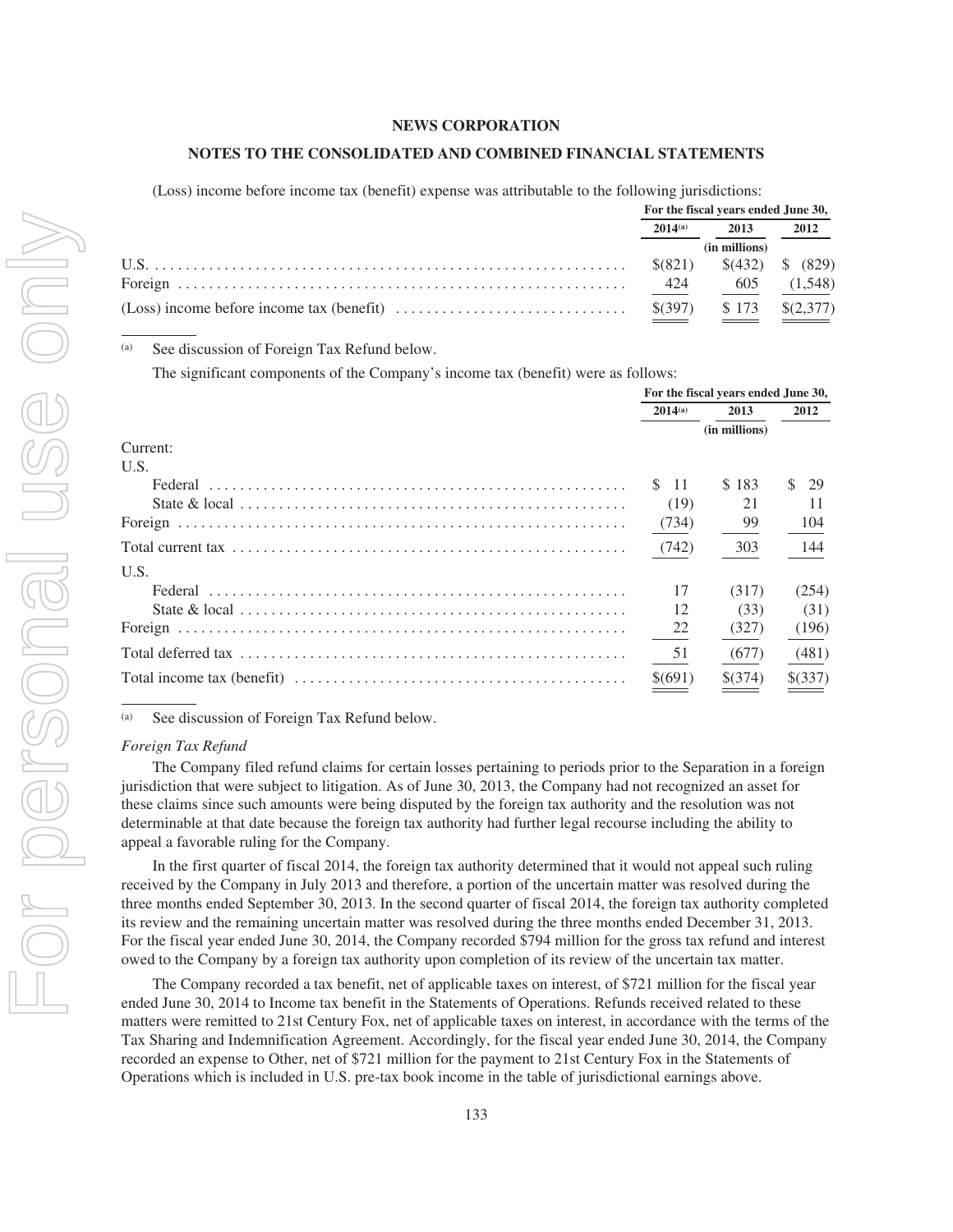# **NOTES TO THE CONSOLIDATED AND COMBINED FINANCIAL STATEMENTS**

Refer to the table below for the net impact of the tax refund and interest, net of tax, recorded in the Statements of Operations:

|                                                                                                                                                                 | For the fiscal year<br>ended June 30,<br>2014 |
|-----------------------------------------------------------------------------------------------------------------------------------------------------------------|-----------------------------------------------|
|                                                                                                                                                                 | (in millions)                                 |
|                                                                                                                                                                 | \$(721)                                       |
| Income tax benefit $\ldots$ , $\ldots$ , $\ldots$ , $\ldots$ , $\ldots$ , $\ldots$ , $\ldots$ , $\ldots$ , $\ldots$ , $\ldots$ , $\ldots$ , $\ldots$ , $\ldots$ | 721                                           |
|                                                                                                                                                                 | $\sqrt{$}$                                    |

The reconciliation between the Company's actual effective tax rate and the statutory U.S. Federal income tax rate of 35% was:

|                                                                                                               | For the fiscal vears ended June 30, |                |                          |
|---------------------------------------------------------------------------------------------------------------|-------------------------------------|----------------|--------------------------|
|                                                                                                               | 2014                                | 2013           | 2012                     |
| U.S. federal income tax rate $\ldots$ $\ldots$ $\ldots$ $\ldots$ $\ldots$ $\ldots$ $\ldots$ $\ldots$ $\ldots$ | 35%                                 | 35%            | 35%                      |
|                                                                                                               |                                     | (2)            |                          |
|                                                                                                               | 17                                  | (35)           | (4)                      |
|                                                                                                               | 182                                 |                |                          |
|                                                                                                               | (64)                                |                |                          |
|                                                                                                               |                                     | (247)          | $\overline{\phantom{m}}$ |
|                                                                                                               |                                     | (56)           | $\overline{\phantom{m}}$ |
|                                                                                                               |                                     | 87             | (16)                     |
|                                                                                                               | $\overline{\phantom{a}3}$           | $\overline{2}$ | (2)                      |
|                                                                                                               | 174%                                | $(216)\%$      | 14%                      |
|                                                                                                               |                                     |                |                          |

- (a) The Company's foreign operations are located primarily in Australia and the United Kingdom ("UK") which have lower income tax rates than the U.S. For the year ended June 30, 2014, the effect of foreign operations had the opposite impact on the effective tax rate from the prior years due to the overall pre-tax book loss. The significant amount of pre-tax income from foreign jurisdictions in fiscal 2013 disclosed in the table of jurisdictional earnings above is primarily attributable to non-recurring gains from our operations in Australia, including the CMH transaction, and gain from the sale of the Company's investment in SKY Network Television Ltd. which are discussed in footnotes (d) and (e) below. The impact of foreign operations on the Company's effective tax rate is dependent on the mix of pre-tax book income or loss amongst jurisdictions and the overall level of pre-tax book income, including non-recurring items. In addition to tax rates in Australia and the UK being lower than in the U.S., in fiscal 2013, the effect of our foreign operations had a greater percentage impact on our effective tax rate than in prior years due to the Company's comparatively low amount of overall pre-tax book income in that year.
- (b) The Company recorded a tax benefit, net of applicable taxes on interest, of \$721 million for the fiscal year ended June 30, 2014 to Income tax benefit in the Statements of Operations related to certain foreign tax refunds received. See the discussion of Foreign Tax Refund above. The tax benefit related to these refunds increased our effective tax rate 182%.

These foreign tax refunds received were remitted to 21st Century Fox, net of applicable taxes on interest, in accordance with the terms of the Tax Sharing and Indemnification Agreement. Accordingly, for the fiscal year ended June 30, 2014, the Company recorded an expense to Other, net of approximately \$721 million for the payment to 21st Century Fox in the Statements of Operations. This expense is a non-deductible item the tax effect of which is approximately \$252 million and reflected as a decrease of approximately 64% in our effective tax rate.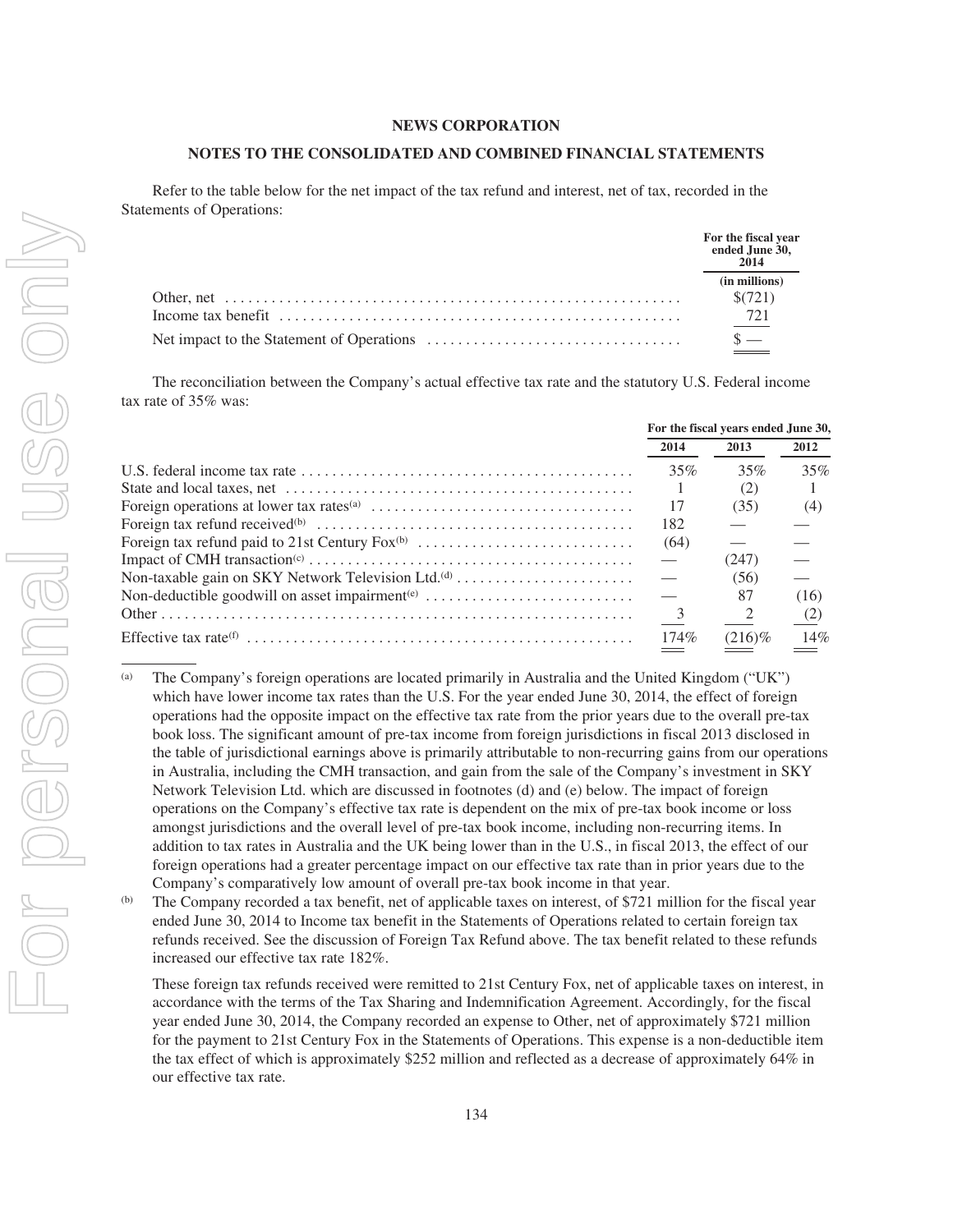## **NOTES TO THE CONSOLIDATED AND COMBINED FINANCIAL STATEMENTS**

- (c) The Company recognized a non-recurring pre-tax gain of approximately \$1.3 billion associated with the acquisition of CMH for the fiscal year ended June 30 2013. This pre-tax gain does not give rise to taxable income. The 247% reduction in our effective tax rate in fiscal 2013 is attributable to the non-taxable gain recognized on the acquisition of CMH, which was a result of revaluing the Company's non-controlling interest to fair value as of the acquisition date, as well as the reversal of the historic deferred tax liability related to the consolidation of FOX SPORTS Australia. See Note 3—Acquisitions, Disposals and Other Transactions for further information.
- (d) In March 2013, the Company sold its 44% equity interest in SKY Network Television Ltd. and recorded a non-taxable gain of approximately \$321 million which was included in Other, net in the Statements of Operations for the fiscal year ended June 30, 2013. See Note 5—Investments.
- (e) The Company recorded non-cash charges related to the impairment of Goodwill. To the extent these expenses are non-deductible they have an impact on our effective tax rate. See Note 7—Goodwill and Other Intangible Assets
- (f) For the fiscal year ended June 30, 2014, the effective tax rate of  $174\%$  represents an income tax benefit when compared to a pre-tax book loss. As a result, certain reconciling items between the U.S. federal income tax rate and the Company's effective tax rate may have the opposite impact as in prior years. For the fiscal year ended June 30, 2013, the negative effective tax rate results from the Company's total tax benefit when compared to pre-tax book income. Further, reconciling items for the fiscal year ended June 30, 2013 have a greater percentage impact on the Company's effective tax rate due to the comparatively lower amount of pre-tax book income and related tax at the U.S. statutory tax rate of 35%.

The Company recognized current and deferred income taxes in the Balance Sheets at June 30, 2014 and 2013, respectively:

|                                                            | As of June 30, |         |
|------------------------------------------------------------|----------------|---------|
|                                                            | 2014           | 2013    |
|                                                            | (in millions)  |         |
|                                                            |                |         |
|                                                            |                |         |
|                                                            |                | (61)    |
|                                                            |                | (152)   |
| Net deferred tax liabilities equation of the set of $(38)$ |                | \$ (19) |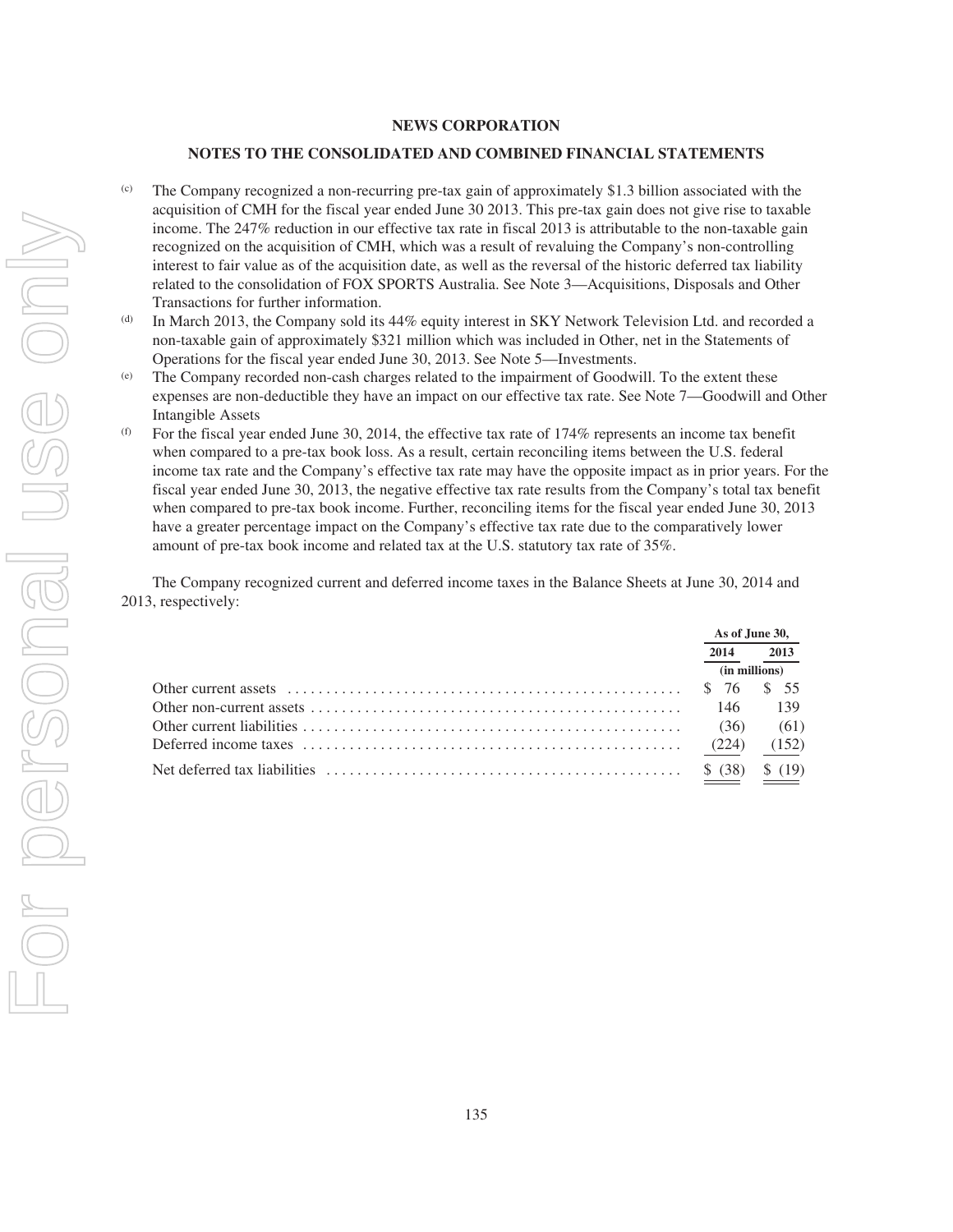# **NOTES TO THE CONSOLIDATED AND COMBINED FINANCIAL STATEMENTS**

The significant components of the Company's deferred tax assets and liabilities were as follows:

|                                                                   | As of June 30,        |           |
|-------------------------------------------------------------------|-----------------------|-----------|
|                                                                   | 2014                  | 2013      |
|                                                                   | (in millions)         |           |
| Deferred tax assets:                                              |                       |           |
|                                                                   | S.<br>49              | \$.<br>61 |
|                                                                   | 1,120                 | 1,124     |
|                                                                   | 89                    | 105       |
|                                                                   | 262                   | 275       |
|                                                                   | 47                    | 20        |
|                                                                   | 225                   | 155       |
|                                                                   | 1,792                 | 1,740     |
| Deferred tax liabilities:                                         |                       |           |
|                                                                   | (376)                 | (366)     |
|                                                                   | (61)                  | (2)       |
|                                                                   | (437)                 | (368)     |
| Net deferred tax asset before valuation allowance                 | 1,355                 | 1,372     |
| Less: valuation allowance (See Note 20 - Valuation and Qualifying |                       |           |
|                                                                   | (1,393)               | (1,391)   |
|                                                                   | <sup>\$</sup><br>(38) | (19)      |

Prior to the Separation, 21st Century Fox executed an internal restructuring transaction to facilitate the separation of the companies. The internal transaction was structured in a manner that resulted in an increase of approximately \$1.0 billion in the U.S. tax basis to fair market value of certain intangible assets, including goodwill, owned by the Company, and which will be amortizable in future years for tax purposes. As part of this internal restructuring, News America Incorporated ("NAI"), a subsidiary of 21st Century Fox, transferred certain assets to, and received common stock and cumulative redeemable preferred stock of a new U.S. subsidiary that is now a subsidiary of the Company. NAI sold the preferred stock to an unrelated third party prior to the Separation and retained the proceeds from this sale. (See Note 9—Redeemable Preferred Stock). Prior to the Separation, the increased tax basis and related amortization deductions were deferred because the Company was a part of the same consolidated tax group. However, upon the Separation, the Company separated from 21st Century Fox's consolidated tax group and, at that point, the Company obtained a fair market value tax basis in the transferred intangible assets including goodwill. Accordingly, the Company recognized a U.S. deferred tax asset of \$363 million which was recorded to equity. A valuation allowance of \$12 million was also recorded to equity to reduce the state tax portion of this deferred tax asset to an amount that will more likely than not be realized as of June 30, 2013.

As of June 30, 2014, the Company had approximately \$1.1 billion of net operating loss carryforwards available to offset future taxable income in various jurisdictions. This includes \$213 million in Australia and \$509 million in the U.K. both of which can be carried forward indefinitely, \$324 million in various other foreign jurisdictions of which \$30 million are subject to various expiration periods, and \$294 million of which can be carried forward indefinitely, and \$13 million in various U.S. state and local jurisdictions which are subject to varying expiration periods. The Company has recorded a deferred tax asset of \$262 million and \$275 million (net of approximately \$48 million and \$10 million, respectively, of unrecognized tax benefits) associated with its net operating loss carryforwards as of June 30, 2014 and 2013, respectively. Valuation allowances of \$142 million and \$100 million have been established to reduce the deferred tax asset associated with the Company's net operating losses to an amount that will more likely than not be realized as of June 30, 2014 and 2013, respectively.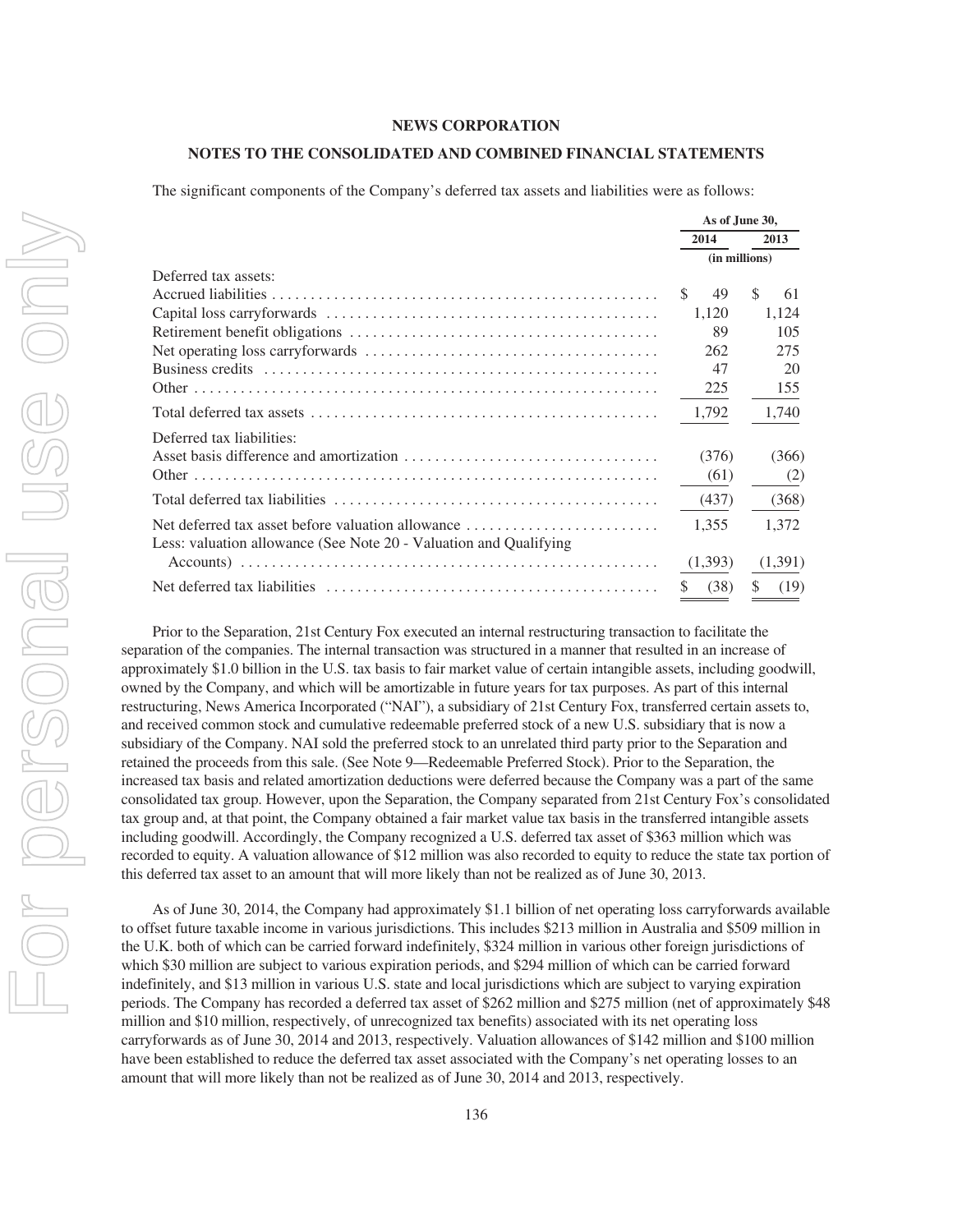# For personal use onlyFor personal use only

## **NEWS CORPORATION**

## **NOTES TO THE CONSOLIDATED AND COMBINED FINANCIAL STATEMENTS**

As of June 30, 2014, the Company had approximately \$2.3 billion and \$2.1 billion of capital loss carryforwards in Australia and the U.K., respectively, which may be carried forward indefinitely. Realization of such capital losses is dependent on the generation of capital gain taxable income and in certain cases, meeting certain continuity of business requirements in order to utilize such losses. The Company has recorded a deferred tax asset of \$1.1 billion and \$1.1 billion (net of approximately nil and \$101 million, respectively, of unrecognized tax benefits) as of June 30, 2014 and 2013, respectively. In accordance with the Company's accounting policy, valuation allowances of \$1.1 billion and \$1.1 billion have been established to reduce the deferred tax asset associated with the Company's capital losses to an amount that will more likely than not be realized as of June 30, 2014 and 2013, respectively.

## *Tax Sharing and Indemnification Agreement*

The Company entered into a Tax Sharing and Indemnification Agreement with 21st Century Fox that governs the Company's and 21st Century Fox's respective rights, responsibilities, and obligations with respect to tax liabilities and benefits, tax attributes, tax contests and other matters regarding income taxes, non-income taxes and related tax returns. Among other matters, as subsidiaries of 21st Century Fox prior to the Separation, the Company and each of its domestic subsidiaries have joint and several liability with 21st Century Fox for the consolidated U.S. federal income taxes of the 21st Century Fox consolidated group relating to any taxable periods during which the Company or any of such subsidiaries are or were a member of the 21st Century Fox consolidated group. Under the Tax Sharing and Indemnification Agreement, 21st Century Fox will indemnify the Company for any such liability.

The Tax Sharing and Indemnification Agreement provides that the Company will generally indemnify 21st Century Fox against taxes attributable to the Company's assets or operations for all tax periods or portions thereof after the Separation. For taxable periods or portions thereof prior to the Separation, 21st Century Fox will generally indemnify the Company against U.S. consolidated and combined taxes attributable to such periods, and the Company will indemnify 21st Century Fox against the Company's separately filed U.S., state, and foreign taxes and foreign consolidated and combined taxes for such periods.

The Tax Sharing and Indemnification Agreement also contains restrictions on the Company's ability to take actions that could cause the Separation or certain internal transactions undertaken in anticipation of the Separation to fail to qualify for tax free treatment for U.S. federal income tax purposes. These restrictions will apply for the two year period after the Separation, unless the Company obtains the consent of 21st Century Fox to take such an action. Moreover, the Tax Sharing and Indemnification Agreement generally provides that if the Separation or the internal transactions that were intended not to be subject to U.S. federal income tax are determined to be subject to U.S. federal income tax and such determination was the result of certain actions taken, or omitted to be taken, after the Separation by the Company or any of its subsidiaries that (i) were inconsistent with any representation or covenant made in connection with the private letter ruling or opinion of 21st Century Fox's tax counsel, (ii) violated any representation or covenant in the Tax Sharing and Indemnification agreement, or (iii) the Company or any of its subsidiaries know or reasonably should expect may result in any such determination, the Company will be responsible for any taxes imposed on 21st Century Fox as a result of such determination.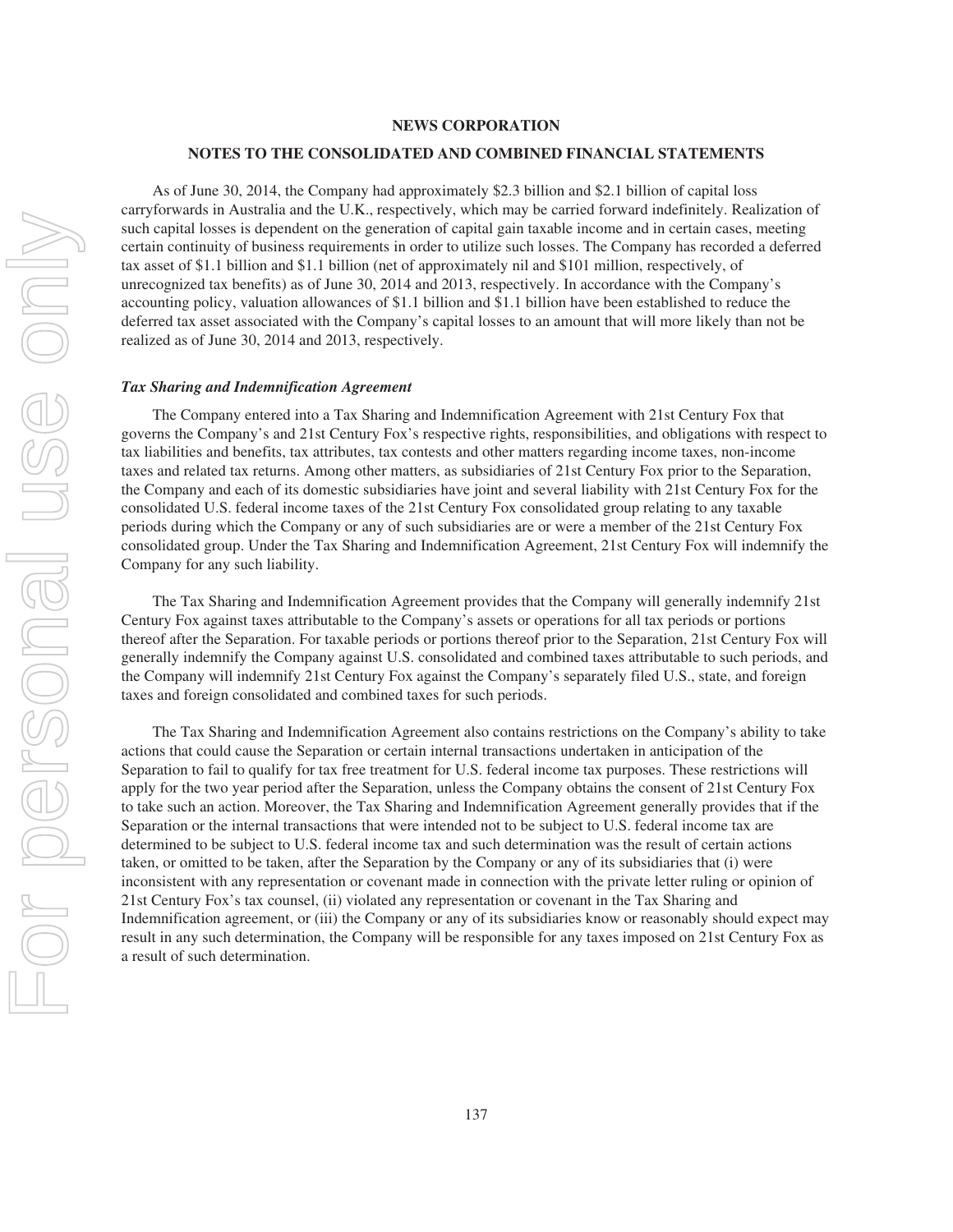# **NOTES TO THE CONSOLIDATED AND COMBINED FINANCIAL STATEMENTS**

## **Uncertain Tax Positions**

The following table sets forth the change in the Company's unrecognized tax benefits, excluding interest and penalties:

| For the fiscal years ended June 30, |               |                 |
|-------------------------------------|---------------|-----------------|
| 2014                                | 2013          | 2012            |
|                                     | (in millions) |                 |
| \$127                               | \$132         | \$132           |
| 39                                  |               |                 |
| 5                                   | $\sigma$      |                 |
| (114)                               |               |                 |
|                                     | (12)          | (5)             |
| \$58                                | \$127         | \$132<br>$\sim$ |

The change to uncertain tax positions impacting the effective tax rate is \$10 million. The remaining change relates to uncertain tax positions recorded net against deferred tax assets for which full valuation allowances have been provided.

The Company recognizes interest and penalty charges related to unrecognized tax benefits as income tax expense, which is consistent with the recognition in prior reporting periods. The Company recognized interest charges of nil, \$1 million and \$1 million during the fiscal years ended June 30, 2014, 2013 and 2012, respectively. The Company recorded liabilities for accrued interest of approximately \$2 million and \$6 million as of June 30, 2014 and 2013, respectively.

The Company is subject to tax in various domestic and international jurisdictions and, as a matter of ordinary course, the Company is regularly audited by federal, state and foreign tax authorities. The Company believes it has appropriately accrued for the expected outcome of all pending tax matters and does not currently anticipate that the ultimate resolution of pending tax matters will have a material adverse effect on its financial condition, future results of operations or liquidity. The U.S. Internal Revenue Service has concluded its examination of 21st Century Fox's returns through fiscal 2008. Additionally, the Company's income tax returns for the fiscal 2007 through 2013 and fiscal 2009 through 2013 are subject to examination in the U.K. and Australia, respectively. Consequently, it is reasonably possible that uncertain tax positions may increase or decrease in the next twelve months, however, actual developments in this area could differ from those currently expected. As of June 30, 2014 and 2013, approximately \$12 million and \$26 million would affect the Company's effective income tax rate, if and when recognized in future fiscal years. The amount of uncertain tax liabilities which may be resolved within the next twelve months is not expected to be material.

The Company has not provided for U.S. taxes on the undistributed earnings of foreign subsidiaries that are considered to be reinvested indefinitely. Calculation of the unrecognized deferred tax liability for temporary differences related to these earnings is not practicable. Undistributed earnings of foreign subsidiaries considered to be indefinitely reinvested amounted to approximately \$3.8 billion as of June 30, 2014. The amount of undistributed earnings reflects adjustments related to the separation from 21st Century Fox that were finalized with the filing of our fiscal 2013 tax returns.

During the fiscal year ended June 30, 2014, 2013 and 2012, the Company paid gross income taxes of \$116 million, \$107 million and \$118 million, respectively, and received income tax refunds of \$837 million, \$22 million and \$30 million, respectively. The income tax refunds for the fiscal year ended June 30, 2014 included the \$794 million related to amounts received from a foreign tax authority as discussed above.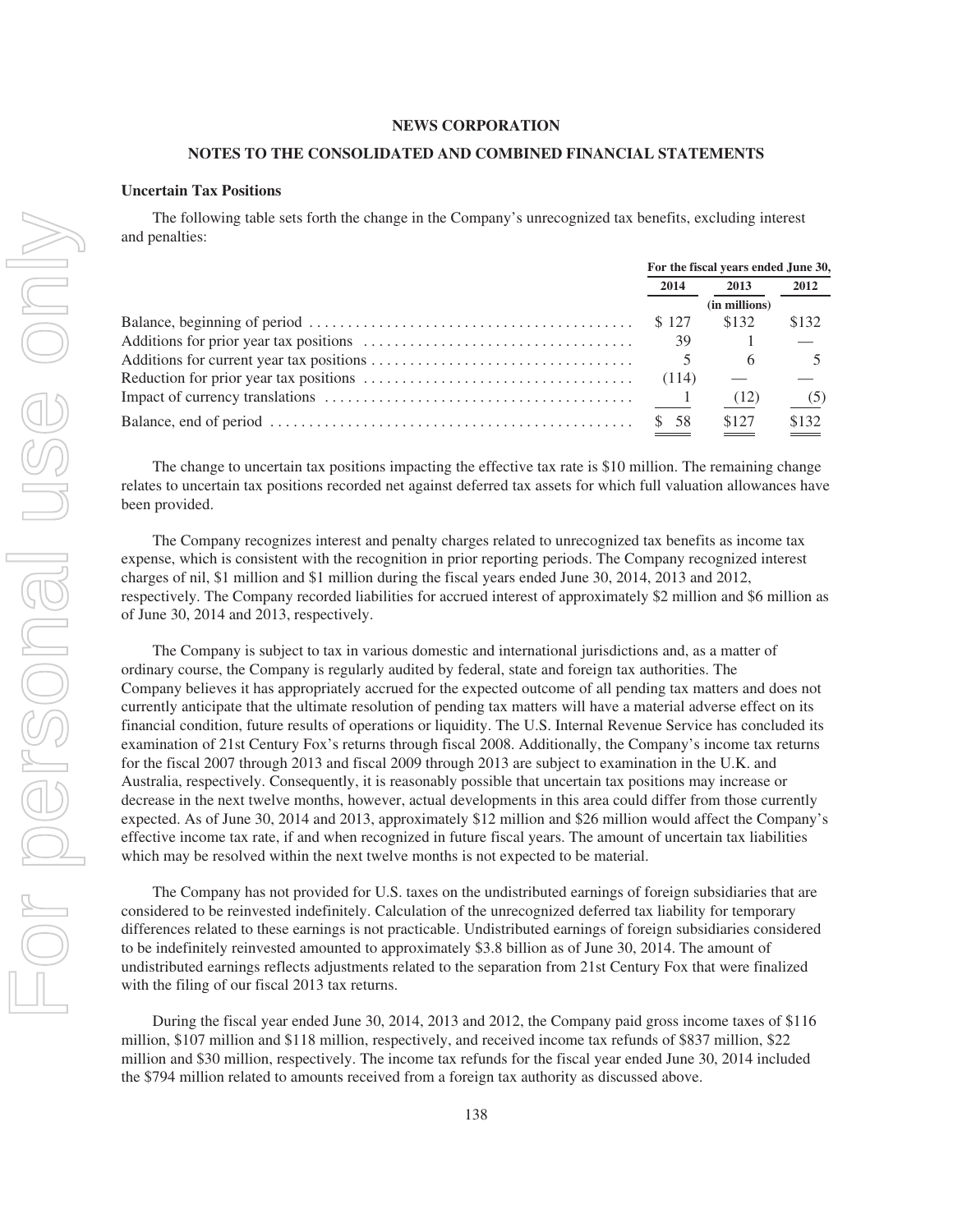# **NOTES TO THE CONSOLIDATED AND COMBINED FINANCIAL STATEMENTS**

## **NOTE 18. SEGMENT INFORMATION**

In the fourth quarter of fiscal 2014, the Company changed the composition of its reporting segments to present the Digital Education business separately as its own segment. As a result of the change, the Company reports its business in the following six segments:

• *News and Information Services*—The News and Information Services segment includes the global print and digital product offerings of *The Wall Street Journal* and *Barron's* publications, Marketwatch.com, and the Company's suite of professional information products, including Factiva, Dow Jones Risk & Compliance, Dow Jones Newswires, Dow Jones Private Markets and DJX.

The Company also owns, among other publications, *The Australian, The Daily Telegraph, Herald Sun* and *The Courier Mail* in Australia, *The Times*, *The Sunday Times*, *The Sun* and *The Sun on Sunday* in the U.K. and the *New York Post* in the U.S. This segment also includes News America Marketing ("NAM"), a leading provider of free-standing inserts, in-store marketing products and services and digital marketing solutions. NAM's customers include many of the largest consumer packaged goods advertisers in the U.S. and Canada.

- *Cable Network Programming*—The Cable Network Programming segment consists of FOX SPORTS Australia, the leading sports programming provider in Australia, with seven television channels distributed via cable, satellite and IP, several interactive viewing applications and broadcast rights to live sporting events in Australia including: National Rugby League, the domestic football league, English Premier League, international cricket and the Rugby Union. Prior to the November 2012 acquisition of the portion of FOX SPORTS Australia that it did not own, the Company accounted for its investment in FOX SPORTS Australia under the equity method of accounting. Following the acquisition, the Company owns 100% of FOX SPORTS Australia and its results are included within this segment.
- *Digital Real Estate Services*—The Company owns 61.6% of REA Group Limited ("REA Group"), a publicly traded company listed on the ASX (ASX: REA) that is a leading digital advertising business specializing in real estate services. REA Group operates Australia's largest residential property website, realestate.com.au, as well as Australia's leading commercial property website, realcommercial.com.au. REA Group also operates a market-leading Italian property site, casa.it, and other property sites and apps in Europe and Asia.
- *Book Publishing*—The Book Publishing segment consists of HarperCollins which is one of the largest English-language consumer publishers in the world, with particular strengths in general fiction, nonfiction, children's and religious publishing, and an industry leader in digital publishing. HarperCollins includes over 60 branded publishing imprints, including Avon, Harper, HarperCollins Children's Publishers, William Morrow and Christian publishers Zondervan and Thomas Nelson, and publishes works by well-known authors such as Mitch Albom, Veronica Roth, Rick Warren and Agatha Christie and popular titles such as *The Hobbit*, *Goodnight Moon*, *To Kill a Mockingbird* and the *Divergent* series.
- *Digital Education*—The Company's Digital Education segment consists of Amplify, which is dedicated to creating technology solutions that transform the way teachers teach and students learn in three areas:
	- Amplify Insight, Amplify's data and assessment business, which formerly operated under the brand Wireless Generation, Inc., commenced operations in 2000 and was acquired in fiscal 2011. Amplify Insight provides powerful assessment products and services to support teachers and school districts, including student assessment tools and analytic technologies, intervention programs, enterprise education information systems, and professional development and consulting services.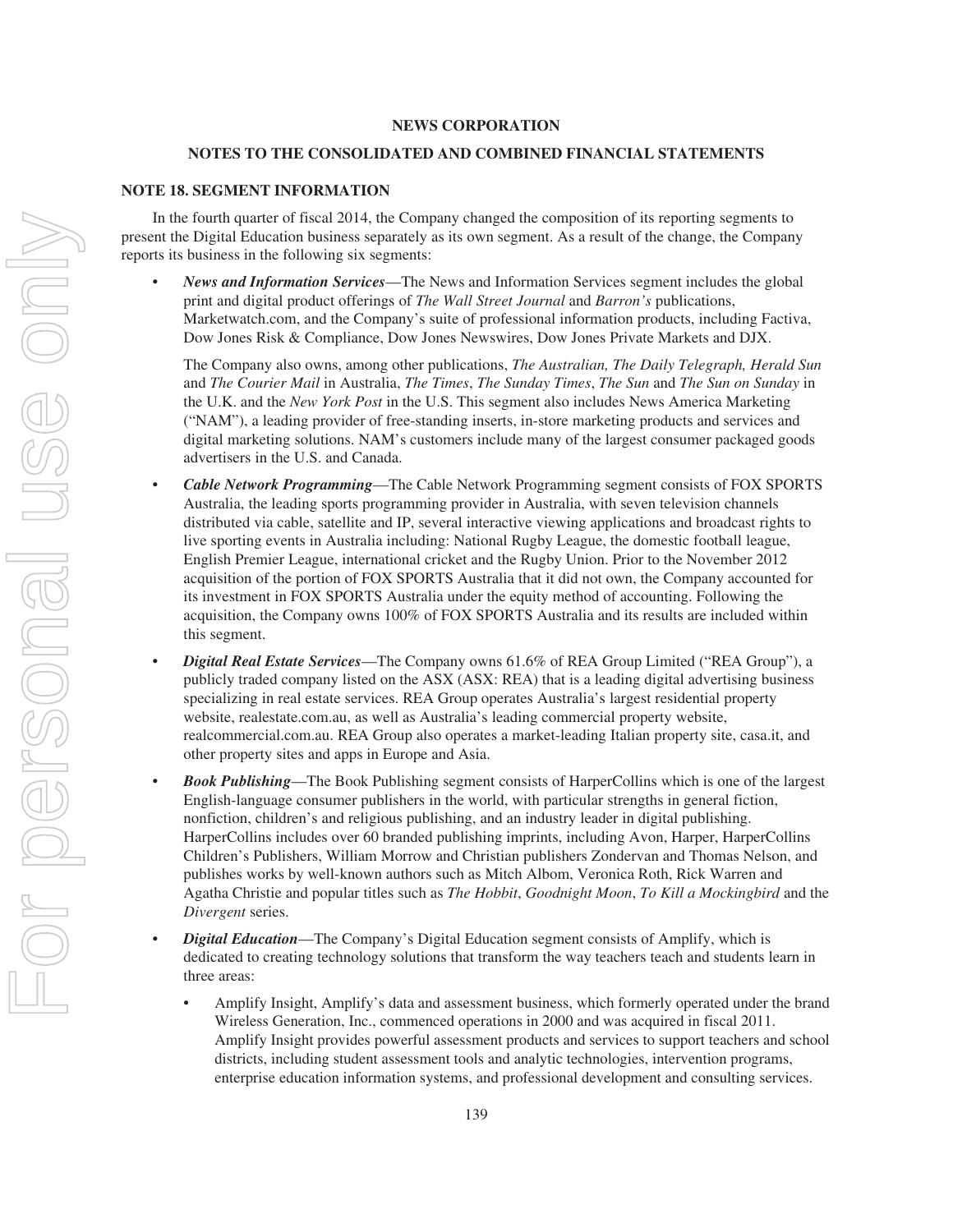# For personal use onlyFor personal use only

## **NEWS CORPORATION**

# **NOTES TO THE CONSOLIDATED AND COMBINED FINANCIAL STATEMENTS**

- Amplify Learning, Amplify's curriculum business, is developing digital content for K-12 English Language Arts, Math and Science, including software that will combine interactive, game-like experiences, rich, immersive media and sophisticated analytics to make the classroom teaching and learning experience more engaging, rigorous, personalized and effective. Amplify Learning's digital curriculum incorporates the new Common Core State Standards adopted by most states in the U.S. and is available for use on multiple platforms.
- Amplify Access, Amplify's platform business, is delivering a tablet-based distribution system to facilitate personalized instruction and enable anytime, anywhere learning. Amplify Access offers a bundle that includes a tablet designed for the K-12 market, instructional software and curated third-party content, as well as implementation support.
- *Other***—**The Other segment consists primarily of general corporate overhead expenses, the corporate Strategy and Creative Group, and costs related to the U.K. Newspaper Matters. The Company's corporate Strategy and Creative Group was formed to identify new products and services across its businesses to increase revenues and profitability and to target and assess potential acquisitions and investments.

The Company's operating segments have been determined in accordance with its internal management structure, which is organized based on operating activities and has aggregated its newspaper and information services business with its integrated marketing services business into one reportable segment due to their similarities. The Company evaluates performance based upon several factors, of which the primary financial measure is Segment EBITDA.

Segment EBITDA is defined as revenues less operating expenses and selling, general and administrative expenses. Segment EBITDA does not include: Depreciation and amortization; impairment and restructuring charges; equity earnings of affiliates; interest, net; other, net; income tax benefit (expense) and net income attributable to noncontrolling interests. The Company believes that information about Segment EBITDA assists all users of its Financial Statements by allowing them to evaluate changes in the operating results of the Company's portfolio of businesses separate from non-operational factors that affect net income, thus providing insight into both operations and the other factors that affect reported results.

Total Segment EBITDA is a non-GAAP measure and should be considered in addition to, not as a substitute for, net income (loss), cash flow and other measures of financial performance reported in accordance with GAAP. In addition, this measure does not reflect cash available to fund requirements and excludes items, such as depreciation and amortization and impairment and restructuring charges, which are significant components in assessing the Company's financial performance.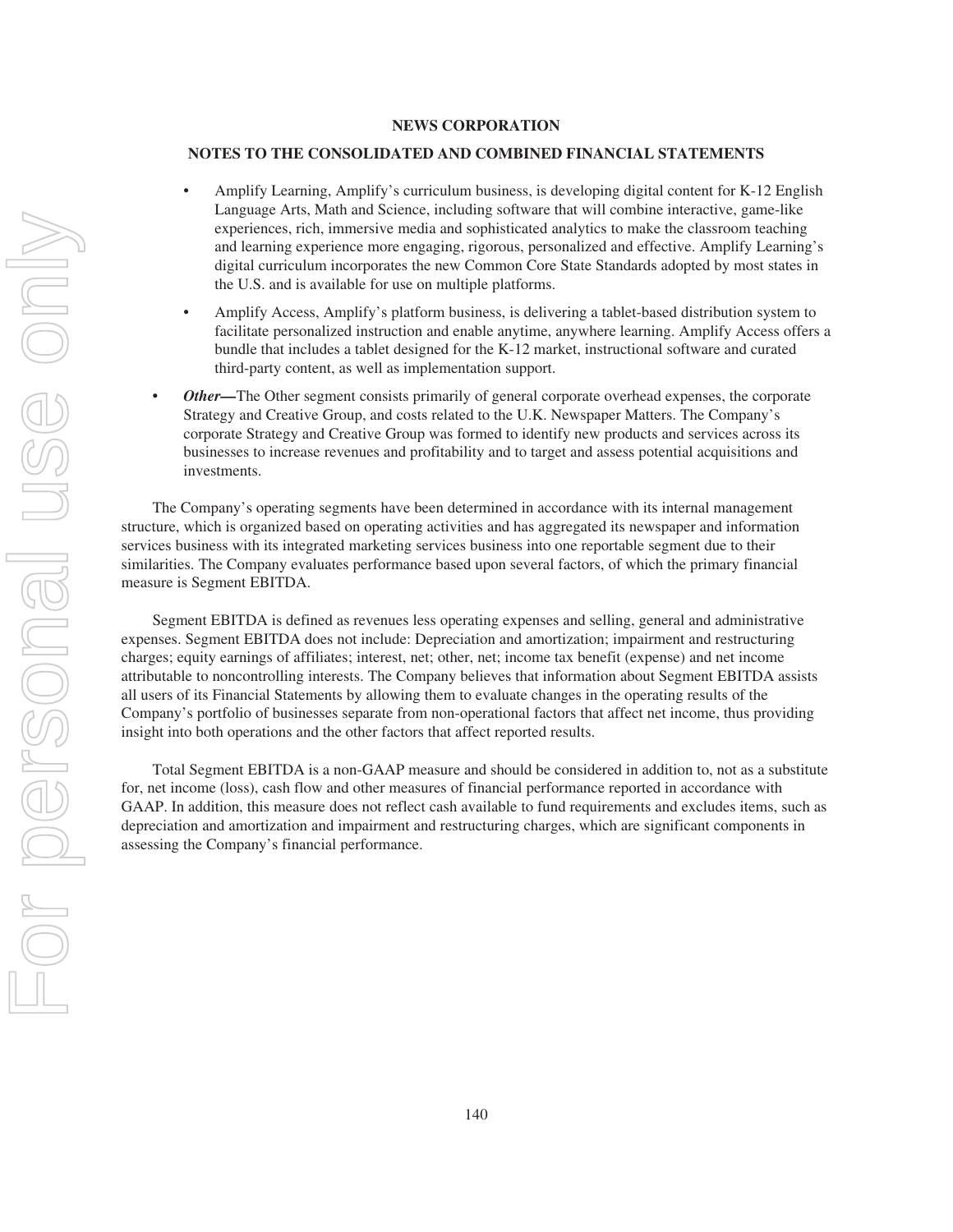# **NOTES TO THE CONSOLIDATED AND COMBINED FINANCIAL STATEMENTS**

Management believes that Segment EBITDA is an appropriate measure for evaluating the operating performance of the Company's business. Segment EBITDA provides management, investors and equity analysts with a measure to analyze operating performance of the Company's business and its enterprise value against historical data and competitors' data, although historical results, including Segment EBITDA, may not be indicative of future results (as operating performance is highly contingent on many factors, including customer tastes and preferences). The following table reconciles Total Segment EBITDA to Net income attributable to News Corporation stockholders.

|                                                           | For the fiscal vears ended June 30, |               |           |
|-----------------------------------------------------------|-------------------------------------|---------------|-----------|
|                                                           | 2014                                | 2013          | 2012      |
|                                                           |                                     | (in millions) |           |
| Revenues:                                                 |                                     |               |           |
|                                                           | \$6,153                             | \$6,731       | \$7,058   |
|                                                           | 491                                 | 324           |           |
|                                                           | 408                                 | 345           | 286       |
|                                                           | 1,434                               | 1,369         | 1,189     |
|                                                           | 88                                  | 102           | 84        |
|                                                           |                                     | 20            | 37        |
|                                                           | 8,574                               | 8,891         | 8,654     |
| Segment EBITDA:                                           |                                     |               |           |
|                                                           | \$.<br>665                          | \$<br>795     | \$<br>939 |
|                                                           | 128                                 | 63            |           |
|                                                           | 214                                 | 168           | 129       |
|                                                           | 197                                 | 142           | 86        |
|                                                           | (193)                               | (141)         | (50)      |
|                                                           | (241)                               | (339)         | (322)     |
|                                                           | 770                                 | 688           | 782       |
|                                                           | (578)                               | (548)         | (483)     |
|                                                           | (94)                                | (1,737)       | (2,763)   |
|                                                           | 90                                  | 100           | 90        |
|                                                           | 68                                  | 77            | 56        |
|                                                           | (653)                               | 1,593         | (59)      |
|                                                           | (397)                               | 173           | (2,377)   |
|                                                           | 691                                 | 374           | 337       |
|                                                           | 294                                 | 547           | (2,040)   |
| Less: Net income attributable to noncontrolling interests | (55)                                | (41)          | (35)      |
| Net income (loss) attributable to News Corporation        | \$<br>239                           | \$<br>506     | \$(2,075) |

|                                |       | For the fiscal years ended June 30, |       |  |
|--------------------------------|-------|-------------------------------------|-------|--|
|                                | 2014  | 2013                                | 2012  |  |
|                                |       | (in millions)                       |       |  |
| Depreciation and amortization: |       |                                     |       |  |
|                                | \$458 | \$441                               | \$416 |  |
|                                | 36    | 25                                  |       |  |
|                                | 20    | 20                                  |       |  |
|                                | 36    | 34                                  |       |  |
|                                | 26    | 23                                  |       |  |
|                                |       |                                     |       |  |
|                                | \$578 | \$548                               | \$483 |  |
|                                |       |                                     |       |  |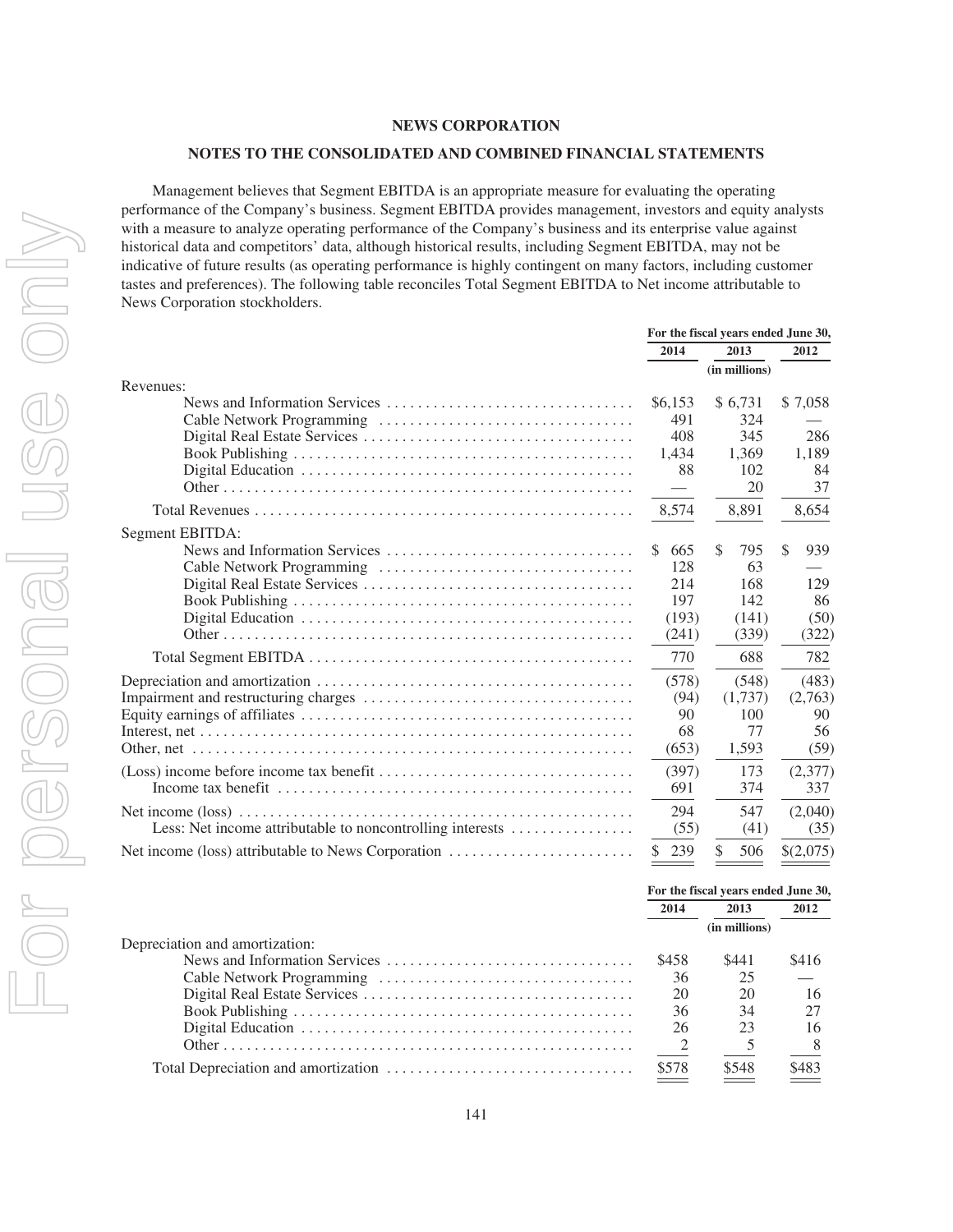## **NOTES TO THE CONSOLIDATED AND COMBINED FINANCIAL STATEMENTS**

|                                      | For the fiscal years ended June 30, |                |             |
|--------------------------------------|-------------------------------------|----------------|-------------|
|                                      | 2014                                | 2013           | 2012        |
|                                      |                                     | (in millions)  |             |
| Capital expenditures:                |                                     |                |             |
|                                      | \$268                               | \$250          | \$301       |
|                                      | 7                                   | 14             |             |
|                                      | 24                                  | 22             | 21          |
|                                      | 52                                  | 10             | 13          |
|                                      | 21                                  | 21             | 23          |
|                                      | 7                                   | 15             | 17          |
|                                      | \$379                               | \$332          | \$375       |
|                                      |                                     | As of June 30, |             |
|                                      |                                     | 2014           | 2013        |
|                                      |                                     | (in millions)  |             |
| Total assets:                        |                                     |                |             |
|                                      |                                     | \$7,379        | \$ 7,562    |
|                                      |                                     | 1,427          | 1,414       |
|                                      |                                     | 438            | 393         |
|                                      |                                     | 1,852          | 1,355       |
|                                      |                                     | 481            | 454         |
|                                      |                                     | 2,303          | 1,966       |
|                                      |                                     | 2,609          | 2,499       |
|                                      |                                     | \$16,489       | \$15,643    |
|                                      |                                     | As of June 30, |             |
|                                      |                                     | 2014           | 2013        |
|                                      |                                     | (in millions)  |             |
| Goodwill and intangible assets, net: |                                     |                |             |
|                                      |                                     | \$2,646        | \$<br>2,669 |
|                                      |                                     | 1,181          | 1,170       |
|                                      |                                     | 95             | 77          |
|                                      |                                     | 619            | 605         |
|                                      |                                     | 378            | 390         |
|                                      |                                     |                |             |
|                                      |                                     | \$4,919        | \$4.911     |
|                                      |                                     |                |             |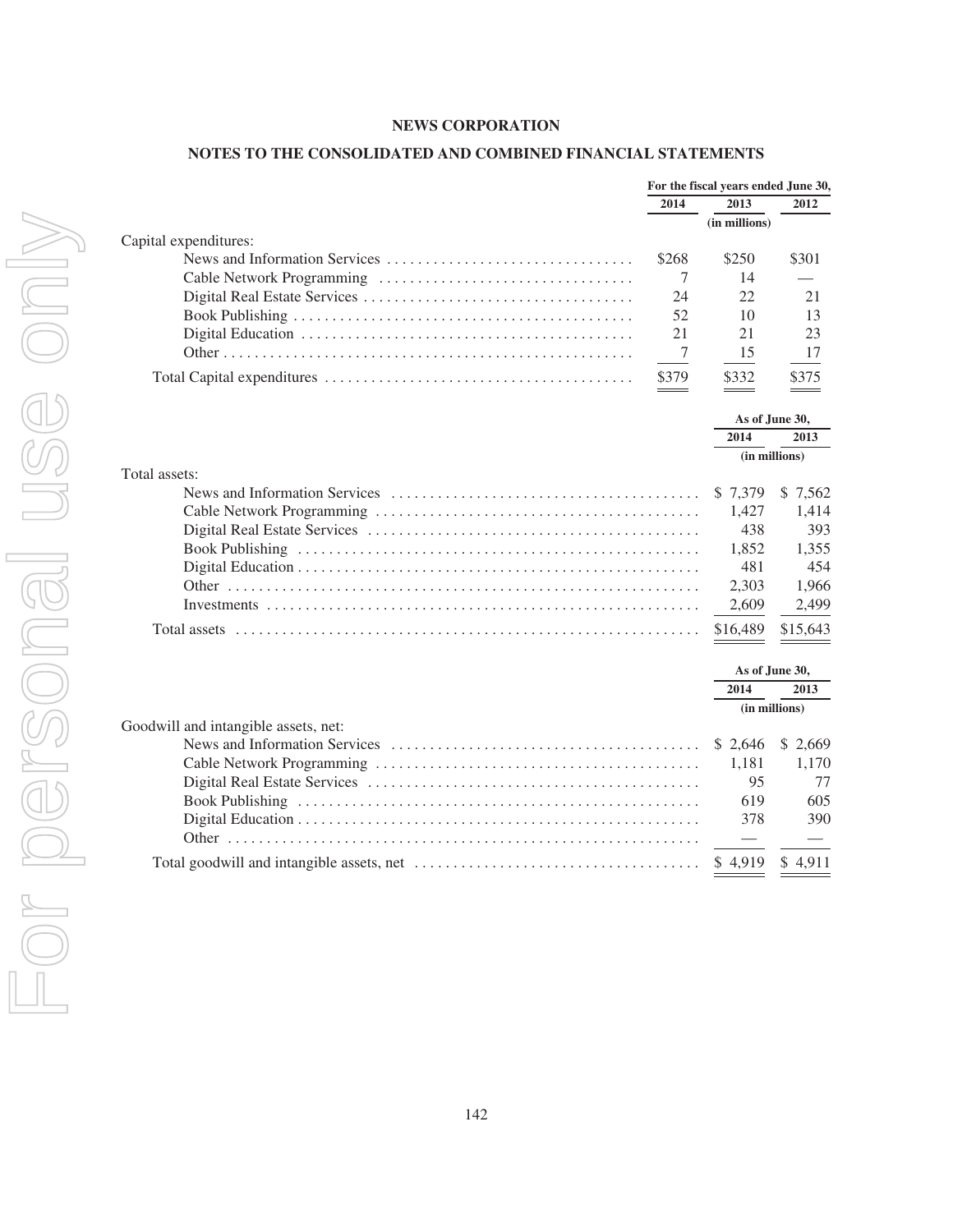## **NOTES TO THE CONSOLIDATED AND COMBINED FINANCIAL STATEMENTS**

### **Geographic Segments**

|                    | For the fiscal years ended June 30, |               |         |  |
|--------------------|-------------------------------------|---------------|---------|--|
|                    | 2014                                | 2013          | 2012    |  |
|                    |                                     | (in millions) |         |  |
| $Revenues$ : $(a)$ |                                     |               |         |  |
|                    |                                     | \$3.862       | \$3,727 |  |
|                    | 2.045                               | 2.048         | 1.960   |  |
|                    | 2,810                               | 2.981         | 2,967   |  |
|                    | \$8,574                             | \$8,891       | \$8,654 |  |

(a) Revenues are attributed to region based on location of customer.

(b) Revenues include approximately \$3.5 billion for fiscal 2014, \$3.7 billion for fiscal 2013 and \$3.6 billion for fiscal 2012 from customers in the U.S.

(c) Revenues include approximately \$1.8 billion for each of the fiscal years 2014 and 2013, and \$1.7 billion for fiscal 2012 from customers in the U.K.

(d) Revenues include approximately \$2.6 billion for fiscal 2014, \$2.8 billion in both fiscal 2013 and 2012 from customers in Australia.

|                                                                                                                                        | As of June 30, |         |
|----------------------------------------------------------------------------------------------------------------------------------------|----------------|---------|
|                                                                                                                                        | 2014           | 2013    |
|                                                                                                                                        | (in millions)  |         |
| Long-lived assets: $(a)$                                                                                                               |                |         |
| U.S. and Canada $\ldots$ , $\ldots$ , $\ldots$ , $\ldots$ , $\ldots$ , $\ldots$ , $\ldots$ , $\ldots$ , $\ldots$ , $\ldots$ , $\ldots$ | \$1,094        | \$1.156 |
|                                                                                                                                        | 1.318          | 1.163   |
|                                                                                                                                        | 1,133          | 1,132   |
|                                                                                                                                        | \$3,545        | \$3.451 |

(a) Reflects total assets less current assets, goodwill, intangible assets, investments and non-current deferred tax assets.

There is no material reliance on any single customer. Revenues are attributed to countries based on location of customers.

Australasia comprises Australia, Asia, Papua New Guinea and New Zealand.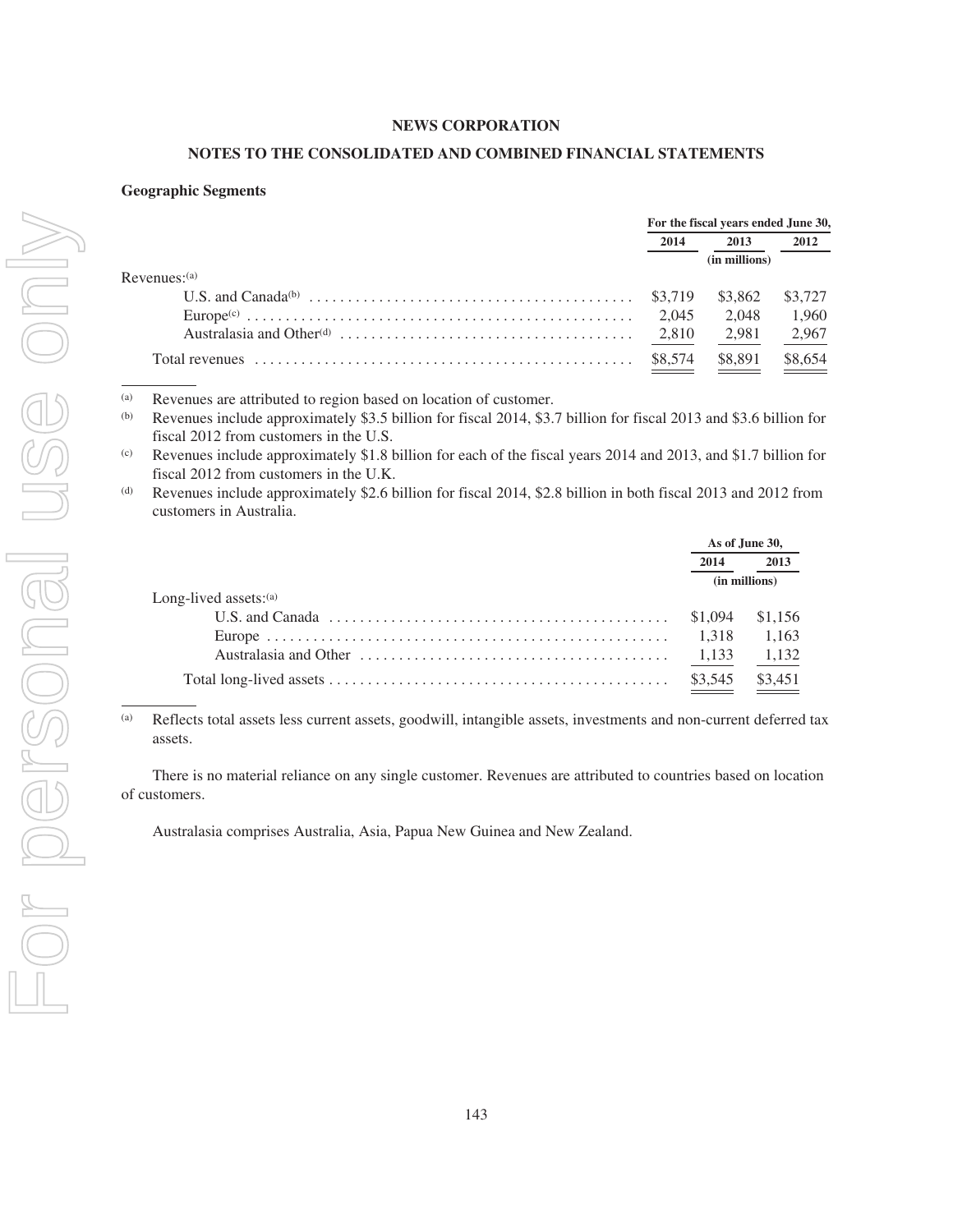## **NOTES TO THE CONSOLIDATED AND COMBINED FINANCIAL STATEMENTS**

## **NOTE 19. ADDITIONAL FINANCIAL INFORMATION**

### *Other Current Assets*

The following table sets forth the components of Other current assets included in the Balance Sheets:

|                                                                                                                                                                                                                                | As of June 30, |               |
|--------------------------------------------------------------------------------------------------------------------------------------------------------------------------------------------------------------------------------|----------------|---------------|
|                                                                                                                                                                                                                                | 2014 2013      |               |
|                                                                                                                                                                                                                                |                | (in millions) |
|                                                                                                                                                                                                                                |                |               |
|                                                                                                                                                                                                                                |                |               |
| Deferred tax assets (a) section (a) section (b) set of the set of the section of the set of the set of the set of the set of the set of the set of the set of the set of the set of the set of the set of the set of the set o |                |               |
|                                                                                                                                                                                                                                |                |               |
|                                                                                                                                                                                                                                |                |               |

(a) Inventory as of June 30, 2014 and 2013 was primarily comprised of books, newsprint, printing ink, plate material and programming rights.

(b) Assets held for sale as of June 30, 2013 was comprised primarily of the net assets of the Dow Jones Local Media Group.

### *Other Non-Current Assets*

The following table sets forth the components of Other non-current assets included in the Balance Sheets:

|                                                                                                                                                                                                                                |      | As of June 30, |
|--------------------------------------------------------------------------------------------------------------------------------------------------------------------------------------------------------------------------------|------|----------------|
|                                                                                                                                                                                                                                | 2014 | 2013           |
|                                                                                                                                                                                                                                |      | (in millions)  |
|                                                                                                                                                                                                                                |      |                |
|                                                                                                                                                                                                                                |      |                |
| Deferred tax assets (a) asset that the control of the control of the control of the control of the control of the control of the control of the control of the control of the control of the control of the control of the con |      |                |
|                                                                                                                                                                                                                                |      |                |
|                                                                                                                                                                                                                                |      |                |

(a) Notes receivable relates to the Company's sale of its former U.K. newspaper division headquarters. (See Note 3—Acquisitions, Disposals and Other Transactions).

## *Other Current Liabilities*

The following table sets forth the components of Other current liabilities:

| As of June 30, |               |
|----------------|---------------|
|                | 2014 2013     |
|                | (in millions) |
|                |               |
|                |               |
|                |               |
|                |               |
|                |               |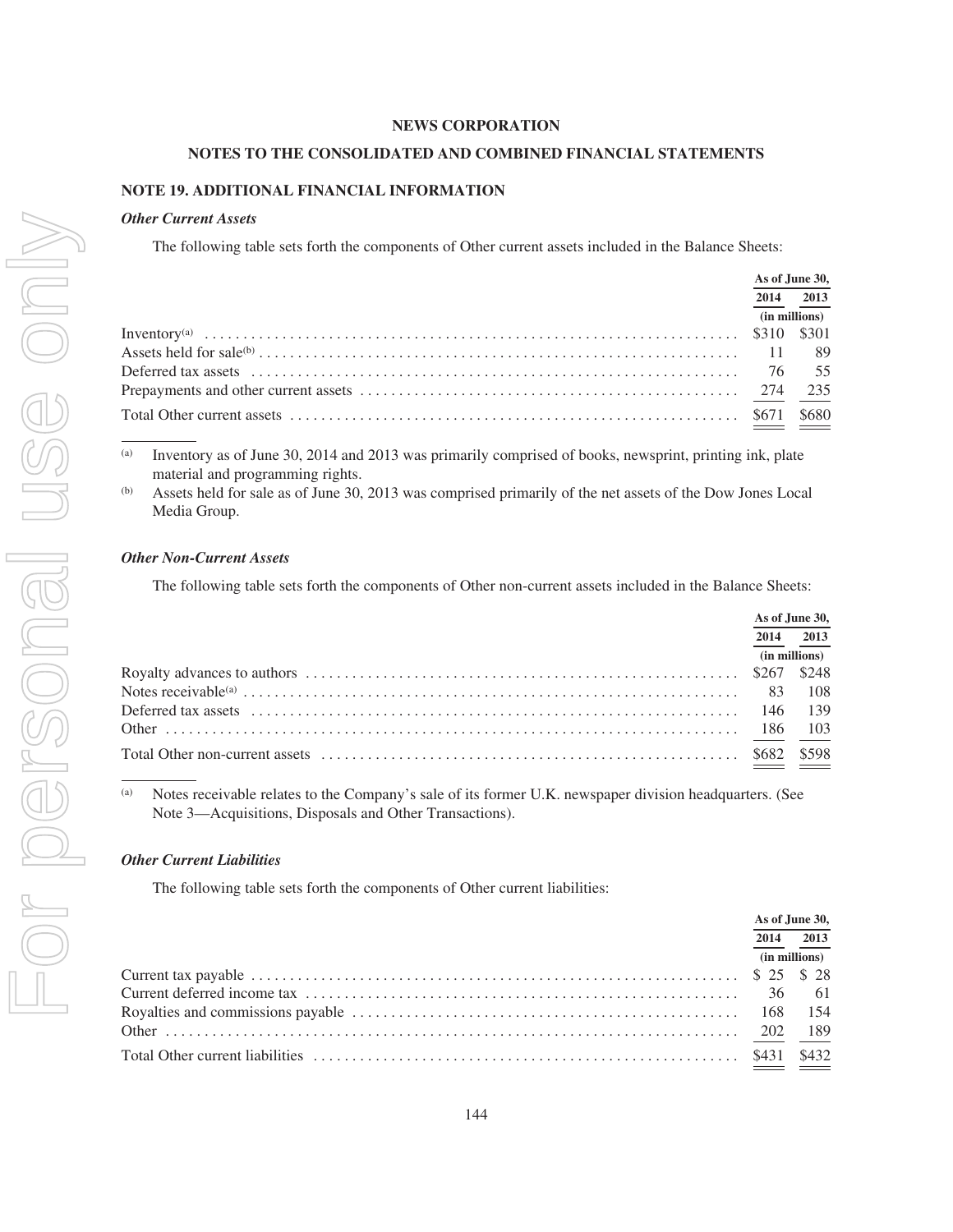## **NOTES TO THE CONSOLIDATED AND COMBINED FINANCIAL STATEMENTS**

### *Other, net*

The following table sets forth the components of Other, net included in the Statements of Operations:

|                                                                                         | For the fiscal vears ended June 30, |               |         |
|-----------------------------------------------------------------------------------------|-------------------------------------|---------------|---------|
|                                                                                         | 2014                                | 2013          | 2012    |
|                                                                                         |                                     | (in millions) |         |
|                                                                                         | \$(721)                             | $s =$         | $S-$    |
|                                                                                         | 37                                  |               |         |
|                                                                                         | 36                                  |               |         |
|                                                                                         |                                     | 1.263         |         |
| Gain on sale of investment in SKY Network Television Ltd. (d) $\dots \dots \dots \dots$ |                                     | 321           |         |
| Gain on the financial indexes business transactions <sup>(e)</sup>                      | $\overline{\phantom{a}}$            | 12            |         |
| Loss on sale of U.K. newspaper division headquarters <sup>(c)</sup>                     |                                     |               | (22)    |
|                                                                                         |                                     |               | (30)    |
|                                                                                         | (5)                                 | (3)           | (7)     |
|                                                                                         | \$(653)                             | \$1,593       | \$ (59) |

(a) See Note 17—Income Taxes

(b) See Note 15—Retirement Benefit Obligations

(c) See Note 3—Acquisitions, Disposals and Other Transactions

(d) See Note 5—Investments

(e) In April 2013, the Company sold its 10% investment in its venture with CME. The Company recorded a gain of \$12 million on this transaction which was recorded in Other, net for the fiscal year ended June 30, 2013. In addition, as a result of the transaction, the Company was released from its agreement to indemnify CME with respect to any payment of principal, premium and interest made by CME under its guarantee of the third-party debt issued by the joint venture.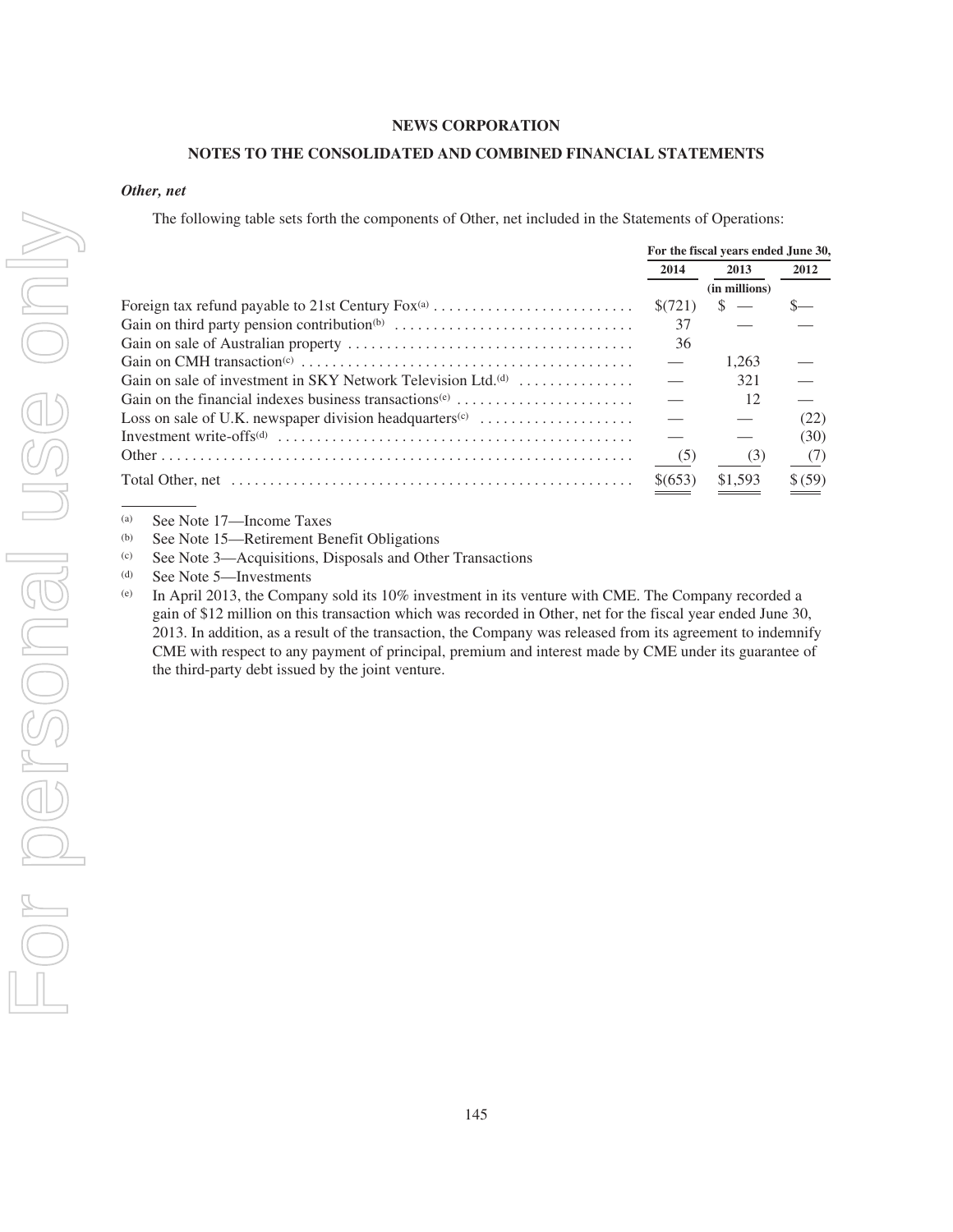## **NOTES TO THE CONSOLIDATED AND COMBINED FINANCIAL STATEMENTS**

### *Accumulated Other Comprehensive Income (Loss)*

The components of Accumulated other comprehensive income (loss) were as follows:

|                                                                                                                | For the fiscal years ended June 30, |                         |                |
|----------------------------------------------------------------------------------------------------------------|-------------------------------------|-------------------------|----------------|
|                                                                                                                | 2014                                | 2013                    | 2012           |
|                                                                                                                |                                     | (in millions)           |                |
| Accumulated other comprehensive income (loss), net of tax:<br>Unrealized holding gains (losses) on securities: |                                     |                         |                |
|                                                                                                                | <sup>\$</sup><br>2<br>22            | $\mathcal{S}$<br>1<br>1 | \$             |
|                                                                                                                | 24                                  | 2                       |                |
| Pension plans:                                                                                                 | (348)<br>(36)                       | (358)<br>10             | (214)<br>(144) |
|                                                                                                                | (384)                               | (348)                   | (358)          |
| Foreign currency translation:                                                                                  | 617<br>354                          | 1.404<br>(787)          | 1.744<br>(340) |
|                                                                                                                | 971                                 | 617                     | 1,404          |
| Share of other comprehensive income from equity affiliates, net:                                               | (1)                                 |                         |                |
|                                                                                                                | (1)                                 |                         |                |
| Total accumulated other comprehensive income (loss), net of tax:                                               | 271<br>339                          | 1,047<br>(776)          | 1,531<br>(484) |
|                                                                                                                | \$610                               | $\mathbb{S}$<br>271     | \$1,047        |

(a) Net of income tax expense of \$14 million, nil and \$1 million for the fiscal years ended June 30, 2014, 2013 and 2012, respectively.

(b) Net of income tax (benefit) expense of  $\S(3)$  million, \$5 million and  $\S(50)$  million for the fiscal years ended June 30, 2014, 2013 and 2012, respectively.

(c) Excludes  $$2$  million,  $$(10)$  million and  $$(5)$  million relating to noncontrolling interests for the fiscal years ended June 30, 2014, 2013 and 2012, respectively.

(d) Net of income tax benefit of \$1 million for the fiscal year ended June 30, 2014 and nil for the fiscal years ended June 30, 2013 and 2012.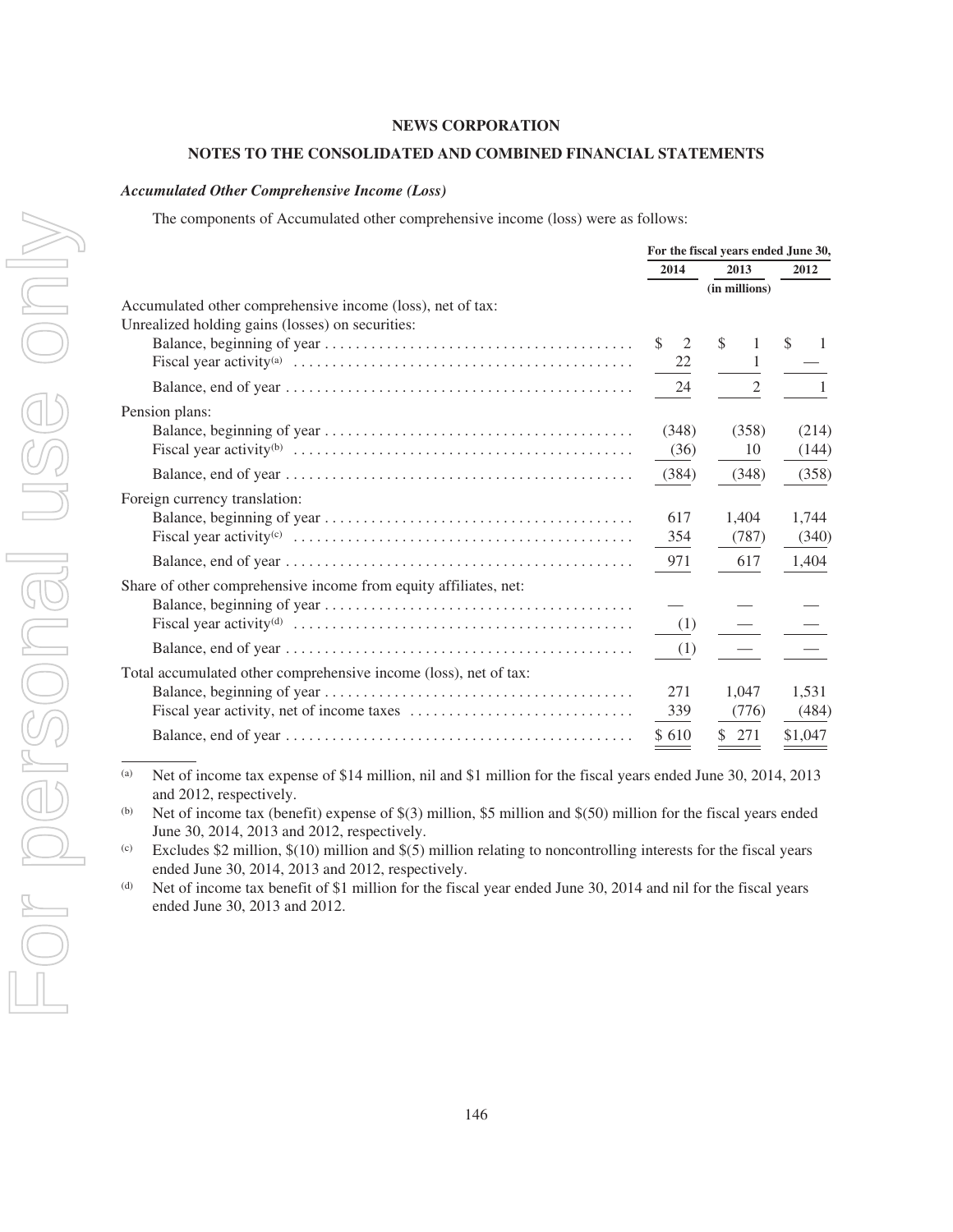## **NOTES TO THE CONSOLIDATED AND COMBINED FINANCIAL STATEMENTS**

### **NOTE 20. VALUATION AND QUALIFYING ACCOUNTS**

|                                                                    | <b>Balance at</b><br>beginning of<br>vear |         | <b>Acquisitions</b><br>Additions and disposals Utilization exchange end of year |       | Foreign        | <b>Balance at</b>     |
|--------------------------------------------------------------------|-------------------------------------------|---------|---------------------------------------------------------------------------------|-------|----------------|-----------------------|
|                                                                    |                                           |         | (in millions)                                                                   |       |                |                       |
| Fiscal 2014                                                        |                                           |         |                                                                                 |       |                |                       |
| Allowances for returns and doubtful accounts                       | $\frac{(175)}{2}$                         | \$(120) | $S-$                                                                            | \$123 | S(3)           | (175)<br>S.           |
| Deferred tax valuation allowance $\dots \dots \dots \dots$ (1,391) |                                           | (105)   |                                                                                 |       | 103            | (1,393)               |
| Fiscal 2013                                                        |                                           |         |                                                                                 |       |                |                       |
| Allowances for returns and doubtful accounts                       | (186)                                     | \$(125) | (4)                                                                             | \$133 | S <sub>7</sub> | (175)<br><sup>S</sup> |
| Deferred tax valuation allowance                                   | (1.261)                                   | (84)    |                                                                                 |       | (46)           | (1,391)               |
| Fiscal 2012                                                        |                                           |         |                                                                                 |       |                |                       |
| Allowances for returns and doubtful accounts                       | (227)                                     | (159)   |                                                                                 | 196   | 4              | (186)                 |
| Deferred tax valuation allowance $\dots\dots\dots\dots$            | (1,312)                                   | (34)    |                                                                                 | 35    | 50             | (1,261)               |
|                                                                    |                                           |         |                                                                                 |       |                |                       |

## **NOTE 21. QUARTERLY DATA (UNAUDITED)**

For convenience purposes, all references to September 30, 2013 and September 30, 2012 refer to the three months ended September 29, 2013 and September 30, 2012, respectively. All references to December 31, 2013 and December 31, 2012 refer to the three months ended December 29, 2013 and December 30, 2012, respectively. All references to March 31, 2014 and March 31, 2013 refer to the three months ended March 30, 2014, and March 31, 2013, respectively.

|                                                                                                  | For the three months ended              |                        |         |                 |
|--------------------------------------------------------------------------------------------------|-----------------------------------------|------------------------|---------|-----------------|
|                                                                                                  | September 30,                           | December 31, March 31, |         | <b>June 30,</b> |
|                                                                                                  | (in millions, except per share amounts) |                        |         |                 |
| Fiscal 2014                                                                                      |                                         |                        |         |                 |
|                                                                                                  | \$2,072                                 | \$2,238                | \$2,078 | \$2,186         |
| Net income $\dots \dots \dots \dots \dots \dots \dots \dots \dots \dots \dots \dots \dots \dots$ | 38                                      | 166                    | 61      | 29              |
| Net income attributable to News Corporation stockholders                                         | 27                                      | 151                    | 48      | 13              |
| Income available to News Corporation stockholders per                                            |                                         |                        |         |                 |
|                                                                                                  | \$0.05                                  | \$0.26                 | \$0.08  | S.<br>0.02      |
| Income available to News Corporation stockholders per                                            |                                         |                        |         |                 |
|                                                                                                  | 0.05                                    | 0.26                   | 0.08    | 0.02            |
| Fiscal $2013^{(a)}$                                                                              |                                         |                        |         |                 |
|                                                                                                  | \$2,133                                 | \$2,321                | \$2,180 | \$2,257         |
|                                                                                                  | (83)                                    | 1,411                  | 332     | (1,113)         |
| Net (loss) income attributable to News Corporation                                               |                                         |                        |         |                 |
|                                                                                                  | (92)                                    | 1,399                  | 323     | (1, 124)        |
| (Loss) income available to News Corporation stockholders per                                     |                                         |                        |         |                 |
|                                                                                                  | \$ (0.16)                               | \$2.42                 | \$0.56  | \$(1.94)        |
| (Loss) income available to News Corporation stockholders per                                     |                                         |                        |         |                 |
|                                                                                                  | (0.16)                                  | 2.42                   | 0.56    | (1.94)          |
|                                                                                                  |                                         |                        |         |                 |

(a) In the quarter ended December 31, 2012, the Company recorded a gain on the CMH transaction of approximately \$1.3 billion (See Note 3—Acquisitions, Disposals and Other Transactions). In the quarter ended March 31, 2013, the Company recorded a gain on the sale of its investment in SKY Network Television Ltd. of \$321 million (See Note 5—Investments). In the quarter ended June 30, 2013, the Company recorded impairment charges of approximately \$1.4 billion. (See Note 7—Goodwill and Other Intangible Assets).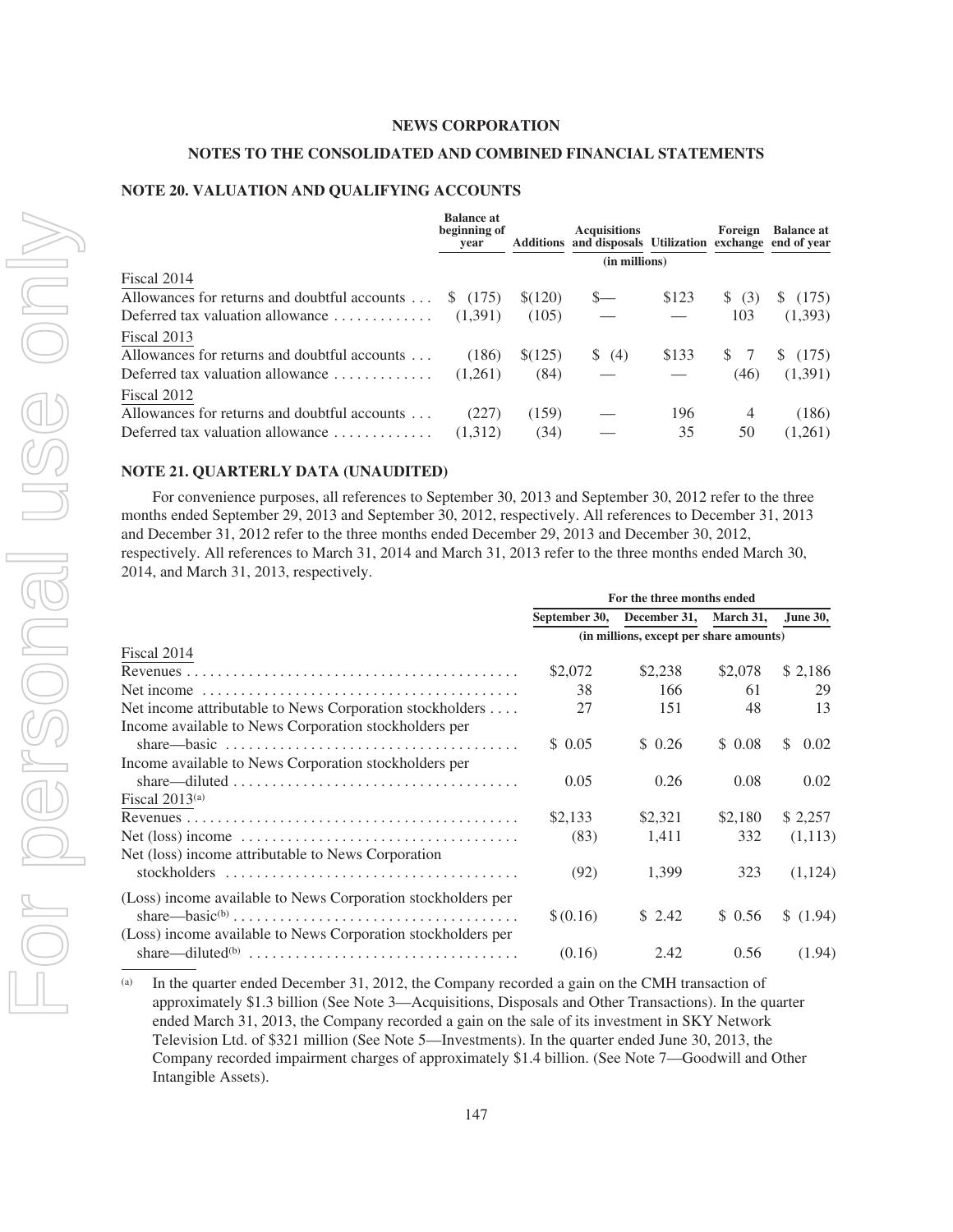## **NOTES TO THE CONSOLIDATED AND COMBINED FINANCIAL STATEMENTS**

(b) The Separation was completed on June 28, 2013, and the Company issued 579 million shares of common stock. This initial share amount is being utilized for the calculation of both basic and diluted earnings per share for all years presented prior to the Distribution Date as no News Corporation common stock or equitybased awards were outstanding prior to June 28, 2013. The dilutive effect of the Company's equity-based awards issued in connection with the Separation is included in the computation of diluted earnings per share in the period subsequent to the Separation. (See Note 12—Earnings per Share).

### **NOTE 22. SUBSEQUENT EVENTS**

In August 2014, the Company completed its acquisition of Harlequin Enterprises Limited ("Harlequin") from Torstar Corporation for a purchase price of C\$455 million (approximately US\$420 million), subject to certain adjustments. Harlequin is a leading publisher of women's fiction, and this acquisition extends HarperCollins' global platform, particularly in Europe and Asia Pacific. Harlequin will operate as a division of HarperCollins, and its results will be included within the Book Publishing segment. The Company is currently in the process of evaluating the purchase accounting implications, and as a result, disclosures required under ASC 805-10-50-2 (h) cannot be made at this time.

In July 2014, REA purchased 31,283,140 shares, or 17.22%, of iProperty Group Limited (ASX: IPP) from SeLoger.com SA, for total cash consideration of AUD \$106 million (approximately US\$100 million). iProperty Group has online property advertising operations in Malaysia, Indonesia, Hong Kong, Macau and Singapore, as well as investments in India and the Philippines.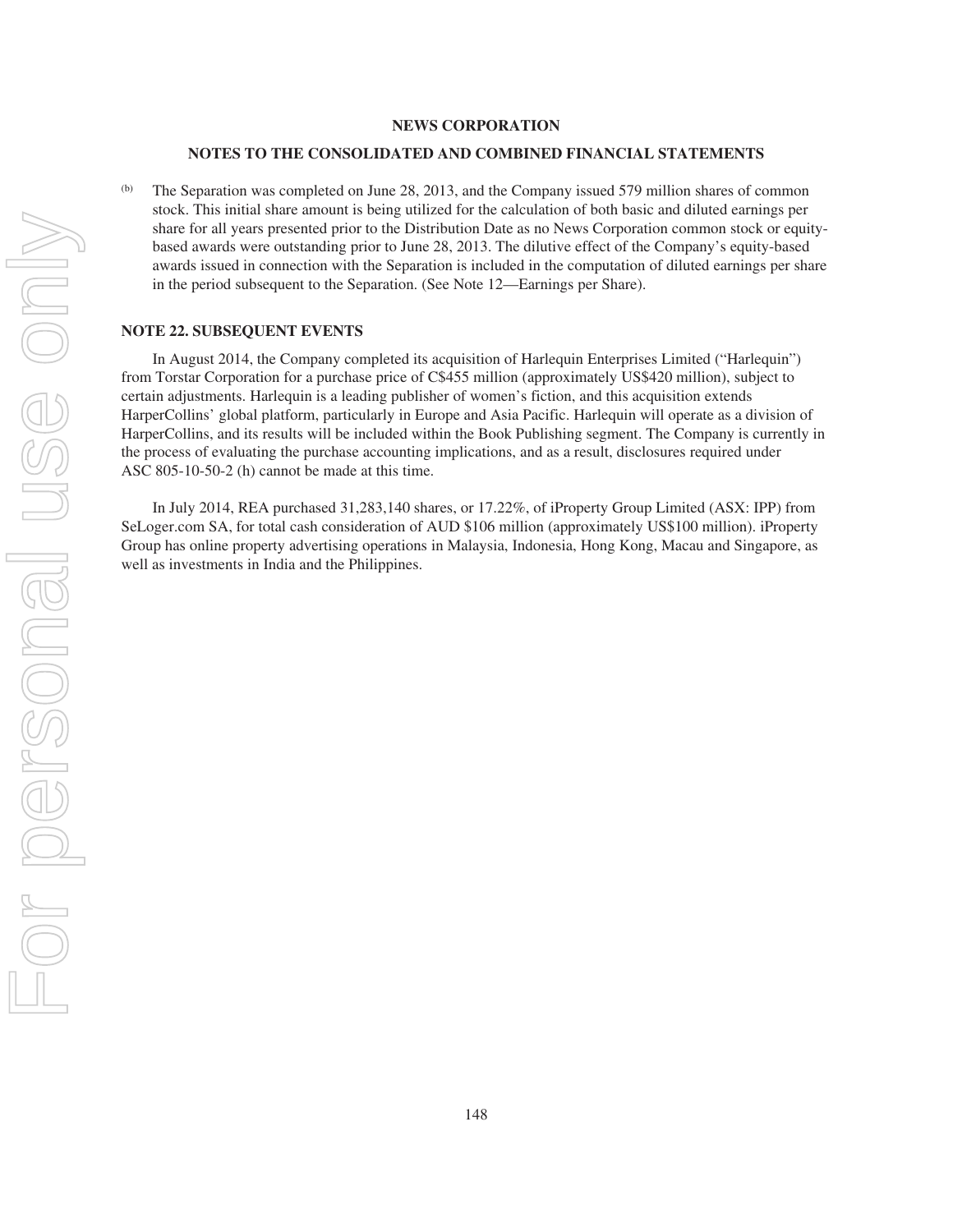## **ITEM 9. CHANGES IN AND DISAGREEMENTS WITH ACCOUNTANTS ON ACCOUNTING AND FINANCIAL DISCLOSURE**

None.

### **ITEM 9A. CONTROLS AND PROCEDURES**

### **Disclosure Controls and Procedures**

The Company's management, with the participation of the Company's Chief Executive Officer and Chief Financial Officer, has evaluated the effectiveness of the Company's disclosure controls and procedures (as such term is defined in Rules 13a-15(e) and 15d-15(e) under the Exchange Act) as of the end of the period covered by this Annual Report. Based on such evaluation, the Company's Chief Executive Officer and Chief Financial Officer have concluded that, as of the end of such period, the Company's disclosure controls and procedures were effective in recording, processing, summarizing and reporting on a timely basis, information required to be disclosed by the Company in the reports that it files or submits under the Exchange Act and were effective in ensuring that information required to be disclosed by the Company in the reports that it files or submits under the Exchange Act is accumulated and communicated to the Company's management, including the Company's Chief Executive Officer and Chief Financial Officer, as appropriate to allow timely decisions regarding required disclosure.

#### **Management's Report on Internal Control Over Financial Reporting**

Management's report and the report of the independent registered public accounting firm thereon are set forth on pages 76 and 77, respectively, and are incorporated herein by reference.

### **Changes in Internal Control over Financial Reporting**

There has been no change in the Company's internal control over financial reporting (as such term is defined in Rules 13a-15(f) and 15d-15(f) under the Exchange Act) during the Company's fourth quarter of the fiscal year ended June 30, 2014 that has materially affected, or is reasonably likely to materially affect, the Company's internal control over financial reporting.

### **ITEM 9B. OTHER INFORMATION**

None.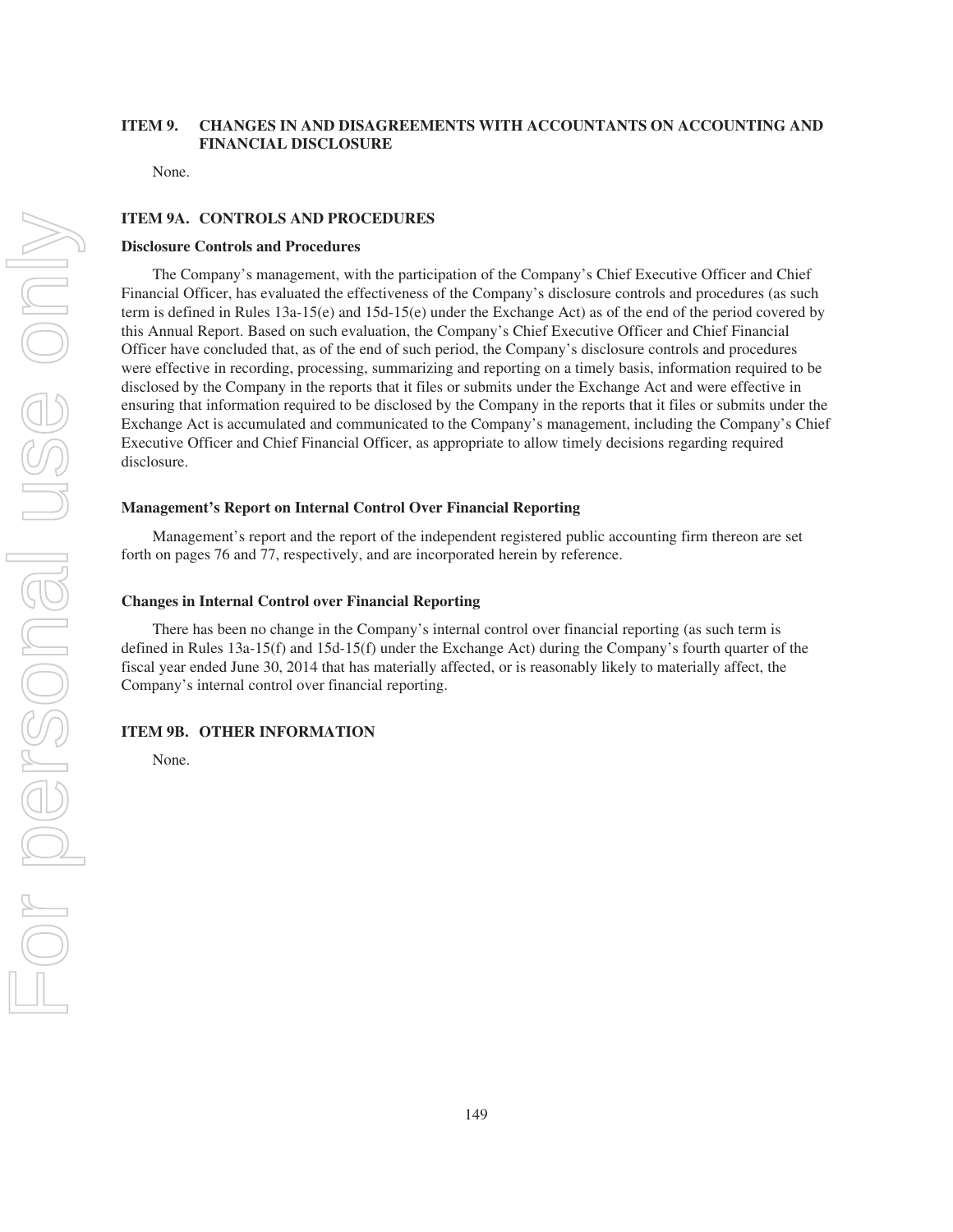### **PART III**

### **ITEM 10. DIRECTORS, EXECUTIVE OFFICERS AND CORPORATE GOVERNANCE**

The information required by this item with respect to the Company's Directors is contained in the Proxy Statement for the Company's 2014 Annual Meeting of Stockholders (the "Proxy Statement") to be filed with the SEC under the heading "Election of Directors" and is incorporated by reference in this Annual Report.

The information required by this item with respect to compliance with Section 16(a) of the Exchange Act is contained in the Proxy Statement under the heading "Section 16(a) Beneficial Ownership Reporting Compliance" and is incorporated by reference in this Annual Report.

The information required by this item with respect to the Company's Standards of Business Conduct and Code of Ethics is contained in the Proxy Statement under the heading "Corporate Governance Matters— Governing Documents" and is incorporated by reference in this Annual Report.

The information required by this item with respect to the Company's executive officers is contained in the Proxy Statement under the heading "Executive Officers of News Corp" and is incorporated by reference in this Annual Report.

The information required by this item with respect to the procedures by which security holders may recommend nominees to the Board is contained in the Proxy Statement under the heading "Corporate Governance Matters—Stockholder Recommendation of Director Candidates" and is incorporated by reference in this Annual Report.

The information required by this item with respect to the Company's Audit Committee, including the Audit Committee's members and its financial expert, is contained in the Proxy Statement under the headings "Corporate Governance Matters—Board Committees" and "Corporate Governance Matters—Board and Committee Composition for the Fiscal Year Ended June 30, 2014—Audit Committee" and is incorporated by reference in this Annual Report.

### **ITEM 11. EXECUTIVE COMPENSATION**

The information required by this item with respect to executive compensation and director compensation is contained in the Proxy Statement under the headings "Compensation Discussion and Analysis," "Executive Compensation" and "Director Compensation," respectively, and is incorporated herein by reference in this Annual Report.

The information required by this item with respect to compensation committee interlocks and insider participation is contained in the Proxy Statement under the heading "Compensation Committee Interlocks and Insider Participation" and is incorporated by reference in this Annual Report.

The compensation committee report required by this item is contained in the Proxy Statement under the heading "Compensation Committee Report" and is incorporated by reference in this Annual Report.

The information required by this item with respect to compensation policies and practices as they relate to the Company's risk management is contained in the Proxy Statement under the heading "Risks Related to Compensation Policies and Practices" and is incorporated by reference in this Annual Report.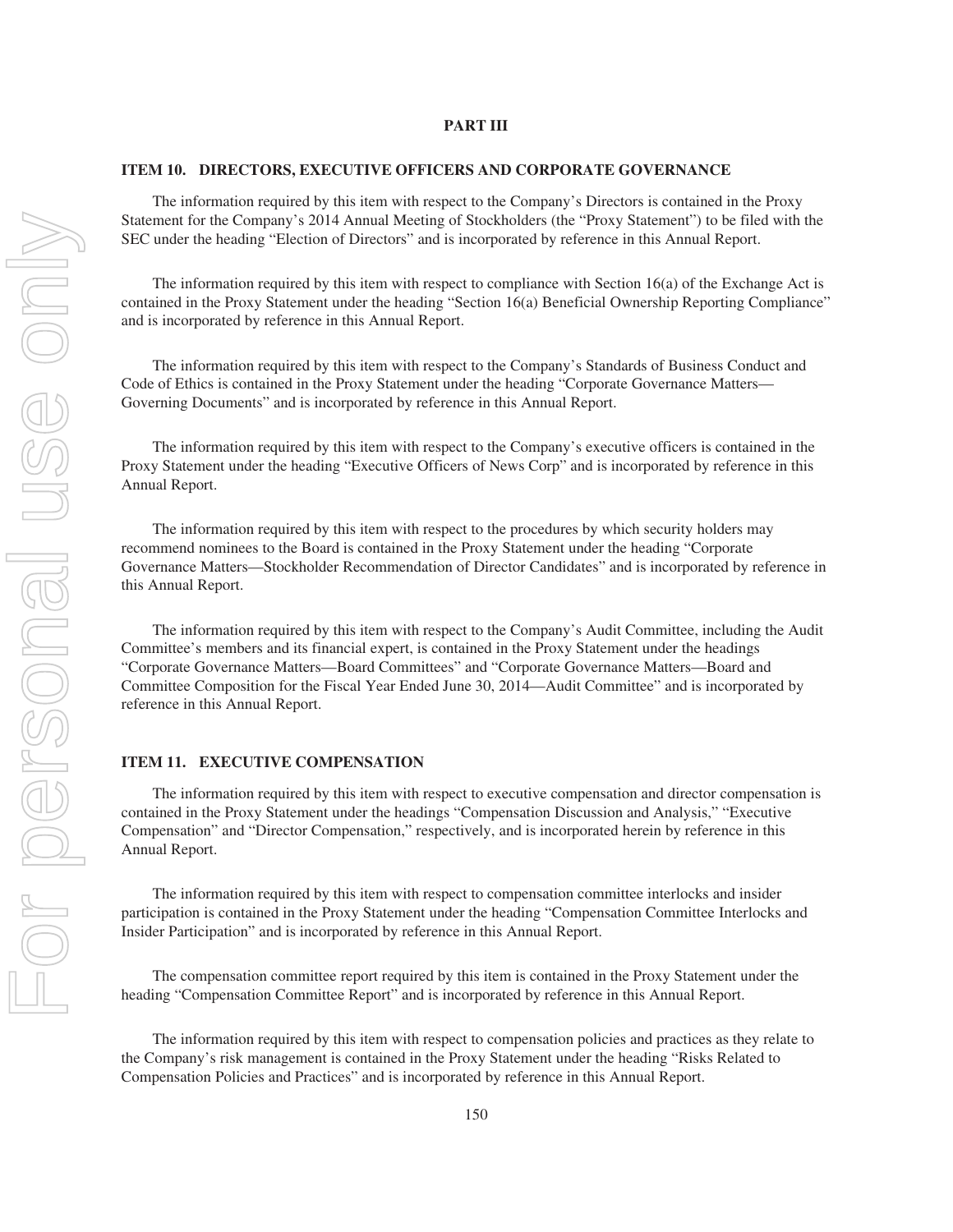## **ITEM 12. SECURITY OWNERSHIP OF CERTAIN BENEFICIAL OWNERS AND MANAGEMENT AND RELATED STOCKHOLDER MATTERS**

The information required by this item with respect to securities authorized for issuance under the Company's equity compensation plans is contained in the Proxy Statement under the heading "Equity Compensation Plan Information" and is incorporated herein by reference in this Annual Report.

The information required by this item with respect to the security ownership of certain beneficial owners and management is contained in the Proxy Statement under the heading "Security Ownership of News Corp" and is incorporated by reference in this Annual Report.

## **ITEM 13. CERTAIN RELATIONSHIPS AND RELATED TRANSACTIONS, AND DIRECTOR INDEPENDENCE**

The information required by this item with respect to transactions with related persons is contained in the Proxy Statement under the heading "Certain Relationships and Related-Party Transactions" and is incorporated by reference in this Annual Report.

The information required by this item with respect to director independence is contained in the Proxy Statement under the headings "Corporate Governance Matters—Director Independence" and "Corporate Governance Matters—Board Committees" and is incorporated by reference in this Annual Report.

### **ITEM 14. PRINCIPAL ACCOUNTANT FEES AND SERVICES**

The information required by this item is contained in the Proxy Statement under the headings "Fees Paid to Independent Registered Public Accounting Firm" and "Audit Committee Pre-Approval Policies and Procedures" and is incorporated by reference in this Annual Report.

### **PART IV**

## **ITEM 15. EXHIBITS AND FINANCIAL STATEMENT SCHEDULES**

- (a) The following documents are filed as part of this report:
	- 1. The Company's Consolidated and Combined Financial Statements required to be filed as part of this Annual Report and the Report of Independent Registered Public Accounting Firm are included in Part II, Item 8. Financial Statements and Supplementary Data.
	- 2. All other financial statement schedules are omitted because the required information is not applicable, or because the information called for is included in the Company's Consolidated and Combined Financial Statements or the Notes to the Consolidated and Combined Financial Statements.
	- 3. Exhibits—The exhibits listed on the accompanying Exhibit Index filed or incorporated by reference as part of this Annual Report and such Exhibit Index is incorporated herein by reference. On the Exhibit Index, a " $\pm$ " identifies each management contract or compensatory plan or arrangement required to be filed as an exhibit to this Annual Report, and such listing is incorporated herein by reference.
- (b) Not applicable.
- (c) The financial statements as of June 30, 2014 and June 30, 2013, and for the three years ended June 30, 2014, of the Foxtel Group, an equity investee, are included in this Form 10-K pursuant to Rule 3-09 of Regulation S-X.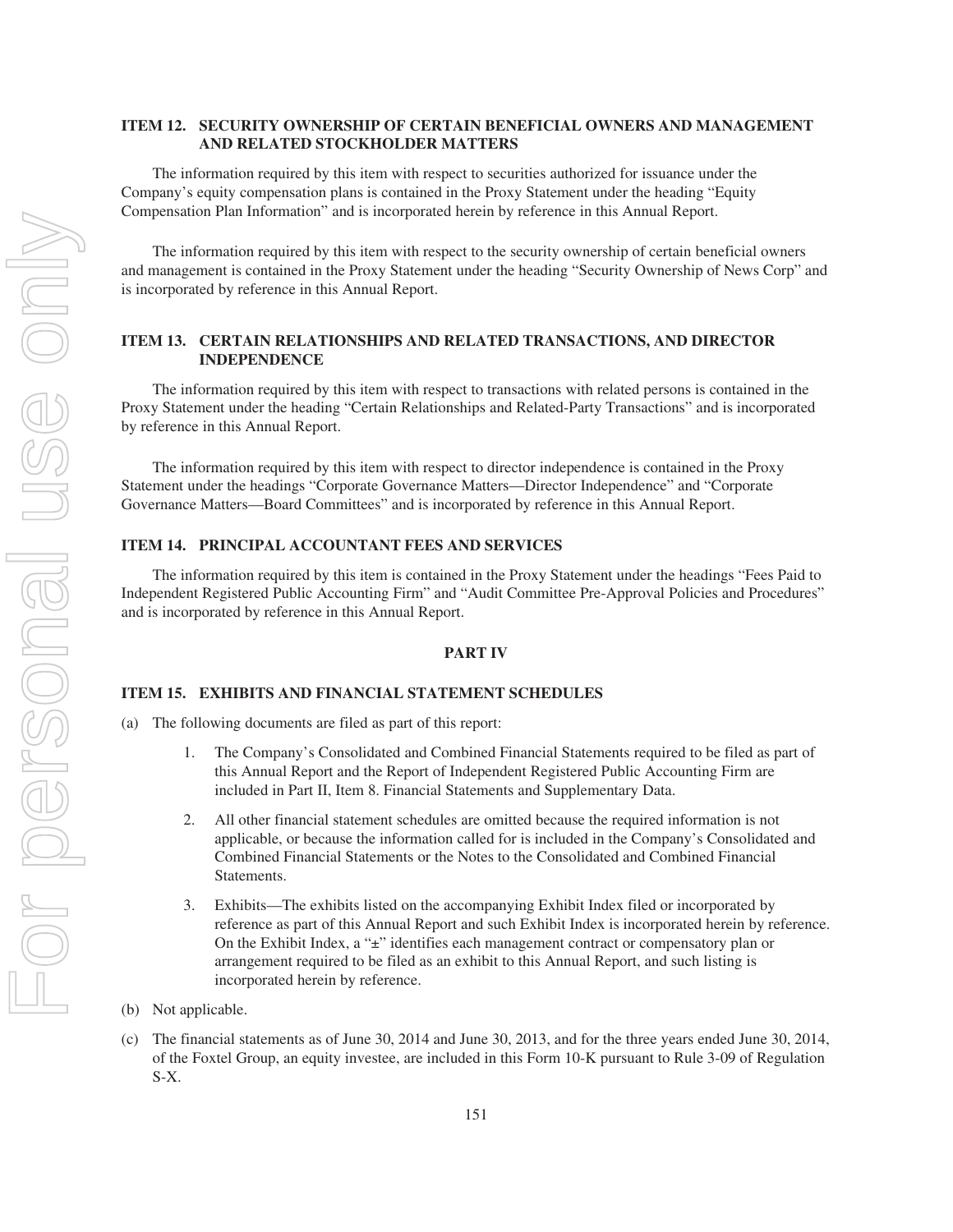### **SIGNATURES**

Pursuant to the requirements of Section 13 or 15(d) of the Securities Exchange Act of 1934, the registrant has duly caused this report to be signed on its behalf by the undersigned, thereunto duly authorized.

> NEWS CORPORATION (Registrant)

By: /s/ Bedi Ajay Singh **Bedi Ajay Singh Chief Financial Officer**

Date: August 14, 2014

Pursuant to the requirements of the Securities Exchange Act of 1934, this report has been signed below by the following persons on behalf of the registrant and in the capacities and on the dates indicated:

| Signature                                          | <b>Title</b>                                                          | Date            |
|----------------------------------------------------|-----------------------------------------------------------------------|-----------------|
| /s/ Robert J. Thomson<br>Robert J. Thomson         | Chief Executive Officer and Director<br>(Principal Executive Officer) | August 14, 2014 |
| /s/ Bedi Ajay Singh<br><b>Bedi Ajay Singh</b>      | <b>Chief Financial Officer</b><br>(Principal Financial Officer)       | August 14, 2014 |
| /s/ Kevin P. Halpin                                | Principal Accounting Officer                                          | August 14, 2014 |
| <b>Kevin P. Halpin</b><br>/s/ K. Rupert Murdoch    | <b>Executive Chairman</b>                                             | August 14, 2014 |
| <b>K. Rupert Murdoch</b><br>/s/ Lachlan K. Murdoch | Non-Executive Co-Chairman                                             | August 14, 2014 |
| Lachlan K. Murdoch<br>/s/ José María Aznar         | Director                                                              | August 14, 2014 |
| José María Aznar<br>/s/ Natalie Bancroft           | Director                                                              | August 14, 2014 |
| <b>Natalie Bancroft</b><br>/s/ Peter L. Barnes     | Director                                                              | August 14, 2014 |
| Peter L. Barnes<br>/s/ Elaine L. Chao              | Director                                                              | August 14, 2014 |
| Elaine L. Chao                                     |                                                                       |                 |
| /s/ John Elkann<br>John Elkann                     | Director                                                              | August 14, 2014 |
| /s/ Joel I. Klein<br>Joel I. Klein                 | Director                                                              | August 14, 2014 |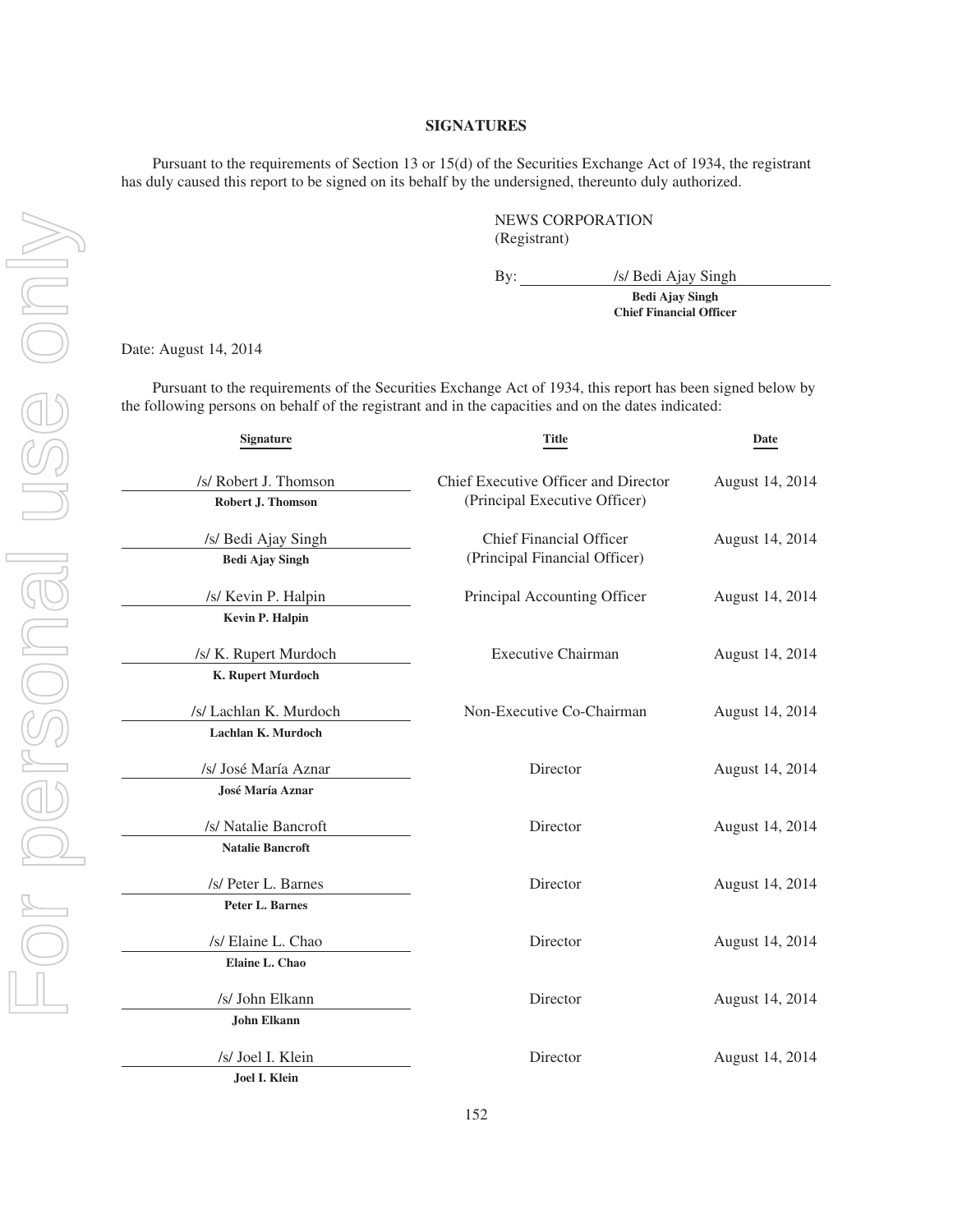| <b>Signature</b>        | <b>Title</b> | Date            |
|-------------------------|--------------|-----------------|
| /s/ James R. Murdoch    | Director     | August 14, 2014 |
| James R. Murdoch        |              |                 |
| /s/ Ana Paula Pessoa    | Director     | August 14, 2014 |
| Ana Paula Pessoa        |              |                 |
| /s/ Masroor Siddiqui    | Director     | August 14, 2014 |
| <b>Masroor Siddiqui</b> |              |                 |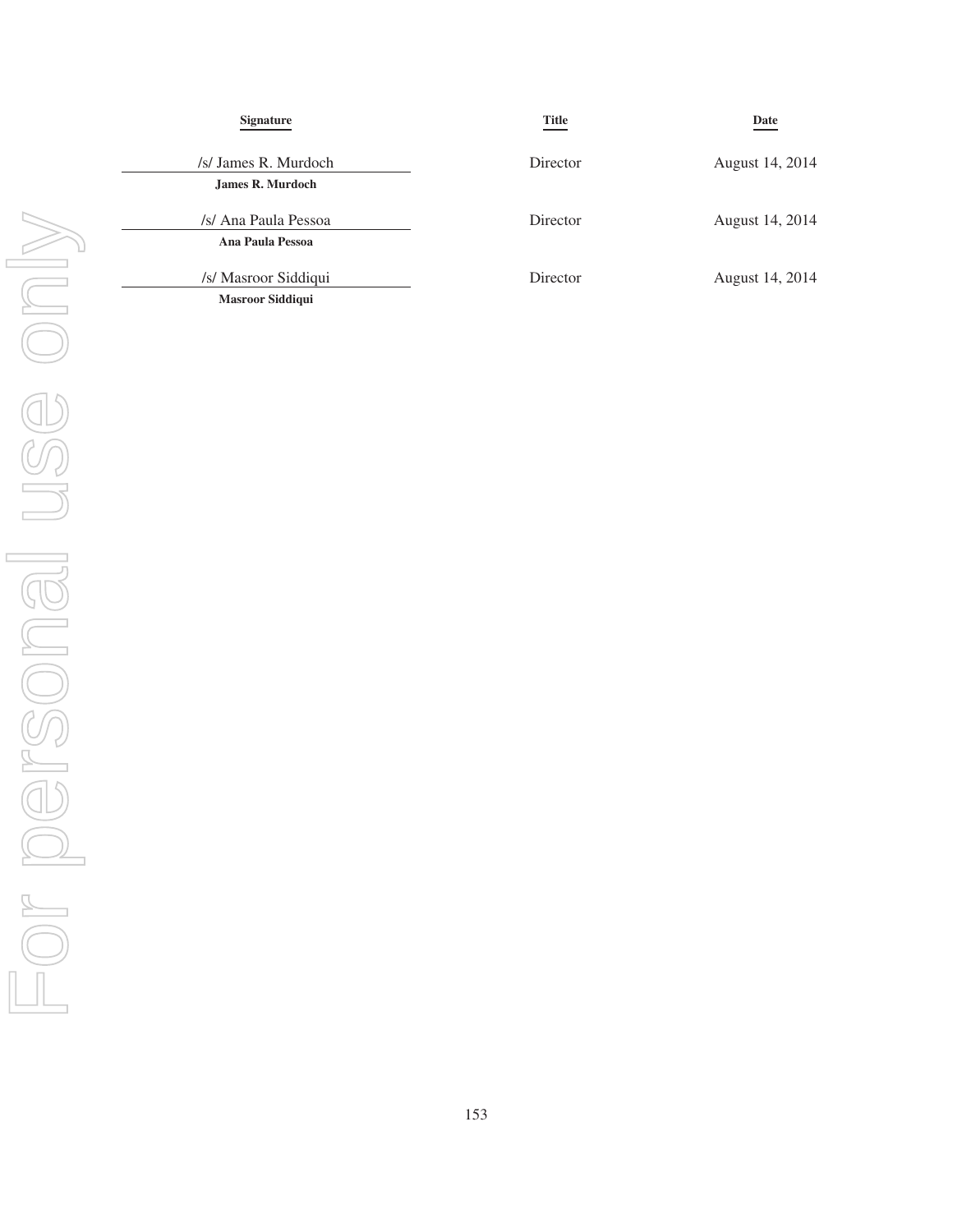### **EXHIBIT INDEX**

# **Exhibit Exhibit Description** 2.1 Separation and Distribution Agreement, dated June 28, 2013, among News Corporation, New News Corporation and News Corp Holdings UK & Ireland. (Incorporated by reference to Exhibit 2.1 to the Current Report of News Corporation on Form 8-K (File No. 001-35769) filed with the Securities and Exchange Commission on July 3, 2013.) 2.2 Tax Sharing and Indemnification Agreement, dated June 28, 2013, between News Corporation and

- New News Corporation. (Incorporated by reference to Exhibit 2.3 to the Current Report of News Corporation on Form 8-K (File No. 001-35769) filed with the Securities and Exchange Commission on July 3, 2013.)
- 2.3 Transition Services Agreement, dated June 28, 2013, between News Corporation and New News Corporation. (Incorporated by reference to Exhibit 2.2 to the Current Report of News Corporation on Form 8-K (File No. 001-35769) filed with the Securities and Exchange Commission on July 3, 2013.)
- 2.4 Employee Matters Agreement, dated June 28, 2013, between News Corporation and New News Corporation. (Incorporated by reference to Exhibit 2.4 to the Current Report of News Corporation on Form 8-K (File No. 001-35769) filed with the Securities and Exchange Commission on July 3, 2013.)
- 2.5 FOX SPORTS Trade Mark Licence. (Incorporated by reference to Exhibit 2.5 to the Current Report of News Corporation on Form 8-K (File No. 001-35769) filed with the Securities and Exchange Commission on July 3, 2013.)
- 2.6 FOX Trade Mark Licence. (Incorporated by reference to Exhibit 2.6 to the Current Report of News Corporation on Form 8-K (File No. 001-35769) filed with the Securities and Exchange Commission on July 3, 2013.)
- 3.1 Restated Certificate of Incorporation of News Corporation (Incorporated by reference to Exhibit 3.1 to the Annual Report of News Corporation on Form 10-K (File No. 001-35769) filed with the Securities and Exchange Commission on September 20, 2013.)
- 3.2 Amended and Restated By-laws of News Corporation. (Incorporated by reference to Exhibit 3.2 to the Current Report of News Corporation on Form 8-K (File No. 001-35769) filed with the Securities and Exchange Commission on July 3, 2013.)
- 4.1 Amended and Restated Rights Agreement, dated as of June 18, 2014, between News Corporation and Computershare Trust Company, N.A., as Rights Agent. (Incorporated by reference to Exhibit 4.1 to the Current Report of News Corporation on Form 8-K (File No. 001-35769) filed with the Securities and Exchange Commission on June 18, 2014.)
- 10.1 Amended and Restated Employment Agreement, effective August 5, 2014, between NC Transaction, Inc. and Mr. Robert Thomson. (Incorporated by reference to Exhibit 10.2 to the Current Report of News Corporation on Form 8-K (File No. 001-35769) filed with the Securities and Exchange Commission on August 11, 2014.)±
- 10.2 Employment Agreement, dated November 26, 2012, between NC Transaction, Inc. and Mr. Bedi Ajay Singh. (Incorporated by reference to Exhibit 10.2 to the Amendment No. 3 to the New Newscorp Inc. Registration Statement on Form 10 (File No. 001-35769) filed with the Securities and Exchange Commission on April 26, 2013.)±
- 10.3 Employment Agreement, dated as of January 1, 2011, between News America Incorporated and Joel Klein. (Incorporated by reference to Exhibit 10.3 to the Annual Report of News Corporation on Form 10-K (File No. 001-35769) filed with the Securities and Exchange Commission on September 20, 2013.)±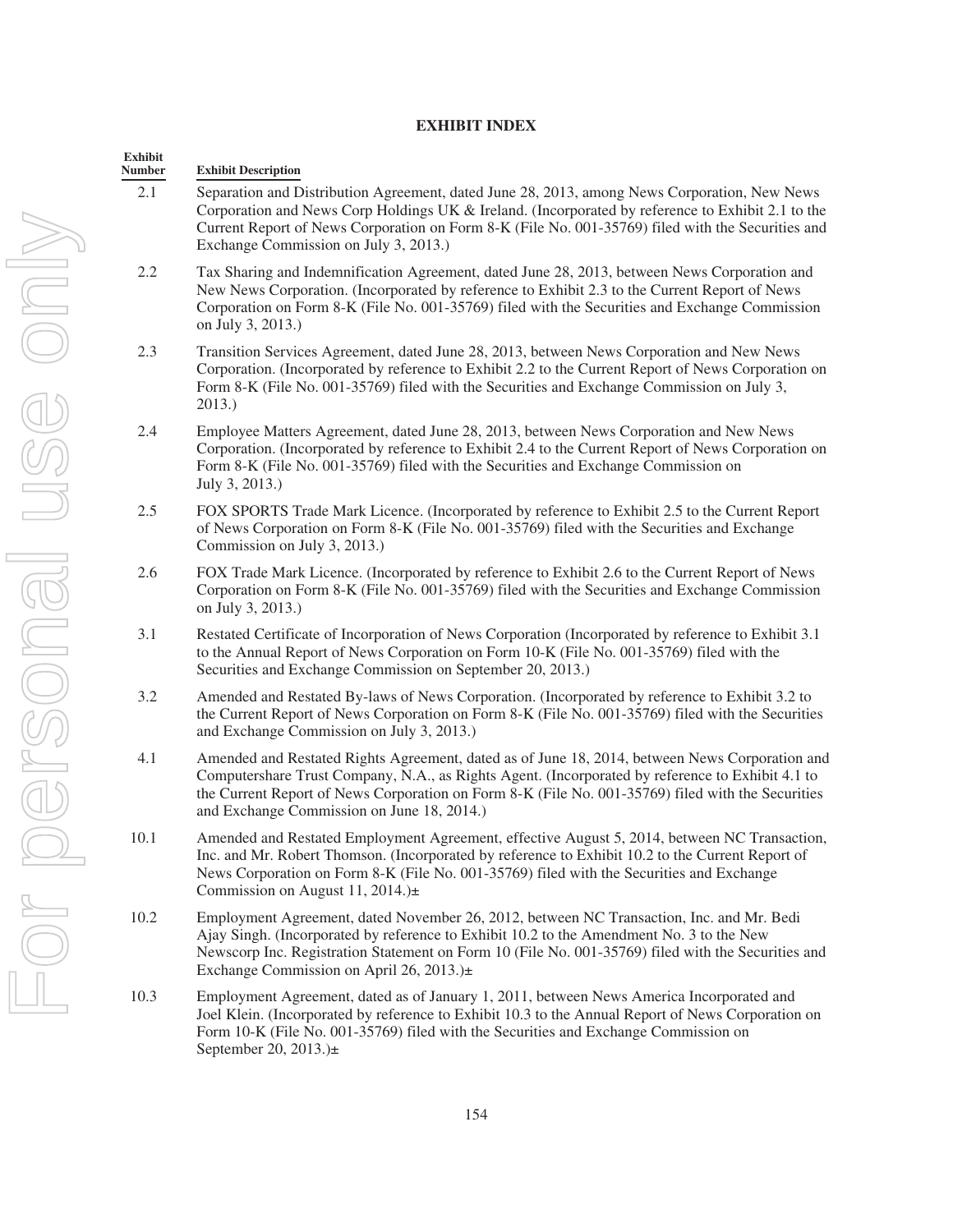#### **Exhibit Exhibit Description**

- 10.4 Assignment of and Amendment to Employment Agreement, dated as of June 28, 2013, to the Employment Agreement, dated as of January 1, 2011, between News America Incorporated and Joel Klein. (Incorporated by reference to Exhibit 10.4 to the Annual Report of News Corporation on Form 10-K (File No. 001-35769) filed with the Securities and Exchange Commission on September 20, 2013.)±
- 10.5 News Corporation 2013 Long-Term Incentive Plan, as amended and restated effective August 6, 2014. (Incorporated by reference to Exhibit 10.1 to the Current Report of News Corporation on Form 8-K (File No. 001-35769) filed with the Securities and Exchange Commission on August 11, 2014.)±
- 10.6 Form of Agreement for FY2014-2016 Cash-Settled Performance Stock Units under the News Corporation 2013 Long-Term Incentive Plan. (Incorporated by reference to Exhibit 10.6 to the Annual Report of News Corporation on Form 10-K (File No. 001-35769) filed with the Securities and Exchange Commission on September 20, 2013.)±
- 10.7 Form of Agreement for FY2014-2016 Stock-Settled Performance Stock Units under the News Corporation 2013 Long-Term Incentive Plan. (Incorporated by reference to Exhibit 10.7 to the Annual Report of News Corporation on Form 10-K (File No. 001-35769) filed with the Securities and Exchange Commission on September 20, 2013.)±
- 10.8 NC Transaction, Inc. Restoration Plan. (Incorporated by reference to Exhibit 10.8 to the Annual Report of News Corporation on Form 10-K (File No. 001-35769) filed with the Securities and Exchange Commission on September 20, 2013.)±
- 10.9 Form of Agreement for Cash-Settled Performance Stock Units under the News Corporation 2013 Long-Term Incentive Plan.\*±
- 10.10 Form of Agreement for Stock-Settled Performance Stock Units under the News Corporation 2013 Long-Term Incentive Plan. \*±
- 10.11 Form of Agreement for Stock-Settled Restricted Share Units under the News Corporation 2013 Long-Term Incentive Plan. \*±
- 10.12 Letter Agreement, dated June 27, 2014, from News Corporation to K. Rupert Murdoch.\* $\pm$
- 10.13 Credit Agreement, dated as of October 23, 2013, among News Corporation, as borrower, the lenders named therein, the initial issuing banks named therein, JPMorgan Chase Bank, N.A. and Citibank, N.A. as co-administrative agents, JPMorgan Chase Bank, N.A. as designated agent, Commonwealth Bank of Australia as syndication agent and J.P. Morgan Securities LLC, Citigroup Global Markets Inc. and Commonwealth Bank of Australia as joint lead arrangers and joint bookrunners. (Incorporated by reference to Exhibit 10.1 to the Current Report of News Corporation on Form 8-K (File No. 001-35769) filed with the Securities and Exchange Commission on October 29, 2013.)
- 21.1 List of Subsidiaries.\*
- 23.1 Consent of Ernst & Young LLP with respect to News Corporation.\*
- 23.2 Consent of Ernst & Young LLP with respect to Foxtel Group.\*
- 31.1 Chief Executive Officer Certification required by Rules 13a-14 and 15d-14 under the Securities Exchange Act of 1934, as amended.\*
- 31.2 Chief Financial Officer Certification required by Rules 13a-14 and 15d-14 under the Securities Exchange Act of 1934, as amended.\*
- 32.1 Certification of Chief Executive Officer and Chief Financial Officer pursuant to 18 U.S.C. Section 1350, as adopted pursuant to Section 906 of Sarbanes Oxley Act of 2002.\*\*
- 99.1 Audited Financial Statements as of June 30, 2014 for Foxtel Group.\*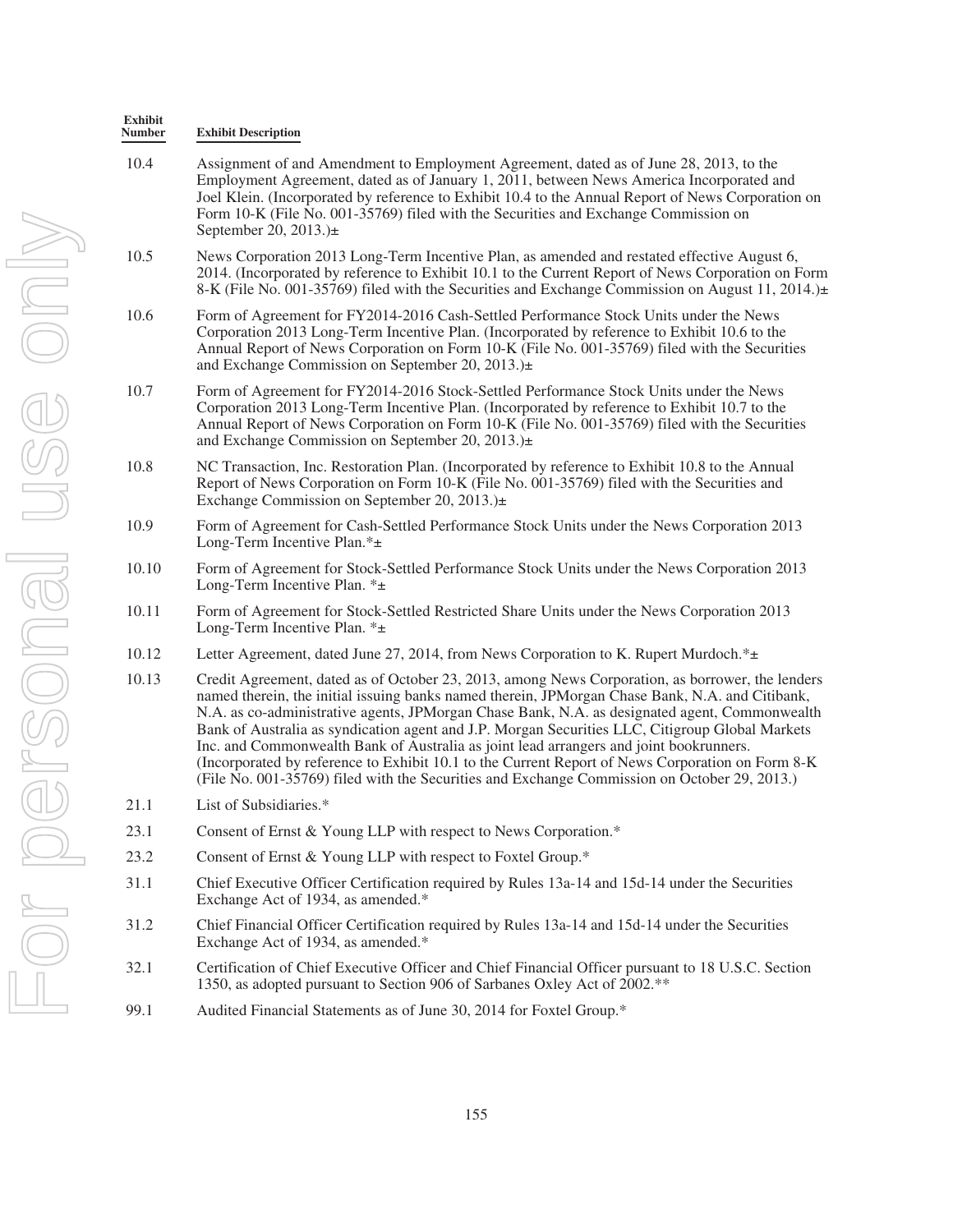#### **Exhibit Exhibit Description**

- 101 The following financial information from the Registrant's Annual Report on Form 10-K for the fiscal year ended June 30, 2014 formatted in XBRL (eXtensible Business Reporting Language): (i) Consolidated and Combined Statements of Operations for the fiscal years ended June 30, 2014, 2013 and 2012; (ii) Consolidated and Combined Statements of Comprehensive Income (Loss) for the fiscal years ended June 30, 2014, 2013 and 2012; (iii) Consolidated Balance Sheets as of June 30, 2014 and 2013; (iv) Consolidated and Combined Statements of Cash Flows for the fiscal years ended June 30, 2014, 2013 and 2012; (v) Consolidated and Combined Statements of Equity for the fiscal years ended June 30, 2014, 2013 and 2012 and (vi) Notes to the Consolidated and Combined Financial Statements. \*\*
- \* Filed herewith
- \*\* Furnished herewith
- ± Management contract or compensatory plan or arrangement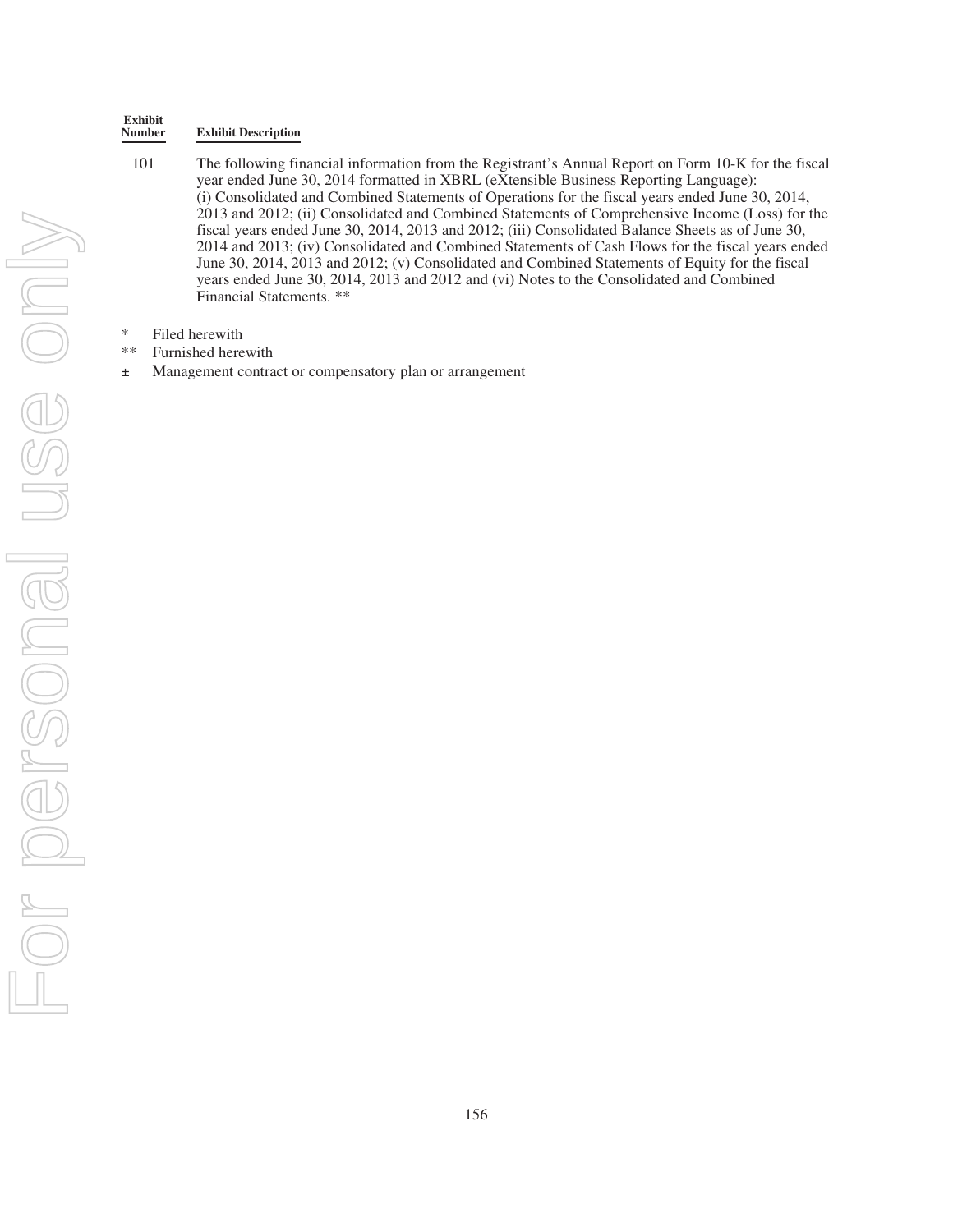## News Corporation 2013 Long-Term Incentive Plan (Cash – US) PERFORMANCE STOCK UNIT TERMS AND CONDITIONS NOTICE For the FY [ ] – FY [ ] Performance Cycle

| Award of<br><b>Performance Stock</b><br>Units <sup>1</sup> | News Corporation, a Delaware corporation ("News Corp"), has awarded you the target number of cash<br>settled performance stock units ("PSUs") relating to shares of its Class A Common Stock, par value \$0.01<br>per share (the "NWSA Shares"), set forth in your Summary of PSU Award (the "PSU Award"). The terms<br>and conditions of the PSU Award are set forth in this PSU Terms and Conditions Notice (the "PSU Terms<br>and Conditions Notice") and in the News Corporation 2013 Long-Term Incentive Plan, as amended and<br>restated (the "2013 LTIP").                  |
|------------------------------------------------------------|------------------------------------------------------------------------------------------------------------------------------------------------------------------------------------------------------------------------------------------------------------------------------------------------------------------------------------------------------------------------------------------------------------------------------------------------------------------------------------------------------------------------------------------------------------------------------------|
|                                                            | The terms of the 2013 LTIP are incorporated herein by reference. All capitalized terms that are not defined<br>in this PSU Terms and Conditions Notice have the meaning set forth in the 2013 LTIP. By accepting the<br>PSU Award, you agree to all of the terms and conditions described in this PSU Terms and Conditions<br>Notice and in the 2013 LTIP. You acknowledge that you have carefully reviewed the 2013 LTIP and agree<br>that the terms of the 2013 LTIP will control in the case of any conflict between this PSU Terms and<br>Conditions Notice and the 2013 LTIP. |
| $\mathbb{S}^{\mathbb{C}}$                                  | Subject to the terms and conditions set forth herein, PSUs represent the potential to receive, at the end of<br>the applicable performance period, the cash value of a number of NWSA Shares (the "PSU Program").                                                                                                                                                                                                                                                                                                                                                                  |
|                                                            | Unless otherwise provided in this PSU Terms and Conditions Notice, the actual cash value of NWSA<br>Shares awarded to you shall be from 0% to 200% of the target PSUs awarded, as determined by the<br>Compensation Committee of the News Corp Board of Directors or its designees (the "Committee"), based<br>on the achievement of the Performance Objectives (herein defined).                                                                                                                                                                                                  |
| <b>Conversion of</b><br><b>Performance Stock</b><br>Units  | Unless otherwise provided in this PSU Terms and Conditions Notice, your PSUs will convert to the cash<br>value of NWSA Shares on the vesting date after the end of the three-year performance period ending on<br>I (the "Performance Period") with the cash value of NWSA Shares to be received, if any,<br>determined by comparing News Corp's actual results with objectives set by the Committee for the<br>Performance Period (based on News Corp's audited consolidated financial statements for the Performance<br>Period) (the "Performance Objectives").                  |
| $0 \oplus \Gamma \oplus \mathbb{C}$                        | The percentage to which each of the Performance Objectives has been achieved corresponds to a payout<br>multiplier. The payout multipliers for each of the Performance Objectives are then averaged (using pre-set<br>weightings for each) to create one overall payout multiplier, which is subject to an overall cap of 200%.<br>The overall payout multiplier is then multiplied by the target number of PSUs to determine the number of<br>corresponding NWSA Shares for which you will be entitled to receive the cash value.                                                 |
|                                                            | The Committee has set the Performance Objectives and the Committee will determine the achievement of<br>the Performance Objectives based on the actual results at the end of the Performance Period, and calculate<br>the overall payout multiplier and the conversion of the PSUs into the cash value of NWSA Shares.                                                                                                                                                                                                                                                             |
|                                                            | In all events, the Committee's determination(s) will be binding.                                                                                                                                                                                                                                                                                                                                                                                                                                                                                                                   |
|                                                            | As soon as is reasonably practicable following the vesting date set forth on the Summary of PSU Award,<br>the cash value of NWSA Shares payable with respect to the vested PSUs will be paid to you. Upon<br>settlement, your PSUs shall be extinguished and such PSUs will no longer be considered to be held by you<br>for any purpose.                                                                                                                                                                                                                                          |
| <b>Withholding Taxes</b>                                   | You agree, as a condition of the PSU Award, that any applicable Federal, state, local or foreign tax or<br>withholding payment that may be due as a result of vesting and/or payment of your PSUs shall be satisfied<br>by News Corp or any Affiliate, as the case may be, by withholding such amounts from cash that would<br>otherwise be paid to you under the PSU Award.                                                                                                                                                                                                       |

l

┍

 $\overline{\phantom{a}}$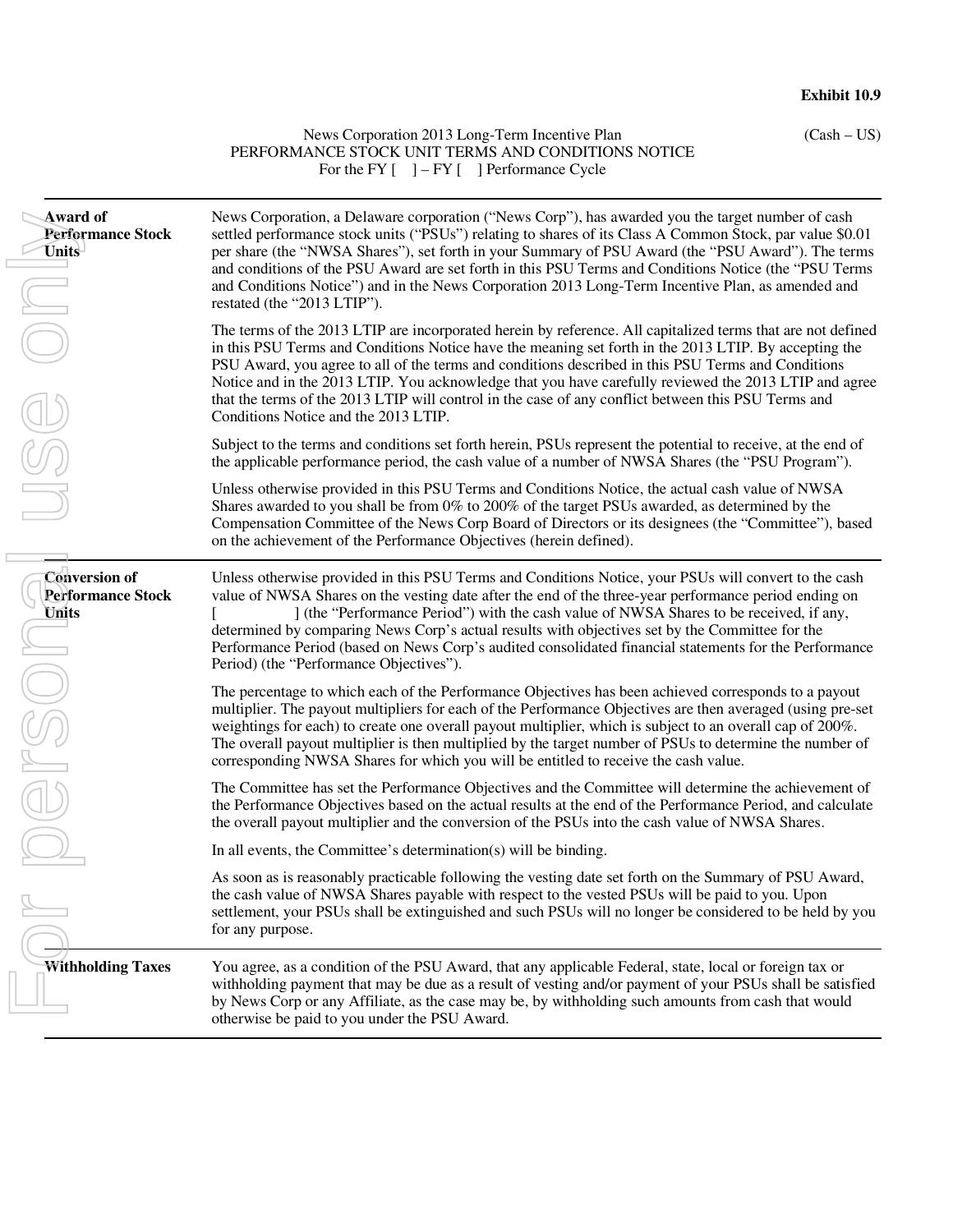| <b>Employment with</b><br><b>News Corp</b>               | Except as provided herein, your eligibility to receive the cash value of NWSA Shares is subject to the<br>condition that you remain employed by News Corp from the date hereof through the date on which the<br>PSUs are paid out in the cash value of NWSA Shares, subject to the terms of your PSU Award and with<br>the exceptions set forth below.                                                                                                                                                                                                                                                                                             |
|----------------------------------------------------------|----------------------------------------------------------------------------------------------------------------------------------------------------------------------------------------------------------------------------------------------------------------------------------------------------------------------------------------------------------------------------------------------------------------------------------------------------------------------------------------------------------------------------------------------------------------------------------------------------------------------------------------------------|
|                                                          | Subject to the exceptions set forth below, in the event your employment is terminated for any reason<br>during the Performance Period or after the Performance Period and before the payout of your PSUs, you<br>shall forfeit your PSU Award and neither you, nor your beneficiary or estate, shall be entitled to receive<br>any payment under your PSU Award.                                                                                                                                                                                                                                                                                   |
| JOU                                                      | In the event your employment is terminated due to your Retirement or Permanent Disability, and if you<br>were employed beyond the last day of the first fiscal year of the applicable Performance Period, you will<br>receive the cash value of NWSA Shares on the PSU vesting date after the end of the relevant Performance<br>Period based on the overall payout multiplier for the Performance Objectives.                                                                                                                                                                                                                                     |
|                                                          | In the event of your death, and if you were employed beyond the last day of the first fiscal year of the<br>applicable Performance Period, your estate will receive the cash value of NWSA Shares as soon as<br>practicable, based on the projected performance for the Performance Objectives (at the determination of<br>News Corp) for all PSU Program cycles with less than one year remaining in the Performance Period, and<br>based on target level performance otherwise.                                                                                                                                                                  |
|                                                          | In the event that your employment during the Performance Period transfers from one business group,<br>including corporate groups, which participates in the News Corp PSU Program to another business group<br>that also participates in the News Corp PSU Program, you will remain eligible to receive payment under<br>your PSU Award.                                                                                                                                                                                                                                                                                                           |
|                                                          | If your business entity is merged with another entity within News Corp or is sold outside of News Corp,<br>the Committee may, in its sole discretion, make such adjustments to your PSU Award as it deems<br>appropriate. All determinations that the Committee makes shall be conclusive and binding on all persons<br>for all purposes. The Committee need not treat all PSU awards in the same manner.                                                                                                                                                                                                                                          |
| <b>Leaves of Absence</b>                                 | For purposes of the PSU Award, your Service does not terminate when you go on a bona fide employee<br>leave of absence that was approved by News Corp or an Affiliate in writing, if the terms of the leave<br>provide for continued Service crediting, or when continued Service crediting is required by applicable law.<br>However, your Service will be treated as terminating three months after you went on employee leave,<br>unless your right to return to active work is guaranteed by law or by a contract. Your Service terminates in<br>any event when the approved leave ends unless you immediately return to active employee work. |
|                                                          | The Committee shall determine, in its sole discretion, which leaves shall count for this purpose, and when<br>your Service terminates for all purposes under the 2013 LTIP.                                                                                                                                                                                                                                                                                                                                                                                                                                                                        |
| <b>Adjustments to News</b><br><b>Corp Actual Results</b> | At the end of or during the Performance Period, as applicable, actual results for News Corp may be<br>adjusted at the sole discretion of the Committee as it deems appropriate to:                                                                                                                                                                                                                                                                                                                                                                                                                                                                 |
|                                                          | Exclude the effect of extraordinary, unusual and/or non-recurring items, discontinued operations,<br>significant acquisitions, and accounting charges or policy changes; and                                                                                                                                                                                                                                                                                                                                                                                                                                                                       |
|                                                          | Reflect such other facts as the Committee deems appropriate so as to reflect the performance of<br>$\bullet$<br>the business group and not distort the calculation of the PSU Award.                                                                                                                                                                                                                                                                                                                                                                                                                                                               |
|                                                          | All such determinations of the Committee shall be conclusive and binding on all persons for all purposes.                                                                                                                                                                                                                                                                                                                                                                                                                                                                                                                                          |
|                                                          | FY [ ] – FY [ ] PSU Terms and Conditions Notice 2                                                                                                                                                                                                                                                                                                                                                                                                                                                                                                                                                                                                  |
|                                                          |                                                                                                                                                                                                                                                                                                                                                                                                                                                                                                                                                                                                                                                    |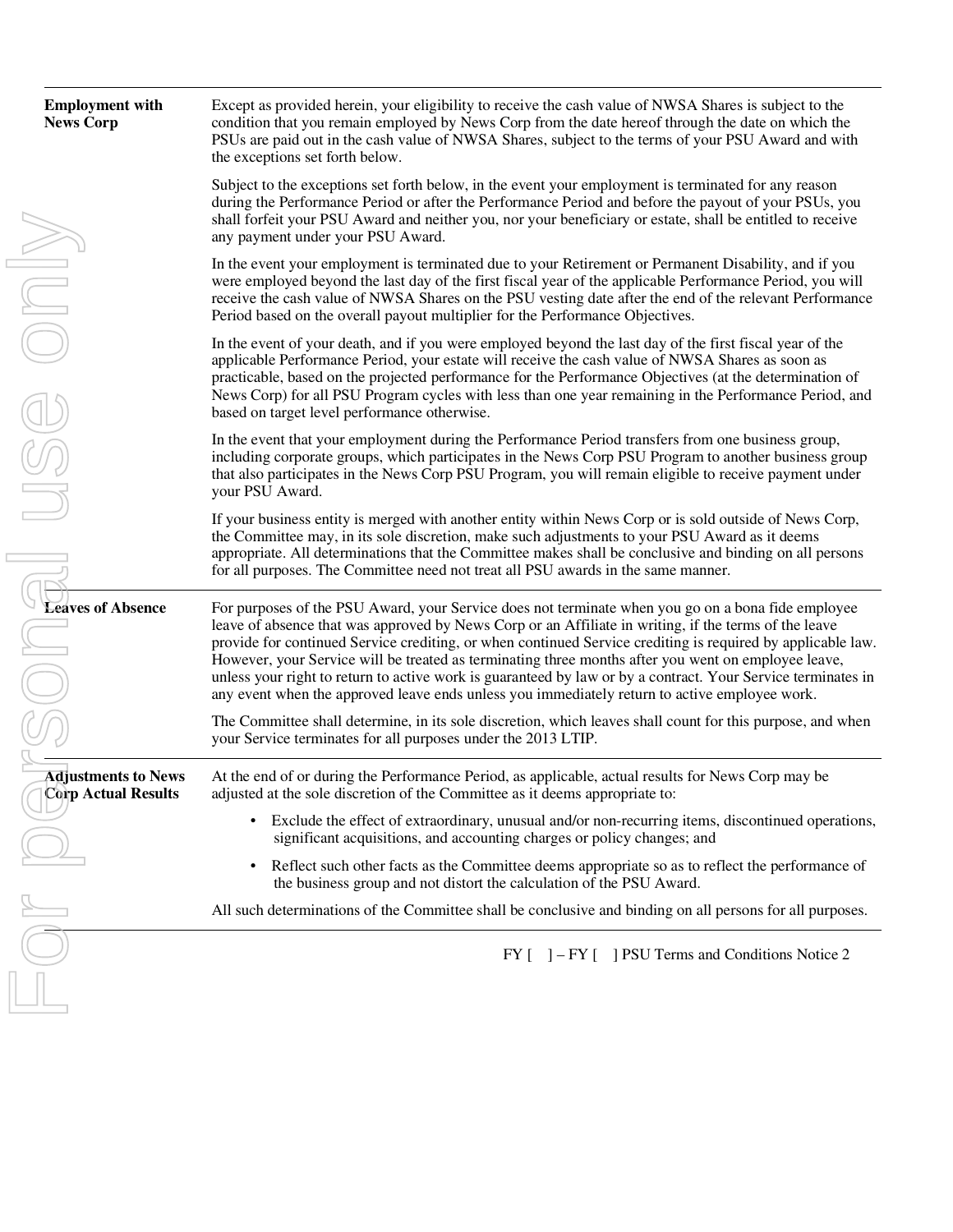| <b>No Vested Right in</b><br><b>Future Awards</b> | Participant acknowledges and agrees (by accepting the PSU Award and receiving this PSU Terms and<br>Conditions Notice) that the eligibility to receive PSUs is made on a fully discretionary basis by the<br>Committee and that the PSU Award does not lead to a vested right to receive any cash value of NWSA<br>Shares, any additional PSUs or other equity incentive awards in the future.                                                                                                                                                                                                                                                                                                                                                                                                                                                                                                                       |
|---------------------------------------------------|----------------------------------------------------------------------------------------------------------------------------------------------------------------------------------------------------------------------------------------------------------------------------------------------------------------------------------------------------------------------------------------------------------------------------------------------------------------------------------------------------------------------------------------------------------------------------------------------------------------------------------------------------------------------------------------------------------------------------------------------------------------------------------------------------------------------------------------------------------------------------------------------------------------------|
|                                                   | Further, the PSU Award set forth in the Summary of PSU Award constitutes a non-recurring benefit and<br>the terms of this PSU Terms and Conditions Notice are only applicable to the PSU Award distributed<br>subject to this PSU Terms and Conditions Notice.                                                                                                                                                                                                                                                                                                                                                                                                                                                                                                                                                                                                                                                       |
| <b>Employment</b><br><b>Agreements</b>            | This PSU Terms and Conditions Notice shall not be applied or interpreted in a manner which would<br>decrease the rights held by, or the payments owing to, you under any employment agreement with News<br>Corp and, if there is any conflict between the terms of such employment agreement and the terms hereof,<br>the employment agreement shall control, except with respect to the forfeiture and recoupment provisions<br>set forth below which shall control.                                                                                                                                                                                                                                                                                                                                                                                                                                                |
| Forfeiture;<br>Recoupment                         | Notwithstanding anything to the contrary in this PSU Terms and Conditions Notice, Participant<br>acknowledges and agrees that the Committee shall have the right to cause Participant to forfeit any gain<br>realized by Participant with respect to the PSU Award, as the Committee in its discretion shall determine,<br>on account of actions taken by, or failed to be taken by, Participant in violation or breach of or in conflict<br>with any (i) employment agreement, (ii) non-competition agreement, (iii) agreement prohibiting<br>solicitation of employees or clients of News Corp or any Affiliate, (iv) confidentiality obligation with<br>respect to News Corp or any Affiliate, (v) News Corp policy or procedure including, without limitation,<br>News Corp's Standards of Business Conduct, (vi) other agreement or (vii) any other obligation of<br>Participant to News Corp or any Affiliate. |
| Confidentiality                                   | You acknowledge that you have read and understand News Corp's policies on confidentiality as set forth<br>in the News Corp Standards of Business Conduct and the News Corp Insider Trading and Confidentiality<br>Policy (collectively, the "Confidentiality Policies") and hereby agree that during the course of your<br>employment with News Corp and any time after your employment with News Corp is terminated, you will<br>continue to abide by the terms of the Confidentiality Policies, including with respect to any materials or<br>information you receive in connection with your PSU Award.                                                                                                                                                                                                                                                                                                           |
| <b>Retention and Other</b><br><b>Rights</b>       | The PSU Award does not give you the right to be retained or employed by News Corp or any Affiliate in<br>any capacity for any given period or upon any specific terms of employment.                                                                                                                                                                                                                                                                                                                                                                                                                                                                                                                                                                                                                                                                                                                                 |
|                                                   | You waive any and all rights to compensation or damages for the termination of your office or employment<br>with News Corp or any Affiliate for any reason (including unlawful termination of employment) insofar as<br>those rights arise from you ceasing to have rights in relation to the PSU Award as a result of that<br>termination or from the loss or diminution in value of such rights.                                                                                                                                                                                                                                                                                                                                                                                                                                                                                                                   |
| <b>Stockholder Rights</b>                         | You, your estate or heirs, do not have and will not have, any of the rights of a stockholder of News Corp<br>with respect to the PSUs granted to you pursuant to this PSU Award.                                                                                                                                                                                                                                                                                                                                                                                                                                                                                                                                                                                                                                                                                                                                     |
| <b>PSU Award</b><br><b>Transferability</b>        | Your PSUs may not be sold, transferred, pledged, assigned, or otherwise alienated or hypothecated,<br>whether by operation of law or otherwise, nor may your PSUs be made subject to execution, attachment or<br>similar process.                                                                                                                                                                                                                                                                                                                                                                                                                                                                                                                                                                                                                                                                                    |
|                                                   | FY [ ] – FY [ ] PSU Terms and Conditions Notice 3                                                                                                                                                                                                                                                                                                                                                                                                                                                                                                                                                                                                                                                                                                                                                                                                                                                                    |
|                                                   |                                                                                                                                                                                                                                                                                                                                                                                                                                                                                                                                                                                                                                                                                                                                                                                                                                                                                                                      |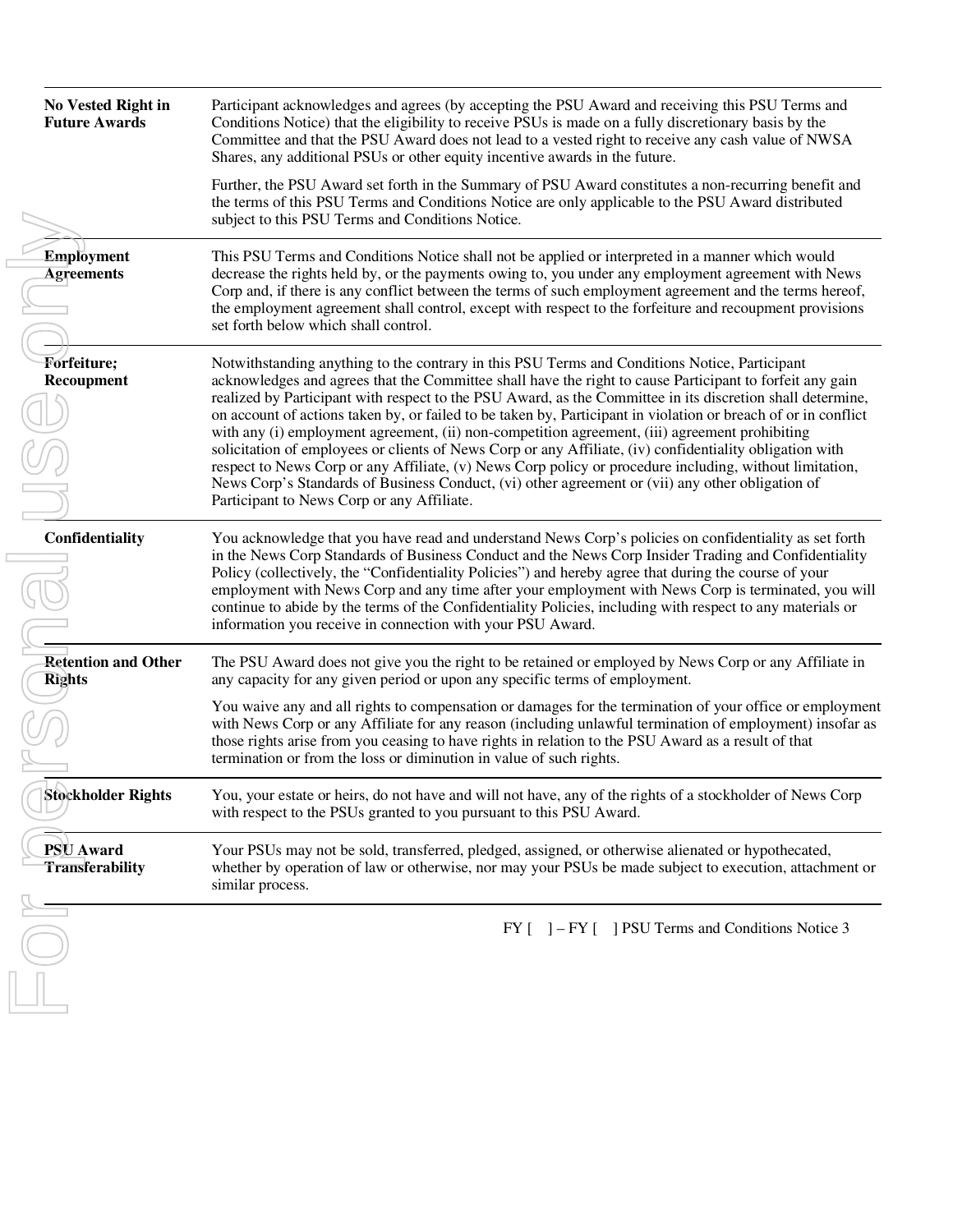| <b>Applicable Law and</b><br>Forum              | This PSU Terms and Conditions Notice will be interpreted and enforced under the laws of the State of<br>New York, other than any conflicts or choice of law rule or principle that might otherwise refer<br>construction or interpretation of this PSU Terms and Conditions Notice to the substantive law of another<br>jurisdiction.                                                                                                                                                                                                                                                                                                                                               |
|-------------------------------------------------|-------------------------------------------------------------------------------------------------------------------------------------------------------------------------------------------------------------------------------------------------------------------------------------------------------------------------------------------------------------------------------------------------------------------------------------------------------------------------------------------------------------------------------------------------------------------------------------------------------------------------------------------------------------------------------------|
|                                                 | By accepting the PSU Award, you expressly consent to the exclusive jurisdiction of the federal or state<br>courts serving New York, New York for all lawsuits and actions arising out of or relating to this PSU<br>Terms and Conditions Notice, and you expressly waive any defense that such courts lack personal<br>jurisdiction over you. All such lawsuits and actions shall be tried in the federal or state courts serving New<br>York, New York to the exclusion of all other courts.                                                                                                                                                                                       |
| Severability                                    | In the event that any provision of this PSU Terms and Conditions Notice shall be held illegal or invalid for<br>any reason, the illegality or invalidity shall not affect the remaining parts of this PSU Terms and<br>Conditions Notice, and this PSU Terms and Conditions Notice shall be construed and enforced as if the<br>illegal or invalid provision had not been included.                                                                                                                                                                                                                                                                                                 |
| <b>Data Privacy</b>                             | News Corp may collect, hold, use and process personal data about you in order to administer the 2013<br>LTIP. Such data includes, but are not limited to, the information about you contained in the Summary of<br>PSU Award, other personal and financial data about you, such as your Social Security or tax identification<br>number, equity grant number, home address, business address and other contact information, payroll<br>information and any other information that might be deemed appropriate by News Corp to facilitate the<br>administration of the 2013 LTIP (collectively, "Personal Data").                                                                    |
|                                                 | News Corp will use reasonable administrative, technical and physical measures to safeguard your Personal<br>Data in its possession against loss, theft and unauthorized use, disclosure or modification. News Corp will<br>retain Personal Data for no longer than is necessary for sound business and record retention purposes. You<br>have a right to access your Personal Data and a right to ask for the correction or deletion of any inaccurate<br>data held by News Corp concerning yourself. If you wish to exercise those rights please contact your local<br>Human Resources representative and the News Corp Equity Plans Group.                                        |
|                                                 | News Corp may make your Personal Data available to other parties, such as accountants, auditors, lawyers<br>and other outside professional advisors, and to service providers that assist News Corp in the<br>administration of the 2013 LTIP (collectively, "Service Providers"). News Corp takes steps to ensure that<br>Service Providers protect the confidentiality and security of your Personal Data.                                                                                                                                                                                                                                                                        |
|                                                 | By accepting the PSU Award, you freely give unambiguous consent to News Corp to collect, hold, use and<br>process your Personal Data and to make your Personal Data available to Service Providers for the purpose<br>of administering the 2013 LTIP on the terms set out above.                                                                                                                                                                                                                                                                                                                                                                                                    |
| <b>Consent to Electronic</b><br><b>Delivery</b> | News Corp may choose to deliver certain statutory materials relating to the 2013 LTIP in electronic form.<br>By accepting the PSU Award, you agree that News Corp may deliver the 2013 LTIP, the 2013 LTIP<br>prospectus and News Corp's annual report (Form 10-K) to you in an electronic format. If, at any time, you<br>would prefer to receive paper copies of these documents, as you are entitled to receive, News Corp would<br>be pleased to provide paper copies. Please contact News Corp, Equity Plan Administration, 1211 Avenue<br>of the Americas, New York, NY 10036 or send an email to EquityPlanAdmin@newscorp.com to request<br>paper copies of these documents. |
| 2013 LTIP Materials                             | Copies of the 2013 LTIP, the 2013 LTIP prospectus, and the annual report are available on the Morgan<br>Stanley Benefit Access website at https://www.benefitaccess.com.                                                                                                                                                                                                                                                                                                                                                                                                                                                                                                            |
|                                                 | FY [ ] – FY [ ] PSU Terms and Conditions Notice 4                                                                                                                                                                                                                                                                                                                                                                                                                                                                                                                                                                                                                                   |

 $\overline{\phantom{a}}$ 

 $\overline{\phantom{a}}$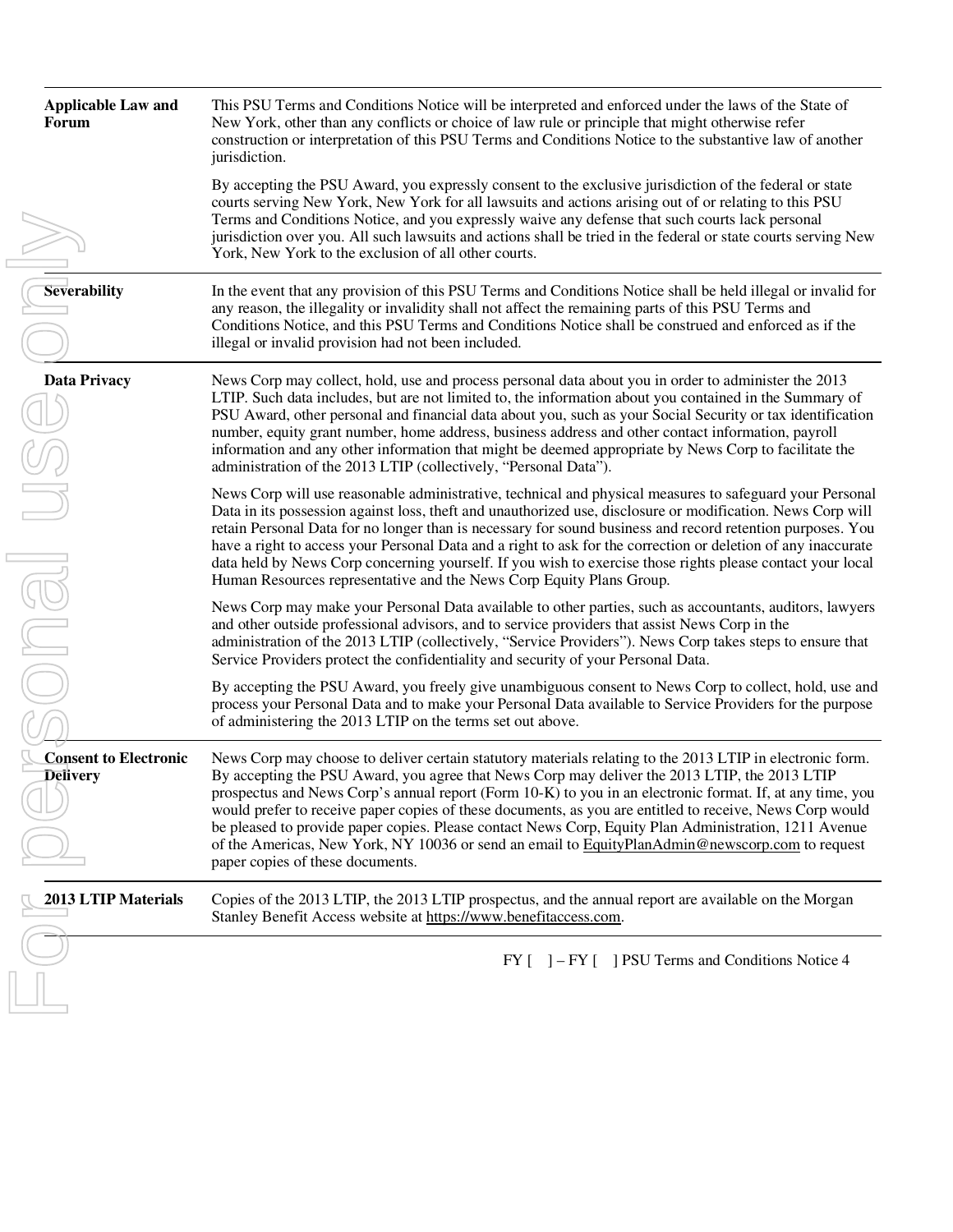### **Section 409A**

It is intended that this PSU Terms and Conditions Notice comply with Section 409A to the extent subject thereto, and, accordingly, to the maximum extent permitted, this PSU Terms and Conditions Notice will be interpreted and administered to be in compliance with Section 409A. To the extent that News Corp determines that you would be subject to the additional taxes or penalties imposed on certain nonqualified deferred compensation plans pursuant to Section 409A as a result of any provision of this PSU Terms and Conditions Notice, such provision shall be deemed amended to the minimum extent necessary to avoid application of such additional taxes or penalties. The nature of any such amendment shall be determined by News Corp.

Notwithstanding anything to the contrary in this PSU Terms and Conditions Notice or the 2013 LTIP, to the extent required to avoid accelerated taxation and penalties under Section 409A, amounts that would otherwise be payable and benefits that would otherwise be provided pursuant to the PSU Award during the six-month period immediately following your "separation from service" (as defined for purposes of Section 409A, a "Separation from Service") will instead be paid on the first payroll date after the sixmonth anniversary of your Separation from Service (or your death, if earlier). Notwithstanding anything to the contrary in this PSU Terms and Conditions Notice, for purposes of any provision of this PSU Terms and Conditions Notice providing for the settlement of any NWSA Shares upon or following a termination of employment or a termination of Service that are considered "deferred compensation" under Section 409A, references to your "termination of employment" or "termination of Service" (and corollary terms) with News Corp shall be construed to refer to your Separation from Service.

FY [ ] – FY [ ] PSU Terms and Conditions Notice 5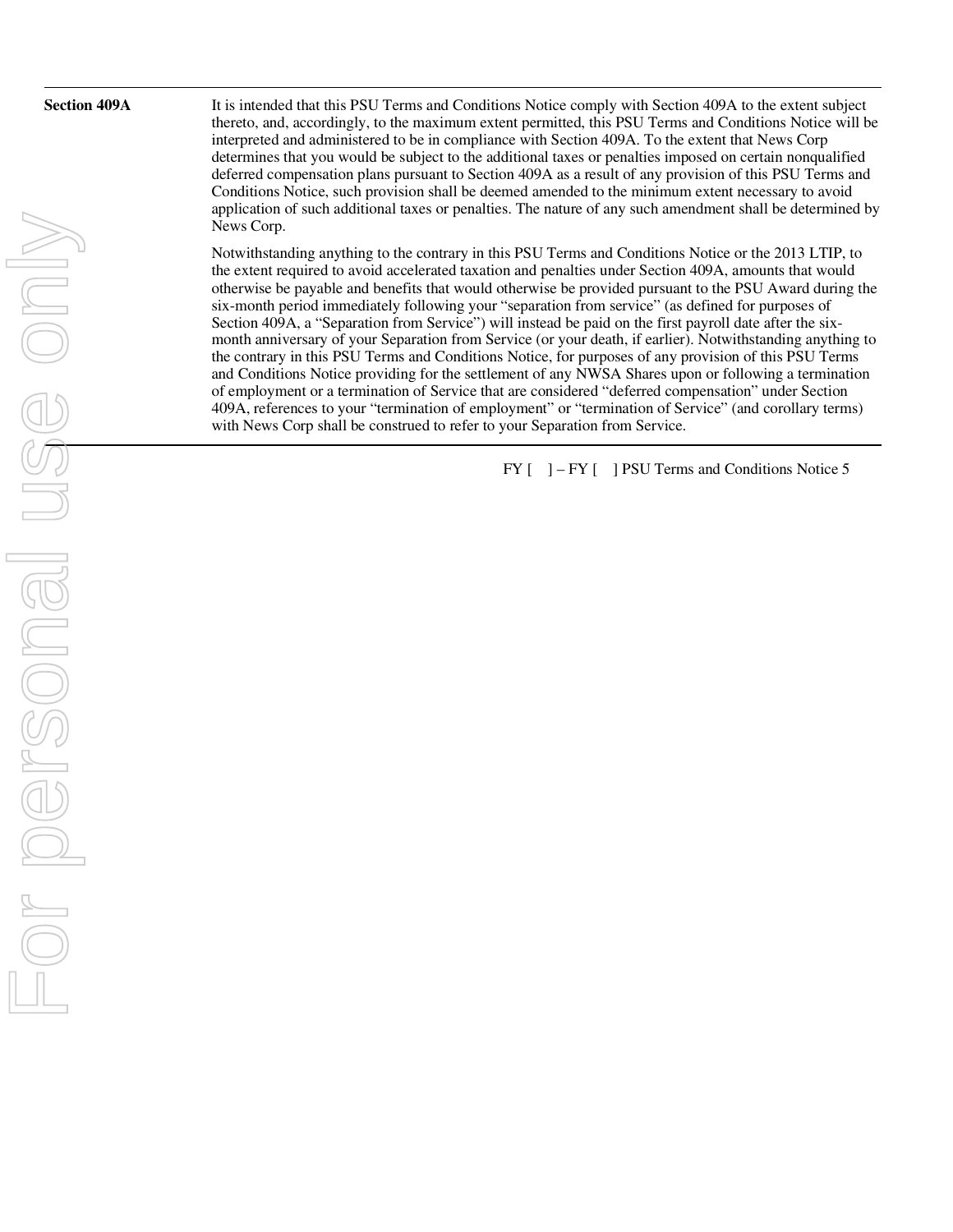## News Corporation 2013 Long-Term Incentive Plan (Stock – US) PERFORMANCE STOCK UNIT TERMS AND CONDITIONS NOTICE For the FY [ ] – FY [ ] Performance Cycle

| Award of<br><b>Performance Stock</b><br><b>Units</b>      | News Corporation, a Delaware corporation ("News Corp"), has awarded you the target number of<br>performance stock units ("PSUs") relating to shares of its Class A Common Stock, par value \$0.01 per<br>share (the "NWSA Shares"), set forth in your Summary of PSU Award (the "PSU Award"). The terms and<br>conditions of the PSU Award are set forth in this PSU Terms and Conditions Notice (the "PSU Terms and<br>Conditions Notice") and in the News Corporation 2013 Long-Term Incentive Plan, as amended and<br>restated (the "2013 LTIP").                               |
|-----------------------------------------------------------|------------------------------------------------------------------------------------------------------------------------------------------------------------------------------------------------------------------------------------------------------------------------------------------------------------------------------------------------------------------------------------------------------------------------------------------------------------------------------------------------------------------------------------------------------------------------------------|
|                                                           | The terms of the 2013 LTIP are incorporated herein by reference. All capitalized terms that are not defined<br>in this PSU Terms and Conditions Notice have the meaning set forth in the 2013 LTIP. By accepting the<br>PSU Award, you agree to all of the terms and conditions described in this PSU Terms and Conditions<br>Notice and in the 2013 LTIP. You acknowledge that you have carefully reviewed the 2013 LTIP and agree<br>that the terms of the 2013 LTIP will control in the case of any conflict between this PSU Terms and<br>Conditions Notice and the 2013 LTIP. |
|                                                           | Subject to the terms and conditions set forth herein, PSUs represent the potential to receive, at the end of<br>the applicable performance period, a number of NWSA Shares (the "PSU Program").                                                                                                                                                                                                                                                                                                                                                                                    |
|                                                           | Unless otherwise provided in this PSU Terms and Conditions Notice, the actual NWSA Shares awarded to<br>you shall be from 0% to 200% of the target PSUs awarded, as determined by the Compensation Committee<br>of the News Corp Board of Directors or its designees (the "Committee"), based on the achievement of the<br>Performance Objectives (herein defined).                                                                                                                                                                                                                |
|                                                           | The NWSA Shares that you receive, if any, will be fully vested and may be immediately available for sale,<br>subject to News Corp's Insider Trading and Confidentiality Policy.                                                                                                                                                                                                                                                                                                                                                                                                    |
|                                                           |                                                                                                                                                                                                                                                                                                                                                                                                                                                                                                                                                                                    |
| <b>Conversion of</b><br><b>Performance Stock</b><br>Units | Unless otherwise provided in this PSU Terms and Conditions Notice, your PSUs will convert to NWSA<br>Shares on the vesting date after the end of the three-year performance period ending [<br>$\frac{1}{\text{the}}$<br>"Performance Period") with the number of NWSA Shares to be received, if any, determined by comparing<br>News Corp's actual results with objectives set by the Committee for the Performance Period (based on<br>News Corp's audited consolidated financial statements for the Performance Period) (the "Performance"<br>Objectives").                     |
|                                                           | The percentage to which each of the Performance Objectives has been achieved corresponds to a payout<br>multiplier. The payout multipliers for each of the Performance Objectives are then averaged (using pre-set<br>weightings for each) to create one overall payout multiplier, which is subject to an overall cap of 200%.<br>The overall payout multiplier is then multiplied by the target number of PSUs to determine the number of<br>NWSA Shares that you will be entitled to receive.                                                                                   |
|                                                           | The Committee has set the Performance Objectives and the Committee will determine the achievement of<br>the Performance Objectives based on the actual results at the end of the Performance Period, and calculate<br>the overall payout multiplier and the conversion of the PSUs into NWSA Shares.                                                                                                                                                                                                                                                                               |
|                                                           | In all events, the Committee's determination(s) will be binding.                                                                                                                                                                                                                                                                                                                                                                                                                                                                                                                   |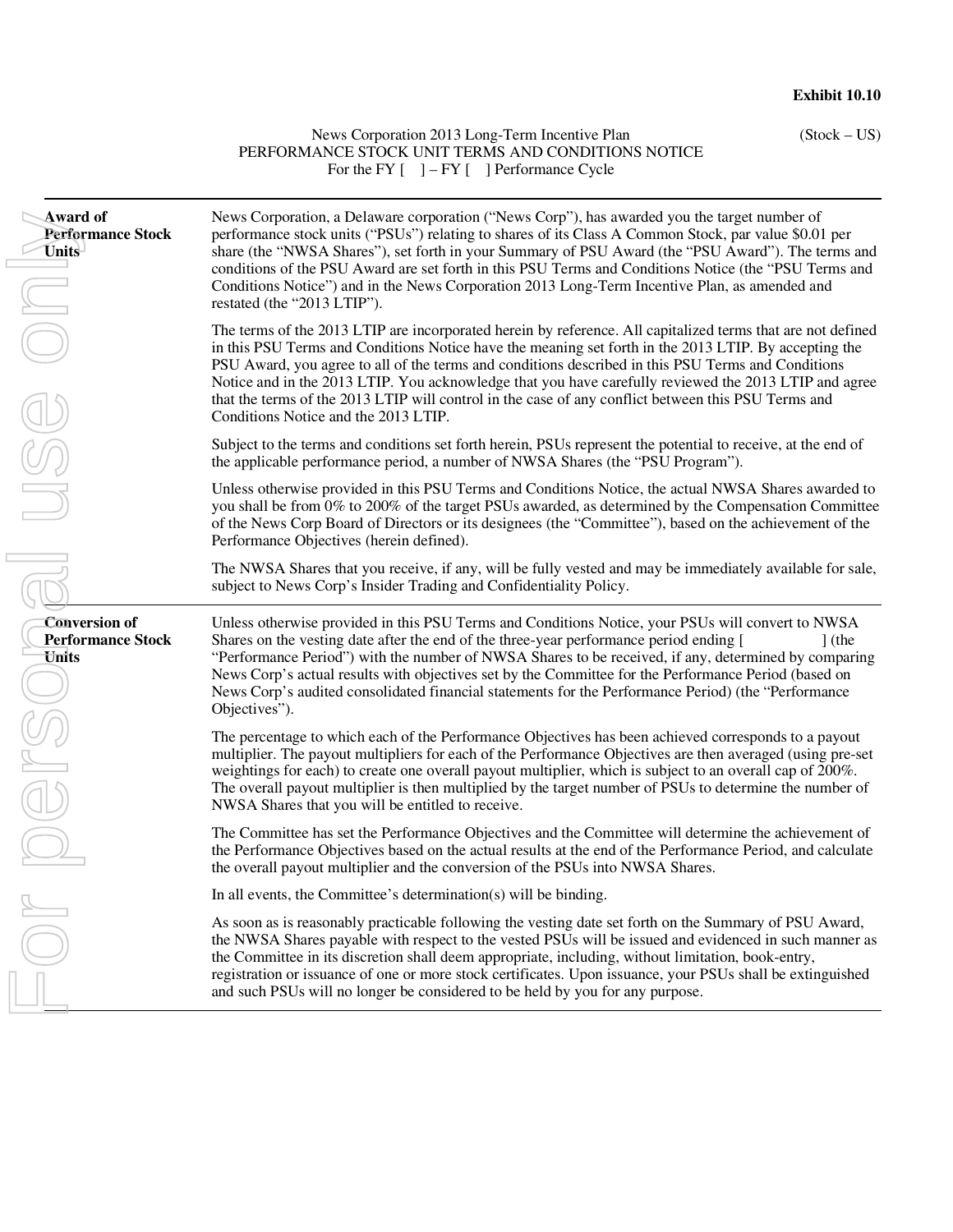| <b>Withholding Taxes</b><br>nir            | You agree, as a condition of the PSU Award, that you will make acceptable arrangements to pay any<br>withholding or other taxes that may be due as a result of granting or vesting of your PSUs or your<br>acquisition of NWSA Shares relating to the PSU Award. In the event that News Corp or any Affiliate, as<br>the case may be, determines that any applicable Federal, state, local or foreign tax or withholding payment<br>is required relating to the PSU Award or acquisition of NWSA Shares related thereto, News Corp, or any<br>Affiliate, as the case may be, will have the right to: (i) require that you arrange to make such payments to<br>News Corp or any Affiliate; (ii) withhold such amounts from other payments due to you from News Corp<br>or any Affiliate; or (iii) allow for the surrender of the number of NWSA Shares relating the PSU Award in<br>an amount equal to the withholding or other taxes due (for this purpose, surrendered NWSA Shares will be<br>valued using the closing price of the NWSA Shares on the NASDAQ Global Select Market or other<br>principal stock exchange on which the NWSA Shares are listed on the trading date immediately prior to the<br>vesting date); provided that the NWSA Shares so withheld will have an aggregate Fair Market Value not<br>exceeding the minimum amount of tax required to be withheld by applicable law. |
|--------------------------------------------|------------------------------------------------------------------------------------------------------------------------------------------------------------------------------------------------------------------------------------------------------------------------------------------------------------------------------------------------------------------------------------------------------------------------------------------------------------------------------------------------------------------------------------------------------------------------------------------------------------------------------------------------------------------------------------------------------------------------------------------------------------------------------------------------------------------------------------------------------------------------------------------------------------------------------------------------------------------------------------------------------------------------------------------------------------------------------------------------------------------------------------------------------------------------------------------------------------------------------------------------------------------------------------------------------------------------------------------------------------------------------------------------------|
| <b>Employment with</b><br><b>News Corp</b> | Except as provided herein, your eligibility to receive NWSA Shares is subject to the condition that you<br>remain employed by News Corp from the date hereof through the date on which the PSUs are paid out in<br>NWSA Shares, subject to the terms of your PSU Award and with the exceptions set forth below.                                                                                                                                                                                                                                                                                                                                                                                                                                                                                                                                                                                                                                                                                                                                                                                                                                                                                                                                                                                                                                                                                      |
|                                            | Subject to the exceptions set forth below, in the event your employment is terminated for any reason<br>during the Performance Period or after the Performance Period and before the payout of your PSUs, you<br>shall forfeit your PSU Award and neither you, nor your beneficiary or estate, shall be entitled to receive<br>any payment under your PSU Award.                                                                                                                                                                                                                                                                                                                                                                                                                                                                                                                                                                                                                                                                                                                                                                                                                                                                                                                                                                                                                                     |
|                                            | In the event your employment is terminated due to your Retirement or Permanent Disability, and if you<br>were employed beyond the last day of the first fiscal year of the applicable Performance Period, you will<br>receive NWSA Shares on the PSU vesting date after the end of the relevant Performance Period based on<br>the overall payout multiplier for the Performance Objectives.                                                                                                                                                                                                                                                                                                                                                                                                                                                                                                                                                                                                                                                                                                                                                                                                                                                                                                                                                                                                         |
| <b>PODE</b>                                | In the event of your death, and if you were employed beyond the last day of the first fiscal year of the<br>applicable Performance Period, your estate will receive NWSA Shares as soon as practicable, based on the<br>projected performance for the Performance Objectives (at the determination of News Corp) for all PSU<br>Program cycles with less than one year remaining in the Performance Period, and based on target level<br>performance otherwise.                                                                                                                                                                                                                                                                                                                                                                                                                                                                                                                                                                                                                                                                                                                                                                                                                                                                                                                                      |
|                                            | In the event that your employment during the Performance Period transfers from one business group,<br>including corporate groups, which participates in the News Corp PSU Program to another business group<br>that also participates in the News Corp PSU Program, you will remain eligible to receive payment under<br>your PSU Award.                                                                                                                                                                                                                                                                                                                                                                                                                                                                                                                                                                                                                                                                                                                                                                                                                                                                                                                                                                                                                                                             |
|                                            | If your business entity is merged with another entity within News Corp or is sold outside of News Corp,<br>the Committee may, in its sole discretion, make such adjustments to your PSU Award as it deems<br>appropriate. All determinations that the Committee makes shall be conclusive and binding on all persons<br>for all purposes. The Committee need not treat all PSU awards in the same manner.                                                                                                                                                                                                                                                                                                                                                                                                                                                                                                                                                                                                                                                                                                                                                                                                                                                                                                                                                                                            |
| <b>Leaves of Absence</b>                   | For purposes of the PSU Award, your Service does not terminate when you go on a bona fide employee<br>leave of absence that was approved by News Corp or an Affiliate in writing, if the terms of the leave<br>provide for continued Service crediting, or when continued Service crediting is required by applicable law.<br>However, your Service will be treated as terminating three months after you went on employee leave,<br>unless your right to return to active work is guaranteed by law or by a contract. Your Service terminates in<br>any event when the approved leave ends unless you immediately return to active employee work.                                                                                                                                                                                                                                                                                                                                                                                                                                                                                                                                                                                                                                                                                                                                                   |
|                                            | $FY$ $]-FY$ $ $ PSU Terms and Conditions Notice 2                                                                                                                                                                                                                                                                                                                                                                                                                                                                                                                                                                                                                                                                                                                                                                                                                                                                                                                                                                                                                                                                                                                                                                                                                                                                                                                                                    |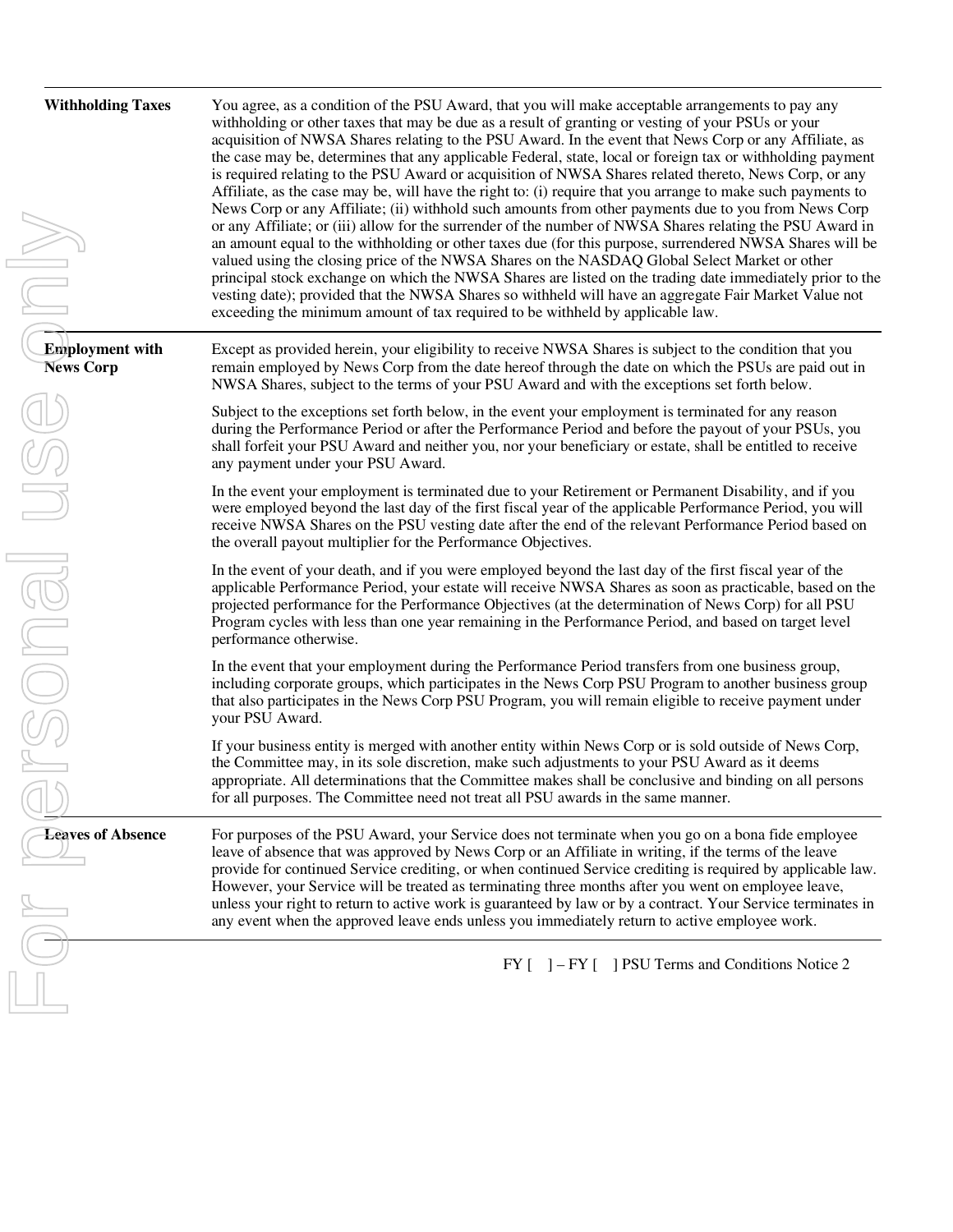|                                                          | The Committee shall determine, in its sole discretion, which leaves shall count for this purpose, and when<br>your Service terminates for all purposes under the 2013 LTIP.                                                                                                                                                                                                                                                                                                                                                                                                                                                                                                                                                                                                                                                                                                                                          |
|----------------------------------------------------------|----------------------------------------------------------------------------------------------------------------------------------------------------------------------------------------------------------------------------------------------------------------------------------------------------------------------------------------------------------------------------------------------------------------------------------------------------------------------------------------------------------------------------------------------------------------------------------------------------------------------------------------------------------------------------------------------------------------------------------------------------------------------------------------------------------------------------------------------------------------------------------------------------------------------|
| <b>Adjustments to News</b><br><b>Corp Actual Results</b> | At the end of or during the Performance Period, as applicable, actual results for News Corp may be<br>adjusted at the sole discretion of the Committee as it deems appropriate to:                                                                                                                                                                                                                                                                                                                                                                                                                                                                                                                                                                                                                                                                                                                                   |
|                                                          | • Exclude the effect of extraordinary, unusual and/or non-recurring items, discontinued operations,<br>significant acquisitions, and accounting charges or policy changes; and                                                                                                                                                                                                                                                                                                                                                                                                                                                                                                                                                                                                                                                                                                                                       |
|                                                          | Reflect such other facts as the Committee deems appropriate so as to reflect the performance of<br>the business group and not distort the calculation of the PSU Award.                                                                                                                                                                                                                                                                                                                                                                                                                                                                                                                                                                                                                                                                                                                                              |
|                                                          | All such determinations of the Committee shall be conclusive and binding on all persons for all purposes.                                                                                                                                                                                                                                                                                                                                                                                                                                                                                                                                                                                                                                                                                                                                                                                                            |
| <b>No Vested Right in</b><br><b>Future Awards</b>        | Participant acknowledges and agrees (by accepting the PSU Award and receiving this PSU Terms and<br>Conditions Notice) that the eligibility to receive PSUs is made on a fully discretionary basis by the<br>Committee and that the PSU Award does not lead to a vested right to receive any NWSA Shares, any<br>additional PSUs or other equity incentive awards in the future.                                                                                                                                                                                                                                                                                                                                                                                                                                                                                                                                     |
|                                                          | Further, the PSU Award set forth in the Summary of PSU Award constitutes a non-recurring benefit and<br>the terms of this PSU Terms and Conditions Notice are only applicable to the PSU Award distributed<br>subject to this PSU Terms and Conditions Notice.                                                                                                                                                                                                                                                                                                                                                                                                                                                                                                                                                                                                                                                       |
| <b>Employment</b><br><b>Agreements</b>                   | This PSU Terms and Conditions Notice shall not be applied or interpreted in a manner which would<br>decrease the rights held by, or the payments owing to, you under any employment agreement with News<br>Corp and, if there is any conflict between the terms of such employment agreement and the terms hereof,<br>the employment agreement shall control, except with respect to the forfeiture and recoupment provisions<br>set forth below which shall control.                                                                                                                                                                                                                                                                                                                                                                                                                                                |
| Forfeiture;<br>Recoupment                                | Notwithstanding anything to the contrary in this PSU Terms and Conditions Notice, Participant<br>acknowledges and agrees that the Committee shall have the right to cause Participant to forfeit any gain<br>realized by Participant with respect to the PSU Award, as the Committee in its discretion shall determine,<br>on account of actions taken by, or failed to be taken by, Participant in violation or breach of or in conflict<br>with any (i) employment agreement, (ii) non-competition agreement, (iii) agreement prohibiting<br>solicitation of employees or clients of News Corp or any Affiliate, (iv) confidentiality obligation with<br>respect to News Corp or any Affiliate, (v) News Corp policy or procedure including, without limitation,<br>News Corp's Standards of Business Conduct, (vi) other agreement or (vii) any other obligation of<br>Participant to News Corp or any Affiliate. |
| Confidentiality                                          | You acknowledge that you have read and understand News Corp's policies on confidentiality as set forth<br>in the News Corp Standards of Business Conduct and the News Corp Insider Trading and Confidentiality<br>Policy (collectively, the "Confidentiality Policies") and hereby agree that during the course of your<br>employment with News Corp and any time after your employment with News Corp is terminated, you will<br>continue to abide by the terms of the Confidentiality Policies, including with respect to any materials or<br>information you receive in connection with your PSU Award.                                                                                                                                                                                                                                                                                                           |
| <b>Retention and Other</b><br><b>Rights</b>              | The PSU Award does not give you the right to be retained or employed by News Corp or any Affiliate in<br>any capacity for any given period or upon any specific terms of employment.                                                                                                                                                                                                                                                                                                                                                                                                                                                                                                                                                                                                                                                                                                                                 |
|                                                          | FY [ ] – FY [ ] PSU Terms and Conditions Notice 3                                                                                                                                                                                                                                                                                                                                                                                                                                                                                                                                                                                                                                                                                                                                                                                                                                                                    |
|                                                          |                                                                                                                                                                                                                                                                                                                                                                                                                                                                                                                                                                                                                                                                                                                                                                                                                                                                                                                      |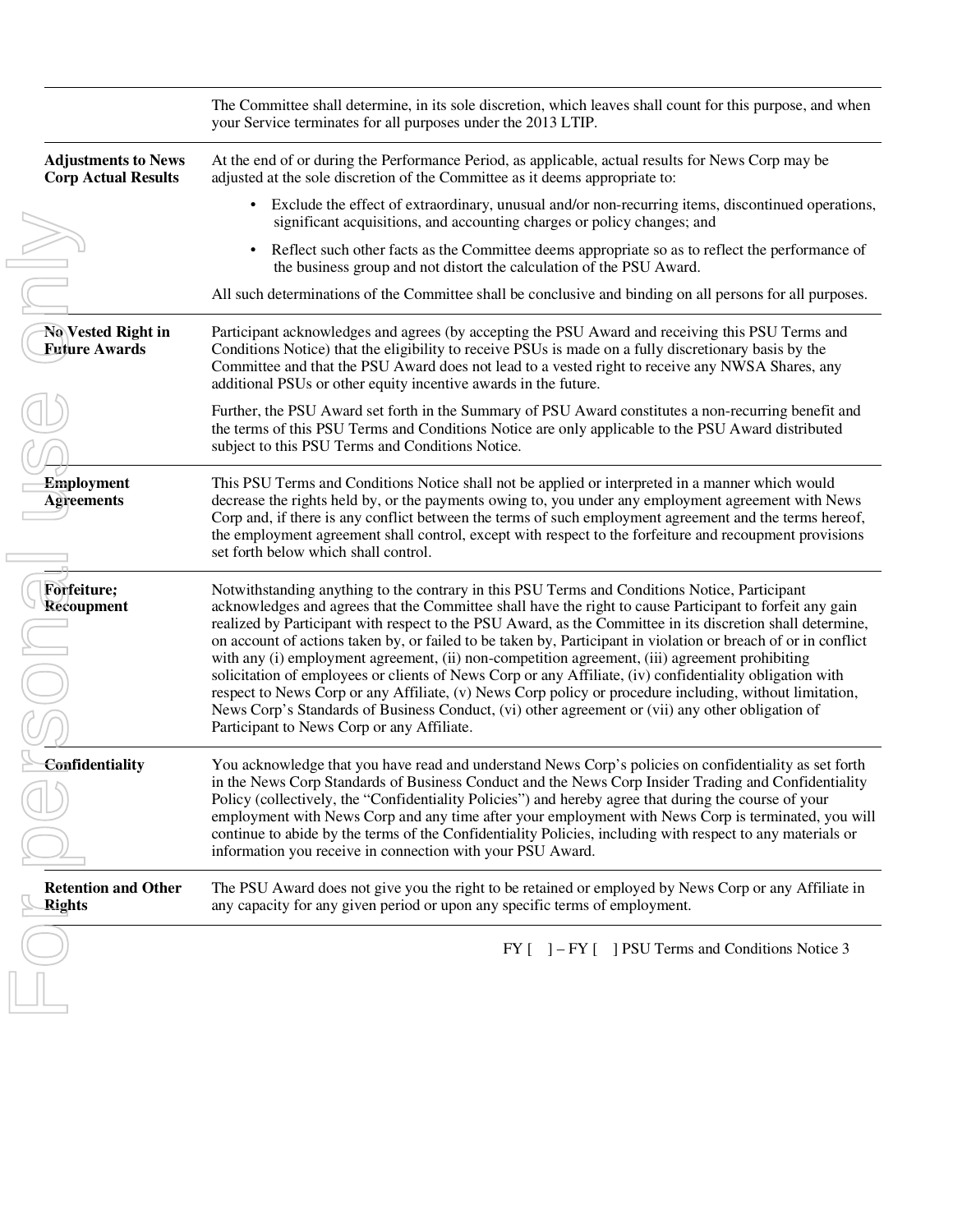|                                                                                                                                                                                                                                                                                                                                               | You waive any and all rights to compensation or damages for the termination of your office or employment<br>with News Corp or any Affiliate for any reason (including unlawful termination of employment) insofar as<br>those rights arise from you ceasing to have rights in relation to the PSU Award as a result of that<br>termination or from the loss or diminution in value of such rights.                                                                                                                                                                                                                                           |
|-----------------------------------------------------------------------------------------------------------------------------------------------------------------------------------------------------------------------------------------------------------------------------------------------------------------------------------------------|----------------------------------------------------------------------------------------------------------------------------------------------------------------------------------------------------------------------------------------------------------------------------------------------------------------------------------------------------------------------------------------------------------------------------------------------------------------------------------------------------------------------------------------------------------------------------------------------------------------------------------------------|
| <b>Stockholder Rights</b>                                                                                                                                                                                                                                                                                                                     | You, your estate or heirs, do not have any of the rights of a stockholder of News Corp, including, without<br>limitation, the right to vote or receive dividends declared or paid on the NWSA Shares, unless and until<br>any PSUs are paid out into NWSA Shares and a certificate for such NWSA Shares has been issued or an<br>appropriate book entry has been made.                                                                                                                                                                                                                                                                       |
| <b>PSU Award</b><br>Transferability                                                                                                                                                                                                                                                                                                           | Your PSUs may not be sold, transferred, pledged, assigned, or otherwise alienated or hypothecated,<br>whether by operation of law or otherwise, nor may your PSUs be made subject to execution, attachment or<br>similar process.                                                                                                                                                                                                                                                                                                                                                                                                            |
| Applicable Law and<br>Forum                                                                                                                                                                                                                                                                                                                   | This PSU Terms and Conditions Notice will be interpreted and enforced under the laws of the State of<br>New York, other than any conflicts or choice of law rule or principle that might otherwise refer<br>construction or interpretation of this PSU Terms and Conditions Notice to the substantive law of another<br>jurisdiction.                                                                                                                                                                                                                                                                                                        |
|                                                                                                                                                                                                                                                                                                                                               | By accepting the PSU Award, you expressly consent to the exclusive jurisdiction of the federal or state<br>courts serving New York, New York for all lawsuits and actions arising out of or relating to this PSU<br>Terms and Conditions Notice, and you expressly waive any defense that such courts lack personal<br>jurisdiction over you. All such lawsuits and actions shall be tried in the federal or state courts serving New<br>York, New York to the exclusion of all other courts.                                                                                                                                                |
| Severability                                                                                                                                                                                                                                                                                                                                  | In the event that any provision of this PSU Terms and Conditions Notice shall be held illegal or invalid for<br>any reason, the illegality or invalidity shall not affect the remaining parts of this PSU Terms and<br>Conditions Notice, and this PSU Terms and Conditions Notice shall be construed and enforced as if the<br>illegal or invalid provision had not been included.                                                                                                                                                                                                                                                          |
| Data Privacy                                                                                                                                                                                                                                                                                                                                  | News Corp may collect, hold, use and process personal data about you in order to administer the 2013<br>LTIP. Such data includes, but are not limited to, the information about you contained in the Summary of<br>PSU Award, other personal and financial data about you, such as your Social Security or tax identification<br>number, equity grant number, home address, business address and other contact information, payroll<br>information and any other information that might be deemed appropriate by News Corp to facilitate the<br>administration of the 2013 LTIP (collectively, "Personal Data").                             |
|                                                                                                                                                                                                                                                                                                                                               | News Corp will use reasonable administrative, technical and physical measures to safeguard your Personal<br>Data in its possession against loss, theft and unauthorized use, disclosure or modification. News Corp will<br>retain Personal Data for no longer than is necessary for sound business and record retention purposes. You<br>have a right to access your Personal Data and a right to ask for the correction or deletion of any inaccurate<br>data held by News Corp concerning yourself. If you wish to exercise those rights please contact your local<br>Human Resources representative and the News Corp Equity Plans Group. |
| $\begin{picture}(45,17) \put(0,0){\line(1,0){155}} \put(15,0){\line(1,0){155}} \put(15,0){\line(1,0){155}} \put(15,0){\line(1,0){155}} \put(15,0){\line(1,0){155}} \put(15,0){\line(1,0){155}} \put(15,0){\line(1,0){155}} \put(15,0){\line(1,0){155}} \put(15,0){\line(1,0){155}} \put(15,0){\line(1,0){155}} \put(15,0){\line(1,0){155}} \$ | News Corp may make your Personal Data available to other parties, such as accountants, auditors, lawyers<br>and other outside professional advisors, and to service providers that assist News Corp in the<br>administration of the 2013 LTIP (collectively, "Service Providers"). News Corp takes steps to ensure that<br>Service Providers protect the confidentiality and security of your Personal Data.                                                                                                                                                                                                                                 |
|                                                                                                                                                                                                                                                                                                                                               | By accepting the PSU Award, you freely give unambiguous consent to News Corp to collect, hold, use and<br>process your Personal Data and to make your Personal Data available to Service Providers for the purpose<br>of administering the 2013 LTIP on the terms set out above.                                                                                                                                                                                                                                                                                                                                                             |
|                                                                                                                                                                                                                                                                                                                                               |                                                                                                                                                                                                                                                                                                                                                                                                                                                                                                                                                                                                                                              |

 $\Box$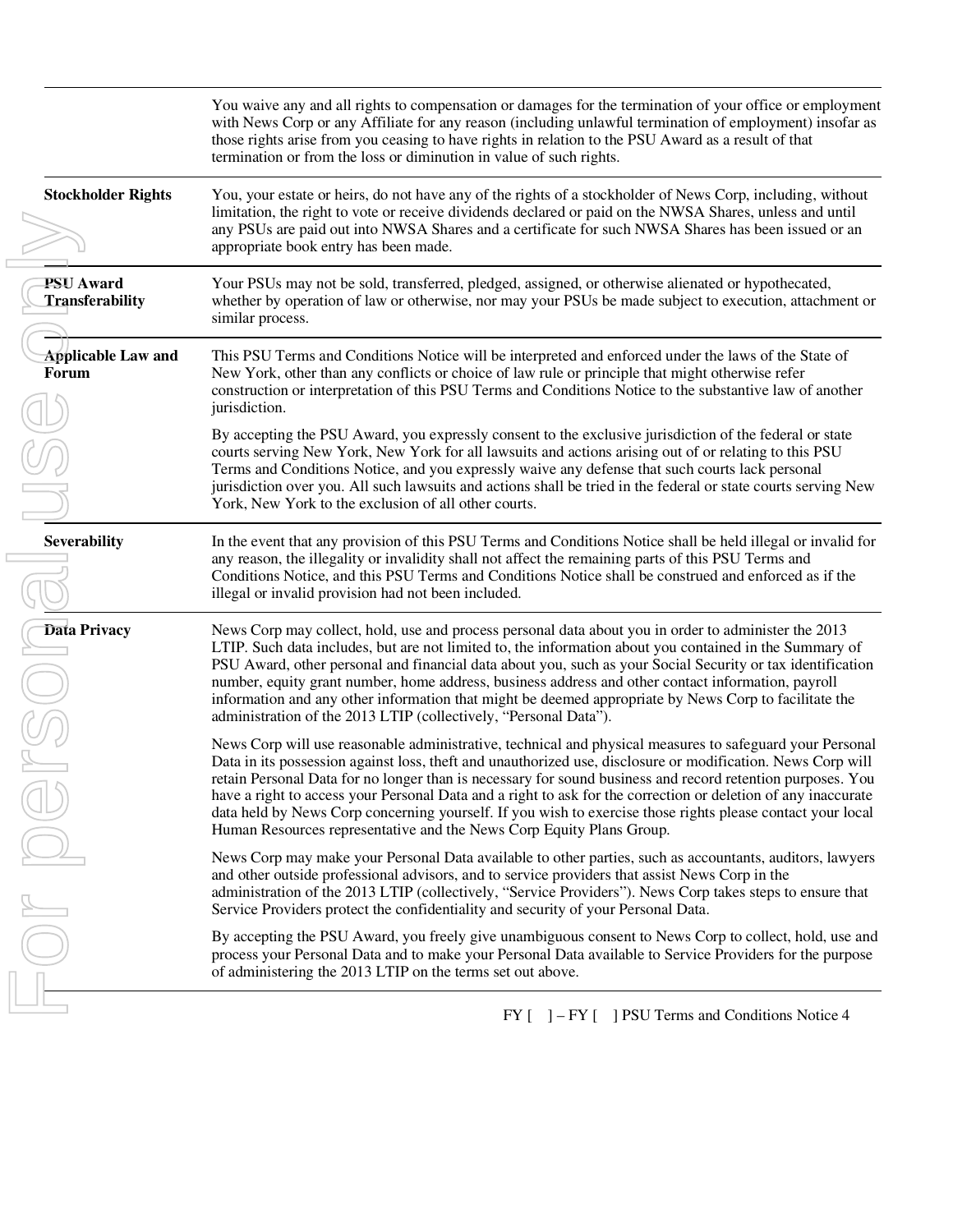| <b>Consent to Electronic</b><br><b>Delivery</b> | News Corp may choose to deliver certain statutory materials relating to the 2013 LTIP in electronic form.<br>By accepting the PSU Award, you agree that News Corp may deliver the 2013 LTIP, the 2013 LTIP<br>prospectus and News Corp's annual report (Form 10-K) to you in an electronic format. If, at any time, you<br>would prefer to receive paper copies of these documents, as you are entitled to receive, News Corp would<br>be pleased to provide paper copies. Please contact News Corp, Equity Plan Administration, 1211 Avenue<br>of the Americas, New York, NY 10036 or send an email to EquityPlanAdmin@newscorp.com to request<br>paper copies of these documents.                                                                                                                                                                                                                                                                                                                                                                                                                                                                                         |
|-------------------------------------------------|-----------------------------------------------------------------------------------------------------------------------------------------------------------------------------------------------------------------------------------------------------------------------------------------------------------------------------------------------------------------------------------------------------------------------------------------------------------------------------------------------------------------------------------------------------------------------------------------------------------------------------------------------------------------------------------------------------------------------------------------------------------------------------------------------------------------------------------------------------------------------------------------------------------------------------------------------------------------------------------------------------------------------------------------------------------------------------------------------------------------------------------------------------------------------------|
| 2013 LTIP Materials                             | Copies of the 2013 LTIP, the 2013 LTIP prospectus, and the annual report are available on the Morgan<br>Stanley Benefit Access website at https://www.benefitaccess.com.                                                                                                                                                                                                                                                                                                                                                                                                                                                                                                                                                                                                                                                                                                                                                                                                                                                                                                                                                                                                    |
| <b>Section 409A</b>                             | It is intended that this PSU Terms and Conditions Notice comply with Section 409A to the extent subject<br>thereto, and, accordingly, to the maximum extent permitted, this PSU Terms and Conditions Notice will be<br>interpreted and administered to be in compliance with Section 409A. To the extent that News Corp<br>determines that you would be subject to the additional taxes or penalties imposed on certain nonqualified<br>deferred compensation plans pursuant to Section 409A as a result of any provision of this PSU Terms and<br>Conditions Notice, such provision shall be deemed amended to the minimum extent necessary to avoid<br>application of such additional taxes or penalties. The nature of any such amendment shall be determined by<br>News Corp.                                                                                                                                                                                                                                                                                                                                                                                           |
|                                                 | Notwithstanding anything to the contrary in this PSU Terms and Conditions Notice or the 2013 LTIP, to<br>the extent required to avoid accelerated taxation and penalties under Section 409A, amounts that would<br>otherwise be payable and benefits that would otherwise be provided pursuant to the PSU Award during the<br>six-month period immediately following your "separation from service" (as defined for purposes of<br>Section 409A, a "Separation from Service") will instead be paid on the first payroll date after the six-<br>month anniversary of your Separation from Service (or your death, if earlier). Notwithstanding anything to<br>the contrary in this PSU Terms and Conditions Notice, for purposes of any provision of this PSU Terms<br>and Conditions Notice providing for the settlement of any NWSA Shares upon or following a termination<br>of employment or a termination of Service that are considered "deferred compensation" under Section<br>409A, references to your "termination of employment" or "termination of Service" (and corollary terms)<br>with News Corp shall be construed to refer to your Separation from Service. |
|                                                 | $FY$ $]-FY$ $ $ PSU Terms and Conditions Notice 5                                                                                                                                                                                                                                                                                                                                                                                                                                                                                                                                                                                                                                                                                                                                                                                                                                                                                                                                                                                                                                                                                                                           |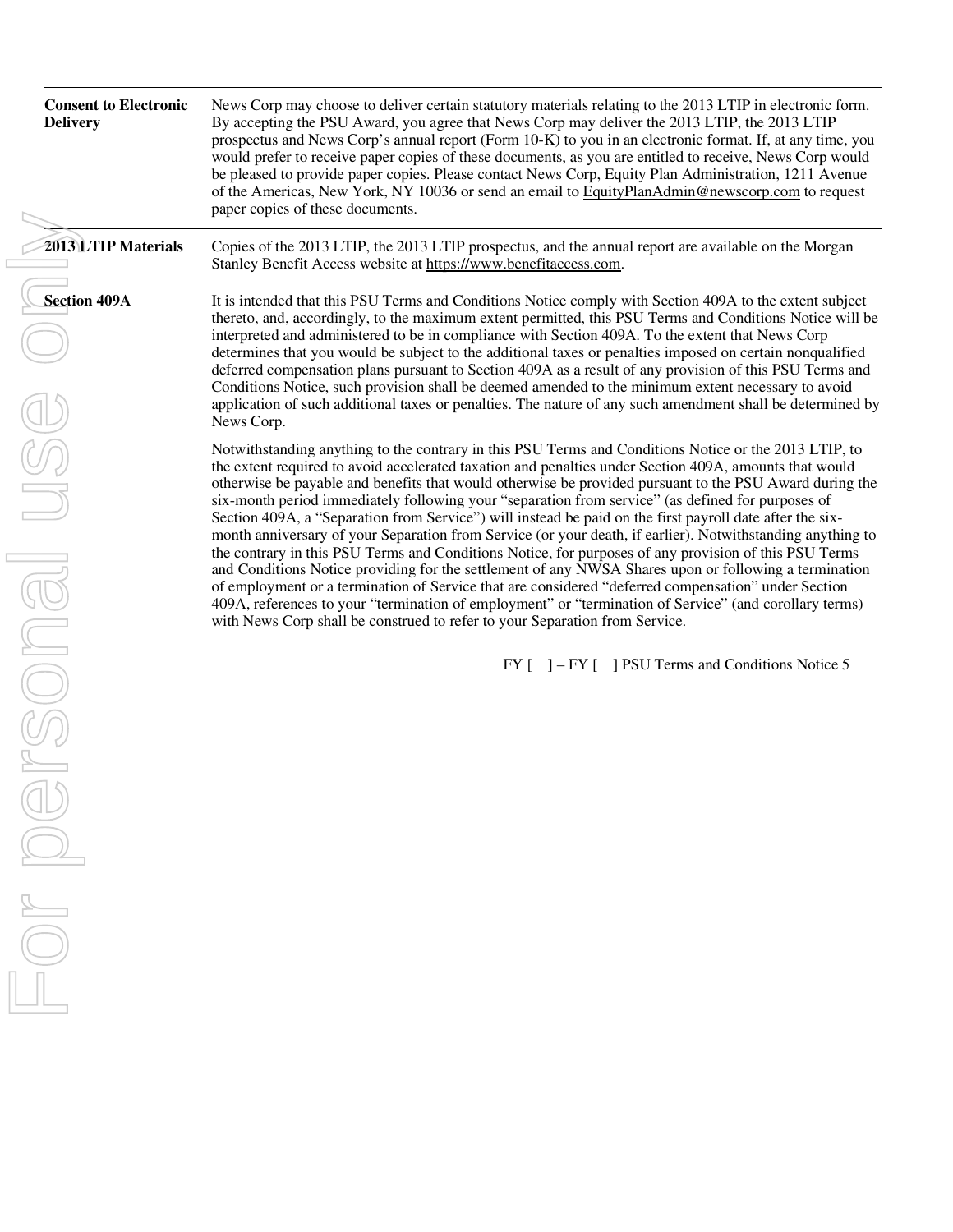## News Corporation 2013 Long-Term Incentive Plan (Stock – US) RESTRICTED SHARE UNIT TERMS AND CONDITIONS NOTICE

**Award of Restricted Share Units** News Corporation, a Delaware corporation ("News Corp"), has awarded you the number of restricted share units ("RSUs") relating to shares of its Class A Common Stock, par value \$0.01 per share (the "NWSA Shares"), set forth in your Summary of RSU Award (the "RSU Award"). The terms and conditions of the RSU Award are set forth in this RSU Terms and Conditions Notice (the "RSU Terms and Conditions Notice") and in the News Corporation 2013 Long-Term Incentive Plan, as amended and restated (the "2013 LTIP"). The terms of the 2013 LTIP are incorporated herein by reference. All capitalized terms that are not defined in this RSU Terms and Conditions Notice have the meaning set forth in the 2013 LTIP. By accepting the RSU Award, you agree to all of the terms and conditions described in this RSU Terms and Conditions Notice and in the 2013 LTIP. You acknowledge that you have carefully reviewed the 2013 LTIP and agree that the terms of the 2013 LTIP will control in the case of any conflict between this RSU Terms and Conditions Notice and the 2013 LTIP. Subject to the terms and conditions set forth herein, RSUs represent the potential to receive, at the end of the applicable vesting period, a number of NWSA Shares. (the "RSU Program"). The NWSA Shares that you receive, if any, will be fully vested and may be immediately available for sale, subject to News Corp's Insider Trading and Confidentiality Policy. **Conversion of Restricted Share Units** Unless otherwise provided in this RSU Terms and Conditions Notice, your RSUs will convert to NWSA Shares according to the vesting schedule set forth in the RSU Award; provided that you remain employed by News Corp from the date of the RSU Award through the relevant vesting dates, as set forth in the RSU Award and with the exceptions set forth below. As soon as is reasonably practicable following the vesting date set forth in the RSU Award, the NWSA Shares payable with respect to the vested RSUs will be issued and evidenced in such manner as the Committee in its discretion shall deem appropriate, including, without limitation, book-entry, registration or issuance of one or more stock certificates. Upon issuance, your RSUs shall be extinguished and such RSUs will no longer be considered to be held by you for any purpose. Withholding Taxes You agree, as a condition of the RSU Award, that you will make acceptable arrangements to pay any withholding or other taxes that may be due as a result of granting or vesting of your RSUs or your acquisition of NWSA Shares relating to the RSU Award. In the event that News Corp or any Affiliate, as the case may be, determines that any applicable Federal, state, local or foreign tax or withholding payment is required relating to the RSU Award or acquisition of NWSA Shares related thereto, News Corp, or any Affiliate, as the case may be, will have the right to: (i) require that you arrange to make such payments to News Corp or any Affiliate; (ii) withhold such amounts from other payments due to you from News Corp or any Affiliate; or (iii) allow for the surrender of the number of NWSA Shares relating to the RSU Award in an amount equal to the withholding or other taxes due (for this purpose, surrendered NWSA Shares will be valued using the closing price of the NWSA Shares on the NASDAQ Global Select Market or other principal stock exchange on which the NWSA Shares are listed on the trading date immediately prior to the vesting date); provided that the NWSA Shares so withheld will have an aggregate Fair Market Value not exceeding the minimum amount of tax required to be withheld by applicable law. For personal use only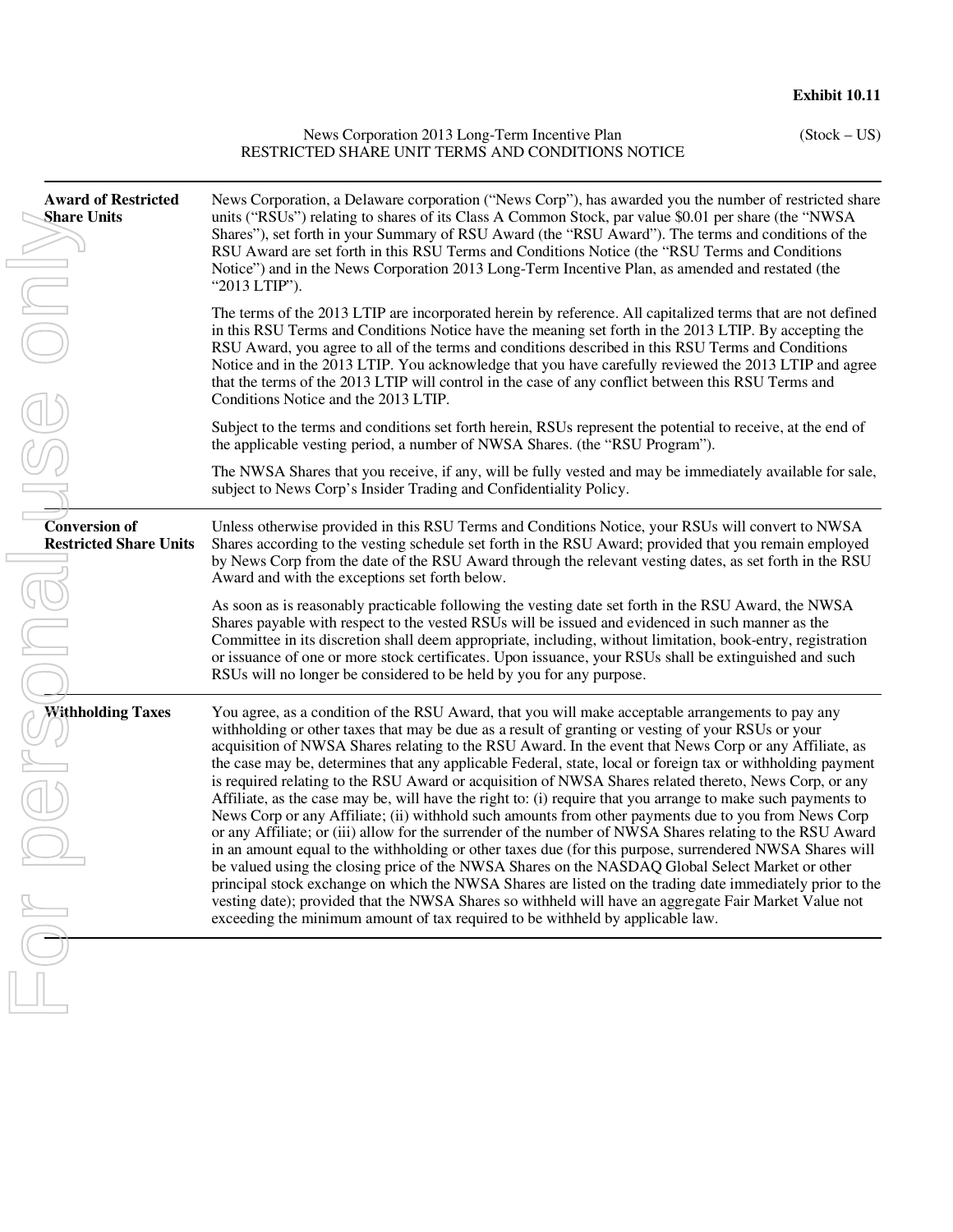| <b>Employment with</b><br><b>News Corp</b>         | Except as provided herein, your eligibility to receive NWSA Shares is subject to the condition that you<br>remain employed by News Corp from the date hereof through the date on which the RSUs vest, subject to<br>the terms of your RSU Award and with the exceptions set forth below.                                                                                                                                                                                                                                                                                                                                                           |
|----------------------------------------------------|----------------------------------------------------------------------------------------------------------------------------------------------------------------------------------------------------------------------------------------------------------------------------------------------------------------------------------------------------------------------------------------------------------------------------------------------------------------------------------------------------------------------------------------------------------------------------------------------------------------------------------------------------|
|                                                    | Subject to the exceptions set forth below, in the event your employment is terminated before your RSUs<br>vest, you shall forfeit your RSU Award and neither you, nor your beneficiary or estate, shall be entitled to<br>receive any payment under your RSU Award.                                                                                                                                                                                                                                                                                                                                                                                |
| VIDI                                               | In the event your employment is terminated due to your Retirement or Permanent Disability before your<br>RSUs vest, your RSUs shall continue to vest, to the extent not already vested, for a period of three years<br>following such termination. At the end of the three-year period, you shall forfeit any remaining unvested<br>RSUs and neither you, nor your beneficiary or estate, shall be entitled to receive any payment under your<br>RSU Award.                                                                                                                                                                                        |
|                                                    | In the event of your death, RSUs not previously vested shall immediately become vested.                                                                                                                                                                                                                                                                                                                                                                                                                                                                                                                                                            |
|                                                    | In the event that your employment during the applicable vesting period transfers from one business group,<br>including corporate groups, which participates in the News Corp RSU Program to another business group<br>that also participates in the News Corp RSU Program, you will remain eligible to receive payment under<br>your RSU Award.                                                                                                                                                                                                                                                                                                    |
|                                                    | If your business entity is merged with another entity within News Corp or is sold outside of News Corp,<br>the Committee may, in its sole discretion, make such adjustments to your RSU Award as it deems<br>appropriate. All determinations that the Committee makes shall be conclusive and binding on all persons<br>for all purposes. The Committee need not treat all RSU awards in the same manner.                                                                                                                                                                                                                                          |
| <b>Leaves of Absence</b>                           | For purposes of the RSU Award, your Service does not terminate when you go on a bona fide employee<br>leave of absence that was approved by News Corp or an Affiliate in writing, if the terms of the leave<br>provide for continued Service crediting, or when continued Service crediting is required by applicable law.<br>However, your Service will be treated as terminating three months after you went on employee leave,<br>unless your right to return to active work is guaranteed by law or by a contract. Your Service terminates in<br>any event when the approved leave ends unless you immediately return to active employee work. |
|                                                    | The Committee shall determine, in its sole discretion, which leaves shall count for this purpose, and when<br>your Service terminates for all purposes under the 2013 LTIP.                                                                                                                                                                                                                                                                                                                                                                                                                                                                        |
| <b>No</b> /Vested Right in<br><b>Future Awards</b> | Participant acknowledges and agrees (by accepting the RSU Award and receiving this RSU Terms and<br>Conditions Notice) that the eligibility to receive RSUs is made on a fully discretionary basis by the<br>Committee and that the RSU Award does not lead to a vested right to receive any NWSA Shares, any<br>additional RSUs or other equity incentive awards in the future.                                                                                                                                                                                                                                                                   |
|                                                    | Further, the RSU Award set forth in the Summary of RSU Award constitutes a non-recurring benefit and<br>the terms of this RSU Terms and Conditions Notice are only applicable to the RSU Award distributed<br>subject to this RSU Terms and Conditions Notice.                                                                                                                                                                                                                                                                                                                                                                                     |
| <b>Employment</b><br><b>Agreements</b>             | This RSU Terms and Conditions Notice shall not be applied or interpreted in a manner which would<br>decrease the rights held by, or the payments owing to, you under any employment agreement with News<br>Corp and, if there is any conflict between the terms of such employment agreement and the terms hereof,<br>the employment agreement shall control, except with respect to the forfeiture and recoupment provisions<br>set forth below which shall control.                                                                                                                                                                              |
|                                                    | RSU Terms and Conditions Notice 2                                                                                                                                                                                                                                                                                                                                                                                                                                                                                                                                                                                                                  |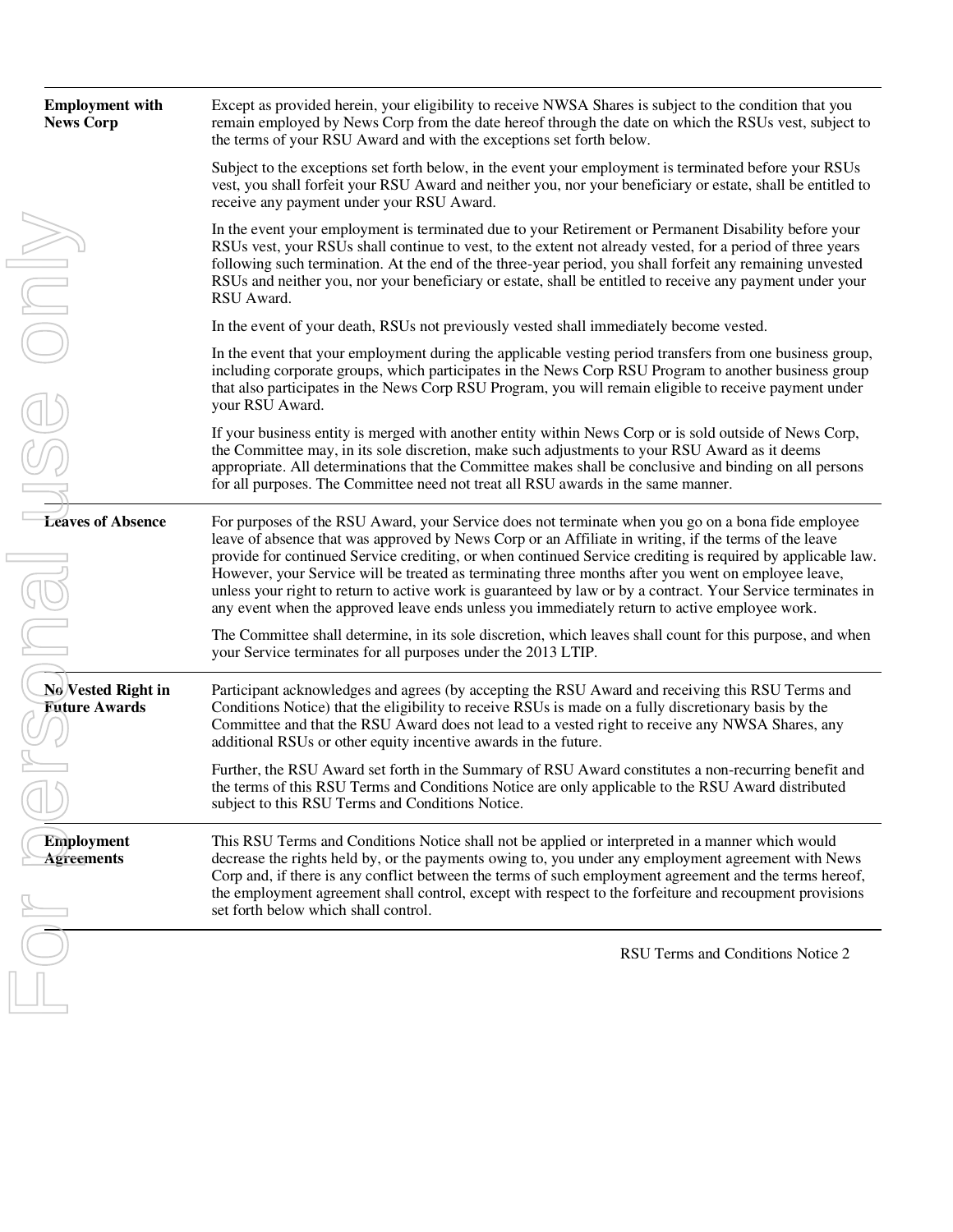| Forfeiture;<br>Recoupment            | Notwithstanding anything to the contrary in this RSU Terms and Conditions Notice, Participant<br>acknowledges and agrees that the Committee shall have the right to cause Participant to forfeit any gain<br>realized by Participant with respect to the RSU Award, as the Committee in its discretion shall determine,<br>on account of actions taken by, or failed to be taken by, Participant in violation or breach of or in conflict<br>with any (i) employment agreement, (ii) non-competition agreement, (iii) agreement prohibiting<br>solicitation of employees or clients of News Corp or any Affiliate, (iv) confidentiality obligation with<br>respect to News Corp or any Affiliate, (v) News Corp policy or procedure including, without limitation,<br>News Corp's Standards of Business Conduct, (vi) other agreement or (vii) any other obligation of<br>Participant to News Corp or any Affiliate. |
|--------------------------------------|----------------------------------------------------------------------------------------------------------------------------------------------------------------------------------------------------------------------------------------------------------------------------------------------------------------------------------------------------------------------------------------------------------------------------------------------------------------------------------------------------------------------------------------------------------------------------------------------------------------------------------------------------------------------------------------------------------------------------------------------------------------------------------------------------------------------------------------------------------------------------------------------------------------------|
| Confidentiality                      | You acknowledge that you have read and understand News Corp's policies on confidentiality as set forth<br>in the News Corp Standards of Business Conduct and the News Corp Insider Trading and Confidentiality<br>Policy (collectively, the "Confidentiality Policies") and hereby agree that during the course of your<br>employment with News Corp and any time after your employment with News Corp is terminated, you will<br>continue to abide by the terms of the Confidentiality Policies, including with respect to any materials or<br>information you receive in connection with your RSU Award.                                                                                                                                                                                                                                                                                                           |
| <b>Retention and Other</b><br>Rights | The RSU Award does not give you the right to be retained or employed by News Corp or any Affiliate in<br>any capacity for any given period or upon any specific terms of employment.                                                                                                                                                                                                                                                                                                                                                                                                                                                                                                                                                                                                                                                                                                                                 |
|                                      | You waive any and all rights to compensation or damages for the termination of your office or employment<br>with News Corp or any Affiliate for any reason (including unlawful termination of employment) insofar as<br>those rights arise from you ceasing to have rights in relation to the RSU Award as a result of that<br>termination or from the loss or diminution in value of such rights.                                                                                                                                                                                                                                                                                                                                                                                                                                                                                                                   |
| <b>Stockholder Rights</b>            | You, your estate or heirs, do not have any of the rights of a stockholder of News Corp, including, without<br>limitation, the right to vote or receive dividends declared or paid on the NWSA Shares, unless and until<br>any RSUs are paid out into NWSA Shares and a certificate for such NWSA Shares has been issued or an<br>appropriate book entry has been made.                                                                                                                                                                                                                                                                                                                                                                                                                                                                                                                                               |
| <b>RSU Award</b><br>Transferability  | Your RSUs may not be sold, transferred, pledged, assigned, or otherwise alienated or hypothecated,<br>whether by operation of law or otherwise, nor may your RSUs be made subject to execution, attachment or<br>similar process.                                                                                                                                                                                                                                                                                                                                                                                                                                                                                                                                                                                                                                                                                    |
| <b>Applicable Law and</b><br>Forum   | This RSU Terms and Conditions Notice will be interpreted and enforced under the laws of the State of<br>New York, other than any conflicts or choice of law rule or principle that might otherwise refer<br>construction or interpretation of this RSU Terms and Conditions Notice to the substantive law of another<br>jurisdiction.                                                                                                                                                                                                                                                                                                                                                                                                                                                                                                                                                                                |
|                                      | By accepting the RSU Award, you expressly consent to the exclusive jurisdiction of the federal or state<br>courts serving New York, New York for all lawsuits and actions arising out of or relating to this RSU<br>Terms and Conditions Notice, and you expressly waive any defense that such courts lack personal<br>jurisdiction over you. All such lawsuits and actions shall be tried in the federal or state courts serving New<br>York, New York to the exclusion of all other courts.                                                                                                                                                                                                                                                                                                                                                                                                                        |
|                                      | RSU Terms and Conditions Notice 3                                                                                                                                                                                                                                                                                                                                                                                                                                                                                                                                                                                                                                                                                                                                                                                                                                                                                    |
|                                      |                                                                                                                                                                                                                                                                                                                                                                                                                                                                                                                                                                                                                                                                                                                                                                                                                                                                                                                      |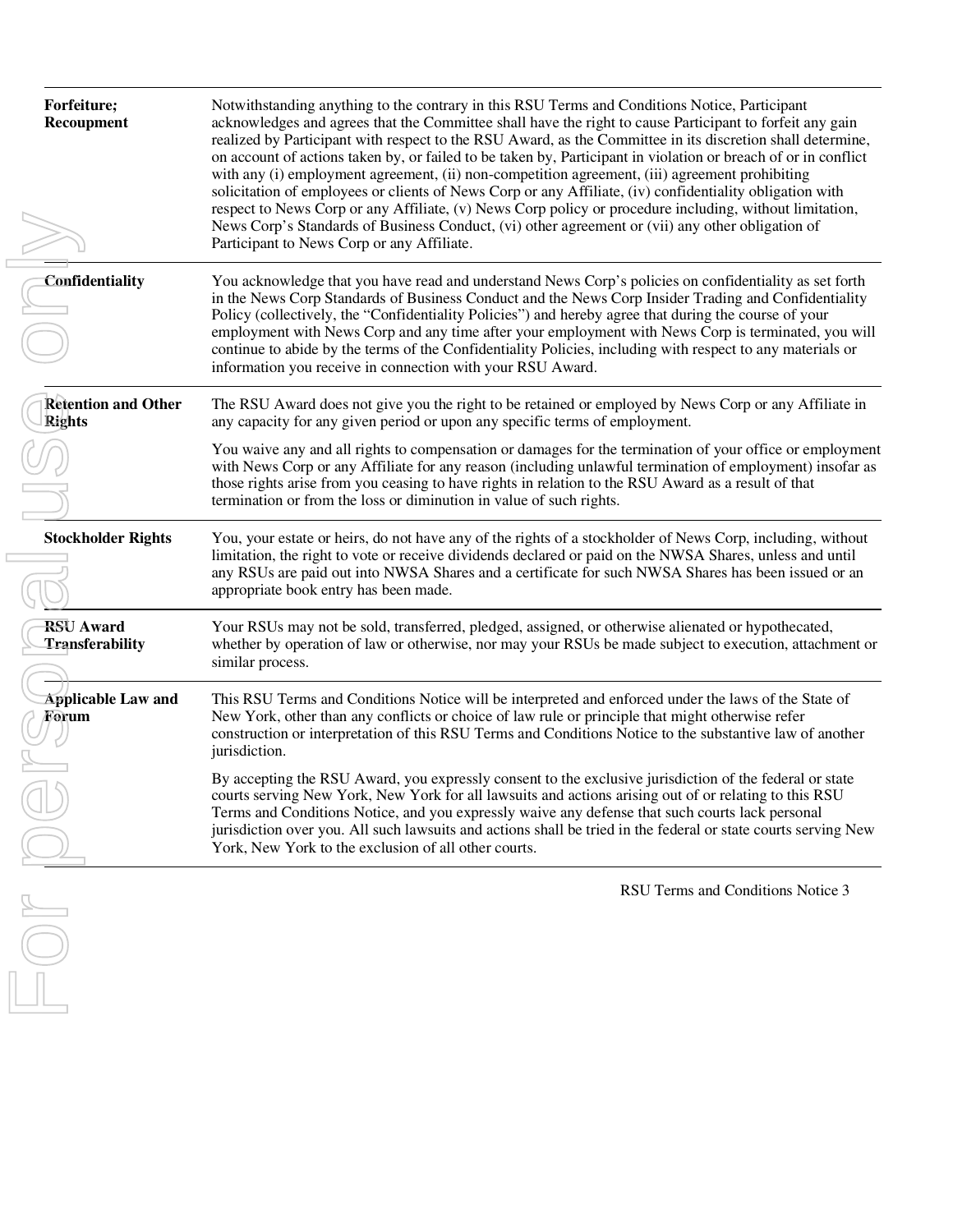| <b>Severability</b>                      | In the event that any provision of this RSU Terms and Conditions Notice shall be held illegal or invalid for<br>any reason, the illegality or invalidity shall not affect the remaining parts of this RSU Terms and<br>Conditions Notice, and this RSU Terms and Conditions Notice shall be construed and enforced as if the<br>illegal or invalid provision had not been included.                                                                                                                                                                                                                                                                                                                                                                                               |
|------------------------------------------|-----------------------------------------------------------------------------------------------------------------------------------------------------------------------------------------------------------------------------------------------------------------------------------------------------------------------------------------------------------------------------------------------------------------------------------------------------------------------------------------------------------------------------------------------------------------------------------------------------------------------------------------------------------------------------------------------------------------------------------------------------------------------------------|
| <b>Data Privacy</b><br>NICI              | News Corp may collect, hold, use and process personal data about you in order to administer the 2013<br>LTIP. Such data includes, but are not limited to, the information about you contained in the Summary of<br>RSU Award, other personal and financial data about you, such as your Social Security or tax identification<br>number, equity grant number, home address, business address and other contact information, payroll<br>information and any other information that might be deemed appropriate by News Corp to facilitate the<br>administration of the 2013 LTIP (collectively, "Personal Data").                                                                                                                                                                  |
|                                          | News Corp will use reasonable administrative, technical and physical measures to safeguard your Personal<br>Data in its possession against loss, theft and unauthorized use, disclosure or modification. News Corp will<br>retain Personal Data for no longer than is necessary for sound business and record retention purposes. You<br>have a right to access your Personal Data and a right to ask for the correction or deletion of any inaccurate<br>data held by News Corp concerning yourself. If you wish to exercise those rights please contact your local<br>Human Resources representative and the News Corp Equity Plans Group.                                                                                                                                      |
|                                          | News Corp may make your Personal Data available to other parties, such as accountants, auditors, lawyers<br>and other outside professional advisors, and to service providers that assist News Corp in the<br>administration of the 2013 LTIP (collectively, "Service Providers"). News Corp takes steps to ensure that<br>Service Providers protect the confidentiality and security of your Personal Data.                                                                                                                                                                                                                                                                                                                                                                      |
|                                          | By accepting the RSU Award, you freely give unambiguous consent to News Corp to collect, hold, use and<br>process your Personal Data and to make your Personal Data available to Service Providers for the purpose<br>of administering the 2013 LTIP on the terms set out above.                                                                                                                                                                                                                                                                                                                                                                                                                                                                                                  |
| Consent to Electronic<br><b>Delivery</b> | News Corp may choose to deliver certain statutory materials relating to the 2013 LTIP in electronic form.<br>By accepting the RSU Award, you agree that News Corp may deliver the 2013 LTIP, the 2013 LTIP<br>prospectus and News Corp's annual report (Form 10-K) to you in an electronic format. If, at any time, you<br>would prefer to receive paper copies of these documents, as you are entitled to receive, News Corp would<br>be pleased to provide paper copies. Please contact News Corp, Equity Plan Administration, 1211 Avenue<br>of the Americas, New York, NY 10036 or send an email to EquityPlanAdmin@newscorp.com to request<br>paper copies of these documents.                                                                                               |
| 2013 LTIP Materials                      | Copies of the 2013 LTIP, the 2013 LTIP prospectus, and the annual report are available on the Morgan<br>Stanley Benefit Access website at https://www.benefitaccess.com.                                                                                                                                                                                                                                                                                                                                                                                                                                                                                                                                                                                                          |
| <b>Section 409A</b>                      | It is intended that this RSU Terms and Conditions Notice comply with Section 409A to the extent subject<br>thereto, and, accordingly, to the maximum extent permitted, this RSU Terms and Conditions Notice will be<br>interpreted and administered to be in compliance with Section 409A. To the extent that News Corp<br>determines that you would be subject to the additional taxes or penalties imposed on certain nonqualified<br>deferred compensation plans pursuant to Section 409A as a result of any provision of this RSU Terms and<br>Conditions Notice, such provision shall be deemed amended to the minimum extent necessary to avoid<br>application of such additional taxes or penalties. The nature of any such amendment shall be determined by<br>News Corp. |
|                                          | RSU Terms and Conditions Notice 4                                                                                                                                                                                                                                                                                                                                                                                                                                                                                                                                                                                                                                                                                                                                                 |
|                                          |                                                                                                                                                                                                                                                                                                                                                                                                                                                                                                                                                                                                                                                                                                                                                                                   |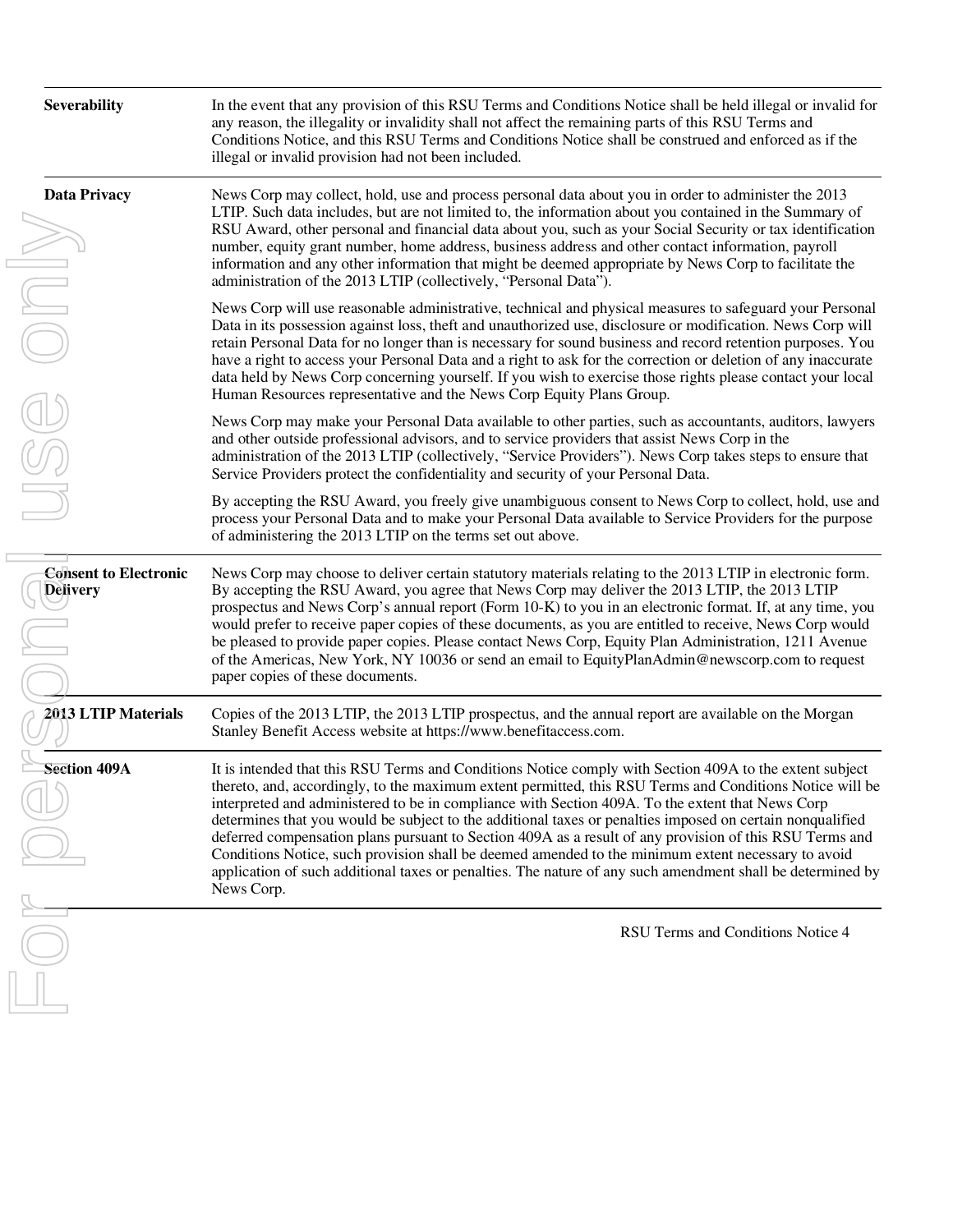Notwithstanding anything to the contrary in this RSU Terms and Conditions Notice or the 2013 LTIP, to the extent required to avoid accelerated taxation and penalties under Section 409A, amounts that would otherwise be payable and benefits that would otherwise be provided pursuant to the RSU Award during the six-month period immediately following your "separation from service" (as defined for purposes of Section 409A, a "Separation from Service") will instead be paid on the first payroll date after the sixmonth anniversary of your Separation from Service (or your death, if earlier). Notwithstanding anything to the contrary in this RSU Terms and Conditions Notice, for purposes of any provision of this RSU Terms and Conditions Notice providing for the settlement of any NWSA Shares upon or following a termination of employment or a termination of Service that are considered "deferred compensation" under Section 409A, references to your "termination of employment" or "termination of Service" (and corollary terms) with News Corp shall be construed to refer to your Separation from Service.

RSU Terms and Conditions Notice 5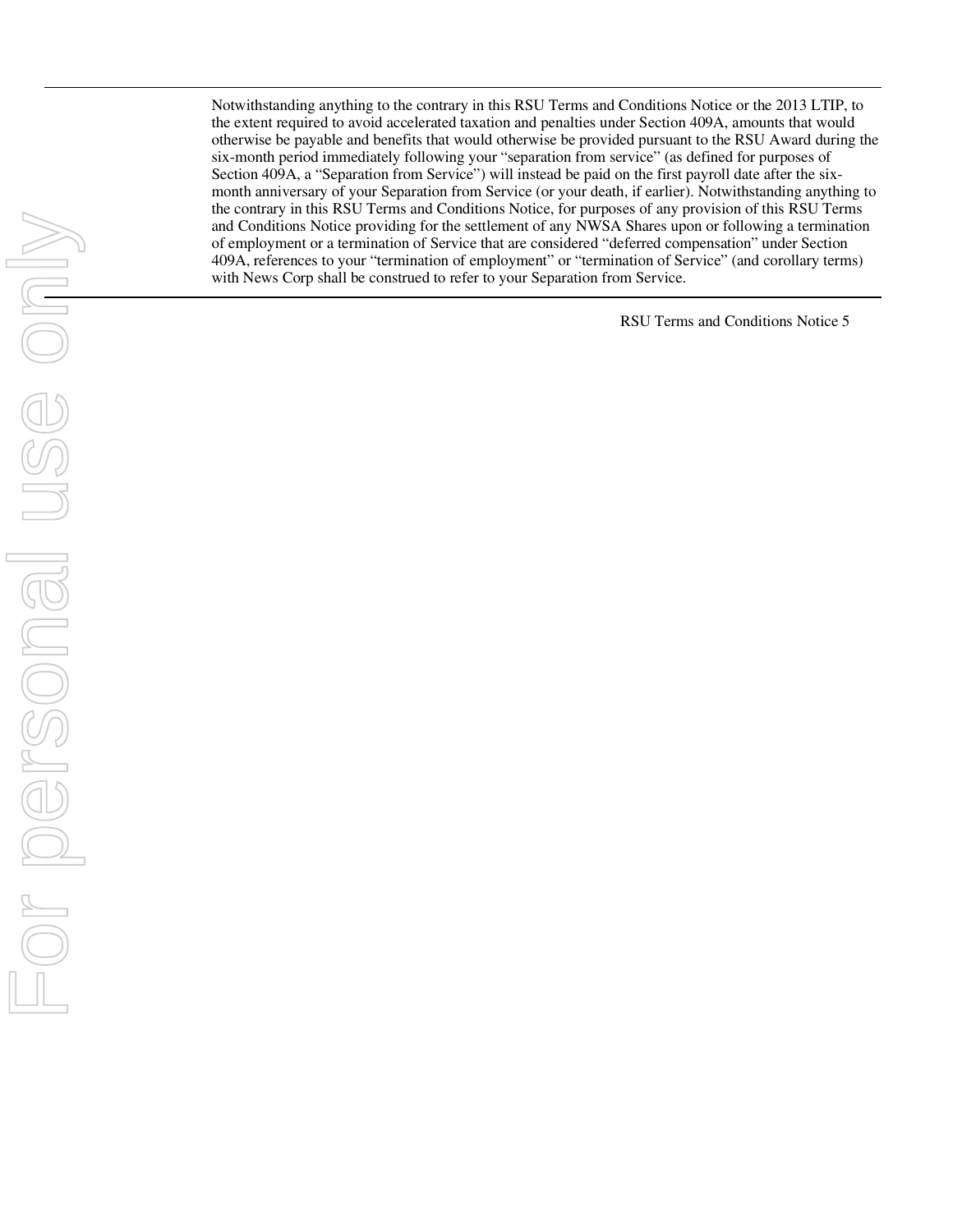**Exhibit 10.12** 

June 27, 2014

Rupert Murdoch Executive Chairman News Corporation 1211 Avenue of the Americas New York, NY 10036

Re: Annual Cash Incentive and Performance-Based Long-Term Incentive

Dear Rupert:

The purpose of this letter (the "Agreement") is to address the treatment of your annual cash incentive and long-term incentive awards upon the occurrence of certain termination events. In the event of any conflict between this Agreement and any award agreement or terms and conditions notice relating to any long-term incentive awards, this Agreement shall control.

## *Annual Cash Incentive*

To the extent you are eligible to receive an annual cash incentive (the "Annual Bonus") as determined by the Compensation Committee of the Board of Directors of News Corporation (the "Company"), such Annual Bonus will be subject to the following provisions upon any event of termination:

**Termination due to death or Disability (as defined below)** —You shall be entitled to receive any Annual Bonus payable but not yet paid in respect of any fiscal year prior to the date such termination occurs and a pro rata portion of the Annual Bonus you would have earned for the fiscal year of such termination had no termination occurred. Such pro rata portion shall be calculated based on the target opportunity and based on the number of days you were employed by the Company in the fiscal year during which your employment terminated compared to the total number of days in such fiscal year.

**Termination for any reason other than death or Disability (as defined below)** —You shall be entitled to receive any Annual Bonus payable but not yet paid in respect of any fiscal year prior to the date such termination occurs and a pro rata portion of the Annual Bonus you would have earned for the fiscal year of such termination had no termination occurred. Such pro rata portion shall be calculated based solely on the Compensation Committee's assessment of Company financial and operational performance as compared to the Company's annual budget established in connection with the Annual Bonus described herein, provided that any threshold criteria established by the Compensation Committee as a condition of the payment of the Annual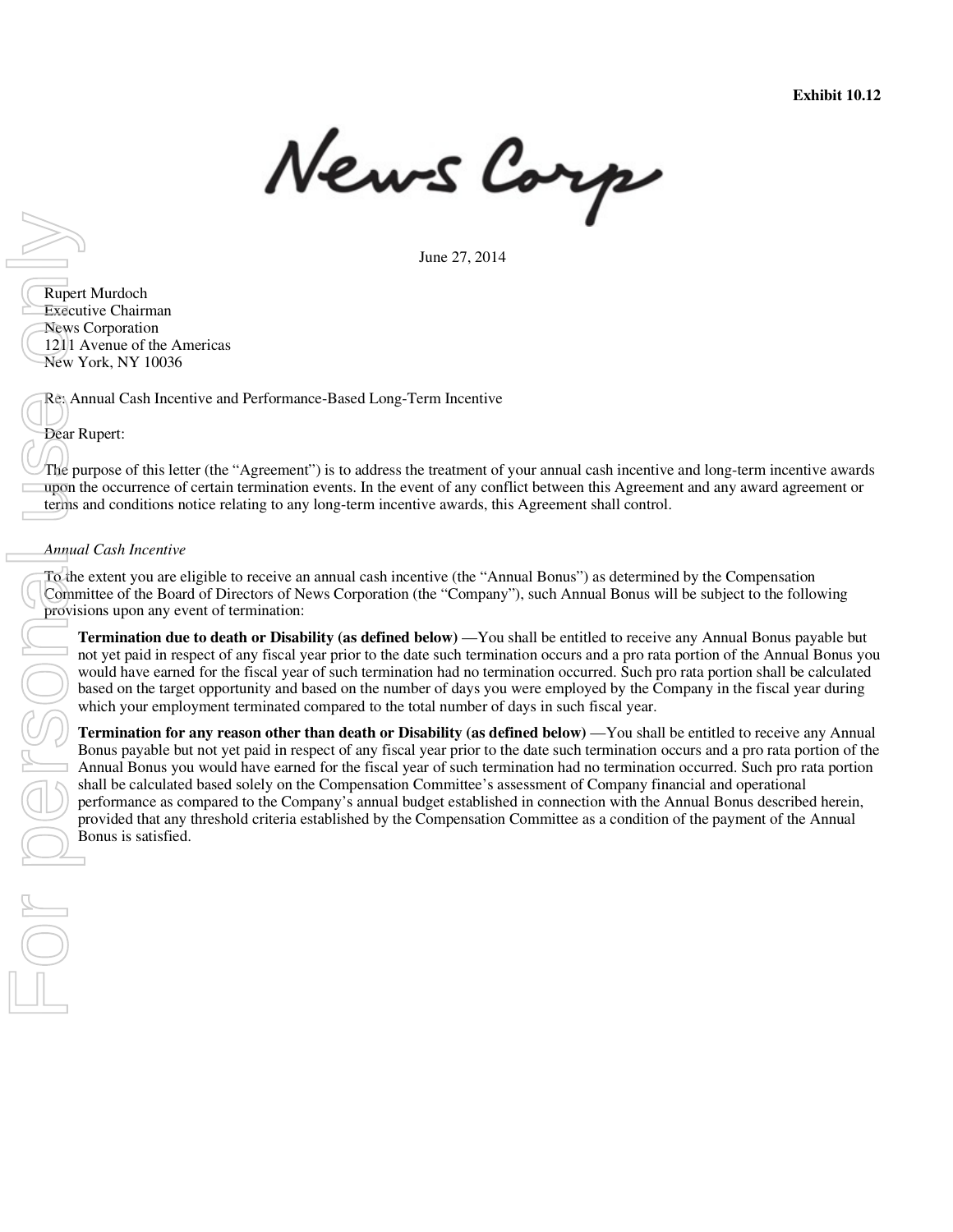## *Performance-Based Long-Term Incentive*

In addition, you shall be eligible to participate in the News Corporation Performance-Based Long-Term Incentive Program (the "PSU Program"). Your awards under the PSU Program will be subject to the following provisions upon any event of termination:

## **Any type of termination on or prior to the last day of the first fiscal year of the applicable Performance Period** —The entire award will be forfeited.

**Termination other than for Cause (as defined below), including termination due to Retirement (as defined below), that occurs within the second or third fiscal years of the applicable Performance Period** — You shall be entitled to receive the full value of any award which will be calculated at the end of the Performance Period as if no termination had occurred and such award shall be payable when such award would have been paid had no termination occurred.

**Termination by the Company for Cause (as defined below) that occurs within the second or third fiscal years of the applicable Performance Period** —You shall be entitled to receive the pro rata value of any award which will be calculated at the end of the Performance Period based on (a) the payout that you would have received if no termination had occurred multiplied by (b)(1) the number of days you were employed by the Company during the Performance Period divided by (2) the total number of days in such Performance Period.

For purposes of this Agreement:

"Disability" shall mean if you are unable to engage in any substantial gainful activity by reason of any medically determinable physical or mental impairment that can be expected to result in death or can be expected to last for a continuous period of not less than 12 months.

"Retirement" shall mean your resignation or termination of employment after attainment of age 60 with ten years of service with the Company or any of its affiliates so long as you are not then employed by another company.

"Cause" shall mean (a) a deliberate and material breach by you of your duties and responsibilities that results in material harm to the Company and its affiliates which breach is committed without reasonable belief that such breach is in, or not contrary to, the best interests of the Company, and is not remedied within 30 days after receipt of written notice from the Company specifying such breach, (b) your plea of guilty or nolo contendere to, or nonappealable conviction of, a felony, which conviction or plea causes material damage to the reputation or financial position of the Company, or (c) your addiction to drugs or alcohol that results in a material breach of your duties and responsibilities and that results in material harm to the Company and its affiliates, which addiction is not remedied within 30 days after receipt of written notice from the Company specifying such breach.

2

Sincerely,

NEWS CORPORATION

By: /s/ Michael L. Bunder

Name: Michael L. Bunder Title: Senior Vice President, Deputy General Counsel & Corporate Secretary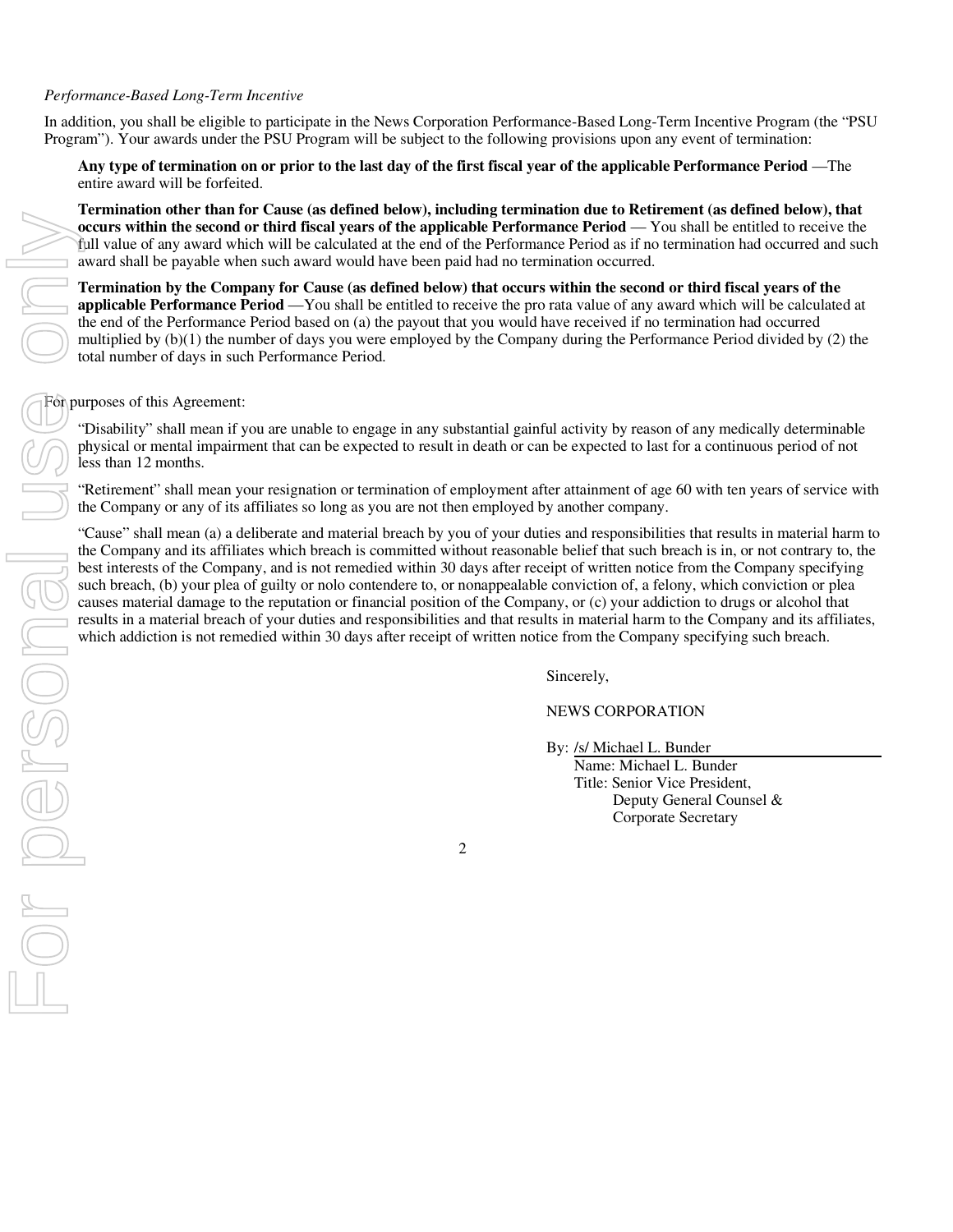### **News Corporation List of Subsidiaries**

**Company Name Jurisdiction NEWS LIMITED** Australia<br> **Australia**<br> **Australia**<br>
Australia 1Form Online Pty Ltd Australia A.C.N. 000 024 028 Pty. Limited Australia A.C.N. 067 052 386 Pty Limited A.C.N. 105 222 026 Pty. Limited Australia A.C.N. 163 565 955 Pty Limited ACPPS Pty Limited Ca Advertiser Newspapers Pty. Limited Australia Advertiser-News Weekend Publishing Company Pty. Limited Australia AH BR Pty Limited Australia Allied Press Limited atHome Group S.A. p S.A. Luxembour g atHome International S.A. <br>Australian Independent Business Media Pty Ltd Australia Australian Inde pendent Business Media Pty Ltd Australia AWKO Pty. Limited Australia Bellevue Consulting Pty Limited Australia Binni Pty Limited **Australia** Brisbane Broncos (Licencee) Pty Limited Australia Brisbane Broncos Corporation Pty Ltd (Trustee) Australia Brisbane Broncos Cor poration Trust Australia Brisbane Broncos Limited<br>
Brisbane Broncos Management Corporation Pty Ltd
<br>
Australia Brisbane Broncos Management Corporation Pty Ltd Australia Brisbane Broncos Rugby League Club Ltd Australia Brisbane Professional Sports Investment Pty Ltd Australia Business S pectator Pt Cairns Di gital Media Pt Careerone Services Pty. Limited Australia Carraroe Pty Limited **Australia** Australia casa.it Srl Ital Chesterland Pty. Limited Australia CML Holdings No 1 Pty Limited Australia Consolidated Magazines Pty Limited **Australia** Australia Consolidated Media Holdings Pty Limited **Australia** Australia Courier Newspaper Holdings Pty Limited Australia Courier Newspaper Management Holdings Pty Limited Australia Courier Newspaper Operations Pty Ltd Australia Davies Brothers Pty. Limited Australia Double Bay Newspapers Pty Ltd Australia Duvir Holdin gs Pt y. Limited Australia EP Securities Pty. Limited Australia Eureka Re port Pt Fox Sports Australia BV and Security and Security Netherlands Fox Sports Australia Investments Pty Limited Australia Fox Sports Australia Pty Limited Australia Fox Sports Pulse Pty Limited Australia Fox Sports Venue Pty Limited Australia FS (Australia) I Pty Limited Australia FS (Australia) II Pty Limited Australia FS Australia Partnershi Geelong Advertiser (Holdings) Pty. Limited Australia Form<br>
A.C.N<br>
A.C.N<br>
A.C.N<br>
A.C.N<br>
A.C.N<br>
A.C.N<br>
A.C.N<br>
A.C.N<br>
A.C.N<br>
A.C.N<br>
A.C.N<br>
A.C.N<br>
A.C.N<br>
Adver<br>
Adver<br>
Adver<br>
Allied<br>
atHom<br>
austra<br>
Brisba<br>
Brisba<br>
Brisba<br>
Brisba<br>
Brisba<br>
Brisba<br>
Brisba<br>
Brisba<br>
Brisba<br>
Brisba<br>
B

Cayman Islands<br>Australia Papua New Guinea Luxembourg Australia Australia<br>Australia Italy Australia<br>Netherlands **Australia**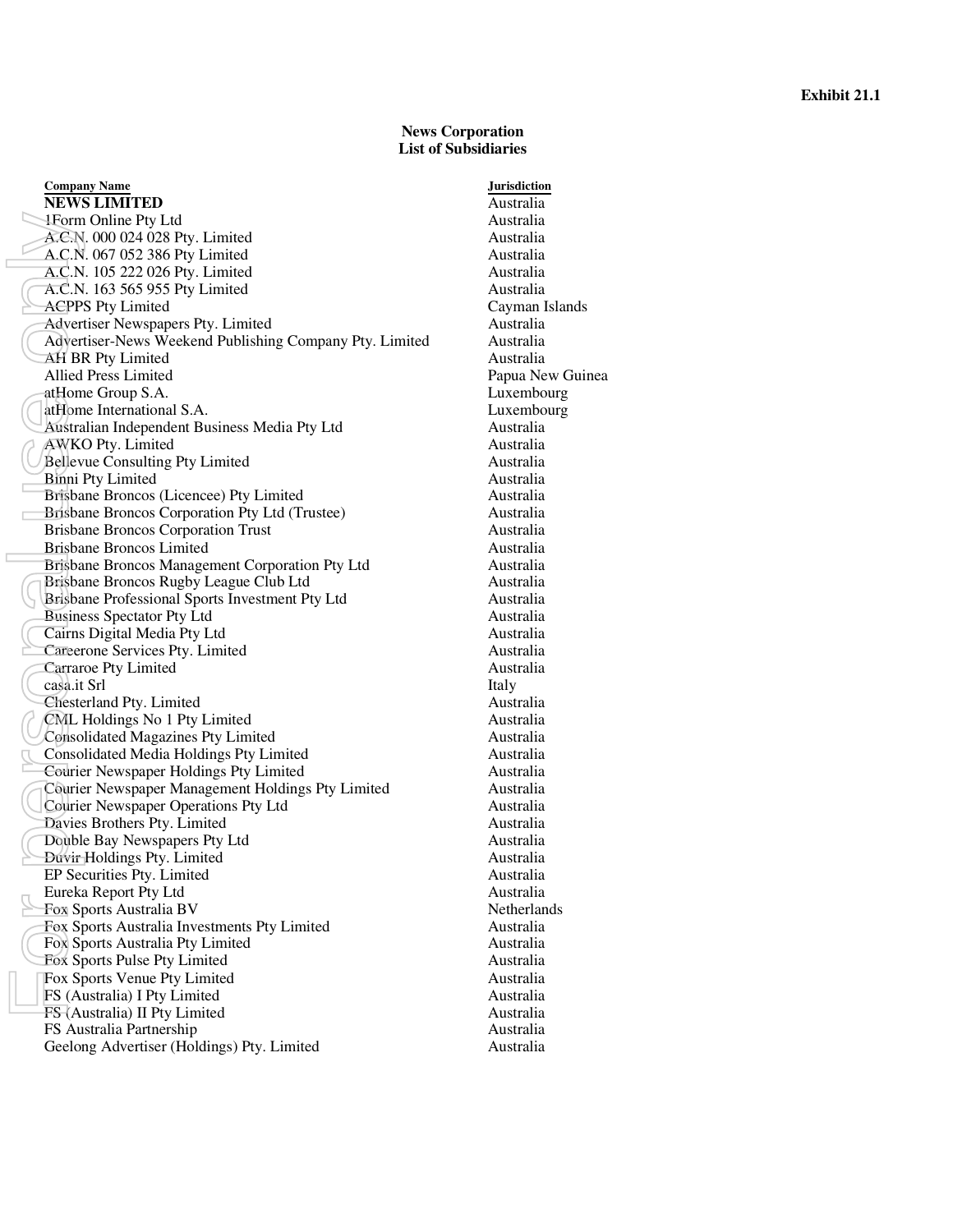Geelong Newspapers Proprietary Limited Australia General News p apers Pt Gold Coast Publications Pty. Limited Australia Hub Online Global Pt IPKO Pty. Limited Australia<br>
KidsNewZealand Limited Australia Australia<br>
New Zealand KidsNew Zealand Limited Kidspot.com.au Pty Limited Australia Laurelgrove Pty Limited **Australia** Australia Leader Associated Newspapers Pty. Limited **Australia** Australia Leteno Pty. Limited **Australia** Local Search Technolo gies Limited Ireland Mancon Nominees Pty Limited Australia Manden Productions Pty Limited Australia Manpress Pty Limited and Australia Australia<br>
Media Cell Pty Ltd Media Cell Pty Ltd Australia Medium Rare Content Agency Pty Limited Australia Messenger Press Proprietary Limited Australia MH Finance Holdings Pty Limited **Australia** Australia MH Finance Investments Pty Limited Australia MHLP Holdings No 1A Pty Limited Australia MHLP Holdings Pty Limited **Australia** Australia Mirror Newspapers Pty. Limited **Australia** Australia NAH Finance Pty Limited **Australia** Australia National Rugby League Investments Pty. Limited Australia Nationwide News Pty. Limited **Australia** Australia Nationwide Newspapers Pty. Limited **Australia** News (NAPI) Pty. Limited Australia News Australia Holdin gs Partnershi News Australia Holdings Pty Limited Australia News Australia Pty Limited Australia Australia News Classifieds Network (NCN) Pty. Limited Australia News Corp Australia Holdings Pty Limited https://www.australia News Corp Australia Investments Pty Limited Australia News Cor p Australia Partnershi News Corp Australia Pty Limited Australia News Di gital Media Pt y Limited Australia News Finance Pty News Life Media Pty Limited Australia News Magazines Operations Pty. Limited Australia News Pa y TV Financin g Pt News Pay TV Investment Pty Ltd Australia News Pay TV Pty. Limited Australia News Print Media Pty Limited<br>
News Publishers Holdings Pty. Limited<br>
Australia News Publishers Holdings Pty. Limited Australia News Sports Programming Pty. Limited Australia News TV Magazines Pty. Limited Australia NL/HIA JV Pty Limited Australia ozhomevalue Pty Limited<br>Pacific Sports Holdings Pty Limited Australia Pacific Sports Holdings Pty Limited Australia Pacific Sports International Pty Limited Australia Pay TV Management Pty Limited Australia Pa y TV Partnershi PBL Enterprises Limited Australia PBL Film Holdings Pty Limited **Australia** Australia Laurelgrov<br>
Leader Ass<br>
Leteno Pty<br>
Local Sear<br>
Mancon No<br>
Manden Pr<br>
Mangress I<br>
Media Cell<br>
Media Cell<br>
Media Incorpersonal Ressenger<br>
MH Finan<br>
MHLP Hol<br>
MHLP Hol<br>
MHLP Hol<br>
MHLP Hol<br>
MHLP Hol<br>
MHLP Hol<br>
Micro News Aust PBL Management Pty Limited Australia

Australia Australia<br>Australia **Australia Australia** . Australia Australia<br>Australia Australia<br>Australia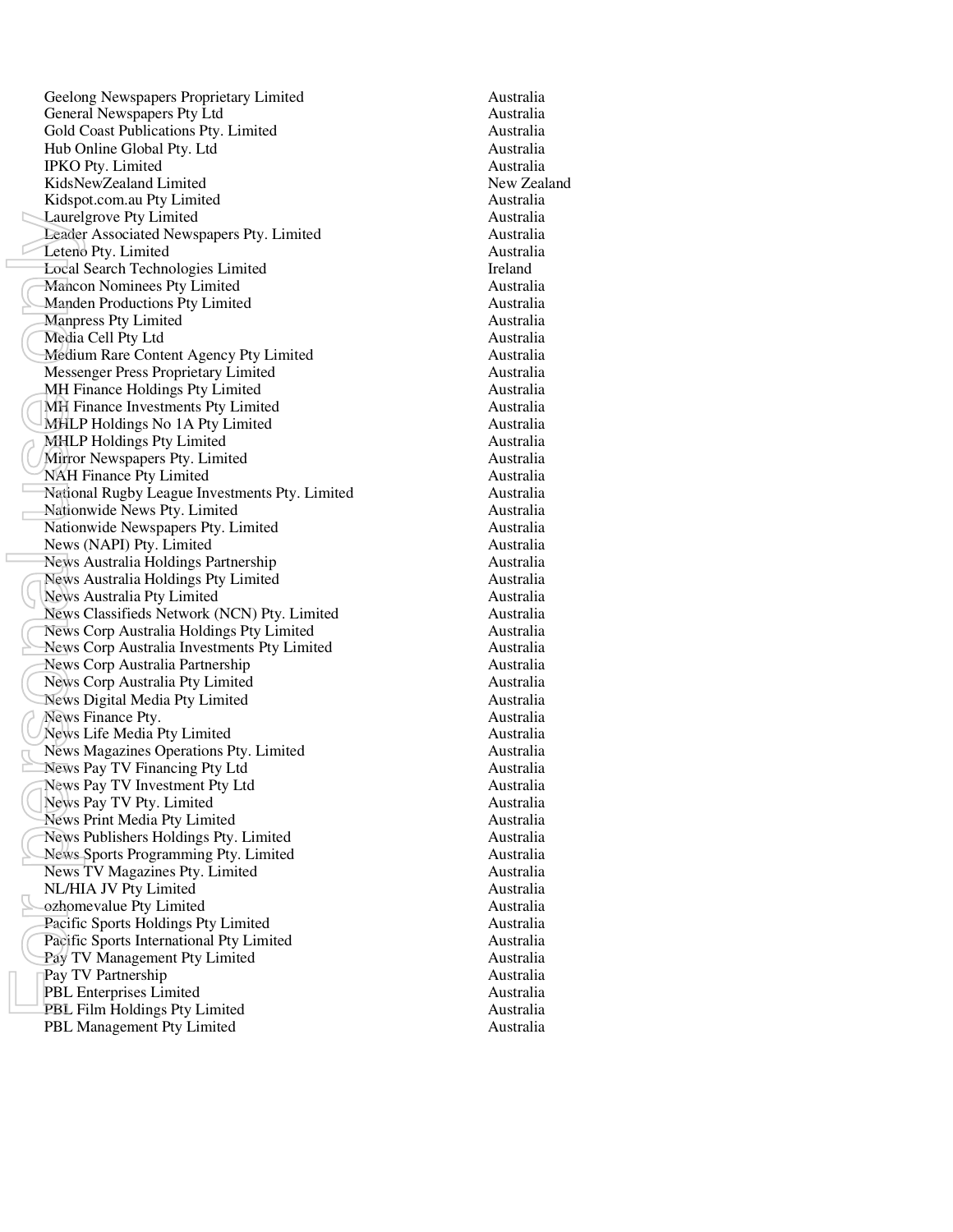PBL Media Holdings Shareholder Pty Limited Australia<br>
PBL MH Investments No 1 Ptv Limited Australia PBL MH Investments No 1 Pty Limited PBL MH Investor Pty Limited Australia PBL MH2 Investor Pty Limited Australia<br>
PBL Pav TV Ptv Limited Australia<br>
Australia PBL Pay TV Pty Limited Australia<br>
PBL Property Pty Limited Australia PBL Property Pty Limited Australia<br>
PBL Short Term Ptv Limited Australia PBL Short Term Pty Limited Perth Print Pty. Limited Australia Point Out Productions Pty Ltd<br>
Post Courier Limited<br>
Post Courier Limited Post Courier Limited **Papua New Guinea**<br>Primedia Limited Papua New Guinea<br>Primedia Limited **Papua New Guinea** Primedia Limited Hong Kong Property Look Pty Limited Australia<br>
Property.com.au Pty Ltd Australia Property.com.au Pty Ltd QP Ventures Pty. Limited Australia Queensland Entertainment Services Pty Ltd Australia Queensland Newspapers Pty. Limited REA Group Consulting (Shanghai) Co. Limited China REA Group Europe Limited United United United Kingdom REA Group European Production Centre S.A. Luxembourg REA Group Hong Kong Ltd<br>REA Group Ltd Australia REA Group Ltd REA Italia Srl Italy Realestate.com.au Pty Ltd Australia Robbdoc Pty Limited **Australia** Australia Rugby International Pty. Limited Australia Sharland Pty Limited Australia<br>
SheSpot.com.au Pty Limited Australia SheSpot.com.au Pty Limited Skeat Pty Limited Australia **Sky Cable Pty Limited Australia** South Pacific Post Pty Ltd Papua New Guinea Square Foot Limited **Foot Limited** Hong Kong<br>
Suburban Publications Ptv Limited **Foot Australia** Suburban Publications Pty Limited Australia Sunshine Coast Publishing Pty Ltd Super League Pty. Limited **Australia** Australia TCN Investments Pty Limited<br>
Television Broadcasters Investments Ptv. Ltd. Australia Television Broadcasters Investments Pty. Ltd. Australia The Cairns Post Proprietary Limited<br>The Courier-Mail Children's Fund Pty. Limited Australia The Courier-Mail Children's Fund Pty. Limited The Eastern Suburban Newspaper Partnership **Australia**<br>
The Geelong Advertiser Ptv. Limited **Australia** The Geelong Advertiser Pty. Limited<br>
The Herald and Weekly Times Pty. Limited Australia The Herald and Weekly Times Pty. Limited The North Queensland Newspaper Company Pty. Limited Australia Times Publications Holdings Pty Limited and Australia<br>
Thited Media Ptv. Limited Australia United Media Pty. Limited Australia<br>
Web Effect Int. Pty. Limited Australia Web Effect Int. Pty. Limited Australia<br>
Wespre Pty. Limited Australia Wespre Pty. Limited and Australia Australia<br>Westralia Square Partnership Westralia Square Partnership and a state of the Australia Australia<br>Australia Australia Windfyr Pty Limited **Australia**<br>Winston Investments Ptv. Limited **Australia** Winston Investments Pty. Limited<br> **NEWS CORP INVESTMENTS UK & IRELAND** United Kingdom **NEWS CORP INVESTMENTS UK & IRELAND**<br>Admacroft Limited Coldstreame Seafood Limited United Kingdom Eric Bemrose Limited<br>
Festival Records International Limited<br>
United Kingdom<br>
United Kingdom Festival Records International Limited Perth Print<br>
Point Out<br>
Tost Couri<br>
Property L<br>
Property C<br>
Property C<br>
Property C<br>
Op Ventur<br>
Queenslan<br>
REA Grou<br>
REA Grou<br>
REA Grou<br>
REA Grou<br>
REA Grou<br>
REA Grou<br>
REA Grou<br>
REA Grou<br>
REA Grou<br>
REA Grou<br>
REA Grou<br>
REA Gr picked Companies Limited United Kingdom

United Kingdom<br>United Kingdom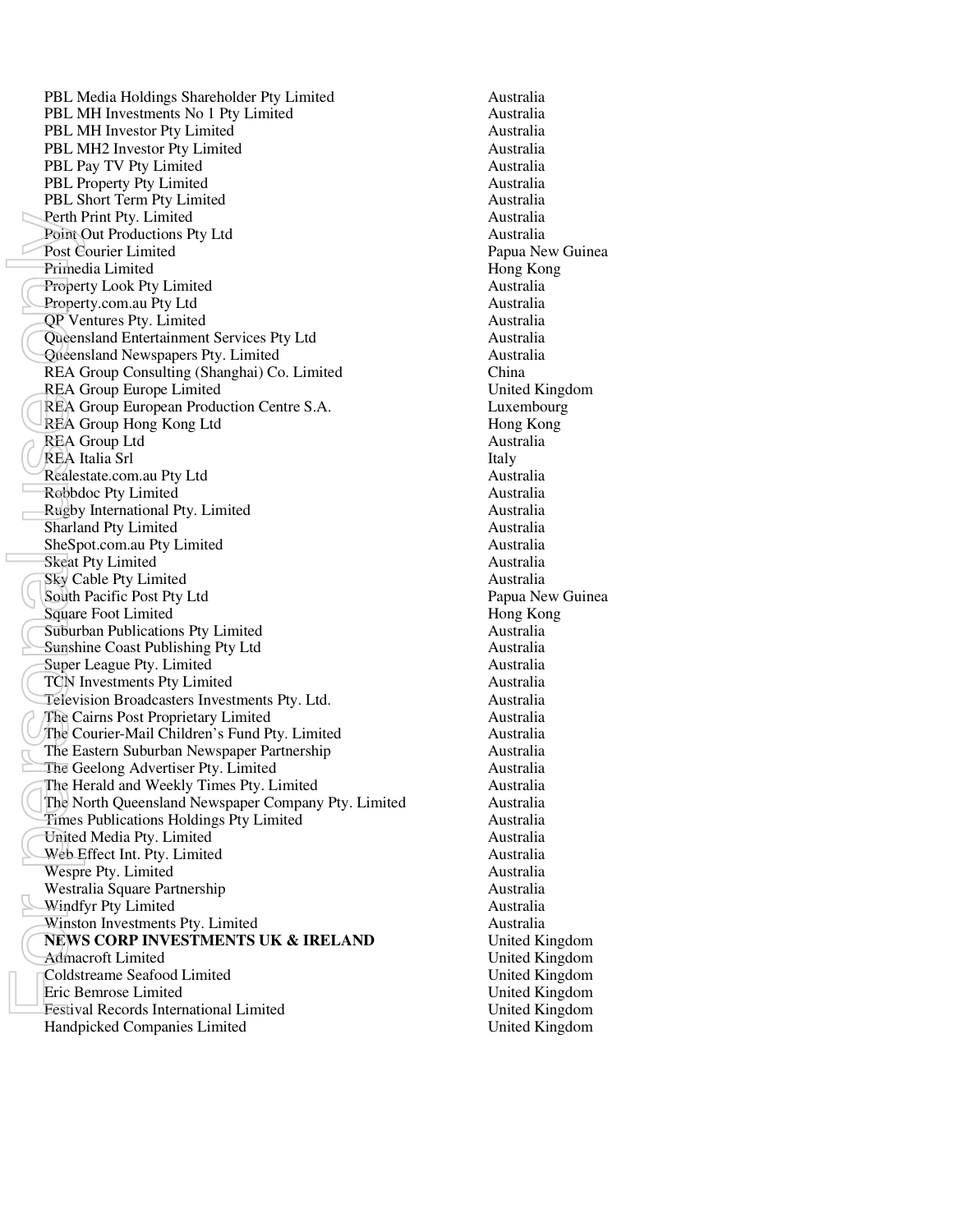KIP Limited Milkround Holdings Limited gs Limited **Example 2** United Kingdom Milkround Limited Milkround OnLine Ltd. Milkround.com Limited News 2026 Limited News Australia Investments Pt News Collins Holdin gs Limited **Exercise Server Access 1** United Kingdom News Collins Holdin gs Partnershi News Collins Limited News Corp Holdings UK & Ireland United Kin News Corp UK & Ireland Limited United Kin News Group Newspapers Limited **Example 2** United Kin News International News p a pers Limited **United Kingdom** News International Pension Trustees Limited News Ireland Limited News of the World Limited News Printers Assets Limited News Printers Grou p Limited **United Kingdom** News Printers Southern Limited News Promotions Limited News Property Three Limited **Example 2** United Kin News Telemedia Euro pe Limited United Kin gdom News UK & Ireland Direct Limited News UK & Ireland Limited News UK & Ireland Newspapers Limited The United Kin News UK & Ireland Recruitment Holdings Limited News UK & Ireland Trading Limited g Limited **Example 2** United Kingdom News UK Automotive Limited News UK Finance LLP Newscor p Preference Limited Ca Newsett Limited Newsprinters (Broxbourne) Limited View Area and Muslim United Kin Newsprinters (Eurocentral) Limited View and Muslim United Kin News printers (Knowsle y) Limited United Kingdom Newsprinters Limited **Example 2** United Kin NGN Editorial Pension Trustees Limited NGN Executive Pension Trustees Limited NGN Staff Pension Plan Trustees Limited **Secondpost Limited** post Limited **Example 2** United Kingdom Secondpost.com Limited **United Kin** The Sun Limited **The Sunday Times Limited Contact Contact Contact Contact Contact Contact Contact Contact Contact Contact Contact Contact Contact Contact Contact Contact Contact Contact Contact Contact Contact Contact Contact Contact Cont** The Sunday Times Whisky Club Limited The Sunday Times Whisky Club Limited The Times Limited The Times Literary Supplement Limited The United Kin Times Crosswords Limited Times Media Limited Times News p a pers Holdin gs Limited **Example 2** United Kingdom Times Newspapers Limited **Exercise 2** United Kin **Tower Trustees Limited** WorKazoo Limited News<br>
News<br>
News<br>
News<br>
News<br>
News<br>
News<br>
News<br>
News<br>
News<br>
News<br>
News<br>
News<br>
News<br>
News<br>
News<br>
News<br>
News<br>
News<br>
News<br>
News<br>
News<br>
News<br>
News<br>
News<br>
News<br>
News<br>
News<br>
News<br>
News<br>
News<br>
News<br>
News<br>
News<br>
News<br>
News<br>
News<br>

United Kingdom United Kingdom United Kingdom United Kingdom United Kingdom Australia **Australia** United Kingdom United Kingdom United Kingdom United Kingdom United Kingdom United Kingdom United Kingdom United Kingdom United Kingdom United Kingdom United Kingdom United Kingdom United Kingdom United Kingdom gs Limited United Kin gdom United Kingdom United Kingdom Cayman Islands United Kingdom United Kingdom United Kingdom United Kingdom United Kingdom United Kingdom United Kingdom United Kingdom United Kingdom United Kingdom United Kingdom United Kingdom United Kingdom United Kingdom United Kingdom United Kingdom United Kingdom United Kingdom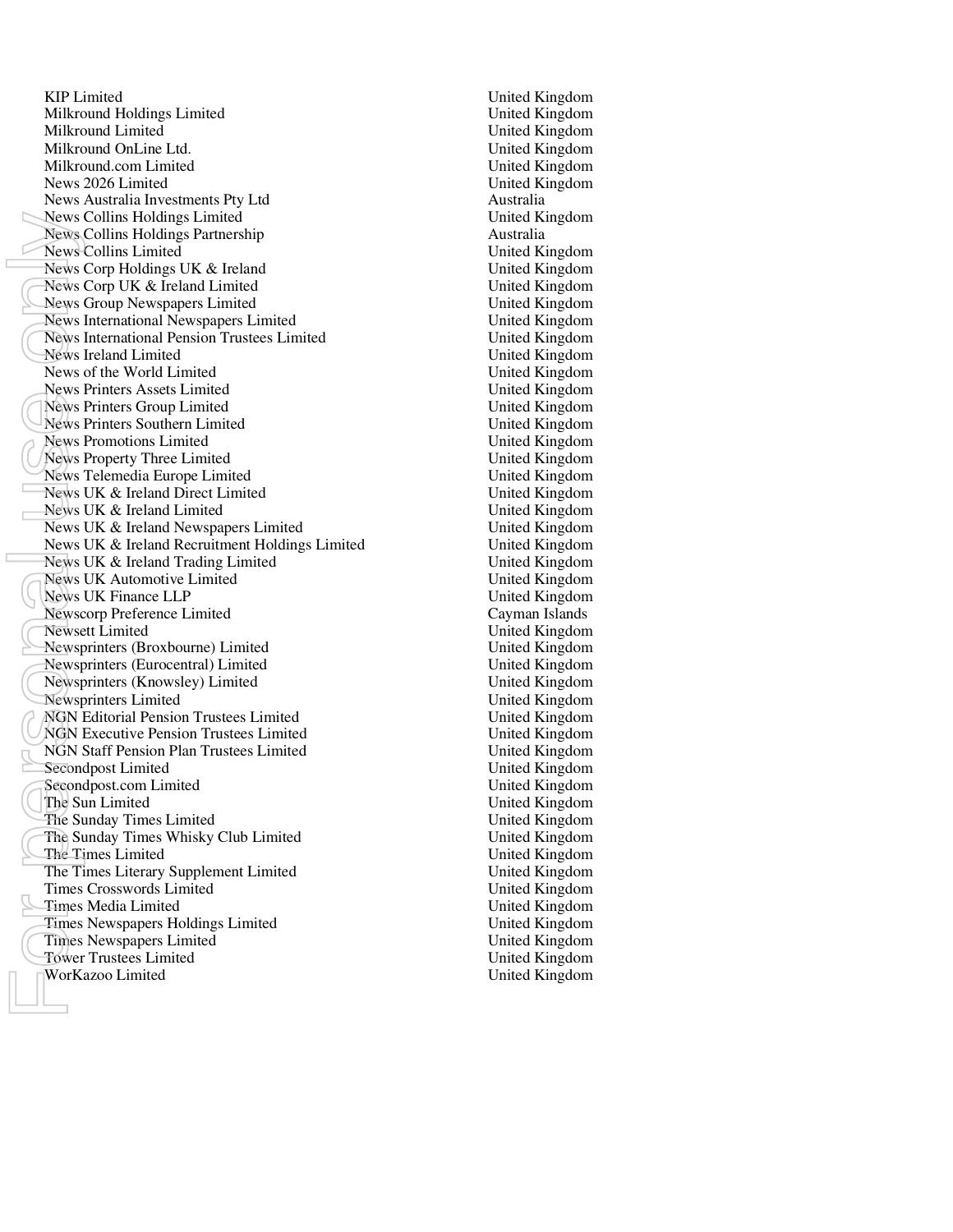# **HARPERCOLLINS PUBLISHERS L.L.C.** United States of America

0999531 B.C. LTD Canada Editora Harper & Row de Brazil Ltda. Brazil HarperCollins Christian Publishing, Inc. United States of America HarperCollins Mexico, SA de CV The Zondervan Corporation L.L.C.<br>
Thomas Nelson Export<br>
United States of America<br>
United States of America Thomas Nelson Sales Co., Inc.<br>
Vida Publishers L.L.C.<br>
United States of America<br>
United States of America Zondervan (Republica Dominicana) S.A **HARPERCOLLINS (UK)** United Kingdom Authonomy Ltd United Kingdom BookArmy Limited United Kingdom Collins Bartholomew Limited Collins Desktop Publishing Limited New Zealand Dolphin Bookclub Limited United United Kingdom Fourth Estate Limited<br>
George Allen & Unwin (Publishers) Limited<br>
United Kingdom<br>
United Kingdom George Allen  $&$  Unwin (Publishers) Limited HarperCollins Canada Limited Canada HarperCollins Investments (UK) Limited HarperCollins Publishers (Holdings) Pty. Limited Australia HarperCollins Publishers (New Zealand) Limited New Zealand HarperCollins Publishers Australia Pty. Limited **Australia** Australia<br>HarperCollins Publishers Holdings (New Zealand) New Zealand HarperCollins Publishers Holdings (New Zealand) HarperCollins Publishers India Pvt. India HarperCollins Publishers Limited United Kingdom HarperCollins Publishers Ltd Canada HarperCollins Publishers Pension Trustee Co. Limited United Kingdom Leckie & Leckie Limited<br>
Letts Educational Limited<br>
United Kingdom<br>
United Kingdom Letts Educational Limited<br>
Marshall Pickering Holdings Limited<br>
United Kingdom<br>
United Kingdom Marshall Pickering Holdings Limited Pollokshields Printing Services Limited United Kingdom Thorsons Publishers Limited United Wingdom United Kingdom Thorsons Publishing Group Limited<br>Times Books Group Limited United United Kingdom Times Books Group Limited<br>
Times Books Limited 
Times Books United 
United Kingdom Times Books Limited Unwin Hyman Limited<br>
William Collins Holdings Limited<br>
United Kingdom William Collins Holdings Limited<br>
William Collins International Limited<br>
United Kingdom William Collins International Limited William Collins Sons & Company Limited United United Kingdom<br>
NEWS PREFERRED HOLDINGS INC. United States of America **NEWS PREFERRED HOLDINGS INC.** Alesia Holdings, Inc. United States of America Amplify Education Holding, Inc.<br>
Amplify Education, Inc.<br>
United States of America<br>
United States of America Amplify Education, Inc.<br>
Benevolus Holdings LLC<br>
United States of America Benevolus Holdings LLC<br>
Evergreen Trading Company L.L.C.<br>
United States of America<br>
United States of America Evergreen Trading Company L.L.C. News Interactive Media Australia Pty Limited<br>
FS Australia II LLC<br>
United St FS Australia II LLC<br>
Heritage Media L.L.C.<br>
United States of America<br>
United States of America Heritage Media Management, Inc.<br>
Heritage Media Services L.L.C.<br>
United States of America Heritage Media Services L.L.C.<br>Intel-Assess, Inc. Thomas Nelson F<br>
Thomas Nelson S<br>
Thomas Nelson S<br>
Thomas Nelson S<br>
Todervan (Republishers I<br>
Zondervan (Republishers I<br>
Book Army Limited<br>
Cobuild Limited<br>
Cobuild Limited<br>
Collins Besktop Dolphin Bookclu<br>
Fourth Estate L

United States of America<br>United States of America United States of America United States of America<br>Dominican Republic United Kingdom<br>United Kingdom United States of America<br>United States of America United States of America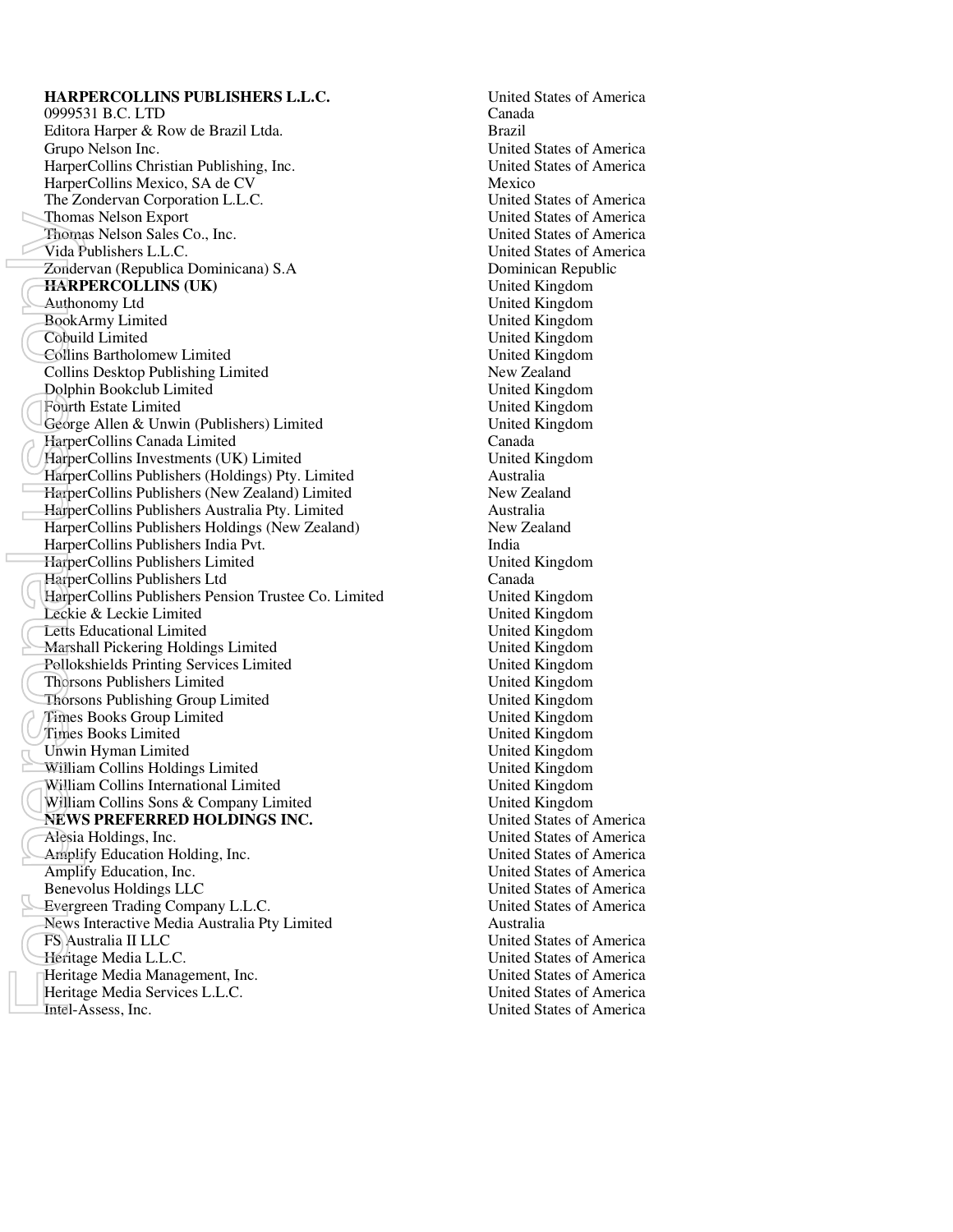NC Finance Limited Cayman Islands<br>
NC Transaction. Inc. Cayman Islands<br>
United States of NCIH LLC United States of America News Alesia UK Limited<br>
News America Marketing FSI L.L.C.<br>
United States of America News America Marketing FSI L.L.C.<br>
News America Marketing In-Store L.L.C.<br>
United States of America News America Marketing In-Store L.L.C. News America Marketing In-Store Services L.L.C. United States of America News America Marketing Interactive L.L.C. United States of America News America Marketing Properties L.L.C.<br>News Australia Holdings LLC<br>United States of America News Australia Holdings LLC<br>News FHC Holdings LLC United States of America News FHC Holdings, LLC News Finance Inc.<br>
News Group/Times Newspapers U.K., Inc.<br>
United States of America<br>
United States of America News Group/Times Newspapers U.K., Inc. News Limited of Australia, Inc. United States of America News Marketing Canada Corp. Canada News UK Finance Holdings I LLC United States of America News UK Finance Holdings II LLC United States of America NNC Insurance Services, Inc. United States of America NWS Digital Asia Pte. Limited Singapore Singapore<br>NYP Holdings, Inc. Singapore Singapore Singapore NYP Holdings, Inc.<br>
NYP Realty Corp.<br>
United States of America<br>
United States of America NYP Realty Corp. United States of America Smart Source Direct L.L.C. United States of America Storyful America, Inc. United States of America Storyful Limited Ireland Storyful Limited Hong Kong The Daily Holdings, Inc. United States of America **DOW JONES & COMPANY, INC.** United States of America Betten Financial News BV Netherlands **DJBI, LLC** United States of America Dow Jones & Company (Australia) PTY Limited Australia Dow Jones & Company (Malaysia) Sdn. Bhd. Malaysia Dow Jones & Company (Schweiz) GMBH Switzerland Dow Jones & Company (Singapore) PTE Limited Singapore Dow Jones (Japan) K.K. Japan Dow Jones Advertising (Shanghai) Co. Limited China<br>
Dow Jones AER Company, Inc. Co. Limited China<br>
United States of America Dow Jones AER Company, Inc.<br>
Dow Jones Business Interactive (U.K.) Limited Company, United Kingdom Dow Jones Business Interactive (U.K.) Limited Dow Jones Canada, Inc. Canada Canada Canada Canada Chile Canada Chile Canada Chile Canada Chile Chile Chile Chile Chile Chile Chile Chile Chile Chile Chile Chile Chile Chile Chile Chile Chile Chile Chile Chile Chile Chile Dow Jones Chile Limitada<br>
Dow Jones Colombia S.A.S. Colombia Dow Jones Colombia S.A.S. Dow Jones Consulting (Shanghai) Limited China Dow Jones Consulting India Private Limited India Dow Jones Distribution Co. (Asia), Inc. (2008)<br>Dow Jones Do Brasil Servicos Econômicos Ltda. (2008) Brazil Dow Jones Do Brasil Serviços Econômicos Ltda. Brazil<br>Dow Jones Haber Ajansi Anonim Sirketi Christianus Christev Dow Jones Haber Ajansi Anonim Sirketi Turkey<br>Dow Jones Information Services International (HK) Ltd. Hong Kong Dow Jones Information Services International (HK) Ltd. Hong Kong<br>Dow Jones International GMBH Germany Dow Jones International GMBH<br>
Dow Jones International Ltd. Some and the United Kingdom Dow Jones International Ltd. United Kingdom United Kingdom United Kingdom United Kingdom United Kingdom United Kingdom United Kingdom United Kingdom United Kingdom United Kingdom United Kingdom United Kingdom United Kingdo Dow Jones Italia SRL<br>
Dow Jones NBV Bulgaria EOOD<br>
Bulgaria Dow Jones NBV Bulgaria EOOD Bulgaria<br>
Dow Jones Nederland BV Bulgaria Bulgaria Dow Jones Nederland BV Dow Jones News GmbH Germany News America Marketing Inter<br>
News Australia Holdings LLC<br>
News Australia Holdings LLC<br>
News FHC Holdings, LLC<br>
News Cimence Inc.<br>
News Cimence Inc.<br>
News Orong/Times Newspaper<br>
News UK Finance Holdings II<br>
News UK Finance **Dow Jones News Services (Proprietary) Limited South Africa** 

United States of America **United States of America**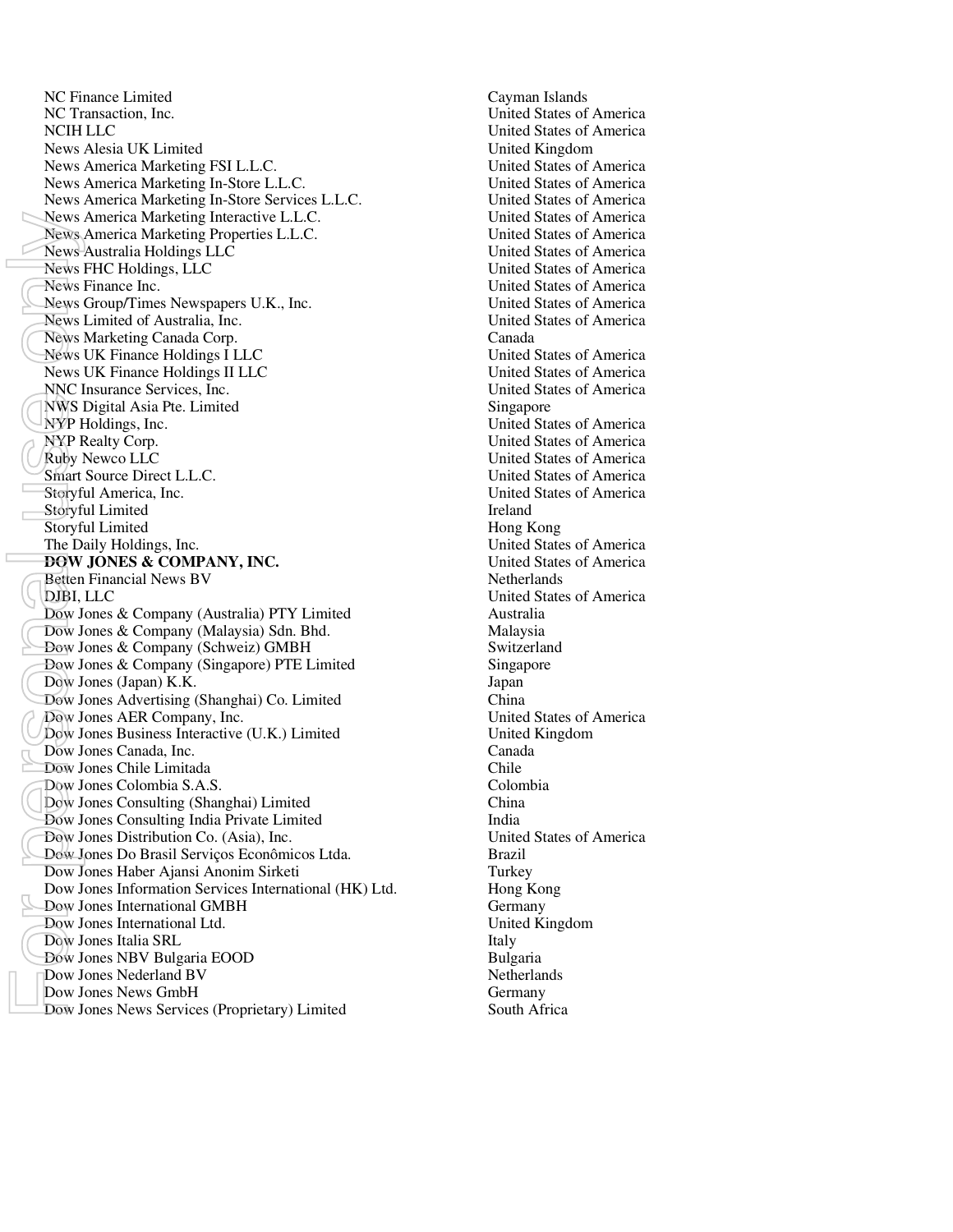Dow Jones Newswires Holdings, Inc. United States of America Dow Jones Publishing Company (Asia), Inc. United States of America Dow Jones Publishing Company (Europe), Inc. United States of America Dow Jones Services Limited<br>
Dow Jones Southern Holding Company, Inc.<br>
United States of America Dow Jones Southern Holding Company, Inc. United States of America Dow Jones Trademark Holdings LLC Dow Jones Ventures V, Inc. United States of America Dow Jones WSJA Philippines, Inc. Philippines Philippines Dow Jones, L.P.<br>
eFinancialNews Holdings Limited<br>
United Kingdom<br>
United Kingdom eFinancialNews Holdings Limited<br>eFinancialNews Inc. eFinancialNews Limited United United Kingdom Factiva (Australia) Pty Limited Australia Factiva (France) S.A.R.L. France Factiva Business Information (Spain), S.L. Spain Factiva Finance LLC United States of America Factiva Limited United Singdom United Kingdom Factiva LLC **States of America** United States of America Factiva, Inc. United States of America Génerate Canada ULC Canada Canada Canada Canada Canada Canada Canada Canada Canada Canada Canada Canada Canada Generate, Inc. United States of America Hulbert Financial Digest, Inc. United States of America Kronberger Verlagsgesellschaft GmbH Germany MarketWatch, Inc. United States of America MF - Dow Jones News S.r.l. Italy Review Publishing Company Limited Hong Kong<br>
The Wall Street Journal Europe Holding, Inc. United States of America The Wall Street Journal Europe Holding, Inc. The Wall Street Journal Europe, SPRL Belgium VentureOne Corporation United States of America Wall Street Journal India Publishing Private Limited India Now More W3M Philippines, Inc. This includes of America Formical United States of America Formical United States of America Formical United States of America Formical Distributions (Figure 1). The Markov Comment of Persona

United States of America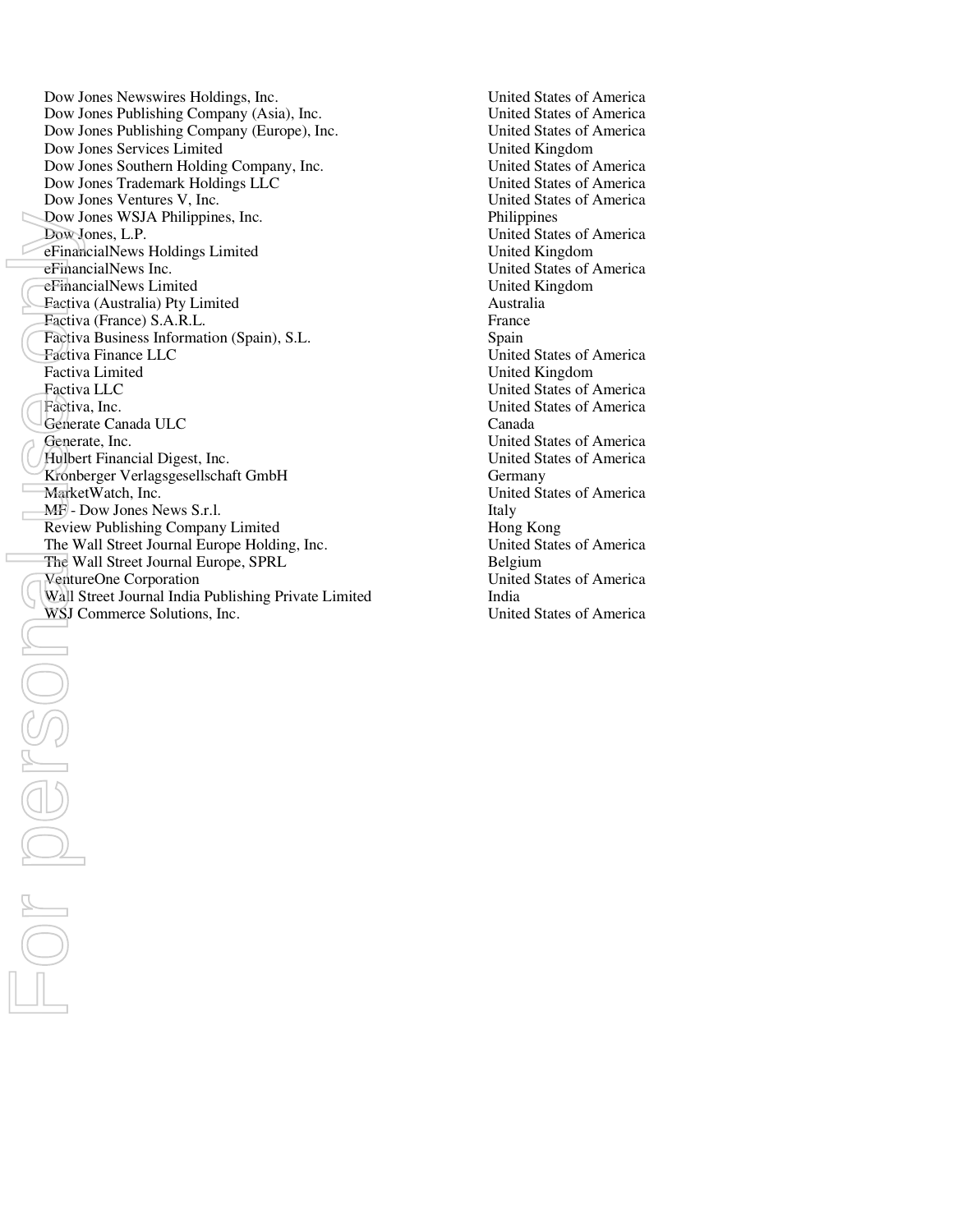### Consent of Independent Registered Public Accounting Firm

We consent to the incorporation by reference in the Registration Statement (Form S-8 No. 333-189932) pertaining to the News Corporation 2013 Long-Term Incentive Plan of our reports dated August 14, 2014, with respect to the consolidated and combined financial statements, and the effectiveness of internal control over financial reporting of News Corporation, included in this Annual Report (Form 10-K) for the year ended June 30, 2014.

/s/ Ernst & Young LLP

New York, New York August 14, 2014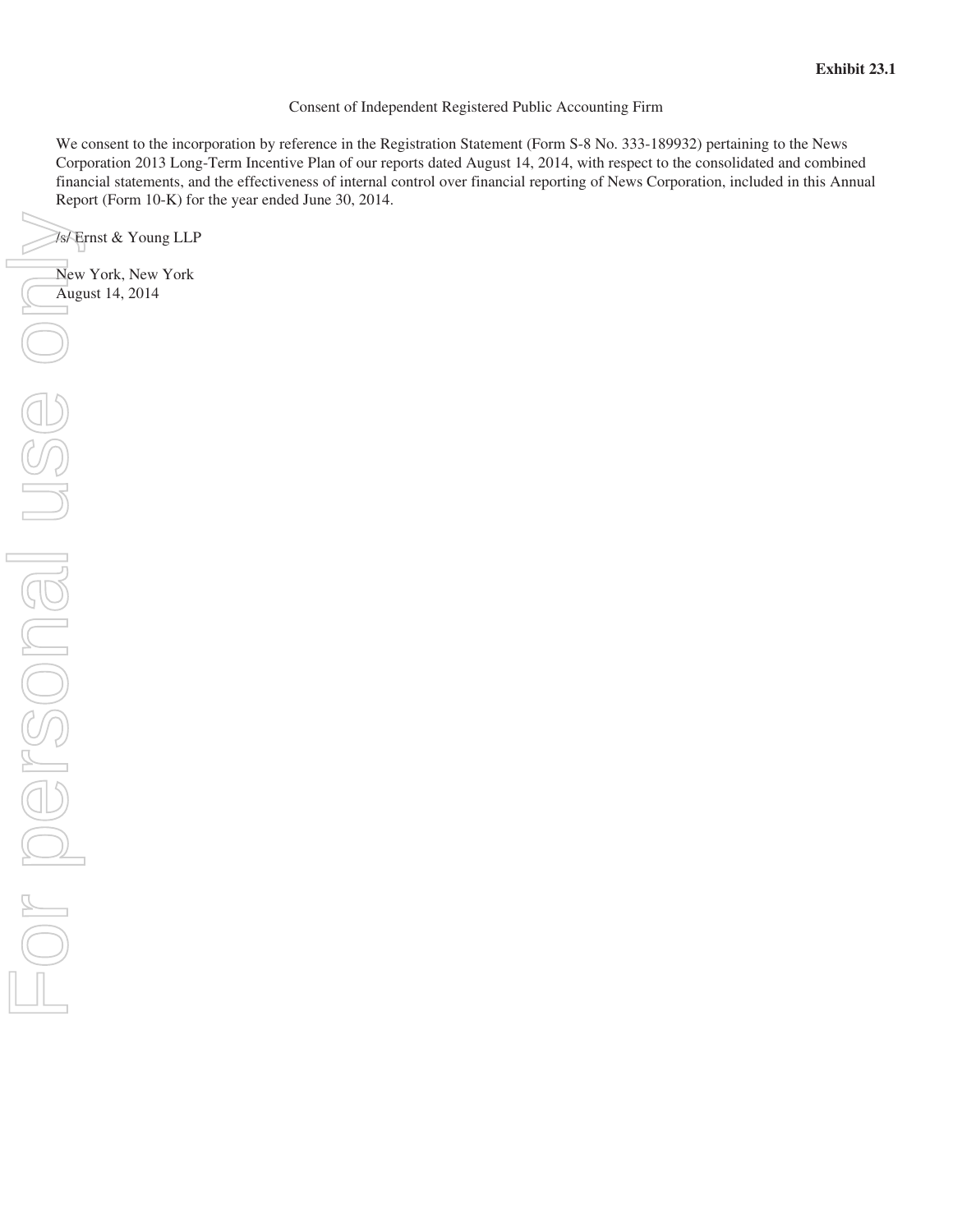### Consent of Independent Auditors

We consent to the incorporation by reference in the Registration Statement (Form S-8 No. 333-189932) pertaining to the News Corporation 2013 Long-Term Incentive Plan of our report dated August 12, 2014, with respect to the combined financial statements of the Foxtel Group, which is comprised of Foxtel Partnership, Foxtel Management Pty Ltd, Customer Services Pty Ltd, Foxtel Cable Television Pty Ltd, Foxtel Television Partnership and their controlled entities, as of June 30, 2014 and 2013, and for the years then ended, included in this Annual Report (Form 10-K), for the year ended June 30, 2014.

/s/ Ernst & Young

Sydney, Australia August 12, 2014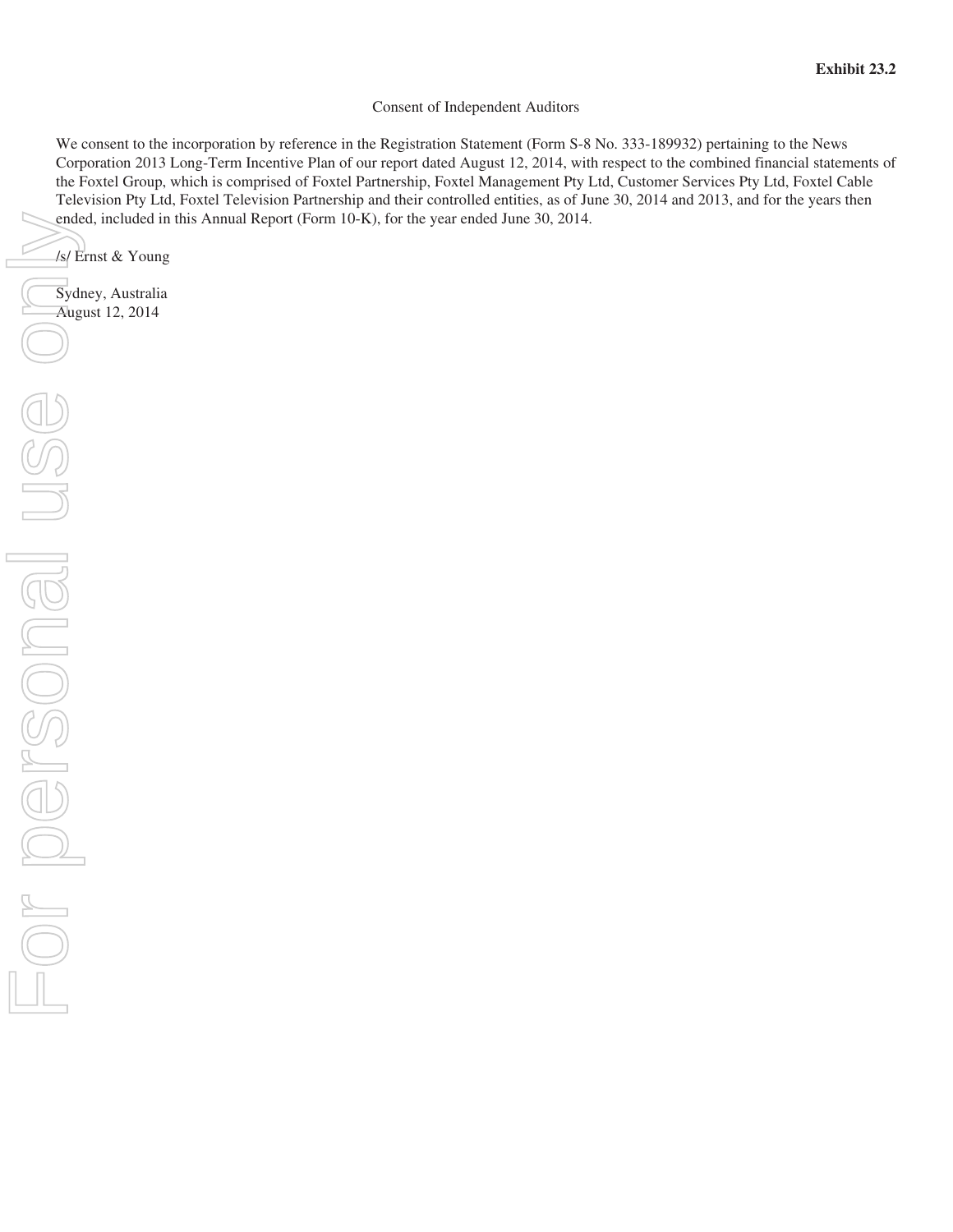# **Chief Executive Officer Certification**

# **Required by Rules 13a-14 and 15d-14 under the Securities Exchange Act of 1934, as amended**

I, Robert J. Thomson, Chief Executive Officer of News Corporation ("News Corporation" or the "Company"), certify that:

- 1. I have reviewed this annual report on Form 10-K of News Corporation;
- material fact necessary to make the statements made, in light of the circumstances under which such statements were made, not misleading with respect to the period covered by this annual report;
- 3. Based on my knowledge, the financial statements, and other financial information included in this annual report, fairly present in all material respects the financial condition, results of operations and cash flows of the Company as of, and for, the periods presented in this annual report;
- The Company's other certifying officer and I are responsible for establishing and maintaining disclosure controls and procedures (as defined in Exchange Act Rules 13a-15(e) and 15d-15(e)) and internal control over financial reporting (as defined in Exchange Act Rules  $13a-15(f)$  and  $15d-15(f)$  for the Company and have:
	- (a) Designed such disclosure controls and procedures, or caused such disclosure controls and procedures to be designed under our supervision, to ensure that material information relating to the Company, including its consolidated subsidiaries, is made known to us by others within those entities, particularly during the period in which this annual report is being prepared;
- 2. Based on my knowledge, this smannal report does not contain any untrue statement of a material fact or contito state and method for a material report of a material field or the period correct or phis annual report. The (b) Designed such internal control over financial reporting, or caused such internal control over financial reporting to be designed under our supervision, to provide reasonable assurance regarding the reliability of financial reporting and the preparation of financial statements for external purposes in accordance with generally accepted accounting principles;
	- (c) Evaluated the effectiveness of the Company's disclosure controls and procedures and presented in this annual report our conclusions about the effectiveness of the disclosure controls and procedures, as of the end of the period covered by this annual report based on such evaluation; and
	- (d) Disclosed in this annual report any change in the Company's internal control over financial reporting that occurred during the Company's fourth quarter of fiscal 2014 that has materially affected, or is reasonably likely to materially affect, the Company's internal control over financial reporting; and
	- 5. The Company's other certifying officer and I have disclosed, based on our most recent evaluation of internal control over financial reporting, to the Company's independent registered public accounting firm and the Audit Committee of the Company's Board of Directors:
		- (a) All significant deficiencies and material weaknesses in the design or operation of internal control over financial reporting which are reasonably likely to adversely affect the Company's ability to record, process, summarize and report financial information; and
		- (b) Any fraud, whether or not material, that involves management or other employees who have a significant role in the Company's internal control over financial reporting.

August 14, 2014

By: /s/ Robert J. Thomson

Robert J. Thomson Chief Executive Officer and Director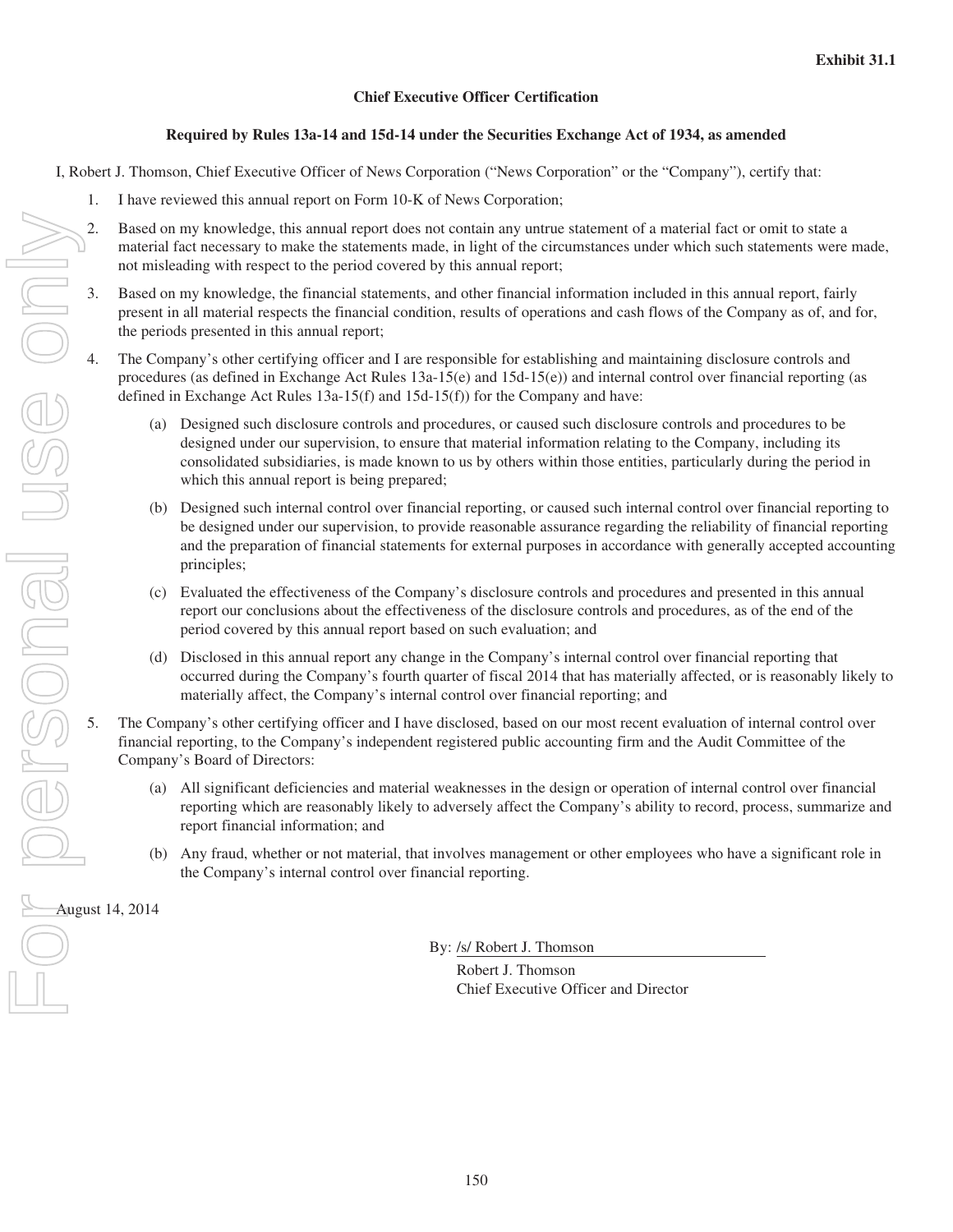# **Chief Financial Officer Certification**

# **Required by Rules 13a-14 and 15d-14 under the Securities Exchange Act of 1934, as amended**

I, Bedi Ajay Singh, Chief Financial Officer of News Corporation ("News Corporation" or the "Company"), certify that:

- 1. I have reviewed this annual report on Form 10-K of News Corporation;
- material fact necessary to make the statements made, in light of the circumstances under which such statements were made, not misleading with respect to the period covered by this annual report;
- 3. Based on my knowledge, the financial statements, and other financial information included in this annual report, fairly present in all material respects the financial condition, results of operations and cash flows of the Company as of, and for, the periods presented in this annual report;
- The Company's other certifying officer and I are responsible for establishing and maintaining disclosure controls and procedures (as defined in Exchange Act Rules 13a-15(e) and 15d-15(e)) and internal control over financial reporting (as defined in Exchange Act Rules 13a-15(f) and 15d-15(f)) for the Company and have:
	- (a) Designed such disclosure controls and procedures, or caused such disclosure controls and procedures to be designed under our supervision, to ensure that material information relating to the Company, including its consolidated subsidiaries, is made known to us by others within those entities, particularly during the period in which this annual report is being prepared;
- 2. Based on my knowledge, this small report does not contain any untrue statement of a material fact or conit of a material report of a material report of a material report of a material report of a material report of a m (b) Designed such internal control over financial reporting, or caused such internal control over financial reporting to be designed under our supervision, to provide reasonable assurance regarding the reliability of financial reporting and the preparation of financial statements for external purposes in accordance with generally accepted accounting principles;
	- (c) Evaluated the effectiveness of the Company's disclosure controls and procedures and presented in this annual report our conclusions about the effectiveness of the disclosure controls and procedures, as of the end of the period covered by this annual report based on such evaluation; and
	- (d) Disclosed in this annual report any change in the Company's internal control over financial reporting that occurred during the Company's fourth quarter of fiscal 2014 that has materially affected, or is reasonably likely to materially affect, the Company's internal control over financial reporting; and
	- 5. The Company's other certifying officer and I have disclosed, based on our most recent evaluation of internal control over financial reporting, to the Company's independent registered public accounting firm and the Audit Committee of the Company's Board of Directors:
		- (a) All significant deficiencies and material weaknesses in the design or operation of internal control over financial reporting which are reasonably likely to adversely affect the Company's ability to record, process, summarize and report financial information; and
		- (b) Any fraud, whether or not material, that involves management or other employees who have a significant role in the Company's internal control over financial reporting.

August 14, 2014

By: /s/ Bedi Ajay Singh

Bedi Ajay Singh Chief Financial Officer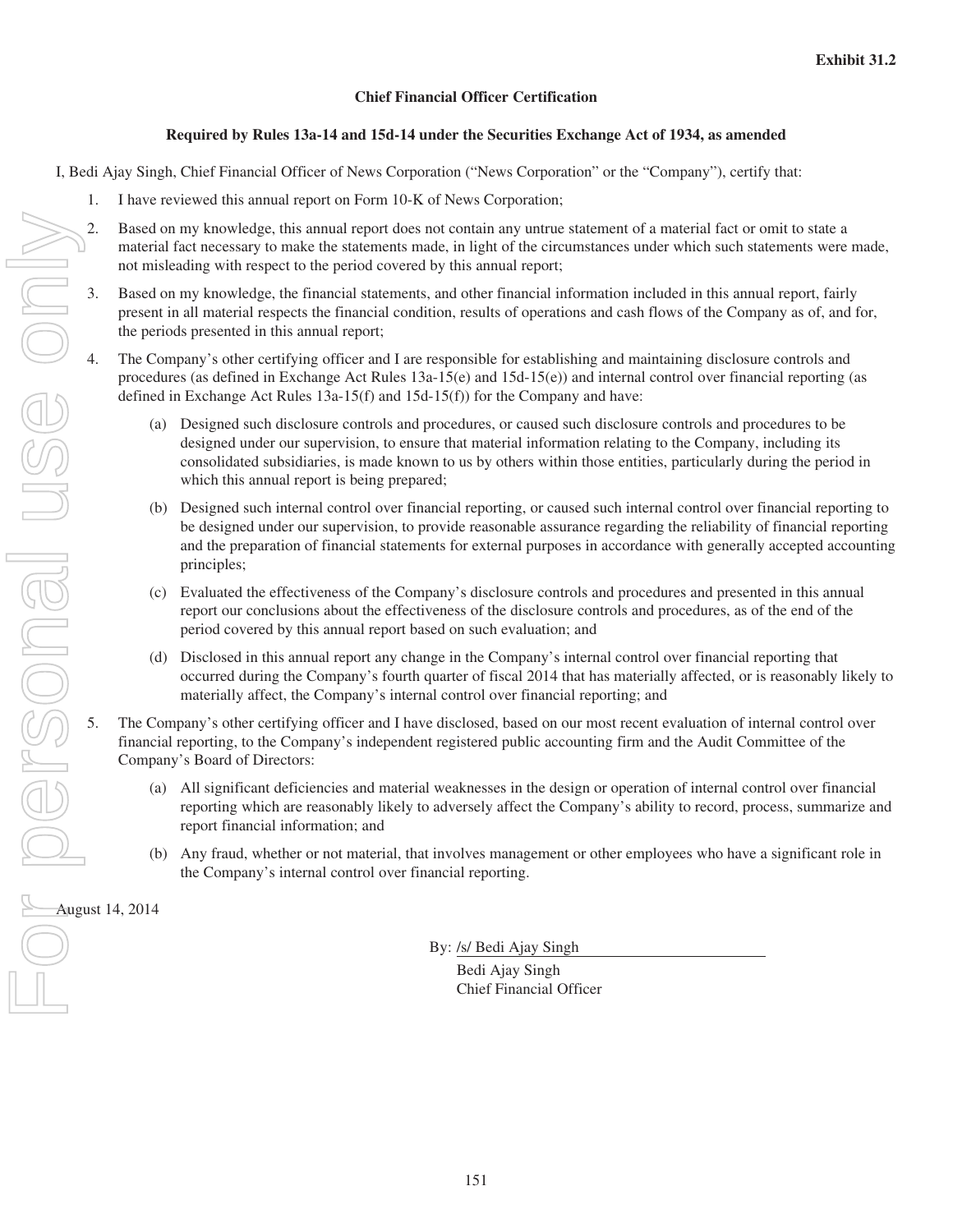### CERTIFICATION PURSUANT TO 18 U.S.C. SECTION 1350, AS ADOPTED PURSUANT TO SECTION 906 OF THE SARBANES-OXLEY ACT OF 2002

In connection with the Annual Report of News Corporation on Form 10-K for the fiscal year ended June 30, 2014, as filed with the Securities and Exchange Commission on the date hereof (the "Report"), we, the undersigned officers of News Corporation, certify, pursuant to 18 U.S.C. §1350, as adopted pursuant to §906 of the Sarbanes-Oxley Act of 2002, that, to the best of our knowledge:

 $(1)$  The Report fully complies with the requirements of Section 13(a) or 15(d) of the Securities Exchange Act of 1934, as amended; and

 $\overline{P(2)}$  The information contained in the Report fairly presents, in all material respects, the financial condition and results of operations of News Corporation.

August 14, 2014

By: /s/ Robert J. Thomson

Robert J. Thomson Chief Executive Officer and Director

By: /s/ Bedi Ajay Singh

Bedi Ajay Singh Chief Financial Officer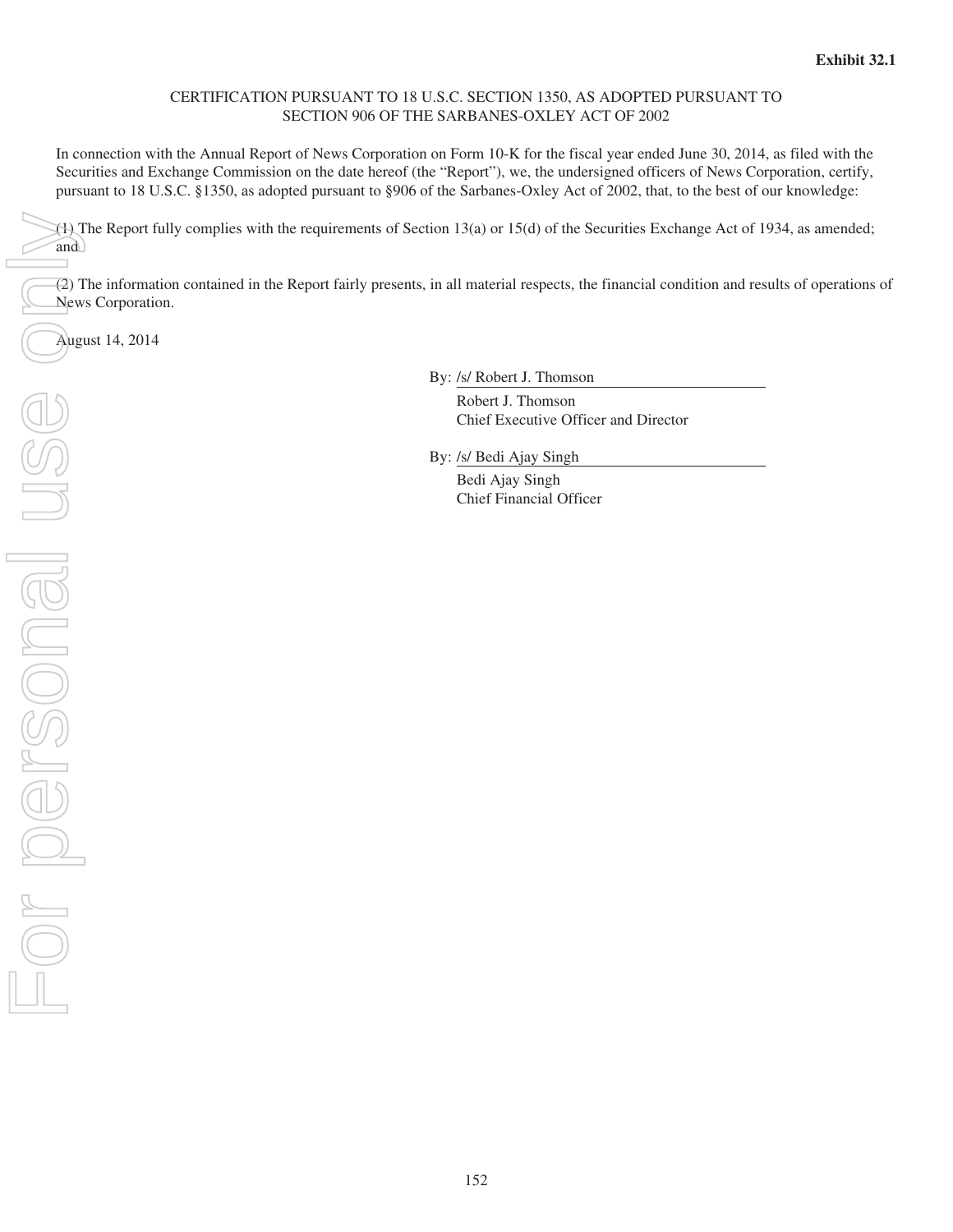# **INDEX TO COMBINED FINANCIAL STATEMENTS**

# **Page**

| Combined Statements of Comprehensive Income for the fiscal years ended June 30, 2014, 2013 |  |
|--------------------------------------------------------------------------------------------|--|
|                                                                                            |  |
|                                                                                            |  |
|                                                                                            |  |
|                                                                                            |  |
|                                                                                            |  |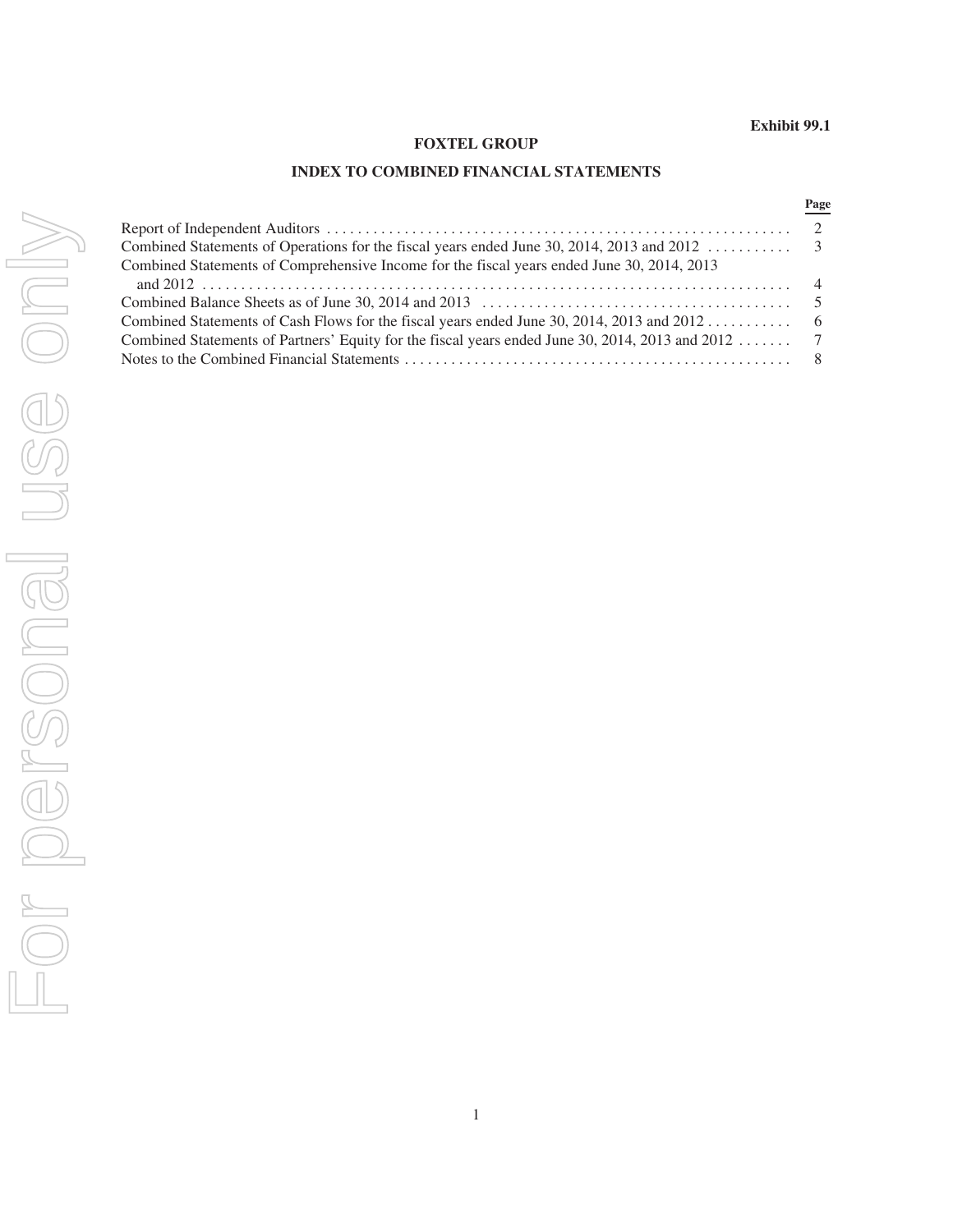#### **Report of Independent Auditors**

#### **To the Members of Sky Cable Pty Limited**

We have audited the accompanying combined financial statements of the Foxtel Group, which is comprised of Foxtel Partnership, Foxtel Management Pty Ltd, Customer Services Pty Ltd, Foxtel Cable Television Pty Ltd, Foxtel Television Partnership and their controlled entities. The combined financial statements comprise of the combined balance sheet as of June 30, 2014 and 2013, and the related combined statement of operations, comprehensive income, cash flows and partners' equity for the years then ended, and the related notes to the combined financial statements.

#### **Management's Responsibility for the Financial Statements**

Management is responsible for the preparation and fair presentation of these financial statements in conformity with U.S. generally accepted accounting principles; this includes the design, implementation, and maintenance of internal control relevant to the preparation and fair presentation of financial statements that are free of material misstatement, whether due to fraud or error.

#### **Auditor's Responsibility**

Our responsibility is to express an opinion on these financial statements based on our audits. We conducted our audits in accordance with auditing standards generally accepted in the United States. Those standards require that we plan and perform the audit to obtain reasonable assurance about whether the financial statements are free of material misstatement.

An audit involves performing procedures to obtain audit evidence about the amounts and disclosures in the financial statements. The procedures selected depend on the auditor's judgment, including the assessment of the risks of material misstatement of the financial statements, whether due to fraud or error. In making those risk assessments, the auditor considers internal control relevant to the entity's preparation and fair presentation of the financial statements in order to design audit procedures that are appropriate in the circumstances, but not for the purpose of expressing an opinion on the effectiveness of the entity's internal control. Accordingly, we express no such opinion. An audit also includes evaluating the appropriateness of accounting policies used and the reasonableness of significant accounting estimates made by management, as well as evaluating the overall presentation of the financial statements.

We believe that the audit evidence we have obtained is sufficient and appropriate to provide a basis for our audit opinion.

#### **Opinion**

In our opinion, the financial statements referred to above present fairly, in all material respects, the combined financial position of the Foxtel Group at June 30, 2014 and 2013, and the combined results of its operations and its cash flows for the years then ended in conformity with U.S. generally accepted accounting principles.

#### **Report on comparative information**

We have not audited, reviewed or compiled the comparative information presented herein for the year ended June 30, 2012, and, accordingly, we express no opinion on it.

/s/ Ernst & Young

Sydney, Australia August 12, 2014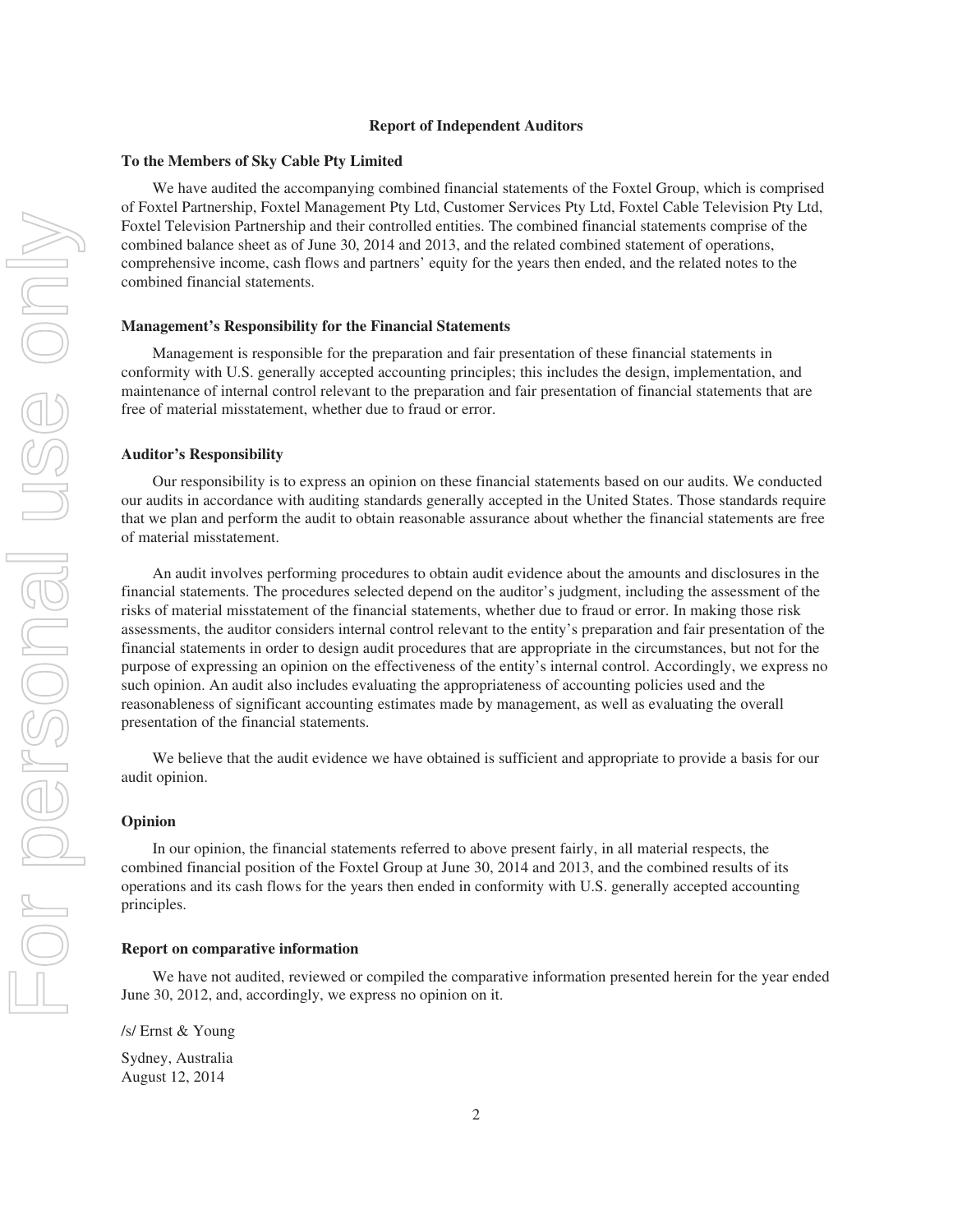# **COMBINED STATEMENTS OF OPERATIONS (IN THOUSANDS OF AUSTRALIAN DOLLARS)**

|                                                                              | For the years ended June 30, |             |    |             |               |             |
|------------------------------------------------------------------------------|------------------------------|-------------|----|-------------|---------------|-------------|
|                                                                              |                              | 2014        |    | 2013        |               | 2012        |
|                                                                              | (audited)                    |             |    |             | (unaudited)   |             |
| Revenues (including \$678,895, \$644,333 and \$714,348, respectively         |                              | \$3,154,354 |    | \$3,103,422 |               | \$2,357,234 |
| Operating expenses (including \$649,605, \$619,758 and \$524,574,            |                              |             |    |             |               |             |
|                                                                              |                              | (1,544,640) |    | (1,604,293) |               | (1,288,890) |
|                                                                              |                              | (626, 919)  |    | (591, 245)  |               | (408, 492)  |
|                                                                              |                              | (380, 507)  |    | (429, 439)  |               | (316,808)   |
|                                                                              |                              |             |    |             |               | (35,700)    |
|                                                                              |                              | 6,418       |    | 5,225       |               | 931         |
|                                                                              |                              | (221, 879)  |    | (224, 673)  |               | (57, 138)   |
| Foreign exchange and other (losses) / gains on hedges, net $\dots\dots\dots$ |                              | (26, 289)   |    | 753         |               | (54, 148)   |
| Income before income tax (expense) / benefit $\dots\dots\dots\dots\dots$     | S                            | 360,538     | S  | 259,750     | S.            | 196,989     |
|                                                                              |                              | (23, 447)   |    | (29,910)    |               | 2,615       |
| Net income                                                                   | \$.                          | 337,091     | S. | 229,840     | <sup>\$</sup> | 199,604     |
| Less: Net profit attributable to noncontrolling interests                    |                              | (119)       |    |             |               |             |
|                                                                              | \$                           | 336,972     | S  | 229,840     | S.            | 199.604     |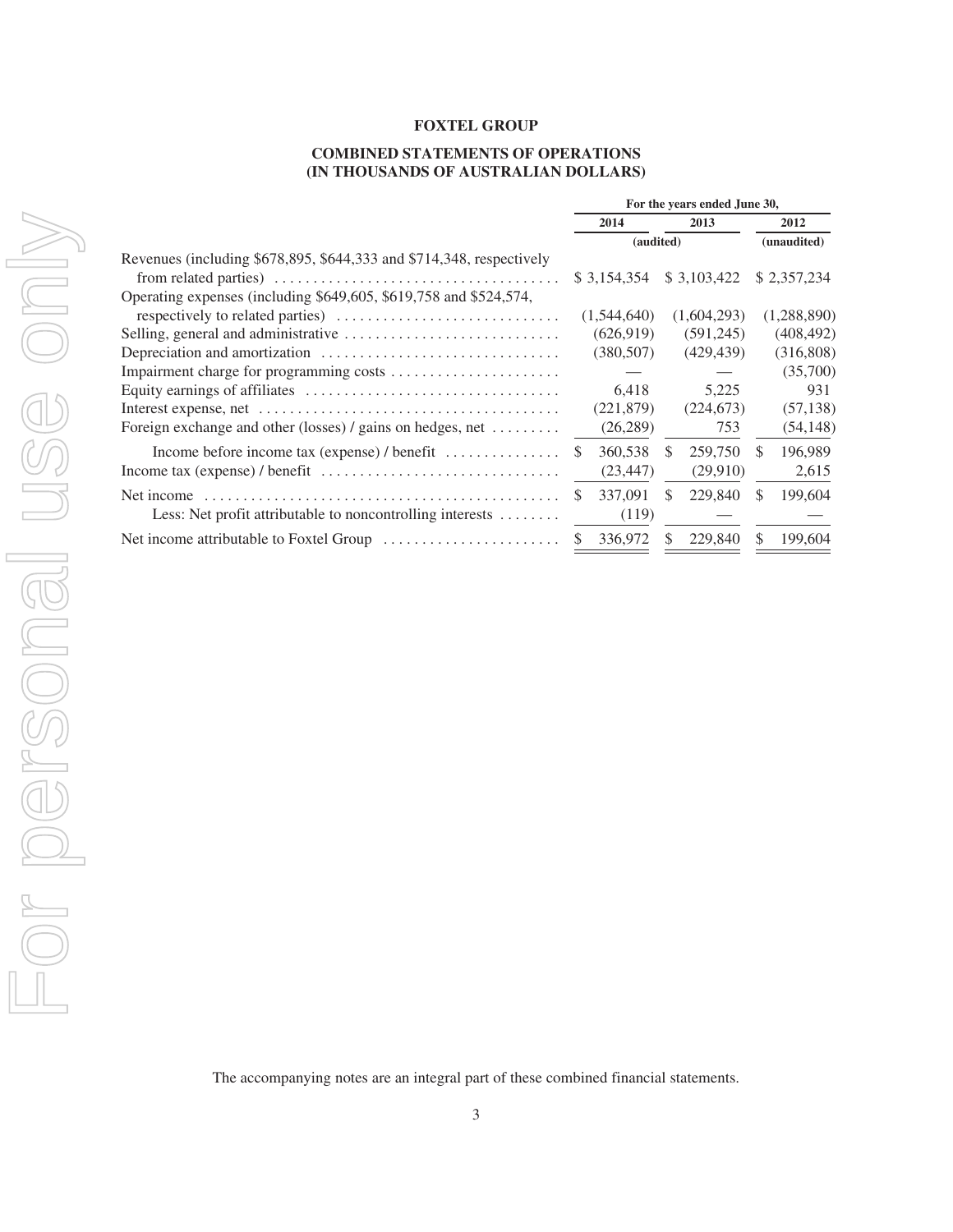# **COMBINED STATEMENTS OF COMPREHENSIVE INCOME (IN THOUSANDS OF AUSTRALIAN DOLLARS)**

| For the years ended June 30, |           |                         |  |
|------------------------------|-----------|-------------------------|--|
| 2014                         | 2013      | 2012                    |  |
|                              |           | (unaudited)             |  |
| \$337,091                    | \$229,840 | \$199,604               |  |
|                              |           |                         |  |
|                              |           |                         |  |
| (34,653)                     | 30,666    |                         |  |
|                              | \$ 30,666 |                         |  |
| \$302,438                    | \$260,506 | \$199,604               |  |
| (119)                        |           |                         |  |
|                              |           |                         |  |
| \$302.319                    | \$260,506 | \$199,604               |  |
|                              |           | (audited)<br>\$(34,653) |  |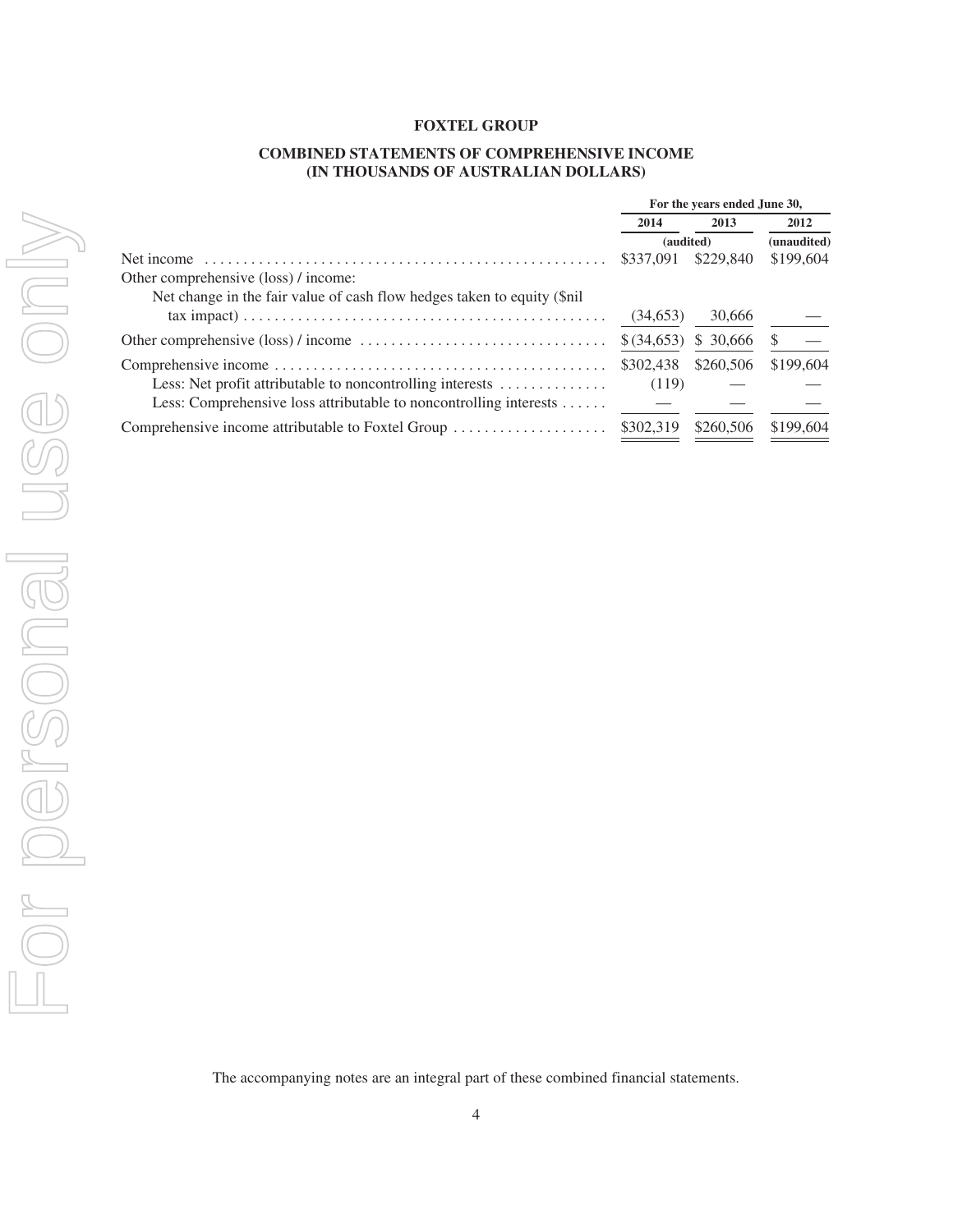# **COMBINED BALANCE SHEETS (IN THOUSANDS OF AUSTRALIAN DOLLARS)**

|                                                                                                                                                                                                                                                                    |    |                                                                                        |               | As of June 30,                                                                          |  |  |
|--------------------------------------------------------------------------------------------------------------------------------------------------------------------------------------------------------------------------------------------------------------------|----|----------------------------------------------------------------------------------------|---------------|-----------------------------------------------------------------------------------------|--|--|
|                                                                                                                                                                                                                                                                    |    | 2014                                                                                   |               | 2013                                                                                    |  |  |
|                                                                                                                                                                                                                                                                    |    | (audited)                                                                              |               |                                                                                         |  |  |
| Assets:                                                                                                                                                                                                                                                            |    |                                                                                        |               |                                                                                         |  |  |
| Current assets:<br>Receivables, net (including \$20,792 and \$11,622 due from related parties)                                                                                                                                                                     | \$ | 34,152                                                                                 | \$            | 34,319                                                                                  |  |  |
|                                                                                                                                                                                                                                                                    |    | 201,410<br>174,051<br>5,040<br>57,857                                                  |               | 229,669<br>174,512<br>10.863<br>29,055                                                  |  |  |
|                                                                                                                                                                                                                                                                    |    | 15,917<br>31,803                                                                       |               | 21,425<br>10,279                                                                        |  |  |
|                                                                                                                                                                                                                                                                    | \$ | 520,230                                                                                | $\mathcal{S}$ | 510,122                                                                                 |  |  |
| Noncurrent assets:<br>Inventories, net (Note 4) $\dots \dots \dots \dots \dots \dots \dots \dots \dots \dots \dots \dots \dots \dots$                                                                                                                              |    | 151,694<br>5,781<br>715,454<br>124,904<br>1,933,197<br>38,487<br>6,890                 |               | 106,433<br>5,310<br>30,703<br>701,533<br>191,432<br>1,933,197<br>35,460<br>8,238        |  |  |
|                                                                                                                                                                                                                                                                    |    |                                                                                        |               |                                                                                         |  |  |
|                                                                                                                                                                                                                                                                    |    | \$3,496,637                                                                            |               | \$3,522,428                                                                             |  |  |
| Liabilities and Equity:<br>Current liabilities:<br>Borrowings (Note 7) $\dots \dots \dots \dots \dots \dots \dots \dots \dots \dots \dots \dots \dots \dots$<br>Deferred income taxes (Note 9) $\dots \dots \dots \dots \dots \dots \dots \dots \dots \dots \dots$ | \$ | 33,789<br>273,044<br>106,051<br>187,695<br>25,183<br>191,198<br>4,975<br>887<br>43,515 | \$            | 309,311<br>278,646<br>81,354<br>160,523<br>1,975<br>210,215<br>1,852<br>7,614<br>49,027 |  |  |
|                                                                                                                                                                                                                                                                    | S  | 866,337                                                                                |               | \$1,100,517                                                                             |  |  |
| Noncurrent liabilities:                                                                                                                                                                                                                                            |    | 2,043,622<br>902,580<br>76,931<br>2,272<br>37,406                                      |               | 1,834,454<br>902,580<br>68,820<br>480<br>20,526                                         |  |  |
|                                                                                                                                                                                                                                                                    |    |                                                                                        |               |                                                                                         |  |  |
| Equity: (Note 2)<br>Accumulated other comprehensive (loss) / income                                                                                                                                                                                                |    | 1,057,650<br>(1,486,293)<br>(3,987)                                                    |               | 1,057,650<br>(1,493,265)<br>30,666                                                      |  |  |
| Total Foxtel Group's equity / (deficit)                                                                                                                                                                                                                            |    | (432, 630)<br>119                                                                      | S             | (404, 949)                                                                              |  |  |
|                                                                                                                                                                                                                                                                    | \$ | (432,511)                                                                              | \$            | (404, 949)                                                                              |  |  |
|                                                                                                                                                                                                                                                                    |    | \$3,496,637                                                                            |               | \$3,522,428                                                                             |  |  |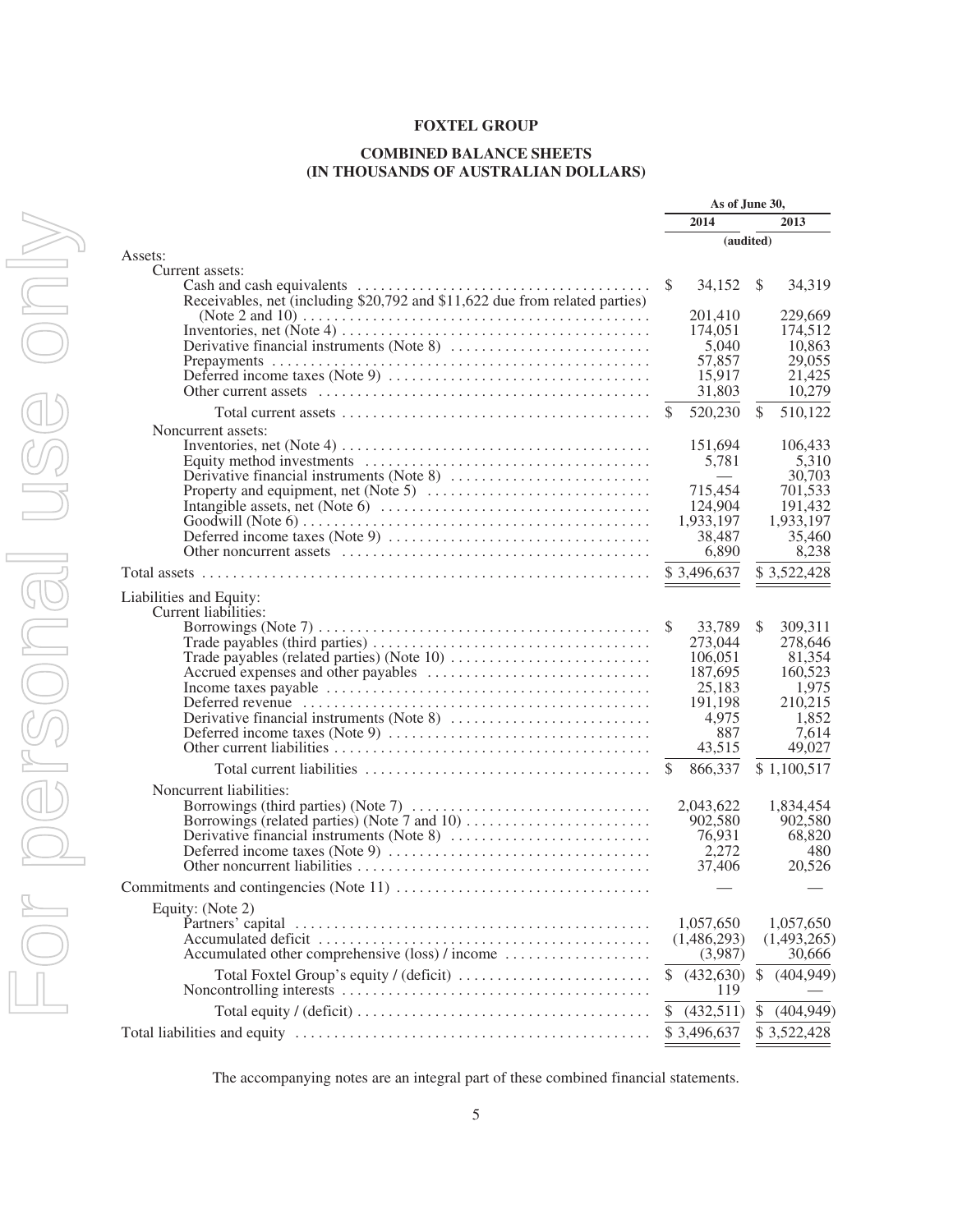# **COMBINED STATEMENTS OF CASH FLOWS (IN THOUSANDS OF AUSTRALIAN DOLLARS)**

| 2014<br>2013<br>2012<br>(audited)<br>Cash flows from operating activities:<br>\$337,091<br>\$229,840<br>S<br>Adjustments to reconcile net income to cash provided by operating<br>activities:<br>380,507<br>429,439<br>7,705<br>3<br>Impairment charge for programming costs<br>(6, 418)<br>(5,225)<br>(2,454)<br>26,678<br>(6,244)<br>(37,000)<br>Noncash interest accrued on loan from partners<br>16,352<br>Changes in operating assets and liabilities, net of acquisitions:<br>Receivables, prepayments and other, net<br>(20,719)<br>(56, 782)<br>(44,800)<br>(49, 564)<br>60,754<br>88,007<br>(13, 113)<br>\$649,450<br>\$<br>\$697,720<br>Cash flows from investing activities:<br>(15,652)<br>(315,931)<br>(302, 287)<br>5,947<br>5,950<br>1,050<br>\$(309,984) |  | For the years ended June 30, |               |  |
|--------------------------------------------------------------------------------------------------------------------------------------------------------------------------------------------------------------------------------------------------------------------------------------------------------------------------------------------------------------------------------------------------------------------------------------------------------------------------------------------------------------------------------------------------------------------------------------------------------------------------------------------------------------------------------------------------------------------------------------------------------------------------|--|------------------------------|---------------|--|
|                                                                                                                                                                                                                                                                                                                                                                                                                                                                                                                                                                                                                                                                                                                                                                          |  |                              |               |  |
|                                                                                                                                                                                                                                                                                                                                                                                                                                                                                                                                                                                                                                                                                                                                                                          |  |                              | (unaudited)   |  |
|                                                                                                                                                                                                                                                                                                                                                                                                                                                                                                                                                                                                                                                                                                                                                                          |  |                              |               |  |
|                                                                                                                                                                                                                                                                                                                                                                                                                                                                                                                                                                                                                                                                                                                                                                          |  |                              | 199,604       |  |
|                                                                                                                                                                                                                                                                                                                                                                                                                                                                                                                                                                                                                                                                                                                                                                          |  |                              | 316,808       |  |
|                                                                                                                                                                                                                                                                                                                                                                                                                                                                                                                                                                                                                                                                                                                                                                          |  |                              | 1,717         |  |
|                                                                                                                                                                                                                                                                                                                                                                                                                                                                                                                                                                                                                                                                                                                                                                          |  |                              | 35,700        |  |
|                                                                                                                                                                                                                                                                                                                                                                                                                                                                                                                                                                                                                                                                                                                                                                          |  |                              | (931)         |  |
|                                                                                                                                                                                                                                                                                                                                                                                                                                                                                                                                                                                                                                                                                                                                                                          |  |                              | (2,615)       |  |
|                                                                                                                                                                                                                                                                                                                                                                                                                                                                                                                                                                                                                                                                                                                                                                          |  |                              | 42,959        |  |
|                                                                                                                                                                                                                                                                                                                                                                                                                                                                                                                                                                                                                                                                                                                                                                          |  |                              |               |  |
|                                                                                                                                                                                                                                                                                                                                                                                                                                                                                                                                                                                                                                                                                                                                                                          |  |                              | (24,516)      |  |
|                                                                                                                                                                                                                                                                                                                                                                                                                                                                                                                                                                                                                                                                                                                                                                          |  |                              | (94, 328)     |  |
|                                                                                                                                                                                                                                                                                                                                                                                                                                                                                                                                                                                                                                                                                                                                                                          |  |                              |               |  |
|                                                                                                                                                                                                                                                                                                                                                                                                                                                                                                                                                                                                                                                                                                                                                                          |  |                              | 461,285       |  |
|                                                                                                                                                                                                                                                                                                                                                                                                                                                                                                                                                                                                                                                                                                                                                                          |  |                              |               |  |
|                                                                                                                                                                                                                                                                                                                                                                                                                                                                                                                                                                                                                                                                                                                                                                          |  |                              | (1,881,075)   |  |
|                                                                                                                                                                                                                                                                                                                                                                                                                                                                                                                                                                                                                                                                                                                                                                          |  |                              | (257,671)     |  |
|                                                                                                                                                                                                                                                                                                                                                                                                                                                                                                                                                                                                                                                                                                                                                                          |  |                              | (360)         |  |
|                                                                                                                                                                                                                                                                                                                                                                                                                                                                                                                                                                                                                                                                                                                                                                          |  |                              |               |  |
|                                                                                                                                                                                                                                                                                                                                                                                                                                                                                                                                                                                                                                                                                                                                                                          |  | \$(311,989)                  | \$(2,138,056) |  |
| Cash flows from financing activities:                                                                                                                                                                                                                                                                                                                                                                                                                                                                                                                                                                                                                                                                                                                                    |  |                              |               |  |
| 765,000<br>801,991                                                                                                                                                                                                                                                                                                                                                                                                                                                                                                                                                                                                                                                                                                                                                       |  |                              | 2,163,823     |  |
|                                                                                                                                                                                                                                                                                                                                                                                                                                                                                                                                                                                                                                                                                                                                                                          |  |                              | 886,232       |  |
| (819,311)<br>(849, 695)                                                                                                                                                                                                                                                                                                                                                                                                                                                                                                                                                                                                                                                                                                                                                  |  |                              | (1, 129, 741) |  |
| (4,327)                                                                                                                                                                                                                                                                                                                                                                                                                                                                                                                                                                                                                                                                                                                                                                  |  |                              |               |  |
| (310,000)<br>(330,000)                                                                                                                                                                                                                                                                                                                                                                                                                                                                                                                                                                                                                                                                                                                                                   |  |                              | (216,982)     |  |
| $$(357,704)$ \$ 1,703,332<br>\$(388,638)<br>Net cash (used in) / provided by financing activities                                                                                                                                                                                                                                                                                                                                                                                                                                                                                                                                                                                                                                                                        |  |                              |               |  |
| Net (decrease) / increase in cash and cash equivalents<br>(902)<br>(20, 243)                                                                                                                                                                                                                                                                                                                                                                                                                                                                                                                                                                                                                                                                                             |  |                              | 26,561        |  |
| 34,319<br>54,562                                                                                                                                                                                                                                                                                                                                                                                                                                                                                                                                                                                                                                                                                                                                                         |  |                              | 28,001        |  |
| 735                                                                                                                                                                                                                                                                                                                                                                                                                                                                                                                                                                                                                                                                                                                                                                      |  |                              |               |  |
| \$<br>\$34,152<br>\$<br>34,319                                                                                                                                                                                                                                                                                                                                                                                                                                                                                                                                                                                                                                                                                                                                           |  |                              | 54,562        |  |
| Supplemental disclosure:                                                                                                                                                                                                                                                                                                                                                                                                                                                                                                                                                                                                                                                                                                                                                 |  |                              |               |  |
| Interest paid—excluding net cash flows on economic hedges                                                                                                                                                                                                                                                                                                                                                                                                                                                                                                                                                                                                                                                                                                                |  |                              |               |  |
| $$(217,464) $(192,175)$ \                                                                                                                                                                                                                                                                                                                                                                                                                                                                                                                                                                                                                                                                                                                                                |  |                              | (71, 167)     |  |
| Interest paid—net cash flows on economic hedges (undesignated                                                                                                                                                                                                                                                                                                                                                                                                                                                                                                                                                                                                                                                                                                            |  |                              |               |  |
| (32, 533)<br>(36, 247)                                                                                                                                                                                                                                                                                                                                                                                                                                                                                                                                                                                                                                                                                                                                                   |  |                              | (11, 189)     |  |
| (1,834)                                                                                                                                                                                                                                                                                                                                                                                                                                                                                                                                                                                                                                                                                                                                                                  |  |                              |               |  |
| Noncash investing and financing activities:                                                                                                                                                                                                                                                                                                                                                                                                                                                                                                                                                                                                                                                                                                                              |  |                              |               |  |
| Fair value of existing equity method investments before                                                                                                                                                                                                                                                                                                                                                                                                                                                                                                                                                                                                                                                                                                                  |  |                              | (14, 477)     |  |
|                                                                                                                                                                                                                                                                                                                                                                                                                                                                                                                                                                                                                                                                                                                                                                          |  |                              | (16,350)      |  |
| Noncash interest accrued on loan from partners<br>16,352                                                                                                                                                                                                                                                                                                                                                                                                                                                                                                                                                                                                                                                                                                                 |  |                              |               |  |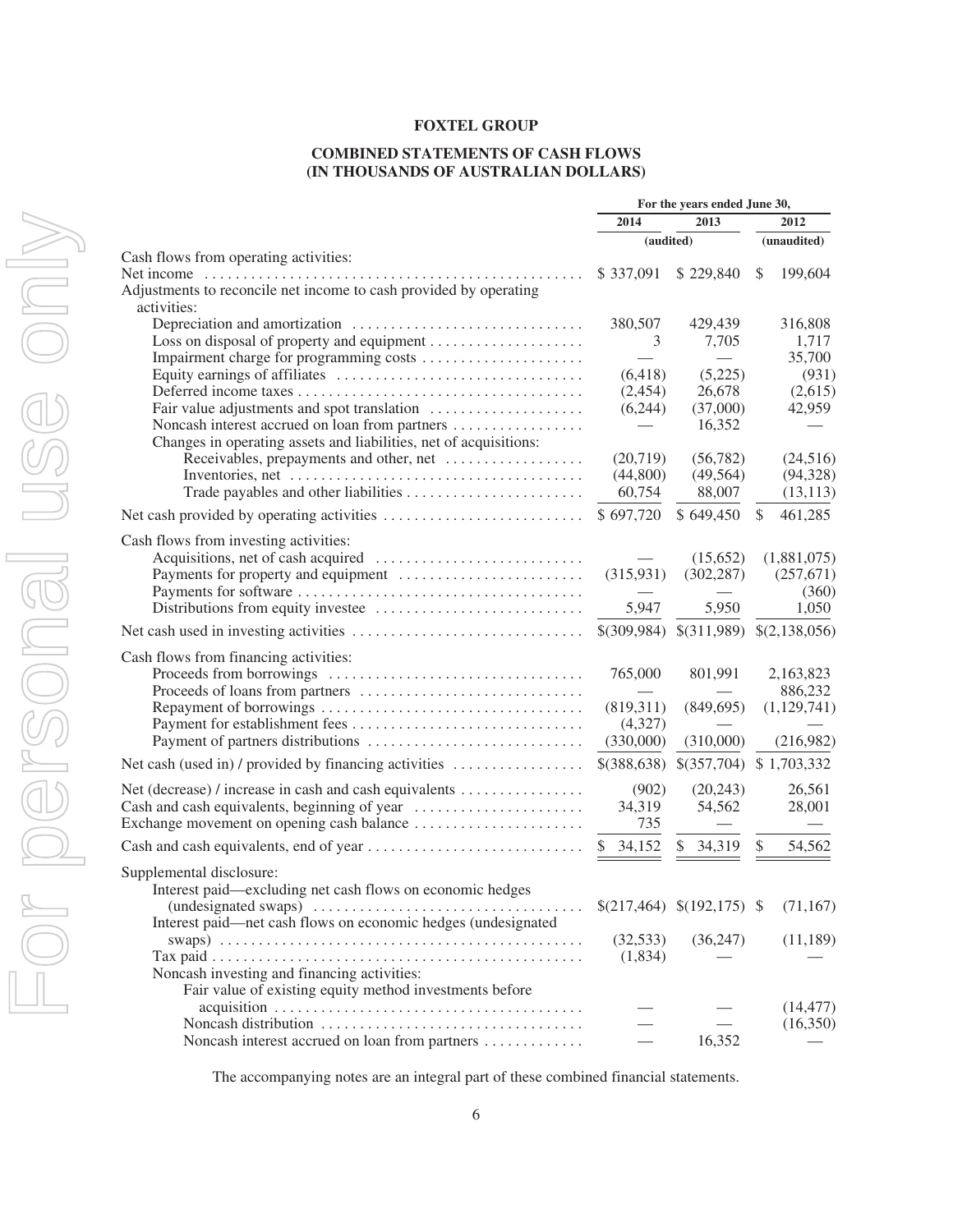# **COMBINED STATEMENTS OF PARTNERS' EQUITY (IN THOUSANDS OF AUSTRALIAN DOLLARS)**

|                                                                                                                        | Partners'<br>capital | Accumulated<br>deficit | <b>Accumulated</b><br>other<br>(loss) / income | <b>Total</b><br>comprehensive Foxtel Group's Noncontrolling<br>equity / (deficit) | interests   | <b>Total</b><br>equity / (deficit) |
|------------------------------------------------------------------------------------------------------------------------|----------------------|------------------------|------------------------------------------------|-----------------------------------------------------------------------------------|-------------|------------------------------------|
| Balance, June 30, 2011                                                                                                 |                      |                        |                                                |                                                                                   |             |                                    |
| (unaudited)  \$1,074,000 \$(1,395,727)                                                                                 |                      |                        | S.                                             | \$(321,727)                                                                       | $S-$        | \$(321,727)                        |
| Net income                                                                                                             |                      | 199,604                |                                                | 199,604                                                                           |             | 199,604                            |
| Partners distribution<br>Noncash                                                                                       |                      | (216,982)              |                                                | (216,982)                                                                         |             | (216,982)                          |
| distribution $(16,350)$                                                                                                |                      |                        |                                                | (16,350)                                                                          |             | (16,350)                           |
| Balance, June 30, 2012                                                                                                 |                      |                        |                                                |                                                                                   |             |                                    |
| (unaudited)  \$1,057,650 \$(1,413,105)                                                                                 |                      |                        | S.                                             | \$(355,455)                                                                       |             | \$(355,455)                        |
| Net income $\dots\dots\dots$<br>Other comprehensive<br>income:                                                         |                      | 229,840                |                                                | 229,840                                                                           |             | 229,840                            |
| Net change in the fair<br>value of cash flow<br>hedges taken to<br>equity (\$nil tax<br>$impact) \ldots \ldots \ldots$ |                      |                        | 30,666                                         | 30,666                                                                            |             | 30,666                             |
| Other comprehensive                                                                                                    |                      |                        |                                                |                                                                                   |             |                                    |
| income $\dots \dots \dots$ \$                                                                                          | $-$ \$               |                        | \$30,666                                       | \$30,666                                                                          |             | \$ 30,666                          |
| Partners distribution                                                                                                  |                      | (310,000)              |                                                | (310,000)                                                                         |             | (310,000)                          |
|                                                                                                                        |                      |                        |                                                |                                                                                   |             |                                    |
| Balance, June 30, 2013                                                                                                 |                      |                        |                                                |                                                                                   |             |                                    |
| (audited) $\ldots \ldots \ldots$ , \$1,057,650 \$(1,493,265)                                                           |                      | 336,972                | \$30,666                                       | \$(404,949)<br>336,972                                                            | $s-$<br>119 | \$(404,949)                        |
| Net income $\dots\dots\dots$<br>Other comprehensive                                                                    |                      |                        |                                                |                                                                                   |             | 337,091                            |
| income:<br>Net change in the fair<br>value of cash flow<br>hedges taken to<br>equity (\$nil tax                        |                      |                        |                                                |                                                                                   |             |                                    |
| $impact) \ldots \ldots \ldots$                                                                                         |                      |                        | (34, 653)                                      | (34, 653)                                                                         |             | (34, 653)                          |
| Other comprehensive                                                                                                    |                      |                        |                                                |                                                                                   |             |                                    |
| $loss \ldots \ldots \ldots \ldots$                                                                                     |                      |                        | (34, 653)                                      | (34, 653)                                                                         |             | (34, 653)                          |
| Partners distribution                                                                                                  |                      | (330,000)              |                                                | (330,000)                                                                         |             | (330,000)                          |
| Balance, June 30, 2014                                                                                                 |                      |                        | \$ (3,987)                                     |                                                                                   | \$119       |                                    |
| (audited) $\ldots \ldots \ldots$ , \$1,057,650 \$(1,486,293)                                                           |                      |                        |                                                | \$(432,630)                                                                       |             | \$(432,511)                        |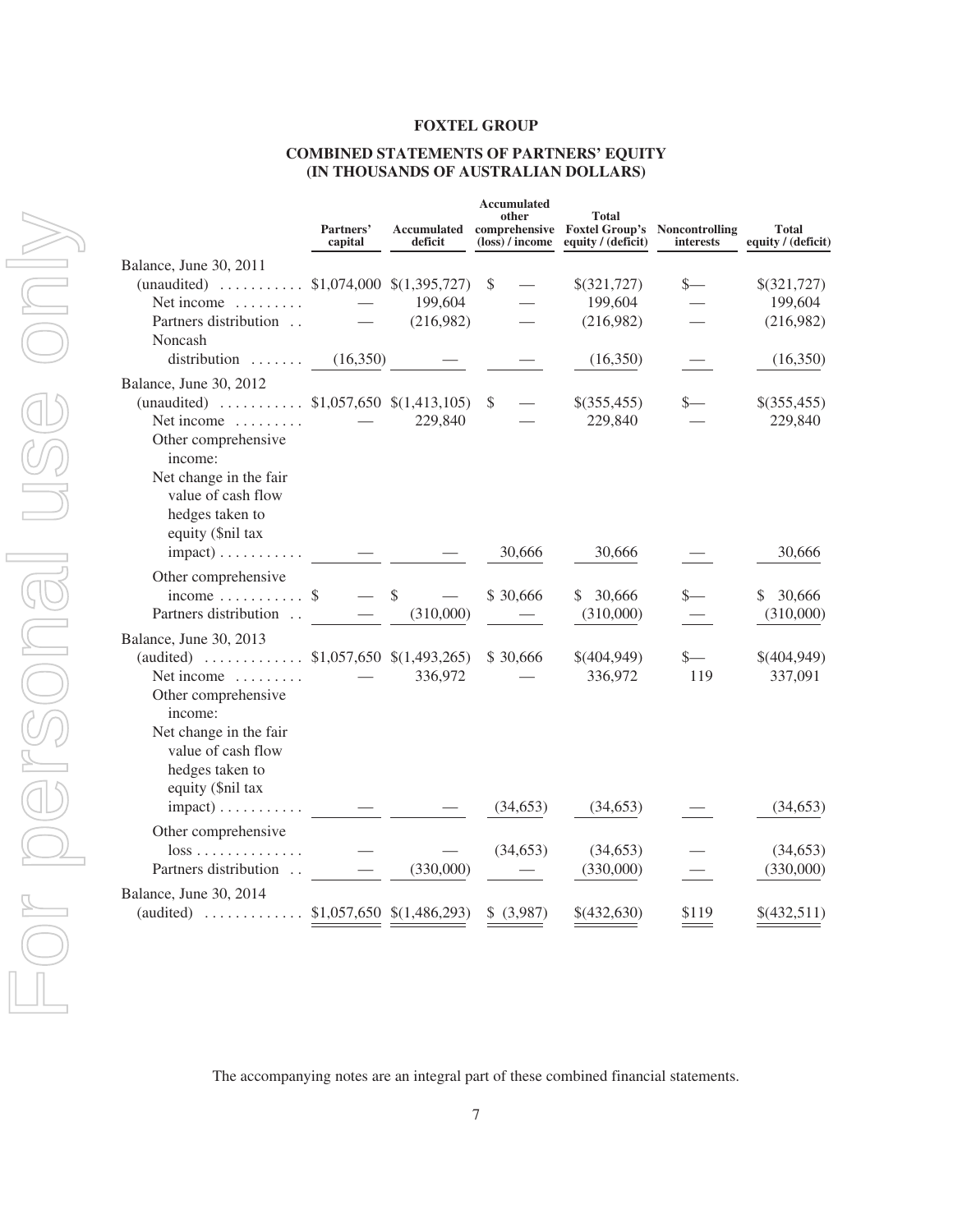# **NOTES TO THE COMBINED FINANCIAL STATEMENTS (ALL AMOUNTS ARE IN AUSTRALIAN DOLLARS UNLESS OTHERWISE STATED)**

#### **NOTE 1. DESCRIPTION OF BUSINESS**

The Foxtel Group (see definition in Note 2, Basis of presentation and principles of combination) is the largest pay-TV provider in Australia employing over 2,500 people. It is owned equally by News Corporation ("News Corp") and Telstra Corporation Limited ("Telstra") (collectively refer to as "Partners"), an Australian ASX-listed Telecommunications company. The Foxtel Group has approximately 2.6 million subscribers as of June 30, 2014 through cable, satellite and IPTV distribution.

The Foxtel Group delivers more than 200 channels (including standard definition channels, high definition versions of some of those channels, and audio and interactive channels) covering news, sport, general entertainment, movies, documentaries, music and children's programming. The Foxtel Group's premium content includes FOX SPORTS Australia's suite of sports channels such as FOX SPORTS 1, FOX SPORTS 2 and FOX SPORTS 3 and TV shows from HBO, FOX and Universal, among others. The Foxtel Group also owns and operates 26 channels, including general entertainment and movie channels, and sources an extensive range of movie programming through arrangements with major U.S. studios. The Foxtel Group's channels are distributed to subscribers via both Telstra's hybrid fibrecoaxial cable network and a long-term contracted satellite platform provided by Optus. The Foxtel Group offers limited versions of its services via broadband through Foxtel Play, an internet television service available to view on a number of compatible devices including the Xbox platform, the Sony PlayStation platform, Telstra's T-Box platform, select Samsung televisions and Blu-ray players, select LG televisions, and mobile devices and tablets (including iPads and iPhones via Foxtel Go), as well as via the internet to personal computers. The Foxtel Group also offers an Internet television service called Presto which features movies from the 8 Foxtel Movies channels. The Foxtel Group's customers are also able to access their electronic programming guide via their tablet, mobile devices and personal computers to remotely record programming.

The Foxtel Group generates revenue primarily through subscription revenue as well as advertising revenue. For the year ended June 30, 2014 the Foxtel Group recorded revenues of \$3.2 billion, net income before income taxes of \$360.5 million, net interest expense of \$221.9 million, depreciation and amortization of \$380.5 million, foreign exchange and other (losses) / gains on hedges, net of (\$26.3) million and equity earnings of affiliates, of \$6.4 million. Net cash provided by operating activities for the year ended June 30, 2014 was \$697.7 million. The Foxtel Group made cash distributions to partners of \$330.0 million in aggregate and paid interest of \$108.3 million in aggregate on shareholder loans.

The Foxtel Group is a combination of corporate and partnership entities. At June 30, 2014 News Corp and Telstra equally own the Foxtel Group. Since inception the partners' have contributed \$1.1 billion in capital to the Foxtel Group through one of the partnership structures, the Foxtel Partnership (a general partnership) which was used to fund the initial startup losses and required investments of the Foxtel Group. The Foxtel Group is profitable and cash generative, and the group provides distributions to partners from the Foxtel Partnership. The Foxtel Group has assessed the ability to make distributions based on surplus cash flows. Net cash provided by operating activities has been \$1,808.4 million over the three year period ending June 30, 2014. Approved distributions to partners over the same three year period have totaled \$857.0 million and are made from the accumulated profit account of the Foxtel Partnership. The combined financial statements of the Foxtel Group report an accumulated deficit at June 30, 2014 of \$1.5 billion as the total returns to partners since inception are in excess of the aggregated earnings of the combined group in accordance with U.S. generally accepted accounting principles ("U.S. GAAP").

In May 2012, the Foxtel Group purchased Austar United Communications Pty Limited ("AUSTAR") a subscription television business providing satellite and digital television services in regional and rural Australia. This created a national subscription television service in Australia. The AUSTAR transaction was funded by the Foxtel Group bank debt ("term debt") and the partners made pro-rata capital contributions in the form of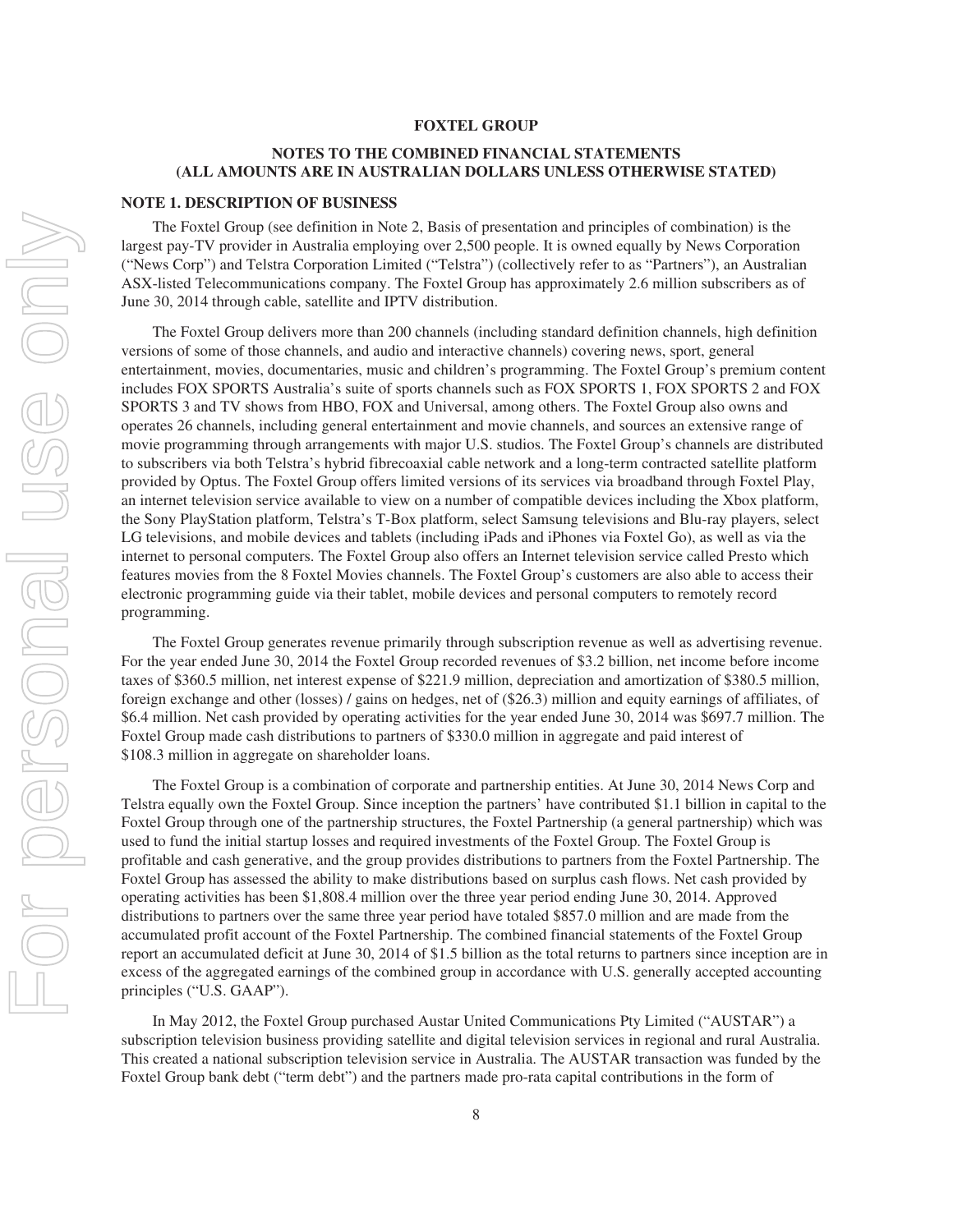# **NOTES TO THE COMBINED FINANCIAL STATEMENTS (ALL AMOUNTS ARE IN AUSTRALIAN DOLLARS UNLESS OTHERWISE STATED)**

subordinated shareholder notes ("loan") based on their respective ownership interest. These loans amounted to \$902.6 million which includes accrued interest payable of \$16.4 million as at June 30, 2014 and June 30, 2013. This term debt is in the form of Australian dollar fixed interest term debt and US private placement debt, predominantly US\$ and floating interest rate. This debt exposes the Foxtel Group to foreign exchange currency rate risk and interest rate risk. The Foxtel Group uses a portfolio of interest rate swaps and cross currency interest rate swaps to mitigate exposure to these risk. The Foxtel Group also enter into foreign exchange contracts to convert US\$ operating cost exposures to the Australian dollar. Where possible, the Foxtel Group designates all hedges to qualify for hedge accounting in U.S. GAAP.

### **NOTE 2. SUMMARY OF SIGNIFICANT ACCOUNTING POLICIES**

#### **Basis of presentation and principles of combination**

The financial statements are prepared in accordance with U.S. GAAP and present, on a combined basis, the historical Australian dollar results of operations, comprehensive income, financial position and cash flows of the Foxtel Partnership, Foxtel Management Pty Ltd, Customer Services Pty Ltd, Foxtel Cable Television Pty Ltd, the Foxtel Television Partnership and their controlled entities, which collectively comprise the "Foxtel Group" or "the Group."

Controlled entities are all those entities over which the Foxtel Group has the power to govern the financial and operating policies, generally accompanying a shareholding of more than one-half of the voting rights. Controlled entities are fully consolidated from the date on which control is transferred to the Foxtel Group. They are de-consolidated from the date that control ceases. All intercompany transactions and accounts within the Foxtel Group and its controlled entities have been eliminated. Accounting policies of controlled entities have been changed where necessary to ensure consistency with the policies adopted by the Foxtel Group.

#### **Reclassifications**

Certain reclassifications have been made to the prior period financial statements to conform to the current year presentation.

#### **Liquidity and partnership equity**

The Foxtel Group's combined financial statements have been prepared in accordance with U.S. GAAP on a going concern basis. The going concern basis assumes that assets are realized and liabilities are extinguished in the ordinary course of business at amounts disclosed in the combined financial statements.

The Foxtel Group contains corporate and partnership structures. The partners' capital of the Foxtel Group of \$1.1 billion as of June 30, 2014 has been raised though the partnership structures (general partnerships). The Foxtel Group has assessed the ability to make distributions based on surplus cash flows. Distributions to partners are recorded against the accumulated profit account of the partnership paying the distribution. This entity has accumulated profits of \$5.5 billion as of June 30, 2014. The combined financial statements of the Group report an aggregated accumulated deficit at June 30, 2014 of \$1.5 billion as the returns to partners are in excess of the aggregated earnings.

Approved returns of \$857.0 million in aggregate have been made to partners over the past three years and net cash provided by operating activities has been \$1,808.4 million over this three year period. This method of providing returns has resulted in negative aggregate net current assets of \$346.1 million. The partners are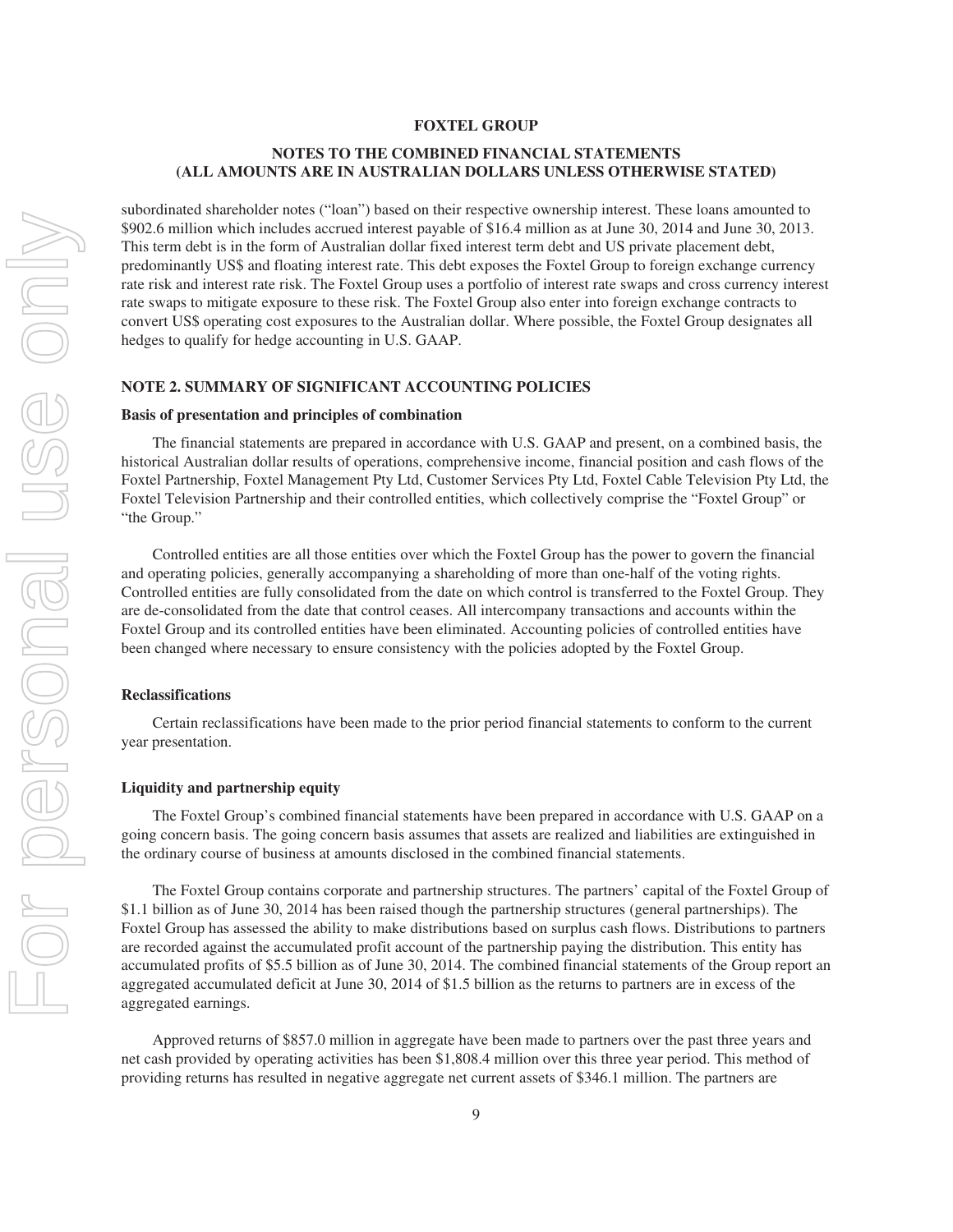# **NOTES TO THE COMBINED FINANCIAL STATEMENTS (ALL AMOUNTS ARE IN AUSTRALIAN DOLLARS UNLESS OTHERWISE STATED)**

obliged, under the terms of the partnership agreements, to contribute capital to the partnerships in order to achieve the annual business plan approved by the Partners and as such this contribution would fund any liability that the group does not meet from cash from operations through at least the next twelve months in the absence of any alternative funding options. In addition, net aggregate total assets (excluding Borrowings from related parties) are \$470.1 million and the Foxtel Group has undrawn cash facilities of \$316.3 million at June 30, 2014. Based on historical financial performance and the other factors outlined above, the Foxtel Group believes that the going concern basis is supported. The combined financial statements do not include any adjustments to the amounts and classifications of assets and liabilities that might be necessary should the Foxtel Group be unable to continue as a going concern. Such adjustments could be material.

#### **Business combinations**

Business combinations are accounted for utilizing the guidance of Accounting Standards Codification ("ASC") 805, "Business Combinations". The purchase price of an acquisition is allocated to the assets acquired, including intangible assets and liabilities assumed, based on their respective fair values at the acquisition date. Any pre-acquisition contingencies, including contingent consideration, are recognized and measured at fair value (if possible) and liabilities related to contingent consideration are remeasured at fair value in each subsequent reporting period. The excess of the cost of an acquired entity over the net of the amounts assigned to the assets acquired and liabilities assumed is recognized as goodwill. The net assets and results of operations of an acquired entity are included in the Foxtel Group's combined financial statements from the acquisition date.

The Foxtel Group incurred approximately \$35.7 million of acquisition and integration related costs in connection with acquisitions during 2012 and no incremental costs were incurred during 2013 and 2014. Such costs are required to be expensed as incurred and are reflected in the selling, general and administrative expense line in the combined statements of operations.

#### **Use of estimates**

The preparation of the Foxtel Group's combined financial statements is in conformity with U.S. GAAP and requires management to make estimates and assumptions that affect the amounts that are reported in the combined financial statements and accompanying disclosures. Areas where management uses subjective judgment include, but are not limited to, determining the provision for accounts receivable, fair value hierarchy of financial instruments, fair value of financial instruments, estimation of useful lives of long-lived and intangible assets, goodwill and other indefinite-lived intangible assets, amortization period of deferred installation revenue and installation costs, amortization period of programming rights, accounting for deferred income taxes, and assessing the valuation of the assets and liabilities assumed in a business combination. Actual results could differ from those estimates.

#### **Cash and cash equivalents**

Cash and cash equivalents includes cash on hand, deposits held at call with financial institutions, other short-term, and highly liquid investments with original maturities of three months or less that are readily convertible to known amounts of cash and which are subject to an insignificant risk of change in value.

#### **Concentrations of Credit Risk**

Cash and cash equivalents are maintained with several financial institutions. Generally, these deposits may be redeemed upon demand and are maintained with financial institutions of reputable credit and, therefore, bear minimal credit risk.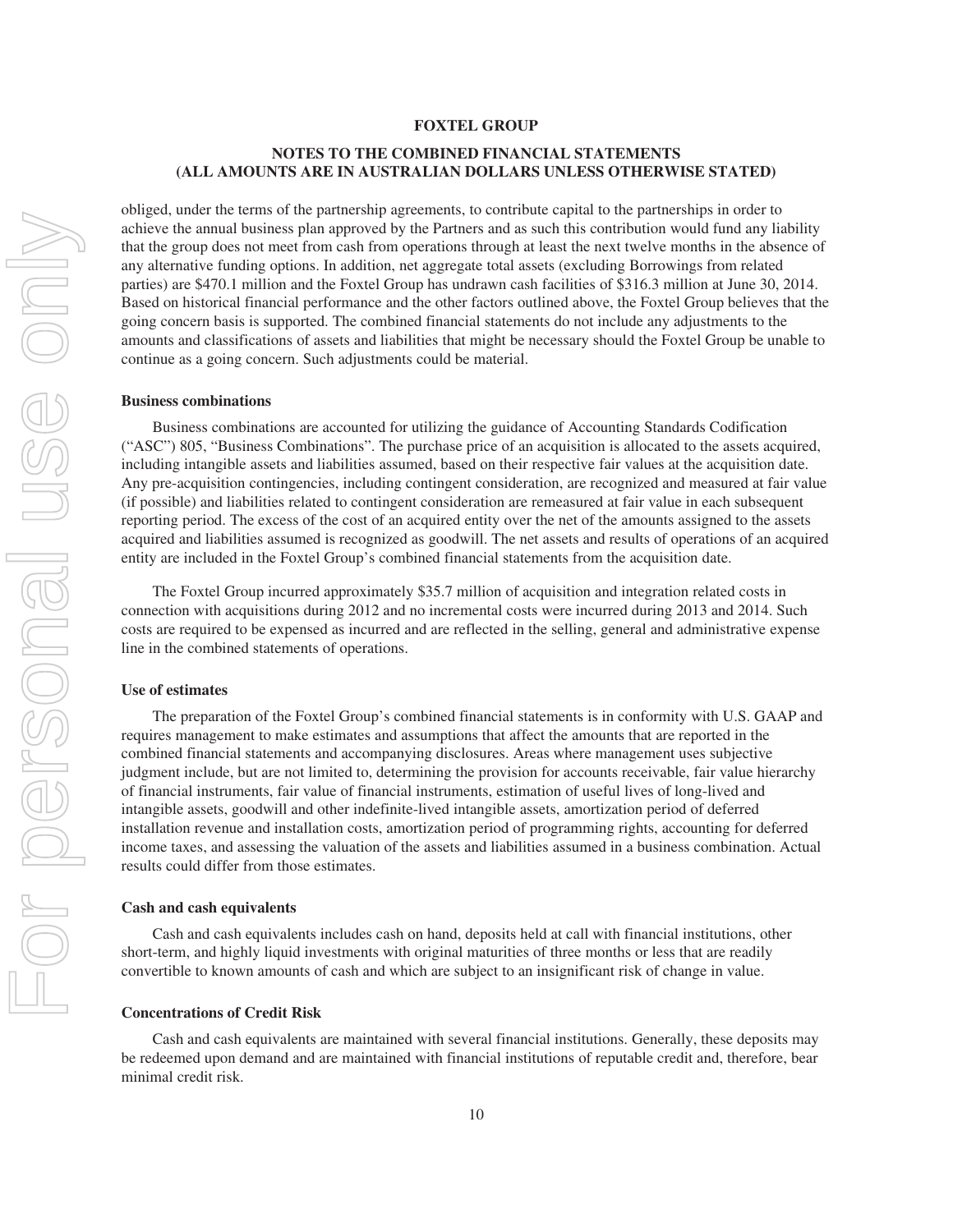# **NOTES TO THE COMBINED FINANCIAL STATEMENTS (ALL AMOUNTS ARE IN AUSTRALIAN DOLLARS UNLESS OTHERWISE STATED)**

The Foxtel Group has no significant concentrations of credit risk in trade receivables, as trade receivable balances are made up of a large number of individually immaterial balances. The risk is mitigated by the Foxtel Group's assessment of its customers' creditworthiness and its ongoing monitoring process of outstanding balances. The Foxtel Group maintains reserves for estimated credit losses and these losses have generally been within expectations. Other receivables include amounts owing from Telstra as of June 30, 2014 and June 30, 2013 of \$14.2 million and \$7.3 million, respectively. This balance was within its terms of trade and no impairment was made as of June 30, 2014 or June 30, 2013, respectively. There are no guarantees against this receivable however management closely monitors the receivable balance on a monthly basis and is in regular contact with this customer to mitigate risk. During the 2013 financial year, the Foxtel Group initiated a program whereby a portion of the monthly Telstra receivable is factored to a financial institution with no recourse. The receivables factored under this program are derecognized from the Foxtel Group's combined balance sheet and the Foxtel Group has no continuing involvement. No gains or losses were recorded on these factored receivables during the year ended June 30, 2014 and 2013.

The Foxtel Group monitors its positions with, and the credit quality of, the financial institutions which are counterparties to its financial instruments. The Foxtel Group is exposed to credit loss in the event of nonperformance by the counterparties to the agreements. At June 30, 2014, the Foxtel Group did not anticipate nonperformance by any of the counterparties.

#### **Receivables**

Trade and other receivables are carried at net realizable value and are presented net of an allowance for doubtful accounts, which is an estimate of amounts that may not be collectible. The Foxtel Group's receivables did not represent significant concentrations of credit risk as of June 30, 2014 or 2013 due to the high number of low valued receivables with debtors which have limited history of default with the Foxtel Group. No customer individually represented greater than 10% of the total accounts receivable as of June 30, 2014 or 2013. Other receivables are mainly comprised of Goods and Services Tax ("GST") receivables, licensing fees and sublicensing fees receivables. The allowances for doubtful accounts is estimated based on historical experience, significant financial difficulties of the debtor, delinquency in payments (more than 60 days overdue), current economic trends and specific identification of certain receivables that are at risk of not being paid. Receivable balances are written off after all collection effort has ceased.

Receivables, net consist of:

|                     | As of June 30,              |           |  |
|---------------------|-----------------------------|-----------|--|
|                     | 2014                        | 2013      |  |
|                     | (audited)<br>(in thousands) |           |  |
| From third parties: |                             |           |  |
|                     | \$143.781                   | \$190,895 |  |
|                     | 20,792                      | 11.622    |  |
|                     | 49.728                      | 34.762    |  |
|                     | (12,891)                    | (7,610)   |  |
|                     | \$201,410                   | \$229,669 |  |

There are no allowances recorded against receivables from related parties for all periods presented.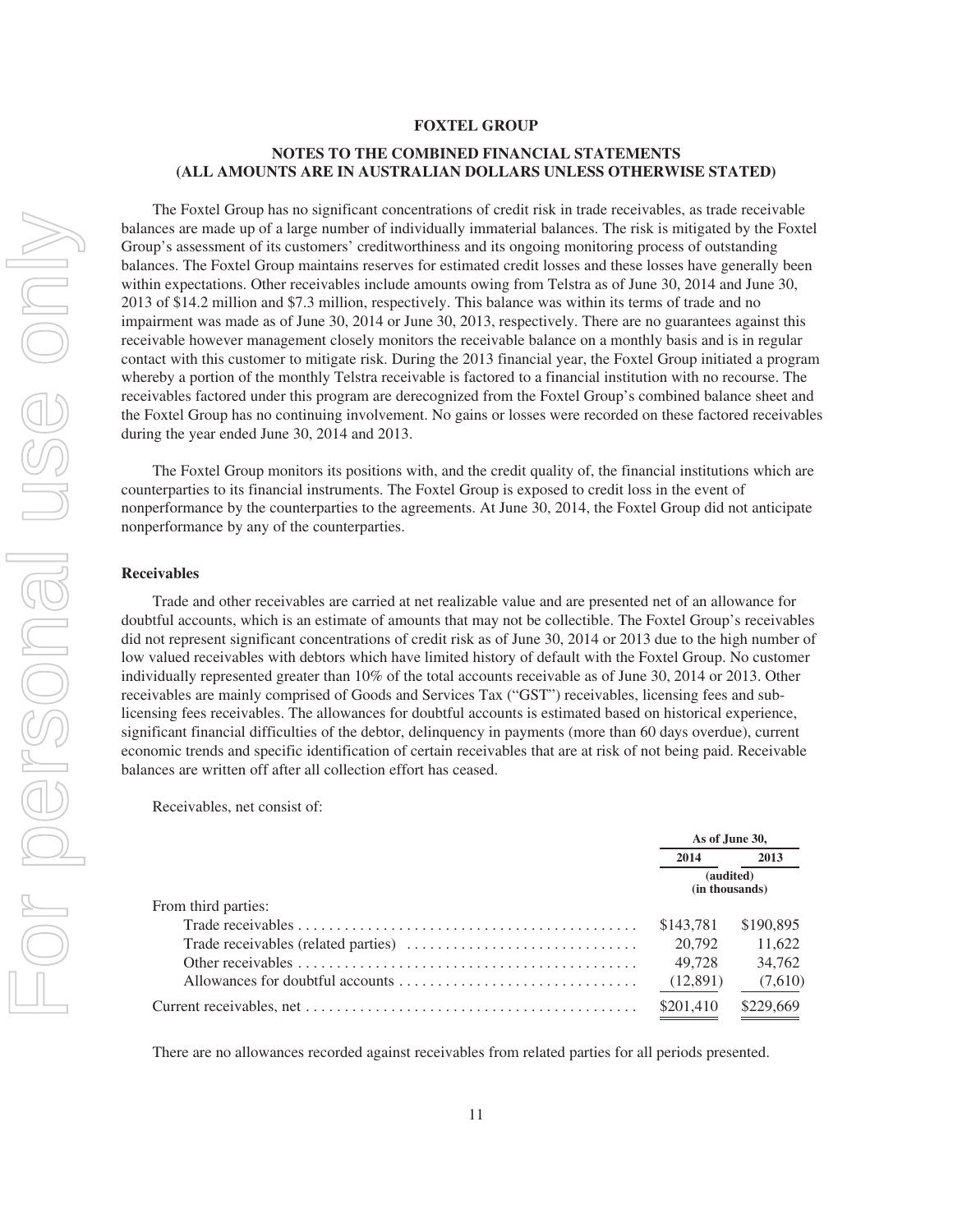# **NOTES TO THE COMBINED FINANCIAL STATEMENTS (ALL AMOUNTS ARE IN AUSTRALIAN DOLLARS UNLESS OTHERWISE STATED)**

#### **Inventories**

Inventory principally consists of acquired program rights which are recorded at the lower of amortized cost or net realizable value. In accordance with ASC 920, "Entertainment-Broadcasters," costs incurred in acquiring program rights are capitalized and amortized over the license period or projected useful life of the programming. Program rights and the related liabilities are recorded at the gross amounts of the liabilities when the license period has begun, the cost of the program is determinable and the program is accepted and available for airing. Any program rights that do not meet the criteria to be recorded are included in the commitments disclosure. All program rights are amortized on the straight-line basis over the license period, which is the period in which an economic benefit is expected to be derived based on the timing of the Foxtel Group's usage of and benefit from such programming. If estimates of future cash flows are insufficient or if there is no plan to broadcast certain programming, an impairment charge is recognized in the combined statements of operations.

#### **Property and equipment**

Property and equipment are stated at cost less accumulated depreciation and include all direct costs and certain indirect costs associated with new subscriber installations, other property and equipment, technical equipment, and digital set top units. Depreciation on equipment is provided using the straight-line method over an estimated useful life of the assets as follows:

Equipment under capital leases and leasehold improvements are amortized using the straight-line method over the shorter of their useful lives or the life of the lease. Costs associated with the repair and maintenance of property are expensed as incurred and betterment that extends the useful life of property and equipment are capitalized as additions to the related assets. Retirement, sale and disposals of assets are recorded by removing the cost and related accumulated depreciation with any resulting gain or loss reflected in the combined statements of operations. Changes in circumstances, such as technological advances or changes to Foxtel Group's business model or capital strategy could result in the actual useful lives differing from the Foxtel Group's estimates. In those cases where the Foxtel Group determines that the useful life should be shortened, the Foxtel Group would depreciate the asset over its revised remaining useful life, thereby increasing depreciation expense.

#### **Leases**

In accordance with ASC 840, "Leases", leases for a lessee are classified at the inception date as either a capital lease or an operating lease.

Assets under capital leases and the related obligation for future lease payments are recorded at an amount equal to the initial present value of those lease payments. Assets under capital leases are amortized on the straight-line method over the life of the lease or over their estimated useful lives, whichever is shorter. Amortization of capital lease assets is included in depreciation and amortization expense. The estimated useful lives of leased assets held at the reporting date are being amortized over periods ranging from four to seven years.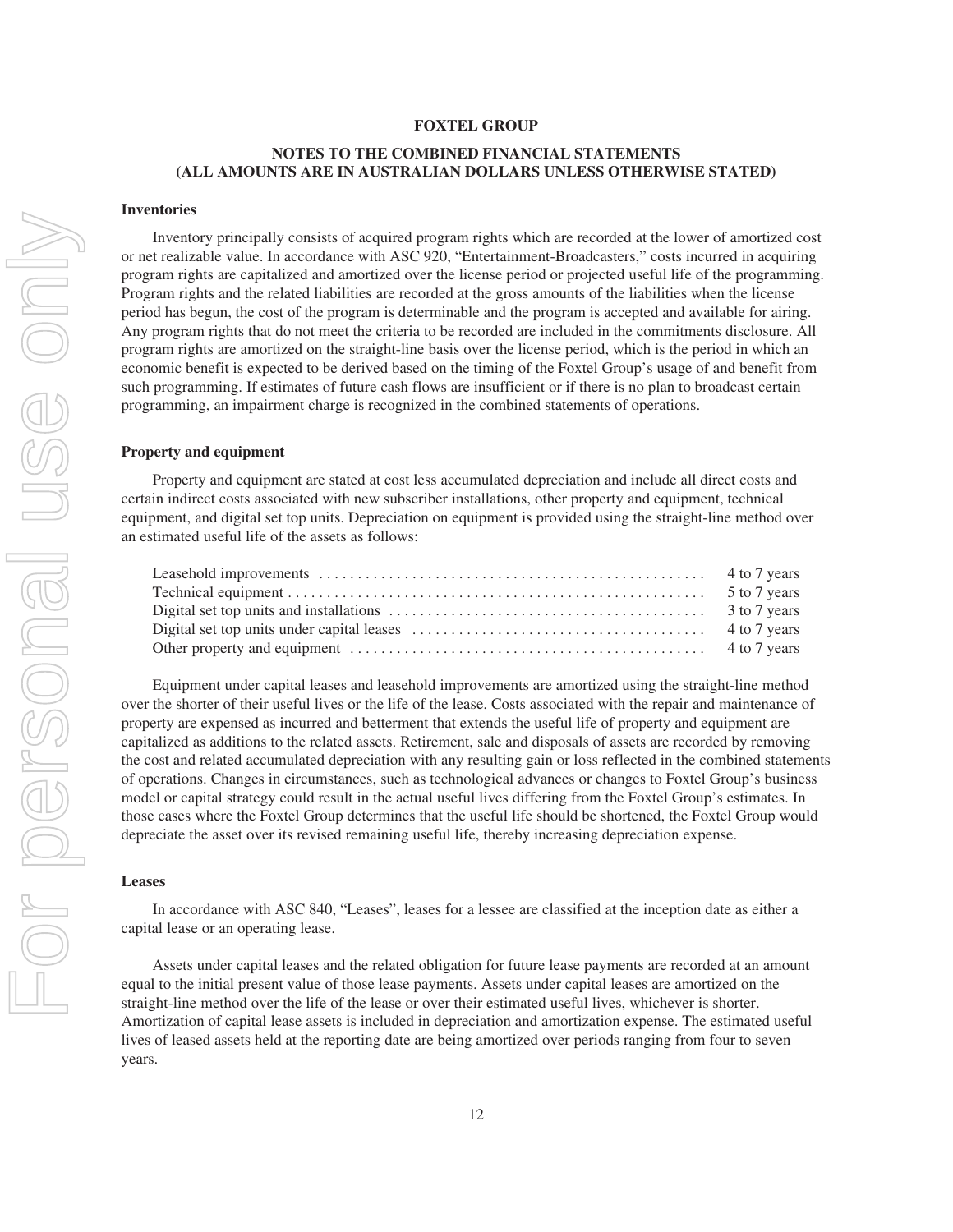# **NOTES TO THE COMBINED FINANCIAL STATEMENTS (ALL AMOUNTS ARE IN AUSTRALIAN DOLLARS UNLESS OTHERWISE STATED)**

For operating leases, minimum lease payments, including minimum scheduled rent increases, are recognized as rent expense on a straight-line basis over the applicable lease terms. The term used for straight-line rent expense is calculated initially from the date that possession is obtained of the leased premises through the expected lease termination date. Certain lease agreements contain rent holidays which are considered in determining the straight-line rent expense to be recorded over the lease term. The terms of the leases do not contain rent escalation, contingent rent, renewal, or purchase options. There are no restrictions placed upon the Foxtel Group by entering into these leases.

#### **Goodwill and intangible assets**

#### *Goodwill*

Goodwill represents the excess of the purchase price over the amounts assigned to the fair value of the assets acquired and the liabilities assumed of an acquired business. In accordance with ASC 350, "Goodwill and Other Intangible Assets", ("ASC 350") recorded goodwill amounts and other indefinite-lived intangible assets are not amortized, but rather are tested for impairment annually or more frequently if indicators of impairment are present.

#### *Intangible assets*

Intangible assets with finite useful lives are carried at cost less accumulated amortization and any recorded impairment. Intangible assets acquired in a business combination were recognized initially at fair value at the date of acquisition. Intangible assets with finite useful lives are amortized using a straight-line method of amortization that reflects the estimated pattern in which the economic benefits of the intangible asset are to be consumed.

#### *Capitalized software*

Direct external costs incurred to acquire software programs for internal use are capitalized and amortized using the straight-line method over the useful lives, estimated to be 2 years. Costs such as maintenance and training are expensed as incurred.

#### **Impairment assessments**

In accordance with ASC 350, the Company's goodwill is tested annually during the fourth quarter for impairment or earlier if events occur or circumstances change that would more likely than not reduce the fair value below its carrying amount. In assessing goodwill for impairment, the Foxtel Group has the option to first perform a qualitative assessment to determine whether the existence of events or circumstances leads to a determination that it is more likely than not that the fair value of a reporting unit is less than its carrying amount. If the Foxtel Group determines that it is not more likely than not that the fair value of a reporting unit is less than its carrying amount, the Foxtel Group is not required to perform any additional tests in assessing goodwill for impairment. However, if the Foxtel Group concludes otherwise or elects not to perform the qualitative assessment, then it is required to perform the first step of a two-step impairment review process. Under the twostep impairment test, the first step of the impairment test involves comparing the fair value of the reporting unit with its carrying amount, including goodwill. Fair value is primarily determined by computing the future discounted cash flows expected to be generated by the reporting unit. If the reporting unit's carrying value exceeds its fair value, goodwill may be impaired. If this occurs, the Foxtel Group performs the second step of the goodwill impairment test to determine the amount of impairment loss. The fair value of the reporting unit is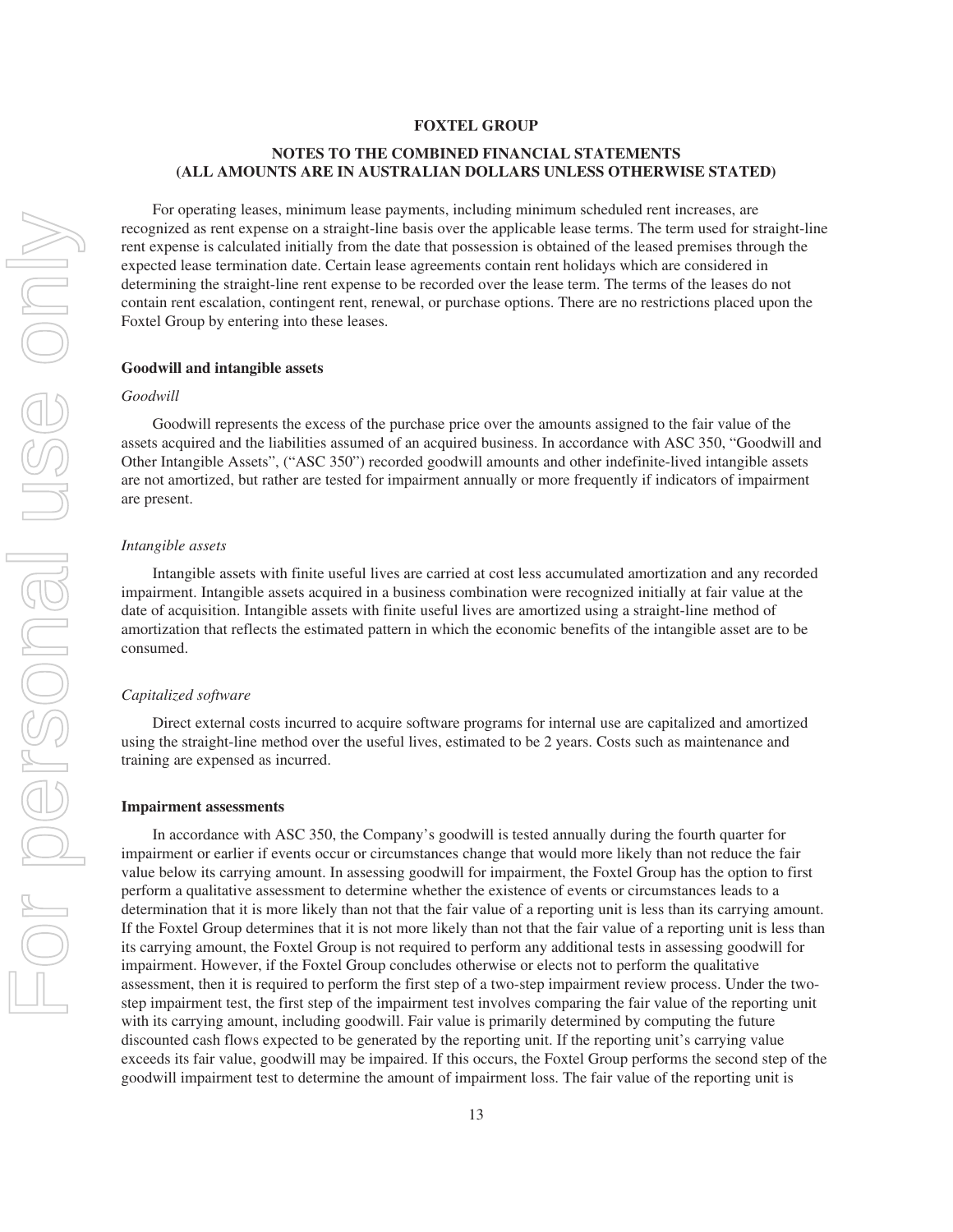# **NOTES TO THE COMBINED FINANCIAL STATEMENTS (ALL AMOUNTS ARE IN AUSTRALIAN DOLLARS UNLESS OTHERWISE STATED)**

allocated to its assets and liabilities in a manner similar to a purchase price allocation in order to determine the implied fair value of the reporting unit's goodwill. If the implied goodwill fair value is less than its carrying value, the difference is recognized as an impairment loss. The goodwill impairment tests were performed as of June 30, 2014 and 2013. No impairment loss was recorded for any of the years presented.

ASC 360, "Property, Plant and Equipment" and ASC 350 require that the Foxtel Group periodically reviews the carrying amounts of its long-lived assets, including property and equipment and finite-lived intangible assets, to determine whether current events or circumstances indicate that such carrying amounts may not be recoverable. If the carrying amount of the asset is greater than the expected undiscounted cash flows to be generated by such asset, an impairment adjustment is recognized if the carrying value of such asset exceeds its fair value. The Foxtel Group generally measures fair value by considering sale prices for similar assets or by discounting estimated future cash flows using an appropriate discount rate. Considerable management judgment is necessary to estimate the fair value of assets; accordingly, actual results could vary significantly from such estimates. Assets to be disposed of are carried at the lower of their financial statement carrying amount or fair value less costs to sell. No impairment charge was recorded for any of the years presented.

The Foxtel Group's investments were comprised of a 35% investment in Nickelodeon Australia and Nickelodeon Australia Management Pty Ltd which is accounted for under the equity method. Equity method investees are regularly reviewed for impairment by initially comparing their fair value to their respective carrying amounts. As of June 30, 2014 and 2013, the equity method investments were not impaired.

#### **Accrued employee liabilities**

The liability for long service leave is recognized in other current and other noncurrent liabilities, depending on the unconditional right to defer settlement of the liability for at least twelve months after the reporting date. The liability is measured as the present value of expected future payments to be made in respect of services provided by employees up to the reporting date. Consideration is given to expected future wage and salary levels, experience of employee departures and periods of service. Expected future payments are discounted where applicable using market yields at the reporting date. Accrued liabilities for wages and salaries, including nonmonetary benefits and annual leave expected to be settled within twelve months of the reporting date are recognized in other current liabilities in respect of employees' services up to the reporting date and are measured at the amounts expected to be paid when the liabilities are settled.

#### **Borrowings**

Loans and borrowings are initially recognized at the fair value of the consideration received. Transaction costs are recorded within other current assets (current portion) and other noncurrent assets (long-term portion) on the combined balance sheets. They are subsequently measured at amortized cost using the effective interest method. Where there is an unconditional right to defer settlement of the liability for at least twelve months after the reporting date, the loans or borrowings are classified as noncurrent.

Debt may also be considered extinguished when it has been modified and the terms of new debt instrument and old debt instrument are substantially different, as that term is defined in the debt modification guidance in ASC 470-50.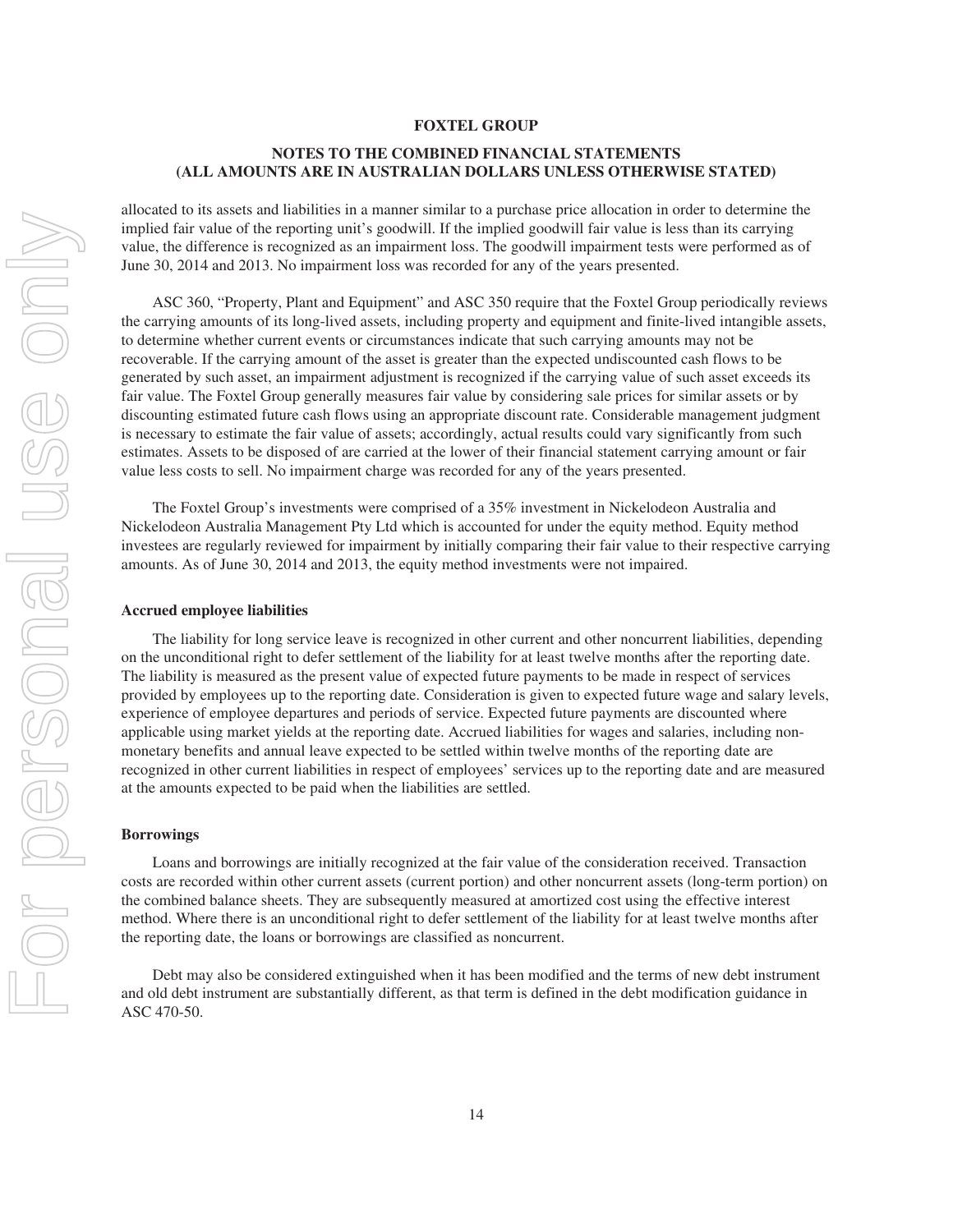# **NOTES TO THE COMBINED FINANCIAL STATEMENTS (ALL AMOUNTS ARE IN AUSTRALIAN DOLLARS UNLESS OTHERWISE STATED)**

#### **Revenue recognition**

Revenue is recognized when persuasive evidence of an arrangement exists, the fees are fixed or determinable, the product or service has been delivered and collectability is reasonably assured. The Foxtel Group considers the terms of each arrangement to determine the appropriate accounting treatment.

#### *Subscriber revenue*

Subscriber revenue represents a majority of the Foxtel Group's revenues and is earned from pay television broadcast services. Revenue is recognized in the period that the services are provided. Non-refundable subscriptions billed before the underlying service is provided to the customer are recorded as deferred revenue on the combined balance sheets. This revenue is then recognized in the combined statements of operations over the service period.

#### *Other revenues*

Advertising revenue is recognized in the period in which the advertising is broadcast. Installation revenue represents revenue earned from the installation of the Foxtel Group's equipment at subscribers' premises, which is recognized to the extent of subscriber acquisition costs expensed. Any amounts exceeding subscriber acquisition costs are deferred within deferred revenue on the combined balance sheets and amortized over the average life of the subscriber. Television facilities and service revenue represents revenues earned from the Foxtel Group's services and are recognized in the period the services are provided, net of returns, trade allowances and duties and taxes paid.

#### **Subscriber acquisition costs**

Subscriber acquisition costs primarily consist of amounts paid for third-party customer acquisitions, which consist of the cost of commissions paid to authorized retailers and dealers for subscribers added through their respective distribution channels and the cost of hardware and installation subsidies for subscribers. All costs, including hardware, installation and commissions, are expensed upon activation. However, where legal ownership is retained in the equipment, the cost of the equipment and direct and indirect installation costs are capitalized and depreciated over the useful life. Additional components of subscriber acquisition costs include the cost of print, radio and television advertising, which are expensed as incurred.

#### **Operating expenses**

Operating expenses on the combined statements of operations include costs related to satellite and broadband transmission costs, license and production costs, studio and engineering expense, and installation costs. Costs incurred for shipping and handling are reflected in operating expenses in the combined statements of operations.

#### **Advertising expenses**

The Foxtel Group expenses advertising costs as incurred in accordance with ASC 720-35, "Other Expenses—Advertising Cost." Advertising and promotional expenses recognized totalled \$158.7 million, \$176.0 million and \$122.9 million for the fiscal years ended June 30, 2014, 2013 and 2012, respectively. Advertising expenses are recognized in selling, general and administrative in the combined statements of operations.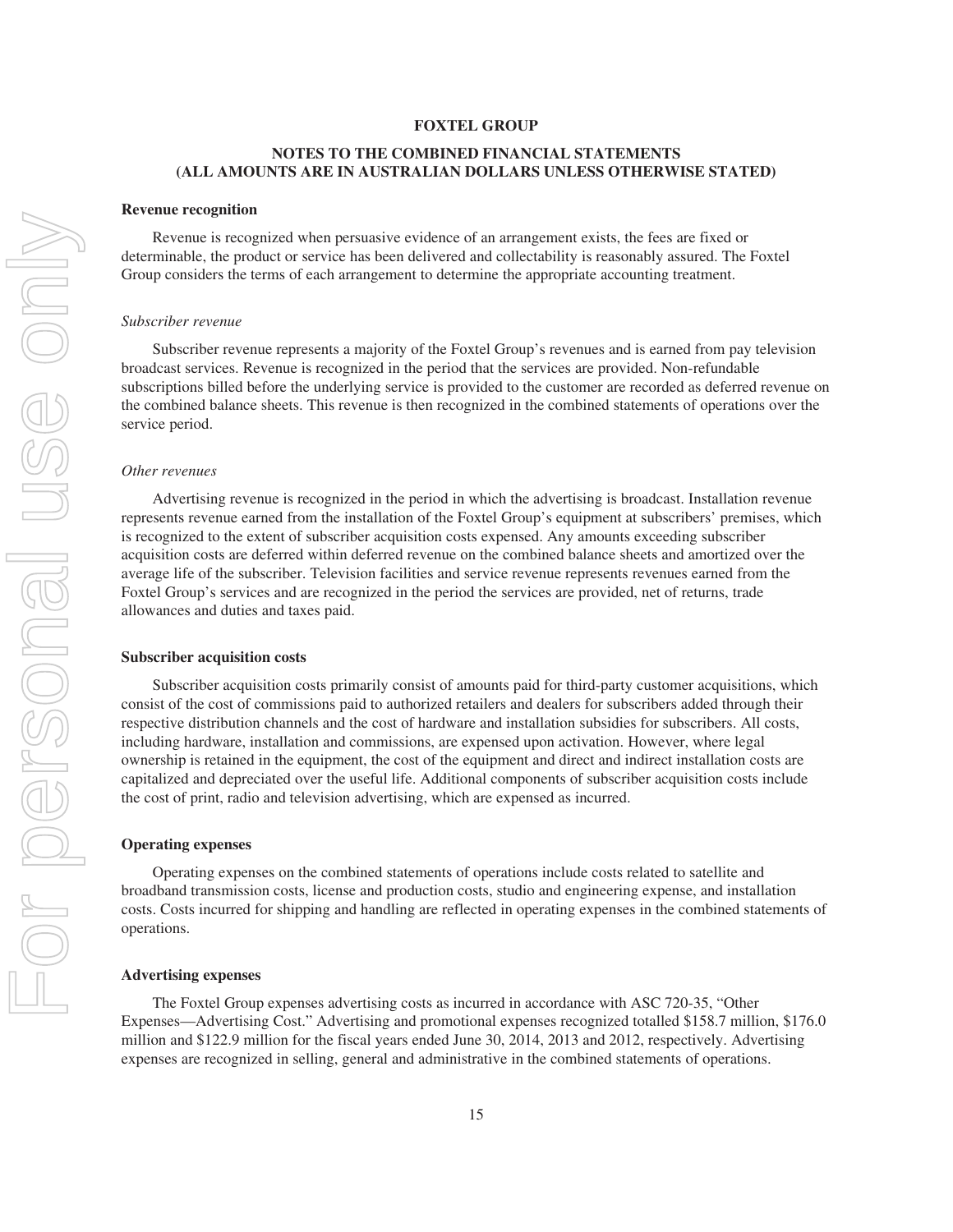# **NOTES TO THE COMBINED FINANCIAL STATEMENTS (ALL AMOUNTS ARE IN AUSTRALIAN DOLLARS UNLESS OTHERWISE STATED)**

#### **Translation of foreign currencies**

The combined financial statements are presented in Australian dollars which is the Foxtel Group's functional and presentation currency. Foreign transactions are translated into Australian dollars using the current rate method. Foreign exchange gains and losses resulting from the settlement of such transactions and from the translation at closing rates on the period end date are recognized in the combined statements of operations within 'Foreign exchange and other (losses) / gains on hedges, net'.

#### **Income tax**

Foxtel Partnership and Foxtel Television Partnership are taxed as a pass-through for Australian income tax purposes. The results of operations are included in the tax returns of the respective partners and not taxed at the Foxtel Group level.

The Foxtel Group includes a number of stand-alone taxpayers (Customer Services Pty Limited, Foxtel Cable Television Pty Limited, Foxtel Management Pty Limited, Multi Channel Network Pty Limited and Main Event Pty Limited) and two separate Australian tax consolidated groups, the Foxtel Holdings Pty Limited tax consolidated group and the XYZnetworks Pty Limited tax consolidated group (all collectively referred to as the "Foxtel taxpayers"). XYZnetworks is equally owned by Foxtel Partnership and Foxtel Holdings Pty Limited. The provision of income taxes for these entities is computed using the asset and liability method, pursuant to ASC 740, "Accounting for Income Taxes". Deferred tax assets and liabilities are recognized for the future tax consequences attributable to differences between the financial statement carrying amounts of existing assets and liabilities and their respective tax bases and operating loss and tax credits carried forward. Deferred tax assets and liabilities are measured using enacted tax rates expected to apply to taxable income in the years in which those temporary differences are expected to be recovered or settled. The effect on deferred tax assets and liabilities of a change in tax rates is recognized in the combined statements of operations in the period that includes the enactment date. ASC 740, "Accounting for Income Taxes" requires an assessment of whether valuation allowances are needed against deferred tax assets based upon consideration of all available evidence using a "more likely than not" standard.

#### **GST and other similar taxes**

Revenues, expenses, assets (except receivables) and liabilities (except payables) are recognized net of the amount of associated GST, unless the GST incurred is not recoverable from the tax authority. In this case it is recognized as part of the cost of the acquisition of the asset or as part of the expense. Receivables and payables are stated inclusive of the amount of GST receivable or payable. The net amount of GST fully recoverable from, or payable to, the tax authority is included in other receivables or payables in the combined balance sheets.

Cash flows are presented on a gross basis. The GST components of cash flows arising from investing or financing activities which are recoverable from, or payable to the taxation authority, are presented as operating cash flows.

#### **Fair value measurements**

In accordance with ASC 820, "Fair Value Measurement", fair value measurements are required to be disclosed using a three-tiered fair value hierarchy which distinguishes market participant assumptions into the following categories: (i) inputs that are quoted prices in active markets ("Level 1"); (ii) inputs other than quoted prices included within Level 1 that are observable, including quoted prices for similar assets or liabilities ("Level 2"); and (iii) inputs that require the entity to use its own assumptions about market participant assumptions ("Level 3").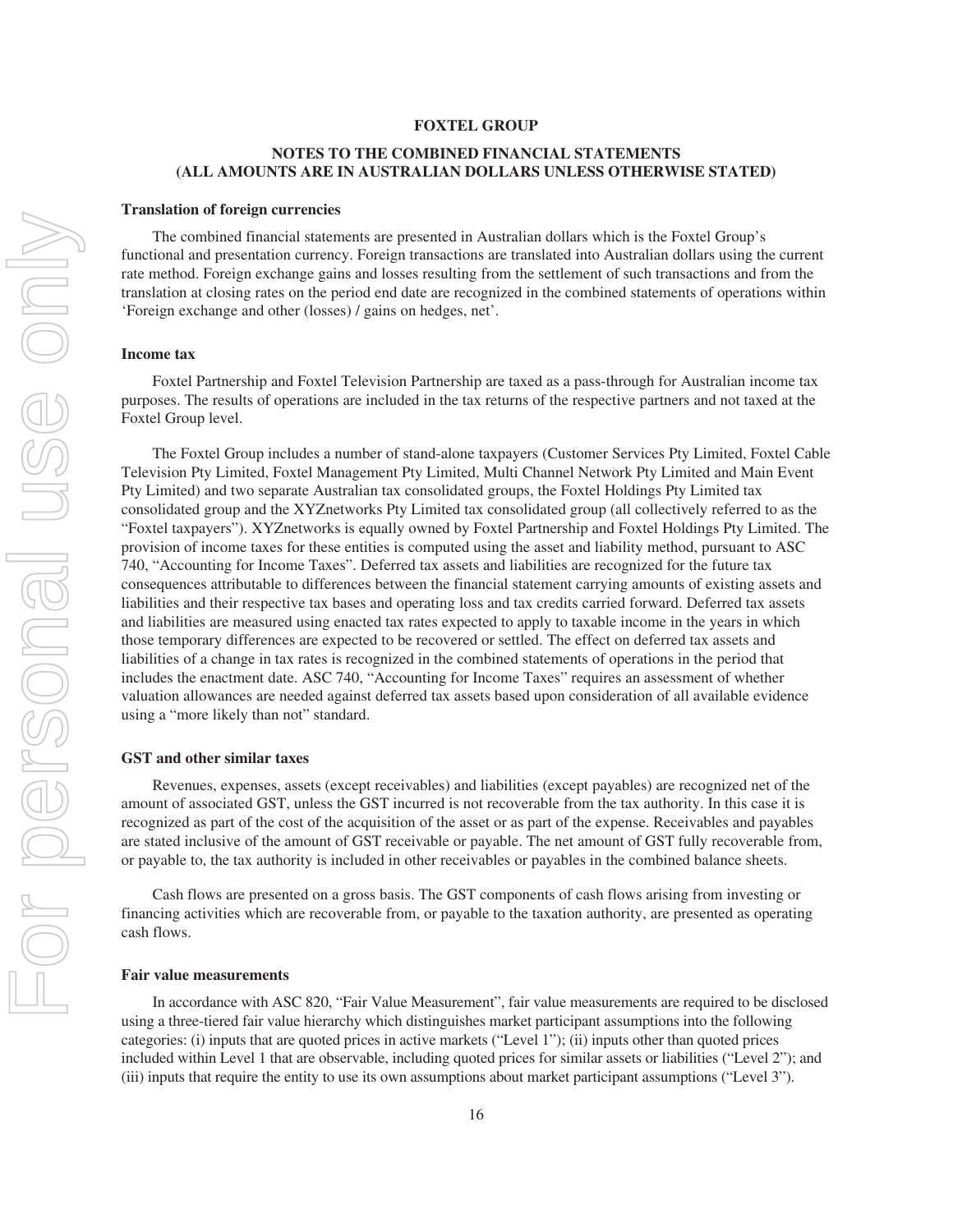# **NOTES TO THE COMBINED FINANCIAL STATEMENTS (ALL AMOUNTS ARE IN AUSTRALIAN DOLLARS UNLESS OTHERWISE STATED)**

The Foxtel Group holds financial instruments that are considered to be Level 2 measurements and are measured at fair value on a recurring basis, including derivative instruments and U.S. dollar denominated borrowings which are designated as a hedged item in a fair value hedge (see Note 8—Financial Instruments). There were no assets or liabilities measured using tiers of Level 1 or Level 3.

With the exception of the 2009 US private placement borrowings which is carried at amortized cost of \$190.8 million at June 30, 2014 and \$197.0 million at June 30, 2013, the carrying values of financial instruments reflect their fair value. The fair value of the 2009 US private placement borrowing at June 30, 2014 and June 30, 2013 was \$202.7 million and \$219.5 million, respectively. The fair value of the remaining borrowings is estimated by discounting the remaining contractual maturities at the current market interest rate that is available for similar financial instruments. The derivative financial instruments are recorded at estimated fair value. The carrying values of cash and cash equivalents, receivables and trade and other payables approximate their fair values due to their short-term nature.

#### **Financial instruments and derivatives**

ASC 815, "Derivatives and Hedging" ("ASC 815"), requires derivative instrument (including certain derivative instruments embedded in other contracts) to be recorded on the combined balance sheet at fair value as either an asset or a liability. ASC 815 also requires that changes in the fair value of recorded derivatives be recognized currently in the combined statements of operations unless specific hedge accounting criteria are met.

Derivatives are initially recognized at fair value on the date a derivative contract is entered into and are subsequently remeasured to their fair value at each reporting date. The accounting for subsequent changes in fair value depends on whether the derivative is designated as a hedging instrument, and if so, the nature of the item being hedged.

For derivatives that will be accounted for as hedging instruments, the Foxtel Group formally designates and documents, at inception, the financial instrument as a hedge of a specific underlying exposure, the risk management objective and the strategy for undertaking the hedge transaction. In addition, the Foxtel Group formally assesses, both at the inception and at least quarterly thereafter, whether the financial instruments used in hedging transactions are effective at offsetting changes in either the fair values or cash flows of the related underlying exposures. Any ineffective portion of a financial instrument's change in fair value is immediately recognized into earnings.

The Foxtel Group determines the fair values of its derivatives using standard valuation models. The notional amounts of the derivative financial instruments do not necessarily represent amounts exchanged by the parties and, therefore, are not a direct measure of our exposure to the financial risks described above. The amounts exchanged are calculated by reference to the notional amounts and by other terms of the derivatives, such as interest rates and foreign currency exchange rates. The Foxtel Group does not view the fair values of its derivatives in isolation, but rather in relation to the fair values or cash flows of the underlying hedged transactions or other exposures. All of the Foxtel Group's derivatives are straightforward over-the-counter instruments with liquid markets. The carrying values of the derivatives reflect the impact of legally enforceable master netting agreements which allow the Foxtel Group to net settle positive and negative positions with the same counterparty. As the Foxtel Group does not intend to settle any derivatives at their net positions, derivative instruments are presented gross in the combined balance sheets.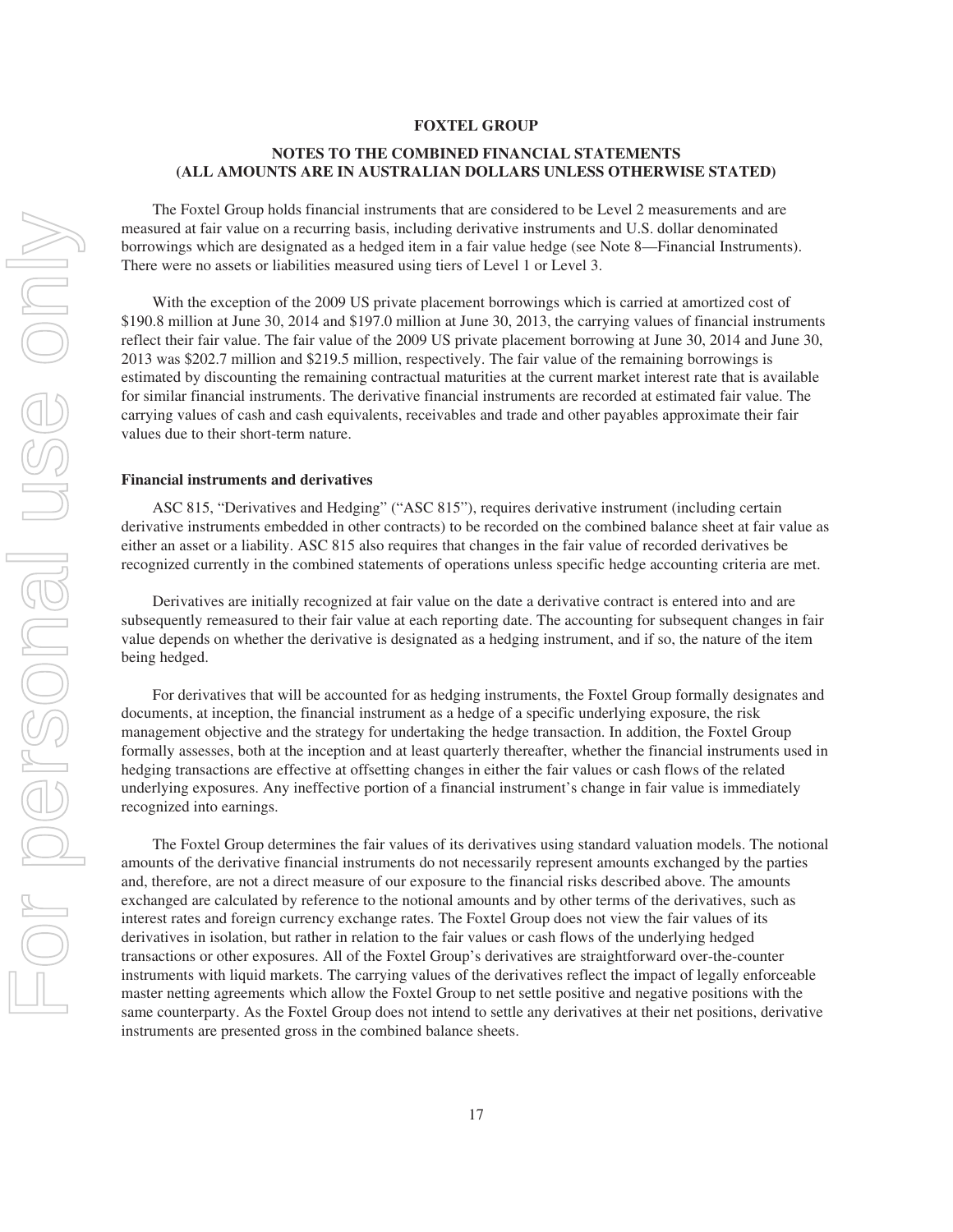# **NOTES TO THE COMBINED FINANCIAL STATEMENTS (ALL AMOUNTS ARE IN AUSTRALIAN DOLLARS UNLESS OTHERWISE STATED)**

The Foxtel Group has established strict counterparty credit guidelines whereby transactions are limited to financial institutions of investment grade or better and exposure limits are tiered with the majority of exposure falling with the AAA to AA- bucket. The Foxtel Group monitors counterparty exposures regularly and reviews any downgrade in credit rating immediately. To mitigate presettlement risk, minimum credit standards become more stringent as the duration of the derivative financial instrument increases. In addition, the Foxtel Group's master netting agreements reduce credit risk by permitting the Foxtel Group to net settle for transactions with the same counterparty. To minimize the concentration of credit risk, the Group enters into derivative transactions with a portfolio of financial institutions. Based on these factors, the Group considers the risk of counterparty default to be minimal. The maximum amount of loss due to credit exposure is equivalent to the value of derivatives in an asset position as of June 30, 2014.

#### *Cash flow hedges*

Cash flow hedges are used to mitigate the Foxtel Group's exposure to variability in cash flows that is attributable to particular risk associated with a highly probable forecast transaction or a recognized asset or liability which could affect income or expenses. The effective portion of the gain or loss on the hedging instrument is recognized directly in equity, whilst the ineffective portion is recognized in the combined statements of operations within 'Foreign exchange and other (losses) / gains on hedges, net'. Amounts taken to equity remain in equity and are amortized to earnings when the hedged forecast transaction impacts income and are recorded within the same line item in the combined statements of operations to which the hedged item relates.

Cash flow hedges are tested for effectiveness on a regular basis both retrospectively and prospectively to ensure that each hedging relationship is highly effective so that it can continue to be designated as a cash flow hedge. If the forecasted transaction is no longer expected to occur, amounts recognized in equity are transferred to the combined statements of operations within 'Foreign exchange and other (losses) / gains on hedges, net'. If the hedging instrument is sold, terminated, expires, exercised without replacement or rollover, or if the hedge becomes ineffective and is dedesignated as a hedge, amounts previously recognized in equity remain in equity until the hedged forecast transaction affects earnings at which time the amounts are recorded in earnings within the same line item in the combined statements of operations to which the hedged item relates.

#### *Fair value hedges*

Fair value hedges are used to mitigate the Foxtel Group's exposure to changes in the fair value of a recognized asset or liability, or an identified portion thereof that is attributable to a particular risk and could affect income or expenses. The hedged item is adjusted for gains and losses attributable to the risk being hedged and the derivative is remeasured to fair value. Gains and losses from both are taken to the combined statements of operations within 'Foreign exchange and other (losses) / gains on hedges, net'.

Fair value hedge accounting is discontinued if the hedging instrument is sold, terminated, expires, exercised, it no longer meets the criteria for hedge accounting or it is dedesignated as a hedge.

#### *Economic hedges*

Derivatives not designated in accounting hedge relationships are referred to as economic hedges. Economic hedges are those derivatives which Foxtel Group uses to mitigate their exposure to variability in the cash flows of a forecast transaction or the fair value of a recognized asset or liability, but which do not qualify for hedge accounting in accordance with ASC 815. The economic hedges are accounted for at fair value by recording the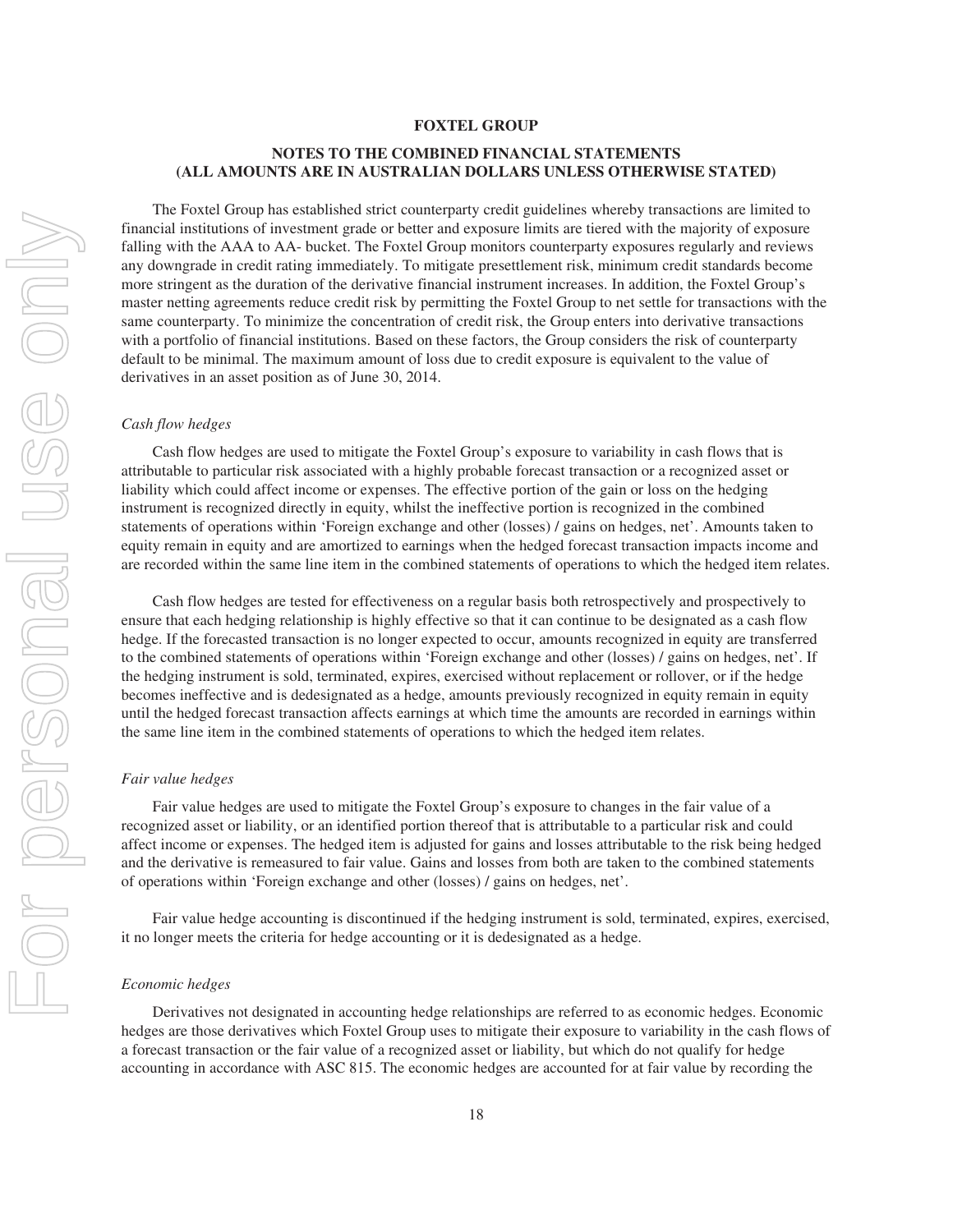# **NOTES TO THE COMBINED FINANCIAL STATEMENTS (ALL AMOUNTS ARE IN AUSTRALIAN DOLLARS UNLESS OTHERWISE STATED)**

unrealized mark-to-market (fair value adjustment) in each period in the combined statements of operations within 'Foreign exchange and other (losses) / gains on hedges, net'. Realized gains and losses on the economic hedges arising from the periodic cash flows and settlements that take place on these economic hedges (for example, interest or other cash flows) are also recorded in the combined statements of operations within 'Foreign exchange and other (losses) / gains on hedges, net'.

#### **Comprehensive income**

Comprehensive income is defined to include all changes in partners' equity except those resulting from investments by partners and distributions to partners. Among other disclosures, ASC 220, "Comprehensive Income" requires that all items that are required to be recognized under current accounting standards as components of comprehensive income be reported in a financial statement that is displayed with the same prominence as other financial statements.

#### **Recently issued accounting pronouncements**

In February 2013, the Financial Accounting Standards Board ("FASB") issued Accounting Standards Update ("ASU") 2013-02, "Comprehensive Income (Topic 220): Reporting of Amounts Reclassified Out of Accumulated Other Comprehensive Income" ("ASU 2013- 02"), which requires the Foxtel Group to provide information about the amounts reclassified out of accumulated other comprehensive income by component. In addition, it requires the Foxtel Group to present, either on the face of the statement where net income is presented or in the notes, significant amounts reclassified out of accumulated other comprehensive income by the respective line items of net income but only if the amount reclassified is required under U.S. GAAP to be reclassified to net income in its entirety in the same reporting period. For other amounts that are not required under U.S. GAAP to be reclassified in their entirety to net income, the Foxtel Group is required to crossreference to other disclosures required under U.S. GAAP that provide additional detail about those amounts. The Foxtel Group adopted ASU 2013-02 for reporting periods beginning July 1, 2013. The standard did not have a material impact on the Foxtel Group's combined financial statements.

In February 2013, the FASB issued ASU 2013-04, "Liabilities (Topic 405): Obligations Resulting from Joint and Several Liability Arrangements for Which the Total Amount of the Obligation Is Fixed at the Reporting Date" ("ASU 2013-04"). The objective of ASU 2013-04 is to provide guidance for the recognition, measurement, and disclosure of obligations resulting from joint and several liability arrangements for which the total amount of the obligation (within the scope of this guidance) is fixed at the reporting date. Examples of obligations within the scope of ASU 2013-04 include debt arrangements, other contractual obligations, and settled litigation and judicial rulings. ASU 2013-04 is effective for the Foxtel Group for reporting periods beginning July 1, 2014, however, early adoption is permitted. The Foxtel Group is currently evaluating the impact ASU 2013-04 will have on its combined financial statements.

In July 2013, the FASB issued ASU 2013-11, "Presentation of an Unrecognized Tax Benefit When a Net Operating Loss Carryforward, a Similar Tax Loss, or a Tax Credit Carryforward Exists" ("ASU 2013-11"). ASU 2013-11 clarifies guidance and eliminates diversity in practice on the presentation of unrecognized tax benefits when a net operating loss carryforward, a similar tax loss, or a tax credit carryforward exists at the reporting date. This new guidance is effective for the Foxtel Group for annual reporting periods beginning July 1, 2015. The Foxtel Group is currently evaluating the impact ASU 2013-11 will have on its combined financial statements.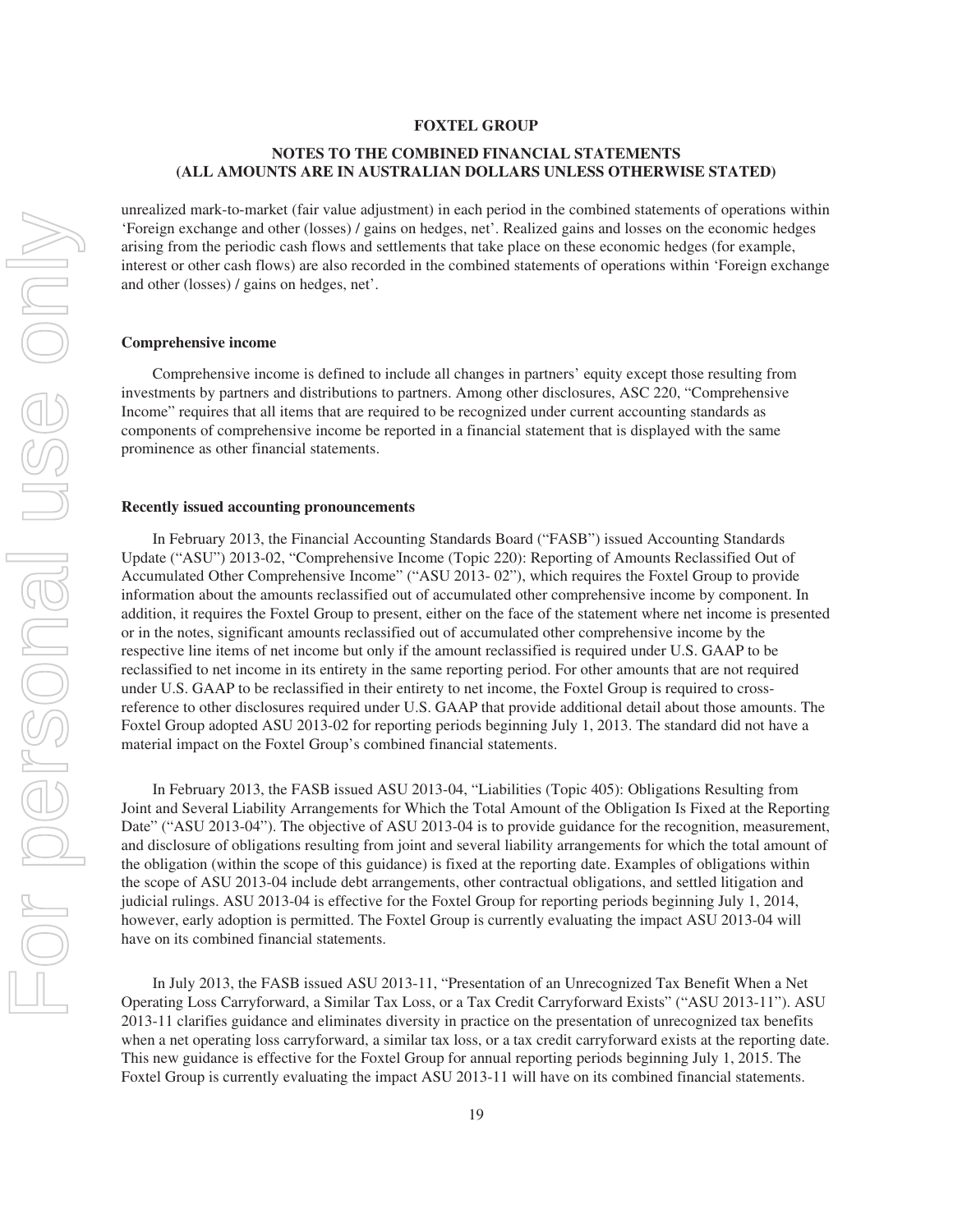# **NOTES TO THE COMBINED FINANCIAL STATEMENTS (ALL AMOUNTS ARE IN AUSTRALIAN DOLLARS UNLESS OTHERWISE STATED)**

In May 2014, the FASB issued ASU 2014-09 "Revenue from Contracts with Customers" (Topic 606) ("ASU 2014-09"). ASU 2014-09 removes inconsistences and differences in existing revenue requirements between U.S. GAAP and International Financial Reporting Standards ("IFRS") and requires a company to recognize revenue when it transfers promised goods or services to customers in an amount that reflects the consideration to which the company expects to be entitled in exchange for those goods or services. ASU 2014-09 will require companies to use more judgment and make more estimates, such as identifying performance obligations in the contract, estimating the amount of variable consideration to include in the transaction price and allocating the transaction price to each separate performance obligation, when determining the amount of revenue to recognize. ASU 2014-09 is effective for the Company for annual and interim periods beginning after July 1, 2017. The Foxtel Group is currently evaluating the impact ASU 2014-09 will have on its combined financial statements.

#### **NOTE 3. ACQUISITIONS**

There were no acquisitions in the year ended June 30, 2014. The results of operations and financial position of the entities acquired by the Foxtel Group during the years ended June 30, 2013 and 2012 are included in the combined financial statements. There were no significant disposals in the years ended June 30, 2014, 2013 or 2012.

#### *2013 Acquisition*

On November 1, 2012, the Foxtel Group acquired certain assets (including the Showtime movie channels) and liabilities of Premium Movie Partnership ("PMP"), which was accounted for as an asset acquisition. The acquisition of PMP will enable the Foxtel Group to offer an enhanced movie and premium drama product to its subscribers. The total purchase price for the acquisition was \$15.7 million (exclusive of GST).

#### *2012 Acquisition*

On May 23, 2012, Foxtel Group acquired 100% of the ordinary shares of AUSTAR. AUSTAR is a subscription television business providing satellite and digital television services in regional and rural Australia that complements the Foxtel Group's existing business.

As a result of the AUSTAR acquisition, the Foxtel Group also acquired control of XYZnetworks Pty Limited, Multi Channel Network Pty Limited and Main Event Pty Limited. These entities were previously accounted for using the equity method of accounting. As such, their assets and liabilities are combined into the Foxtel Group's financial statements for 2013 and 2014. The balances at acquisition-date principally comprised cash, trade receivables, equipment and trade payables.

The goodwill of \$1,933.2 million represents the expected synergies from merging this business with the Foxtel Group which include (i) potential growth from expanded penetration into regional locations as a result of AUSTAR's position in regional locations, cross selling of additional Foxtel Group services to AUSTAR subscribers, increased advertising revenue given factors such as higher audience shares, expanded programming content and new product innovations over the broader combined subscriber pool; and (ii) cost savings such as salaries (including management), call centers, set-top box design and installation, marketing, infrastructure, listing costs, and other selling, general and administrative expenses. The goodwill is not tax deductible.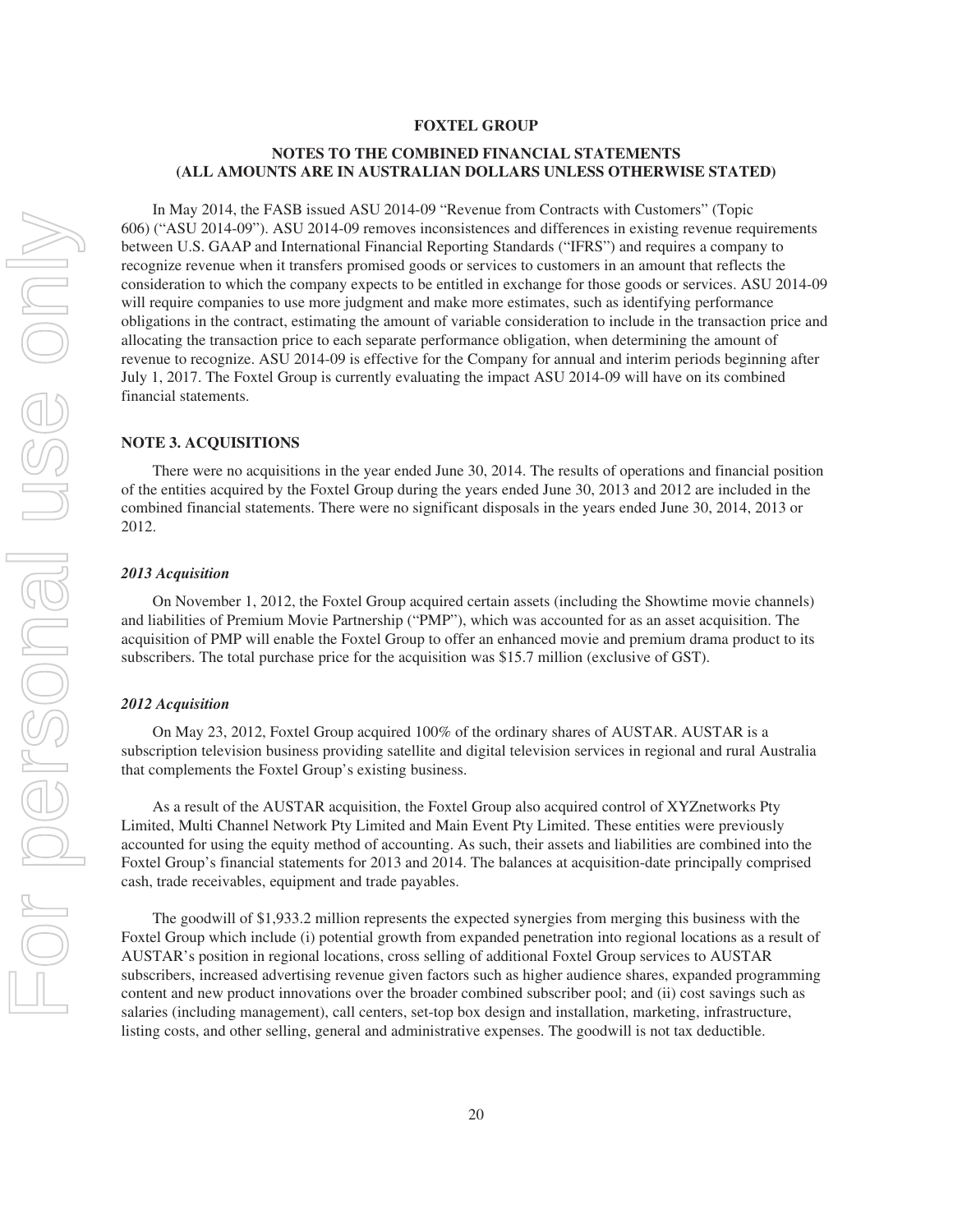# **NOTES TO THE COMBINED FINANCIAL STATEMENTS (ALL AMOUNTS ARE IN AUSTRALIAN DOLLARS UNLESS OTHERWISE STATED)**

The acquired businesses contributed revenues of \$81.0 million (unaudited) and profit after tax of \$13.0 million (unaudited) to the Foxtel Group for the period from May 23, 2012 to June 30, 2012. If the acquisition occurred on July 1, 2011, the full year contributions would have been revenues of \$734.0 million (unaudited) and net income after tax of \$52.0 million (unaudited).

#### **NOTE 4. INVENTORIES**

The Foxtel Group's inventories were comprised of the following:

| As of June 30,              |                       |  |
|-----------------------------|-----------------------|--|
| 2014                        | 2013                  |  |
| (audited)<br>(in thousands) |                       |  |
| $$602,831$ $$553,672$       |                       |  |
| (277,086)                   | (272, 727)            |  |
| 325,745<br>(151,694)        | 280,945<br>(106, 433) |  |
| \$174,051                   | \$174.512             |  |

In the years ended June 30, 2014 and 2013, there were no impairment charges on inventory.

During the year ended June 30, 2012, there was a \$35.7 million write-down of inventory value to market value related to Olympic programming costs. This expense has been recognized in impairment charge for programming costs in the combined statements of operations.

### **NOTE 5. PROPERTY AND EQUIPMENT**

|                                                 |                             | As of June 30, |               |             |
|-------------------------------------------------|-----------------------------|----------------|---------------|-------------|
|                                                 |                             | 2014           |               | 2013        |
|                                                 | (audited)<br>(in thousands) |                |               |             |
|                                                 | <b>S</b>                    | 78.963         | <sup>\$</sup> | 78,231      |
|                                                 |                             | 364,439        |               | 288,987     |
|                                                 |                             | 1.791.842      |               | 1,906,928   |
|                                                 |                             | 62,321         |               | 35,972      |
|                                                 |                             |                |               | 66,426      |
|                                                 |                             | \$2,297,565    |               | \$2.376.544 |
|                                                 |                             | (1,582,111)    |               | (1,614,877) |
| Less: accumulated amortization of capital lease |                             |                |               | (60, 134)   |
|                                                 | <sup>S</sup>                | 715.454        | S             | 701.533     |

Depreciation and amortization related to property and equipment was \$313.5 million, \$349.8 million and \$308.2 million for the fiscal years ended June 30, 2014, 2013 and 2012, respectively. Digital set top units under capital lease arrangements were accounted for as a sale-leaseback financing arrangement where no gain or loss was recorded on the initial sale. Minimum lease commitments are disclosed within the capital lease commitment schedule in Note 11.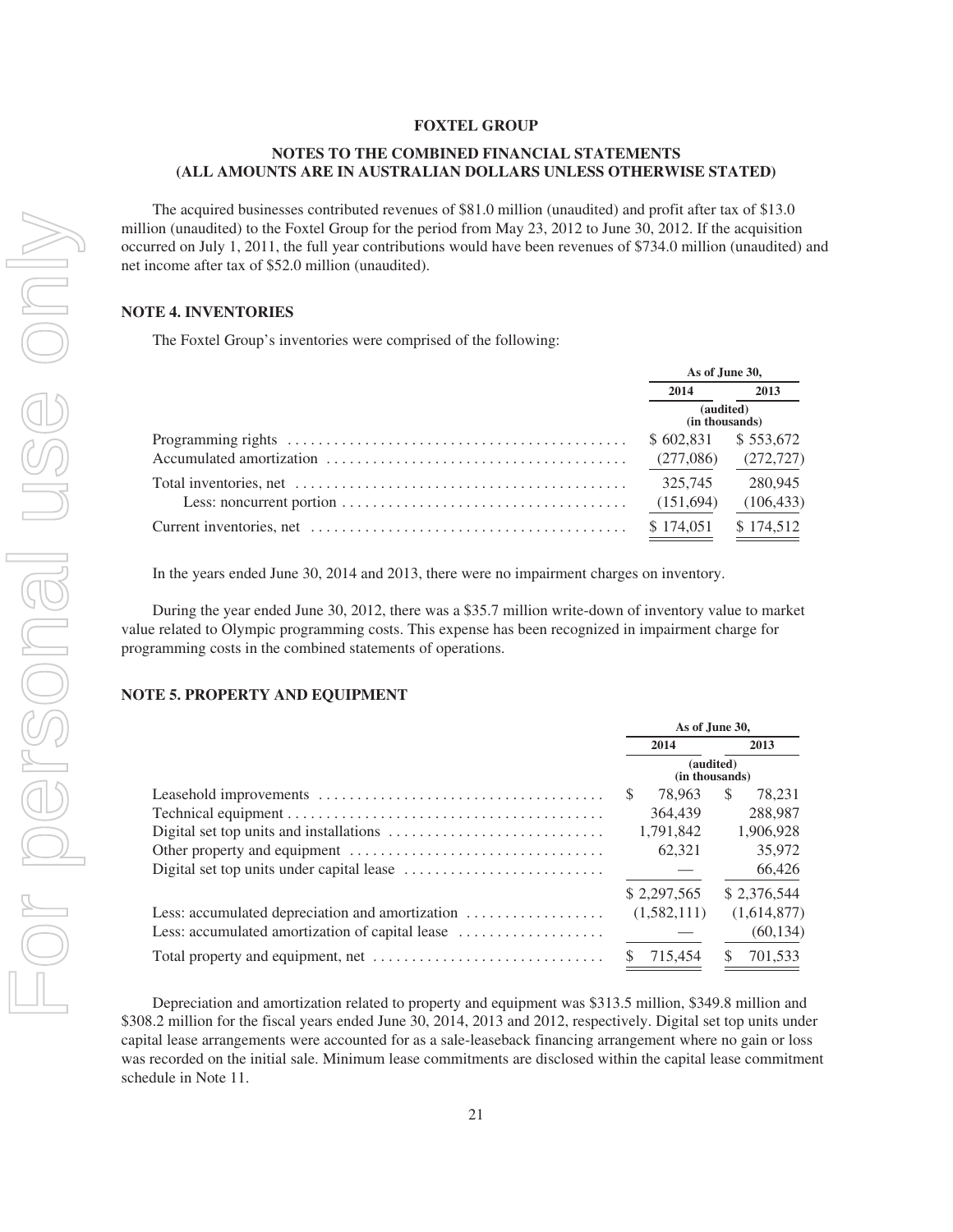# **NOTES TO THE COMBINED FINANCIAL STATEMENTS (ALL AMOUNTS ARE IN AUSTRALIAN DOLLARS UNLESS OTHERWISE STATED)**

#### **NOTE 6. GOODWILL AND OTHER INTANGIBLE ASSETS**

Goodwill arose from the AUSTAR acquisition in May 2012 (See Note 3—Acquisitions). There were no changes in the carrying value of goodwill for the years ended June 30, 2014, 2013 and 2012:

| Goodwill       |
|----------------|
| (in thousands) |
| \$1,933,197    |
|                |
| \$1,933,197    |

There were no impairments of goodwill for the fiscal years ended June 30, 2014, 2013 and 2012.

The carrying values of the Foxtel Group's intangible assets and related accumulated amortization were as follows:

|                                                     |             | As of June 30,              |
|-----------------------------------------------------|-------------|-----------------------------|
|                                                     | 2014        | 2013                        |
|                                                     |             | (audited)<br>(in thousands) |
| Intangible Assets Not Subject to Amortization       |             |                             |
|                                                     | 8.329<br>S. | 7,862<br>S.                 |
| Total Intangible Assets Not Subject to Amortization | 8.329       | 7,862                       |
| Intangible Assets Subject to Amortization           |             |                             |
|                                                     | \$116,575   | \$177,854                   |
|                                                     |             | 5,716                       |
| Total Intangible Assets Subject to Amortization     | \$116,575   | \$183,570                   |
|                                                     | \$124,904   | \$191,432                   |

(a) The brand and tradenames arose from the PMP asset acquisition in November 2012.

(b) The customer contracts were acquired as part of the Austar acquisition. Net of accumulated amortization of \$142.8 million and \$81.5 million as of June 30, 2014 and 2013 respectively. The average useful life of customer contracts is 4 years.

(c) Net of accumulated amortization of \$12.4 million and \$6.7 million as of June 30, 2014 and 2013 respectively. The useful life of software is 2 years.

Amortization expenses related to amortizable intangible assets, net was \$67.0 million, \$79.6 million and \$8.6 million for the fiscal years ended June 30, 2014, 2013 and 2012, respectively.

Based on the current amount of amortizable intangible assets, net, the estimated amortization expense for each of the succeeding five fiscal years is as follows: 2015—\$60.8 million; 2016—\$55.7 million; 2017—\$nil; 2018—\$nil; and 2019—\$nil.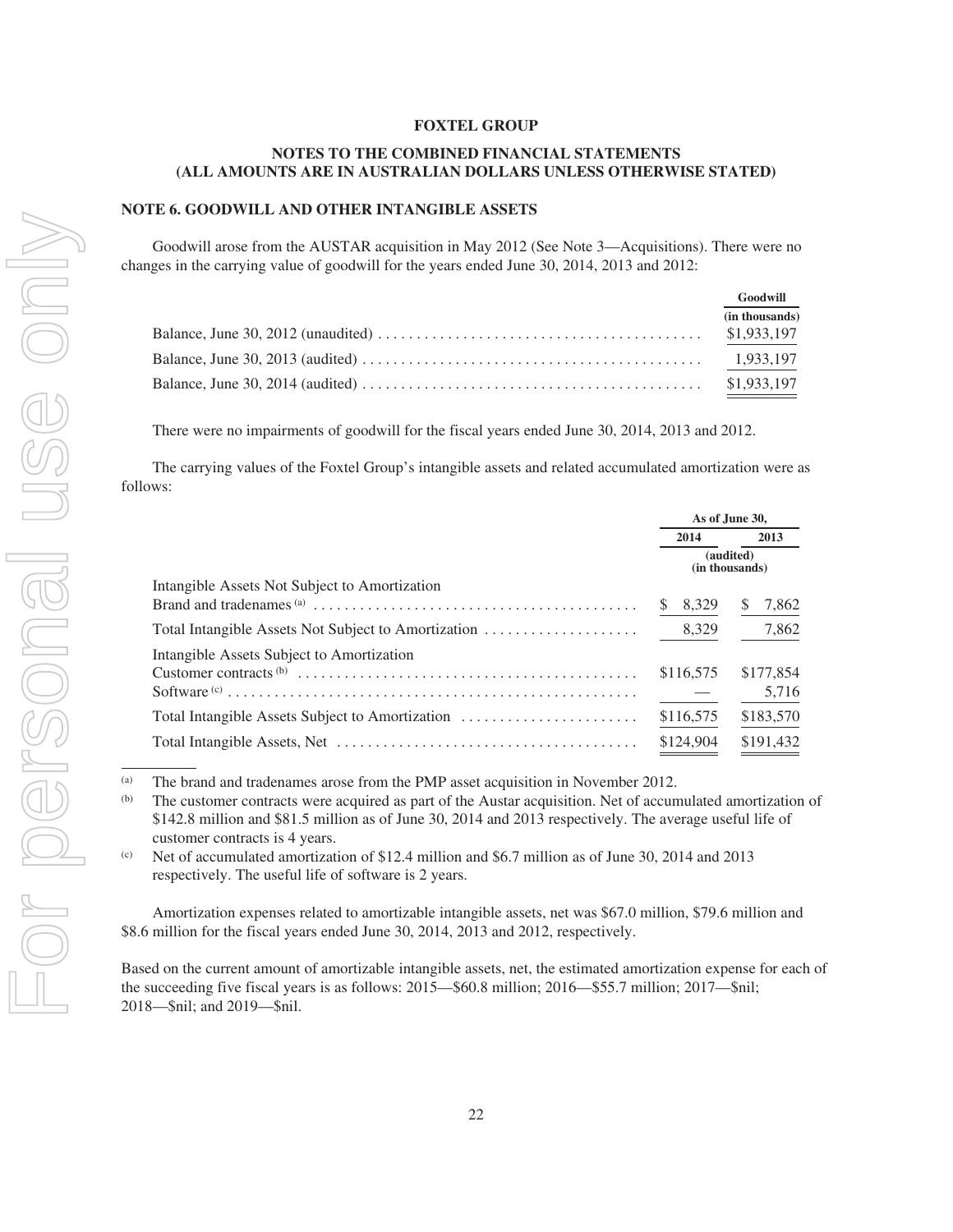# **NOTES TO THE COMBINED FINANCIAL STATEMENTS (ALL AMOUNTS ARE IN AUSTRALIAN DOLLARS UNLESS OTHERWISE STATED)**

#### **NOTE 7. BORROWINGS**

|                                                                                                | Weighted<br>average<br>interest rate at<br>June 30, 2014 | Due date at<br>June 30, 2014 | Outstanding    |                             |  |
|------------------------------------------------------------------------------------------------|----------------------------------------------------------|------------------------------|----------------|-----------------------------|--|
|                                                                                                |                                                          |                              | As of June 30, |                             |  |
|                                                                                                |                                                          |                              | 2014           | 2013                        |  |
|                                                                                                |                                                          |                              |                | (audited)<br>(in thousands) |  |
| $Term \text{ debt facility} \dots \dots \dots \dots \dots \dots \dots \dots \dots \dots \dots$ |                                                          |                              | -\$            | 400,000<br>S                |  |
|                                                                                                | 6.67%                                                    | April 9, 2016                | 400,000        | 400,000                     |  |
|                                                                                                | 6.67%                                                    | April 9, 2017                | 400,000        | 220,000                     |  |
| Term debt—bridge facility                                                                      |                                                          |                              |                | 285,000                     |  |
|                                                                                                | 4.92%                                                    | Oct 7, 2018                  | 300,000        |                             |  |
| Term debt facility 2014—tranche 1 (a)                                                          | 4.16%                                                    | Nov 30, 2018                 | 145,000        |                             |  |
| Working Capital facility <sup>(a)</sup>                                                        | 6.87%                                                    | Jun 30, 2018                 | 30,000         |                             |  |
| US private placement 2009—tranche 1                                                            | 5.04%                                                    | Sept 24, 2014                | 32,867         | 33,926                      |  |
| US private placement 2009—tranche 2                                                            | 5.83%                                                    | Sept 24, 2016                | 78,456         | 80,985                      |  |
| US private placement 2009—tranche 3                                                            | 6.20%                                                    | Sept 24, 2019                | 79,517         | 82,079                      |  |
| US private placement 2012—USD portion—tranche 1                                                | 3.68%                                                    | July 25, 2019                | 159,033        | 164,159                     |  |
| US private placement 2012—USD portion—tranche 2                                                | 4.27%                                                    | July 25, 2022                | 212,044        | 218,878                     |  |
| US private placement $2012$ —USD portion—tranche 3                                             | 4.42%                                                    | July 25, 2024                | 159,033        | 164,159                     |  |
| US private placement 2012—AUD portion                                                          | 7.04%                                                    | July 25, 2022                | 100,000        | 100,000                     |  |
| Loan from partners                                                                             | 12.00%                                                   | July 15, 2027                | 902,580        | 902,580                     |  |
|                                                                                                | Various                                                  | Various                      | 1.388          | 25,297                      |  |
|                                                                                                |                                                          |                              |                | 402                         |  |
|                                                                                                |                                                          |                              |                | \$3,077,465                 |  |
| Firm commitment for fixed rate US private placement $(b)$                                      |                                                          |                              |                | 12,703                      |  |
| US private placement 2012—fair value adjustment                                                |                                                          |                              | (19, 927)      | (43, 823)                   |  |
|                                                                                                |                                                          |                              |                | \$3,046,345                 |  |
|                                                                                                |                                                          |                              | (33,789)       | (309, 311)                  |  |
|                                                                                                |                                                          |                              |                | \$2,737,034                 |  |

(a) The facility bears interest at a floating rate of BBSY plus an applicable margin of between  $1.05\%$  and 1.55% per annum payable quarterly.

(b) The firm commitment is a legally valid and binding agreement that the Foxtel Group entered into in May 25, 2012 to commit to drawdown US\$500.0 million fixed rate US private placement borrowings on July 25, 2012, the draw down date. The \$12.7 million was the fair value of the firm commitment as at the drawdown date on July 25, 2012. Since June 30, 2013, all the fair value movement of the firm commitment is included within US private placement 2012 – fair value adjustment.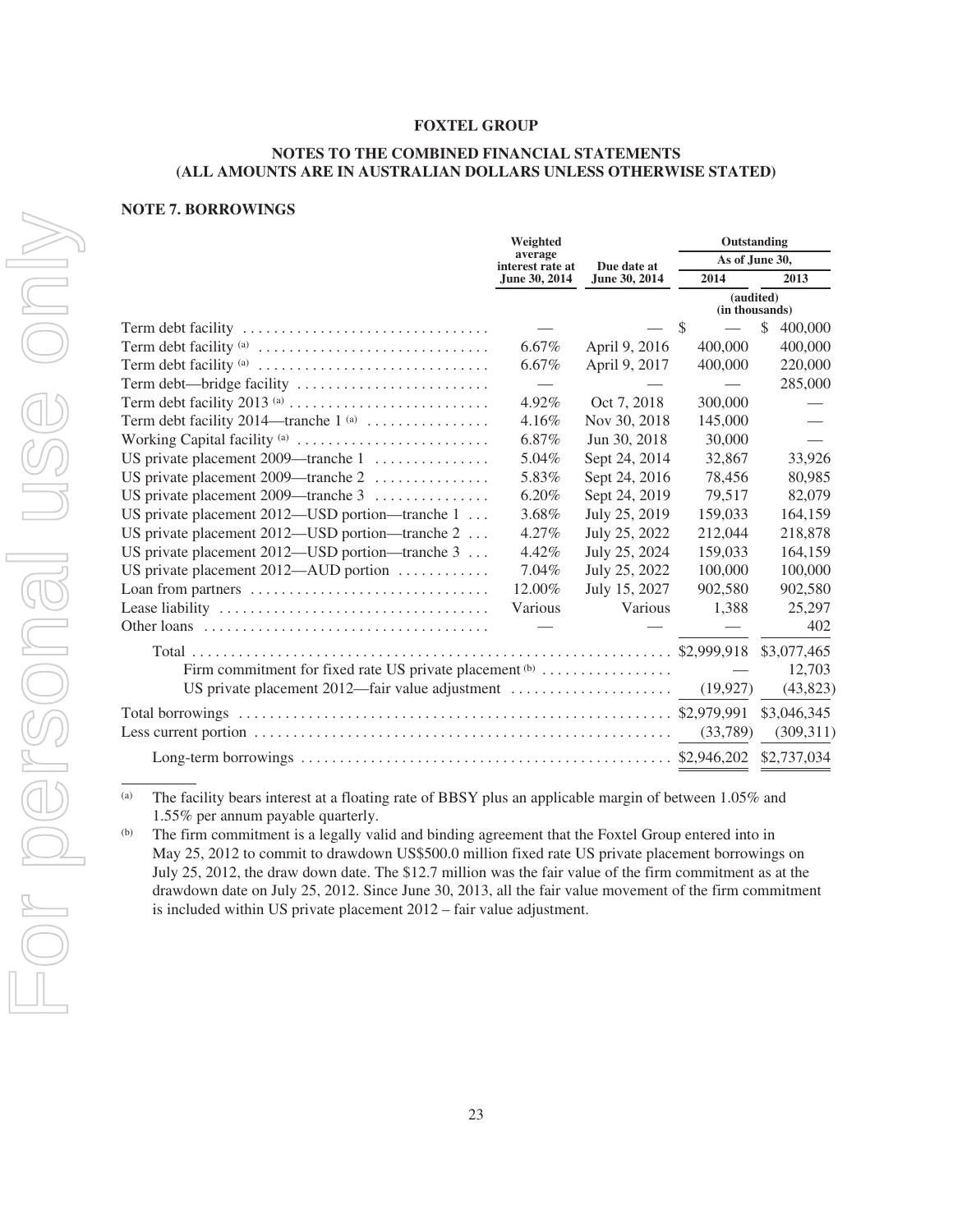# **NOTES TO THE COMBINED FINANCIAL STATEMENTS (ALL AMOUNTS ARE IN AUSTRALIAN DOLLARS UNLESS OTHERWISE STATED)**

#### **Working capital and term debt facilities**

Unrestricted access was provided to the following lines of credit:

|                             | As of June 30,              |             |
|-----------------------------|-----------------------------|-------------|
|                             | 2014                        | 2013        |
|                             | (audited)<br>(in thousands) |             |
| Total facilities:           |                             |             |
|                             | \$800,000                   | \$1,200,000 |
|                             |                             | 285,000     |
|                             | 100,000                     | 75,000      |
|                             | 300,000                     |             |
|                             | 200,000                     |             |
|                             | 200,000                     |             |
| Used at the reporting date: |                             |             |
|                             | 800,000                     | 1.020.000   |
|                             |                             | 285,000     |
|                             | 38,658                      | 8,336       |
|                             | 300,000                     |             |
|                             | 145,000                     |             |
|                             | \$316,342                   | 246,664     |
|                             |                             |             |

Total commitments fees related to the above facilities amounted to \$4.4 million and \$1.3 million for the fiscal years ended June 30, 2014 and 2013, respectively. The working capital facility has been drawn down by borrowings and also utilized through the provision of bank guarantees as outlined in Note 11.

On October 8, 2013 the group entered into a refinancing agreement with a syndicate of banks where the \$285,000,000 bridge facility was refinanced and increased to \$300,000,000. The new syndicated facility matures in October 2018 and carried interest equal to the BBSY plus a margin of 1.7% at the time. The margin was subsequently repriced to 1.45% on June 17, 2014, as detailed below.

On June 17, 2014, the group entered into a refinancing agreement with a syndicate of banks. This refinancing resulted in a reduction in interest rates across facilities and the modified terms are as follows:

- \$400,000,000 of current term debt facilities with a maturity date of April 2015 were refinanced to mature in two equal tranches in November 2018 and July 2019. The interest rates on these tranches are equal to BBSY plus a margin of 1.45% and 1.55% respectively as at June 30, 2014.
- The \$75,000,000 working capital facility with a maturity date of May 2015 was refinanced and increased to \$100,000,000. The new working capital facility will mature in June 2018 and carries interest equal to BBSY plus a margin of 1.35% as at June 30, 2014.
- \$1,100,000,000 of current term debt facilities were repriced at an interest rate equal to the BBSY plus a margin of between 1.05% and 1.55% as at June 30, 2014. The maturity of these facilities remains unchanged and repayable in three tranches of \$400,000,000, \$400,000,000 and \$300,000,000 in April 2016, April 2017 and October 2018 respectively.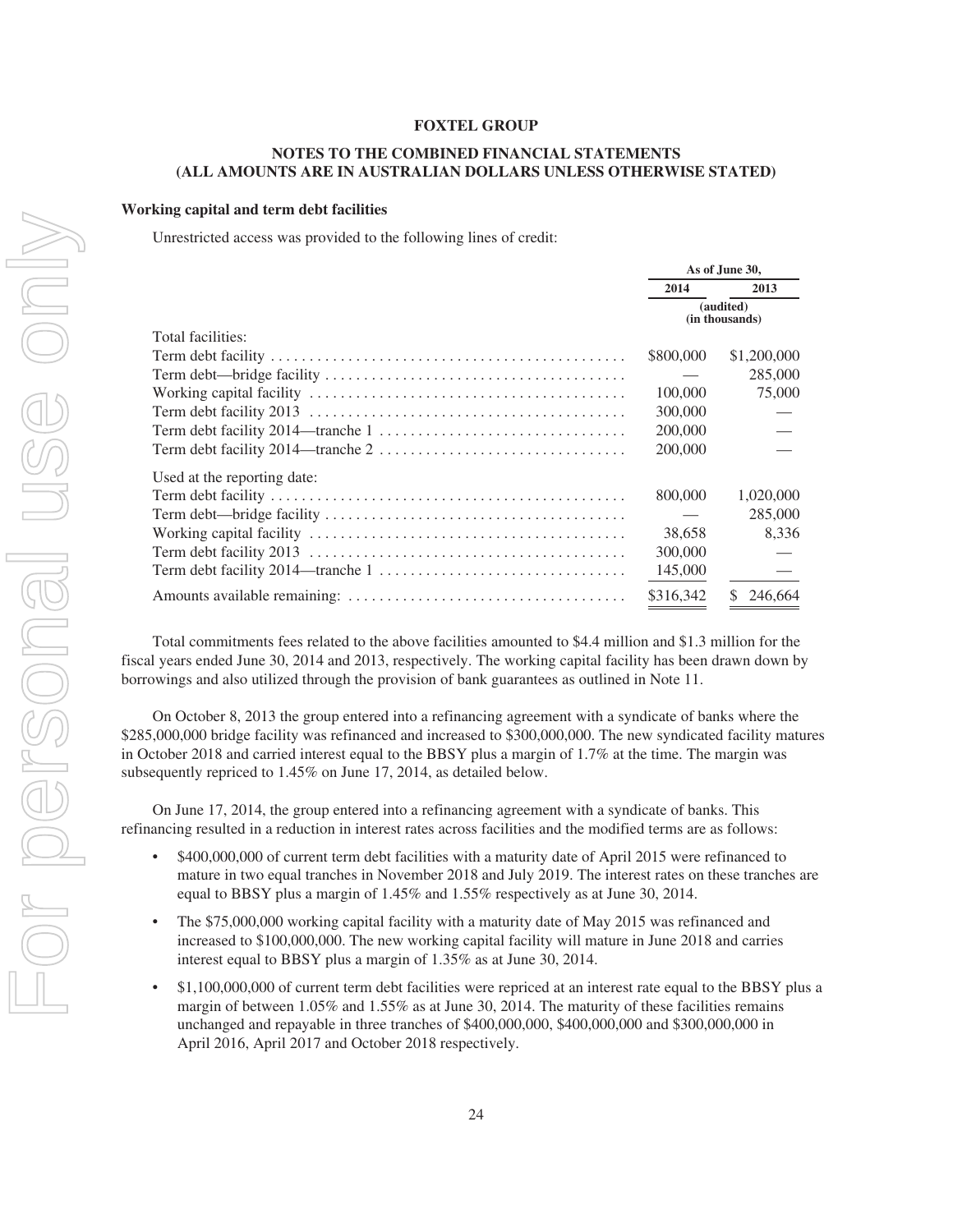# **NOTES TO THE COMBINED FINANCIAL STATEMENTS (ALL AMOUNTS ARE IN AUSTRALIAN DOLLARS UNLESS OTHERWISE STATED)**

When entering into the term debt, the Foxtel Group hedged a significant portion of its future expected interest rate exposures using interest rate swaps that are designated where possible.

#### **US private placement (Senior unsecured notes)**

On September 24, 2009, the Foxtel Group entered into a US dollar private placement fixed interest loan for US\$180.0 million. The entire loan and interest are economically hedged by a series of cross currency interest rate swaps held by the combined Foxtel Group.

On May 23, 2012, the Foxtel Group entered into a firm commitment for funding by way of a private placement in the amount of US\$500.0 million and A\$100.0 million. The funds were drawn down on July 25, 2012. In relation to the US\$ component, the foreign currency fixed interest loan and interest payments are hedged by a series of cross currency interest rate swaps designated as fair value hedges.

#### **Covenants, Collateral and Unamortized borrowing costs**

The Foxtel Group's external borrowings (term debt, facilities and US private placement) require the Foxtel Group to comply with specified financial and non-financial covenants calculated in accordance with Australian International Financial Reporting Standards. These covenants include restrictions on undertaking future transactions, incurring liens, undertaking transactions with related parties, making repayments of other loans, having fundamental business changes and entering into certain other financing arrangements. The financial debt covenants include maximum levels of total debt to Earnings Before Interest, Tax, Depreciation and Amortization ("EBITDA") and minimum levels of interest cover (EBITDA to total interest expense) ratios. In the event of default, the liability of the partners is limited to the assets of the Foxtel Partnership and Foxtel Television Partnership. The Foxtel Group is in compliance with these covenants as of June 30, 2014.

There were no assets pledged as collateral for any of the borrowings.

Unamortized borrowing costs (representing the costs of acquiring external loan facilities) of \$10.8 million, \$12.1 million and \$14.1 million are capitalized as of June 30, 2014, 2013 and 2012. Of this amount, \$4.0 million, \$4.2 million and \$3.9 million has been classified as other current assets and \$6.8 million, \$7.9 million and \$10.2 million has been classified as other noncurrent assets as of June 30, 2014, 2013 and 2012, respectively. The amortized borrowing costs recorded in the combined statements of operations were \$6.7 million, \$3.9 million and \$0.9 million for the fiscal years ended June 30, 2014, 2013 and 2012, respectively.

#### **Loans from partners**

In addition to the facilities outlined in the table above, the Foxtel Group has a subordinated note facility granted expressly for the purpose of the AUSTAR acquisition of which it was equally provided by controlled entities of Telstra and by controlled entities of News Corporation. The note entitles each of the two investors a 12% per annum fixed return. The loan is repayable within 15 years and three months of drawdown (April 15, 2012) and can be repaid within 10 years and three months of drawdown subject to prior repayment of senior debt (consisting of bank facilities and US private placement debt). The loan from partners is \$902.6 million as of June 30, 2014 and 2013, respectively.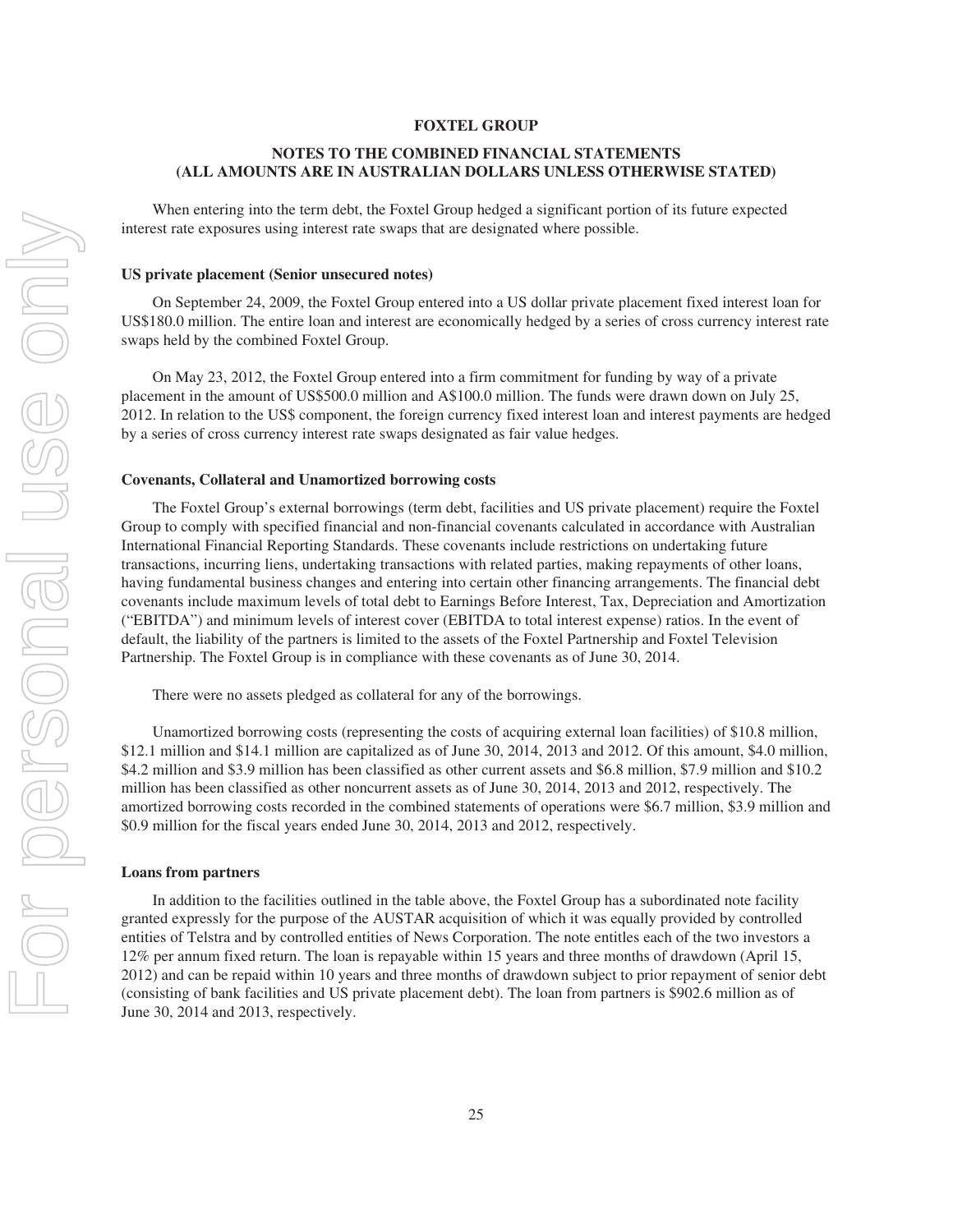# **NOTES TO THE COMBINED FINANCIAL STATEMENTS (ALL AMOUNTS ARE IN AUSTRALIAN DOLLARS UNLESS OTHERWISE STATED)**

#### **Original currencies of borrowings**

Borrowings are payable in the following currencies:

| As of June 30,              |             |  |
|-----------------------------|-------------|--|
| 2014                        | 2013        |  |
| (audited)<br>(in thousands) |             |  |
|                             |             |  |
| 2,278,968                   | 2.333.279   |  |
| \$2,979.991                 | \$3,046,345 |  |

(a) The US\$ borrowings as of June 30, 2014 and 2013 were US\$680.0 million and US\$680.0 million. These US\$ borrowings have been remeasured to Australian dollar equivalents using the spot rate at the combined balance sheets date. Included within the June 30, 2014 balance is also a fair value adjustment associated with the US private placement 2012 of \$19.9 million.

The impact of foreign currency movements on borrowings during the fiscal year ended June 30, 2014 was a gain of approximately \$23.2 million.

#### **Future maturities**

The following table summarizes the Foxtel Group's debt maturities and capital lease obligations as of June 30, 2014:

| <b>Years Ending June 30,</b>                              | <b>Debt</b><br><b>Maturities</b>                                                |
|-----------------------------------------------------------|---------------------------------------------------------------------------------|
|                                                           | $\mathcal{S}$<br>32,867<br>400,000<br>478,456<br>30,000<br>445,000<br>1,612,207 |
| Debt, excluding capital leases and fair value adjustments | \$2,998,530<br>(19, 927)                                                        |
|                                                           | \$2,978,603                                                                     |
| <b>Years Ending June 30,</b>                              | <b>Capital Lease</b><br><b>Obligations</b>                                      |
| 2018<br>2019                                              | 1,009<br>496                                                                    |
|                                                           | 1,505<br>(117)                                                                  |
|                                                           | \$<br>1,388                                                                     |
|                                                           | \$2,979,991                                                                     |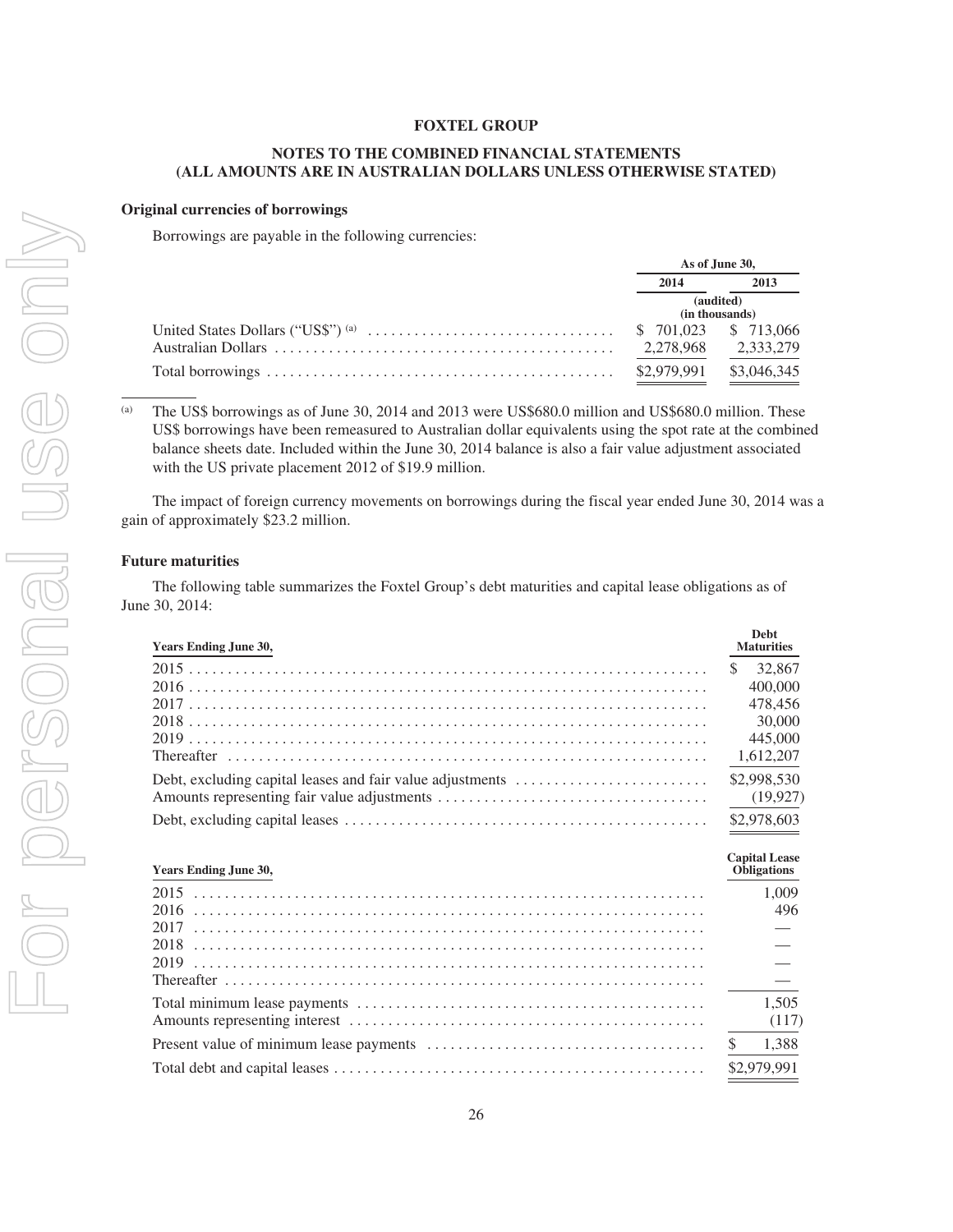# **NOTES TO THE COMBINED FINANCIAL STATEMENTS (ALL AMOUNTS ARE IN AUSTRALIAN DOLLARS UNLESS OTHERWISE STATED)**

#### **NOTE 8. FINANCIAL INSTRUMENTS AND FAIR VALUE**

The Foxtel Group is directly and indirectly affected by changes in certain market conditions. These changes in market conditions may adversely impact the Foxtel Group's financial performance and are referred to as "market risks." When deemed appropriate, the Foxtel Group uses derivative instruments as a risk management tool to mitigate the potential impact of these market risks. The primary market risks managed by the Foxtel Group through the use of derivative instruments include:

- foreign currency exchange rate risk: arising through foreign currency borrowing, payments for license fees, and capital expenditures (predominately digital set top units); and
- interest rate risk: arising from floating rate borrowings.

The Foxtel Group uses derivative financial instruments such as cross currency interest rate swaps, interest rate swaps and foreign exchange contracts to hedge certain risk exposures. The Foxtel Group does not use derivative financial instruments for trading or speculative purposes.

Financial risk management is carried out by the Foxtel Group's treasury department ("Treasury") under policies approved by the Board of Directors ("Board"). These policies include identification and analysis of the risk exposure of the Foxtel Group and appropriate procedures, controls and risk limits. Treasury identifies, evaluates and enters into derivative transactions for the Foxtel Group.

The Foxtel Group formally designates all qualifying hedges in hedge relationships and applies hedge accounting for hedges where possible, however all hedges entered into by the Group pre-July 1, 2012 did not qualify for hedge accounting under U.S. GAAP. These hedges are nevertheless economically hedging exposures arising on forecast transactions or recognized assets and liabilities, in line with the Foxtel Group's risk mitigation strategy. As a result, the changes in fair value of these hedges have been, and will continue to be, included as a component of net income in each reporting period, within 'Foreign exchange and other (losses) / gains on hedges, net'. Derivatives are classified as current or noncurrent based on their maturity. The Foxtel Group formally designates certain derivative transactions as accounting hedges, however not all derivative transactions entered into by the Group qualify for hedge accounting under U.S. GAAP. Management believes that despite not receiving U.S. GAAP hedge accounting treatment, these derivatives are nevertheless economically hedging various exposures within the business. As a result, the changes in fair value of these derivatives which are not designated for U.S. GAAP in accounting hedge relationships have been, and will continue to be, included as a component of net income in each reporting period, within 'Foreign exchange and other (losses) / gains on hedges, net'.

The accounting for gains and losses that result from changes in the fair values of derivative instruments depends on whether the derivatives have been designated and qualify as hedging instruments and the type of hedging relationships.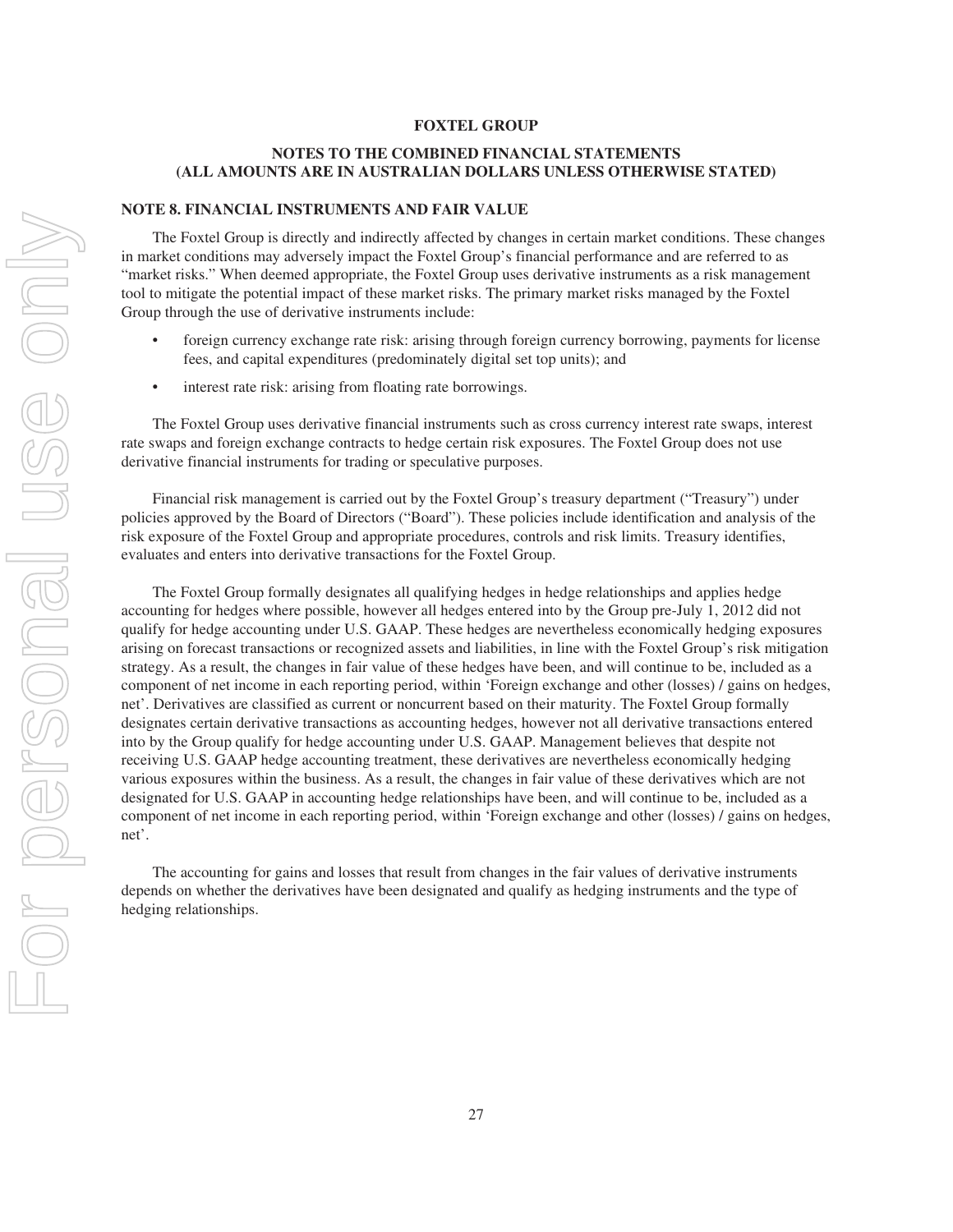# **NOTES TO THE COMBINED FINANCIAL STATEMENTS (ALL AMOUNTS ARE IN AUSTRALIAN DOLLARS UNLESS OTHERWISE STATED)**

The fair values of the Foxtel Group's derivative instruments which were valued using level 2 measurements and the line items on the combined balance sheets to which they were recorded are summarized as follows:

|                                                        | <b>Derivative Assets</b>    |               | <b>Derivative Liabilities</b> |               |
|--------------------------------------------------------|-----------------------------|---------------|-------------------------------|---------------|
|                                                        | June 30, 2014               | June 30, 2013 | June 30, 2014                 | June 30, 2013 |
|                                                        | (audited)<br>(in thousands) |               | (audited)<br>(in thousands)   |               |
| Derivatives designated as hedging instruments:         |                             |               |                               |               |
| Foreign currency derivatives                           | \$5,040                     | \$16,090      | \$(7,036)                     | \$            |
| Interest rate derivatives                              |                             | 14,576        | (5,370)                       |               |
| Cross currency interest rate derivatives               |                             | 7,204         | (9,923)                       |               |
| Total derivatives designated as hedging                |                             |               |                               |               |
| $instruments$                                          | \$5,040                     | \$37,870      | \$(22,329)                    |               |
| Derivatives not designated as hedging instruments:     |                             |               |                               |               |
|                                                        |                             | \$ 3,696      | \$.                           | \$            |
| Interest rate derivatives                              |                             |               | (45, 456)                     | (66, 214)     |
| Cross currency interest rate derivatives               |                             |               | (14, 121)                     | (4,458)       |
| Total derivatives not designated as hedging            |                             |               |                               |               |
|                                                        |                             | \$ 3,696      | \$(59,577)                    | \$(70,672)    |
| Total derivatives                                      | \$5,040                     | \$41,566      | \$(81,906)                    | \$(70,672)    |
| Represented in the combined balance sheets as follows: |                             |               |                               |               |
|                                                        | \$5,040                     | \$10,863      | (4,975)                       | (1,852)       |
|                                                        |                             | 30,703        | (76, 931)                     | (68, 820)     |
|                                                        |                             |               |                               |               |

#### **Cash flow hedging strategy**

Management has a risk management policy to hedge at least 50% of expected operating foreign currency transactions for the subsequent 24 months, subject to approval by the chief financial officer ("CFO") and to hedge 100% of the foreign exchange risk on foreign currency borrowings. Adjustments to the level of hedged exposure can be approved by the CFO upon recommendation by the Treasury Manager. The maximum hedged term of a forecasted foreign currency transaction is in respect of foreign currency borrowings which are hedged to July 2024.

The total notional value of foreign exchange contract derivatives that have been designated and qualify for the Foxtel Group's foreign currency cash flow hedging program was US\$207.1 million and US\$145.6 million as of June 30, 2014 and 2013, respectively. Foreign exchange contract derivatives are entered into to mitigate currency exchange risk in relation to payments for license fees and capital expenditures (predominately digital set top units).

The Foxtel Group monitors the mix of short-term debt and long-term debt regularly and manages the risk of interest rate fluctuations through the use of derivative financial instruments including forward starting instruments. 50% – 100% of the expected exposures on floating rate A\$ debt (including Term Debt, bridging facility and revolving working capital facility) in years  $1 - 2$ ,  $50\% - 80\%$  of the exposures in years  $3 - 5$  and 50% of years 6 – 10 are hedged. The Foxtel Group has entered into interest rate swap agreements and has designated these as accounting hedges in conjunction with the Foxtel Group's interest rate cash flow hedging program. The objective of this hedging program is to mitigate the risk of adverse changes in benchmark interest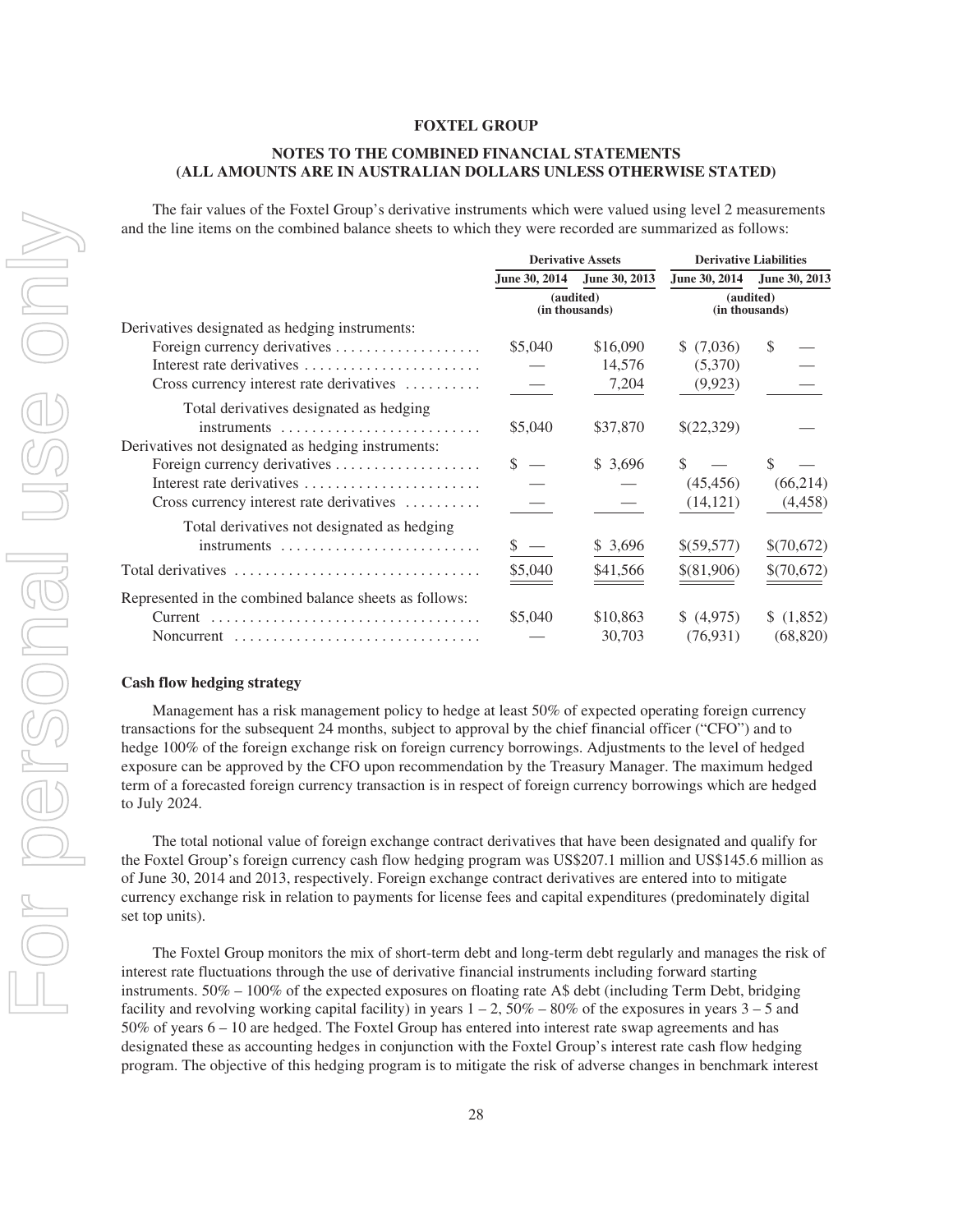## **NOTES TO THE COMBINED FINANCIAL STATEMENTS (ALL AMOUNTS ARE IN AUSTRALIAN DOLLARS UNLESS OTHERWISE STATED)**

rates on the Foxtel Group's future interest payments. The total notional value of these interest rate swap agreements that were designated and qualified for the Foxtel Group's interest rate cash flow hedging program was \$600.0 million and \$500.0 million as of June 30, 2014 and 2013, respectively. The maximum hedged term over which the Foxtel Group is hedging exposure to variability in interest payments is to September 2022.

Total notional value of foreign exchange contract derivatives where the cash flow hedging relationships have been discontinued was \$10.0m during the year ended June 30, 2014. There were no interest rate swaps where the cash flow hedging relationship was discontinued during the year ended June 30, 2014. There were no hedges discontinued during year ended June 30, 2013.

The following table presents the pre-tax impact (\$nil tax impact) that changes in the fair values of derivatives designated as cash flow hedges had on accumulated other comprehensive income ("AOCI") and earnings during the years ended June 30, 2014, 2013 and 2012:

|                                                              | Gains / (losses) recognized in OCI on<br>derivatives for the years ended<br>(effective portion) |                         | Gains / (losses) reclassified from<br><b>AOCI</b> into income for the years<br>ended |                         |                         |                  |
|--------------------------------------------------------------|-------------------------------------------------------------------------------------------------|-------------------------|--------------------------------------------------------------------------------------|-------------------------|-------------------------|------------------|
|                                                              | <b>June 30.</b><br>2014                                                                         | <b>June 30.</b><br>2013 | <b>June 30.</b><br>2012                                                              | <b>June 30.</b><br>2014 | <b>June 30.</b><br>2013 | June 30,<br>2012 |
|                                                              | (audited)<br>(unaudited)<br>(in thousands)                                                      |                         | (unaudited)<br>(audited)<br>(in thousands)                                           |                         |                         |                  |
| Derivatives designated as cash flow hedging<br>instruments:  |                                                                                                 |                         |                                                                                      |                         |                         |                  |
| Foreign currency $\dots \dots \dots \dots \dots \dots \dots$ | \$(18,086)                                                                                      | \$16,090                |                                                                                      | \$3,108                 |                         |                  |
| Interest rate                                                | (19.946)                                                                                        | 14.576                  |                                                                                      | 271                     |                         |                  |
| Total                                                        | \$(38,032)                                                                                      | \$30,666                |                                                                                      | \$3,379                 |                         |                  |

During each of the fiscal years presented, the amounts recognized in earnings on derivative instruments designated as cash flow hedges related to the ineffective portion were not material, and the Foxtel Group did not exclude any component of the changes in fair value of the derivative instruments from the assessment of hedge effectiveness. As of June 30, 2014, the Foxtel Group estimates that approximately \$5.8 million of net derivative gains related to its cash flow hedges included in AOCI will be reclassified into earnings within the next 12 months.

### **Fair value hedging strategy**

The Foxtel Group's primary interest rate risk arises from long-term debt. Borrowings issued at fixed rates expose the Foxtel Group to fair value interest rate risk. The Foxtel Group manages fair value interest rate risk through the use of cross-currency interest rate swaps under which the Foxtel Group exchanges fixed interest payments equivalent to the interest payments on the US\$ denominated debt for floating rate Australian\$ denominated interest payments. The changes in fair values of derivatives designated as fair value hedges and the offsetting changes in fair values of the hedged items are recognized in earnings. As of June 30, 2014, such adjustments decreased the carrying value of long-term debt by \$5.9 million. The total notional value of crosscurrency interest rate derivatives that related to fair value hedges of this type was US\$500.0 million as of June 30, 2014 which relates to the US private placement 2012 debt.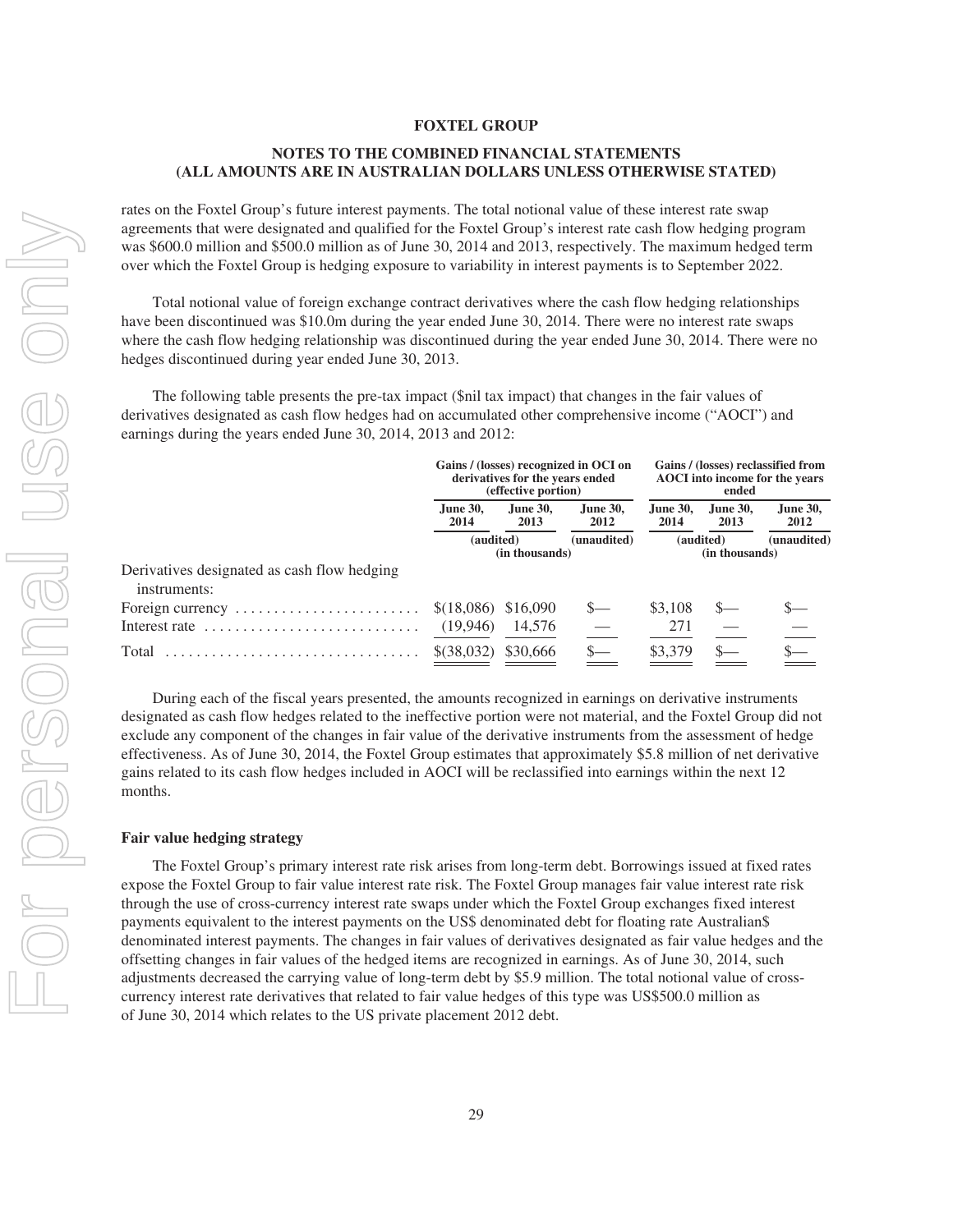# **NOTES TO THE COMBINED FINANCIAL STATEMENTS (ALL AMOUNTS ARE IN AUSTRALIAN DOLLARS UNLESS OTHERWISE STATED)**

#### **Economic (non-designated) hedging strategy**

In addition to derivative instruments that are designated and qualify for hedge accounting, the Foxtel Group also uses certain derivatives not designated as accounting hedges to mitigate foreign currency and interest rate risk. These are referred to as economic hedges. The changes in fair value of economic hedges are immediately recognized into earnings.

The total notional value of foreign exchange derivatives related to the Foxtel Group's foreign currency economic hedges was US\$nil and US\$68.0 million as of June 30, 2014 and 2013, respectively which relate to payments for license fees and capital expenditure. The total notional value of interest rate derivatives related to the Foxtel Group's interest rate economic hedges was \$987.4 million and \$1,643.3 million as of June 30, 2014 and 2013, respectively which primarily relates to the term debt facilities. The total notional value of cross currency interest rate derivatives related to the Foxtel Group's fair value interest rate risk economic hedges was US\$180.0 million and US\$180.0 million as of June 30, 2014 and 2013, respectively which relate to the US private placement 2009 debt.

#### **Summary of foreign exchange and other (losses) / gains on hedges, net**

The following table presents the pre-tax impact (\$nil tax impact) that changes in the fair values of all derivatives had on earnings during the years ended June 30, 2014, 2013 and 2012:

|                                                                                                                                    | (Losses) / gains for the years ended |                             |               |  |
|------------------------------------------------------------------------------------------------------------------------------------|--------------------------------------|-----------------------------|---------------|--|
|                                                                                                                                    | June 30, 2014                        | June 30, 2013               | June 30, 2012 |  |
|                                                                                                                                    |                                      | (audited)<br>(in thousands) | (unaudited)   |  |
|                                                                                                                                    | \$(32,533)                           | \$(36,247)                  | \$(11,189)    |  |
|                                                                                                                                    | 11,599                               | 52,015                      | (36,370)      |  |
| Foreign currency remeasurement on borrowings not designated in a<br>Ineffectiveness on interest rate swaps designated as cash flow | 6,151                                | (19,808)                    | (7,326)       |  |
|                                                                                                                                    | (271)                                |                             |               |  |
| Fair value hedge (a) (b)                                                                                                           |                                      |                             |               |  |
| Fair value adjustment on firm commitment                                                                                           |                                      | (9,215)                     | (3,488)       |  |
| Fair value adjustment on derivative prior to designation as a fair                                                                 |                                      | 3,804                       | 4,225         |  |
| Foreign exchange remeasurement on borrowings designated as                                                                         | 17,085                               | (62, 277)                   |               |  |
| Fair value adjustment on borrowings designated as fair value<br>Fair value adjustment on derivative designated as fair value       | (11, 193)                            | 43,823                      |               |  |
|                                                                                                                                    | (17, 127)                            | 28,658                      |               |  |
| Total foreign exchange and other (losses) / gains on hedges, net                                                                   | \$(26,289)                           | 753<br>S.                   | \$(54,148)    |  |

<sup>(</sup>a) The Foxtel Group entered into a firm commitment for US\$500.0 million fixed rate private placement borrowings in May 2012. This commitment was recorded within borrowings in the combined balance sheets. Corresponding derivative instruments were taken out on that date to hedge the foreign currency and interest rate exposure on the commitment. The firm commitment and the hedge were remeasured to their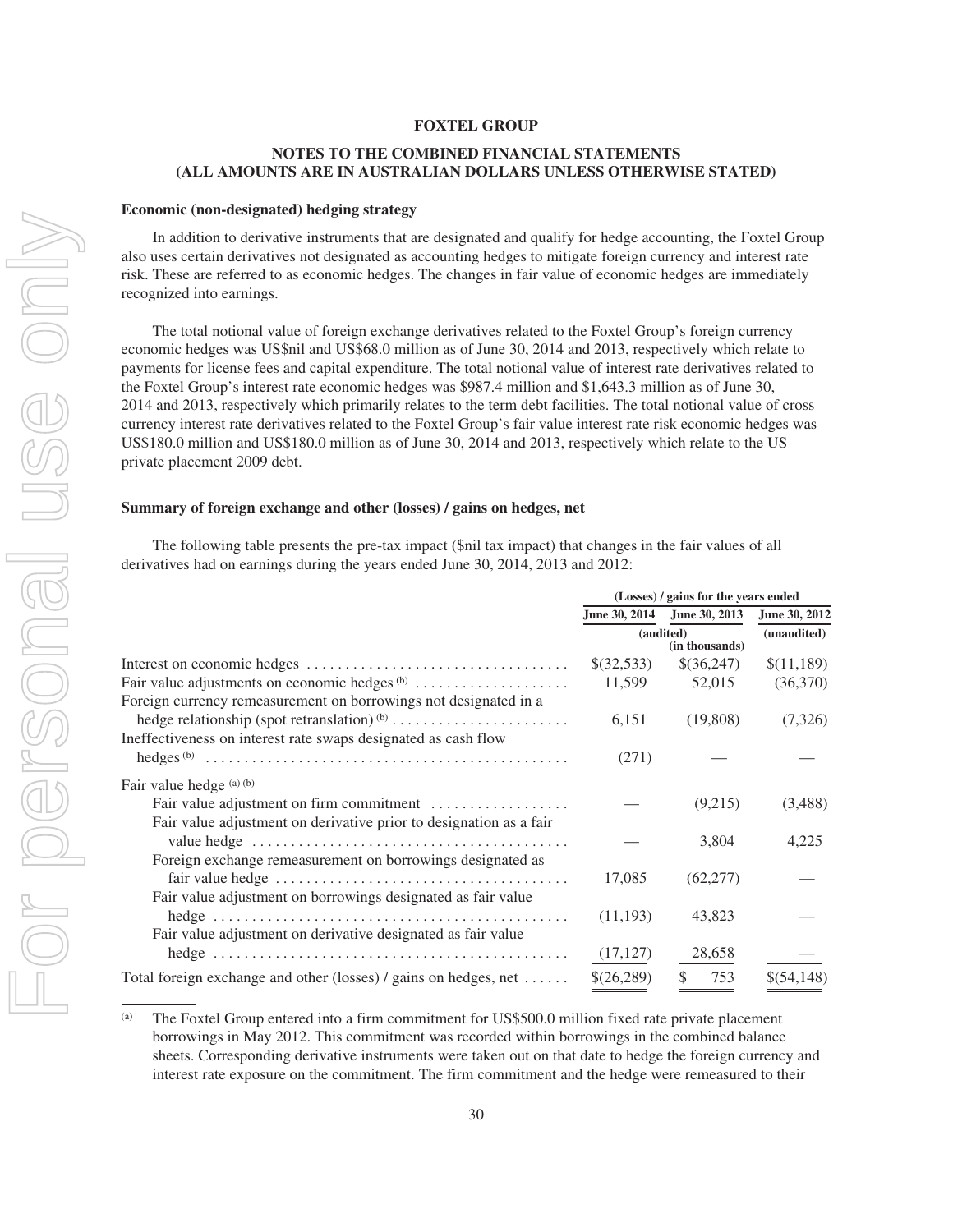## **NOTES TO THE COMBINED FINANCIAL STATEMENTS (ALL AMOUNTS ARE IN AUSTRALIAN DOLLARS UNLESS OTHERWISE STATED)**

fair values on June 30, 2012 and on the draw down date of the borrowing, July 25, 2012, with the gains / (losses) recorded in earnings within 'Foreign exchange and other (losses) / gains on hedges, net'.

On the draw down date of the borrowing, the cumulative fair value of the firm commitment of \$12.7 million was capitalized to the initial value of the borrowing. The hedging instrument was designated as a fair value hedge of the borrowing on that date. All subsequent hedging adjustments on both the borrowing and the hedging instrument have been recorded in earnings within 'Foreign exchange and other (losses) / gains on hedges, net'.

The net impact of the firm commitment and the hedging instrument on earnings prior to designation of the fair value hedge relationship was \$nil, \$5.4 million and (\$0.7 million) for the fiscal years ended June 30, 2014, 2013 and 2012 respectively. The net impact of the fair value adjustment on borrowings and corresponding fair value adjustment on the derivative designated as a fair value hedge on earnings was (\$11.2 million) and \$10.2 million for the fiscal year ended June 30, 2014 and 2013, respectively. Overall, the combined impact on earnings from the borrowing and the hedging instrument including both the predesignation and post-designation period was \$11.2 million, (\$4.8 million) and (\$0.7 million) for the fiscal years ended June 30, 2014, 2013 and 2012, respectively.

(b) These represent the non-cash fair value and foreign currency translation adjustments as disclosed on the combined statements of cash flow line item 'Fair value and spot translation adjustments' of (\$6.2 million), (\$37.0 million) and \$43.0 million for the fiscal years ended June 30, 2014, 2013 and 2012, respectively.

#### **Fair value measurement**

In accordance with ASC 820, "Fair Value Measurement", fair value measurements are required to be disclosed using a three-tiered fair value hierarchy which distinguishes market participant assumptions into the following categories: (i) inputs that are quoted prices in active markets ("Level 1"); (ii) inputs other than quoted prices included within Level 1 that are observable, including quoted prices for similar assets or liabilities ("Level 2"); and (iii) inputs that require the entity to use its own assumptions about market participant assumptions ("Level 3"). Additionally, in accordance with ASC 815 "Derivatives and Hedging", the Foxtel Group has included additional disclosures about the Foxtel Group's derivatives and hedging activities (Level 2). There were no assets or liabilities measured using tiers of Level 1 or Level 3.

The tables below present information about items on which fair value measurements have been made:

|                                                        | <b>Fair Value Measurements</b> |                                                         |  |
|--------------------------------------------------------|--------------------------------|---------------------------------------------------------|--|
|                                                        |                                | <b>Significant Other Observable Inputs</b><br>(Level 2) |  |
|                                                        |                                | As of June 30,                                          |  |
|                                                        | 2014                           | 2013                                                    |  |
|                                                        | (in thousands)                 |                                                         |  |
| Assets                                                 |                                |                                                         |  |
| Cross currency interest rate swap contracts—fair value |                                |                                                         |  |
|                                                        |                                | \$ 7.204                                                |  |
| Interest rate swap contracts—cash flow hedges          |                                | 14,576                                                  |  |
| Foreign currency exchange contracts—cash flow hedges   | 5,040                          | 16,090                                                  |  |
| Foreign currency exchange contracts—economic hedges    |                                | 3,696                                                   |  |
|                                                        | \$5,040                        | \$41,566                                                |  |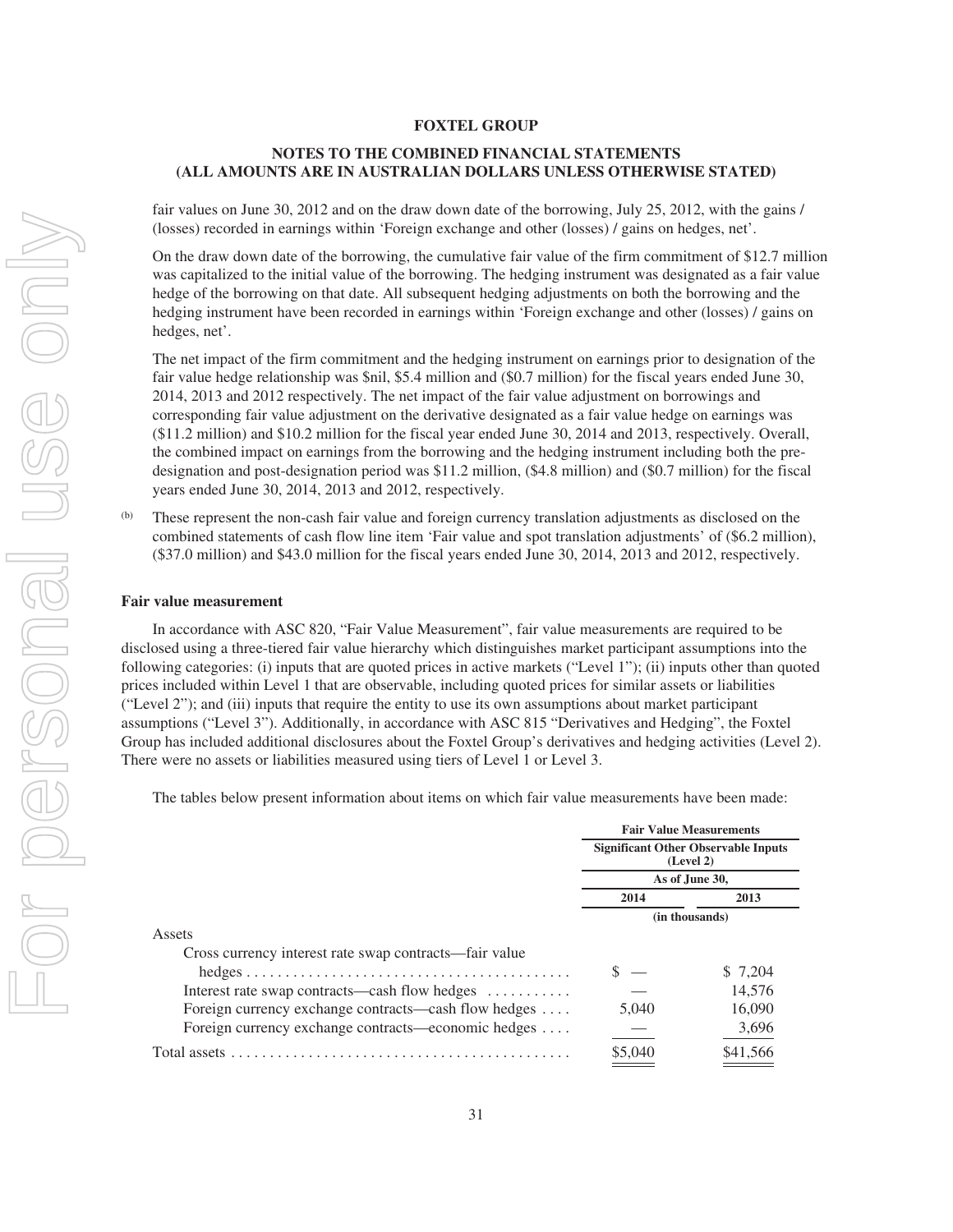# **NOTES TO THE COMBINED FINANCIAL STATEMENTS (ALL AMOUNTS ARE IN AUSTRALIAN DOLLARS UNLESS OTHERWISE STATED)**

|                                                        | <b>Fair Value Measurements</b>                          |             |  |
|--------------------------------------------------------|---------------------------------------------------------|-------------|--|
|                                                        | <b>Significant Other Observable Inputs</b><br>(Level 2) |             |  |
|                                                        | As of June 30,                                          |             |  |
|                                                        | 2014                                                    | 2013        |  |
|                                                        | (in thousands)                                          |             |  |
| Liabilities                                            |                                                         |             |  |
| Interest rate swap contracts—economic hedges           | \$ (45, 456)                                            | \$ (66,214) |  |
| Cross currency interest rate swap contracts—economic   |                                                         |             |  |
|                                                        | (14, 121)                                               | (4, 458)    |  |
| Foreign currency exchange contracts—cash flow hedges   | (7,036)                                                 |             |  |
| Interest rate swap contracts—cash flow hedges          | (5,370)                                                 |             |  |
| Cross currency interest rate swap contracts—fair value |                                                         |             |  |
|                                                        | (9,923)                                                 |             |  |
| US dollar denominated debt at fair value               | (510, 183)                                              | (516,076)   |  |
|                                                        | \$(592,089)                                             | \$(586,748) |  |

There were no transfers between levels during any of the periods presented. Specific valuation techniques used to value level 2 financial instruments include:

- The fair value of interest rate swaps is calculated as the present value of the estimated future cash flows based on observable yield curves;
- The fair value of forward foreign exchange contracts is determined using forward exchange rates at each reporting date;
- The fair value of cross currency interest rate swaps is calculated as the present value of the estimated future cash flows based on observable yield curves and determined using forward exchange rates at each reporting date; and
- The fair value of US dollar denominated debt is calculated as the present value of the estimated future interest and principal cash flows determined using forward exchange rates at each reporting date.

### **NOTE 9. INCOME TAX**

The Foxtel Group has no operations in jurisdictions other than Australia. Significant components of the Foxtel Group's provision for income taxes from continuing operations were as follows:

|                                                                                                             | For the years ended June 30, |                               |           |  |
|-------------------------------------------------------------------------------------------------------------|------------------------------|-------------------------------|-----------|--|
|                                                                                                             | 2014                         | 2013                          | 2012      |  |
|                                                                                                             | (audited)                    | (unaudited)<br>(in thousands) |           |  |
|                                                                                                             | $$25.901$ \ \$ 3.232         |                               |           |  |
| $\text{Deferred} \dots \dots \dots \dots \dots \dots \dots \dots \dots \dots \dots \dots \dots \dots \dots$ | (2.454)                      | 26,678                        | (2,615)   |  |
|                                                                                                             |                              | \$29.910                      | \$(2,615) |  |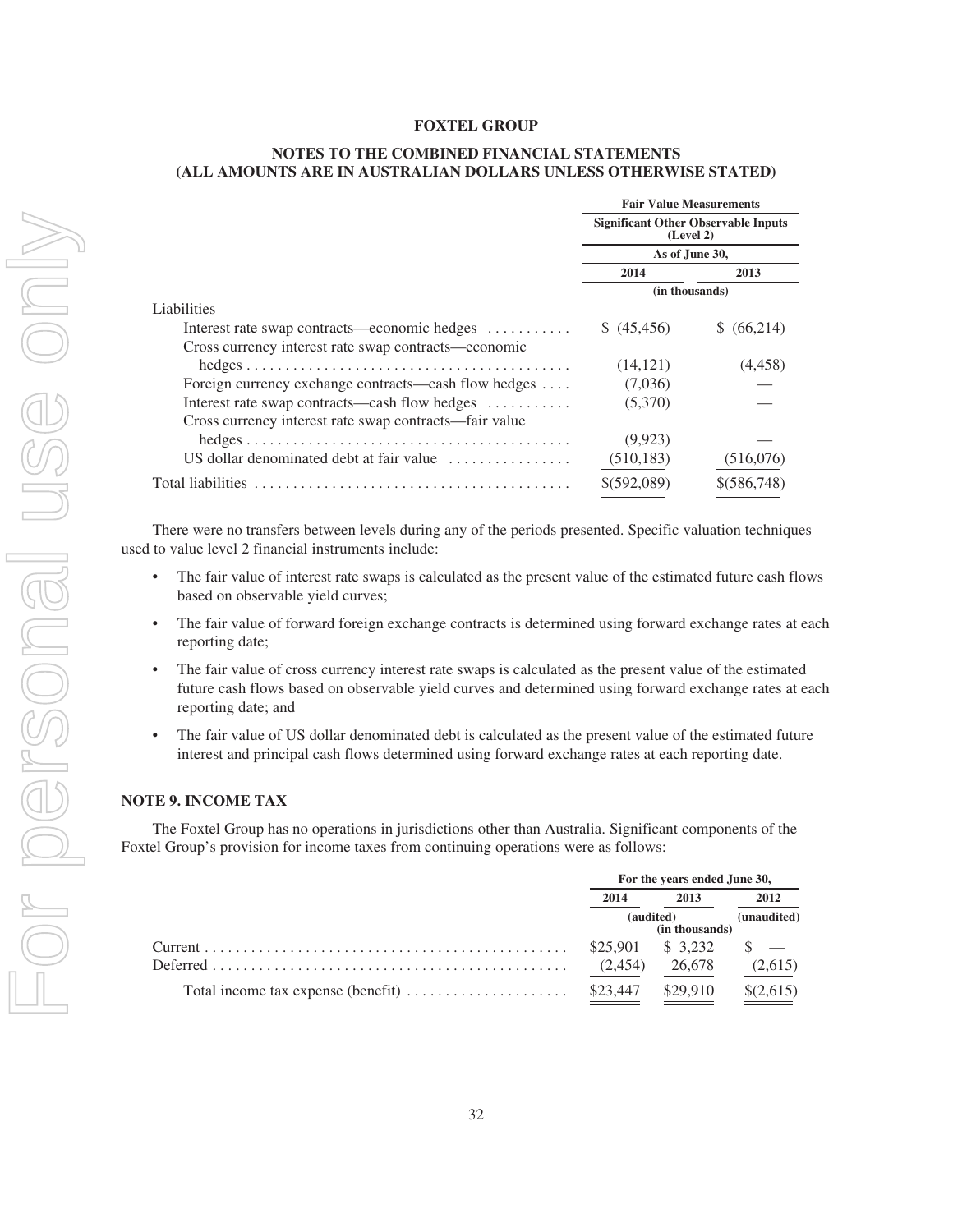## **NOTES TO THE COMBINED FINANCIAL STATEMENTS (ALL AMOUNTS ARE IN AUSTRALIAN DOLLARS UNLESS OTHERWISE STATED)**

The reconciliation of effective income tax rate on continuing operations with the statutory income tax rate was:

|                                                             | For the years ended June 30,                      |                 |                                   |  |
|-------------------------------------------------------------|---------------------------------------------------|-----------------|-----------------------------------|--|
|                                                             | 2014                                              | 2013            | 2012                              |  |
|                                                             | (audited)                                         |                 | (unaudited)                       |  |
|                                                             |                                                   | $30\% - 30\%$   | 30%                               |  |
|                                                             |                                                   | $(2\%)$ $(1\%)$ | <b>Contract Contract Contract</b> |  |
| Partnership income not subject to tax at Foxtel Group level |                                                   | $(21\%) (14\%)$ | (32%)                             |  |
|                                                             | $\frac{1}{2}$ and $\frac{1}{2}$ and $\frac{1}{2}$ | (3%)            | $1\%$                             |  |
|                                                             |                                                   | 12%             | $(1\%)$                           |  |

The following is a summary of the components of the deferred tax accounts:

|                                                                                                                                                              | As at June 30,                                 |                                              |
|--------------------------------------------------------------------------------------------------------------------------------------------------------------|------------------------------------------------|----------------------------------------------|
|                                                                                                                                                              | 2014                                           | 2013                                         |
|                                                                                                                                                              | (audited)<br>(in thousands)                    |                                              |
| Deferred tax assets:<br>Accrued liabilities and deferred revenue                                                                                             | \$92,861<br>30,877<br>2,193                    | \$108,173<br>35,352<br>3,280                 |
|                                                                                                                                                              | \$125,931                                      | \$146,805                                    |
| Deferred tax liabilities:                                                                                                                                    | \$ (2,716)<br>(10, 462)<br>(36,754)<br>(2,982) | (8,005)<br>S.<br>(5,965)<br>(55,056)<br>(32) |
|                                                                                                                                                              | \$ (52,914)                                    | \$(69,058)                                   |
| Net deferred tax asset before valuation allowance<br>Less: valuation allowance $\dots\dots\dots\dots\dots\dots\dots\dots\dots\dots\dots\dots\dots\dots\dots$ | \$73,017<br>(21,772)<br>\$51,245               | \$ 77,747<br>(28,956)<br>\$48,791            |
| Represented in the combined balance sheet as follows:                                                                                                        | \$15.917<br>38,487<br>(887)<br>(2,272)         | \$21,425<br>35,460<br>(7,614)<br>(480)       |
|                                                                                                                                                              | \$51,245                                       | \$48,791                                     |

The Foxtel Group includes a number of stand-alone taxpayers (Customer Services Pty Limited, Foxtel Cable Television Pty Limited, Foxtel Management Pty Limited, Multi Channel Network Pty Limited and Main Event Pty Limited) and two separate Australian tax consolidated groups, the Foxtel Holdings Pty Limited tax consolidated group and the XYZnetworks Pty Limited tax consolidated group (all collectively referred to as the "Foxtel taxpayers"). The table above and disclosures below represent the deferred income taxes for the Foxtel taxpayers.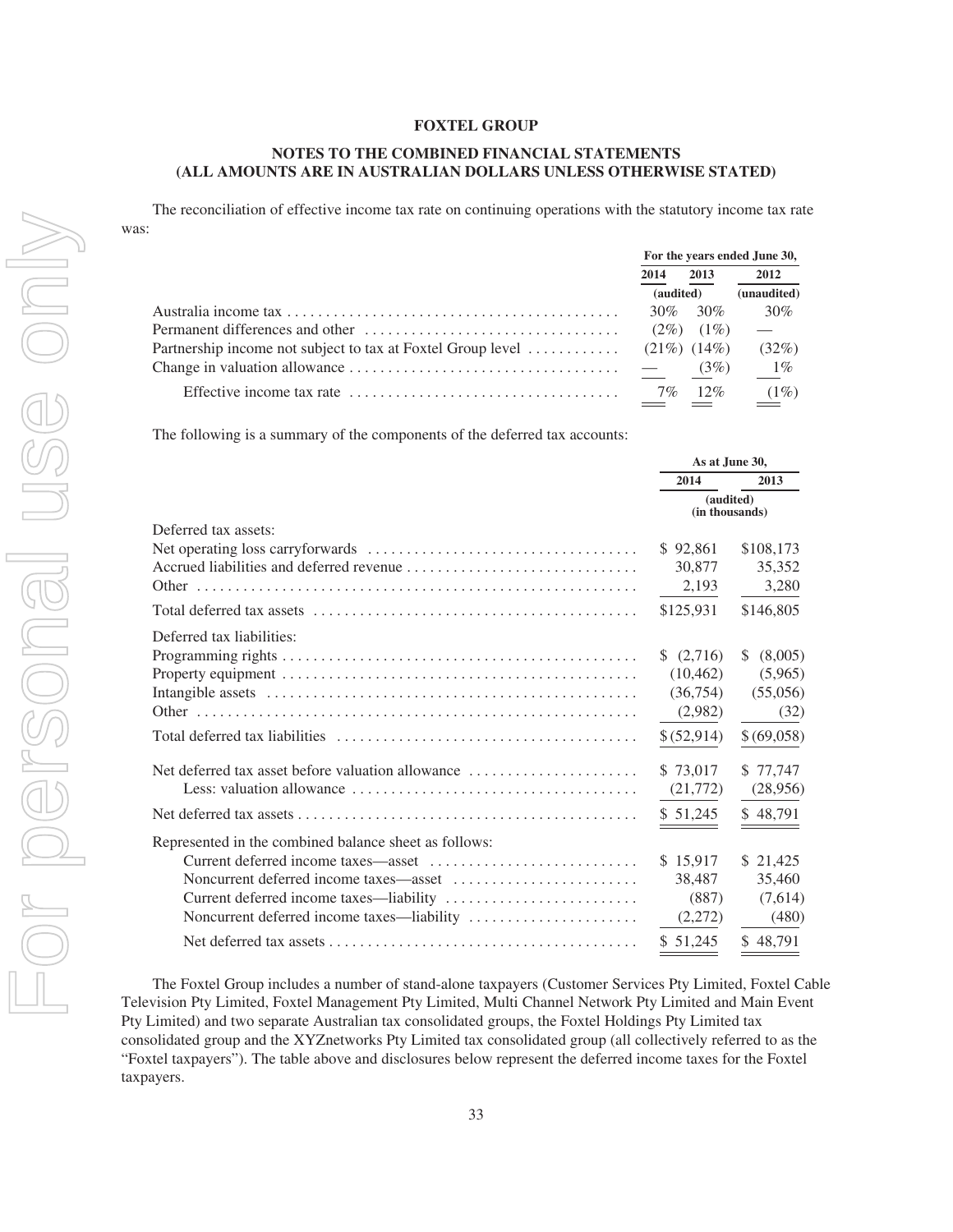# **NOTES TO THE COMBINED FINANCIAL STATEMENTS (ALL AMOUNTS ARE IN AUSTRALIAN DOLLARS UNLESS OTHERWISE STATED)**

At June 30, 2014, the Foxtel taxpayers had approximately \$309.5 million of net operating loss carryforwards available to offset future taxable income. These net operating loss carryforwards have an unlimited carryforward period subject to the satisfaction of the loss testing rules (continuity of business test and tax consolidation considerations). The Foxtel Group utilized the benefits of prior year operating loss carryforwards in the amount of \$51.0 million and 145.2 million for the year ended June 30, 2014 and June 30, 2013. The net operating losses have been carryforward by the Foxtel taxpayers since the AUSTAR acquisition on May 23, 2012.

Realization of the net deferred tax assets of \$51.2 million is dependent upon the Foxtel taxpayers' ability to generate future taxable income in the relevant tax jurisdiction to obtain benefit from the reversal of temporary differences and net operating loss carryforwards. The amount of deferred taxes considered realizable is subject to adjustment in future periods if estimates of future taxable income are reduced. As of June 30, 2014, deferred tax assets of two controlled entities were not considered to be realizable and therefore a full valuation allowance has been established.

Uncertain tax positions are accounted for in accordance with accounting standards that require management's assessment of the expected treatment of a tax position taken in a filed tax return, or planned to be taken in a future tax return, that has not been reflected in measuring income tax expense for financial reporting purposes. Until such positions are sustained by the taxing authorities, the Foxtel Group would not recognize the tax benefits resulting from such positions and would report the tax effect as a liability in the Foxtel Group's combined balance sheets. The Foxtel Group has elected to classify interest and penalties related to unrecognized tax benefits, if and when required, as part of income tax expense, in the combined statements of operations. As of June 30, 2014, the Foxtel Group had no unrecognized tax benefits or interest or penalties recorded for any of the periods presented. The tax years ended 2007 through 2014 for Foxtel Holdings and 2010 through 2014 for all other entities remain open to examination by the major taxing jurisdiction in which the entities are subject to tax.

### **NOTE 10. RELATED PARTY TRANSACTIONS**

In the ordinary course of business, the Foxtel Group enters into transactions with related parties. Related parties consist of partners, entities owned by partners and equity method investee. Revenue transactions with these related parties include primarily subscriber revenue for resale and distribution of the Foxtel Group products and other revenue. Payment of goods and services from related parties includes purchases of and license fees for programming content, contributions to marketing and television production costs, telephony and internet and networking costs.

The following table sets forth the transactions with related parties during the year:

|                                                                           | For the years ended June 30, |                               |           |  |
|---------------------------------------------------------------------------|------------------------------|-------------------------------|-----------|--|
|                                                                           | 2014                         | 2013                          | 2012      |  |
|                                                                           | (audited)                    | (unaudited)<br>(in thousands) |           |  |
| Revenue                                                                   |                              |                               |           |  |
| From partners or partners' owned entities                                 | \$675,347                    | \$642,279                     | \$597,457 |  |
| From equity method investee                                               | 3,548                        | 2,054                         | 116,891   |  |
|                                                                           | \$678,895                    | \$644,333                     | \$714,348 |  |
| Operating expenses                                                        |                              |                               |           |  |
| To partners or partners' owned entities $\dots \dots \dots \dots$         | \$630,407                    | \$599,894                     | \$456,116 |  |
| To equity method investee $\dots\dots\dots\dots\dots\dots\dots\dots\dots$ | 19,198                       | 19,864                        | 68,458    |  |
|                                                                           | \$649,605                    | \$619,758                     | \$524,574 |  |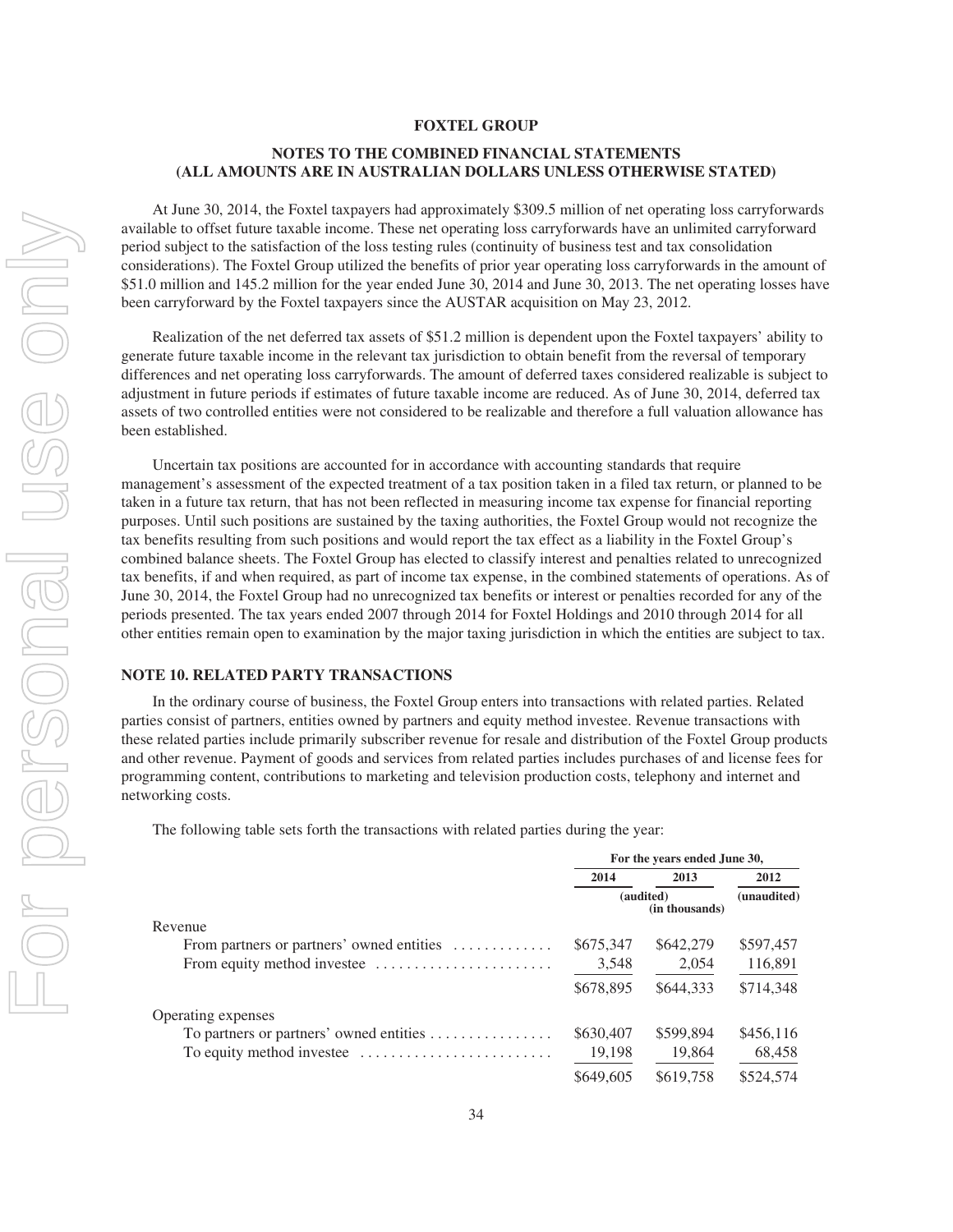### **NOTES TO THE COMBINED FINANCIAL STATEMENTS (ALL AMOUNTS ARE IN AUSTRALIAN DOLLARS UNLESS OTHERWISE STATED)**

|                                                              | For the years ended June 30, |                               |           |  |
|--------------------------------------------------------------|------------------------------|-------------------------------|-----------|--|
|                                                              | 2014                         | 2013                          | 2012      |  |
|                                                              | (audited)                    | (unaudited)<br>(in thousands) |           |  |
| Other transactions from partners or partners' owned entities |                              |                               |           |  |
|                                                              | \$330,000                    | \$310,000                     | \$216,982 |  |
|                                                              | 108,310                      | 90,000                        | 23,018    |  |
| Interest accrued on loan from partners                       |                              | 16,352                        |           |  |
|                                                              |                              |                               | 16.350    |  |

The following table sets forth the amount of accounts receivable due from and payable to related parties outstanding on the combined balance sheets:

|                                             | As of June 30,              |           |  |
|---------------------------------------------|-----------------------------|-----------|--|
|                                             | 2014                        | 2013      |  |
|                                             | (audited)<br>(in thousands) |           |  |
| Receivable from related parties:            |                             |           |  |
| From partners or partners' owned entities   | \$ 20,591                   | \$11,187  |  |
|                                             | 201                         | 435       |  |
|                                             | \$20,792                    | \$11,622  |  |
| Trade and other payable to related parties: |                             |           |  |
|                                             | \$101,786                   | \$ 81,254 |  |
|                                             | 4,265                       | 100       |  |
|                                             | \$106.051                   | \$81.354  |  |
| Borrowings from related parties:            |                             |           |  |
|                                             | \$902,580                   | \$902,580 |  |

Except as disclosed above, balances with related parties are unsecured, interest-free and repayable upon demand.

### **NOTE 11. COMMITMENTS AND CONTINGENCIES**

The Foxtel Group has commitments under certain firm contractual arrangements ("firm commitments") to make future payments. These firm commitments secure the future rights to various assets and services to be used in the normal course of operations. The following table summarizes the Foxtel Group's material firm commitments as of June 30, 2014:

|                     | As of June $30, 2014$ (audited) |        |           |           |               |  |  |
|---------------------|---------------------------------|--------|-----------|-----------|---------------|--|--|
|                     | <b>Payments Due by Period</b>   |        |           |           |               |  |  |
|                     | <b>Total</b>                    | 1 year | 2-3 years | 4-5 years | After 5 years |  |  |
|                     | (in thousands)                  |        |           |           |               |  |  |
| Operating lease (a) |                                 |        |           |           |               |  |  |
|                     |                                 |        |           |           | \$277,763     |  |  |
|                     | 91,110                          | 16.854 | 33.924    | 18,097    | 22,235        |  |  |
|                     | 14,202                          | 5.979  | 7.436     | 787       |               |  |  |
|                     | 1,388                           | 922    | 466       |           |               |  |  |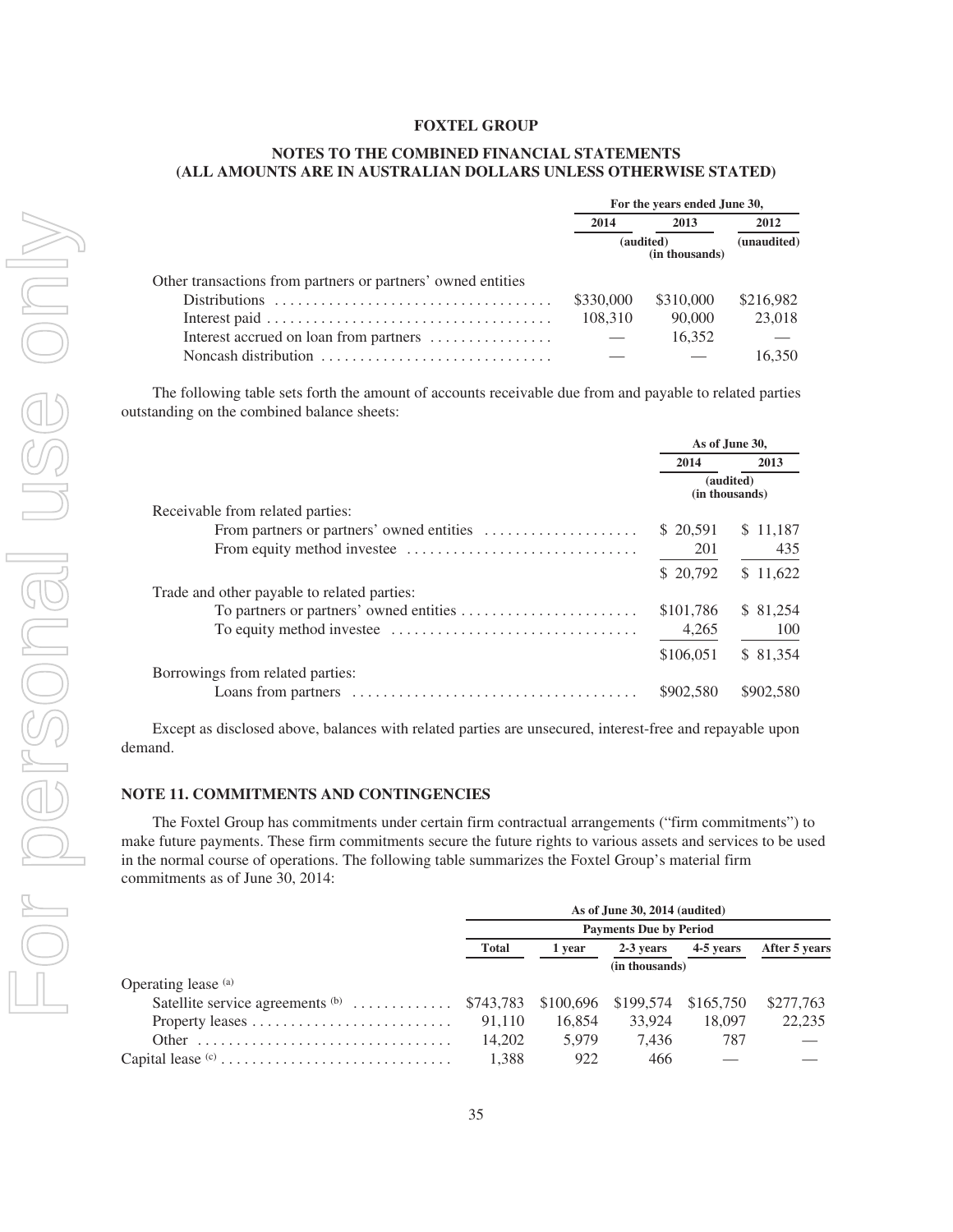|                                     | As of June 30, 2014 (audited) |           |                |           |                  |  |  |
|-------------------------------------|-------------------------------|-----------|----------------|-----------|------------------|--|--|
|                                     | <b>Payments Due by Period</b> |           |                |           |                  |  |  |
|                                     | <b>Total</b>                  | 1 year    | 2-3 years      | 4-5 years | After 5 years    |  |  |
|                                     |                               |           | (in thousands) |           |                  |  |  |
| Other commitments                   |                               |           |                |           |                  |  |  |
| Minimum subscriber guarantees $(d)$ | 910,275<br><sup>S</sup>       | \$192,488 | 362,324<br>S.  | \$340,469 | \$14,994         |  |  |
| Programming costs $(e)$             | 283,087                       | 87,673    | 124,128        | 59,963    | 11,323           |  |  |
| Broadcasting rights                 | 584,377                       | 161,660   | 293,737        | 91.430    | 37,550           |  |  |
| Capital expenditure $(f)$           | 107,081                       | 107,081   |                |           |                  |  |  |
| Sports sponsorship                  | 1,800                         | 850       | 950            |           |                  |  |  |
| Total commitments and contractual   |                               |           |                |           |                  |  |  |
|                                     | \$2,737,103                   | \$674,203 | \$1,022,539    | \$676,496 | $$363,865^{(d)}$ |  |  |

# **NOTES TO THE COMBINED FINANCIAL STATEMENTS (ALL AMOUNTS ARE IN AUSTRALIAN DOLLARS UNLESS OTHERWISE STATED)**

(a) The Foxtel Group leases property, motor vehicles, IT and equipment which are classified as operating leases. Leases are for multiple years and may contain renewal options. The operating lease expense including the satellite service agreements was approximately \$126.5 million, \$133.7 million and \$127.4 million for the fiscal years ended June 30, 2014, 2013 and 2012, respectively.

(b) Satellite expenditure in respect of payments for transponder services on two satellites. The satellite service arrangements are accounted for as operating leases.

(c) The capital lease minimum payments are represented net of interest. The interest component is \$87 thousand for year 1 and \$30 thousand for years 2 to 3.

(d) Operating expenditure in respect of minimum subscriber guarantees payable for license fees to third parties and related parties are based on the contracted period. For the related parties minimum subscriber guarantee, it includes commitments with contract periods of between 1 and 4 years as well as a commitment of \$96.1 million per year under a perpetual contract with no defined term of expiry. For the purposes of the table above, 5 years of the perpetual contract have been presented. On July 30, 2014, the group restructured its broadcasting agreement with a related party for the next five years. This revised agreement has multiple elements, including additional minimum subscriber guarantees and broadcasting rights of \$248.7 million and \$21.1 million, respectively.

- (e) Programming expenditure in respect of payments committed for high definition channels.
- (f) Capital expenditure in respect of digital set top boxes, satellite dishes and other ancillary electronic components.

The Foxtel Group also has certain contractual arrangements in relation to certain investees that would require the Foxtel Group to make payments or provide funding if certain circumstances occur ("contingent guarantees"). The Foxtel Group does not expect that these contingent guarantees will result in any material amounts being paid by the Foxtel Group in the foreseeable future. The timing of the amounts presented in the table below reflect when the maximum contingent guarantees will expire and does not indicate that the Foxtel Group expects to incur an obligation to make payments during that time frame.

| As of June $30, 2014$ (audited) |  |                 |       |                                          |
|---------------------------------|--|-----------------|-------|------------------------------------------|
| Guarantees expiration per year  |  |                 |       |                                          |
| <b>Total</b>                    |  |                 |       | 1 year 2-3 years 4-5 years After 5 years |
| (in thousands)                  |  |                 |       |                                          |
|                                 |  | \$2,921 \$3,917 |       | \$1,489                                  |
|                                 |  |                 | 3.500 | $\overline{\phantom{a}}$                 |